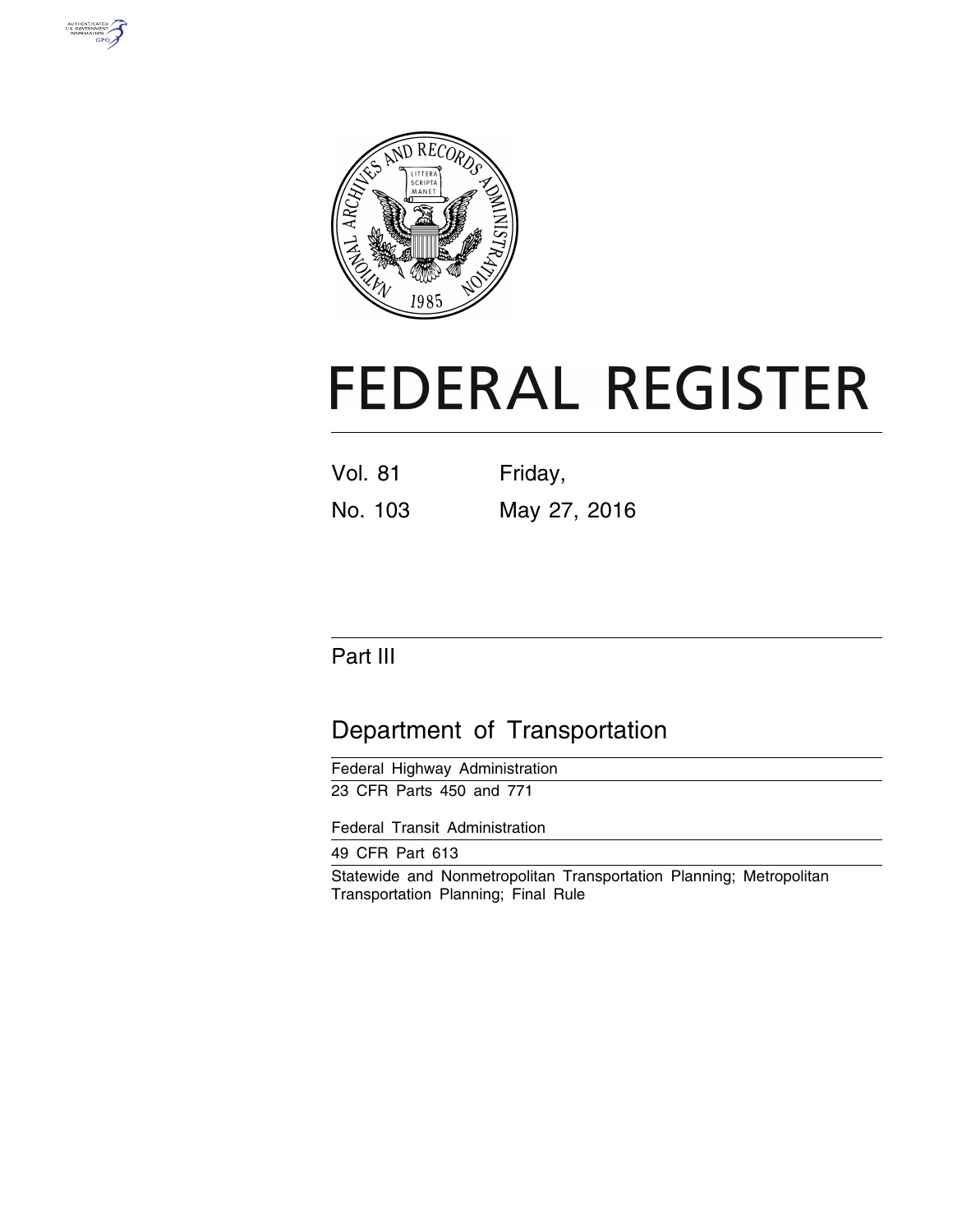# **DEPARTMENT OF TRANSPORTATION**

**Federal Highway Administration** 

**23 CFR Parts 450 and 771** 

#### **Federal Transit Administration**

#### **49 CFR Part 613**

**[Docket No. FHWA–2013–0037]** 

**RIN 2125–AF52; 2132–AB10** 

#### **Statewide and Nonmetropolitan Transportation Planning; Metropolitan Transportation Planning**

**AGENCY:** Federal Highway Administration (FHWA), Federal Transit Administration (FTA); U.S. Department of Transportation (DOT). **ACTION:** Final rule.

**SUMMARY:** The FHWA and FTA are jointly issuing this final rule to update the regulations governing the development of metropolitan transportation plans (MTP) and programs for urbanized areas, longrange statewide transportation plans and programs, and the congestion management process as well as revisions related to the use of and reliance on planning products developed during the planning process for project development and the environmental review process. The changes reflect the passage of the Moving Ahead for Progress in the 21st Century Act (MAP–21) and the Fixing America's Surface Transportation (FAST) Act. The MAP–21 continues many provisions related to transportation planning from prior laws; however, it introduces transformational changes and adds some new provisions. The FAST Act makes minor edits to existing provisions. The changes make the regulations consistent with current statutory requirements and implement the following: A new mandate for State departments of transportation (hereafter referred to simply as ''States'') and metropolitan planning organizations (MPO) to take a performance-based approach to planning and programming; a new emphasis on the nonmetropolitan transportation planning process, by requiring States to have a higher level of involvement with nonmetropolitan local officials and providing a process for the creation of regional transportation planning organizations (RTPO); a structural change to the membership of the larger MPOs; a new framework for voluntary scenario planning; new authority for the integration of the planning and environmental review

processes; and a process for programmatic mitigation plans.

**DATES:** Effective June 27, 2016.

**FOR FURTHER INFORMATION CONTACT:** For the FHWA: Mr. Harlan W. Miller, Office of Planning, Environment, and Realty, (202) 366–0847; or Ms. Jennifer Mayo, Office of the Chief Counsel, (202) 366– 1523. For the FTA: Ms. Sherry Riklin, Office of Planning and Environment, (202) 366–5407; Mr. Dwayne Weeks, Office of Planning and Environment, (202) 493–0316; or Mr. Christopher Hall, Office of Chief Counsel, (202) 366–5218. Both agencies are located at 1200 New Jersey Avenue SE., Washington, DC 20590. Office hours are from 8:00 a.m. to 4:30 p.m., e.t. for FHWA, and 9:00 a.m. to 5:30 p.m., e.t. for FTA, Monday through Friday, except Federal holidays.

## **SUPPLEMENTARY INFORMATION:**

#### **Electronic Access and Filing**

This document, the notices of proposed rulemakings (NPRM) published on June 2, 2014 (79 FR 31784), and September 10, 2014 (79 FR 53673), and all comments received may be viewed online through the Federal eRulemaking portal at *[http://](http://www.regulations.gov) [www.regulations.gov](http://www.regulations.gov)*. The Web site is available 24 hours each day, 365 days each year. An electronic copy of this document may also be downloaded by accessing the Office of the Federal Register's home page at: *[https://](https://www.federalregister.gov) [www.federalregister.gov](https://www.federalregister.gov)* and the Government Printing Office's Web site at: *[http://www.gpo.gov.](http://www.gpo.gov)* 

#### **Table of Contents for Supplementary Information**

I. Executive Summary

- A. Purpose of the Regulatory Action B. Summary of Major Provisions and Key Changes From NPRM
- 1. Performance-Based Planning and Programming
- 2. New Emphasis on Nonmetropolitan Transportation Planning
- 3. Additions to the Metropolitan Planning Program
- 4. Use of Planning Products in Project Development
- 5. Programmatic Mitigation
- 6. Other Changes
- 7. Changes Resulting From the FAST Act
- C. Costs and Benefits
- II. Acronyms and Abbreviations
- III. Background
- IV. Summary of Comments A. Specific Topics for Which FHWA and
- FTA Requested Comments B. Recurring Comment Themes on Major
- Provisions of the Rule V. Section-by-Section Discussion
- 
- VI. Regulatory Analyses and Notices

#### **I. Executive Summary**

#### *A. Purpose of the Regulatory Action*

The MAP–21 transformed the Federalaid highway program and the Federal transit program by requiring a transition to performance-driven, outcome-based approaches to key areas. With respect to planning, although MAP–21 leaves the basic framework of the planning process largely untouched, the statute introduced critical changes to the planning process by requiring States, MPOs, and operators of public transportation to link investment priorities to the achievement of performance targets that they would establish to address performance measures in key areas such as safety, infrastructure condition, congestion, system reliability, emissions, and freight movement. With respect to planning, the FAST Act left the provisions from MAP–21 intact and made minor revisions to existing provisions.

Accordingly, the final rule establishes that the statewide and metropolitan transportation planning processes must provide for the use of a performancebased approach to decisionmaking in support of the national goals described in 23 U.S.C. 150(b) and the general purposes described in 49 U.S.C. 5301. The final rule requires that States, MPOs, and operators of public transportation establish targets in key national performance areas to document expectations for future performance and that States, MPOs, and operators of public transportation must coordinate the targets that they set for key areas. It further establishes that MPOs must reflect those targets in the MTPs and that States must reflect those targets in their long-range statewide transportation plans. The final rule establishes that the States and MPOs must each describe the anticipated effect of their respective transportation improvement programs toward achieving their targets. As MAP–21 contained new performance-related provisions requiring States, MPOs, and operators of public transportation to develop other performance-based plans and processes, the final rule establishes that States and MPOs must integrate the goals, objectives, performance measures, and targets of those other performancebased plans and processes into their planning processes.

To support the effective implementation of a performance-based planning process, the final rule establishes that every MPO serving an area designated as a transportation management area (TMA) must include on its policy board an official (or officials) who is formally designated to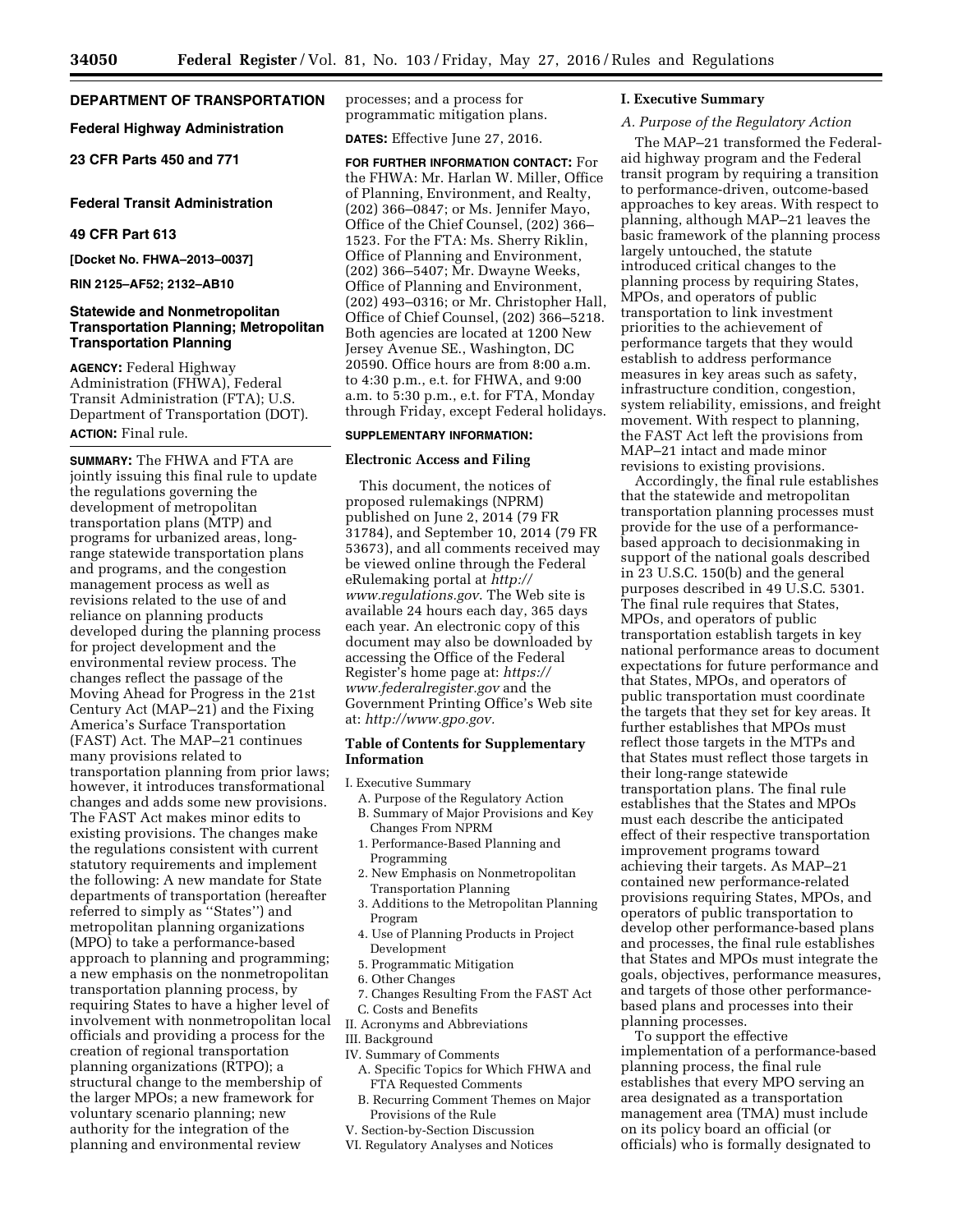represent the collective interests of the operators of public transportation in the metropolitan planning area (MPA) and will have equal decisionmaking rights and authorities as other officials on its policy board. It also establishes the option for MPOs to use scenario planning during the development of their MTPs. Scenario planning is an analytical framework to inform decisionmakers about the implications of various investments and policies on transportation system condition and performance.

To continue implementation of the MAP–21 project delivery provisions concerning coordination between the transportation planning process and the environmental review process, the final rule amends the existing planning regulations to add a reference to a new statutory process for integrating planning and the environmental review activities, but preserves other authorities for integration. It also establishes an optional framework for the States and MPOs to develop programmatic mitigation plans as part of the statewide and the metropolitan transportation planning processes.

To support FAST's minor amendments to the planning process, this final rule amends the existing planning regulations to add new planning factors for States and MPOs to consider and implement as part of the planning process. It adds ''takes into consideration resiliency needs'' to the purposes of the statewide and nonmetropolitan and the metropolitan transportation planning processes. It adds new parties that States and MPOs shall provide early and continuous involvement opportunities to in the transportation planning process and that States and MPOs shall allow to comment on the long-range statewide transportation plan and the metropolitan transportation plans. It provides MPO's serving TMA's with an optional framework for developing a congestion management plan, and it adds consideration of the role intercity buses may play to the long-range statewide transportation plan and the metropolitan transportation plan. It also makes reducing the vulnerability of the existing transportation infrastructure to natural disasters a part of the metropolitan transportation plan. It provides structure for the transit representation on MPOs serving TMA areas. It also provides a revised new authority for the use of planning information in the environmental review process that States and MPOs may use. The final rule also contains FAST's requirement that long-range statewide transportation plans shall

include a description of performance measures and targets and shall include a system performance report. Previously under MAP–21 this requirement was a ''should.'' These new or revised provisions from the FAST Act have been included in the final rule without changing the language used in the FAST Act.

# *B. Summary of Major Provisions and Key Changes From NPRM*

The final rule retains the major provisions of the NPRM with some changes based on the review and analysis of comments received. In the final rule, FHWA and FTA make the statewide, metropolitan, and nonmetropolitan transportation planning regulations consistent with current statutory requirements. The final rule establishes the following: A new mandate for States and MPOs to take a performance-based approach to planning and programming; a new emphasis on the nonmetropolitan transportation planning process, by requiring States to have a higher level of involvement with nonmetropolitan local officials and providing a process for the creation of RTPOs; a structural change to the membership of the larger MPOs; a new framework for voluntary scenario planning; new authority for the integration of the planning and environmental review processes; and a process for programmatic mitigation plans. Section references below refer to the sections of the regulatory text for title 23 of the Code of Federal Regulations (CFR).

1. Performance-Based Planning and Programming

The MAP–21 transformed the Federalaid highway program and the Federal transit program by requiring a transition to a performance-driven, outcome-based program that provides for a greater level of transparency and accountability, improved project decisionmaking, and more efficient investment of Federal transportation funds.1 As part of this new performance-based approach, recipients of Federal-aid highway program funds and Federal transit funds are required to link the investment priorities contained in the Statewide Transportation Improvement Program (STIP) and Transportation Improvement Program (TIP) to achievement of performance targets. In a series of rulemakings, FHWA and FTA will establish national performance measures in key areas, including safety, infrastructure condition, congestion,

system reliability, emissions, and freight movement.

Sections 450.206 and 450.306 were amended to establish the requirement that States, MPOs, and operators of public transportation use these measures to establish targets in the key national performance areas to document expectations for future performance.2 The final rule further establishes that States and MPOs must coordinate their respective targets with each other to ensure consistency to the maximum extent practicable. Although proposed in the NPRM, the final rule does not require that States select and establish performance targets in coordination with Federal Lands Management agencies. The final rule requires that for transit-related targets, States and MPOs must coordinate their selection of targets relating to transit safety and transit state of good repair to the maximum extent practicable with operators of public transportation to ensure consistency with other performance-based provisions applicable to operators of public transportation.

The MAP–21 performance-related provisions also require States, MPOs, and operators of public transportation to develop other performance-based plans and processes or add new requirements on existing performance-based plans and processes. These performance-based plans and processes include the Congestion Mitigation and Air Quality Improvement (CMAQ) Program performance plan, the strategic highway safety plan, the public transportation agency safety plan, the highway and transit asset management plans, and the State freight plan. Sections 450.206 and 450.306 were further amended to establish that States and MPOs integrate the goals, objectives, performance measures, and targets of these other performance plans and processes into their planning process.3 This integration would help ensure that key performance elements of these other performance plans are considered as part of the investment decisionmaking process. To provide States and MPOs with the needed flexibility to develop their approaches to integrating the performance-based plans into their planning processes as requested by multiple commenters, FHWA and FTA deleted proposed sections that would require the consideration of elements of these plans in the development of the

<sup>1</sup>See, *e.g.,* 23 U.S.C. 150(a).

<sup>2</sup>See 23 U.S.C. 134(h)(2), 23 U.S.C. 135(d)(2), 49 U.S.C. 5303(h)(2), and 49 U.S.C. 5304(d)(2).

<sup>3</sup>See 23 U.S.C. 134(h)(2)(D), 23 U.S.C. 135(d)(2)(C), 49 U.S.C. 5303(h)(2)(D), and 49 U.S.C. 5304(d)(2)(C).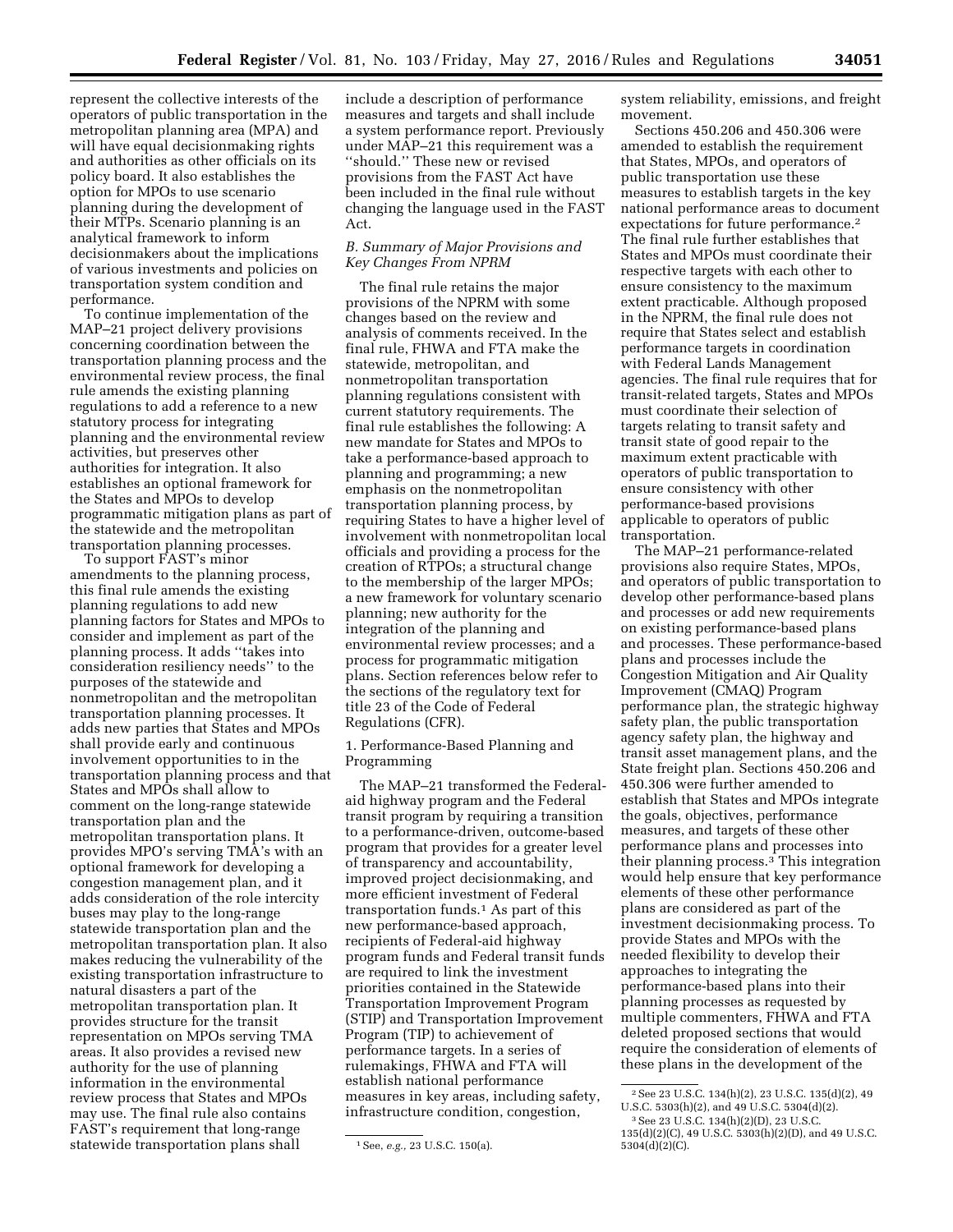long-range statewide transportation plans,<sup>4</sup> MTPs,<sup>5</sup> TIPs,<sup>6</sup> and STIPs.<sup>7</sup>

Section 450.208 in the NPRM and in the final rule discusses coordination of planning process activities. Section 450.208(e) of the NPRM proposed that, in carrying out the statewide transportation planning process, States shall apply asset management principles and techniques, consistent with the State Asset Management Plan for the National Highway System (NHS), the Transit Asset Management Plan, and the Public Transportation Safety Plan. Because this is not a statutory requirement and the statewide and nonmetropolitan transportation planning process is much broader than an asset management plan, FHWA and FTA changed "shall" to "should" in this provision. Section 450.208(g) in the NPRM would have required that a State integrate the goals, objectives, performance measures, and targets into the statewide transportation planning process, as appropriate from a specified list of performance-based plans—a requirement that was also listed in section 450.206(c). This requirement remains, however, the paragraph in section 450.208(g) was deleted from the final rule as it duplicates section 450.206(c)(4).

Section 450.210 requires that States shall provide opportunities for public review and comment at key decision points in the transportation planning process and for nonmetropolitan local official participation in the development of the long-range State plan and the STIP. Consistent with the requirement to engage the public in the transportation planning process, FHWA and FTA added section 450.210(a)(3) to the final rule, which states that: ''With respect to the setting of targets, nothing in this part precludes a State from considering comments made as part of the State's public involvement process.''

Section 450.314 was amended to require that MPOs identify how they will cooperatively implement these performance-based planning provisions with States and operators of public transportation. Rather than requiring a reopening of metropolitan planning agreements as proposed in the NPRM, the final rule provides the option documenting it either as part of the metropolitan planning agreements, or documenting it in some other means outside of the metropolitan planning

agreements as determined cooperatively by the MPO(s), State(s), and providers of public transportation. Whichever option is selected, section 450.314(h) establishes that the MPO(s), the State(s), and the providers of public transportation must jointly agree upon and document in writing the coordinated processes for the collection of performance data, the selection of performance targets for the metropolitan area, the reporting of metropolitan area targets, and the reporting of actual system performance related to those targets. The documentation must also describe the roles and responsibilities for the collection of data for the NHS. Including this description is critical because of the new requirements for a State asset management plan for the NHS and establishment of performance measures and targets.8

Sections 450.216 and 450.324 discuss the development of the long-range statewide transportation plan and the MTP. In the final rule, section 450.324 was amended to establish that, once performance targets are selected by MPOs, MPOs must reflect those targets in their MTPs. As a result of FAST, the amended section 450.216 requires States to do the same. Accordingly, amended section 450.324 establishes <sup>9</sup> that, in their transportation plans, MPOs would need to describe these performance targets, evaluate the condition and performance of the transportation system, and report on progress toward the achievement of their performance targets.10 Amended section 450.216 requires States to include similar information in their transportation plans.11 Sections 450.216(n) and 450.324(f)(7) of the NPRM proposed that the long-range statewide transportation plan and the MTP should be informed by the financial plan and the investment strategies from the State asset management plan for the NHS and by the public transit asset management plan(s). As the language is not statutory, and many commented that it could generate confusion and inconsistent enforcement, FHWA and FTA removed these subparagraphs from the final rule. However, FHWA and FTA note that the statute, section 450.206(c)(4), and section 450.306(d)(4) require that States and MPOs integrate the goals, objectives, performance measures, and targets described in other performancebased plans into their planning

processes. The final rule will provide States and MPOs the flexibility to determine how to integrate the performance-based plans into their planning processes.

Sections 450.218 and 450.326 were amended to establish that, as part of the State and MPO programs of projects (the STIPs and TIPs, respectively), the States and MPOs must describe, to the maximum extent practicable, the anticipated effect of the investment priorities (or their program of transportation improvement projects) toward achieving the performance targets.12 As the long-range plans, STIPs, and TIPs direct investment priorities, it is critical to ensure that performance targets are considered during the development of these documents. However, sections 450.218(r) and 450.328(d), which proposed that a STIP (and TIP) should be consistent with the strategies to achieve targets presented in other performance management plans such as the highway and transit asset management plans, the Strategic Highway Safety Plan, the public transportation agency safety plan, the CMAQ performance plan, and the State freight plan (if one exists), are not included in the final rule.

The FHWA and FTA removed this paragraph in the final rule, noting that the statute and sections  $450.206(c)(4)$ and 450.306(d)(4) require that States and MPOs integrate the goals, objectives, performance measures, and targets described in other performancebased plans into their planning processes. The FHWA and FTA wish to provide States and MPOs the flexibility to determine how State asset management plans for the NHS and public transit asset management plans are considered when STIPs and TIPs are being developed.

Finally, proposed section 450.326(n) was changed to 450.326(m) in the final rule. The phrase ''or funds under 49 U.S.C. 5307'' was deleted from this paragraph as it is not consistent with FTA Circular C9030.1E, which permits section 5307 funds to be suballocated according to a formula.

2. New Emphasis on Nonmetropolitan Transportation Planning

This regulation also places a new emphasis on the importance of nonmetropolitan transportation planning. This new emphasis, as proposed in the NPRM, is retained in the final rule without change. The final rule retains sections 450.208–450.210

<sup>4</sup>Proposed section 450.216(n).

 $5$  Proposed section  $450.324(f)(7)$ .

<sup>6</sup>Proposed section 450.218(o) and proposed section 450.218(r).

<sup>7</sup>Proposed section 450.326(d) and proposed section 450.326(m).

<sup>8</sup>Federal-aid Highway Risk-Based Asset Management Plan Rule for the National Highway

 $^{9}$  See proposed sections 450.216, 450.218, 450.324<br>and 450.326.

<sup>&</sup>lt;sup>10</sup> See 23 U.S.C. 134(i)(2) and 49 U.S.C. 5303(i)(2). <sup>11</sup> 23 U.S.C. 135(f)(7) and 49 U.S.C. 5304(f)(7).

<sup>12</sup>See 23 U.S.C. 134(j)(2)(D), 23 U.S.C. 135(g)(4), 49 U.S.C. 5303(j)(2)(D), and 49 U.S.C. 5304(g)(4).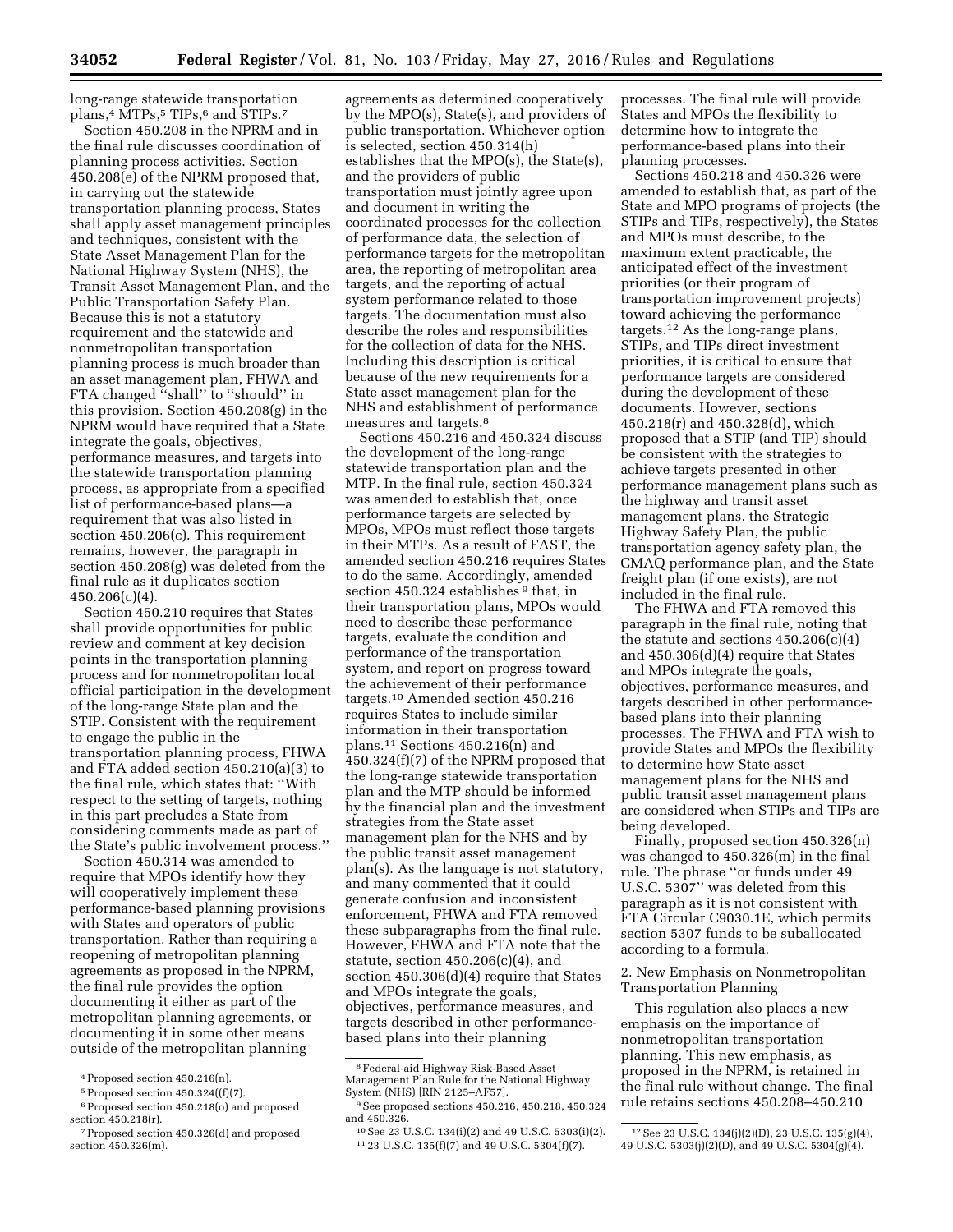and 450.216, without alteration from the NPRM, in which State ''consultation'' with local officials or RTPOs, if applicable, was changed to ''cooperation'' and States have the option to establish and designate RTPOs to conduct transportation planning in nonmetropolitan areas. Section 450.210(d)(1) provides the option that a State may establish an RTPO which shall be a multijurisdictional organization of nonmetropolitan local officials or their designees who volunteer for such organizations and representatives of local transportation systems who volunteer for such organizations. The FHWA and FTA note that the establishment of an RTPO by a State is optional and that a State can choose to retain its existing rural planning organizations (RPO). However, the final rule affirms that in order to be treated as an RTPO under this regulation, any existing regional planning organization must be established and designated as an RTPO under the provisions of this section. The final rule describes its required structure and responsibilities.

Related to the new emphasis on nonmetropolitan transportation planning, FHWA and FTA did not include the proposed change to the definition of ''consideration'' in section 450.104. Multiple commenters noted that to require States and MPOs to take into account the consequences, in addition to the opinions, actions, and relevant information from other parties when making a decision or determining a course of action, would be extraordinarily burdensome and with limited benefit. The FHWA and FTA also corrected sections 450.216(h) and 450.218(c) to refer to the new requirements for a cooperative process in section 450.210.

#### 3. Additions to the Metropolitan Planning Process

The MAP–21 made two changes specific to the metropolitan planning process to support the effective implementation of performance-based approach to planning and programming. The first change affects the policy board structure of large MPOs. For each MPO serving a TMA, the planning statutes and this final regulation identify a list of government or agency officials that must be on that policy board. The June 2, 2014, FHWA and FTA Guidance on Transit Representation on the TMA MPO 13 is superseded by revisions to section 450.310 in the final rule. Section 450.310(d)(3) in the NPRM became section 450.310(d)(4) in the final rule

and is unchanged. The new section  $450.310(d)(3)$  requires that representation by operators of public transportation be added to this list of officials. The final rule establishes that every MPO that serves an area designated as a TMA must include an official (or officials) who is formally designated to represent the collective interests of the operators of public transportation in the MPA and will have equal decisionmaking rights and authorities as other officials on its policy board. Related to this requirement, FHWA and FTA did not include the proposed definitions for ''local official'' and ''major modes of transportation'' in the final rule. As the NPRM already included a definition of ''nonmetropolitan local official,'' and section 450.310 identifies ''local elected official,'' FHWA and FTA deleted the definition of ''local official.'' With respect to ''major modes of transportation,'' FHWA and FTA concur with comments that the definition is overly broad and could be read to include all forms of transportation, including non-major modes, and that MPOs are in the best position to define what constitutes a major mode of transportation in their respective MPAs. The FHWA and FTA will continue to work with each MPO to determine what major modes exist in their MPA so that they are included appropriately in the MPO structure.

The second change in section 450.324 of the final rule provides that MPOs may use scenario planning during the development of their plans. Scenario planning is an analytical framework to inform decisionmakers about the implications of various investments and policies on transportation system condition and performance during the development of their plan.

4. Use of Planning Products in Project Development

In addition to changing the planning statutes, the MAP–21 and FAST made changes to project delivery provisions concerning coordination between the transportation planning process and the environmental review process. The FHWA and FTA have long supported the use of planning products and decisions during the environmental review process, an approach referred to as Planning and Environmental Linkages (PEL). Under PEL, Federal agencies use and rely on planning analyses, studies, decisions, or other information for the project development and environmental review of transportation projects. With PEL, FHWA and FTA may, for example: Establish a project's purpose and need

by relying on the goal and objective developed during the planning process; eliminate the need to further consider alternatives deemed to be unreasonable by relying on analyses conducted to evaluate the alternatives during planning; rely on future land use plans as a source of information for the cumulative impacts analysis required under National Environmental Policy Act (NEPA); carry forward suitable mitigation measures and approaches identified through the planning process; or establish the modal choice selections for the consideration of reasonable alternatives to address the identified need, provided that such strategies are consistent with NEPA for the particular project. The final rule explicitly recognizes a variety of PEL methods that may be used to integrate planning with environmental reviews. The PEL provisions are in sections 450.212 and 450.318. Only sections 450.212(d) and 450.318(e) are new provisions, added as a result of the PEL authority created in the MAP–21 and substantially amended in FAST.

In the final rule, sections 450.212(a) and 450.318(a) describe the PEL approach developed by FHWA and FTA, based on NEPA regulations, guidance, and case law. Sections 450.212(b) and 450.318(b) retain the prior rule's provisions on using documents and other source materials through incorporation by reference pursuant to NEPA regulations at 40 CFR 1502.21. Sections 450.212(c), 450.318(c), and 450.318(d) keep language from the prior rule addressing integration by means of agreement of the NEPA lead agencies, including the use of tiering, incorporation of planning corridor or subarea studies into the NEPA document, and other means. Sections 450.212(c) and 450.318(d) retain the prior rule's description of the non-binding guidance in Appendix A to part 450, which discusses the integration of planning and environmental reviews. The FHWA and FTA made minor revisions to Appendix A in the final rule. These revisions include deleting the text in the response to question 16 that describes 49 U.S.C. 5313(b) funds as an eligible source of funds for conducting environmental studies and analyses within transportation planning. This change was made because 49 U.S.C. 5313(b) funds are not an eligible source of planning funds for conducting environmental studies and analyses within transportation planning. In another revision to Appendix A in the final rule, under the response to question 18, FHWA and FTA have

<sup>13</sup> 79 FR 31214.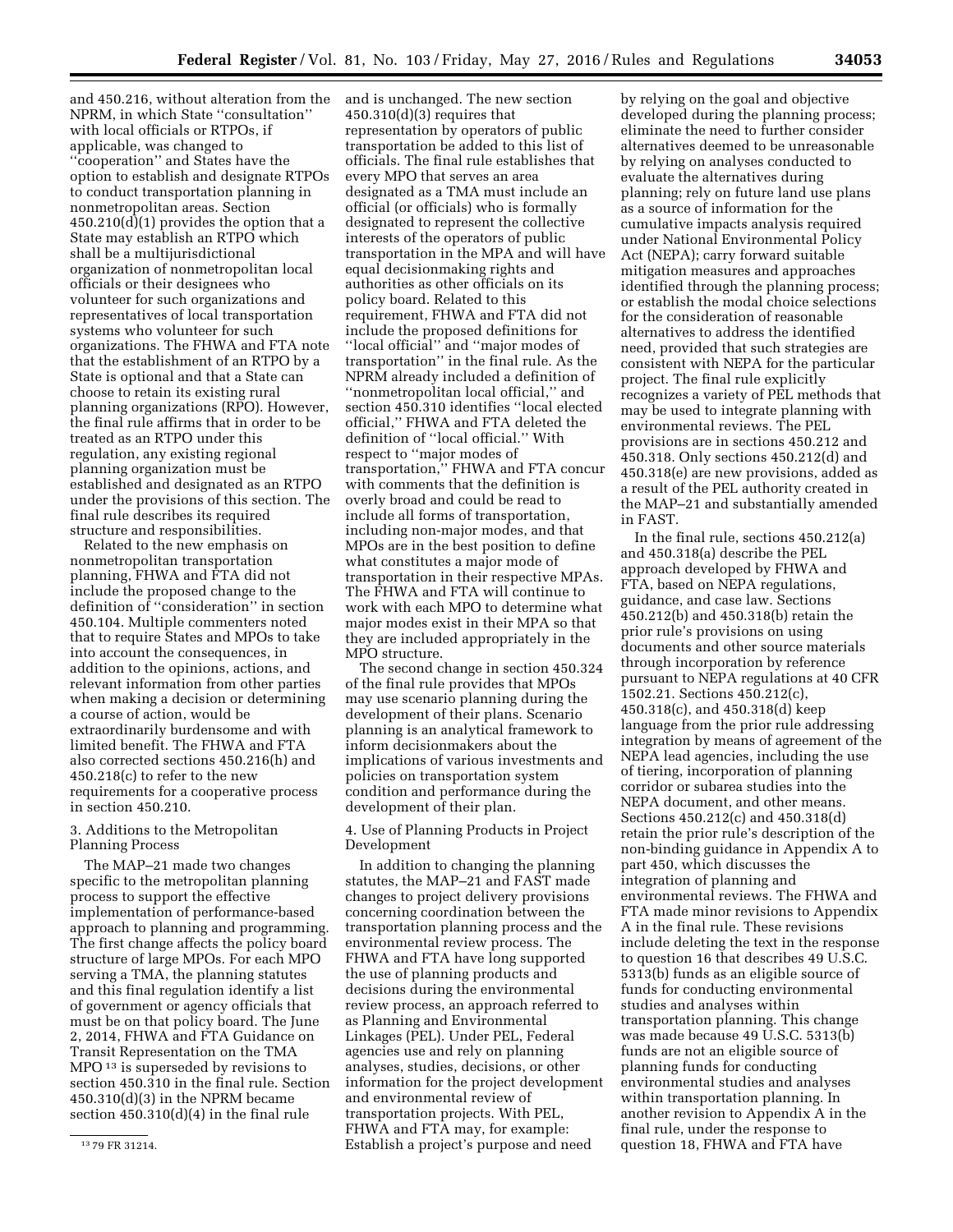updated the number of positions that were being funded with Federal and State funds to support focused and accelerated project review by a variety of local, State, and tribal agencies from 246 positions (as of 2003) to over 200 positions (as of 2015). This change was made to update the number of positions funded to accelerate project review at local, State, tribal, and Federal agencies to reflect more recent information. The FHWA and FTA have added language in 450.212(c) and 450.318(d) to clarify that Appendix A applies only to PEL authorities in sections 450.212(a)–(c) and 450.318(a)–(c).

Sections 450.212(d) and 450.318(e) add a reference to the statutory provision, 23 U.S.C. 168, added by MAP–21 and amended by FAST. The numbering for the new provisions is different in the final rule than in the NPRM. This is because sections 450.318(d) of the prior rule was deleted, as proposed in the planning NPRM. In addition, FHWA and FTA replaced the text from the PEL NPRM and in its place inserted references to the section 168 provisions.

#### 5. Programmatic Mitigation

Sections 450.214 and 450.320 discuss an optional framework for developing programmatic mitigation plans as part of the statewide and the metropolitan transportation planning processes. The FHWA and FTA have largely retained the language in the NPRM for these sections, with the exception of a few changes. In sections 450.214 and 450.320, additional language has been added to make it clear that this provision for developing programmatic mitigation plans as part of the statewide or the metropolitan transportation planning process is optional. In sections 450.214(a)(2)(ii) and 450.320(a)(2)(ii), the final rule added archeological resources to the list of examples of resources in the NPRM that may be identified in a programmatic mitigation plan. In the same paragraph, the phrase ''threatened or endangered species critical habitat'' has been corrected from the NPRM to read ''threatened and endangered species and critical habitat'' in the final rule. In sections 450.214(a)(2)(iii) and 450.320(a)(2)(iii), the final rule added stormwater to the list of examples of resource categories described in the NPRM for existing or planned environmental resource banks that may be identified in a programmatic mitigation plan. New language has been added in sections 450.214(f) and 450.320(f) of this section to make it clear that a programmatic mitigation plan may be developed as part of, or separately from, the planning

process and that a programmatic mitigation plan developed separately from the planning process under another authority may be adopted in the statewide or metropolitan planning process.

Section 1306 of FAST amends 23 U.S.C. 169(f) to change ''may use'' to ''shall give substantial weight to'' and changes ''any other environmental laws and regulations'' to ''other Federal environmental law'' such that a Federal agency responsible for environmental reviews ''shall give substantial weight to'' the recommendations in the programmatic mitigation plan when carrying out its responsibilities under NEPA or ''other Federal environmental law.'' Sections 450.214(d) and 450.320(d) of the final rule are amended to reflect these changes.

#### 6. Other Changes

The definitions for ''conformity'' and ''consideration'' proposed in the NPRM were amended in the final rule.

7. Changes Resulting From the FAST Act

Sections 450.200 and 450.300 add intermodal facilities that support intercity transportation including intercity bus facilities and commuter van pool providers to the purposes of the statewide and metropolitan transportation planning processes. Sections 450.200 and 450.300 add a new requirement to take into consideration resiliency needs to the purposes of the statewide and nonmetropolitan and the metropolitan transportation planning processes. Sections 450.206(a)(9) and (10) and 450.306(b)(9) and (10) add two new planning factors to the scope of the statewide and nonmetropolitan and the metropolitan transportation planning processes that States and MPOs shall consider and implement: Improve resiliency and reliability of the transportation system and reduce or mitigate stormwater impacts of surface transportation; and enhance travel and tourism.

Section 450.210(a)(1)(i) adds public ports and intercity bus operators to the list of entities that a State shall provide public involvement opportunities to as part of the statewide and nonmetropolitan transportation planning process. Section 450.216(b) adds that the long-range statewide transportation plan shall include consideration of the role of intercity buses may play in reducing congestion, pollution, and energy consumption. In section 450.216(l)(2), public ports has been added to the list of interested parties that a State shall provide a reasonable opportunity to comment on

the proposed long-range statewide transportation plan exactly as described in FAST section 1201 (23 U.S.C.  $135(f)(3)(A)(ii)$ ). Also, in section 450.216(l)(2), examples of providers of private providers of public transportation have been added to the final rule exactly as described in FAST section 1202 (23 U.S.C. (f)(3)(A)(ii)) including intercity bus operators, employer based cash-out program, shuttle program, or telework program. Sections  $450.216(f)(1)$  and  $(2)$  provide that States shall include a description of performance measures and targets and a system performance report in the longrange statewide transportation plan (previously under MAP–21 this was a 'should'').

Section 1306 of FAST amends 23 U.S.C. 169(f) to change ''may use'' to ''shall give substantial weight to'' and changes ''any other environmental laws and regulations'' to ''other Federal environmental law'' such that a Federal agency responsible for environmental reviews ''shall give substantial weight to'' the recommendations in the programmatic mitigation plan when carrying out its responsibilities under NEPA or ''other Federal environmental law.'' Sections 450.214(d) and 450.320(d) of the final rule are amended to reflect these changes exactly as discussed in section 1306 of FAST.

Sections 450.316(a) and (b) provide that MPOs must provide public ports with a reasonable opportunity to comment on the MTP. Section 450.316(b) provides that MPOs should consult with officials responsible for tourism and natural disaster risk reduction when developing MTPs and TIPs. Section 450.322 provides an optional framework for an MPO serving a TMA to develop a congestion management plan (the requirement for a congestion management process for MPOs serving a TMA has been retained). Section 450.324(f)(7) adds a new requirement to assess capital investment and other strategies that reduce the vulnerability of the existing transportation infrastructure to natural disasters to the MTP. Section 450.324(f)(8) adds consideration of the role intercity buses may play in reducing congestion, pollution, and energy consumption as part of the MTP. Section 450.324(j) adds public ports to the list of entities a MPO shall provide opportunity to comment on the MTP and also adds a list of examples of private providers of transportation.

In making the changes to the final rule based on the amendments to 23 U.S.C. 134 and 135 from FAST, FHWA and FTA have used the exact language in the regulations that was used in the Act,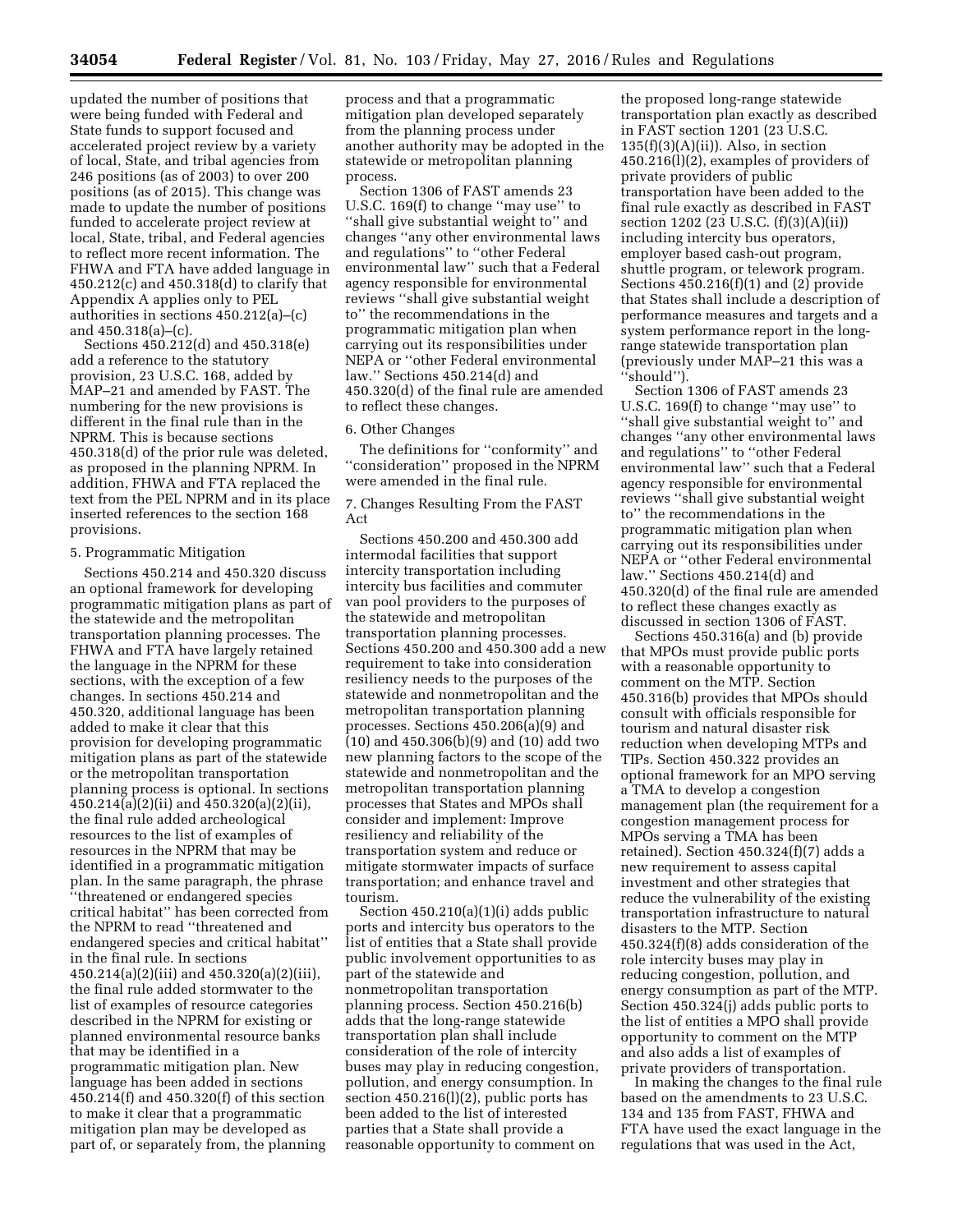and have included it in the final rule without alteration.

TABLE 1—SUMMARY OF KEY CHANGES FROM THE PLANNING NPRMS TO THE FINAL RULE

| Topic                                                                                       | NPRM section(s)                                                                             | Key changes from NPRMs to final rule                                                                                                                                                                                                                                                                                                                                                                                                                                                                                                                                                                                                                                                                |
|---------------------------------------------------------------------------------------------|---------------------------------------------------------------------------------------------|-----------------------------------------------------------------------------------------------------------------------------------------------------------------------------------------------------------------------------------------------------------------------------------------------------------------------------------------------------------------------------------------------------------------------------------------------------------------------------------------------------------------------------------------------------------------------------------------------------------------------------------------------------------------------------------------------------|
| Performance-Based<br>Planning<br>and<br>Programming.                                        | 450.206(c)                                                                                  | Coordination of the planning process—the requirement that the State<br>should select and establish performance targets in coordination with<br>Federal Lands Management agencies in section 450.206(c) was de-<br>leted.                                                                                                                                                                                                                                                                                                                                                                                                                                                                            |
|                                                                                             |                                                                                             | Coordination of the planning process—In section $450.208(g)$ , the require-<br>ment that the State shall integrate other performance-based plans into<br>the statewide planning process was deleted as it is already covered in<br>the scope of the planning process in section $450.206(c)(4)$ .                                                                                                                                                                                                                                                                                                                                                                                                   |
|                                                                                             | 450.210(a)(3)                                                                               | Interested parties—In section 450.210(a), additional language was added<br>in section $450.210(a)(3)$ : "With respect to the setting of targets, nothing<br>in in this part precludes a State from considering comments made as<br>part of the State's public involvement process."                                                                                                                                                                                                                                                                                                                                                                                                                 |
|                                                                                             | $450.218(r)$ , $450.328(d)$                                                                 | Development and content of the STIP and TIP-In sections 450.218(r)<br>and 450.328(d), the requirement that the discussion in the STIP and<br>TIP be consistent with the strategies to achieve targets presented in<br>other performance management plans such as the highway and transit<br>asset management plans, the Strategic Highway Safety Plan (SHSP),<br>the public agency safety plan, the CMAQ performance plan, and the<br>State freight plan (if one exists) was deleted.                                                                                                                                                                                                               |
|                                                                                             | 450.314(a), (e), and (g)                                                                    | Metropolitan Planning Agreements - Proposed changes to sections<br>$450.314(a)$ , (e), and (g) were deleted and replaced by new section<br>450.314(h) which requires States, MPOs, and operators of public trans-<br>portation to cooperatively develop and include specific provisions for<br>cooperatively developing and sharing information related to transpor-<br>tation performance data, the selection of performance targets, the re-<br>porting of performance targets, the reporting of performance, and data<br>collection for the State asset management system for the NHS as part<br>of the metropolitan planning agreement or in some mutually agreed<br>upon and documented means. |
| Additions to the Metropolitan Plan-<br>ning Process.                                        | 450.310 and June 2, 2014<br>FTA/FHWA Guidance on<br>Transit Representation on<br>a TMA MPO. | The June 2, 2014 FHWA/FTA Guidance on Transit Representation on a<br>TMA MPO published with the NPRM is superseded by revisions to<br>section 450.310 this final regulation.                                                                                                                                                                                                                                                                                                                                                                                                                                                                                                                        |
| New Authority for Using Planning In-<br>formation in the Environmental Re-<br>view Process. | 450.212(d), 450.318(e)                                                                      | Added a reference to the additional PEL authority in 23 U.S.C. 168.                                                                                                                                                                                                                                                                                                                                                                                                                                                                                                                                                                                                                                 |
| Programmatic Mitigation Plans                                                               | 450.214 and 450.320                                                                         | Language was added to clarify that developing programmatic mitigation<br>plans as part of the statewide or the metropolitan transportation plan-<br>ning process is optional.                                                                                                                                                                                                                                                                                                                                                                                                                                                                                                                       |
|                                                                                             | 450.214(a)(2)(iii) and<br>450.320(a)(2)(iii).                                               | Stormwater was added to the list of examples of environmental resource<br>categories described in the NPRM that may be identified in a pro-<br>grammatic mitigation plan.                                                                                                                                                                                                                                                                                                                                                                                                                                                                                                                           |
|                                                                                             | 450.214(b, d, and f) and<br>450.320(b, d, and f).                                           | Changed to make it clear that a State or MPO may adopt a pro-<br>grammatic mitigation plan(s) that is developed outside of the planning<br>process.                                                                                                                                                                                                                                                                                                                                                                                                                                                                                                                                                 |
|                                                                                             | 450.214(a)(2)(ii and iii) and<br>450.320(a)(2)(ii and iii).                                 | Archeological resources was added to the list of examples of resources<br>that may be identified in a programmatic mitigation plan. The phrase<br>"endangered species critical habit" was corrected to read "endangered<br>species, and critical habitat."                                                                                                                                                                                                                                                                                                                                                                                                                                          |
| Other Changes (Asset Management)                                                            | 450.208(e)                                                                                  | Coordination of Planning Process Activities—"shall" was changed to<br>"should" ("In carrying out the statewide transportation planning proc-<br>ess, States "should" apply asset management principles consistent<br>with the NHS Asset Management Plan, the Transit Asset Management<br>plan, and Public Transportation Agency Safety Plan").                                                                                                                                                                                                                                                                                                                                                      |
|                                                                                             | $450.218(o), 450.326(m) $                                                                   | Development and content of the STIP (section 450.218(o)) and TIP (sec-<br>tion 450.326(m))—The phrase "The STIP and TIP should be informed<br>by the financial plan and the investment strategies from the State asset<br>management plan for the NHS and by the public transit asset manage-<br>ment plan(s) " was deleted.                                                                                                                                                                                                                                                                                                                                                                        |
|                                                                                             | $450.216(n)$ , $450.324(f)(7)$                                                              | Development and content of the long-range statewide transportation plan<br>and Development and content of the<br>(450.216(n))<br>MTP<br>$(450.324(f))(7)$ —The phrase ". long-range statewide transportation<br>plans and metropolitan transportation plans should be informed by the<br>financial plan and the investment strategies from the asset manage-<br>ment plan for the NHS and investment priorities of the public transit<br>asset management plans(s) " is deleted from the final rule.                                                                                                                                                                                                |
| Other Changes (misc.)                                                                       |                                                                                             | Definitions-The proposed definitions for local official and for major<br>modes of transportation are deleted from the final rule.<br>The proposed definitions for, conformity, and consideration are amended                                                                                                                                                                                                                                                                                                                                                                                                                                                                                        |
|                                                                                             | 450.324(a)                                                                                  | in the final rule.<br>The word "minimum" is added to the phrase a transportation plan ad-                                                                                                                                                                                                                                                                                                                                                                                                                                                                                                                                                                                                           |
|                                                                                             | 450.326(n)                                                                                  | dressing no less than a "minimum" 20-year planning horizon.<br>Sec. 450.326(n) becomes 450.326(m) in the final rule and the phrase "or<br>funds under 49 U.S.C. 5307" is deleted.                                                                                                                                                                                                                                                                                                                                                                                                                                                                                                                   |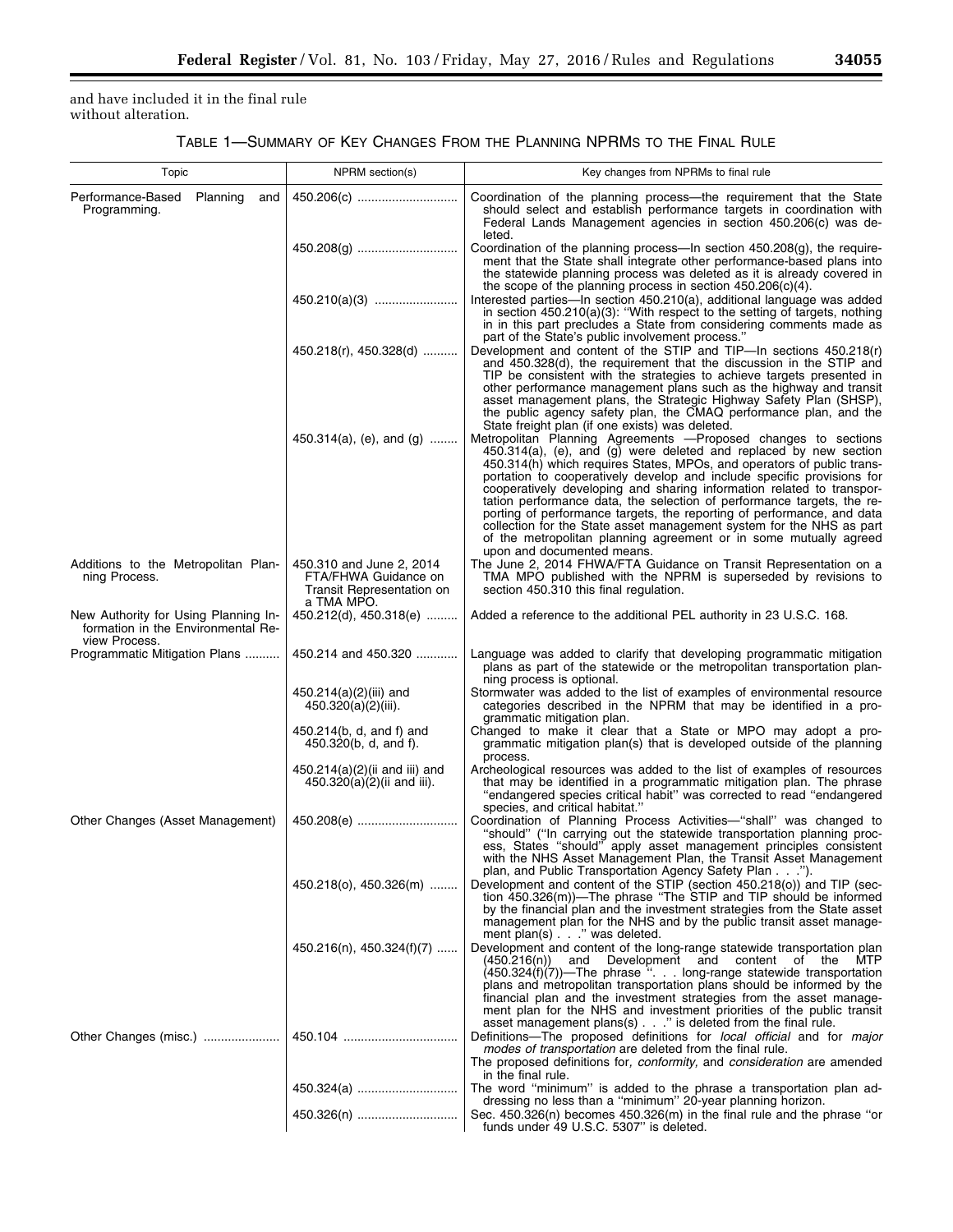# TABLE 1—SUMMARY OF KEY CHANGES FROM THE PLANNING NPRMS TO THE FINAL RULE—Continued

| Topic                     | NPRM section(s)                                   | Key changes from NPRMs to final rule                                                                                                                                                                                                                                                                                                                                                                                                                                                                                                                                                                                                                                                                                                                                                                                                                                                                                                                                                                                                                                                                                                                                                                                                                                                                                                                                                                                                                                                                                                                                                                                                                                                                                                                                                                                       |
|---------------------------|---------------------------------------------------|----------------------------------------------------------------------------------------------------------------------------------------------------------------------------------------------------------------------------------------------------------------------------------------------------------------------------------------------------------------------------------------------------------------------------------------------------------------------------------------------------------------------------------------------------------------------------------------------------------------------------------------------------------------------------------------------------------------------------------------------------------------------------------------------------------------------------------------------------------------------------------------------------------------------------------------------------------------------------------------------------------------------------------------------------------------------------------------------------------------------------------------------------------------------------------------------------------------------------------------------------------------------------------------------------------------------------------------------------------------------------------------------------------------------------------------------------------------------------------------------------------------------------------------------------------------------------------------------------------------------------------------------------------------------------------------------------------------------------------------------------------------------------------------------------------------------------|
| Other Changes (from FAST) | 450.200 and 450.300                               | Intermodal facilities that support intercity transportation, including intercity<br>bus facilities and commuter van pool providers is added to the purpose<br>of the statewide and metropolitan multimodal transportation planning<br>processes.                                                                                                                                                                                                                                                                                                                                                                                                                                                                                                                                                                                                                                                                                                                                                                                                                                                                                                                                                                                                                                                                                                                                                                                                                                                                                                                                                                                                                                                                                                                                                                           |
|                           | 450.206(a)(9 and 10) and<br>450.306(b)(9 and 10). | Adds "takes into consideration resiliency needs" to the purpose of the<br>statewide and nonmetropolitan and the metropolitan transportation                                                                                                                                                                                                                                                                                                                                                                                                                                                                                                                                                                                                                                                                                                                                                                                                                                                                                                                                                                                                                                                                                                                                                                                                                                                                                                                                                                                                                                                                                                                                                                                                                                                                                |
|                           | $450.210(a)(1)(i)$                                | planning processes.<br>Two new planning factors are added to the scope of the statewide and<br>nonmetropolitan and the metropolitan transportation planning proc-<br>esses: (Improve resiliency and reliability of the transportation system<br>and reduce or mitigate stormwater impacts of surface transportation;<br>and enhance travel and tourism).                                                                                                                                                                                                                                                                                                                                                                                                                                                                                                                                                                                                                                                                                                                                                                                                                                                                                                                                                                                                                                                                                                                                                                                                                                                                                                                                                                                                                                                                   |
|                           | 450.212(d) and<br>450.450.318(e).                 | Public ports and intercity bus operators are added to the list of entities<br>that a State shall provide early and continuous public involvement op-<br>portunities as part of the statewide transportation planning process.<br>New authority for using planning information in the environmental review<br>process, sections $450.212(d)$ and $450.318(e)$ are added to reference<br>FAST section 1305 (23 U.S.C. 168).                                                                                                                                                                                                                                                                                                                                                                                                                                                                                                                                                                                                                                                                                                                                                                                                                                                                                                                                                                                                                                                                                                                                                                                                                                                                                                                                                                                                  |
|                           | 450.214(d) and 450.320(d)                         | Programmatic mitigation plans—changes "may use" to "shall give sub-<br>stantial weight to" and changes "any other environmental laws and<br>regulations" to "other Federal environmental law"—A Federal agency<br>responsible for environmental reviews "shall give substantial weight to"<br>the recommendations in the programmatic mitigation plan when car-<br>rying out its responsibilities under the National Environmental Policy<br>Act of 1969 or "other Federal environmental law."                                                                                                                                                                                                                                                                                                                                                                                                                                                                                                                                                                                                                                                                                                                                                                                                                                                                                                                                                                                                                                                                                                                                                                                                                                                                                                                             |
|                           | 450.216 and 450.324                               | Development and content of the long-range statewide transportation plan<br>and the metropolitan transportation plan.<br>Section 450.216(b) adds requirement for consideration of the role of<br>intercity buses in reducing congestion, pollution, and energy consump-<br>tion as part of the long-range statewide transportation plan.<br>Section $450.216(f)(1)$ and $(2)$ "should" becomes "shall"-The statewide<br>transportation plan "shall" include a description of performance meas-<br>ures and targets and shall include a system performance report.<br>Section 450.216(I)(2) adds public ports to the list of entities States shall<br>provide a reasonable opportunity to comment on the plan and adds ex-<br>amples of private providers of transportation.<br>Section 450.324(f)(2) adds public transportation facilities and intercity bus<br>facilities to the list of existing and proposed transportation facilities to<br>be included in the metropolitan transportation plan.<br>Section 450.324(f)(7) adds "reduce the vulnerability of the existing trans-<br>portation infrastructure to natural disasters" to the assessment of cap-<br>ital investment and other strategies to preserve the existing and pro-<br>jected future metropolitan transportation infrastructure in the metropoli-<br>tan transportation plan. Section $450.324(f)(8)$ adds consideration of the<br>role intercity buses may play in reducing congestion, pollution, and en-<br>ergy consumption as part of the metropolitan transportation plan.<br>Section 450.324(j) adds public ports to the list of entities that an MPO<br>shall provide a reasonable opportunity to comment on the metropolitan<br>transportation plan. Section 450.324(j) adds a list of examples of pri-<br>vate providers of transportation. |
|                           | 450.310(d)                                        | Describes TMA MPO structure.<br>Interested parties, participation, and consultation.<br>Section 450.316(a)—adds public ports to the list of entities that an MPO<br>shall provide a reasonable opportunity to comment on the metropolitan<br>transportation plan. Section 450.324(j) adds a list of examples of pri-<br>vate providers of transportation.<br>Section 450.316(b)—adds officials responsible for tourism and natural<br>disaster risk reduction to the list of agencies and officials that an MPO<br>should consult with in developing metropolitan transportation plans and<br>TIPs.                                                                                                                                                                                                                                                                                                                                                                                                                                                                                                                                                                                                                                                                                                                                                                                                                                                                                                                                                                                                                                                                                                                                                                                                                        |
|                           |                                                   | Congestion management process.<br>Adds a list of examples in section 450.322(a) of travel demand reduction<br>strategies. Adds job access projects as a congestion management<br>strategy.<br>Adds new section 450.322(h)—A MPO serving a TMA may develop a<br>congestion management plan.                                                                                                                                                                                                                                                                                                                                                                                                                                                                                                                                                                                                                                                                                                                                                                                                                                                                                                                                                                                                                                                                                                                                                                                                                                                                                                                                                                                                                                                                                                                                 |

#### *C. Costs and Benefits*

The FHWA and FTA estimated the incremental costs associated with the new requirements in the final rule that represent a change to current planning practices for States, MPOs, and operators of public transportation. The FHWA and FTA derived the costs by assessing the expected increase in the

level of effort and costs associated with carrying out several specific transportation planning functions, such as the development of metropolitan and statewide long-range transportation plans, TIPs, and STIPs. The changes in the final rule that are related to environmental reviews are optional and would not have a significant cost impact for States, MPOs, or operators of public transportation. It is anticipated that these optional environmental streamlining provisions could result in costs savings by minimizing the potential duplication of planning and environmental processes and by improved project delivery timeframes.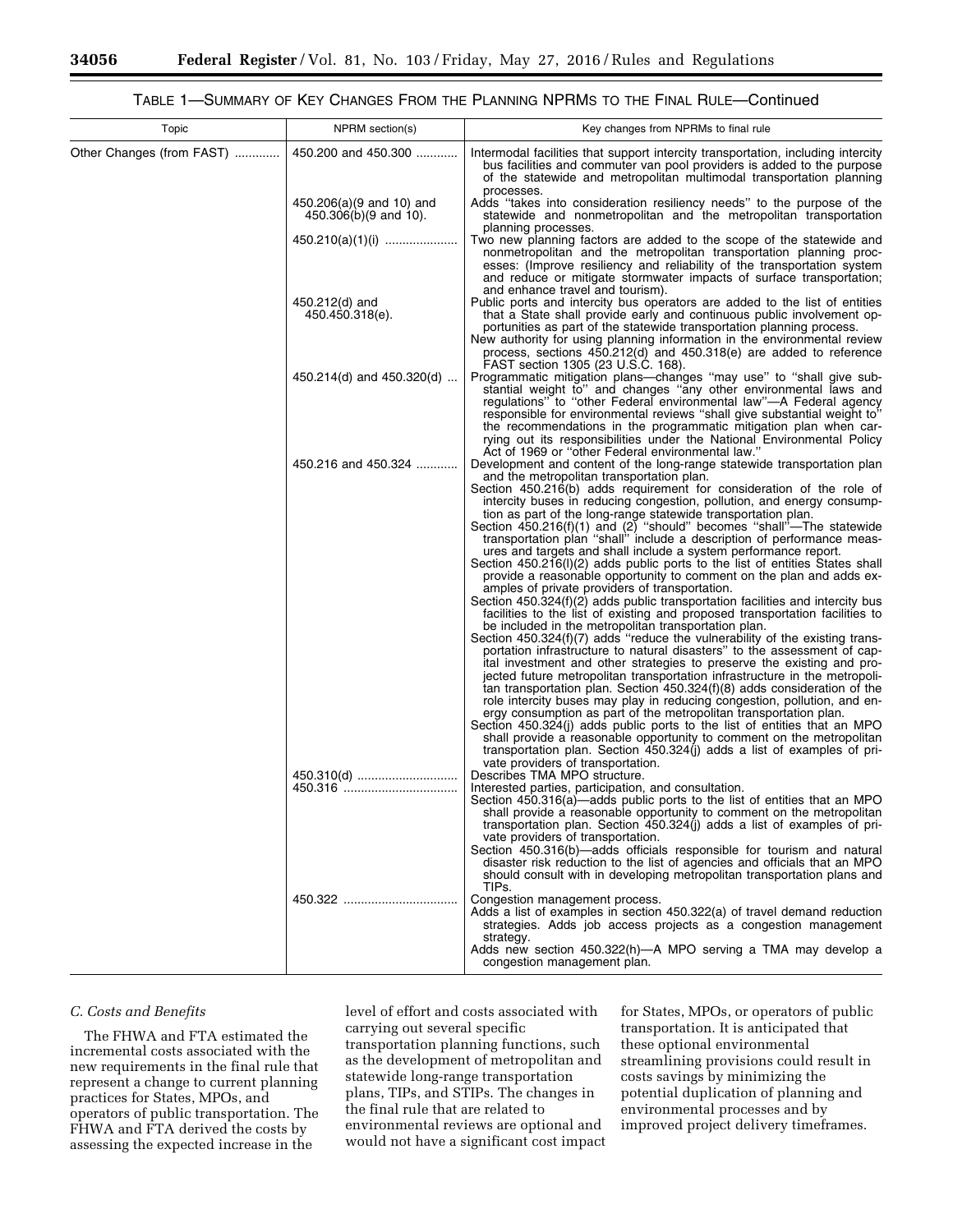To estimate the incremental costs associated with the new requirements in the final rule that represent a change to current planning practices, FHWA and FTA assumed that implementing the performance-based planning provisions would increase the costs of preparing State and MPO long-range plans, TIPs, and STIPs by an average of 15 percent, based on an analysis of current costs and discussions with States and MPOs that have implemented a performancebased approach to transportation planning and programming. Following this approach, FHWA and FTA estimate the updated total cost for implementation of the changes to the planning process resulting from the final rule is \$30.9 million annually (as compared to the estimate of \$30.8 million in the NPRM). To implement the changes in support of a more efficient, performance-based planning process, FHWA and FTA estimate that the aggregate increase in costs attributable to the final rule for all 50 States, the District of Columbia, and Puerto Rico and 409 MPOs is approximately \$28.4 million per year (as compared to the estimate of \$28.3 million in the NPRM). These costs are primarily attributed to an increase in staff time needed to meet the new requirements. For the estimated 600 operators of public transportation that operate within MPAs, the total cost would be \$2.5 million per year to coordinate with MPOs in their selection of performance targets for transit state of good repair and transit safety.

The FHWA and FTA updated the total cost estimate for the changes made from the NPRM to the final rule based on additional information on the number of MPOs that was not available at the time the NPRM was issued. The costs are revised for the final rule because FHWA and FTA assumed in the NPRM that there would be 420 MPOs (210 TMA MPOs and 210 non-TMA MPOs) after the 2010 census. This assumption was based on the fact that there were 384 existing MPOs at the time in addition to 36 new urbanized areas resulting from the 2010 census. The actual number of MPOs has turned out to be slightly lower (201 TMA MPOs and 208 non-

TMA MPOs) because several of the new urbanized areas resulting from the 2010 census merged into existing MPOs instead of forming new MPOs. The costs were also adjusted for inflation from 2012 to 2014.

The FHWA and FTA expect that the final rule changes to the planning process will result in some significant benefits, including improved decisionmaking through increased transparency and accountability, and support of the national goals described in 23 U.S.C. 150(b) and the general purposes described in 49 U.S.C. 5301. The final rule would promote transparency by requiring the establishment of performance targets in key areas, such as safety, infrastructure condition, system reliability, emissions, and congestion and by expressly linking investment decisions to the achievement of such targets. This would be documented in plans or programs developed with public review.

The FHWA and FTA expect that the planning process would become more transparent as investments of Federal funds would be based on a decisionmaking process that is focused on transportation system performance, and the specific transportation system performance goals, measures, and targets that drive investment decisions would be known to the public, elected officials, and other interested parties. The proposal would establish accountability through mandating reports on progress toward meeting those targets. In addition, FHWA and FTA expect that these regulatory changes would make the planning process more accountable by having States, MPOs, and operators of public transportation identify desired transportation system performance outcomes related to the national performance areas and that investments made would be more focused on achieving these system performance outcomes. Other elements of the final rule would improve decisionmaking, such as including representation by operators of public transportation on each MPO that serves a TMA, establishing agreements in metropolitan areas identifying roles and responsibilities for performance-based

planning, requiring States to have a higher level of involvement with nonmetropolitan local officials, and providing an optional process for the creation of RTPOs.

The FHWA and FTA have not been able to locate data or empirical studies to assist in monetizing or quantifying the benefits of the final rule. Estimates of the benefits of the final rule would be difficult to develop. Therefore, in order to evaluate benefits, FHWA and FTA used a break-even analysis as the primary approach to quantify benefits. The approach determines the point at which benefits from the final rule exceed the annual costs of compliance. The total annual MAP–21 funding programmed through this process in FY 2014 is \$37.8 billion in FHWA funds and \$10.7 billion in FTA funds. Under FAST, the total annual funding programmed through this process in FY 2016 is \$39.7 billion in FHWA funds and \$11.7 billion in FTA funds. The annual average cost for implementing this regulation is estimated to be \$30.9 million per year. If return on investment increases by at least 0.064 percent of the combined FHWA and FTA annual funding programs, the benefits of the regulation exceed the costs. The total Federal, State, and local cost in FY 2014 of the planning program is \$1,493,868,000. Generally, 80 percent of these eligible costs are directly reimbursable through Federal transportation funds allocated for metropolitan planning (23 U.S.C. 104(d) and 49 U.S.C. 5305(f)) and for State planning and research (23 U.S.C. 505 and 49 U.S.C. 5305(f)). States, MPOs, and operators of public transportation have the flexibility to use some FHWA Federal capital funds or some FTA formula program funds for transportation planning (23 U.S.C. 133(b)(1), 49 U.S.C. 5307(a)(1)(B), and  $5311(B)(1)(A)$ . As the cost burden of the final rule is estimated to be 2.5 percent of the total planning program, FHWA and FTA believe the economic impact is minimal and the benefits of implementation outweigh the costs.

The table below is a summary of the costs and benefits calculated for the final rule.

TABLE 2—SUMMARY OF AVERAGE ANNUAL REGULATORY COSTS AND BURDEN HOURS OF EFFORT DUE TO THE CHANGES IN THE REGULATIONS RESULTING FROM MAP–21

[2014 dollars]

| Entity         | Total<br>additional<br>cost | Non-Federal<br>share<br>(20%) | Average<br>additional<br>person hours<br>per agency |
|----------------|-----------------------------|-------------------------------|-----------------------------------------------------|
| TMA MPOs (201) | \$18,141,200                | \$3,628,200                   | .800                                                |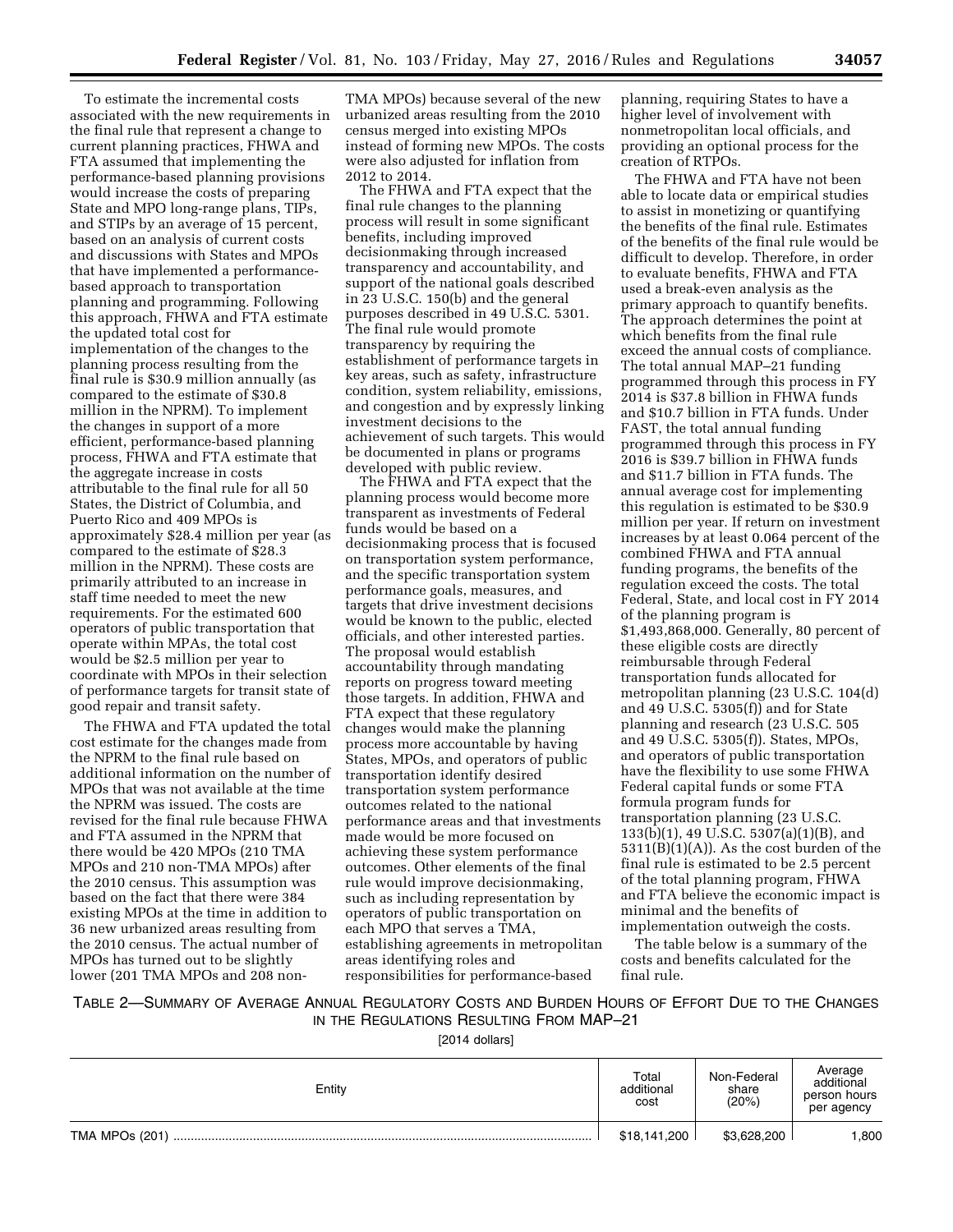$\equiv$ 

۰

# TABLE 2—SUMMARY OF AVERAGE ANNUAL REGULATORY COSTS AND BURDEN HOURS OF EFFORT DUE TO THE CHANGES IN THE REGULATIONS RESULTING FROM MAP–21—Continued

[2014 dollars]

| Entity | Total<br>additional<br>cost         | Non-Federal<br>share<br>(20%)   | Average<br>additional<br>person hours<br>per agency |
|--------|-------------------------------------|---------------------------------|-----------------------------------------------------|
|        | 3,990,500<br>6,257,800<br>2.510.000 | 798.100<br>1.251.600<br>502.000 | 400<br>2,400<br>100                                 |
| T∩tal  | 30.899.500                          | 6.179.900                       |                                                     |

# **II. Acronyms and Abbreviations**

| Acronym  | Full name                                                           |
|----------|---------------------------------------------------------------------|
|          | Cooperative, Continuous, and Comprehensive.                         |
|          | American Association of State Highway and Transportation Officials. |
|          | Alaska Department of Transportation.                                |
|          | Association of Metropolitan Planning Organizations.                 |
|          | Association of Governments.                                         |
|          | American Public Transportation Association.                         |
|          | Atlanta Regional Commission.                                        |
|          |                                                                     |
|          | American Road & Transportation Builders Association.                |
|          | Arkansas State Highway and Transportation Department.               |
|          | Association.                                                        |
|          | Bay Area Rapid Transit.                                             |
|          | Clean Air Act.                                                      |
| CALTRANS | California Department of Transportation.                            |
|          | Comprehensive Economic Development Strategies.                      |
|          | Council on Environmental Quality.                                   |
|          | Code of Federal Regulations.                                        |
|          | Congestion Mitigation and Air Quality Improvement Program.          |
|          | <b>Congestion Management Process.</b>                               |
|          | Colorado Department of Transportation.                              |
|          | Council of Governments.                                             |
|          | Connecticut Department of Transportation.                           |
|          | District of Columbia Department of Transportation.                  |
|          | Department of Transportation.                                       |
|          | Denver Regional Council of Governments.                             |
|          | Delaware Valley Regional Planning Commission.                       |
|          | Environmental Assessment.                                           |
|          | Economic Development District.                                      |
|          | <b>Expedited Grant Agreement.</b>                                   |
|          | Environmental Impact Statement.                                     |
|          | Environmental Justice.                                              |
|          | Executive Order.                                                    |
|          | Environmental Protection Agency.                                    |
|          | Fixing America's Surface Transportation Act.                        |
|          | Full Funding Grant Agreement.                                       |
|          | Federal Highway Administration.                                     |
|          | Florida Department of Transportation.                               |
|          | Fairbanks Metropolitan Area Transportation System.                  |
|          | Finding of No Significant Impact.                                   |
|          | Front Range Economic Strategy Center.                               |
|          | Federal Transit Administration.                                     |
|          | Fiscal Year.                                                        |
|          | Georgia Department of Transportation.                               |
|          | Geographic Information Systems.                                     |
|          | Houston-Galveston Area Council.                                     |
|          | Hawaii DOT.                                                         |
|          | Highway Safety Improvement Program.                                 |
|          | Housing and Urban Development.                                      |
|          | Iowa Department of Transportation.                                  |
|          | Interagency Consultation.                                           |
|          | Idaho Department of Transportation.                                 |
|          | Intermodal Surface Transportation Efficiency Act of 1991.           |
|          | Intelligent Transportation System.                                  |
|          | Kentucky Transportation Cabinet.                                    |
|          | Moving Ahead for Progress in the 21st Century Act.                  |
|          |                                                                     |
|          | Mid-America Regional Council.                                       |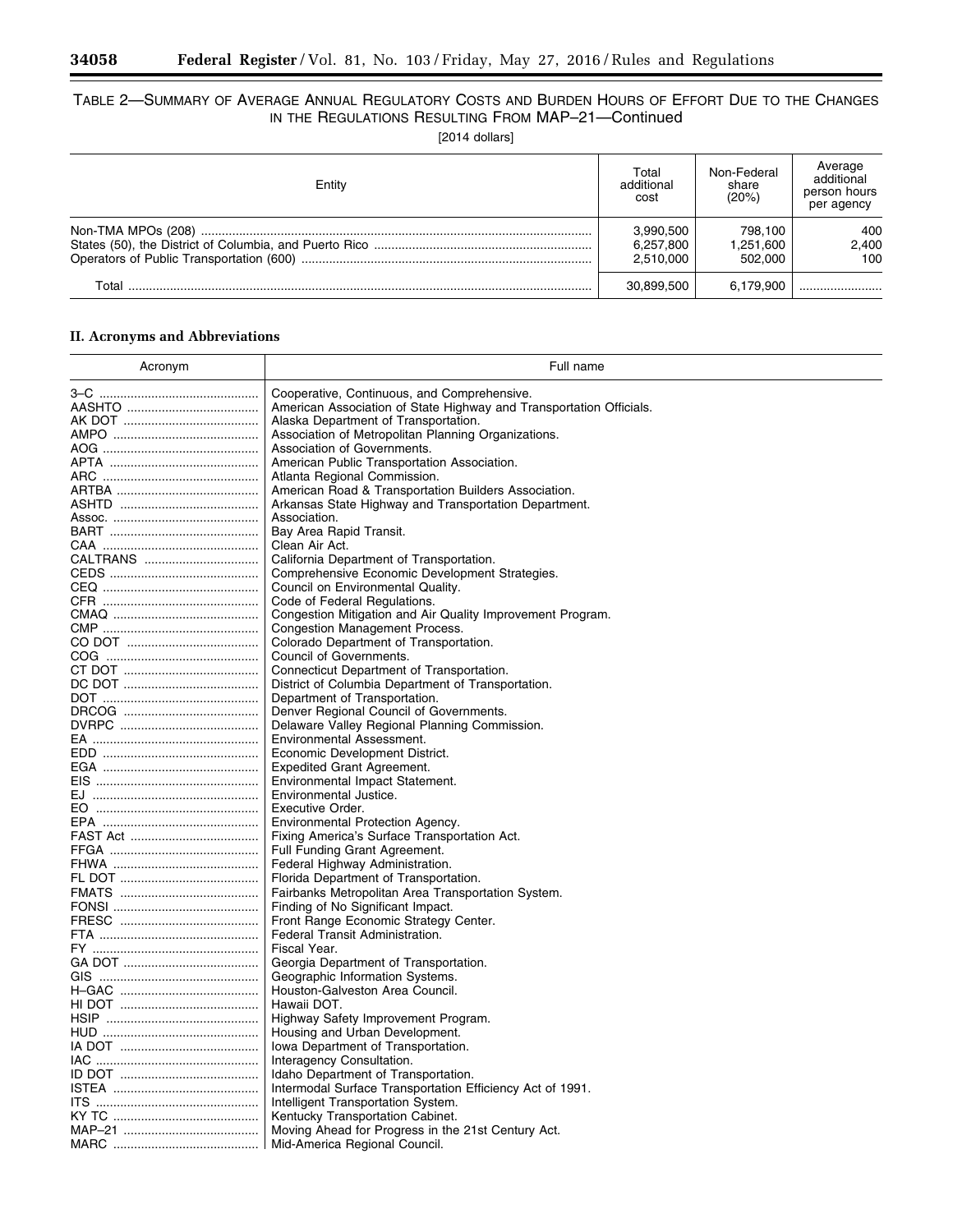2

| Acronym     | Full name                                                                                           |
|-------------|-----------------------------------------------------------------------------------------------------|
|             | Massachusetts Department of Transportation.                                                         |
|             | Maricopa Association of Governments.                                                                |
|             | Maryland Department of Transportation.                                                              |
|             | Maine Department of Transportation.                                                                 |
|             | Montana Department of Transportation.                                                               |
|             | Michigan Department of Transportation.                                                              |
|             | Minnesota Department of Transportation.                                                             |
|             | Missouri Department of Transportation.                                                              |
|             | Metropolitan Planning Area.<br>Metropolitan Planning Organizations.                                 |
|             | Metropolitan Transportation Authority.                                                              |
|             | Metropolitan Transportation Commission.                                                             |
|             | Metropolitan Transportation Plan.                                                                   |
|             | National Ambient Air Quality Standards.                                                             |
|             | National Association of City Transportation Officials.                                              |
|             | National Association of Development Organizations.                                                  |
|             | National Association of Regional Councils.                                                          |
|             | National Association of Railroad Passengers.                                                        |
|             | North Carolina Councils of Governments.<br>North Carolina Department of Transportation.             |
|             | National Cooperative Highway Research Program.                                                      |
|             | North Central Texas Council of Governments.                                                         |
|             | North Dakota Department of Transportation.                                                          |
|             | National Environmental Policy Act.                                                                  |
|             | National Highway Performance Program.                                                               |
|             | National Highway System.                                                                            |
|             | Northwestern Indiana Regional Planning Commission.                                                  |
|             | New Jersey Department of Transportation.                                                            |
|             | New Jersey Transit.<br>North Jersey Transportation Planning Authority.                              |
|             | Notice of Proposed Rulemakings.                                                                     |
|             | Natural Resources Defense Council.                                                                  |
|             | New York Metropolitan Transportation Agency.                                                        |
|             | New York Metropolitan Transportation Council.                                                       |
|             | New York State Department of Transportation.                                                        |
|             | Oklahoma Department of Transportation.                                                              |
|             | Office of Management and Budget.                                                                    |
|             | Oregon Department of Transportation.<br>Pennsylvania Department of Transportation.                  |
|             | Planning and Environmental Linkages.                                                                |
|             | Metropolitan Planning Funds.                                                                        |
|             | Particulate Matter up to 10 micrometers in size.                                                    |
|             | Particulate Matter up to 2.5 micrometers in size.                                                   |
|             | Paperwork Reduction Act.                                                                            |
|             | Puget Sound Regional Council.                                                                       |
|             | Regional Development Commission.                                                                    |
|             | Regional Development District.<br>Rhode Island Department of Transportation.                        |
|             | Regulatory Impact Analysis.                                                                         |
|             | Regulation Identification Number.                                                                   |
|             | Rockford Metropolitan Agency for Planning.                                                          |
|             | Record of Decision.                                                                                 |
|             | Regional Planning Commission.                                                                       |
|             | Regional Planning and Development Commission.                                                       |
|             | Rural Planning Organization.                                                                        |
|             | Regional Transportation Council.                                                                    |
|             | Regional Transportation District.<br>Regional Transportation Planning Organization.                 |
|             | Sacramento Area Council of Governments.                                                             |
| SAFETEA–LU  | Safe, Accountable, Flexible, Efficient Transportation Equity Act: A Legacy for Users.               |
|             | San Diego Association of Governments.                                                               |
|             | Southeastern Association of State Highway and Transportation Officials.                             |
|             | Southern California Association of Governments.                                                     |
|             | Santa Cruz County Regional Transportation Commission.                                               |
|             | Santa Clara Valley Transportation Authority.                                                        |
|             | South Dakota Department of Transportation.                                                          |
| SE WI MPO   | San Diego Association of Governments.<br>Southeastern Wisconsin Metropolitan Planning Organization. |
| Seattle DOT | Seattle Department of Transportation.                                                               |
|             | Southern Environmental Law Center.                                                                  |
|             | Southeast Michigan Council of Governments.                                                          |
|             | South Florida Regional Transportation Authority.                                                    |
|             | Strategic Highway Safety Plan.                                                                      |
|             | State Implementation Plan.                                                                          |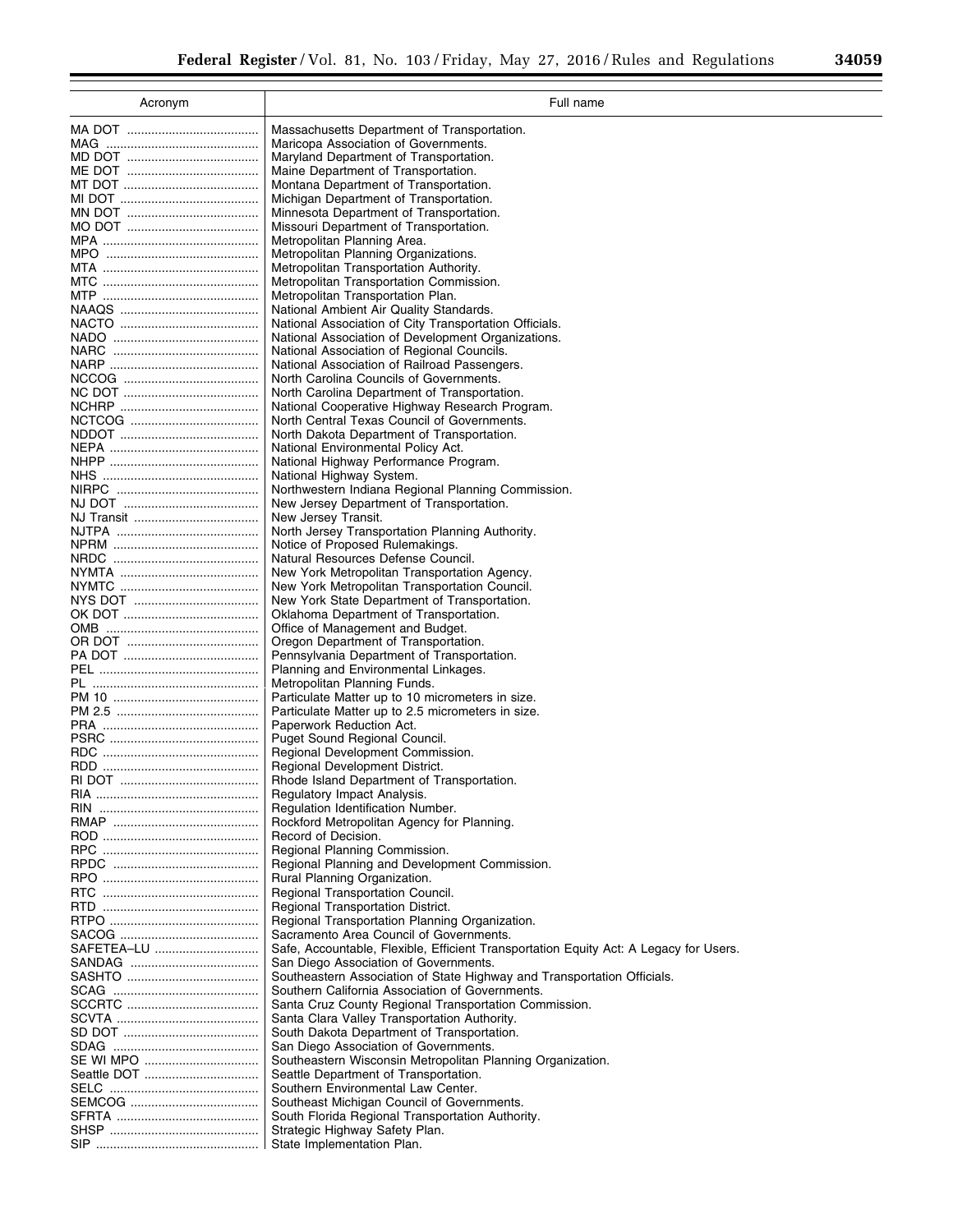| Acronym      | Full name                                                                 |
|--------------|---------------------------------------------------------------------------|
|              | San Joaquin Council of Governments.                                       |
|              | Single Occupancy Vehicles.                                                |
|              | State Planning and Research.                                              |
|              | Statewide Transportation Improvement Program.                             |
|              | Surface Transportation Program.                                           |
|              | Transportation Corridor Agencies.                                         |
|              | <b>Transportation Control Measure.</b>                                    |
|              | Transportation Equity Act for the 21st Century.                           |
|              | Transportation Improvement Program.                                       |
|              | Transportation Management Area.                                           |
|              | Tennessee Department of Transportation.                                   |
|              | Transportation Planning Organization.                                     |
|              | Tri-County Metropolitan Transportation District of Oregon.                |
|              | Tribal Transportation Program.                                            |
|              | Texas Department of Transportation.                                       |
|              | Unified Planning Work Program.                                            |
|              | United States Code.                                                       |
|              | U.S. Department of Transportation.                                        |
|              | Utah DOT.                                                                 |
|              | Urbanized Area.                                                           |
|              | Virginia Department of Transportation.                                    |
|              | Vehicle Miles Traveled.                                                   |
|              | Vermont Department of Transportation or Vermont Agency of Transportation. |
|              | Wasatch Front Regional Council.                                           |
|              | Wisconsin Department of Transportation.                                   |
|              | Washington Metropolitan Area Transit Authority.                           |
| WA State DOT | Washington State Department of Transportation.                            |
|              | Wyoming Department of Transportation.                                     |

#### **III. Background**

On June 2, 2014, FHWA and FTA published an NPRM at 79 FR 31784 proposing the following changes to 23 CFR part 450: That the statewide and metropolitan transportation planning processes provide for the use of a performance-based approach to decisionmaking; that each MPO that serves an area designated as a TMA include an official (or officials) who is formally designated to represent operators of public transportation in the MPA on its policy board; that MPOs be given the option to use scenario planning during the development of their MTP; that States work more closely with nonmetropolitan areas; and that States have the option of designating RTPOs to help address the planning needs of the State's nonmetropolitan areas. It also proposed revisions to the existing PEL provisions, and an optional framework for developing programmatic mitigation plans as part of the statewide and the metropolitan transportation planning processes for States and MPOs based on 23 U.S.C. 169 as established by section 1311 of MAP–21. The public comment period for the NPRM was scheduled to close on September 2, 2014. The FHWA and FTA extended the comment period 30 days to October 2, 2014, based on concerns expressed by the American Association of State Highway & Transportation Officials (AASHTO) that the closing date did not provide

sufficient time to review and provide comprehensive comments (79 FR 51922).

In addition, on September 10, 2014, FHWA and FTA published a separate ''Section 168 NPRM'' at 79 FR 53673 proposing to add implementing regulations for 23 U.S.C. 168, ''integration of planning and environmental review," at 23 CFR 450.212(d)–(f) and 450.318(f)–(h). The regulations would create an additional process for integrating planning and the environmental review activities (planning and environmental linkages) based on 23 U.S.C. 168 as established by section 1310 of MAP–21. The comment period for the section 168 NPRM closed on November 10, 2014. The final rule combines the two rulemakings, covering changes proposed in the Planning NPRM and those proposed in the Section 168 NPRM. The final rule covers the statewide and metropolitan planning processes and includes the integration of planning and environmental review and programmatic mitigation plans as part of the statewide and the metropolitan transportation planning processes for States and MPOs.

#### *A. Introduction to the Planning Process*

The Statewide and Nonmetropolitan Transportation Planning program and the Metropolitan Transportation Planning program provide funding to support cooperative, continuous, and comprehensive (3–C) planning for

making transportation investment decisions throughout each State, in metropolitan and nonmetropolitan areas. Since the Federal-Aid Highway Act of 1962, Federal authorizing legislation for the expenditure of surface transportation funds has required MTPs, long-range statewide transportation plans, and TIPs to be developed through a 3–C planning process. Over successive reauthorization cycles, including the passage of the MAP–21 in July 2012, Congress has revised and expanded the requirements for 3–C planning.

## *B. What do the MAP–21 and the FAST do?*

While the MAP–21 left the basic framework of the planning process largely unchanged, it introduced transformational changes to increase transparency and accountability. Most significantly, States and MPOs must take a performance-based approach to planning and programming, linking investment decisionmaking to the achievement of performance targets. Along with its emphasis on performance-based planning and programming, MAP–21 emphasized the nonmetropolitan transportation planning process by requiring States to have a higher level of involvement with nonmetropolitan local officials and providing for the optional creation of RTPOs. The MAP–21 also made some structural changes to the membership of the MPOs that serve TMAs. Finally, MAP–21 included voluntary provisions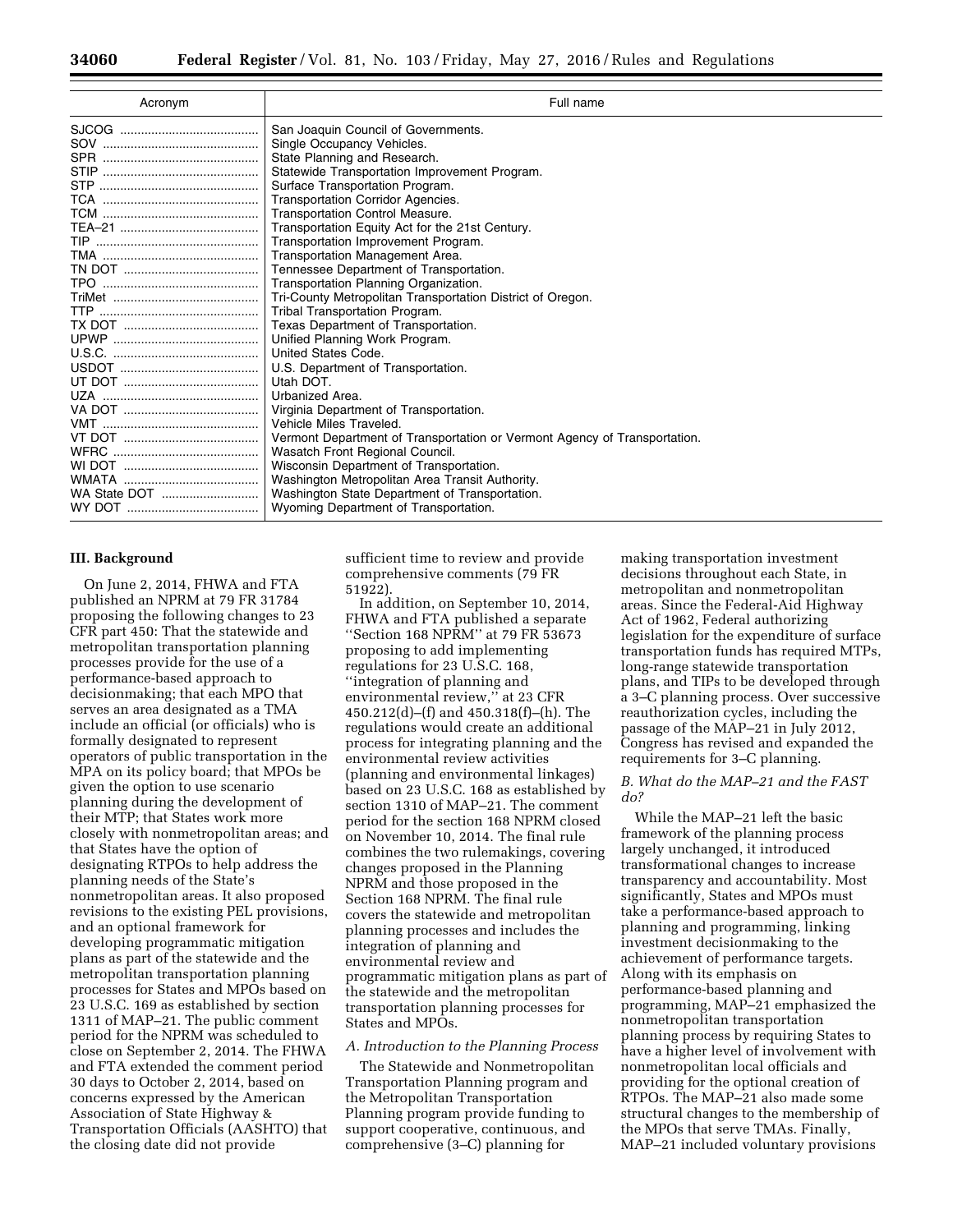related to scenario planning, developing programmatic mitigation plans, and the use of planning products in the environmental review process. Many of these non-performance management changes codify existing best planning practices.

The FAST makes minor changes to existing planning provisions. It adds two new planning factors to be considered and implemented in the planning process, it adds new stakeholders to be included in the planning process, and it substantially amends the new authority provided by MAP–21 for using planning products in the environmental review process.

#### *C. Stakeholder Engagement*

After the publication of the NPRM on June 2, 2014, FHWA and FTA continued to engage stakeholders during the NPRM comment period. The FHWA and FTA hosted two national webinars with stakeholders on the content of the NPRM. The FHWA and FTA also responded to requests for presentations at regularly scheduled meetings or conferences of national and regional professional, industry, or advocacy organizations during the comment period of the NPRM. Those webinars and meetings provided an opportunity for FHWA and FTA to provide an overview of the NPRM and offer clarifications of selected provisions. Comments were not solicited at those meetings, and attendees were encouraged to submit all comments to the official docket. A summary of those webinars and meetings is included in the docket.

# **IV. Summary of Comments**

The FHWA and FTA received a total of 162 comment letters that were submitted to the docket. Fifty-one of these comment letters were received from MPOs, 36 from States, 27 from advocacy organizations, 18 from regional planning organizations, 16 from associations representing public transportation agencies, 9 from operators of public transportation, 2 from the public, 2 from local governments, and 1 from a Tribal government. Collectively, these comment letters contained a total of approximately 989 individual comments.

In addition, a total of 38 comment letters were submitted to the docket proposing to implement changes to planning and environmental linkages resulting from section 1310 of MAP–21. Fourteen of the comment letters were received from States, 9 from MPOs, 5 from advocacy groups, 4 from the public, 3 from associations representing public transportation agencies, 2 from operators of public transportation, 1 from a regional planning organization, and 1 from a State environmental resource agency. Cumulatively, these comment letters contained over 100 individual comments. After reviewing the comments received in response to the two NPRMs, FHWA and FTA decided to consolidate the Planning rule and the ''Additional Authorities or Planning and Environmental Linkages'' rule into a single final rule. The FHWA and FTA believe that a consolidated final rule will help stakeholders understand the range of options for integrating planning and environmental review, including the pre-existing regulations for integrating planning and environmental review in sections 450.212 and 450.318, and the new section 168 authorities adopted in the final rule.

The FHWA and FTA carefully considered the comments received from the stakeholders. The comments and summaries of analyses and determinations are discussed in the following sections.

#### *A. Selected Topics for Which FHWA and FTA Requested Comments*

#### Performance Target Setting

The FTA and FHWA requested public comment on the following questions relating to target setting: (1) What obstacles do States, MPOs, and operators of public transportation foresee to the coordination among them that is necessary in order to establish targets? (2) What mechanisms currently exist or could be created to facilitate coordination? (3) What role should FHWA and FTA play in assisting States, MPOs, and operators of public transportation in complying with these new target-setting requirements? (4) What mechanisms exist or could be created to share data effectively among States, MPOs, and operators of public transportation? For those States, MPOs, and operators of public transportation that already utilize some type of performance management framework, are there best practices that they can share? Comments were received from at least 25 separate entities on these questions including AASHTO, APTA, ARC, CO DOT, CT DOT, DRCOG, FL MPO Advisory Council, H–GAC, MD DOT, MTC, MI DOT, NACTO, NJ DOT, NYS DOT, NCTCOG/RTC, the Northeast Ohio Areawide Coordinating Agency, the River to Sea Transportation Planning Organization (TPO), SACOG, SANDAG, SCAG, SJCOG, TN DOT, WMATA, and WI DOT.

What obstacles do States, MPO, and operators of public transportation foresee to the coordination among them that is necessary in order to establish targets?

Several commenters noted that the establishment of performance targets will require unprecedented levels of coordination and cooperation between States, MPOs, and operators of public transportation (AMPO, H–GAC, and NCTCOG/RTC). See section IV(B) (Recurring comment themes) for detailed discussion and FHWA and FTA responses to coordination on target setting.

The AMPO and ARC stated that they would prefer a single effective date for all of the MAP–21 performance measures rules to minimize confusion during the implementation of the measures and in the reporting of results. The H–GAC commented that there is potential for confusion between the target setting provisions proposed under 23 CFR 490 and 23 CFR 450. The MI DOT, MTC, SACOG, SANDAG, SCAG, SJCOG, and VA DOT stated that it is difficult to comment on the merits of the performance-based planning framework as the majority of measures and targetsetting methodologies have not yet been released. See section IV(B) (Recurring comment themes) for more discussion and responses to these comments.

The MD DOT, NJ DOT, and TN DOT commented that setting performance targets will be a significant challenge in interstate MPOs that have membership in multiple States, since each State differs with respect to legal framework, resource availability, policies, goals, and priorities. The MD DOT and TN DOT indicated that it is not clear who will have the ultimate authority in establishing targets when a State or MPO cannot come to agreement. See section IV(B) (Recurring comment themes) for more discussion of this issue and FHWA and FTA responses.

The MTC, SACOG, SANDAG, SCAG, and SJCOG were concerned that the future Federal performance regulations will overwhelm policymakers by diluting robust processes established on the State or regional level with the addition of more measures and targets. In response, FHWA and FTA believe that States and MPOs should utilize their existing processes to the maximum extent possible. Discussion on the specific measures and target setting under the Federal performance requirements is outside the scope of the final rule.

The AMPO and ARC stated that the transition to performance-based planning will be challenging, in part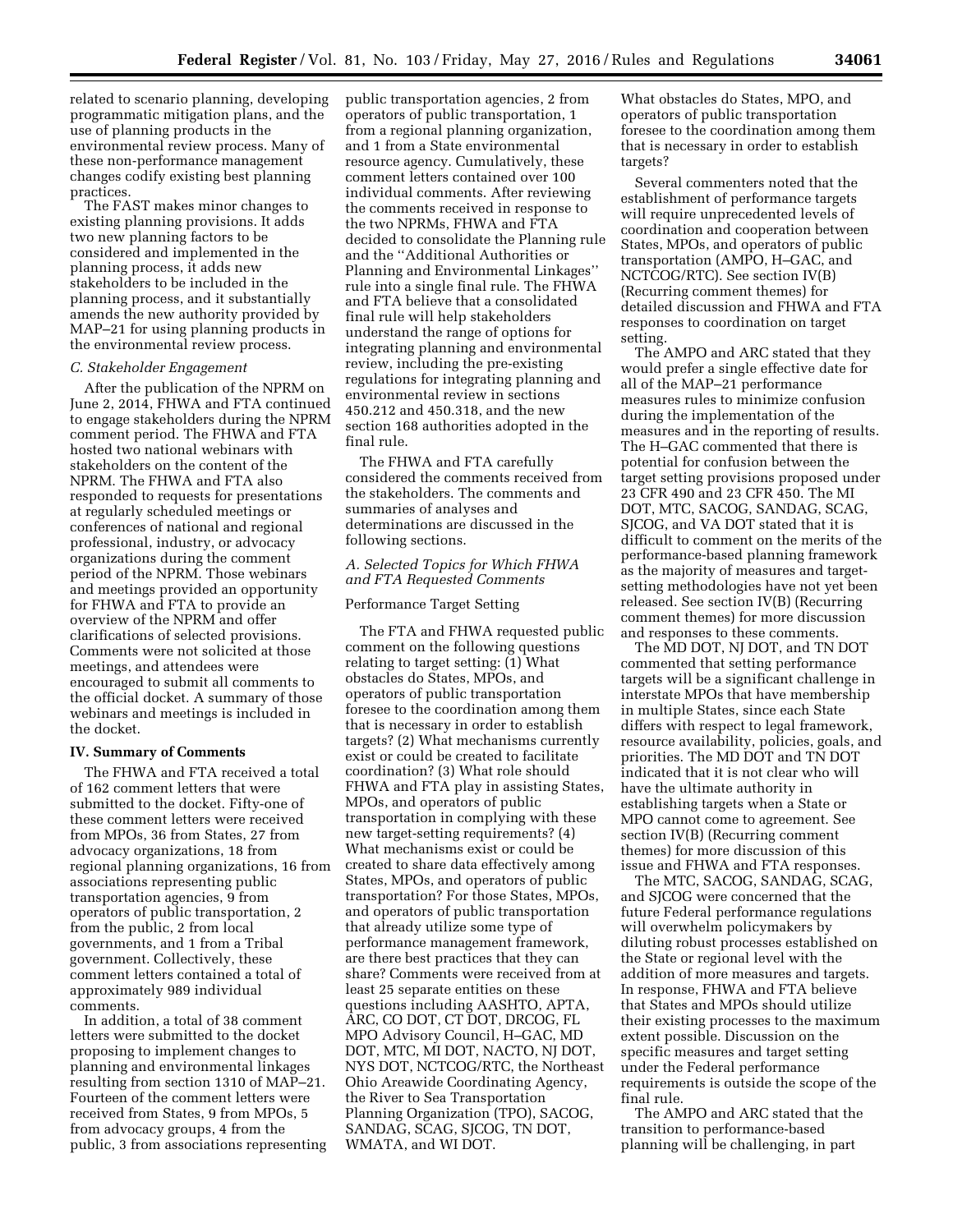because different organizations have different structures and priorities, and in part because of the financial burdens of data collection and analysis. The FHWA and FTA agree that the transition to performance-based planning will be challenging. However, as discussed in section IV(B) (Recurring comment themes), interagency coordination will be key to successful implementation. The financial burdens of data collection and analysis for target setting are outside the scope of the final rule.

Several commenters (ARC, NJ DOT, and TN DOT) stated that it is not uncommon for States, MPOs, and operators of public transportation to have different priorities that may conflict with each other, and that this may lead to conflicts when setting performance targets and trying to achieve them. Several MPOs commented that they have to balance multiple objectives when working with communities and that this may lead to conflicts with their State. Another commenter noted that data collection will be a major challenge that needs to be addressed by the MPOs with their local members, particularly as it relates to data needed on locally owned systems. A few commenters stated that they are concerned as to whether the analytical tools and framework will exist to allow States, MPOs, and operators of public transportation to identify realistic and attainable targets for each required measure. One operator of public transportation (WMATA) commented that there is not a uniform approach to performance management among operators of public transportation, either in setting targets or in tracking progress toward achievement of targets. In response to these comments, FHWA and FTA emphasize the importance of early and ongoing interagency coordination during performance-based planning and programming. The approach used by operators of public transportation for setting targets is outside the scope of this rule. See FHWA and FTA response below to the question on ''What role should FHWA and FTA play in assisting States, MPOs, and operators of public transportation in complying with these new target-setting requirements?'' regarding technical assistance FHWA and FTA plan to provide regarding approaches to tracking progress toward achievement of targets.

What mechanisms currently exist or could be created to facilitate coordination?

The ARC, CO DOT, CT DOT, Florida MPO Advisory Council, MI DOT, NYS DOT, River to Sea Transportation

Planning Organization (TPO), and RMAP indicated that they have wellestablished, long-standing, formal forums or work groups for ongoing discussion and coordination of planning issues and topic areas among the States, MPOs, and operators of public transportation within a particular State, and that these forums typically meet on a regularly scheduled basis (*i.e.,*  monthly or quarterly). These same commenters stated that through these forums, they have built relationships between the various planning organizations within their State for successful collaboration and cooperation. The commenters further stated that these established forums are ideal for coordinating the development and implementation of performance management as part of the planning process, including data collection and analysis, performance target setting, use of analytical tools, standards and consistency, and system performance reporting. Several of the commenters stated that they are already using these established forums within their respective States for coordinating planning issues to implement performance-based planning and programming among the States, MPOs, and operators of public transportation. The Florida MPO Advisory Council commented that it has formed alliances of MPOs to address transportation planning issues at a multi-MPO level.

The FHWA and FTA agree that these examples of practice provided by commenters on how to facilitate coordination are good practices and that the development and implementation of ongoing, multiagency, and multidisciplinary forums that meet on a regular basis is an ideal way to establish relationships among the States, and MPOs, and operators of public transportation within a State.

The ARC commented that it has examples of mechanisms to facilitate interagency coordination such as an interagency consultation concept used for air quality planning and MPO technical committees. The FMATS commented that they want the MPO to be required to participate in the development of HSIP projects and the State Asset Management Plan for the NHS. In response to this comment, FHWA and FTA agree that it would be desirable for States to include the MPOs in the development of the projects for the Highway Safety Improvement Program (HSIP) and in the development of the State Asset Management Plan for the NHS because those plans contribute to performance-based planning and programming. However, there are separate NPRMs and rules governing

those documents and processes and they are outside the scope of the final rule.

The FMATS also commented that the first round of performance target setting should be a joint process and facilitated by FHWA and FTA. In response, FHWA and FTA note that the final rule requires that States and MPOs coordinate during the target setting process (sections 450.206 and 450.306). The final rule also requires MPOs and operators of public transportation to coordinate target setting on transit performance measures in the metropolitan areas (section 450.306) and States must coordinate with operators of public transportation for target setting on transit performance measures outside of the metropolitan areas (section 450.206).

What role should FHWA and FTA play in assisting States, MPOs, and operators of public transportation in complying with these new target-setting requirements?

The ARC and CO DOT commented that FHWA and FTA could provide technical assistance and best practices or peer review summaries on a regular basis to assist the States, MPOs, and operators of public transportation in complying with the new target setting requirements. The CT DOT suggested that FHWA and FTA could provide guidance to States, MPOs, and operators of public transportation to implement the new target setting requirements. At least one commenter stated that the ability to use Federal funds for the necessary data collection efforts to support performance management is important. The CO DOT, CT DOT, Florida MPO Advisory Council, MI DOT, and NJ DOT suggested that FHWA and FTA could conduct best practices research and share the results in regional and statewide forums and with individual MPOs during transportation planning certification reviews. The Florida MPO Advisory Council and MI DOT also suggested that FHWA and FTA actively participate in established processes to set and implement performance targets in the States.

Others stated that FHWA and FTA already participate in these processes in some States. The MI DOT suggested that FHWA and FTA develop training sessions to ensure that planning agencies are fully aware of all the new requirements and timelines associated with the rules. The WI DOT recommended that FHWA and FTA provide further guidance on best practices related to the coordination process among States, MPOs, and operators of public transportation. The WA State DOT suggested that FHWA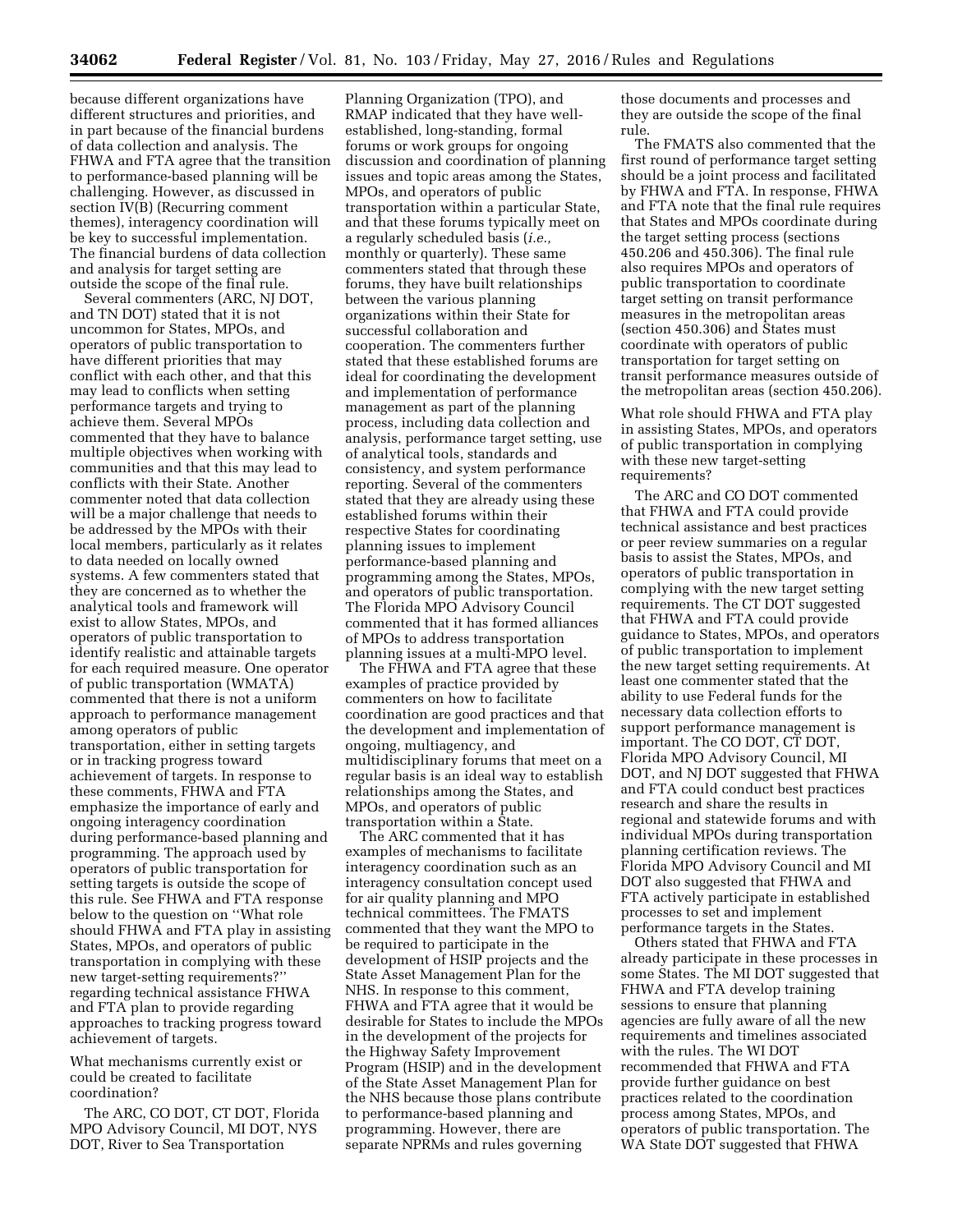and FTA could provide further guidance and best practices for the coordination of data at a statewide level and that FHWA and FTA could mediate differences between States and MPOs during the target setting process by providing guidance as to the intent of the rules. The MD DOT commented that a consistent presence of FHWA and FTA in MPO meetings to help facilitate performance measures and targets discussions would be helpful. Several commenters suggested that there needs to be substantial collaborative effort by Federal and grantee stakeholders to develop common data collection and reporting processes. The MI DOT was concerned whether the analytical tools and framework exists to allow States, MPOs, and transit agencies to identify realistic and attainable targets for the national performance measures.

In response, FHWA and FTA plan to provide technical assistance to the States, MPOs, and operators of public transportation through a number of means, including the issuance of guidance, conducting peer reviews and workshops, sharing best practices, and conducting training on topics such as target setting, implementation of performance-based planning and programming, interagency coordination, data collection, and performance progress reporting. Performance-based planning and programming will also become a topic of discussion at future TMA planning certification reviews.

The APTA commented that FHWA and FTA should not allow these changes in the planning process to slow project development, and that these changes to the planning process should encourage accelerated project development through more consistent and complete information flow. The FHWA and FTA agree that these changes to the planning process should not slow project development and that, in fact, they may accelerate project development by providing more focus on national goal areas.

The MI DOT, MTC, SACOG, SANDAG, SCAG, and SJCOG suggested that FHWA and FTA should limit the numbers of required measures. The commenters stated that fewer measures are preferable to a large number of measures. The FHWA and FTA respond that the number of performance measures that will be established is outside the scope of the final rule.

What mechanisms exist or could be created to share data effectively amongst States, MPOs, and operators of public transportation?

The ARC, MI DOT, and NACTO suggested that FHWA and FTA could share data nationally as a mechanism to achieve consistency of effort across applications, and to reduce duplication of effort among States, MPOs, and operators of public transportation. A few commenters noted that FHWA and FTA could support the implementation of performance management by providing easy access to national data sources. The ARC commented that joint procurement and sharing of data with States and MPOs and the use of the national transit database could be methods for effectively sharing data among States, MPOs, and operators of public transportation.

See also comments provided under the previous question on ''What mechanisms currently exist or could be created to facilitate coordination?'' for additional examples of mechanisms for sharing data among States, MPOs, and operators of public transportation.

In response to this comment, FHWA and FTA note that sharing data nationally and providing easy access to national data sources to achieve consistency is outside the scope of this rule.

For those States, MPOs, and operators of public transportation that already utilize some type of performance management framework, are there best practices that they can share?

The ARC, DRCOG, MD DOT, MI DOT, MTC, SACOG, SANDAG, SCAG, and SJCOG commented that they have already implemented performancebased planning and programming and have long-standing, successful processes in place for establishing performance measures, performance targets, and reporting on progress toward achievement of performance targets.

The CT DOT stated that it anticipates taking a lead role in an open process working with the MPOs and operators of public transportation on target setting since the State owns an overwhelming majority of the transportation systems affected by the MAP–21 performance measures. The CT DOT stated that it also collects, stores, and analyzes most of the data associated with those systems. The MD DOT commented that the State should have the ultimate responsibility regarding target setting within the State.

The DRCOG commented that targets should be set to encourage continuous improvement rather than a concrete objective goal. The commenter further stated that establishing strict, inflexible targets encourages aiming low to achieve an arbitrary plateau not necessarily linked to quality. The DRCOG advised against project-byproject performance measures, and

instead recommended that performance measures and targets should be applied at a system or programmatic level. At least one commenter stated that it will be important that funding is aligned with the performance targets in order to achieve them.

A few commenters said that they look to utilize current database information for tracking performance measures first before developing new systems for data collection. Commenters also suggested that the framework for target setting be flexible enough to allow for an adjustment in targets, strategies, and processes as agencies learn and acquire experience with performance management.

The AASHTO, AMPO, CT DOT, and H–GAC stated that there is a need for flexibility when establishing reasonable and appropriate performance targets. They further commented that it will take time to implement performance management and performance-based planning, and that there is potential for significant conflicts to arise during the development of targets.

The ARC was concerned that there might be misleading comparisons on how performance results might be portrayed and interpreted. Another commenter stated that, when relying on a limited number of high level performance metrics, it may not present a comprehensive picture of the effectiveness of a region's performance. The Florida MPO Advisory Council and MD DOT commented that MPOs should be allowed the flexibility to develop and set targets that suit the unique needs of their specific metropolitan area.

In response to these comments, FHWA and FTA agree that there is a need for flexibility in setting targets. There is flexibility in that States and MPOs are responsible for setting their respective targets for the national performance areas. When setting targets for FHWA performance measures, the final rule requires States and MPOs to coordinate with each other and set targets that are consistent to the maximum extent practical. Operators of public transportation and MPOs are required to coordinate to the maximum extent practicable when setting transit performance targets. As part of coordination when setting targets, States, MPOs, and operators of public transportation should seek to minimize conflicts. This requires close coordination between the States and MPOs in areas such as the collection and use of data, use of analytical tools, setting of targets, and the identification of strategies to achieve the targets. Operators of public transportation are responsible for setting performance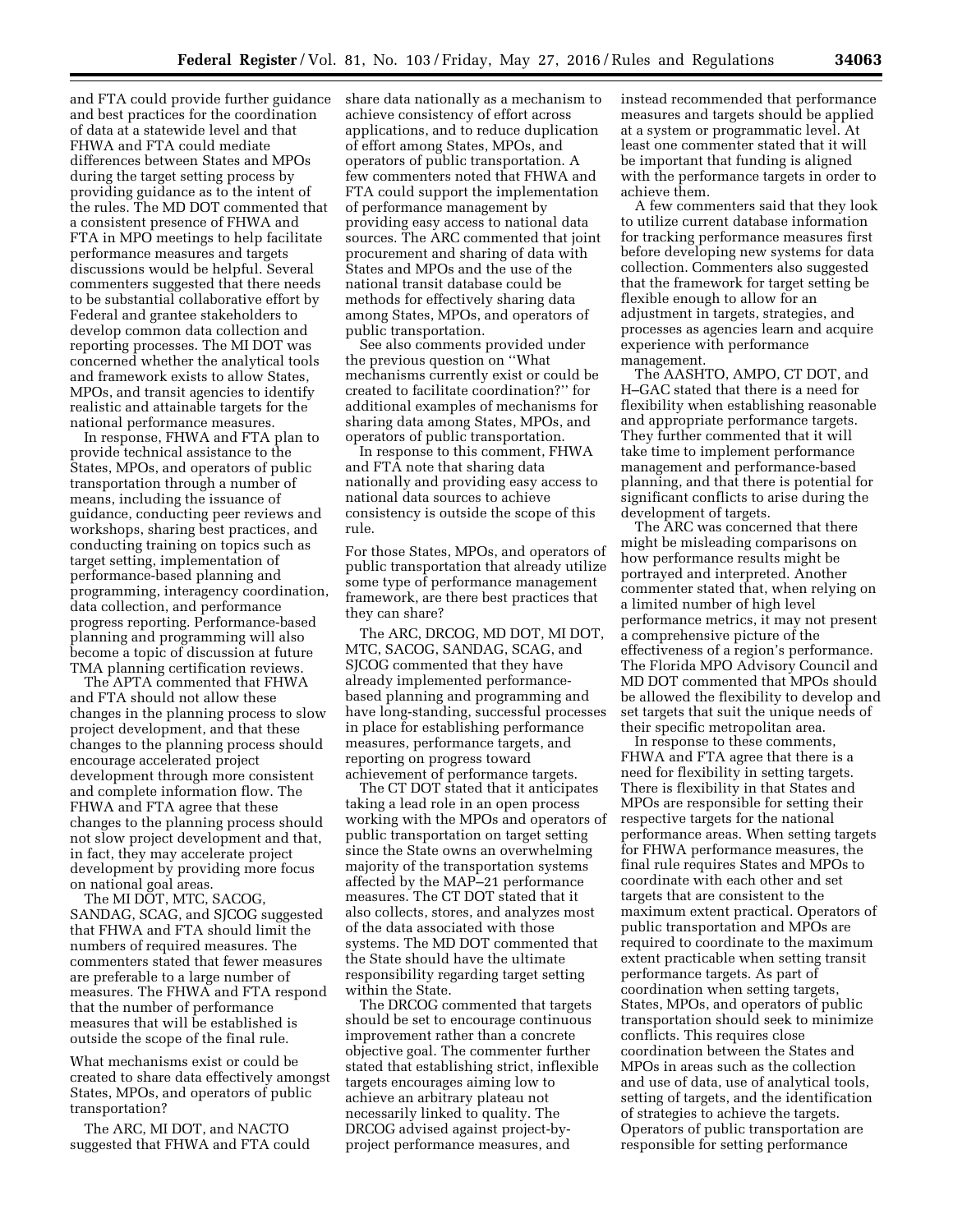targets for the transit performance measures in metropolitan areas in coordination with the affected MPOs.

Although the final rule provides MPOs up to 180 days to set targets after their State sets performance targets, FHWA and FTA strongly encourage States and MPOs to set performance targets at the same time and in coordination with each other. Transportation planning must be cooperative because no single agency has responsibility for the entire transportation system. For example, some roads that are part of the Interstate System are subject to certain standards and are usually maintained by a State. Others are county arterials or city streets which are designed, operated, and maintained by counties or local municipalities. Transit systems are often built, operated, and maintained by a separate entity. See section IV.(B.) for more discussion on interagency coordination.

States and MPOs may have situations where they need to evaluate competing priorities as they make decisions about setting targets for the national performance areas. Scenario planning is one possible tool that States and MPOs can use to evaluate the effect of various scenarios on system performance in order to develop the metropolitan and statewide long-range transportation plans. The FHWA and FTA also agree with the comment that a limited number of high level performance metrics for the national performance areas may not present a comprehensive picture of the effectiveness of a region's performance. States and MPOs are encouraged, but not required, to develop and implement additional performance measures beyond the required national measures that they feel are appropriate to meet their system planning needs. In setting targets as part of their planning process, the States and MPOs are strongly encouraged to engage many of the same stakeholders that they normally engage as part of their planning process.

#### Regional Planning Coordination

In the NPRM, FHWA and FTA sought public comment on how regional planning coordination can be further improved in situations where multiple MPOs serve one or several adjacent urbanized areas. The FHWA and FTA also sought public comment on additional mechanisms that could be created to improve regional coordination in situations where there may be multiple MPOs serving a common urbanized area or adjacent urbanized areas.

Comments were submitted to the docket on these questions from nine entities, including AASHTO, ARC, CO DOT, CT DOT, MD DOT, NRDC, NJ DOT, RMAP, and WI DOT.

How can regional planning coordination be further improved in situations where multiple MPOs serve one or several adjacent urbanized areas?

The AASHTO, CT DOT, and MD DOT suggested that FHWA and FTA develop resource documents and best practice guides to support regional planning coordination as it relates to performance management implementation, and that these resources and best practices be made available at a centralized DOT online vehicle. The MD DOT suggested that FHWA, FTA, and the National Highway and Transit Institutes provide training classes on how States and MPOs can execute and implement these requirements. The MD DOT also suggested that FHWA and FTA could provide access to professional experts to address State and MPO staff questions.

The FHWA and FTA agree that training and technical support can improve the coordination of regional planning. As part of FHWA's Every Day Counts initiative, FHWA and FTA are supporting the Regional Models of Cooperation effort, which provides a framework and process for States and MPOs to develop multijurisdictional transportation plans and agreements to improve communication, collaboration, policy implementation, technology use, and performance management across agency boundaries. See *[https://](https://www.fhwa.dot.gov/everydaycounts/edc-3/regional.cfm) [www.fhwa.dot.gov/everydaycounts/edc-](https://www.fhwa.dot.gov/everydaycounts/edc-3/regional.cfm)[3/regional.cfm](https://www.fhwa.dot.gov/everydaycounts/edc-3/regional.cfm)*.

The FHWA and FTA are also in the process of developing a training course on performance-based planning and programming which will be available at the publication of the final rule. The FHWA Office of Transportation Performance Management (TPM) offers support and assistance to States, MPOs, and operators of public transportation implementing MAP–21 performance provisions. Examples of support include workshops on TPM, peer-to-peer exchanges and demonstration workshops, and ''Let's Talk Performance'' Webinars, which can be found at *[http://www.fhwa.dot.gov/tpm/](http://www.fhwa.dot.gov/tpm/resources/presentations.cfm) [resources/presentations.cfm](http://www.fhwa.dot.gov/tpm/resources/presentations.cfm)*.

The CT DOT proposed that States and MPOs coordinate the collection and analysis of data regarding travel patterns to, through, and among adjacent MPOs. Examples would include traffic counts, household surveys, big data purchases (*e.g.,* cell phone data) that would be beneficial to all decisionmakers. It further noted that it is coordinating efforts with local officials to reorganize the boundaries of MPOs so that they

more closely resemble TMA boundaries and/or major transportation corridors that meet a minimum population threshold. It also supports efforts of MPOs to work on joint projects and studies with other MPOs that share urbanized areas and transportation corridors. The NJ DOT commented that an MPO historically has led numerous multistate coordination efforts and noted that States and MPOs are assessing whether that MPO should be the lead facilitator in coordinating target setting that best serves the needs of the entire metropolitan area.

What additional mechanisms could be created to improve regional coordination in situations where there may be multiple MPOs serving a common urbanized area or adjacent urbanized areas?

The FHWA and FTA received comments from ARC, Florida MPO Advisory Council, and NRDC. The ARC noted that, in complex regions that have multiple urbanized areas and/or MPOs, it will be critical for the Federal partners to build on the Interagency Consultation (IAC) concept used for air quality planning in nonattainment areas. While not suggesting that existing air quality IAC groups be reconstituted and their mission changed, a similar concept could be used to coordinate setting targets for the metropolitan area.

The ARC, which is located in a metropolitan statistical area with multiple urbanized areas, shared that it hosts and facilitates a number of standing technical committees, such as a Technical Coordinating Committee, comprised of staff from cities, counties, and State agencies, and a Transit Operators Subcommittee, which is composed of representatives of all operators of public transportation throughout the region. In addition, it regularly convenes working groups and task forces to meet for a specified period of time to focus on specific issues of a time sensitive nature. For example, it convened a Project Delivery Task Force to address systemic issues related to the implementation of transportation projects in its region. The ARC explained that the these task force meetings have been extremely well attended and have provided a structured and energetic forum for agencies at all levels to discuss challenges, provide constructive criticism, and offer solutions. Based on the success of this initiative, the ARC suggests that MPOs form task forces to discuss the implementation of a performance management approach to planning and programming in metropolitan areas. The NRDC encouraged that MPOs use the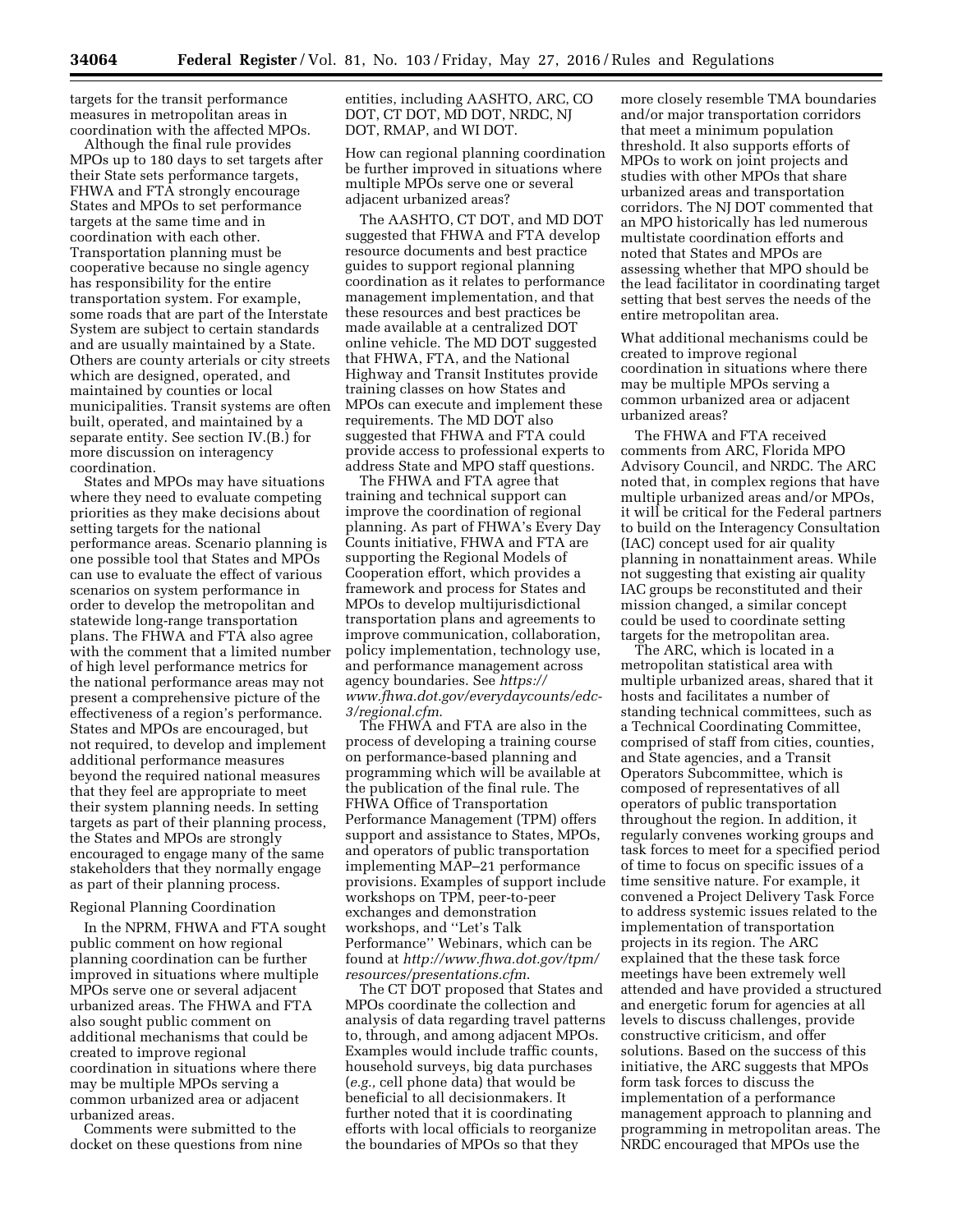existing consortium framework from the HUD Sustainable Communities Initiative planning process (supported by the Inter-Agency Partnership for Sustainable Communities at HUD, DOT, and EPA).

The FHWA and FTA applaud MPO efforts to coordinate their technical and decisionmaking processes and note that the final rule will provide States, MPOs and operators of public transportation with the flexibility to determine how best they can work together to implement a performance-based approach to planning and programming and the agility to adjust their roles and responsibilities as they implement their approaches. Under section 450.314 (Metropolitan Planning Agreements), MPOs will be required to identify, through either an updated metropolitan planning agreement, an MOU, or adopted operating procedures, the coordinated processes for the collection of performance data, the selection of performance targets for the metropolitan area, the reporting of metropolitan area targets, the reporting of actual system performance related to those targets, and the roles and responsibilities for the collection of data for the NHS. While beyond the scope of this rulemaking, NRDC endorsed the provisions under section 1202 of DOT's GROW AMERICA Act proposal which are intended to align MPO boundaries with metropolitan statistical areas. They noted that this would have multiple benefits in areas where a consolidated planning structure would continue the efficacy of the MPO as it would allow for more coordinated planning, optimize the use of scarce resources for planning, and allow for easier use of data sets due to a match between governance and statistical units of geography.

#### *B. Recurring Comment Themes on Major Provisions of the Rule*

This section contains a consolidated summary of comments and FHWA and FTA responses on major provisions of the rule. The key topic areas covered in this section include: State, MPO, and operator of public transportation coordination on performance-based planning and programming; traditionally underserved populations, environmental justice (EJ), Title VI of the Civil Rights Act of 1964 (as amended), equity, and the transportation planning process; asset management and the transportation planning process; common effective date and phase-in of new requirements; and other changes proposed by commenters. This section is written in narrative format with the exception of the discussion on traditionally

underserved populations, EJ, Title VI of the Civil Rights Act of 1964 (as amended), equity, and the transportation planning process which, because of the level of detail, specificity, and uniqueness of the individual comments on the topic area, FHWA and FTA have organized in a comment and response format for ease of providing clarity in the responses.

• State, MPO, and Operator of Public Transportation Coordination on Performance-Based Planning and Programming

At least 48 commenters provided comments on the topic of coordination (Albany MPO, AASHTO, AMPO, APTA, ARC, Board of the French Broad River MPO, CALTRANS, Charlotte Regional TPO, CO DOT, CT DOT, DC DOT, DRCOG, DVRPC, FMATS, FL DOT, Florida MPO Advisory Council, HI DOT, H–GAC, IA DOT, MAG, MARC, Miami-Dade MPO, MT DOT, MTC, NACTO, NARC, NJTPA, North Florida TPO, NYMTC, (NYMTA), New York State Association of MPOs, NYS DOT, OR DOT, PA DOT, River to Sea TPO, SACOG, SANDAG, San Luis Obispo Council of Governments (COG), SCCRTC, SCAG, SJCOG, SEMCOG, Transportation for America, TX DOT, WA State DOT, and Wilmington MPO)) as it relates to coordination among States, MPOs, and operators of public transportation on the new requirements for performance-based planning and programming. Twenty-five of the commenters were from MPOs, 13 were from States, 8 were from associations, 1 was from an operator of public transportation, and 1 was from an advocacy organization. The comments were received on several sections in the NPRM, including sections 450.206, 450.208, 459.216, 450.218, 450.306, 450.314, 450.324, and 450.326. These sections include the scope of the statewide and metropolitan planning processes, coordination of the statewide transportation planning process, metropolitan planning agreements, development and content of the STIP and TIP, and development and content of the long-range statewide transportation plan and the MPO MTP.

The Federal-Aid Highway Act of 1962 set forward requirements for a 3–C transportation planning process in metropolitan areas. Subsequent acts required the designation of an MPO by the Governor and local officials in census designated urbanized areas. The 1993 planning regulations that resulted from the 1991 passage of ISTEA added provisions for cooperatively developed, written metropolitan planning agreements that outline the planning

roles and responsibilities of the States, MPOs, and operators of public transportation in metropolitan areas. Section 450.306(a) continues the longstanding requirement that MPOs are required to conduct the metropolitan transportation planning process in the metropolitan area, including the development of an MTP and TIP, in cooperation with the State and operators of public transportation and expands the metropolitan planning process to make it performance-driven and outcome-based. States are required to cooperate with MPOs when conducting the statewide planning process, including during the development of the long-range statewide transportation plan and the STIP (sections 450.216(g), 450.218(b)). Cooperation means that the parties involved in carrying out the transportation planning and programming process work together to achieve a common goal or objective (section 450.104). Coordination means the cooperative development of plans, programs, and schedules among agencies and entities with legal standing and adjustment of such plans, programs, and schedules to achieve general consistency, as appropriate (section 450.104).

The final rule includes provisions for coordination on performance-based planning and programming among States, MPOs, and operators of public transportation in metropolitan areas. The new requirement for performancebased planning and programming expands the cooperation and coordination role among States and MPOs in the transportation planning process by requiring coordination on target setting for the FHWA required performance measures. Similarly, the role of operators of public transportation is also expanded as States and MPOs are required to coordinate with operators of public transportation on target setting for the FTA required performance measures. Several commenters emphasized the importance of coordination (H–GAC, MAG, MARC, and NCTCOG/RTC) among all metropolitan planning partners, including the States, MPOs, and operators of public transportation for successful implementation of the new requirements for performance management. The FHWA and FTA agree that coordination of performance management between the States, MPOs, and operators of public transportation is critical to successful implementation of performance management and achievement of targets. Coordination needs to include not only target setting, but also the data collection necessary to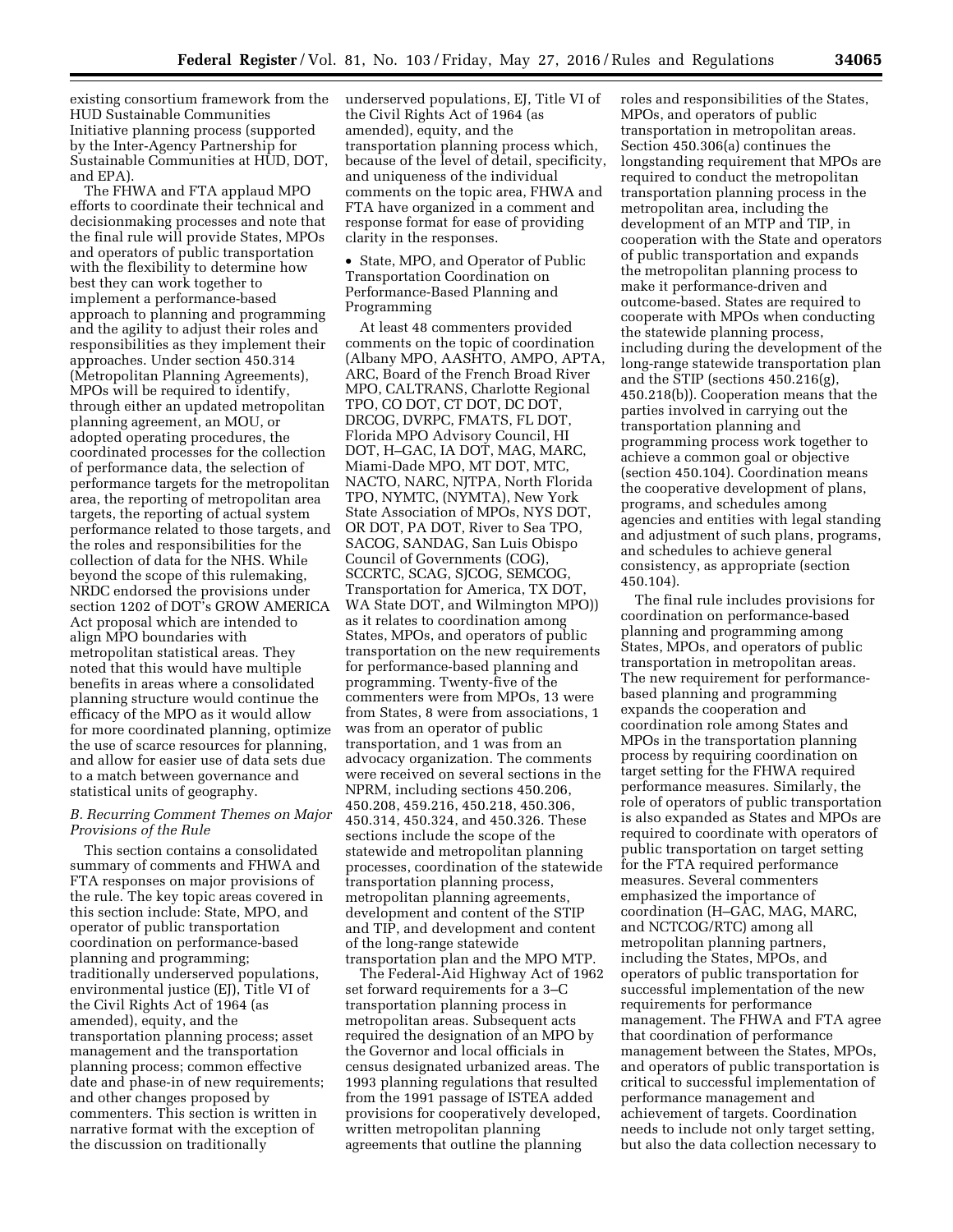support setting targets, identification of investments and strategies to achieve targets, and reporting of progress toward achieving targets.

The final rule includes the new requirement that the State coordinate with the relevant MPOs when setting FHWA performance targets (section  $450.206(c)(2)$ , and, similarly, that MPOs coordinate with the relevant State (section  $450.306(d)(2)(ii)$ ) when the MPO is setting FHWA performance targets. States have up to 1 year from the effective date of each performance management final rule to set performance targets for that performance measure (section 450.206(c)(2)), and the MPOs have 180 days after the State or operator of public transportation sets performance targets to set its own targets (section 450(d)(3)). This final rule requires that, as part of the State and MPO coordination on FHWA target setting, the performance targets be consistent to the maximum extent practicable. Although the final rule allows the MPO up to 180 days to set performance targets after the State sets its targets, FHWA and FTA believe it is important that the State and MPO work together on FHWA target setting and, ideally, the State and MPO should be setting their targets at the same time in coordination with each other to ensure that they are consistent to the maximum extent practicable. The MPOs and operators of public transportation should coordinate to the maximum extent practicable in metropolitan areas on target selection for the public transportation performance targets. The MPOs have up to 180 days to set transit performance targets for the metropolitan area's transit performance measures after operators of public transportation set transit performance targets. State and MPO coordination on target setting will be crucial to successful implementation of performance management and the performance-based planning and programming process that supports performance management.

Although States, MPOs, and operators of public transportation are required to establish performance targets for the federally required performance measures based on the phase-in schedules and timeframes described in the final rule, FHWA and FTA think it is important to note that they coordinate on their target setting in advance of establishing those targets. As such, State, MPO, and operator of public transportation coordination on target setting will need to begin in advance of when the targets are required to be established.

Scope of the Metropolitan and Statewide Transportation Planning Processes (Sections 450.206 and 450.306)

Several comments received on section 450.306(d) emphasized the importance of coordination (H–GAC, MAG, MARC, and NCTCOG/RTC) among all metropolitan planning partners, including the States, MPOs, and operators of public transportation for successful implementation of performance management. The FHWA and FTA agree. Coordination of performance management among the States, MPOs, and operators of public transportation is critical to successful performance management and achievement of targets. Coordination needs to include not only target setting, but also the identification of investments and strategies to achieve those targets.

The WA State DOT commented that there is a need for more explicit explanations on the relationships and roles between the States and MPOs in section 450.306(d). The commenter further stated that it is unclear if MPOs are required to match the targets set by the State. The FHWA and FTA respond that States and MPOs are each required to set performance targets for the federally required performance measures. When setting performance targets for the federally required performance measures, MPOs are not required to match State targets; however, States and MPOs are required to coordinate to ensure consistency to the maximum extent practicable when setting the highway-related performance targets. Similarly, States (in areas not represented by an MPO) and MPOs (in MPAs) are to coordinate the selection of State and MPO transit-related performance targets to the maximum extent practicable with operators of public transportation to ensure consistency with the transit safety and state of good repair targets. No changes have been made to this section as a result of this comment.

The MTC, SACOG, SANDAG, SCAG, and SJCOG commented on the difficulty of coordination on target setting when there are a large number of agencies. The WA State DOT commented that there is a need for more explicit explanations on the relationships and roles between the States and MPOs. The MD DOT, NJ DOT, and TN DOT commented that setting of performance targets will be a significant challenge in interstate MPOs that have membership in multiple States, since each State differs with respect to legal framework, resource availability, policies, goals, and

priorities. A few States (MD DOT and TN DOT) indicated that it is not clear who will have the ultimate authority in establishing targets when a State or MPO cannot agree.

The commenters further stated that funding constraints may make it difficult to move in the desired direction for many performance targets. They are also concerned about the implementation costs and resources required of smaller MPOs. The DC DOT and NJTPA commented on the new provisions for performance-based planning in section 450.306(d) because of the difficulty in coordinating target setting in situations where there may be multiple States, MPOs, and/or operators of public transportation involved, such as in bi-State or tri-State metropolitan regions.

In response to these comments, FHWA and FTA note that section 450.314(h) of the rule describes methods for States, MPOs, and operators of public transportation in metropolitan areas to mutually agree upon and document the roles and responsibilities for conducting performance-based planning and programming through the metropolitan planning agreement or by some other means. The FHWA and FTA also note the longstanding requirement in 23 U.S.C. 134(i)(2)(E)(iii) and 49 U.S.C. 5303(i)(2)(E)(iii) which provide that the State, MPO, and operator of public transportation shall cooperatively develop estimates of funds that will be available to support plan and TIP implementation. The availability of funding would certainly influence target setting, and the cooperative development of the funding estimates should help further encourage the States, MPOs, and operators of public transportation to work together. Comments on the costs of implementation and resources for MPOs to undertake these new requirements, including for smaller MPOs, are addressed separately in this document under the section addressing the regulatory impact analysis (RIA) for this rule.

The APTA commented that areas with multiple MPOs should be encouraged to coordinate across urbanized areas through informal means. The FHWA and FTA response to this comment is that the regulations at section 450.314(h) require that the State(s), MPO(s), and operator(s) of public transportation serving a single urbanized area mutually agree upon and document specific written provisions for interagency coordination on performance-based planning and programming, either as part of the metropolitan planning agreement, or by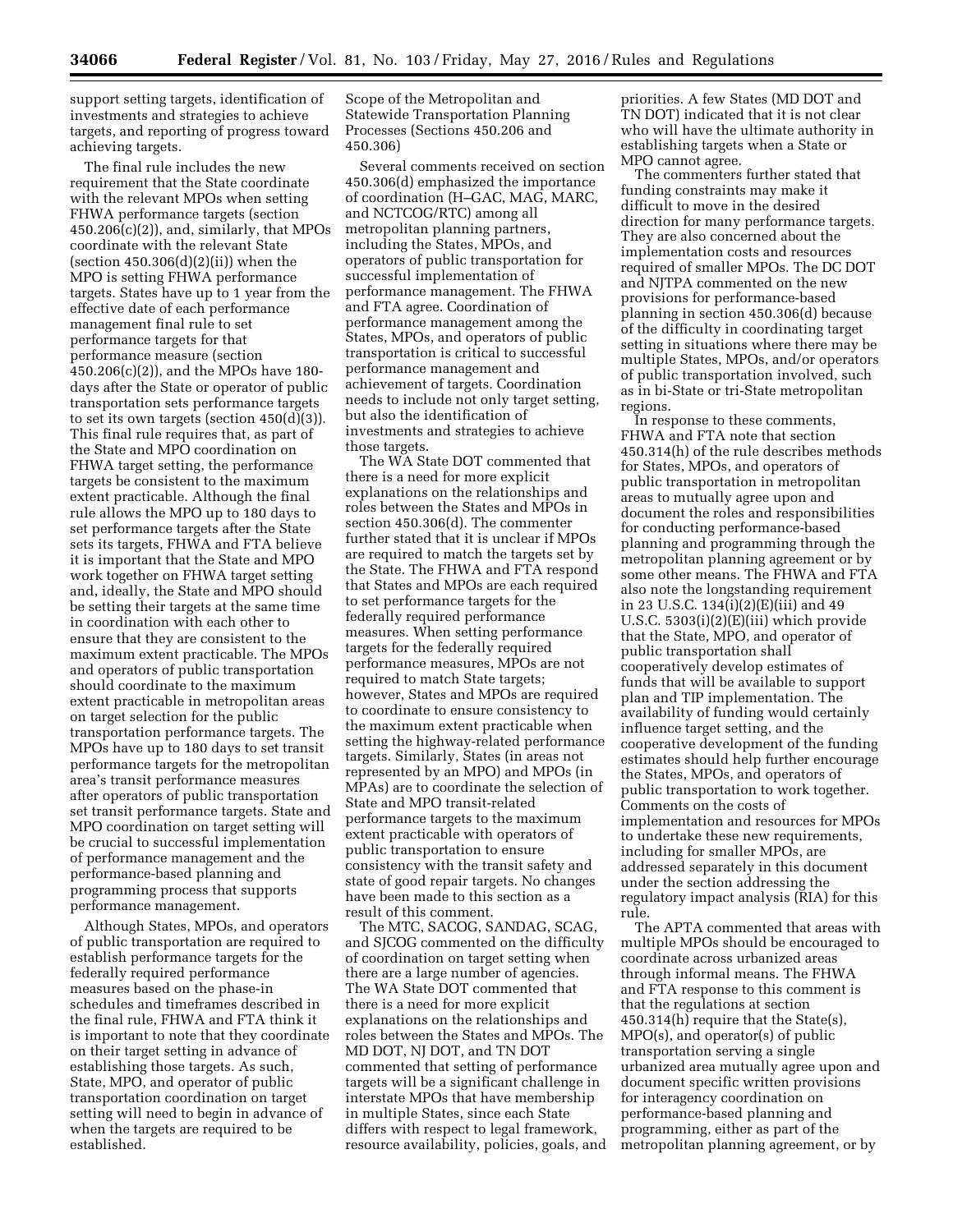some other means as mutually agreed upon by the MPO(s), State(s), and operator(s) of public transportation. It is up to the agencies to mutually decide how that coordination will take place.

Sections 450.206(c)(4) and 450.306(d)(4) of the final rule require that the State and the MPOs are required to integrate into the statewide and the metropolitan transportation planning processes, directly or by reference, the goals, objectives, performance, measures, and targets in other State transportation plans and transportation processes, as well as any plans developed pursuant to chapter 53 of title 49 by operators of public transportation in areas not represented by an MPO required as part of a performance-based program. Examples of such plans and processes include the HSIP, SHSP, the State asset management plan for the NHS, the State Freight Plan, the Transit Asset Management Plan, and the Public Transportation Agency Safety Plan.

Several commenters (Albany MPO, AMPO, DVRPC, NARC, New York State Association of MPOs, NYMTC, PA DOT, and San Luis Obispo COG) remarked that this requirement appears to be in conflict with sections 450.306(d)(2)(i), (ii), and (iii), which state that each MPO shall establish performance targets, and the selection of targets shall be coordinated with the State and, to the maximum extent practicable, coordinated with operators of public transportation. The FHWA and FTA response to this comment is that these provisions do not conflict. They reflect the need for close coordination between States, MPOs, and operators of public transportation during the target setting process to ensure that the targets are coordinated and consistent to the maximum extent practicable. This would suggest that State, MPO, and operator of public transportation coordination during the development of other performance-based plans and processes (such as the State asset management plan for the NHS and transit asset management plans, safety plans, freight plans, and congestion plans) is desirable because these plans could affect the performance targets and the investments that support those targets. Early coordination on the development of these other performance-based plans and processes could ease their integration into the statewide and the metropolitan transportation planning processes.

The San Luis Obispo COG and SCCRTC commented on section 450.306, scope of the metropolitan planning process. They felt that decisionmaking for metropolitan

projects often lies with the State, and as a result, the ability for an MPO to succeed at performance-based planning and at achieving performance targets is constrained. In response to this comment, FHWA and FTA reiterate the importance of early and ongoing State and MPO coordination on performancebased planning and programming, particularly with target setting and the identification of investments and strategies necessary to achieve targets. The FHWA and FTA note that it is an MPOs responsibility to develop the TIP (23 CFR 450.326), in cooperation with the State(s) and any affected public transportation operator(s), and to review and update the MTP (23 CFR 450.324(c)). The FHWA and FTA note that the State is required to develop the STIP in cooperation with the MPO designated for the metropolitan area (23 CFR 450.218(b)) and the State shall include each metropolitan TIP without changes in the STIP, directly or by reference, after approval of the TIP by the MPO and the Governor (23 CFR 450.218(b)).

Many commenters indicated that they disagreed with the requirement to amend the metropolitan planning agreement, stating that it is inflexible, that there would be a need to update the agreements frequently, and that updates take a long time. In reviewing these comments, FHWA and FTA decided to retain the requirement that there be mutually developed written documentation describing the interagency roles and responsibilities for performance-based planning in a metropolitan area. However, the final rule allows for flexibility, in that it may be documented as part of the metropolitan planning agreement, or in some other form mutually agreed upon by the States, MPOs, and operators of public transportation.

Coordination of Statewide Planning Process Activities (Section 450.208)

Regarding the coordination of planning process activities in section 450.208, NYS DOT commented that in multijurisdictional mega-regions, flexibility is needed to coordinate performance management requirements among States, MPOs, and interstate agencies or authorities. The commenter further stated that this flexibility is needed due to the complexity of transportation facilities and services that may straddle several MPO and State boundaries. The SEMCOG commented that there should be flexibility to allow MPOs to develop cooperative procedures for performance-based planning that are best for the local situation. The FHWA and FTA agree

that States, MPOs, and interstate agencies and authorities need the flexibility to determine how best to coordinate their respective transportation planning activities and believe that the final rule provides for flexibility. Section 450.314(h) provides States, MPOs, and operators of public transportation options for mutually identifying the agency roles and responsibilities for performance-based planning and programming in metropolitan areas in writing, either through the metropolitan planning agreements or by some other mutually determined means.

Development and Content of Long-Range Statewide Transportation Plans, MTPs, STIPs, and TIPs (Sections 450.216, 450.218, 450.324, and 450.326)

The FMATS commented that it is essential for States to develop performance targets in full coordination with MPOs and the nonmetropolitan planning areas to ensure that performance targets are considered during the development of TIPs and STIPs, and that investment priorities are tied to targets. The FHWA and FTA agree that State and MPO coordination is a key part of target setting. It is also key that MPOs and operators of public transportation coordinate in metropolitan areas and that States coordinate with rural operators of public transportation as part of target setting for transit measures. The Miami-Dade MPO stated that it is important for States to coordinate the STIP with MPOs and that the STIP be consistent with the metropolitan plans, especially in TMAs. In response to this comment, FHWA and FTA reiterate that the STIP and the TIP must be consistent with the long-range statewide transportation plan (section  $450.218(k)$ ) and the MTP (section 450.326(i)), respectively, and that that the STIP must incorporate the TIP without alteration (section 450.218(b)).

#### Section 450.314 Metropolitan Planning Agreements

Section 450.314 discusses the requirement that States, MPOs, and operators of public transportation serving an MPA cooperatively establish a metropolitan planning agreement. These agreements determine the mutual responsibilities of the parties in carrying out the metropolitan transportation planning process. Forty-three commenters (Albany MPO, AASHTO, AMPO, APTA, ARC, Board of the French Broad River MPO, CALTRANS, Charlotte Regional TPO, CO DOT, CT DOT, DC DOT, DRCOG, DVRPC, FL DOT, Florida MPO Advisory Council,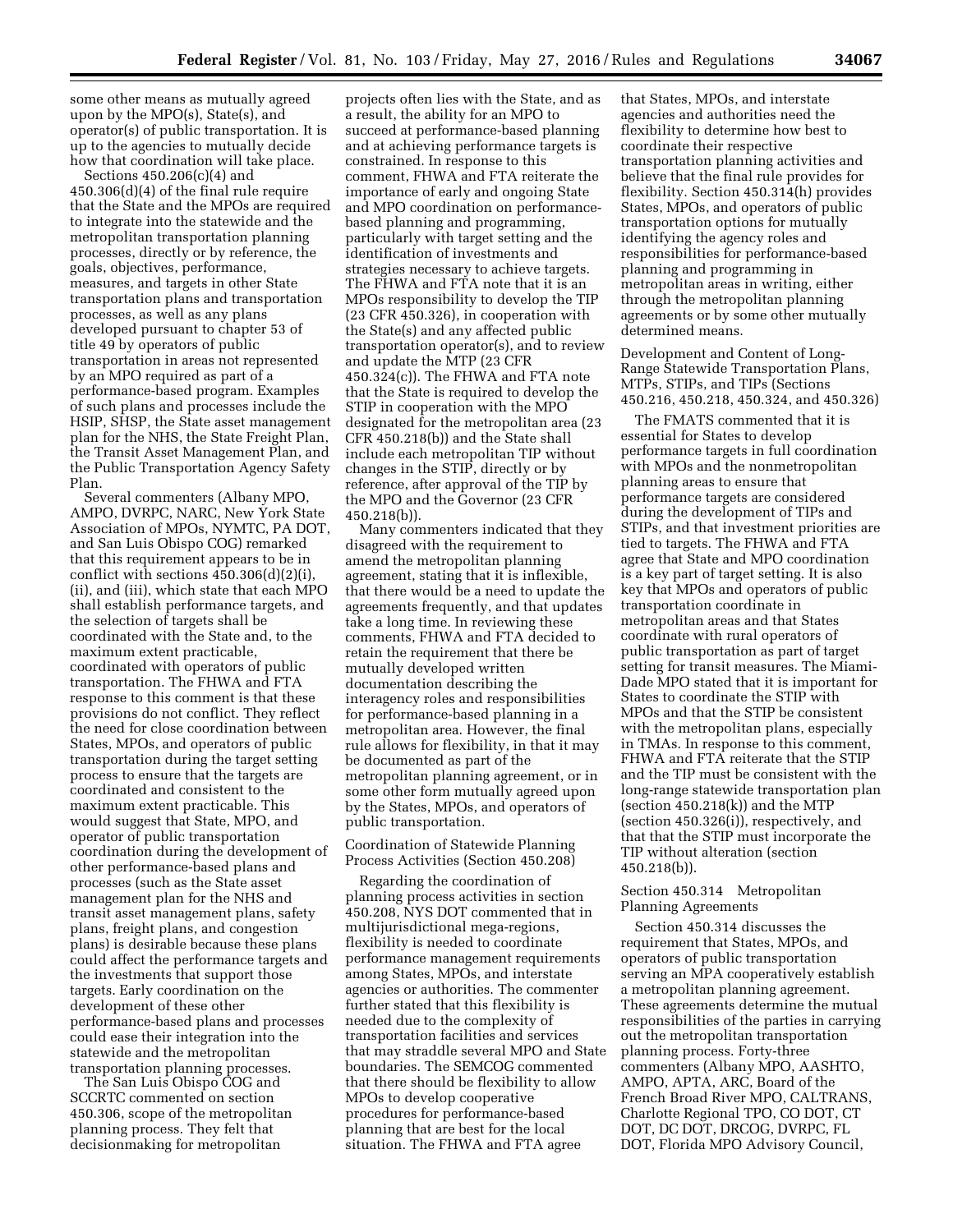FMATS, H–GAC, HI DOT, IA DOT, MAG, MARC, Metropolitan Transportation Council MPO, MT DOT, MTC, NACTO, NARC, New York State Association of MPOs, NJTPA, NC DOT, North Florida TPO, NYMTA, NYMTC, NYS DOT, OR DOT, PA DOT, River to Sea TPO, SACOG, SANDAG, SCAG, SJCOG, Transportation for America, TX DOT, and Wilmington MPO) provided comments on this section. Twenty-one of the commenters were from MPOs, 13 were from States, 7 were from transportation associations, 1 was from an operator of public transportation, and 1 was from an advocacy organization.

The requirement to have metropolitan planning agreements is long-standing, dating to the 1993 planning regulations that resulted from the passage of ISTEA in 1991. The metropolitan planning agreements serve as a basis for describing the interagency coordination that is part of the 3–C planning process. In the NPRM, FHWA and FTA proposed to add new provisions in this section to require that the States, MPOs, and operators of public transportation update the metropolitan planning agreements to include new interagency coordination provisions for State, MPO, and operator of public transportation on performance-based planning and programming and on the collection of data for the State asset management plan for the NHS. Specifically, sections 450.314(a), (e), and (g) in the NPRM would have required that the metropolitan planning agreements include specific provisions for cooperatively developing and sharing information related to transportation systems performance data, the selection of performance targets, the reporting of performance targets, the reporting of system performance to be used in tracking progress toward attainment of critical outcomes for the region of the MPO (section 450.306(d)), and the collection of data for the State asset management plan for the NHS.

The NPRM proposed the addition of this new provision to the metropolitan planning agreements for two reasons: (1) To document the coordination necessary to successfully implement performance-based planning in metropolitan areas, and (2) to document coordination on the collection of data for the NHS for the State asset management plan (given that there are NHS highways in metropolitan areas and that some NHS roads are not on the State highway system but instead are under the ownership of local jurisdictions).

Nearly all of the comments on this section focused on the proposed requirements for including specific

provisions in the metropolitan planning agreements for cooperatively developing and sharing information related to transportation systems performance data, the selection of performance targets, the reporting of performance targets, the reporting of system performance to be used in tracking progress toward attainment of critical outcomes for the region of the MPO (see section 450.306(d)), and the collection of data for the State asset management plan for the NHS. The commenters near universally stated that it would be difficult, time consuming, expensive, and require extensive review to carry this out and that these changes should not be included in the final rule. They further indicated that including the provision as part of the metropolitan planning agreement creates inflexibility because it would be difficult and time consuming to change the agreements as roles of the agencies might shift over time and the agreements might be subject to frequent change.

Nearly all of the commenters (AASHTO, Albany MPO, AMPO, ARC, Board of the French Broad River MPO, CALTRANS, Charlotte Regional TPO, CT DOT, DC DOT, DRCOG, DVRPC, FL DOT, Florida MPO Advisory Council, H–GAC, HI DOT, IA DOT, Metropolitan Council MPO, MTC, MT DOT, NACTO, NARC, NJTPA, North Florida TPO, NYMTA, NYMTC, OR DOT, PA DOT, River to Sea TPO, Transportation for America, and TX DOT) stated that they did not support these new requirements. These commenters suggested that they should not be included in the final rule, should be made optional, or should be done by more flexible means outside of the metropolitan planning agreement itself because of the difficulty in amending these agreements.

As part of their comments to the docket, many commenters provided examples of locally preferred, less formal methods of documentation for coordination (in place of using the metropolitan planning agreement). The alternative methods of documenting coordination suggested by the commenters include: MPO operating procedures (AASHTO, CT DOT, and TX DOT), Unified Planning Work Program (UPWP) (CT DOT), handshake agreements (ARC), resolution (Board of the French Broad River MPO, Charlotte Regional TPO, and Wilmington Urban Area MPO), and a secondary agreement separate from the metropolitan planning agreement (FMATS). The New York State Association of MPOs suggested documenting coordination methods through addendums or amendments to the existing metropolitan planning agreements without having to open

existing agreements. The NYMTA commented that it prefers that the agency roles and responsibilities be identified outside the metropolitan planning agreement in a more informal manner. The CO DOT commented that the metropolitan planning agreement should be flexible, especially for the proposed new elements on performance-based planning. While many commenters (AASHTO, ARC, DVRPC, FMATS, MTC, New York State Association of MPOs, NYMTA, PA DOT, SANDAG, SCAG, SJCOOG, and Transportation for America) further stated that although they disagreed with the proposal requiring that the metropolitan planning agreements be modified, they recognized the importance of ensuring all planning agencies are coordinating and collaborating together on regional planning issues, including performancebased planning.

After reviewing these comments, FHWA and FTA have decided to modify the final rule to make it more flexible while still fulfilling a requirement to jointly agree upon and document mutual responsibilities for coordination in support of performance-based planning. In the final rule, FHWA and FTA have deleted the provisions for documenting the mutual responsibilities for interagency coordination on performance-based planning and for coordination on data collection on the NHS from sections 450.314(a), (e), and (g), and added new section 450.314(h).

The new section 450.314(h) requires that States, MPOs, and operators of public transportation jointly agree upon and develop specific written provisions for cooperatively developing and sharing information related to transportation performance data, the selection of performance targets, the reporting of performance targets, the reporting of performance to be used in tracking progress toward attainment of critical outcomes for the region of the MPO (see section  $450.306(\overline{d})$ ), and the collection of data for the State asset management plan for the NHS. The provision requiring documentation of mutual responsibilities for State, MPO, and operator of public transportation coordination in the final rule is more flexible than what was proposed in the NPRM in that these provisions for coordination shall be documented either: (1) As part of the metropolitan planning agreements required under sections 450.314(a), (e), and (g), or (2) in some other means outside of the metropolitan planning agreement as determined jointly by the States, MPOs, and operators of public transportation.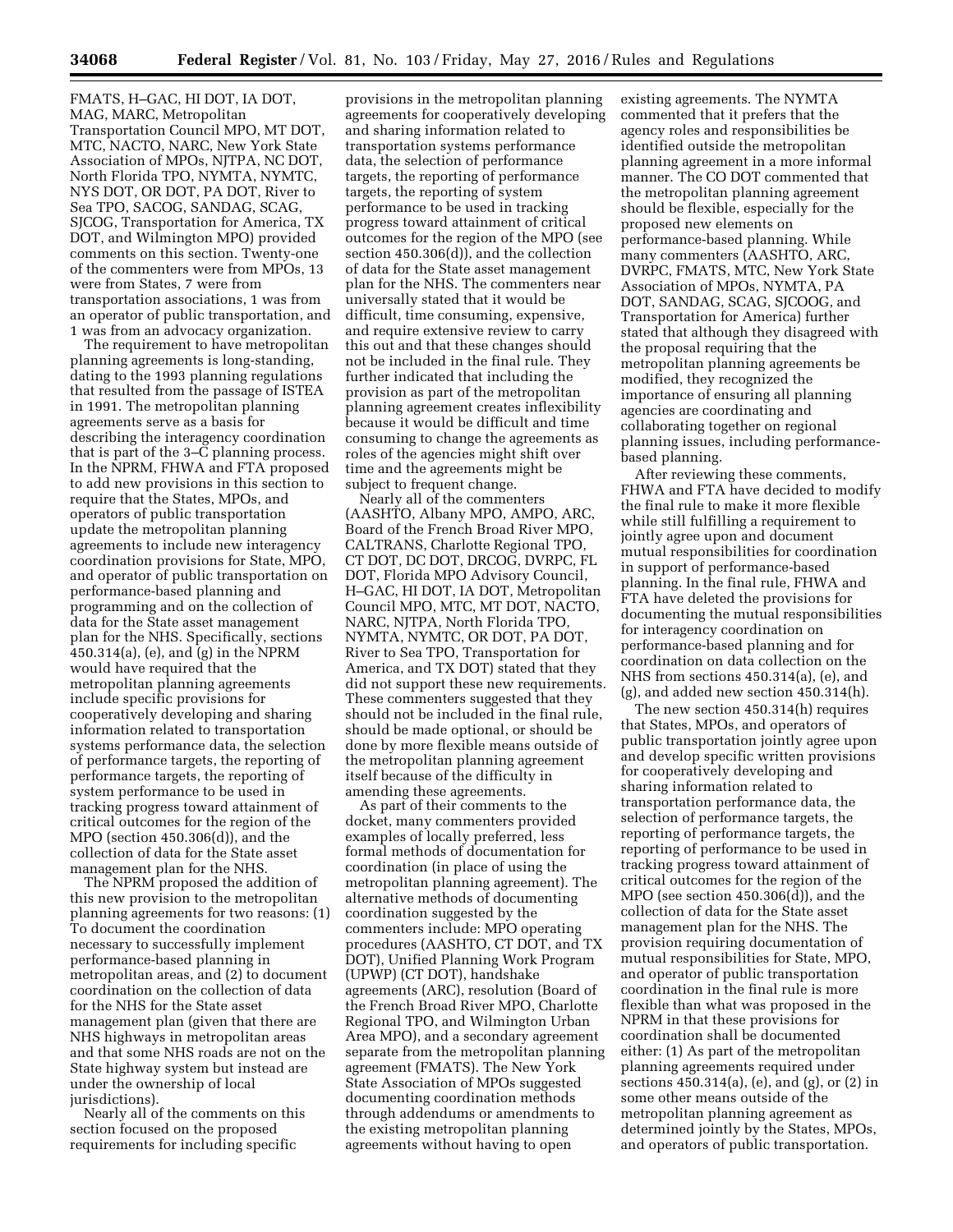Similar to the NPRM, section 450.314(a), (e), and (g), and section 450.314(h) of the final rule requires documentation of responsibilities for coordination in each of the following circumstances: (1) When one MPO serves an urbanized area, (2) when more than one MPO serves an urbanized area, and (3) when an urbanized area that has been designated as a TMA overlaps into an adjacent MPA serving an urbanized area that is not a TMA. As a result, the language for the metropolitan planning agreements, as it relates to performancebased planning and for the data collection for the NHS, is unchanged in the final rule with the exception that it has been made more flexible to provide States, MPOs, and operators of public transportation more options in how they establish written methods for coordination.

In the final rule, FHWA and FTA still require the States, MPOs, and operators of public transportation to mutually identify the roles and responsibilities of each agency for performance-based planning and for collection of data for the NHS in a documented manner. However, the option is provided to jointly agree upon and document the methods for coordination either through amending the existing metropolitan planning agreement or through another mechanism outside of the metropolitan planning agreement. This mechanism can be mutually agreed on by the States, MPOs, and operators of public transportation.

Four commenters (Albany MPO, DVRPC, New York State Association of MPOs, and NYMTC) were concerned that it will be difficult to establish agreements because some of the data and analytical tools necessary for performance-based planning might not yet be available and that several of the other NPRMs establishing performance measures for the performance-based programs have not yet been released. The FHWA and FTA response is that under section 450.340 of the final rule (phase-in of new requirements), MPOs have 2 years from the issuance of the other performance management final rules before they have to comply with the performance-based planning requirements of the final rule, including compliance with the requirement to document the interagency coordination on performance-based planning and data collection for the NHS as required in section 450.314. As a result, FHWA and FTA made no changes to the final rule based on this comment.

Transportation for America commented that it wants stronger local decisionmaking through improved State and MPO coordination regarding NHS

within MPO boundaries, and that they would rather have coordination than cooperation. In response to this comment, FHWA and FTA note that section 450.314(h) requires States and MPOs to mutually determine and document the roles and responsibilities of each agency for the collection of data for the NHS in the MPA of the MPO in writing as part of the metropolitan planning agreement, or in some other mutually agreed to format. No changes are made to the final rule based on this comment.

Two commenters (FMATS and MARC) remarked that it is critical to describe and clarify the roles and responsibilities of parties responsible for the collection of data on the NHS because of the new requirements for a State asset management plan for the NHS and the establishment of performance measures and targets. The FMATS further stated that a conflict resolution process should be included as part of the agreement. The MARC commented that MAP–21 added many locally owned and operated principal arterial routes to the NHS and that States should have primary responsibility for data collection on the NHS with the option of providing funding to others to collect. The FHWA and FTA respond that the final rule does not establish who has primary responsibility for data collection for the NHS routes that are off the State system. However, that should be part of what is cooperatively described by the States, MPOs, and operators of public transportation in their documentation prepared to fulfill the requirements of section 450.314(h).

In regards to the FMATS comment about establishing a conflict resolution process, FHWA and FTA respond that States, MPOs, and operators of public transportation are not required to establish a conflict resolution process. However, they may choose to do so. The FHWA and FTA did not make any changes to the final rule as a result of these comments.

The CO DOT and NC DOT commented that FHWA and FTA should provide the States, MPOs, and operators of public transportation the flexibility to determine the specific elements that are appropriate for inclusion in the metropolitan planning agreement. In response to these comments, States, MPOs, and operators of public transportation are provided the flexibility to determine the specific elements that are appropriate for inclusion in the metropolitan planning agreement provided that, at a minimum, they include the requirement elements described in section 450.314. The NJ

DOT stated that it already has in place various agreements with its transportation partners that were reached through a collaborative process, and it would rather use these or other less formal documents than the metropolitan planning agreement.

The FHWA and FTA response to this comment is that for the documentation on coordination for performance-based planning and for data collection for the NHS, States, MPOs, and operator of public transportation may collaboratively decide to document their methods for coordination outside of the metropolitan planning agreement as part of other less formal written agreements or through some other means.

The FMATS commented that that when a State updates it long-range statewide transportation plan or other performance-based plans, it is critical that it coordinate with MPOs because the State plans have impacts on the MPOs planning process. The FHWA and FTA response to this comment is that the metropolitan planning agreement, or another cooperatively developed agreement outside of the planning agreement could be a good place for describing this coordination.

The DVRPC stated that a single agreement might not be possible, for example in regions with multiple States. The FHWA and FTA response to this comment is that while a single agreement is preferred, it might not always be realistic, particularly in situations where there are multiple States involved and that, if necessary, there might be more than one agreement.

The NYMTA encouraged FHWA and FTA to provide examples of best practices on State, MPO, and operator of public transportation coordination that MPOs may implement. The APTA commented that FHWA and FTA could support coordination through guidance and technical assistance. The FHWA and FTA agree that sharing best practices on performance-based planning including sharing methods of coordination is useful and would benefit the state of the practice. The FHWA and FTA are already in the process of, and plan to continue developing guidance, workshops, peer exchanges, and other materials as appropriate to help disseminate best practices for performance-based planning and programming, including best practices on interagency coordination.

The MN DOT commented that it would like to see more clarification concerning bi-State MPOs in regards to coordination efforts for target setting in the final rule. The FHWA and FTA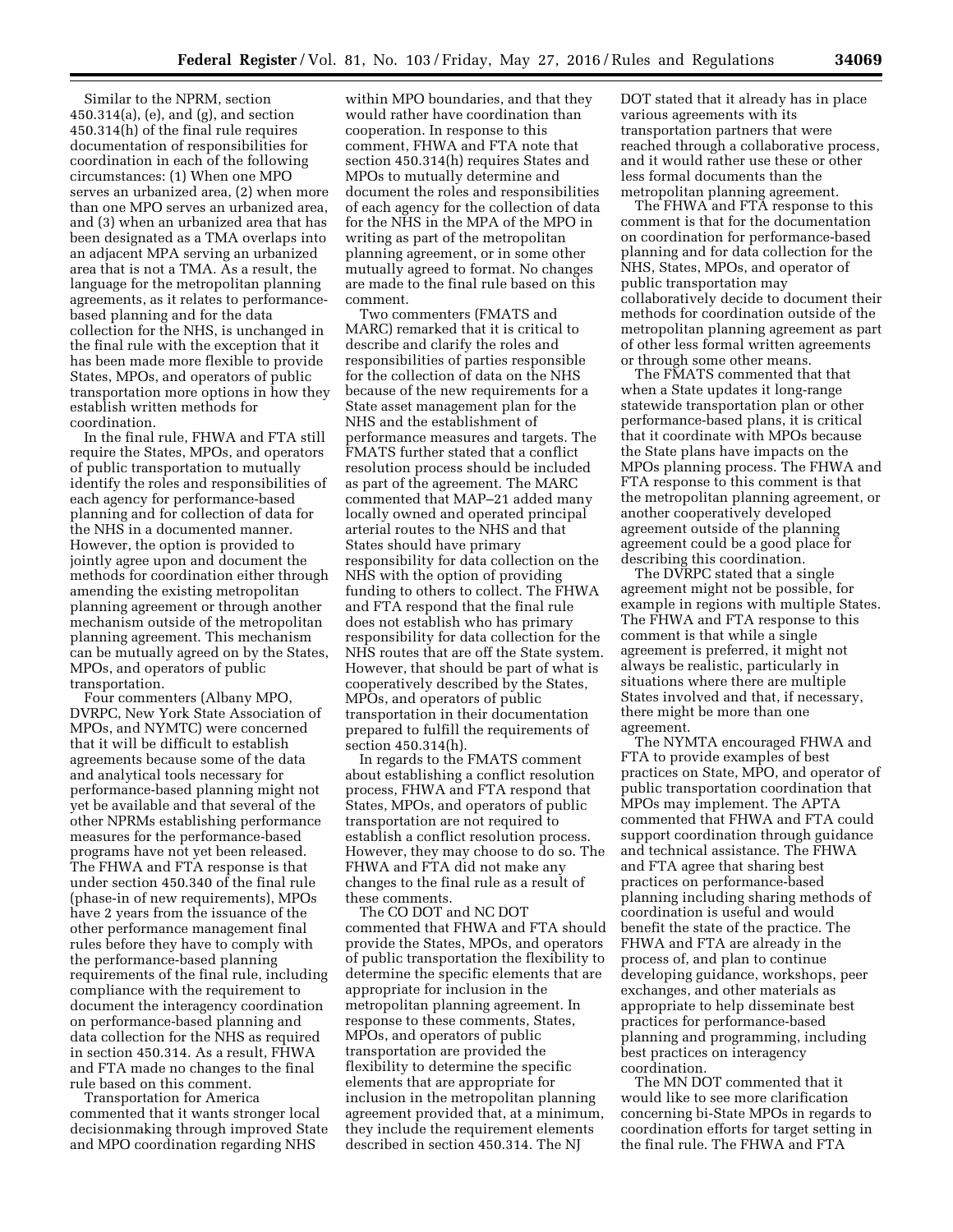**34070 Federal Register** / Vol. 81, No. 103 / Friday, May 27, 2016 / Rules and Regulations

reiterate that, similar to what was required in the NPRM under sections 450.314(a), (e), and (g), section 450.314(h) in the final rule requires documentation of responsibilities for coordination for each of the following circumstances: (1) When one MPO serves an urbanized area, (2) when more than one MPO serves an urbanized area, and (3) when an urbanized area that has been designated as a TMA overlaps into an adjacent MPA serving an urbanized area that is not a TMA. A bi-State MPO could exist in any of these circumstances, because some urbanized areas cross State lines. Under these requirements, a bi-State MPO would have written agreements that include both States. The States, MPOs, and operators of public transportation would mutually identify and document their methods, roles, and responsibilities for coordination on performance-based planning and programming as part of the metropolitan planning agreement or by some other means.

Provisions for target setting for bi-State MPOs that are for specific performance measures are outside the context of the final rule. There are other rules on target setting for the specific federally required performance measures.

In the NPRM, sections 450.314(a), (e), and (g) used the words ''system'' and ''systems'' when referring to transportation systems performance data and when referring to the reporting of system performance. As described previously, FHWA and FTA added new section 450.314(h) instead of revising sections 450.314(a), (e), and (g). At least one commenter (MAG) asked for clarification on what the word ''system'' is referring to. The FHWA and FTA feel that the use of the words in this section is confusing, vague, undefined, and subject to misinterpretation and has removed them from section 450.314(h).

In summary, FHWA and FTA feel strongly that interagency coordination is an important part of successful implementation of the 3–C planning process, including the new requirements for performance-based planning. The requirement for cooperatively documenting the mutual responsibilities for carrying out the 3–C metropolitan transportation planning process has a long history dating back to the 1993 planning regulations. Performance-based planning is the newest addition to the 3–C planning process. Documenting the mutual responsibilities of the States, MPOs, and operators of public transportation in writing, either through the metropolitan planning agreement or through another means, is crucial to the successful

implementation of the coordination that is necessary for the successful implementation of performance-based planning. For this reason, the final rule retains the requirement to document the methods for interagency coordination on performance-based planning and for data collection for the State asset management plan for the NHS. However, the final rule provides flexibility in how it may be documented.

The FHWA and FTA reiterate the importance of coordination to the effectiveness of performance-based planning and programming. Consequently, FHWA and FTA intend to initiate a rulemaking that will propose methods for improving MPO coordination in the transportation planning process, which recognizes the critical role that MPOs play in ensuring the economic well-being of a region and in identifying efficient improvements that serve its mobility needs. This targeted rulemaking will address the coordination challenges and inefficiencies that may result where there are multiple MPOs designated within a single urbanized area. The rulemaking may clarify the statutory requirement for the State and MPO to determine whether it is appropriate to designate multiple MPOs within a region, based on the size and complexity of the area. To further a 3– C transportation planning process, it may describe the coordination and collaboration requirements for MPOs already designated in regions with other MPOs. The changes under consideration are intended to enable MPOs to speak with a stronger, more unified voice, to increase efficiencies, to accelerate project delivery, and to improve the extent to which transportation investments reflect the needs and priorities of that region.

To date, FHWA and FTA have conducted numerous workshops, peer exchanges, and best practice studies to provide information and examples of performance-based planning and programming practices for use by the States, MPOs, and operators of public transportation, including information on interagency coordination. These resources are intended to aid the planning agencies in their transition to performance-based planning and programming. Many of these resources include elements of interagency coordination practices. This material is available at: *[http://www.fhwa.dot.gov/](http://www.fhwa.dot.gov/planning/performance_based_planning/) [planning/performance](http://www.fhwa.dot.gov/planning/performance_based_planning/)*\_*based*\_ *[planning/](http://www.fhwa.dot.gov/planning/performance_based_planning/)*. The FHWA and FTA plan to continue to develop and share additional resources on performancebased planning and programming in the

future, including resources on interagency coordination.

• Traditionally Underserved Populations, Environmental Justice, Title VI of the Civil Rights Act of 1964 (as Amended), Equity, and the Transportation Planning Process

At least 12 commenters discussed the relationships between traditionally underserved populations and the transportation planning process (Community Labor United, Enterprise Community Partners, Front Range Economic Strategy Center, National Association of Social Workers, National Housing Conference, NRDC, Partnership for Active Transportation, Partnership for Working Families, Policy Link, Public Advocates, Sierra Club, and United Spinal Association). The comments focused on two elements: (1) Participation of traditionally underserved populations in the planning process itself, and (2) consideration of traditionally underserved populations in the planning process, including the development of key planning documents such as transportation plans and programs.

Related topic areas on which FHWA and FTA received comments included equity, EJ (Executive Order (E.O.) 12898, Federal Actions to Address Environmental Justice in Minority Populations and Low-Income Populations, 1994), and Title VI of the Civil Rights Act of 1964 (as amended, 42 U.S.C. 2000d–1). These comments were submitted on several sections of the planning regulations including scope of the statewide and nonmetropolitan and metropolitan planning processes (sections 450.206 and 450.306) and development and content of the longrange statewide transportation plan, MTP, STIP, and TIP (sections 450.216, 450.218, 450.325, and 450.326). Comments were also received on sections of the NPRM concerning Federal findings and approvals (section 450.220) and self-certifications and Federal certifications (section 450.336).

Given the level of detail, specificity, and uniqueness of the individual comments on this topic area, FHWA and FTA have organized this section in a comment and response format for ease of providing clarity in the responses.

*Comment:* The Nine to Five National Association of Working Women commented that an equitable transportation system is critical to creating thriving communities of opportunity. The commenter stated that where and how we decide to make transportation investments is critical to communities' access to economic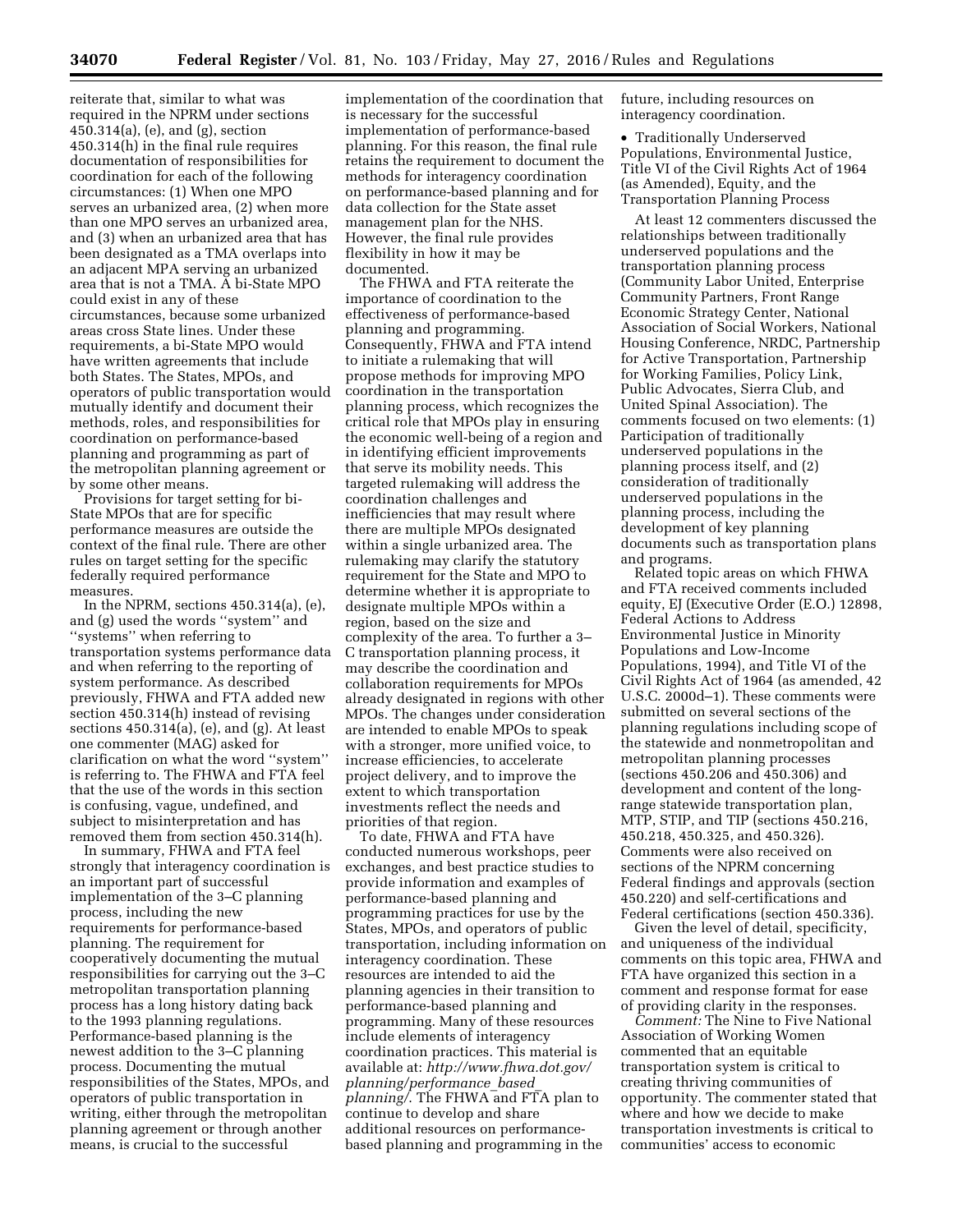opportunity. The commenter further stated that low income and minority communities face tremendous barriers in access to transportation that can get them to critical places like school, work, child care, appointments, and grocery stores, and that reducing those barriers will require targeted investments.

*Response:* The FHWA and FTA agree that the transportation system plays a critical role in connecting Americans to opportunity by providing people with reliable and affordable connections to employment, education, services, other opportunities, creating career pathways into transportation jobs, and revitalizing neighborhoods and regions. The FHWA and FTA emphasize transportation system connectivity to create economic growth and spark community revitalization, particularly for disadvantaged groups like low-income, minority, older adults, or individuals with disabilities. The FHWA and FTA and the Office of the Secretary of Transportation are actively working with States, MPOs, operators of public transportation, and others on an initiative called Ladders of Opportunity. Ladders of Opportunity is an outreach effort that encourages MPOs, States, and operators of public transportation to consider connectivity and access for traditionally underserved populations to employment, health care, healthy food, and other essential services using Geographic Information Systems (GIS) based analysis tools and data. Ladders of Opportunity and connectivity have been part of the planning emphasis areas of the FHWA and FTA for Federal fiscal years 2015 and 2016.

The FHWA and FTA have developed several case study examples of analysis of connectivity and shared it with States and MPOs via Webinars and a workshop. Under the Ladders of Opportunity initiative, the MPOs are being encouraged to include funded work program activities to include an analysis of connectivity gaps with their MTP and TIP development. The FHWA and FTA will continue to conduct outreach and training on this topic and encourage MPOs to include a connectivity analysis as part of their planning process and plan and TIP development.

*Comment:* The Enterprise Community Partners, NRDC, and National Housing Conference, suggested that there be a requirement to include housing and community development representatives and consider those topics in the in the scope of the statewide and metropolitan planning processes (sections 450.206 and 450.306).

*Response:* The FHWA and FTA note that under sections 450.206 and 450.306 it is required that the statewide and metropolitan planning process promotes consistency between transportation improvements and State and local planned growth and economic development patterns. The FHWA and FTA also note that under sections 450.210(a) and 450.316(a), States and MPOs are required to provide individuals, affected public agencies, representatives of the disabled, and other interested parties an opportunity to be involved in the statewide and the metropolitan transportation planning processes. The FHWA and FTA believe that these affected public agencies and other interested parties should include housing and community development representatives.

*Comment:* Several commenters suggested that FHWA and FTA should consider that scenario planning in the development of the MTP be used by MPOs to analyze the impact of investments and policies on the transportation system, including prioritizing the needs of low-income populations, minorities, or people with disabilities.

On section 450.324(i), voluntary use of scenario planning in the development of the metropolitan transportation plan, at least seven advocacy groups (Community Labor United, Front Range Economic Center, National Association of Social Workers, Partnership for Working Families, PolicyLink, Public Advocates, United Spinal Association) suggested that scenario planning be used by MPOs to analyze the impact of investments and policies on the transportation system including prioritizing the needs of low-income populations, minorities, or people with disabilities. One advocacy group (National Housing Conference) suggested that MPOs should consider housing needs when conducting scenario planning.

*Response:* The FHWA and FTA agree with the commenters that scenario planning could help an MPO conduct an analysis of the impact of investments on low-income, minority, or disabled populations. However, FHWA and FTA reiterate that the use of scenario planning by the MPOs as part of developing the MTP is optional under the final rule (section 450.324(i)). The FHWA and FTA have a long-standing history of working with MPOs on the implementation of EJ into the planning process and Title VI. Similarly, MPOs could choose to evaluate housing needs as part of scenario planning, but are not required. That decision is left to the individual MPOs to decide. Based on

these comments, no changes are made to the final rule.

The FHWA and FTA strongly support scenario planning as a best practice for developing the MTP. The NPRM and the final rule provide an optional framework for MPOs to use scenario planning in the development of their MTPs at section 450.324(i). The FHWA and FTA have developed considerable resources, examples of practice, and peer exchanges in support of promoting scenario planning. They are available at: *[http://www.fhwa.dot.gov/planning/](http://www.fhwa.dot.gov/planning/scenario_and_visualization/scenario_planning/) scenario*\_*and*\_*[visualization/scenario](http://www.fhwa.dot.gov/planning/scenario_and_visualization/scenario_planning/)*\_ *[planning/](http://www.fhwa.dot.gov/planning/scenario_and_visualization/scenario_planning/)*.

*Comment:* An EJ, equity, and Title VI analysis should be part of the scope of the statewide and metropolitan planning processes.

Nearly all of the commenters who provided comments on the relationships between traditionally underserved populations and the transportation planning process stated that States and MPOs should conduct an analysis of the impact of transportation plans, STIPs, and TIPs on EJ communities and Title VI in the interest of ensuring that investments are made in ways that help all communities prosper and achieve equitable investments. Several commenters recommended that performance measures be used to prioritize projects and expand equity and access to economic opportunity, public transit, access to jobs, affordable housing, pedestrian safety, and transportation costs for the benefit of traditionally underserved populations.

Others recommended that MTPs should be evaluated by their potential to connect the traditionally underserved to opportunities by providing them with reliable and affordable connections to employment, education, services, and other opportunities; creating career pathways into transportation jobs; and revitalizing neighborhoods and regions. Public Advocates suggested that MPOs should complete a comprehensive study of current conditions of disadvantaged communities as part of an equity analysis. They further stated that MPOs should routinely gather, analyze, and report relevant transit rider and demographic data and disaggregate by race and income. The Center for Social Inclusion stated that MPOs should conduct an equity analysis assessment of the TIP investments because they are short-term, in addition to an analysis of the MTP, which is longer term.

*Response:* The FHWA and FTA have been working actively with the States and MPOs to implement EJ principles into the statewide and metropolitan transportation planning and project development processes in accordance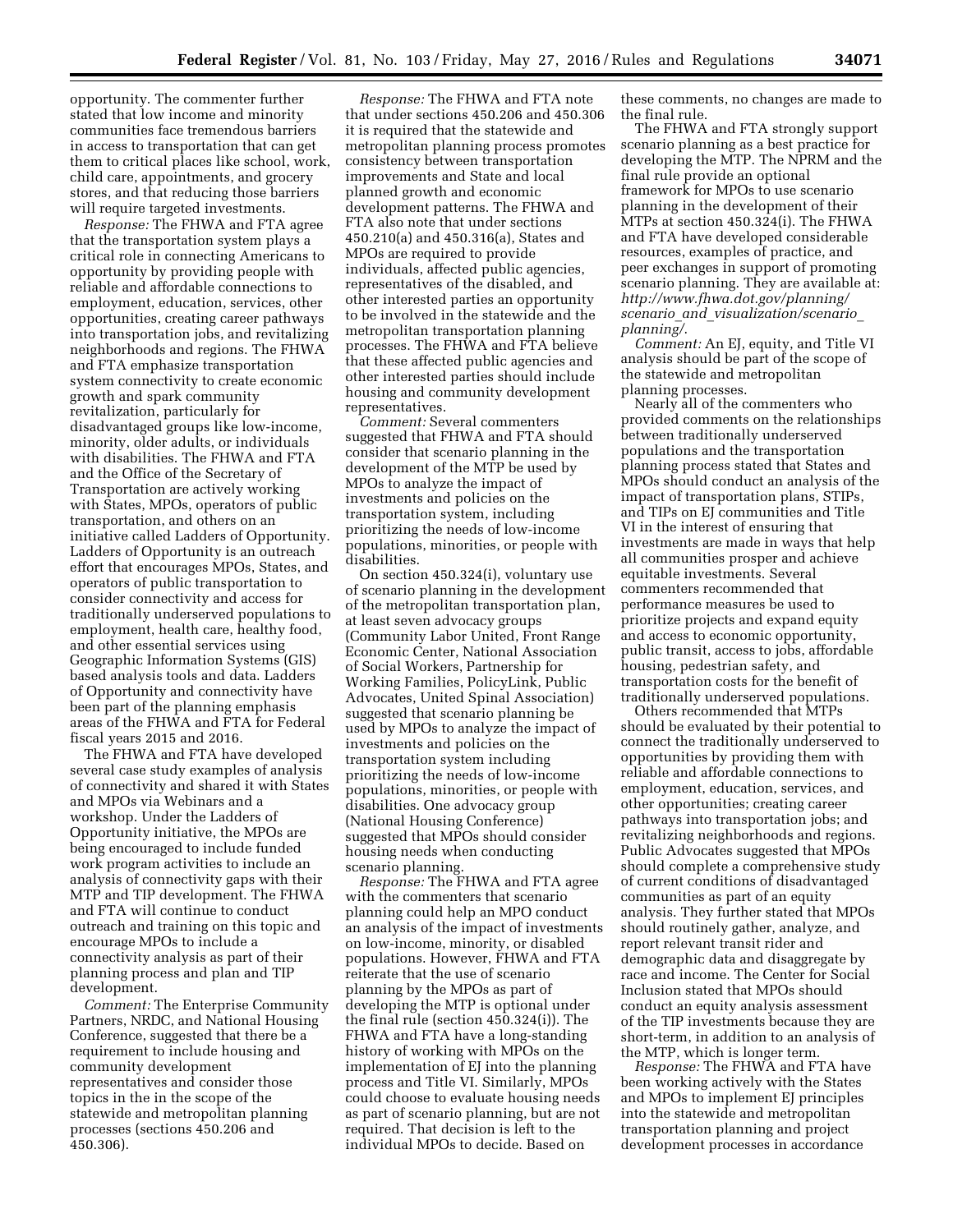with Executive Order 12898. The FHWA and FTA also require States and MPOs to comply with the requirements of Title VI and periodically review their compliance as part of TMA planning certification and through other Title VI reviews. The FHWA and FTA do not prescribe specifically how a State, MPO, or operator of public transportation conducts its analysis of EJ or Title VI. That is left to the specific agencies to decide based on their needs and situations. The FHWA and FTA provide examples of good practice and training that States, MPOs, and operators of public transportation can use to guide their practices.

*Comment:* The NRDC suggested that FHWA and FTA should establish a framework for MPOs to demonstrate to them and local communities how they are incorporating EO 12898 into their planning process.

*Response:* The FHWA and FTA typically discuss efforts at integrating EJ into the planning process and EO 12898 during certification reviews of TMAs.

*Comment:* The Nine to Five National Association of Working Women stated that developing State and metropolitan planning guidance that includes the voices of directly affected communities and prioritizes enhanced mobility and opportunity for the most vulnerable populations, transit investments can go a long way to supporting improved social and economic outcomes in these communities.

*Response:* The FHWA and FTA note that under section 450.210(a)(1)(vii), the final rule continues the long-standing requirement that States develop and use a documented public involvement process that provides opportunities for public review and comment at key decision points in the statewide and nonmetropolitan transportation planning process. The State's public involvement process is required to include seeking out and considering the needs of those traditionally underserved by existing transportation systems, such as low-income and minority households, who may face challenges accessing employment and other services (section  $450.210(a)(1)(viii)$ ).

The MPOs are required to develop a participation plan in consultation with all interested parties. Similar to the State's documented public involvement process, the MPO public participation plan is required to include a process for seeking out and considering the needs of those traditionally underserved by existing transportation systems, such as low-income and minority households, who may face challenges accessing employment and other services (section 450.316(a)(1)(vii)).

Both the States and the MPOs are also required to provide adequate notice of public participation activities and a reasonable opportunity to comment on the long-range transportation plan, STIP, and TIP. The final rule also continues the long-standing requirement that both States and MPOs must hold any public meetings at convenient times and accessible locations, provide the public timely notice and reasonable access to information about transportation issues and process, and demonstrate explicit consideration and response to public input received on the long-range plan, STIP, and TIP (sections 450.210 and 450.316).

*Comment:* Nearly all of the advocacy groups commented that FHWA and FTA should provide guidance on EJ based on EO 12898. Several commenters suggested that best practices from academic research should be used in equity analysis design and be recommended by FHWA and FTA.

*Response:* The FHWA and FTA have a longstanding practice of undertaking research studies and identifying best practices and case studies in EJ, including equity analysis. This information is available at: *[http://](http://www.fhwa.dot.gov/environment/environmental_justice/) [www.fhwa.dot.gov/environment/](http://www.fhwa.dot.gov/environment/environmental_justice/) [environmental](http://www.fhwa.dot.gov/environment/environmental_justice/)*\_*justice/*. This site is updated frequently with new resource material. The FHWA and FTA also offer training on EJ and Title VI on request.

*Comment:* Several advocacy groups (Community Labor United, Front Range Economic Strategy Center, National Association of Social Workers, Partnership for Working Families, PolicyLink, Public Advocaes, The Leadership Conference on Civil and Human Rights, and United Spinal Association) commented that EO 12898 and Title VI of the Civil Rights Act of 1964, as amended, should be part of the State and the MPO self-certification and topics of review in FHWA and FTA TMA transportation planning certification. They suggested that in sections 450.220 and 450.336 States and MPOs should be required to self-certify compliance with EO 12898 and Title VI and that FHWA and FTA should review compliance as part of the TMA transportation planning certification review.

*Response:* States and MPOs are required by the final rule to certify compliance with Title VI. The FHWA and FTA do not require States and MPOs to self-certify compliance to the EO because it is only intended to improve the internal management of the Executive Branch and is directed to Federal agencies.

Also, as stated in section 6–609 of the EO, it does not create substantive rights. Consistent with this approach, all of the requirements identified in sections 450.220 and 450.336 are based on law, not EOs. However, FHWA and FTA encourage States, MPOs, and operators of public transportation to incorporate EJ principles into the planning processes and documents. The FHWA and FTA consider EJ when making future funding or other approval decisions on a project basis, as required by EO 12898.

The FHWA and FTA further respond that EJ is typically discussed as part of TMA planning certification reviews. The FHWA and FTA have a longstanding history of working with States and MPOs to implement EJ as part of the transportation planning and project development processes. States and MPOs are required by the final rule to certify compliance with Title VI (sections 450.220 and 450.336). The FHWA and FTA typically discuss compliance with Title VI as part of TMA planning certification reviews.

The FHWA and FTA note that Title VI of the Civil Rights Act of 1964 is a Federal law that protects persons from discrimination based on race, color, or national origin in programs and activities that receive Federal financial assistance. These regulations require States to certify that the transportation planning process is being carried out in accordance with all applicable requirements of Title VI (42 U.S.C. 2000d-1) and 49 CFR part 21 at the time that the STIP or STIP amendments are submitted to FHWA and FTA for joint approval (section 450.220(a)(2)). The MPOs must make similar certification concurrent with the submittal of the TIP to FHWA and FTA as part of the STIP approval (section 450.336(a)(3)). The FHWA and FTA typically review compliance with Title VI as part of the planning certification review of TMAs, and also review Title VI complaints as part of other reviews that are outside the scope of the final rule.

*Comment:* The National Association of Social Workers, NRDC, Policy Link, Sierra Club, and United Spinal Association commented that MPOs should establish governing bodies that are inclusive of the communities they serve, and that the decisionmaking bodies should reflect the diversity of interests based on age, race, ethnicity, disability, and income.

*Response:* The FHWA and FTA note that the policy board for MPOs that serve TMAs are to be established in accordance with the requirements in the final rule at section 450.310, which is reflective of the law at 23 U.S.C. 134(d) and 49 U.S.C. 5303(d). This section requires specific representation from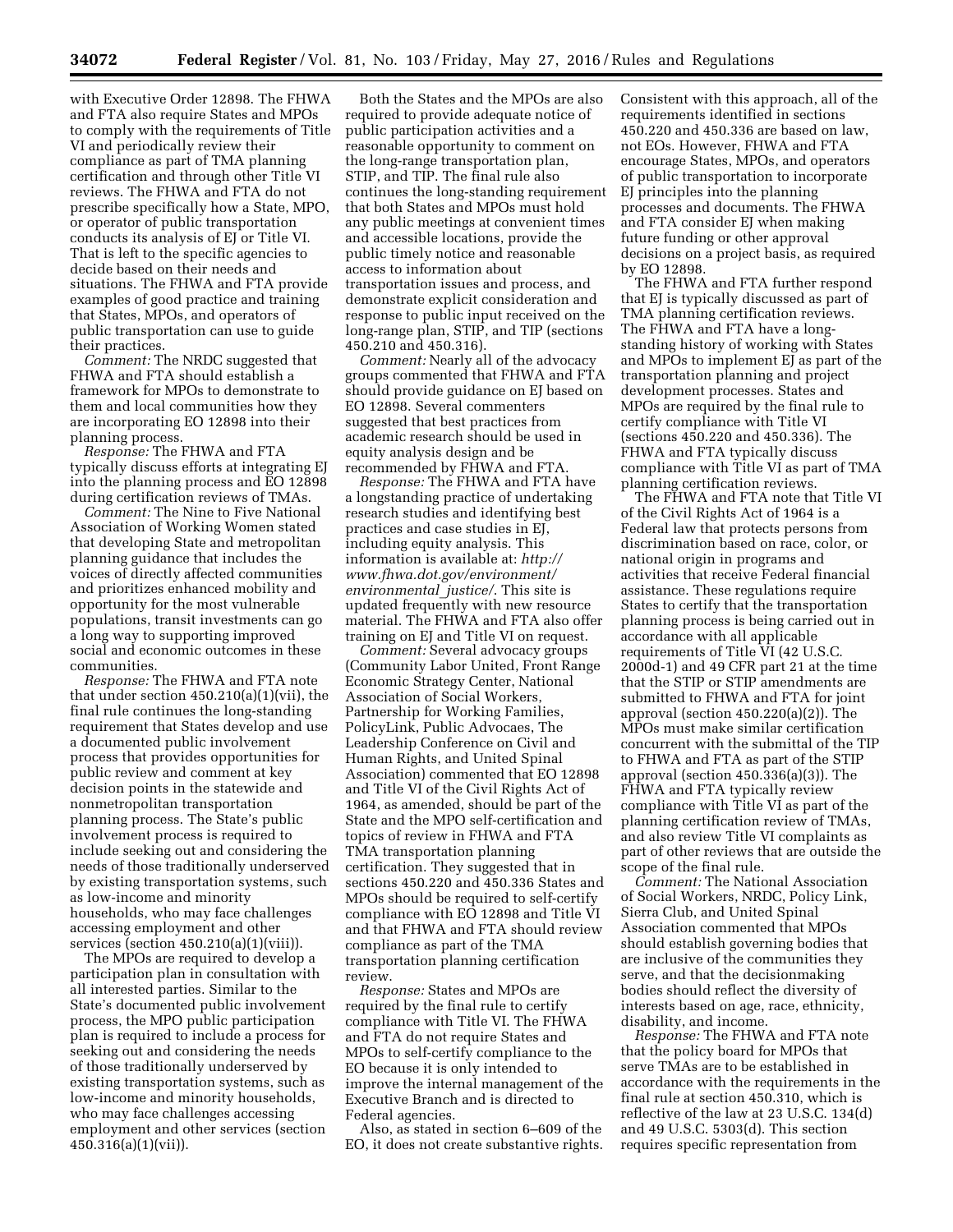local elected officials, officials of public agencies that administer or operate major modes of transportation in the metropolitan area, representation by operators of public transportation, and appropriate State officials. The FHWA and FTA encourage MPOs to seek representation from minority communities as part of meeting the requirements of section 450.310. As discussed elsewhere in this summary, MPOs are required to self-certify compliance with Title VI and FHWA and FTA periodically review this selfcertification.

*Comment:* The Center for Social Inclusion, Community Labor United, Front Range Economic Strategy Center, National Association of Social Workers, Policy Link, Public Advocates, and United Spinal Association commented that FHWA and FTA should collect and share data on travel behavior that is disaggregated by race and income. They also commented that FHWA and FTA should facilitate local and targeted hiring on transportation projects. One commenter suggested that FHWA and FTA should do a comprehensive study on the current condition of targeted communities.

*Response:* The FHWA and FTA response to these comments is that these requests are outside the scope of this rule.

*Comment:* Several commenters (United Spinal Association, Public Advocates, Policy Link, Community Labor United, Front Range Economic Strategy Center, National Association of Social Workers, Partnership for Working Families) encouraged FHWA and FTA to consider incentivizing implementation of equity-based performance measures in its Transportation Investment Generating Economic Recovery (TIGER) program. The Center for Social Inclusion suggested that a competitive grant program similar to TIGER should be established to incentivize States, MPOs, and operators of public transportation to coordinate and conduct project level equity analysis.

*Response:* The FHWA and FTA note that the TIGER grantees work with DOT modal administrations to choose between two and four project-level performance measures from a list of measures that directly relate to the five departmental strategic goals, which include the goal of fostering quality of life for all. This does not preclude any grantee from developing additional performance measures for internal analytic purposes, which could more directly reflect their community's strategic goals and priorities, such as equity-based performance measures. In

response to other comments that suggested creating other grant programs similar to TIGER and include equitybased performance measures as part of those programs, FHWA and FTA note that the TIGER grant program is established under appropriations bills and that FHWA and FTA could not establish other grant programs similar to TIGER because it requires specific statutory authority to do so. The FHWA and FTA also note that the TIGER grant program and any other similar programs are outside the scope of the final rule.

*Comment:* The FHWA and FTA should prepare a quadrennial national report of non-discrimination that includes demographic data, inventory of complaints filed, compliance reviews conducted, an assessment of impediments to non-discrimination, and recommendations for compliance.

Some commenters (National Association of Social Workers, Policy Link, The Leadership Conference on Civil Rights, and United Spinal Association) suggested that FHWA and FTA prepare a quadrennial national report of non-discrimination that includes demographic data, an inventory of complaints filed, compliance reviews conducted, an assessment of impediments to nondiscrimination, and recommendations for compliance. These same commenters argued that the information collected would aid FHWA and FTA in monitoring State and MPO progress in prioritizing investments that increase mobility and access to centers of employment.

*Response:* The FHWA and FTA respond that this comment is outside the scope of the final rule.

*Comment:* Several commenters suggested specific performance measures be incorporated into the planning process for the purposes of analyzing equity, EJ, and Title VI.

Community Labor United, the Front Range Economic Strategy Center, the National Association of Social Workers, NRDC, Partnership for Working Families, Policy Link, and United Spinal Association suggested that the DOT should incentivize States and MPOs to set performance measures and prioritize projects that expand economic opportunity for low-income and minority communities. Some suggested a number of specific performance measures be incorporated into the planning process such as housing and transportation costs, fatalities and injuries, security (distances police and fire professionals have to travel to the scene of accidents and crimes), system connectivity, energy conservation, system preservation, and person

throughput. The Center for Social Inclusion stated that there should be a comprehensive equity performance measure.

*Response:* The FHWA and FTA note that the final rule does not establish specific performance measures and the discussion of specific performance measures is outside of its scope. There are other FHWA and FTA rulemakings in varying stages of development that will address performance measures. The FHWA notes that 23 U.S.C. 150 prescribes that FHWA and FHWA is expressly limited to establishing performance measures only for areas identified in that statute.

*Comment:* One commenter (NRDC) stated that FHWA and FTA should consider that the congestion reduction goal should be changed to congestion management to reflect the fact that congestion can sometimes be a symptom of a healthy economy.

*Response:* Congress specifically established Congestion Reduction as a national goal for the Federal-aid highway program as provided in 23 U.S.C. 150(b)(3). The FHWA and FTA note that these regulations do include a congestion management process requirement for TMAs in section 450.322 as required under 23 U.S.C. 134(k)(3). Based on these comments, FHWA and FTA are not making any changes to the regulations. The FHWA and FTA will continue to make resources, best practices, workshops, peer exchanges, and guidance available to the States, MPOs, and operators of public transportation on these topics (equity, EJ, Title VI, and scenario planning) and work to assist them with implementing these practices into their planning processes.

*Comment:* At least one commenter (9 to 5, National Association of Working Women), suggested that FHWA and FTA should consider collecting and disseminating best practices and should consider providing technical assistance and funding support for State and MPO public engagement efforts.

*Response:* The FHWA and FTA collect and disseminate best practices and provide technical support for State and MPO public engagement efforts. Under the Public Transportation Participation Pilot Program, created as part of the Safe, Accountable, Flexible, Efficient Transportation Equity Act: A Legacy for Users (SAFETEA–LU), FTA sponsored applied research to develop innovative approaches to improving public participation in the planning of public transportation. The research focused on improving data collection analysis and transportation access for all users of the public transportation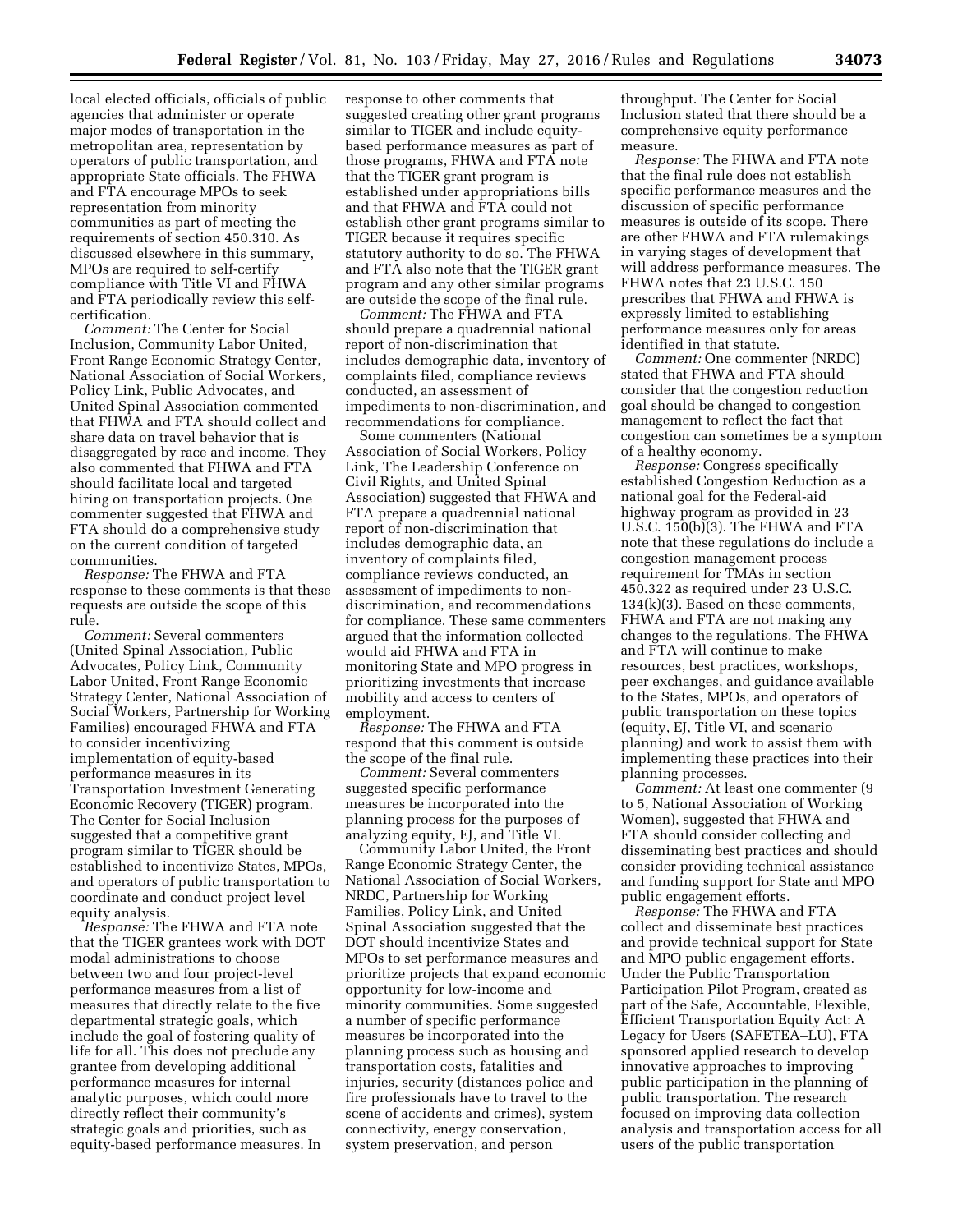systems; supporting public participation through the project development phases; using innovative techniques to improve the coordination of transportation alternatives; enhancing the coordination of public transportation benefits and services; contracting with stakeholders to focus on the delivery of transportation plans and programs; and measuring and reporting on the annual performance of the transportation systems. The results of the research can be found at *[http://](http://www.fta.dot.gov/12347_5925.html) [www.fta.dot.gov/12347](http://www.fta.dot.gov/12347_5925.html)*\_*5925.html*. Similarly, FHWA has developed material and resources on best practices for public participation that are available at: *[http://www.fhwa.dot.gov/](http://www.fhwa.dot.gov/planning/public_involvement/) [planning/public](http://www.fhwa.dot.gov/planning/public_involvement/)*\_*involvement/*.

The FHWA and FTA note that section 450.308(a) describes funds that are available to MPOs to accomplish the activities described in 23 U.S.C. 134, metropolitan transportation planning, including public participation. Section 450.206(e) describes funds that are available to the States to accomplish the requirements of 23 U.S.C. 135, statewide and nonmetropolitan transportation planning, including public involvement.

The FHWA and FTA appreciate that many commenters shared many examples of best practices which are highlighted below:

• Massachusetts: Community Labor United's Public Transit-Public Good Coalition advocated for the inclusion of comprehensive service assessments in the State transportation funding bill (H3535).

• Washington: King County Metro Transit's Strategic Plan for Public Transportation provides annual goals and assessment of 46 indicators that prioritize social equity.

• California: California's Transportation Alternatives Program includes performance measures that prioritize mobility and safety for bicyclists and pedestrians, especially in disadvantaged communities.

• Georgia: The Atlanta Regional Commission developed Equitable Target Areas for greater outreach and planning attention. That process can be found here *[http://www.atlantaregional.com/](http://www.atlantaregional.com/transportation/community-engagement/social-equity) [transportation/community-engagement/](http://www.atlantaregional.com/transportation/community-engagement/social-equity) [social-equity](http://www.atlantaregional.com/transportation/community-engagement/social-equity)*).

• U.S. Government: HUD's Sustainable Communities Initiative to glean effective strategies for advancing inclusive governance and community engagement.

• Colorado: The Denver Regional Equity Atlas was developed by DRCOG and Mile High Connects. The atlas explores population and demographic characteristics across the region, including jobs, economic development

opportunities, transportation mobility, and affordable and quality housing options.

• California: The San Francisco Bay Area undertook a scenario planning and vision process that would produce an integrated long-range transportation and land-use/housing plan for the San Francisco Bay Area. This process resulted in development of the Equity, Environment, and Jobs scenario.

• Louisiana: A survey of low-income riders conducted by the Regional Transit Authority (RTA) in New Orleans revealed that transit-dependent workers with early-morning or late-night shifts were unable to access public transportation to get between work and home.

• Asset Management and the Transportation Planning Process

In section 450.208(e) (coordination of planning process activities), AASHTO, CO DOT, ID DOT, MT DOT, ND DOT, OR DOT, SD DOT, TX DOT, and WY DOT expressed concerns with section 450.208(e) of the NPRM, which stated that, in carrying out the statewide transportation planning process, States shall apply asset management principles and techniques, consistent with the State NHS Asset Management Plan, the Transit Asset Management Plan, and the Public Transportation Safety Plan. The commenters stated that the statewide planning process is much broader than an asset management plan, and that as a requirement, it may have unintended consequences. The commenters suggested that it be deleted or modified. The WI DOT commented that it wants clarification on what section 450.208(e) means.

In response to these comments, FHWA and FTA retained this provision. However, ''shall'' is changed to ''should'' in the final rule. The FHWA and FTA believe that asset management principles and techniques, consistent with the State NHS Asset Management Plan and the Transit Asset Management Plan, and the Public Transportation Safety Plan, should contribute to defining STIP priorities and assessing transportation investment decisions. It is changed from shall to should in the final rule because, as noted in the comments received on the NPRM, it is not a statutory requirement. The FHWA and FTA feel that the use of the word ''shall'' might be implied to mean that strategies, projects, and financial plans resulting from the asset management plans would be required to be included directly in the STIP. The FHWA and FTA feel that by changing ''shall'' to ''should,'' it conveys the message that States should review the asset

management plans when developing the STIP, but are not required to incorporate them into the STIP.

The FHWA and FTA retained the provision in section 450.208(f) that for non-NHS highways, States may apply principles and techniques consistent with other asset management plans to the transportation planning and programming process, as appropriate. No comments were received on this provision.

Sections 450.218 and 450.326 describe the development of the STIP and TIP. At sections 450.218(o) and 450.326(m) in the NPRM, FHWA and FTA included the requirement that the STIP and the TIPs should be informed by the financial plan and the investment strategies from the asset management plan for the NHS, and the investment priorities of the public transit asset management plans.

Similarly, in the NPRM at sections 450.216(n) and 450.324(f)(7), FHWA and FTA included the statement that the long-range statewide transportation plan and the MTPs should be informed by the financial plan and the investment strategies from the asset management plan for the NHS and the investment priorities of the public transit asset management plans. These provisions were proposed in the NPRM by FHWA and FTA to better link the State and MPO long-range plans and programs to the federally required State NHS asset management plan and the transit asset management plans.

Numerous comments (DVRPC, AASHTO, ASHTD, ID DOT, MI DOT, MT DOT, ND DOT, SD DOT, SEMCOG, and WY DOT) stated that this requirement was confusing; that it was unclear what FHWA and FTA's expectations were; that it was not based on statute; and that it should be deleted from the final rule. The States further commented that it infringes on their flexibility to determine the content of their long-range transportation plan, including whether to create a policy-or project-based plan. Most commenters stated that it could be interpreted and applied inconsistently.

After reviewing the comments, FHWA and FTA agree that this language is ambiguous regarding what the States and MPOs would be expected to do, and that it would be difficult to implement consistently across all the States and MPOs. The FHWA and FTA also note that, adding to the inconsistency, the financial plans for the MPO MTP, the TIP and the STIP are required to be fiscally constrained, while the financial plans for the asset management plans are not. States may, but are not required to develop a list of projects as part of the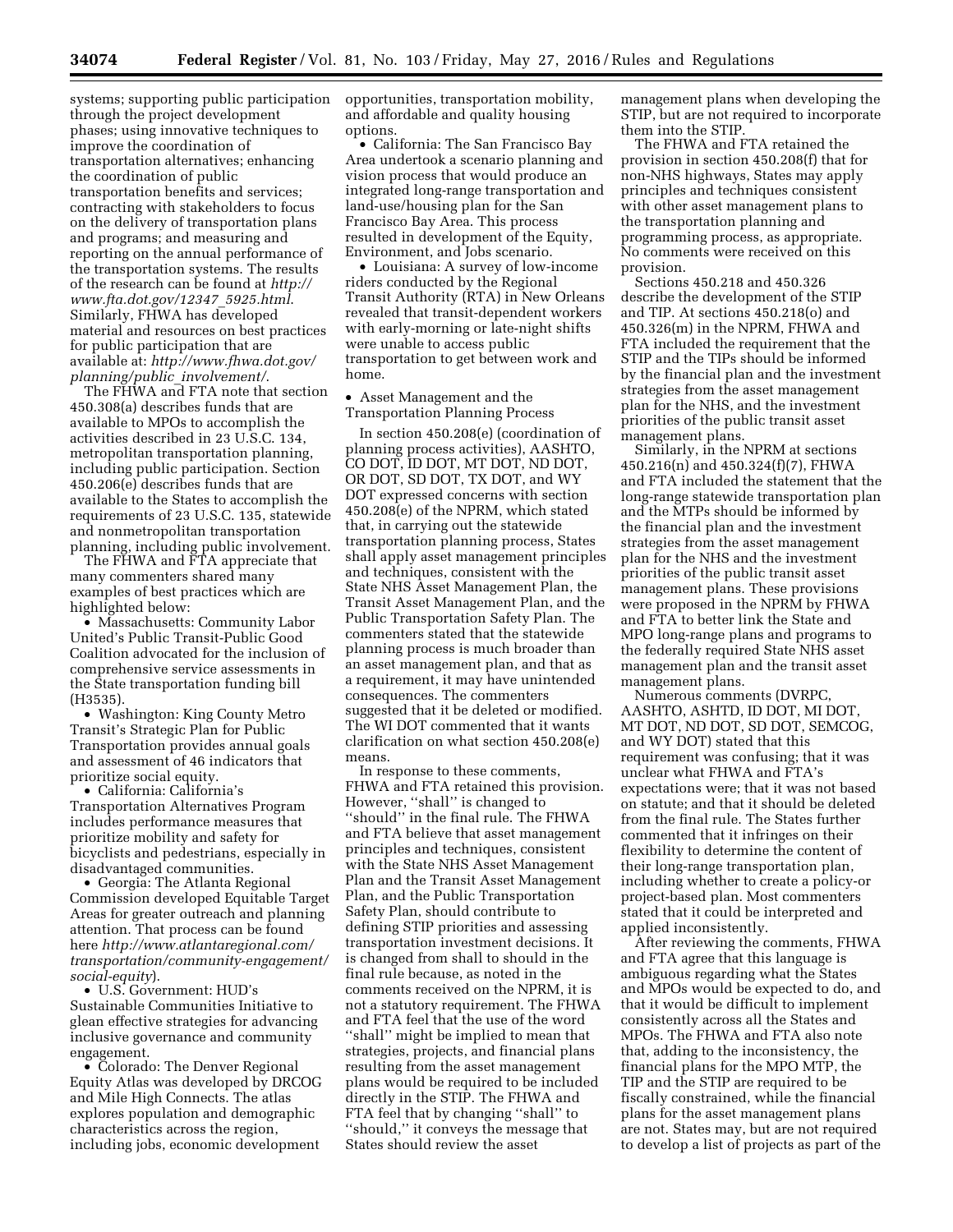State asset management plan for the NHS. Based on these comments and inconsistencies, FHWA and FTA removed this requirement from the final rule.

However, the final rule retains the language at sections 450.206(c)(4) and 450.306(d)(4) of the NPRM that requires the integration of elements of other State and transit performance-based plans and processes into the Statewide and metropolitan transportation planning processes. These other plans include the federally required State asset management plan for the NHS and the transit asset management plan. Integration of elements of other performance-based plans and processes means that elements of these other plans and processes should be considered by the State and MPOs as they develop the long-range statewide transportation plan, MTP, STIP, and TIP. The FHWA and FTA feel that this provision is sufficient to link the asset management plans into the statewide and metropolitan transportation planning processes, and is consistent with the statutory requirements at 23 U.S.C. 134(h)(2)(D) and 135(d)(2)(C), and 49 U.S.C. 5303(h)(2)(D) and 5304(d)(2)(C).

• Common Effective Date for Performance Related Rules and Phase-In of New Requirements

# Common Effective Date

At least 26 commenters (AASHTO, AK DOT, Albany MPO, AMPO, ASHTD, CO DOT, CT DOT, FMATS, GA DOT, H–GAC, IA DOT, MD DOT, MI DOT, MN DOT, MO DOT, NARC, NC DOT, NJ DOT, North Florida TPO, NYS DOT, PSRC, RI DOT, San Luis Obispo COG, SEMCOG, TX DOT, and WA State DOT) commented that all of the new performance management requirements in the final rule should have a single effective date and that the planning requirements should be coordinated with the implementation of the other performance management requirements. They commented that this would ensure that States and MPOs are not establishing different targets for different time periods for different measures and incorporating targets for some measures into their planning processes, but not others.

The TX DOT further commented that having one effective date for all of the performance management rules would enable the States and MPOs to work together and ensure the necessary data and analysis techniques are available. The IA DOT commented that it is concerned that the comment period for the planning NPRM closed before all the other FHWA and FTA performance-

related rules were published. The DRCOG and RTD expressed concern that because the other performance rules have not been published, it is not clear on how coordination of all the rules will work out, particularly the relationship of the measures and targets and the requirements of any plans that implement them. The RMAP is concerned with overlapping effective dates for the various performance related rules.

The FHWA and FTA response to this comment is that FHWA proposed in the prior performance management NPRMs to establish one common effective date for its three performance measure final rules. However, due to the length of the rulemaking process, FHWA is now proposing that each of three performance measures rules have individual effective dates. This would allow FHWA and the States to begin implementing some of the performance requirements much sooner than waiting for the rulemaking process to be complete for all the rules.

The first performance measures rule related to the HSIP has been finalized and could be implemented in its entirety before the other two rules. Earlier implementation of this rule is consistent with a DOT priority of improving the safety mission across the DOT.

The FHWA also believes that individual implementation dates will help States transition to performancebased planning. Based on the timing of each individual rulemaking, FHWA would provide additional guidance to stakeholders on how to best integrate the new requirements into their existing processes. Under this approach, FHWA expects that even though the implementation for each rule would occur as that rule was finalized, implementation for the second and the third performance measure final rules would ultimately be aligned through a common performance period. In the second performance management measure NPRM, FHWA proposed that the first 4-year performance period would start on January 1, 2016.

However, FHWA proposes in the third performance management NPRM that the first performance period would begin on January 1, 2018. This would align the performance periods and reporting requirements for the proposed measures in the second and third performance management measure NPRMs. The FHWA intends to place a timeline that illustrates how this transition could be implemented on the docket for the third performance management rule.

#### Phase-In of New Requirements

Concerning section 450.226 (phase-in of new requirements), IA DOT asked whether the 2-year compliance date also applies to amendments to long-range statewide transportation plans. The FHWA and FTA response to this comment is that it applies to both amendments and to updates to STIPs and to long-range statewide transportation plans. This is described in the regulatory text at 450.226 and is based on 23 U.S.C. 135(l).

For section 450.226, one commenter (DC DOT) suggested that FHWA and FTA consider changing the language in the final rule such that only STIP (and TIP) updates would be required to comply with the performance management requirements after the 2 year transition period instead of requiring compliance with STIP (and TIP) amendments and updates. The commenter stated that this would provide an additional 2 years of transition time during which amendments could be made to the STIPs and TIPs because they only have to be updated at least once every 4 years and that allowing amendments for an additional 2 years would reduce the possibility of delays in project implementation. The FHWA and FTA do not agree with this comment and believe that the 2-year transition provided for by MAP–21 and final rule is adequate.

The FHWA and FTA believe that 23 U.S.C. 135(l) provides for a 2-year transition after the publication of the final planning rule. Title 23 U.S.C. 135(l) provides that States shall reflect changes made to the long-range statewide transportation plan or STIP updates not later than 2 years after the date of issuance of guidance by the Secretary. The FHWA and FTA believe that the issuance of guidance as described in 23 U.S.C. 135(l) means issuance of the final rule by FHWA and FTA. The FHWA and FTA have interpreted this to mean that STIP updates and amendments would have to comply with the MAP–21 requirements, including the performance-based planning requirements of this rule, after the transition period.

The FHWA and FTA note that although States and MPOs have a 2-year transition period for reflecting the performance-based planning requirements in the underlying planning documents, they must set targets on the schedules discussed in sections 450.206(c)(2) and 450.306(d)(3) and below. Also, when setting targets, States and MPOs are required to coordinate as described in the final rule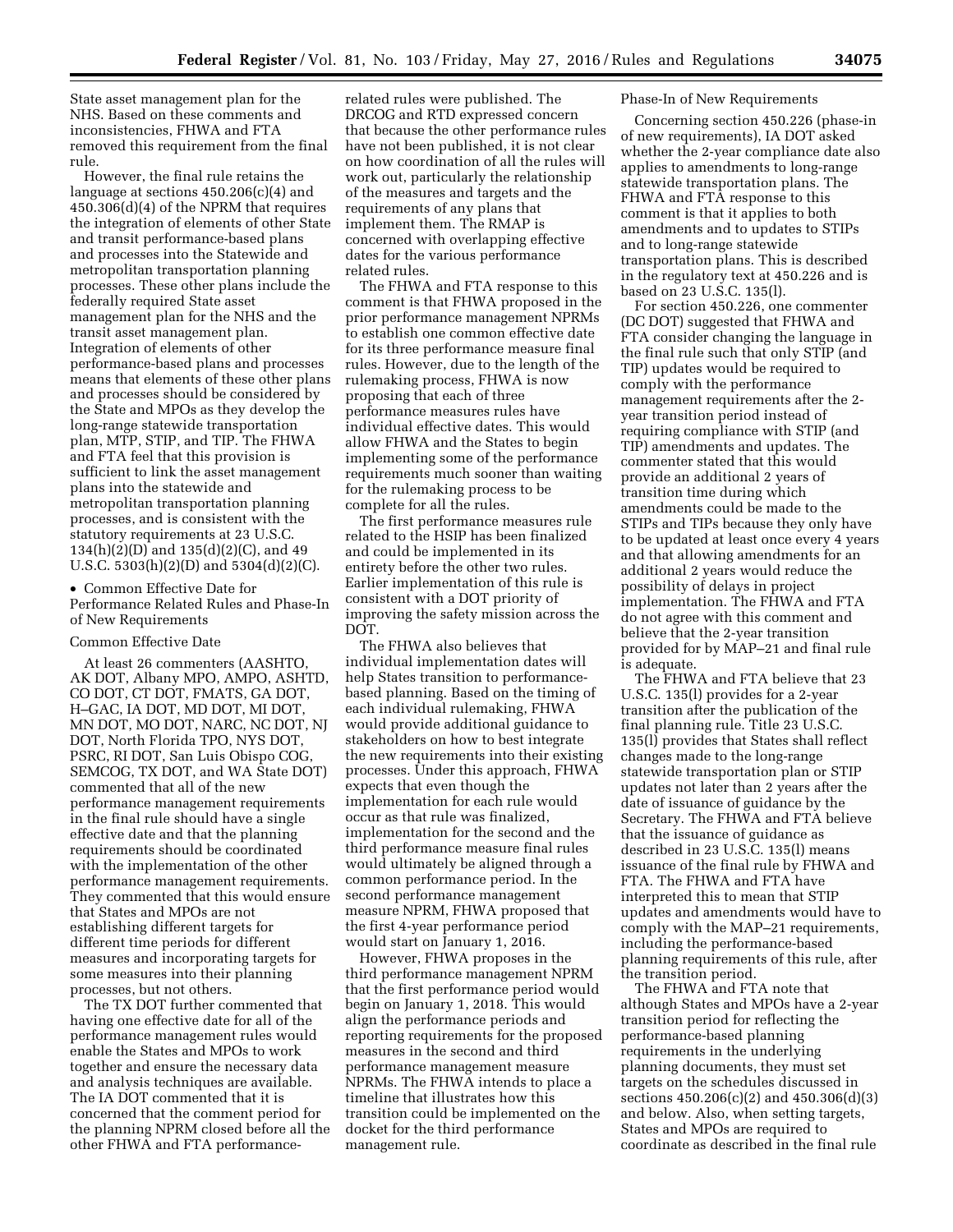in sections 450.206(c)(2) and 450.306(d)(3). No changes are made to the final rule based on these comments. The final rule includes similar transition requirements for the MPO MTP and TIP in section 430.340. See the NPRM section by section analysis for section 450.340 for more discussion on why the rule also applies the transition period to MPOs. No changes are made to the final rule based on these comments.

For sections 450.226 and 450.340, one commenter (DRCOG) stated that the phase-in schedule is unclear. The NPRM stated that States have 1 year to establish performance targets, and MPOs have 180-days to set targets after the States set targets (1.5 years total), but the NPRM also referenced a 2 year phase-in period to develop and coordinate targets.

In response to this comment, FHWA and FTA note that it is correct that States must establish targets within 1 year of the effective dates of the performance management rules and MPOs must establish targets within 180 days of when their respective States set targets. While these targets have to be set by the States and the MPOs on this timeframe, these targets and the other performance-based planning requirements of the final rule do not have to be reflected in the long-range statewide transportation plan, MTP, STIP, and TIP until 2 years after the effective dates of this final rule and the performance management rules establishing performance measures under 23 U.S.C. 150(c), 49 U.S.C. 5326, or 49 U.S.C. 5329.

Also concerning section 450.340, two commenters (IA DOT, WFRC) commented that it is unclear if the 2 year compliance date also applies to amending long-range statewide transportation plans and MTPs, or if it applies only to updated plans. The FHWA and FTA response to this comment is that the 2-year compliance date applies to both amended and updated long-range statewide transportation plans and MTPs.

The New York State Association of MPOs and NYMTC commented that FHWA and FTA should not require MPOs to incorporate performance-based planning provisions into their MTPs or TIPs until 2 years after the last final rule related to performance-based planning is published in the **Federal Register**.

The FHWA and FTA response to this comment is that, as described in sections 450.226 and 450.340, the phase-in of the performance-based planning requirements are triggered by the effective date of this final rule and the effective dates for the individual

final rules for the other performance management rules. The FHWA and FTA believe that this will not be too burdensome given that this regulation provides a 2-year transition period rule after the effective dates of this rule and the performance management rules for the planning process and the planning documents to reflect the performancebased requirements in this rule. Updates or amendments to the long-range statewide transportation plan and the MTP(s) and the STIP and TIPs that occur on or after the date that is 2 years after the effective date of the performance management rule(s) must be developed according to the performance-based provisions and requirements of this regulation and in such rule(s).

The WA State DOT commented that FHWA and FTA should consider delaying the implementation of the performance management requirements of the final rule from 2 years after the publication date to 2 years after the publication date of the final rule and the issuance of guidance. In response to this comment, FHWA and FTA believe that the final rule and the other performance management final rules are the guidance referred in 23 U.S.C. 135(l). No changes are being made to the final rule as a result of this comment.

The NJ DOT and NARC stated that FHWA and FTA should consider additional flexibility for States, MPOs, and operators of public transportation in complying with the 2-year phase–in requirements for developing and updating their planning documents to the new planning regulations. The commenter is concerned with having as many as five different compliance dates which the commenter felt could cause confusion and make it difficult to coordinate. In response, see the FHWA and FTA responses to comments on one common effective date elsewhere in this section.

The DRCOG and RTD want FHWA and FTA to recognize and reconcile the timing and durations of the long-range statewide transportation plan, the MPO MTP, and the other performance-based plans and processes, such as the federally required transit asset management plans and the State asset management plan for the NHS.

In response to this comment, FHWA and FTA note that Congress established that FHWA and FTA shall not require States to deviate from their established planning update cycle to implement the changes in the final rule (23 U.S.C. 135(l)). The FHWA and FTA extended this same flexibility to the MPOs. The FHWA and FTA reflected this requirement in the phase-in of new

requirements under sections 450.226 and 450.340. The FHWA and FTA hope that, after the phase in of these requirements, the States, MPOs, and operators of public transportation within each State will work together to align their processes and procedures, to the extent they deem practicable, for purposes of coordinating performancebased planning and programming and the associated documents such as the various performance related plans, programs, and processes.

Returning to section 450.226, DRCOG and RTD commented that the phase-in schedule is unclear and that it would like for MPOs to have 2 years to set targets after States. The FHWA and FTA believe that Congress established in 23 U.S.C. 134(h)(2)(C) to provide up to 180 days for MPOs to set performance targets after their respective State sets targets. Section 450.306(d)(3) in the final rule reflects that intent.

The IA DOT requested clarification on sections 450.226 and 450.340 as to which final effective date (this rule or the performance measures rules) is being required when discussing the 2 year compliance date for the phase-in period of performance-based planning requirements in the final rule. In response to this comment, FHWA and FTA note that under sections 450.226 and 450.340, States and MPOs have 2 years from the effective date of each performance measures rule, and 2 years from the effective date of this final rule, whichever is later, to meet the performance-based planning and programming requirements.

The MN DOT commented that the effective date should be far enough in the future to provide time for the longrange statewide transportation plan and STIP development to go through appropriate public review. In response to this comment, FHWA and FTA believe that the 2-year phase-in period provided in section 450.226 after the effective date of the final rule is sufficient time for States to undertake appropriate public review as part of updating the long-range statewide transportation plan and STIP.

• Other Changes Proposed by Commenters

# Performance Measures

Concerning section 450.206 (scope of the statewide and nonmetropolitan transportation planning process), SFRTA suggested that the final rule should emphasize the development of standardized environmental performance measures into the statewide, metropolitan, and nonmetropolitan transportation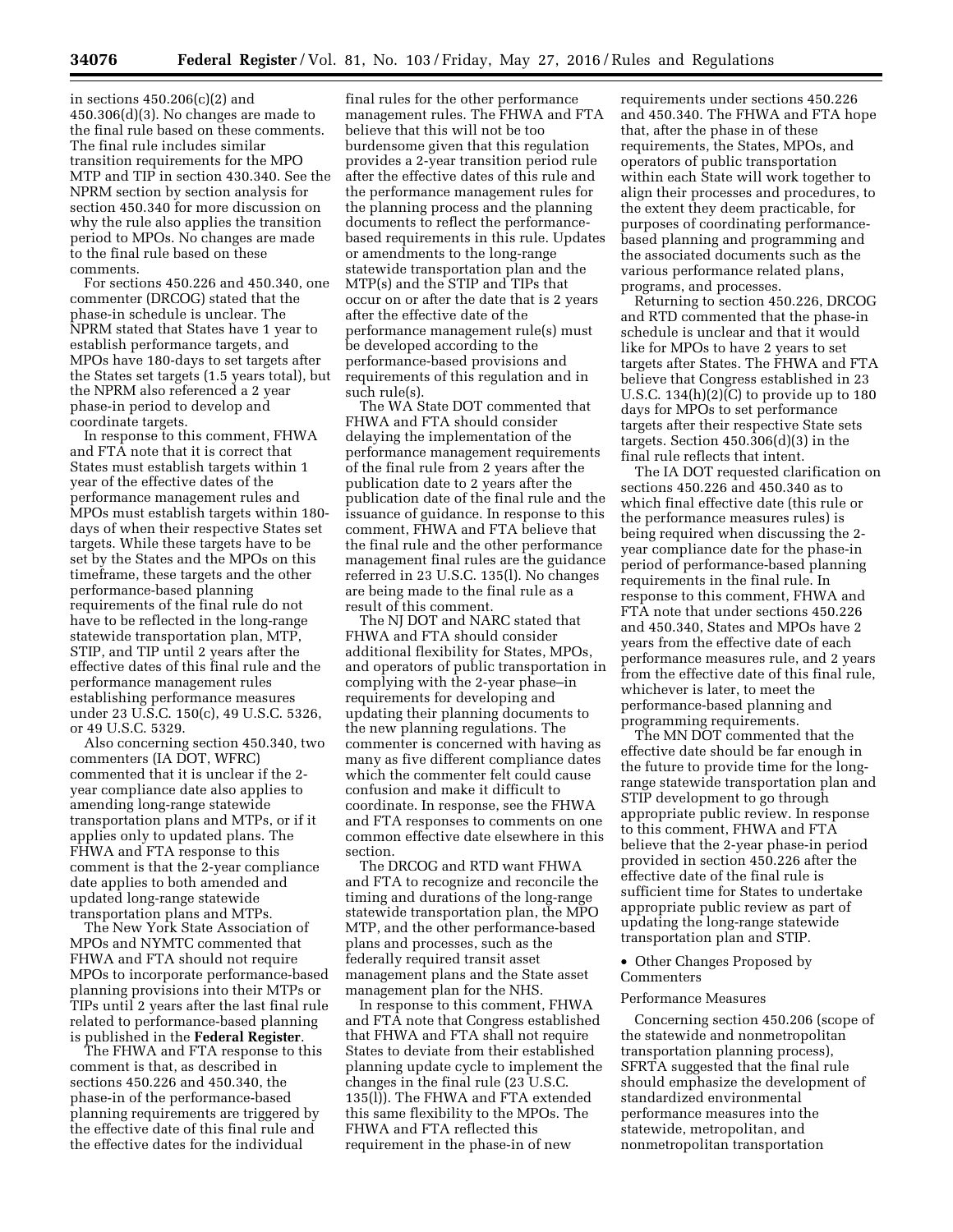planning processes. The FHWA and FTA response to this comment is that environmental performance measures are not included in the list of performance measures that MAP–21 requires FHWA and FTA to establish. Title 23 U.S.C. 150(c)(2)(C) precludes FHWA from establishing any national performance measures outside those areas identified in 23 U.S.C. 150. The FHWA and FTA also note that the establishment of specific performance measures is outside the scope of the final rule.

The ARTBA provided comments on specific examples of suggested performance measures for consideration by FHWA and FTA, such as freight, safety, and the economic costs of congestion. The FMATS, NRDC, Partnership for Active Transportation, and SFRTA commented on specific performance measures that they felt should be considered by FHWA and FTA in the new performance-based planning and target setting requirements described in subsection 450.306(d).

Concerning sections 450.324 and 450.326 (development and content of the MTP and TIP), the National Housing Conference and the Center for Social Inclusion commented that spending decisions should be linked to performance measures and ensure that those measures promote sustainable development and a more holistic view of how transportation investments can serve the broader community. They also commented that an equity analysis, which includes performance measures specific to equity, should be done on the MTP and the TIP. The FHWA and FTA response to these comments is that recommendations for specific performance measures are outside the scope of the final rule. The federally required performance measures are being established through other FHWA and FTA rulemakings.

Returning to section 450.206, APTA commented that FHWA and FTA should not impose project-by-project performance measures or require project-by-project reporting on performance. On section 450.218(r) of the NPRM (development and content of the STIP), AASHTO, CT DOT, FL DOT, GA DOT, ID DOT, MT DOT, NC DOT, ND DOT, NYS DOT, SD DOT, TriMet, WI DOT, and WY DOT commented that States should not be required to include information on individual projects and should not be required to link individual projects with specific performance measures as part of the discussion on the anticipated effect of the STIP toward achieving the performance targets in the long-range statewide transportation plan (note

section 450.218(r) in the NPRM is section 450.218(q) in the final rule).

On section 450.324(f)(4) (development and content of the MTP), several commenters (ARC, DVRPC, NYMTA, NYMTC, and PA DOT) commented that the required system performance report in the MTP should only consider conditions and trends at the system level, and should not be required to conduct a project specific analysis.

On section 450.326(d) (development and content of the TIP), AASHTO, Albany MPO, DVRPC, Florida MPO Advisory Council, H–GAC, IA DOT, MAG, MARC, NARC, North Florida TPO, NYMTA, Orange County Transportation Authority, PA DOT, San Luis Obispo COG, Santa Cruz County RTC, and TriMet commented that the required discussion on the anticipated effect of the TIP toward achieving the performance targets should not be on a project basis. They suggested that it should instead be on the basis of the entire program in the TIP. Transportation for America commented that it wanted a clear statement in the final rule requiring States and MPOs to evaluate projects according to the federally required performance measures.

The FHWA and FTA response to these comments is that that the final rule does not require project-by-project performance measures or reporting of performance at the individual project level. Reporting in the TIP will be on the performance of the program in the TIP. The FHWA and FTA believe that this is clear and that no changes to the final rule are necessary. With regards to any specific requirements for target setting or reporting in other rules or guidance, that is outside the scope of the final rule. The specific performance measures will be established under other FHWA and FTA performance rules or guidance. Based on these comments, no changes have been made to the final rule.

The ARC, MARC, DRCOG, and RTD requested flexibility in reporting and documenting targets for performance measures and progress reporting on meeting targets as required under sections 450.306, 450.324, and 450.326 as part of the MTP and the TIP. The DRCOG and RTD also expressed concern about setting transit targets and want flexibility in how they do it. The NYMTA commented on section 450.306 that there should be flexibility in setting targets. The NYMTA commented that they should be able to set their own targets, and the targets should not be required to be realistic or ''hard.'' The MARC also asked for clarification as to whether the documentation for the

system performance plan required in section 450.324(f)(4) for the MTP could be in a separate document and referenced in the plan. The ARC asked if the description of how the TIP helps achieve the performance measures in the MTP (section 450.326(d)) could be documented through a separate document and not directly in the TIP. The GA DOT commented that reporting should be done in a nonburdensome manner. The WI DOT commented on section 450.206(c) that States should have flexibility in setting targets.

The FHWA and FTA response to these comments is that under the final rule, MPOs and operators of public transportation are required to coordinate to the maximum extent practicable when setting transit performance targets. The MPOs must include transit targets as part of the MTP and describe progress toward achieving those targets with each update of the plan. In the TIP and STIP, States and MPOs must describe how those plans make progress toward achievement of targets. The requirements for setting specific, federally required targets for MPOs and operators of public transportation are outside the scope of the final rule.

The FHWA and FTA note that there other rules specific to transit and highway performance targets. The FHWA and FTA plan to issue guidance on the performance-based planning reporting requirements for updates to the STIPs, TIPs, and the long-range statewide transportation plan, and the metropolitan transportation plan after the issuance of the final rule. With regards to the comment requesting clarification as to whether the documentation for the system performance plan required in section 450.324(f)(4) for the MTP could be in a separate document and referenced in the plan, FHWA and FTA respond that it should be included as part of the MTP. Similarly, the documentation for the requirements of section 450.326(d) on the anticipated effect of the TIP toward achieving the performance targets in the MTP should be included directly in the TIP.

The FMATS commented that it wants FHWA and FTA to be flexible in evaluating MPO system performance reports because, for NHS projects, there may be different priorities at the MPO level than at the State level for the NHS. In response, FHWA and FTA note that the final rule requires States and MPOs to coordinate when setting performance targets for the metropolitan area, including those targets that may be associated with the NHS. When reviewing the metropolitan transportation planning process, FHWA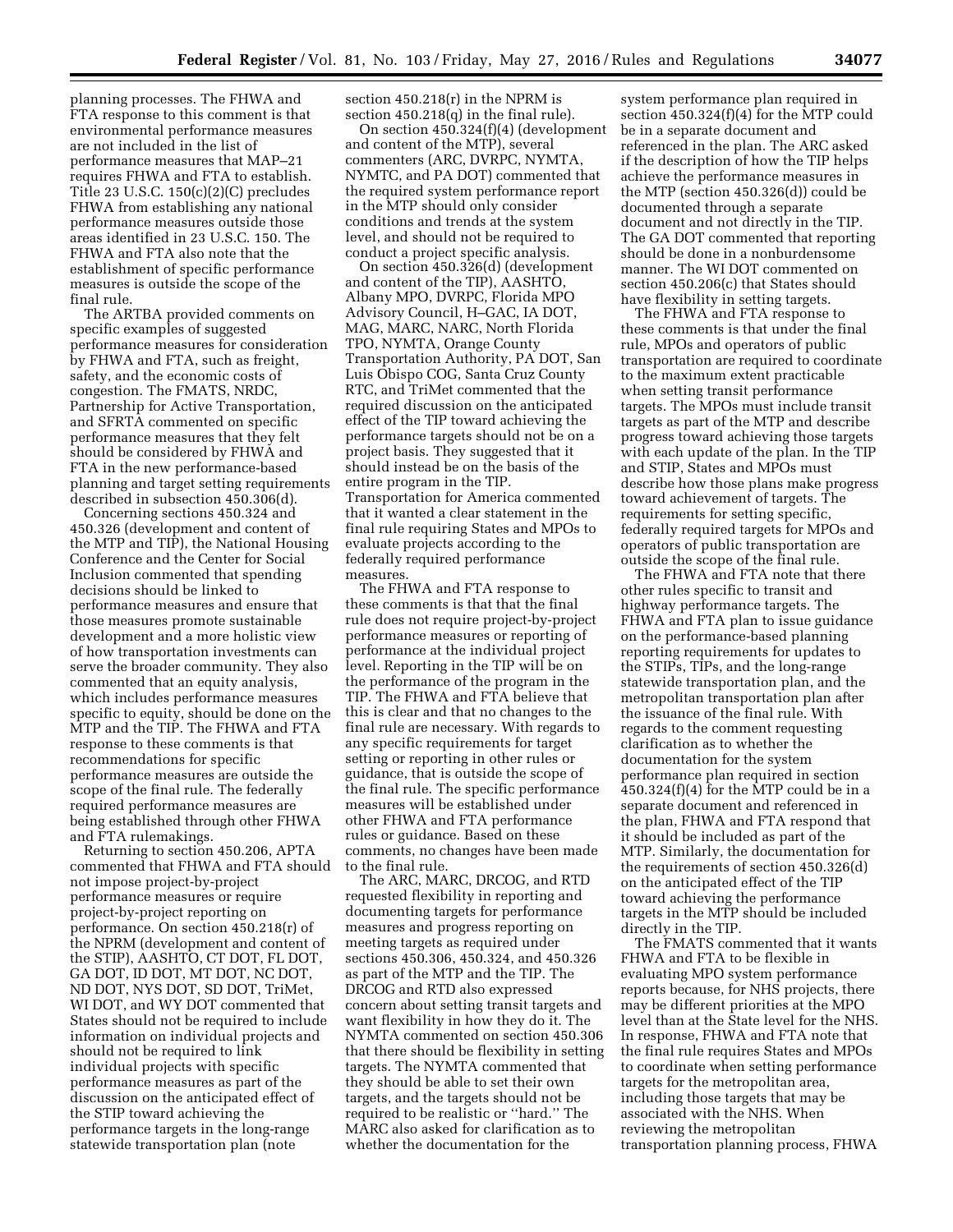and FTA will be reviewing the State and MPO coordination on target setting in addition to the reporting requirements for the MTP and TIP. The FHWA and FTA reiterate that the final rule requires that the State and MPO performance targets for the metropolitan area should be coordinated and consistent to the maximum extent practicable (sections 450.206 and 450.306).

The ARC commented that it is unlikely that the 4-year TIP will result in meeting targets. In response, FHWA and FTA note that, as described in section 450.326(c), the TIP shall be designed by the MPO such that once implemented, it makes progress toward achieving the performance targets in the MTP. The FHWA and FTA further note that as an MPO sets targets under section 450.306(d)(2), it should select targets that are realistic given available funding.

The MN DOT commented that the rules should explicitly identify who has ultimate authority for establishing the targets in case of conflict. The MT DOT commented that States must retain authority in target setting. In response to these comments, FHWA and FTA note that States are responsible and have authority for establishing State targets as described in section 450.206. The MPOs are responsible for setting MPO targets in metropolitan areas as described in section 450.306. Operators of public transportation are responsible for setting transit targets in metropolitan areas as described in section 450.306. The FHWA and FTA reiterate that, as described in sections 450.206 and 450.306, States and MPOs are required to coordinate when establishing targets to ensure consistency of their targets to the maximum extent practicable. The MPOs and operators of public transportation are to coordinate to the maximum extent practicable when setting targets for a metropolitan area. No one agency has ultimate authority for establishing targets. No changes are made to the final rule as a result of this comment.

The SCVTA commented that both the final rule and the preamble should be clear that operators of public transportation should cooperate with States and MPOs to assist them in their target setting, but States and MPOs have no required role in target setting being done by operators of public transportation. The commenter further noted that proposed sections 450.206 and 450.306 of the NPRM appear to reflect this concept. However, the preamble to the NPRM could cause some to interpret these sections differently.

In response to these comments, FHWA and FTA reiterate that the NPRM and the final rule require States and MPOs to coordinate to ensure consistency to the maximum extent practicable when setting targets for the performance areas described in 23 U.S.C. 150(c) and the measures established under 23 CFR part 490 (sections 450.206(c)(2) and 450.306(d)(2)(ii)). The final rule requires MPOs to coordinate to the maximum extent practicable with operators of public transportation when selecting performance targets that address performance measures described in 49 U.S.C. 5326(c) and 49 U.S.C. 5329(d) (section  $450.306(d)(2)(iii)$ ). The final rule also requires that States coordinate to the maximum extent practicable with operators of public transportation in areas not represented by an MPO, when selecting targets for public transportation performance measures, to ensure consistency with the performance targets that operators of public transportation establish under 49 U.S.C. 5326(c) and 49 U.S.C. 5329(d) (section 450.206(c)(3)).

The FL DOT commented that performance measures should not be used for apportioning funds among States. Similarly, the NYMTA commented that there should not be a link between targets and funding. The FHWA and FTA respond that this comment is outside the scope of the final rule. There are other FHWA and FTA rules on the specific performance measures, target setting for those measures, and any consequences for not achieving targets. The FL DOT commented that the requirement for performance reporting of the federally required performance measures as part of the long-range statewide transportation plan and STIP does not extend to other locally determined performance measures outside of the federally required measures. The FHWA and FTA agree with this comment. No changes are made to the final rule as a result of these comments.

The DRCOG and RTD commented that the final rule does not identify the consequences for not making significant progress on meeting performance targets. The FHWA and FTA response to this comment is that it is outside the scope of this final rule. However, FHWA and FTA note that such consequences would be identified in the corresponding MAP–21 rulemakings related to performance management, which will include opportunities for comment.

The ARC commented that they do not want the imposition of overly rigid targets. The FHWA and FTA response to

this comment is that under section 450.306(d)(2) of the final rule, each MPO sets its own targets in coordination with the State and operators of public transportation. Other FHWA and FTA performance rules may have more criteria for setting performance targets. However, that is outside the scope of the final rule.

The MARC commented that FHWA and FTA should support target setting through technical assistance. In response to this comment, FHWA and FTA note that this is outside the scope of the final rule and is more appropriate for the other FHWA and FTA performance measures rules that establish the specific performance measures.

The FMATS expressed concern about the timing for target setting, particularly a 1-year target period, and would like targets set based on the MTP schedule and the long-range statewide plan schedule. In response to this comment, FHWA and FTA note that the target update process is in the other performance measures rules and is outside the scope of the final rule. The final rule requires States to initially set targets for the measures identified in 23 U.S.C. 150(c) within 1 year of the effective date for the other DOT final rules on performance measures (section 450.206(c)(2)) (23 U.S.C. 135(d)(2)(B)) in accordance with the appropriate target setting framework established at 23 CFR part 490. The final rule requires MPOs to set targets that address performance measures described in 23 U.S.C. 150(c) and 49 U.S.C. 5326(c)–(d) within 180 days after the completion of same by the State or operator of public transportation (section 450.306(d)(3) (23 U.S.C. 134(h)(2)(C)). The FHWA and FTA believe such a deadline reflects congressional intent in the MAP–21.

The ARTBA commented that it wanted to be clear that the focus of NHPP funds is highway and bridge projects. The ARTBA also commented that, in light of section 1503(c) of the MAP–21 (project approval and oversight), the more information the public has, the more transparent and accountable the process will be. Section 1503(c) of the MAP–21 requires that DOT annually compile and submit a report containing a summary of annual expenditure data for funds made available under title 23 U.S.C. and chapter 53 of title 49 U.S.C. to Congress, and make the report publicly available on the DOT's public Web site. The FHWA and FTA response to these comments is that they are outside the scope of the final rule.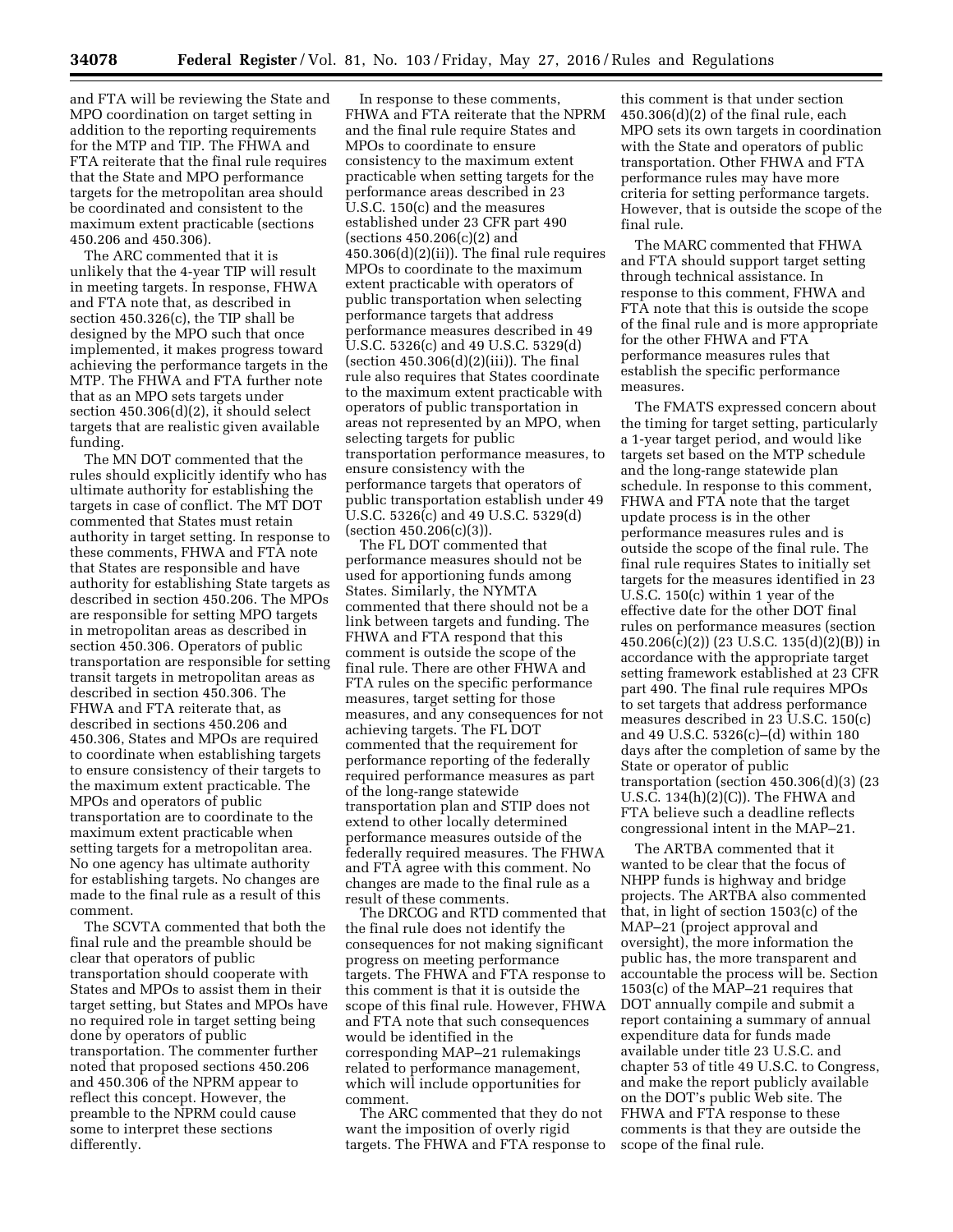Integration of Other State Performance-Based Plans and Programs Into the Planning Process

Section 450.208 describes coordination of planning process activities. Section 450.206 describes the scope of the statewide and nonmetropolitan transportation planning process. In the NPRM at section 450.208(g), FHWA and FTA included language on the integration of elements of other State performancebased plans and processes into the statewide transportation planning process and listed examples of these other plans and processes.

Concerning section 450.208(g), AASHTO, CT DOT, NJ DOT, and NC DOT requested that FHWA and FTA eliminate redundant references to the integration of goals and objectives into the statewide planning process, as proposed in the NPRM. The commenters stated that this provision in section 450.208(g) is unnecessary because it is duplicative of the requirement in section 450.206(c)(4).

After reviewing the comments, FHWA and FTA agree that section 450.208(g) has the same meaning, essentially repeats section  $450.206(c)(4)$ , and is therefore unnecessary. The FHWA and FTA have removed section 450.208(g) from the final rule while retaining section 450.206(c)(4).

The ID DOT, MT DOT, ND DOT, SD DOT, and WY DOT also commented on section 450.308(g). They suggested that FHWA and FTA should remove the list of examples of State performance-based plans and processes listed in this section because it should be left up to the State to decide which plans and processes to integrate into the planning process. The IA DOT expressed concern with section 450.208(g) integrating a large number of plans into its planning process.

In response to these comments, as noted above, FHWA and FTA have eliminated section 450.208(g) because it repeats the requirements of section 450.206(c)(4). Section 450.206(c)(4) retains the requirement to integrate elements from other federally required performance-based plans and processes into the statewide transportation planning process. Section 450.306(d)(4) maintains similar requirements for metropolitan areas. The FHWA and FTA believe that in 23 U.S.C.  $134(h)(2)(D)$ and 135(d)(2)(C), Congress intended for elements of other performance-based plans and processes to be integrated into the statewide and metropolitan transportation planning processes. The FHWA and FTA believe that such intent is reflected in the final rule (sections

450.206(c)(4) and 450.306(d)(4)). The FHWA and FTA also provided specific examples of federally required performance-based plans and processes to provide more clarity in these sections of the rule and reflect Congress's intent. Therefore, no changes are made to the final rule as a result of this comment.

Differences Between State and MPO Requirements in the Final Rule

Concerning section 450.216 (development and content of the longrange statewide transportation plan), FMATS, NARC, NRDC, San Luis Obispo COG, and Transportation for America commented that differences between the State and metropolitan planning sections of the final rule should be reconsidered. Namely that for the regulations governing the long-range statewide transportation plan, the word ''should'' is sometimes used, whereas for the MTP in section 450.324, the word ''shall'' is sometimes used (*e.g.,*  with fiscal constraint and the accompanying financial plan). The commenters made a similar comment regarding the inclusion of performance targets in the long-range statewide transportation plans, that States are held to a lower standard (''should'') in the long-range statewide transportation plan, than the MPOs (''shall'') in the MTPs.

On section 450.218 (development and content of the STIP), the NRDC commented that they disapprove of the differences between the sections of the final rule covering STIPs and the sections covering TIPs, particularly the use of the words ''may'' and ''shall,'' and that the provisions in the regulations for the State STIP should mirror those for the MPO TIP. For example, in paragraph (l), the STIP may include a financial plan, whereas in section 450.324(f)(11), the TIP shall include a financial plan. The FHWA and FTA acknowledge that the statewide long-range transportation plan and MTP provisions and the STIP and TIP provisions do not mirror each other with regard to the use of the words ''may,'' ''should,'' and ''shall.''

The FHWA and FTA disagree that the differences between the statewide and metropolitan sections should be reconciled in regards to the usage of those words. The FHWA and FTA note that Congress specifically draws this distinction between the statewide and the MTPs in the statute and the final rule reflects that requirement. The final rule is also historically consistent with how the statute has distinguished between States and MPOs. The FHWA and FTA note that the use of the words ''should'' and ''shall'' in the final rule is

consistent with statutory language. The FHWA and FTA note that, in one instance, the FAST Act amended 23 U.S.C. 135(f)(7) and changed the State requirement from ''should'' to ''shall,'' specifically, when requiring a State to include a description of the performance measures and targets and a systems performance report in the longrange statewide transportation plan. This change is made in the final rule in sections  $450.216(f)(1)$  and  $(2)$ . No other changes are made to the final rule based on these comments.

Integration of Health Into the Transportation Planning Process

The Partnership for Active Transportation and the Sierra Club commented on sections 450.206 and 450.306. They commented that health should be integrated into the planning process and that FHWA and FTA also include performance measures relating to how transportation infrastructure promotes healthy living. The commenters further stated that the final rule does not address safety issues of active transportation users. However, they appreciate that the final rule does contain explicit language on nonmotorized transportation facilities, including pedestrian walkways and bicycle facilities. The Sierra Club further commented that the performance metrics that identify the impacts of investments on individual and community health should be more reliably identified on a disaggregated basis in travel modeling.

The FHWA and FTA response to these comments is that FHWA and FTA are actively working with transportation planning stakeholders and undertaking research to identify ways that health can be integrated into the transportation planning process. This research is focused on better consideration of health outcomes in transportation by promoting safety; improving air quality; protecting the natural environment; improving social equity by improving access to jobs, healthcare, and community services; and on opportunities for the positive effects of walking, biking, public transportation, and ride sharing. The results of this research are available online at: *[http://](http://www.fhwa.dot.gov/planning/health_in_transportation/) [www.fhwa.dot.gov/planning/health](http://www.fhwa.dot.gov/planning/health_in_transportation/)*\_*in*\_ *[transportation/](http://www.fhwa.dot.gov/planning/health_in_transportation/)*. The FHWA and FTA continue to update this Web site with new material.

The FHWA and FTA do not feel that it is appropriate at this time to include public health within the scope of the final rule, and that it is left up to the States and MPOs to decide whether or not they want to include health considerations in their transportation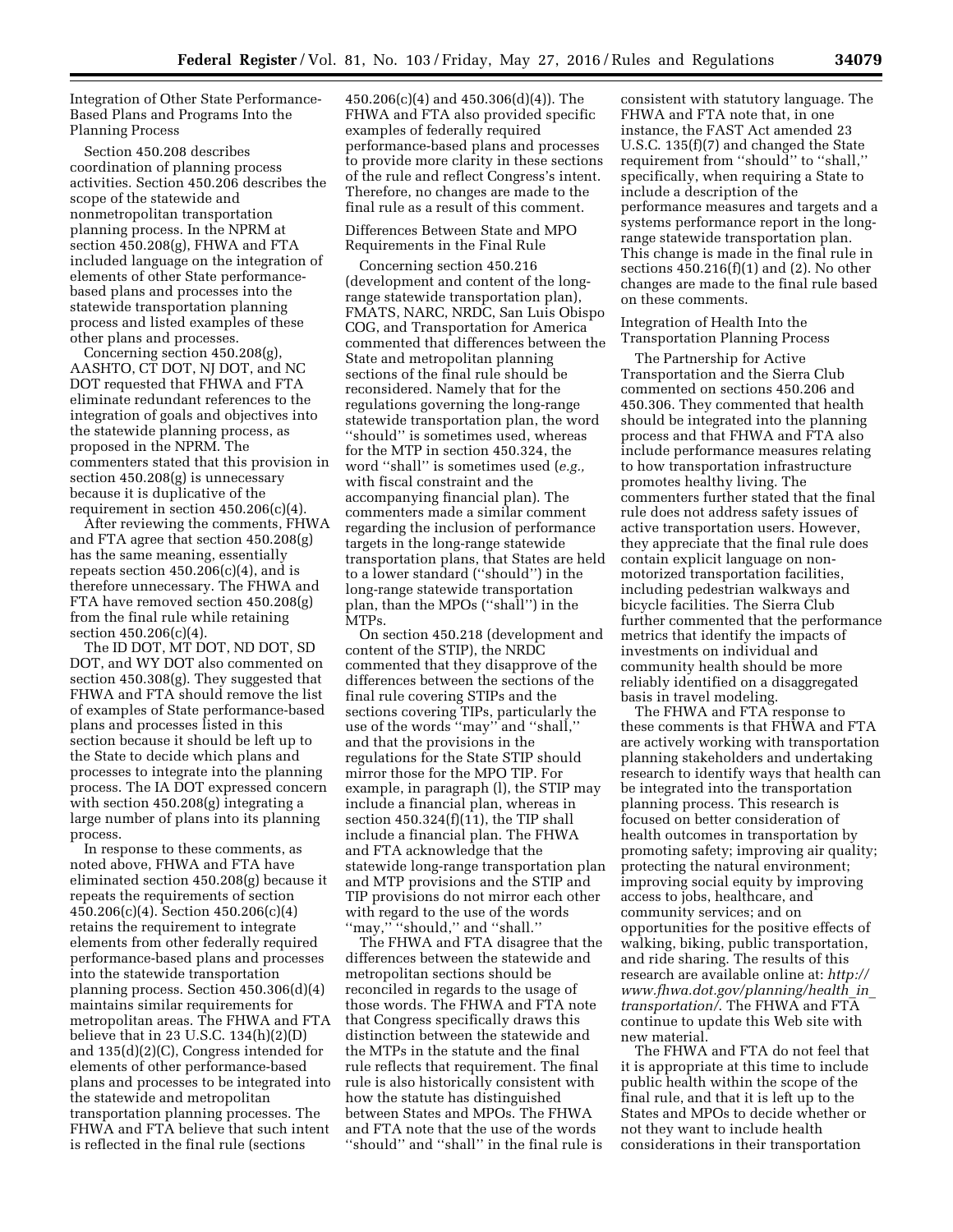planning processes. The FHWA and FTA provide research and examples of best practices to the States and MPOs on this topic area, which can be used in their planning processes and integrated to the degree they feel is appropriate. The discussion of specific performance measures, including measures for health considerations in transportation, is outside the scope of the final rule because this rule does not establish specific performance measures. Based on this comment, the FHWA and FTA made no changes to the final rule.

Integration of Climate Change Into the Transportation Planning Process and Reducing Carbon Dioxide Emissions

The VT DOT recommended incorporating climate resilience as one of the components of the statewide transportation planning process. The FHWA and FTA believe that including climate resilience as a component of the statewide and the metropolitan transportation planning process is a good practice, and have developed resource materials in the form of peer exchanges, workshops, guidebooks, and other references for States, MPOs, and operators of public transportation on this topic that are available on FHWA's climate change Web site at: *[http://](http://www.fhwa.dot.gov/environment/climate_change/) [www.fhwa.dot.gov/environment/](http://www.fhwa.dot.gov/environment/climate_change/) climate*\_*[change/](http://www.fhwa.dot.gov/environment/climate_change/)*. The FHWA and FTA will continue to update this Web site with new material.

It is clear that reducing  $CO<sub>2</sub>$  emissions is critical and timely. On-road sources account for over 80 percent of U.S. transportation sector greenhouse gasses (GHG). In an historic accord in Paris, the U.S. and over 190 other countries agreed to reduce GHG emissions, with the goal of limiting global temperature rise to less than 2° C above pre-industrial levels by 2050.

According to the Intergovernmental Panel on Climate Change (IPCC), human activity is changing the earth's climate by causing the buildup of heat-trapping GHG emissions through the burning of fossil fuels and other human processes.14 Transportation sources globally have been a rapidly increasing source of GHGs. Since 1970, GHGs produced by the transportation sector have more than doubled, increasing at a faster rate than any other end-use sector. The GHGs from total global on-road sources have more than tripled, accounting for more than 80 percent of the increase in total global

transportation GHG emissions.15 In the U.S., GHG emissions from on-road sources represent approximately 23 percent of economy-wide GHGs, but have accounted for more than twothirds of the net increase in total U.S. GHGs since 1990,16 during which time vehicle miles traveled (VMT) also increased by more than 30 percent.<sup>17</sup>

A well-established scientific record has linked increasing GHG concentrations with a range of climatic effects, including increased global temperatures that have the potential to result in dangerous and potentially irreversible changes in climate and weather. In December 2015, the Conference of Parties nations recognized the need for deep reductions in global emissions to hold the increase in global average temperature to well below 2 °C above pre-industrial levels, and are pursuing efforts to limit temperature increases to 1.5 °C. To that end, the accord calls on developed countries to take a leadership role in identifying economy-wide absolute emissions reduction targets and implementing mitigation programs. Also, as part of a 2014 bilateral agreement with China, the U.S. pledged to reduce GHG emissions to 26–28 percent below 2005 levels by 2025, with this emissions reduction pathway intended to support economywide reductions of 80 percent or more by 2050.

The FHWA recognizes that achieving U.S. climate goals will likely require significant GHG reductions from onroad transportation sources. To support the consideration of GHG emissions in transportation planning and decisionmaking, FHWA has developed a variety of resources to quantify on-road GHG emissions, evaluate GHG reduction strategies, and integrate climate analysis into the transportation planning process. The FHWA already encourages transportation agencies to consider GHG emissions as part of their performancebased decisionmaking, and has developed a handbook to assist State DOTs and MPOs interested in addressing GHG emissions through performance-based planning and

programming.18 The FHWA has developed tools to help State and local transportation agencies address GHG emissions associated with their systems. These include the Energy and Emissions Reduction Policy Analysis Tool (EERPAT),19 a model that evaluates the impacts of  $CO<sub>2</sub>$  reduction policies for surface transportation, and the Infrastructure Carbon Estimator (ICE),20 a tool that specifically evaluates CO<sub>2</sub> associated with the construction and maintenance of transportation infrastructure. The FHWA is also currently conducting a number of pilots to analyze the potential GHG emission reductions associated with various transportation-related mitigation strategies.21 Even with these efforts, FHWA recognizes that more will be needed to meet the U.S. climate goals.

The FHWA is considering how GHG emissions could be estimated and used to inform planning and programming decisions to reduce long term emissions. As part of the rulemaking process for the National Performance Measures for Assessing System Performance, CMAQ Congestion, CMAQ On-Road Mobile Source Emissions, and Freight Movement, FHWA is seeking comment on the potential establishment and effectiveness of a measure as a planning, programming, and reporting tool.

The FHWA and FTA note that, in response to amendments to 23 U.S.C. 134 and 135 resulting from the FAST Act, this final rule includes a new planning factor that States and MPOs should consider and implement on improving resiliency and reliability of the transportation system and reduce or mitigate stormwater impacts of surface transportation as part of the statewide and metropolitan planning process (sections 450.206(a)(9) and (10) and sections 450.306(b)(9) and (10)). This final rule in section 450.316(b) adds a new requirement for MPOs to coordinate with officials responsible for natural disaster risk reduction when developing a MTP and TIP. In sections 450.200 and 450.300(a), States and

<sup>14</sup>The IPCC Document: IPCC, 2014: Summary for Policymakers. In: Climate Change 2014: Mitigation of Climate Change. Contribution of Working Group III to the Fifth Assessment Report of the Intergovernmental Panel on Climate Change.

<sup>15</sup>Sims, et al. 2014: Transport: In Climate Change 2014, Mitigation of Climate Change. Contribution of Working Group III to the Fifth Assessment Report of the Intergovernmental Panel on Climate Change. p. 605.

<sup>16</sup>This is the first year of official U.S. data. 17U.S. Environmental Protection Agency, 2015. Inventory of U.S. Greenhouse Gas Emissions and Sinks, 1990–2015. Washington, DC. Tables 2–1 and 2–13. Federal Highway Administration, 2013 Status of the Nation's Highways, Bridges, and Transit: Conditions & Performance. Washington, DC. Exhibit 1–3.

<sup>18</sup>A Performance-Based Approach to Addressing Greenhouse Gas Emissions through Transportation Planning, available at *[http://www.fhwa.dot.gov/](http://www.fhwa.dot.gov/environment/climate_change/mitigation/publications_and_tools/ghg_planning/ghg_planning.pdf) [environment/climate](http://www.fhwa.dot.gov/environment/climate_change/mitigation/publications_and_tools/ghg_planning/ghg_planning.pdf)*\_*change/mitigation/ publications*\_*and*\_*tools/ghg*\_*[planning/ghg](http://www.fhwa.dot.gov/environment/climate_change/mitigation/publications_and_tools/ghg_planning/ghg_planning.pdf)*\_ *[planning.pdf](http://www.fhwa.dot.gov/environment/climate_change/mitigation/publications_and_tools/ghg_planning/ghg_planning.pdf)*.

<sup>19</sup>The Energy and Emissions Reduction Policy Analysis Tool (EERPAT), available at *[https://](https://www.planning.dot.gov/FHWA_tool/) [www.planning.dot.gov/FHWA](https://www.planning.dot.gov/FHWA_tool/)*\_*tool/*.

<sup>20</sup>The Infrastructure Carbon Estimator (ICE), available at *[http://www.fhwa.dot.gov/environment/](http://www.fhwa.dot.gov/environment/climate_change/mitigation/publications_and_tools/carbon_estimator/) climate*\_*[change/mitigation/publications](http://www.fhwa.dot.gov/environment/climate_change/mitigation/publications_and_tools/carbon_estimator/)*\_*and*\_*tools/ carbon*\_*[estimator/](http://www.fhwa.dot.gov/environment/climate_change/mitigation/publications_and_tools/carbon_estimator/)*.

<sup>21</sup>FHWA's Greenhouse Gas/Energy Analysis Demonstration projects are described at *[http://](http://www.fhwa.dot.gov/environment/climate_change/mitigation/ongoing_and_current_research/summary/index.cfm) [www.fhwa.dot.gov/environment/climate](http://www.fhwa.dot.gov/environment/climate_change/mitigation/ongoing_and_current_research/summary/index.cfm)*\_*change/ [mitigation/ongoing](http://www.fhwa.dot.gov/environment/climate_change/mitigation/ongoing_and_current_research/summary/index.cfm)*\_*and*\_*current*\_*research/ [summary/index.cfm](http://www.fhwa.dot.gov/environment/climate_change/mitigation/ongoing_and_current_research/summary/index.cfm)*.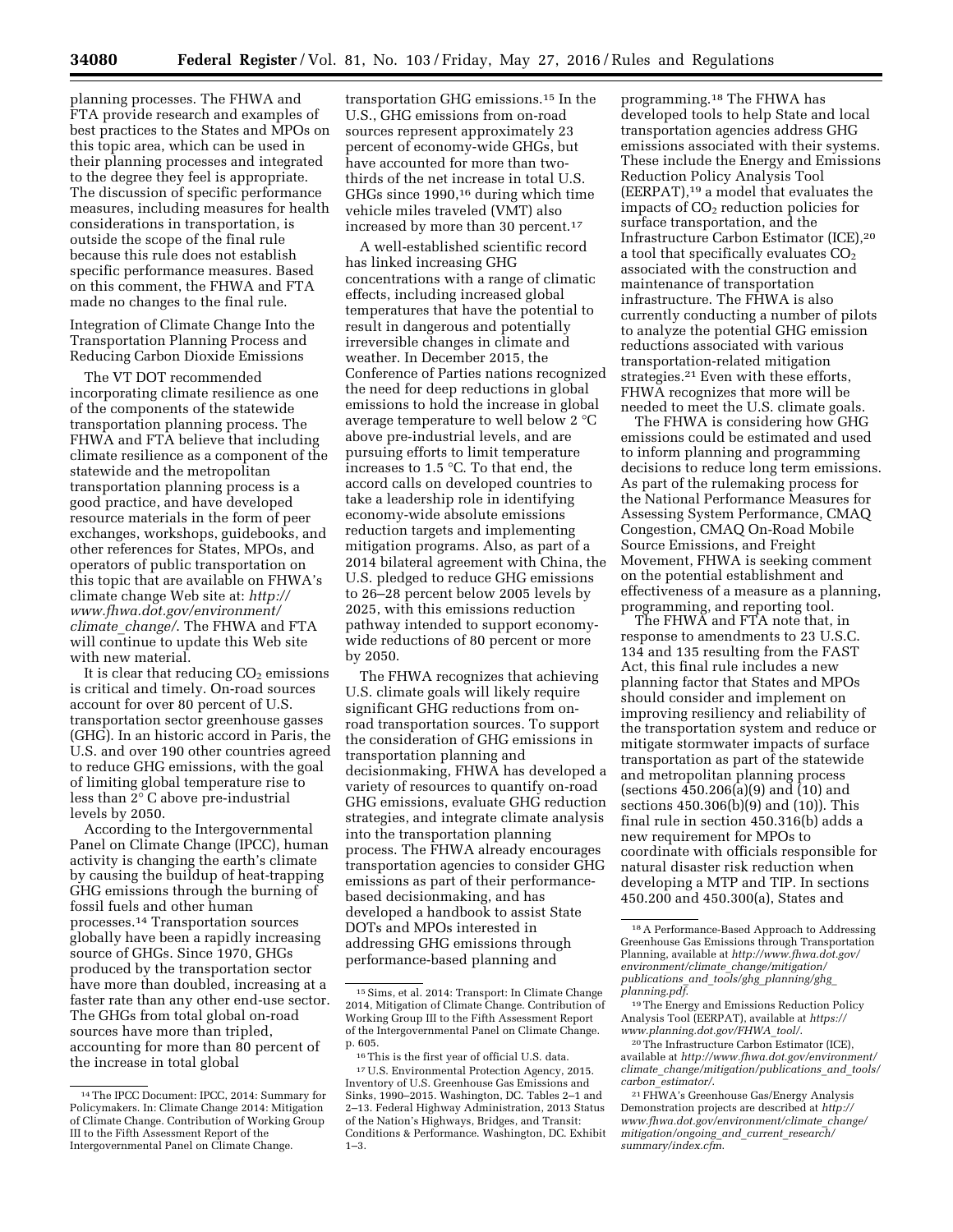MPOs are required to take into consideration resiliency needs as part of the metropolitan transportation planning process. Section 450.324(f)(7) adds a requirement to reduce the vulnerability of the existing transportation infrastructure to natural disasters to the assessment of capital investment and other strategies to preserve the existing and projected future metropolitan transportation infrastructure in the metropolitan transportation plan.

The FHWA and FTA will continue to develop and share best practices, research, workshops, and peer exchanges on this topic for use by States and MPOs to aid with the implementation of their planning processes.

#### Other Topics

The North Central Pennsylvania Regional Planning and Development Commission (RPDC) requested that there be a review of NHS and principle arterials and functional classification systems. The FHWA and FTA response to this comment is that it is outside the scope of the final rule. The North Central Pennsylvania RPDC commented that regional Unified Planning Work Programs (UPWP) are an eligible means to structure planning activities.

The FHWA and FTA response to this comment is that section 450.308 describes the requirements for an MPO UPWP. The UPWP documents metropolitan transportation planning activities performed with funds provided under 23 U.S.C. and 49 U.S.C. chapter 53, in accordance with this section and 23 CFR part 420, and contains a discussion of the planning priorities for the MPA.

The DRCOG and RTD commented that they wanted the final rule to be clearer on how funding will be made available and how funding will be distributed among entities. The FHWA and FTA respond that this comment is outside the scope of the final rule.

The Partnership for Active Transportation stated that planners should be required to collect and aggregate data relating to active transportation infrastructure and its use. The FHWA and FTA response to this comment is that section 450.216(a) requires the State to develop a longrange statewide transportation plan that provides for the development and implementation of a multimodal transportation system for the State, including non-motorized modes. In meeting this requirement, the long-range statewide transportation plan may be a policy plan, so it is up to the individual States to determine the degree to which

they collect and aggregate data relating to active transportation infrastructure and use.

In section 450.324(b), MPOs are required to include strategies and actions in their MTPs that provide for the development of an integrated multimodal transportation system, including accessible pedestrian walkways and bicycle transportation facilities. Section 450.324(f)(2) requires that MPOs include existing and planned facilities in the MTP, including nonmotorized transportation facilities. Section 450.324(f)(1) requires that the MTP include the current and projected demand of persons and goods in the MPA over the period of the MTP.

With regards to collecting data on the usage of active transportation, it is up to the individual MPOs to decide what and how much data they need to collect on active transportation usage to meet the MTP requirements in sections 450.324(b), (f)(1), and (f)(2).

The County of Maui, HI commented that it is concerned about a one-size-fitsall final rule, particularly in relation to the smaller MPOs, and that it wants significant reductions to the final rule for small communities that have recently emerged from a rural status. In response to this comment, FHWA and FTA note that section 450.308(d) of the rule provides that an MPO in an urbanized area not designated as a TMA may prepare a simplified statement of work, in cooperation with the State and the operators of public transportation, in lieu of a UPWP.

The FHWA and FTA also note that under section 450.306(i), an MPO in an urbanized area not designated as a TMA but in an air quality attainment area may, taking into account the complexity of the transportation problems in the area, propose and submit for approval to FHWA and FTA a procedure for developing an abbreviated MTP and TIP. The MPO shall develop the simplified procedures in cooperation with the State and the operators of public transportation. The FHWA and FTA believe these provisions provide significant flexibility for MPOs serving non-TMA urbanized areas that are in air quality attainment areas. No changes are made to the final rule based on this comment.

#### **V. Section-by-Section Discussion**

The section-by-section discussion of statewide and nonmetropolitan planning and metropolitan planning summarizes the public comments received and the FHWA and FTA responses. It also serves as a summary of any changes to the regulatory text in the NPRMs that are made in the final

rule as a result of the comments. For topics on which there are recurring comments in multiple sections, FHWA and FTA have consolidated the comments and responses in section IV(B), leaving references to the comment in this section so the reader can return to review them.

The FHWA and FTA have changed the term ''decisionmaking'' to read ''decision-making'' in the final rule.

In response to a comment from the WI DOT, FHWA and FTA also changed the final rule to refer to the ''long-range statewide transportation plan'' consistently throughout.

The Memphis Urban Area MPO submitted several comments on the NEPA process. The FHWA and FTA note that the NEPA process is outside the scope of the final rule.

The MD DOT made a general comment that FHWA and FTA should limit the rulemaking to what is required by statute. The FHWA and FTA response to this comment is that, when drafting the final rule, FHWA and FTA had an overarching goal of staying as close to the statutory requirements as possible.

The AASHTO commented that it wanted consistent usage, or definitional distinctions, of similar terms such as ''transit operator'' and ''transit provider'' in the final rule. The FHWA and FTA response to this comment is that those terms are meant to mean the same thing. In order to be consistent, FHWA and FTA used the term ''operator of public transportation'' throughout the document.

The AASHTO and the WA State DOT commented that they wanted consistent use of terms for the asset management plan for the NHS. The FHWA and FTA response to this comment is that FHWA and FTA have tried to use the term State asset management plan for the NHS consistently throughout this document.

#### *Subpart A—Transportation Planning and Programming Definitions*

#### Section 450.100 Purpose

No comments were received on this section. The FHWA and FTA did not make any changes in the final rule to the language proposed in the NPRM for this section.

#### Section 450.102 Applicability

No comments were received on this section. The FHWA and FTA did not make any changes in the final rule to the language proposed in the NPRM for this section.

#### Section 450.104 Definitions

The FHWA and FTA received 33 comments on proposed changes to terms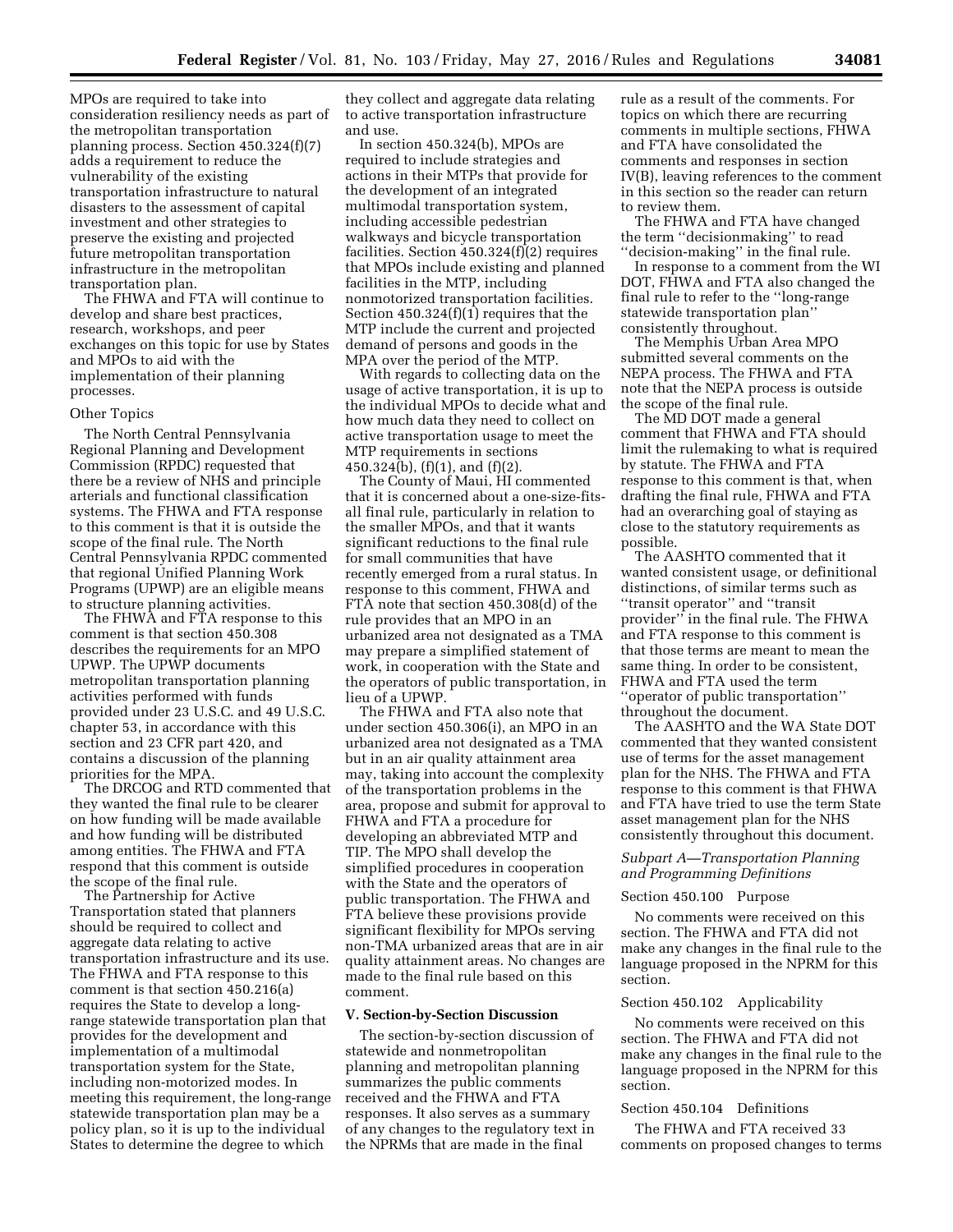and definitions in section 450.104. Commenters included Albany MPO, AASHTO, AMPO, Capital Area MPO, CT DOT, ID DOT, MT DOT, ND DOT, SD DOT, WY DOT, Florida MPO Advisory Council, Houston MPO, IA DOT, ME DOT, MN DOT, MT DOT, NARC, the National Housing Conference, the National Trust for Historic Preservation, NCTCOG/RTC, ND DOT, NRDC, NJ DOT, NYMTA, OK DOT, Portland Metro (a transit operator), Richmond MPO, SCCRTC, TN DOT, TX DOT, WFRC, WA State DOT, Westchester County Department of Public Works and Transportation, and WY DOT. Fifteen of the comments were from States, eight were from MPOs, five were from associations representing public transportation agencies, three were from advocacy groups, one was from a regional planning agency, and one was from a local government. The OK DOT requested that FHWA and FTA ensure that the proposed definitions retain the verbiage in 23 U.S.C. 134 and 23 U.S.C. 135 and that they are clear and serve the intent of the law. The FHWA and FTA concur with this comment and strive to ensure that all definitions proposed are clear and consistent with 23 U.S.C.134 and 135 and 49 U.S.C. 5303 and 5304.

*Amendment*—Five comments (NARC, NYMTA, SCCRTC, TN DOT, and WFRC) sought clarity with respect to the proposed changes to the definition of the term ''amendment.'' In the NPRM, FHWA and FTA proposed to change the definition of amendment to clarify that a conformity determination is not a criterion for determining the need for an amendment in nonattainment and maintenance areas, and also proposed to add a transit example of a change in design concept or scope to the definition of amendment. The TN DOT stated that the proposed revision to more accurately reflect the relationship of the Clean Air Act's transportation conformity requirements to the planning process was confusing, noting that TIP amendments usually trigger a conformity determination not vice versa.

The FHWA and FTA response to this comment is that, as described in the NPRM's section-by-section analysis, the proposed definition clarifies that a conformity determination is not a criterion for determining the need for an amendment in nonattainment and maintenance areas.

Three commenters (NARC, SCCRTC, and WFRC) requested that FHWA and FTA not include the proposed phrase ''changing the number of stations in the case of fixed guideway transit projects'' to the list of examples of major changes

in design concept or design scope as they feel requiring amendments for every time the number of stations changes is too burdensome.

In response to this comment, FHWA and FTA included the phrase ''changing the number of stations in the case of fixed guideway transit projects'' in the final rule, as proposed in the NPRM in order to add a transit example of a change in design concept or design scope to the definition.

The NYMTA commented that the definition of amendment should be revised to note that an amendment to a TIP does not trigger a reassessment of the TIP's impact on achieving performance targets. The FHWA and FTA respond that the commenter is correct, amendments to a TIP do not trigger the requirement in section 450.326(d) to include a description of the anticipated effect of the TIP toward achieving the performance targets. Only an update to the TIP triggers the requirements in section 450.326(d). The FHWA and FTA do not believe it is necessary or desirable to include this as part of the definition of amendment in section 450.104 as it would make the definition lengthy and overly complicated. In response to these comments, FHWA and FTA did not change the definition of amendment in the final rule.

*Asset Management*—The TX DOT requested that the new definition of the term ''asset management'' references the NHS since 23 U.S.C. 119(e) specifies a risk-based asset management plan for the NHS only. The FHWA and FTA retained the definition as proposed because it is identical to the definition in section 1103 of the MAP–21 (23 U.S.C. 101(a)(2)) and refers to the asset management plan requirements for both the NHS and public transportation agencies. The FHWA and FTA also note that the asset management plan for the NHS may also include non-NHS assets. The IA DOT noted that the lack of definitions for performance measures, performances targets, transit asset management plan, and transit asset management system makes it difficult to interpret the regulations related to these items. In response, FHWA and FTA note that the definitions for performance measures, performance targets, transit asset management plan, and transit asset management system will be provided in the rulemakings on those topics.

*Attainment Area*—The FHWA and FTA did not propose changing the definition of attainment area in the NPRM or in the final rule. However, FHWA and FTA clarify that a maintenance area that has satisfied the maintenance planning period

requirements as stated in section 175A of the Clean Air Act is considered an attainment area for transportation planning purposes. In general, the maintenance planning period extends 20 years from the effective date of the Environmental Protection Agency's (EPA) approval of the 10-year maintenance plan and redesignation of the area to attainment for the NAAQS. For example, a carbon monoxide (CO) area was redesignated as an attainment area and the EPA approved its first 10 year maintenance plan for CO effective April 30, 1993; and the area has a second maintenance plan, effective April 30, 2003. In this example, the CO area would be considered an attainment area for transportation planning purposes after April 30, 2013, if the area is attainment for all other transportation related pollutants.

*Conformity*—The AASHTO requested that FHWA and FTA edit the proposed definition of conformity by replacing the phrase ''in any area'' with ''in a nonattainment or maintenance area,'' as SIPs also apply to attainment areas, whereas conformity does not. The AMPO commented that it wanted to change ''in any area'' to ''in an adequate or approved SIP in a nonattainment or maintenance area.''

In response to these comments, the definition has been changed to replace ''in any area'' with ''in a nonattainment or maintenance area,'' as suggested by AASHTO and AMPO. The FHWA and FTA do not believe that the additional text suggested by AMPO ''in an adequate or approved SIP'' provides additional clarity. The FHWA and FTA made no changes based on this additional comment. In the final rule, the term conformity means a Clean Air Act (42 U.S.C. 7506(c)) requirement that ensures that Federal funding and approval are given to transportation plans, programs, and projects that are consistent with the air quality goals established by a SSIP. Conformity, to the purpose of the SIP, means that transportation activities will not cause new air quality violations, worsen existing violations, or delay timely attainment of the NAAQS, any required interim emission reductions, or other milestones in a non-attainment or maintenance area. The transportation conformity regulations (40 CFR part 93, subpart A) sets forth policy, criteria, and procedures for demonstrating and assuring conformity of transportation activities.

*Consideration*—The AASHTO, six States (ID DOT, MT DOT, ND DOT, SD DOT, TX DOT, and WY DOT) and one MPO (H–GAC) requested that FHWA and FTA not include the word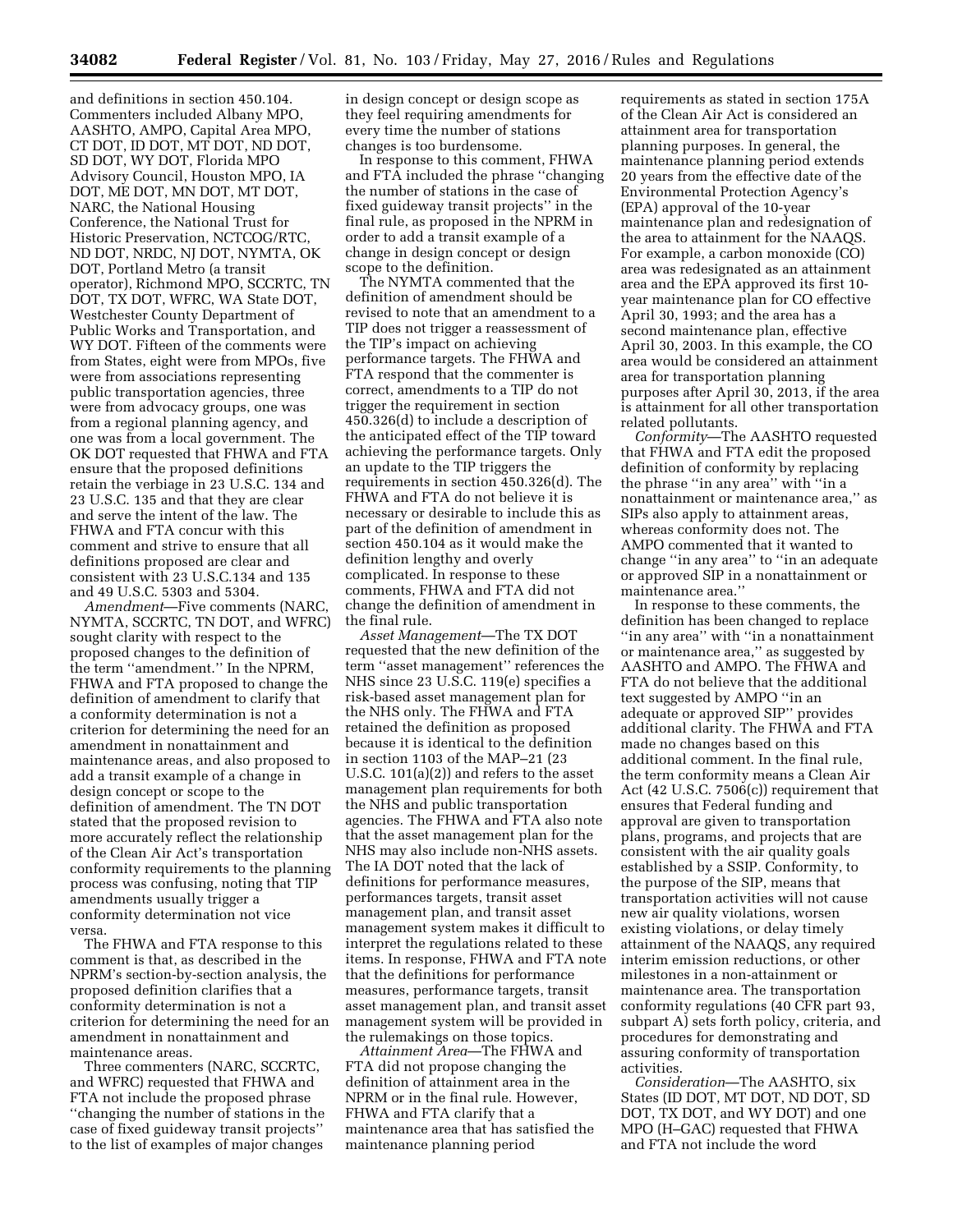''consequences'' in the proposed definition of ''consideration'' as an item to take into account in the consideration process. They expressed concern that including consequences would complicate the planning process, especially given the considerable workload needed to be done by States and MPOs as they move toward a performance-based planning and programming process. They note that the current definition has been in place for an extended period and that it is fair to believe that the Congress did not contemplate that DOT would be revisiting it at the same time that it works to implement the new provisions in the MAP–21.

The FHWA and FTA agree that to take into account the consequences of a course of action is a vague expectation that could be difficult to define. Consequently, the final rule does not include the term ''consequences'' in the definition of ''consideration.'' In the final rule, consideration means that one or more parties take into account the opinions, action, and relevant information from other parties in making a decision or determining a course of action.

*Local Official*—Three commenters (Florida MPO Advisory Council, RTC/ NCTCOG, and NYMTA) sought additional clarity with respect to the proposed definition of ''local official.'' The FHWA and FTA proposed to add a definition because of the new emphasis under the MAP–21 on nonmetropolitan transportation planning. The FHWA and FTA proposed that ''local official'' would be defined as an elected or appointed official of general purpose local government with responsibility for transportation. In general, the commenters sought clarity on how the definition of local official related to the term ''local elected official'' used in section 450.310(d)(i) as one of the categories of individuals who may serve on an MPO in a designated TMA. As the rule already includes a definition of ''nonmetropolitan local official,'' FHWA and FTA deleted the definition of ''local official.''

*Long-range statewide transportation plan*—The AASHTO and NJ DOT requested that FHWA and FTA use the term ''long-range statewide transportation plan'' consistently throughout the rule to ensure consistency and clarity. They noted that there are many references in subpart B  $(450.206(c)(5)$  and  $450.216(f)$  that refer to the ''statewide transportation plan'' where those references are intended to refer to the ''long-range statewide transportation plan.'' The FHWA and FTA concur with these comments and

will ensure that the term long-range statewide transportation plan is used consistently throughout the final rule.

*Major Mode of Transportation*—The Albany MPO, AMPO, and NARC requested that FHWA and FTA delete the definition of major modes of transportation because, as proposed, the definition is overly broad and could be interpreted to include all forms of transportation, including non-major modes. They note that MPOs are in the best position to define what constitutes a major mode of transportation in their respective MPAs. The FHWA and FTA agree that the major modes could vary among MPOs and that they are in the best position to decide which are the major modes of transportation that operate in their metropolitan area. The FHWA and FTA deleted the definition in the final rule. The FHWA and FTA will continue to work with each MPO to determine what major modes exist in their region.

*Metropolitan Planning Agreement*— The MN DOT noted that FHWA and FTA should not use the acronym ''MPA'' when referencing the metropolitan planning agreement as it could also stand for ''metropolitan planning area.'' As these are distinctly different, FHWA and FTA will apply the acronym ''MPA'' to only reference ''metropolitan planning area'' throughout this rule to avoid confusion. Two advocacy organizations (National Trust for Historic Preservation and NRDC) expressed support for the definition since it explicitly requires more structured coordination between public transportation agencies and MPOs.

*Scenario planning*—Three States (CT DOT, ME DOT, and WA State DOT) and one MPO (Capital Area MPO) submitted comments on the definition of ''scenario planning.'' While two States (ME DOT and WA State DOT) endorsed the definition, another (CT DOT) expressed concern that the proposed definition is not sufficiently descriptive and would be subject to a variety of interpretations. The CT DOT noted that, as written, the definition provides little guidance for making the final decision between the analyzed scenarios, and recommended a more complete definition by including language about choosing the most practical or likely scenario.

In response to this comment, FHWA and FTA note that the definition is intended to be broad and that a more fulsome discussion of ''scenario planning'' is included in section 450.324(i) (Development and content of the metropolitan transportation plan). In addition, the Capital Area MPO requested that the scenario planning

definition be revised to mean: ''A planning process that evaluates the effects of alternative policies, plans, and/or programs on the future of a community or region. This activity can provide additional information to decisionmakers as they develop the transportation plan and other programs and policies.'' The FHWA and FTA believe the broad definition of scenario planning, as proposed in the NPRM, reflects the intent of Congress in 23 U.S.C. 134(i)(4)(A) and will retain the definition in the final rule.

*Visualization Techniques*—The National Trust for Historic Preservation and NJ DOT noted that the proposed definition of visualization techniques is too narrow and requested that the definition include that visualization techniques be searchable and interactive. The FHWA and FTA appreciate that the technology of visualization is rapidly progressing but are sensitive to the fact that not all MPOs have the technical capacity or resources to support higher levels of sophistication. The FHWA and FTA retained the definition of visualization techniques as proposed in the NPRM and will work to increase the technical capacity of MPOs to develop searchable and interactive inventories of transportation facilities and resources.

In addition to comments on the definitions proposed in section 450.104, a number of commenters requested additional definitions. The AASHTO requested that FHWA and FTA provide a discussion on the difference between the definitions of terms such as ''shall'' and ''should.'' In response, FHWA and FTA have stated that ''shall'' denotes a requirement whereas ''should'' is optional.

#### *Subpart B—Statewide and Nonmetropolitan Transportation Planning and Programming*

The NPRM proposed a change to the title of subpart B from ''Statewide Transportation Planning and Programming'' to ''Statewide and Nonmetropolitan Transportation Planning'' to reflect statutory changes. The addition of ''Nonmetropolitan'' to the title epitomized the MAP–21's new emphasis on the importance of nonmetropolitan transportation planning. No comments were submitted to the docket on this proposed change. The final rule retains those changes.

#### Section 450.200 Purpose

Section 450.200 describes the purpose of subpart B (statewide and nonmetropolitan transportation planning and programming). No comments were received on this section.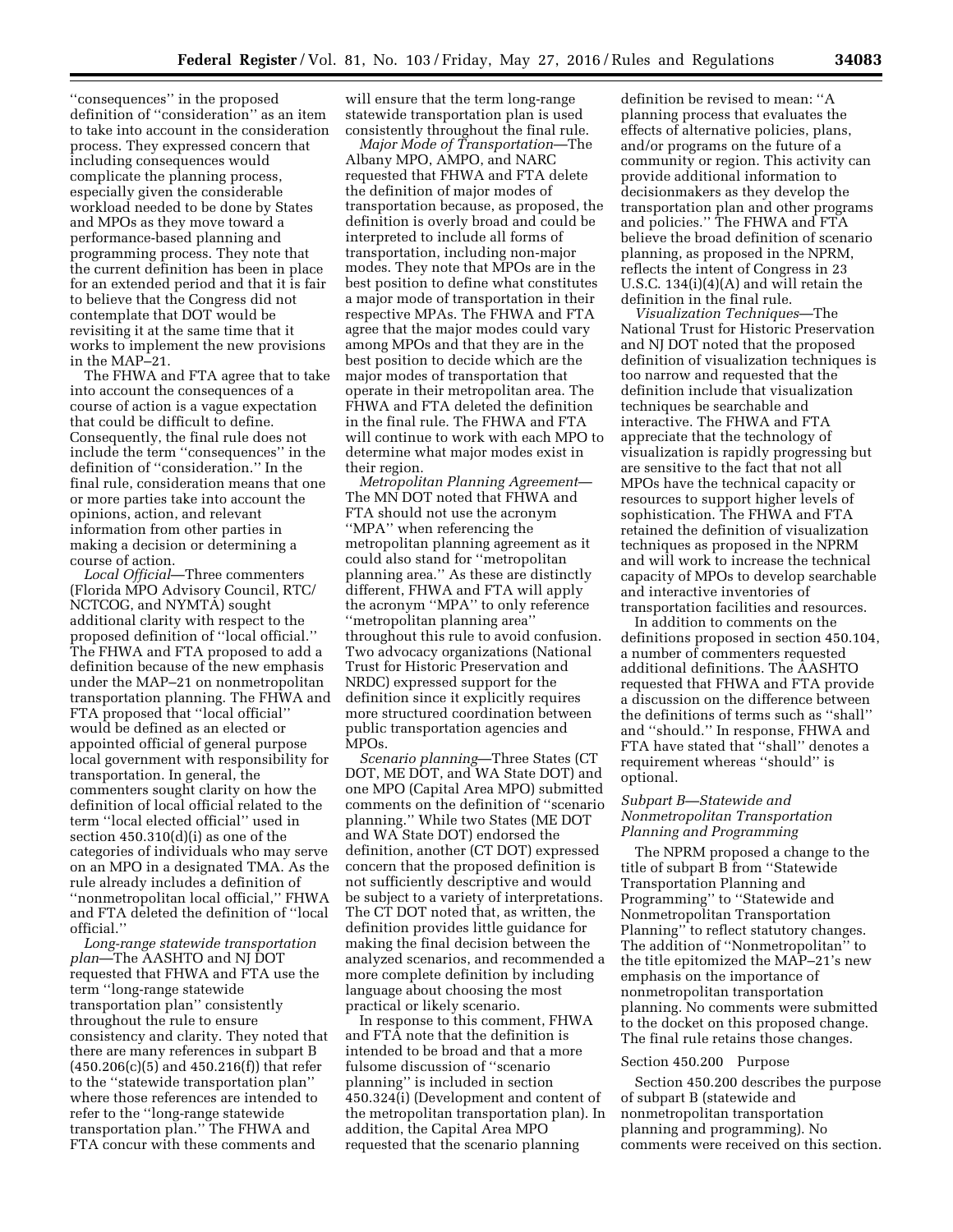The FHWA and FTA made no changes to this section based on comments received on the NPRM.

Sections 1202 and 1201 of the FAST Act, codified at 23 U.S.C. 135(a)(2) and 23 U.S.C. 134(a)(1) respectively, added intermodal facilities that support intercity transportation, including intercity bus facilities and commuter van pool providers to the purpose of the statewide and metropolitan multimodal transportation planning processes. The final rule at sections 450.200 and 450.300 is amended to reflect this change.

Section 1201 and 1202 of the FAST Act amends 23 U.S.C. 134(a)(1) and adds ''takes into consideration resiliency needs'' to the purpose of the of the metropolitan transportation planning process and the statewide and nonmetropolitan transportation planning process (23 U.S.C. 135(a)(2)). The final rule at sections 450.300(a) and 450.200 are amended to add this change.

# Section 450.202 Applicability

Section 450.202 describes the applicability (to States, MPOs, RTPOs, and operators of public transportation) of subpart B on statewide and nonmetropolitan transportation planning and programming. No comments were received on this section. The FHWA and FTA made no changes to the final rule.

#### Section 450.204 Definitions

No comments were received on this section. The FHWA and FTA made no changes to the final rule.

Section 450.206 Scope of the Statewide Transportation and Nonmetropolitan Planning Process

Section 450.206 describes the scope of the statewide transportation and nonmetropolitan planning process. Fifty-three commenters (AASHTO, AK DOT, APTA, ARC, ARTBA, California Association for Coordinated Transportation, CALTRANS, CO DOT, Community Labor United, CT DOT, Danville MPO, DC DOT, Enterprise Community Partners, FL DOT, FMATS, Front Range Economic Strategy Center, MARC, MD DOT, ME DOT, MI DOT, Miami-Dade MPO, MN DOT, MO DOT, MTC, NARC, National Association of Social Workers, National Housing Conference, National Trust for Historic Preservation, NC DOT, ND DOT, NJ DOT, North Central Pennsylvania RPDC, NRDC, NYMTC, NYS DOT, OK DOT, Orange County Transportation Authority, PA DOT, Partnership for Active Transportation, Partnership for Working Families, Policy Link, Public

Advocates, SACOG, San Luis Obispo MPO, SANDAG,, Santa Cruz MPO, SCAG, SCVTA, SEMCOG, SFRTA, SJCOG, Southeast Alabama RPO, TX DOT, United Spinal Association, VA DOT, VT DOT, WA State DOT, West Piedmont Planning District, WI DO, and WY DOT) submitted comments to the docket on this section. Twenty-four comments were received from State, 12 from advocacy organizations, 10 from MPOs, 5 from operators of public transportation, and 2 from regional planning organizations.

The NYS DOT stated that it is generally supportive of the performance-based approach to the transportation planning process. They further stated that they also agree and support the requirement in the final rule that each State, and the MPOs within the State, must establish performance targets in coordination with each other to ensure consistency to the maximum extent practicable.

The San Luis Obispo COG expressed its concern that the NPRM imposes different requirements on States and MPOs. Namely, that MPOs are required to include performance targets and a system performance report in their MTP. While States may, but are not required to, include these same elements in the long-range statewide transportation plan. See section IV(B) (recurring comment themes) for more discussion on this issue and FHWA and FTA responses.

The SFRTA suggested that the final rule should emphasize the development of standardized environmental performance measures into the statewide, metropolitan and nonmetropolitan transportation planning processes. See section IV(B) (recurring comment themes) for more discussion on this issue and FHWA and FTA responses.

The APTA commented that FHWA and FTA should not impose project-byproject performance measures or require project-by-project reporting on performance. See section IV(B) (recurring comment themes) for more discussion on this issue and FHWA and FTA responses.

The NRDC commented on specific performance measures that FHWA and FTA should consider. See section IV(B) (recurring comment themes) for more discussion on this issue and FHWA and FTA responses.

#### Section 450.206(a)

Several advocacy groups (Front Range Economic Strategy Center, Partnership for Working Families, PolicyLink, Public Advocates, and United Spinal Association) commented that the

planning process, the use of performance measures, and prioritization of projects by States and MPOs should encourage the States and MPOs to consider expansion of economic opportunity for low-income communities and minority communities through improved transportation. See section IV(B) (recurring comment themes) for more discussion on this issue and FHWA and FTA responses.

Sections 1202 and 1201 of the FAST Act amended 23 U.S.C. 134(h)(1) and 23 U.S.C. 135(d)(1) respectively to add two new planning factors to the scope of the statewide and nonmetropolitan and the metropolitan transportation planning processes: improve resiliency and reliability of the transportation system and reduce or mitigate stormwater impacts of surface transportation; and enhance travel and tourism. The final rule at sections 450.206(a)(9) and (10) and 450.306(b)(9) and (10) are amended to reflect these new planning factors.

#### Section 450.206(b)

The National Trust for Historic Preservation commented that section 450.206(b) should also make reference to historic resources as part of the planning factors to show that historic preservation may be related to the transportation planning process. The FHWA and FTA received a similar comment from the National Trust for Historic Preservation during the development of the NPRM and added language under paragraph (b) in this section that includes section 4(f) properties as defined in 23 CFR 774.17 as one of several examples to consider for establishing the degree of consideration and implementation of the planning factors. This proposed change has been retained in the final rule. Section 450.306(c) retains similar language. Based on this comment, FHWA and FTA made no changes to the final rule.

#### Section 450.206(c)(2)

The AASHTO, ID DOT, MT DOT, ND DOT, SD DOT, TX DOT, VT DOT, and WY DOT commented that section 450.206(c)(2) should not reference the performance measures and performance target setting framework that will be established for the performance measures identified in 23 U.S.C. 150(c) at 23 CFR part 490 because it is confusing. The FHWA and FTA do not agree with this comment. The FHWA regulations at 23 CFR part 490 establish the performance measures and the performance target setting framework that the States will need to address when setting performance targets for specific performance measures. These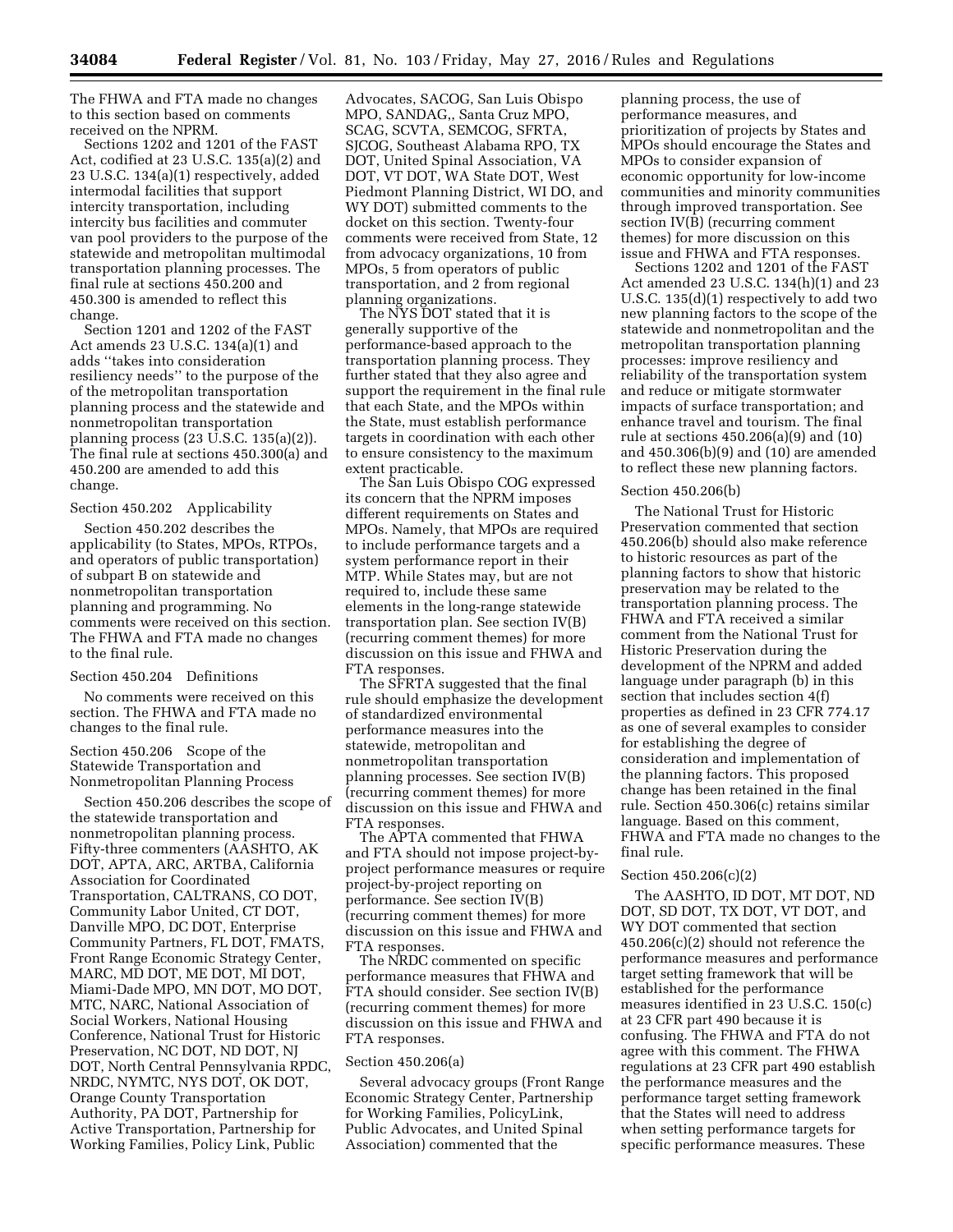are the same performance targets required of the States under the planning regulations. The targets will address the specific measures established under 23 CFR part 490.

The NJ DOT commented on section 450.206(c)(2) that States should set performance measures, not FHWA and FTA. The FHWA and FTA response to this comment is that under 23 U.S.C. 150, FHWA is required to set the national performance measures described in 23 U.S.C. 150(c). The FHWA and FTA further note that under 23 U.S.C. 135(d)(2)(B)(i)(I), States are required to set performance targets for those national performance measures. States may set additional performance measures outside of those required under 23 U.S.C. 150(c).

The AASHTO, AR DOT, CO DOT, ID DOT, MN DOT, MT DOT, ND DOT, NYS DOT, SD DOT, TX DOT, and WY DOT commented that there is no specific requirement in the MAP–21 for States to coordinate with Federal land management agencies when setting performance targets and that this provision in section 450.206(c)(2) should be removed from the final rule. The FHWA and FTA agree with this comment and removed the provision.

In the final rule, section 450.208(a)(3) requires that, in carrying out the statewide transportation planning process, each State shall consider the concerns of Federal land management agencies that have jurisdiction over land within the boundaries of the State. The FHWA and FTA believe that, given the requirements of section 450.208(a)(3), States should consider the needs of Federal land management agencies that have jurisdiction over land within the boundaries of the State when setting performance targets. The FHWA and FTA note that there was an error in the section-by-section discussion on this topic in the preamble to the NPRM, as opposed to the proposed regulatory text of section  $450.206(c)(2)$  in the NPRM. The NPRM regulatory text stated that each State should select and establish performance targets in coordination with affected Federal land management agencies as appropriate. The section-bysection discussion in the preamble said States would coordinate the establishment of performance targets with affected Federal land management agencies.

In summary, FHWA and FTA removed the requirement in section 450.206(c)(2) that States should select and establish targets in coordination with Federal land management agencies. However, FHWA and FTA note that under section 450.206(c), target setting is part of the statewide

transportation planning process, and that under section 450.208(a)(3), States shall consider the concerns of Federal land management agencies when carrying out the statewide transportation planning process (including target setting).

The AASHTO and VT DOT stated that the final rule should avoid changes to the NPRM that would weaken the States authority to set performance targets. The FL DOT and ASHTD stated the final rule should confirm State discretion in target setting and reporting. The FHWA and FTA respond that the final rule does not weaken the authority of States (or MPOs or public operators of public transportation) to set performance targets. The FHWA and FTA intend to issue guidance on sections 450.216(f)(2) and 450.324(f)(4) after this final rule on State and MPO progress reporting as part of the long-range statewide transportation plan and the MTP.

The NC DOT stated that the final rule should make it clear that the States have the flexibility to set their own performance targets and performance measures. The FHWA and FTA agree that States have the flexibility to set their own performance targets. In setting those targets, they will be required to use the performance measures set by FHWA and FTA in the other related performance management rules or guidance. No changes were made to this section based on these comments.

### Section 450.206(c)(3)

Section 450.206(c)(3) provides that in areas not represented by MPOs, States would be required to coordinate, to the maximum extent practicable, the selection of the public transportation performance targets with operators of public transportation to ensure consistency. The AASHTO, CO DOT, ID DOT, MT DOT, ND DOT, SD DOT, and WY DOT commented that in section  $450.206(c)(3)$  the word "areas" should be replaced with ''urbanized areas.'' The NPRM preamble discussion in the section-by-section analysis for sections 450.206(c)(3) provides an explanation for FHWA and FTA use of the word ''areas'' instead of ''urbanized areas'' in this section.

In the NPRM, FHWA and FTA noted that 23 U.S.C. 135(d)(2)(B)(ii) and 49 U.S.C.  $5304(d)(2)(B)(ii)$ , which refer to ''providers of public transportation'' in ''urbanized areas . . . not represented by a metropolitan planning organization,'' would not be carried forward because by statute, all ''urbanized areas'' continue to be represented by an MPO (23 U.S.C. 134(d)(1) and 49 U.S.C. 5303(d)(1)). Because of this discrepancy, FHWA and

FTA used the term ''areas not represented by a metropolitan planning organization'' instead of ''urbanized areas'' because States would need to coordinate with operators of public transportation in these areas not represented by a MPO to select performance targets with respect to 49 U.S.C. 5326(c) and 49 U.S.C. 5329(d). Based on this comment, FHWA and FTA made no changes to the final rule.

The CO DOT commented that, although it feels the general principles in section  $450.206(c)(3)$  are sound, the asset management and safety plans for transit agencies need fine-tuning; that one size does not fit all; and that CO DOT is submitting separate comments on the parallel FTA transit performance rulemakings. The FHWA and FTA response to this comment is that it is outside the scope of the final rule. No changes were made to the final rule based on this comment.

### Section 450.206(c)(4)

Section 450.206(c)(4) describes the integration of elements of other State performance-based plans into the statewide planning process. The AASHTO, CT DOT, NJ DOT, and NC DOT commented that FHWA and FTA should eliminate redundant references to integration of goals and objectives from other performance-based plans into the statewide planning process, as proposed in the NPRM in sections 450.206(c)(4) and 450.208(g), because both of those sections present similar information.

The ID DOT, MT DOT, ND DOT, SD DOT, and WY DOT further commented that the specific list of examples of plans and process to be integrated should be eliminated and that it should be up to the State to decide which plans and processes should be integrated into the statewide transportation planning process.

In response, FHWA and FTA note that section  $450.206(c)(4)$  is retained. However, FHWA and FTA eliminated section 450.208(g) in the final rule because it repeats the provisions of section  $450.206(c)(4)$ . See section IV(B) (recurring comment themes) for more discussion on this issue and FHWA and FTA responses.

The above States further commented that the terms ''long-range statewide transportation plan'' and ''the transportation planning process'' have different meanings and should not be used interchangeably. In response to this comment, FHWA and FTA do not believe that the terms have been used interchangeably in the final rule.

The NRDC noted that it was in favor of the integration of other plans into the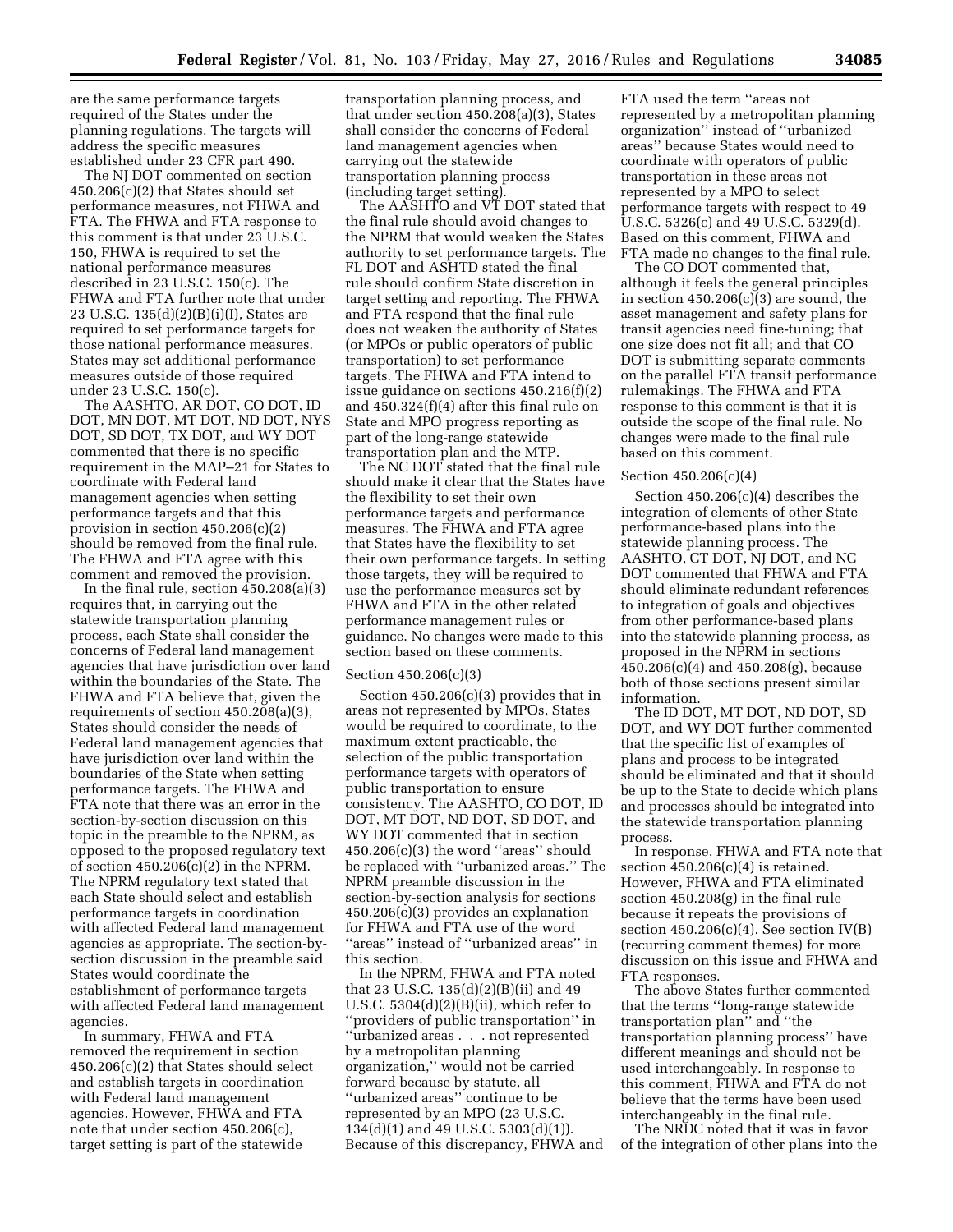transportation planning process as described in this sections 450.206(c)(4) and  $450.306(d)(4)$ . The commenter further stated that it would like to include other plans as well, such as the Federal Emergency Management Agency (FEMA) Hazard Management Plans and existing regional plans. In response to this comment, FHWA and FTA note that as part of the statewide and nonmetropolitan planning and metropolitan planning processes, States and MPOs are required to coordinate their transportation planning activities or consider other related planning activities, as described in sections 450.308 and 450.316.

The CO DOT commented that it is unclear why section 450.206(c)(4) uses the word ''integrate'' while 450.206(c)(5) uses the word ''consider.'' In response to this comment, FHWA and FTA note that these sections serve different purposes. Section 450.206(c)(4) requires that the State integrate into the planning process elements of other performancebased plans and processes, while section 450.206(c)(5) requires the State to consider the performance measures and targets when developing specific planning products (the long-range statewide transportation plan and the STIP).

### Section 450.206(c)(5)

Section  $450.206(c)(5)$  provides that a State shall consider the required performance measures and targets under this paragraph when developing policies, programs, and investment priorities reflected in the long-range statewide transportation plan and the STIP. Several commenters (AASHTO, ID DOT, MT DOT, ND DOT, SD DOT, WY DOT, and TX DOT) stated that they would like the phrase ''targets established under this paragraph'' to be replaced with the phrase ''the State's targets.'' In response to this comment, the FHWA and FTA note that ''targets established under this paragraph'' is intended to refer specifically to the targets required under section 450.206(c)(2). The FHWA and FTA do not believe the phrase ''the State's targets'' would retain the same meaning. No changes are made to the final rule based on this comment. If a State chooses to include more targets than required under section 450.206(c)(2), they may do so. However, the final rule does not require it.

Section 450.206(e) describes the funds available to a State to accomplish the activities described in this subpart. The FMATS commented that it is concerned that a State may take metropolitan planning funds and use them for planning activities outside of MPAs.

The FMATS further commented that this section should be revised to make it clear that if the States use funds in this manner, they need to first consult with MPOs. In response to this comment, FHWA and FTA note that 23 U.S.C. 104(d) describes conditions under which a State may transfer metropolitan planning funds for use outside of a MPA. The FHWA and FTA believe that these comments are outside the scope of the final rule as it does not address the administration of planning funds. No changes were made to the final rule as a result of this comment.

## Other Comments on Section 450.206

The Partnership for Active Transportation commented on this section that health should also be integrated into the planning process. See section IV(B) (recurring comment themes and other changes proposed by commenters) for more discussion on this issue and FHWA and FTA responses.

The North Central Pennsylvania RPDC commented that States should also coordinate targets with RTPOs (similar to MPOs) when setting targets. The FHWA and FTA agree that this would be a good practice and section 450.210(d) provides that a Governor may establish and designate RTPOs to enhance the planning, coordination, and implementation of the long-range statewide transportation plan and STIP. Sections 450.216(h) and 450.218(c) require that States develop the longrange statewide transportation plan and the STIP in cooperation with affected nonmetropolitan local officials or, if applicable, through RTPOs. The FHWA and FTA believe that, as a best practice, this cooperation should include discussion on performance targets. The FHWA and FTA note that unlike with MPOs, the statute does not require RTPOs to establish targets for the performance measures. Consequently, FHWA and FTA have not made this a requirement in the final rule.

The National Housing Conference requested that housing and community development representatives be included throughout the planning process and that the final rule should require it. The FHWA and FTA note that sections 450.210(a)(1) and 450.316(a) require that the State and MPO must establish early and continuous public involvement opportunities that provide timely information about transportation issues and decisionmaking processes to affected public agencies. Further, sections 450.216(l)(2) and 450.314(j) require States and MPOs to give affected public agencies a reasonable opportunity to comment on the

proposed long-range statewide transportation plan and MTP. The FHWA and FTA believe that the final rule provides for the inclusion of public agencies, such as housing and community development representatives, throughout the planning process and have not made any changes based on this comment.

## Section 450.208 Coordination of Planning Process Activities

Section 450.208 describes the coordination of planning process activities. Forty-two commenters (AASHTO, Addison County Regional Planning Commission (RPC), AMPO, ARC, Boone Count Resource Management, Braxo Valley COG, Buckeye Hills-Hocking Valley Regional Development District (RDD), Capital Area MPO, CO DOT, CT DOT, East Texas Officials RPO, Enterprise Community Partners, FMATS, IA DOT, ID DOT, Meramec RPC, MI DOT, Mid-Region TPO and New Mexico RTPOs, MT DOT, NADO, National Housing Conference, NC Association of RPOs, NC DOT, ND DOT, NJ DOT, North Central Pennsylvania RPDC, Northern Maine Development Commission, Northern Shenandoah Valley Regional Commission, NYS DOT, OR DOT, Pioneer Trails RPC, Region Five Development Commission, Region Nine Development Commission, SEMCOG, SD DOT, South Plains Association of Governments (AOG), Southern Windsor County RPC, Two Rivers-Ottauquechee Regional Commission, TX DOT, Upper Minnesota Valley Regional Development Commission (RDC), WA State DOT, West Central Arkansas Planning and Development District, WI DOT, and WY DOT) submitted comments on this section. Eighteen of the comment letters were received from regional planning organizations, 13 were from States, 4 were from MPOs, 4 were from associations, 2 were from advocacy groups, and 1 was from a local government.

The SEMCOG commented that section 450.208 should be flexible to allow each State and its MPOs to develop procedures that are best for the local situation with regards to the use and implementation of the terms ''cooperation'' and ''coordination'' of planning activities. In response to this comment, FHWA and FTA believe that there is considerable flexibility for the States and MPOs to mutually determine their cooperative relationships and coordination of planning activities. The FHWA and FTA reiterate that the mutually developed and documented metropolitan planning agreement (section 450.314) is an appropriate place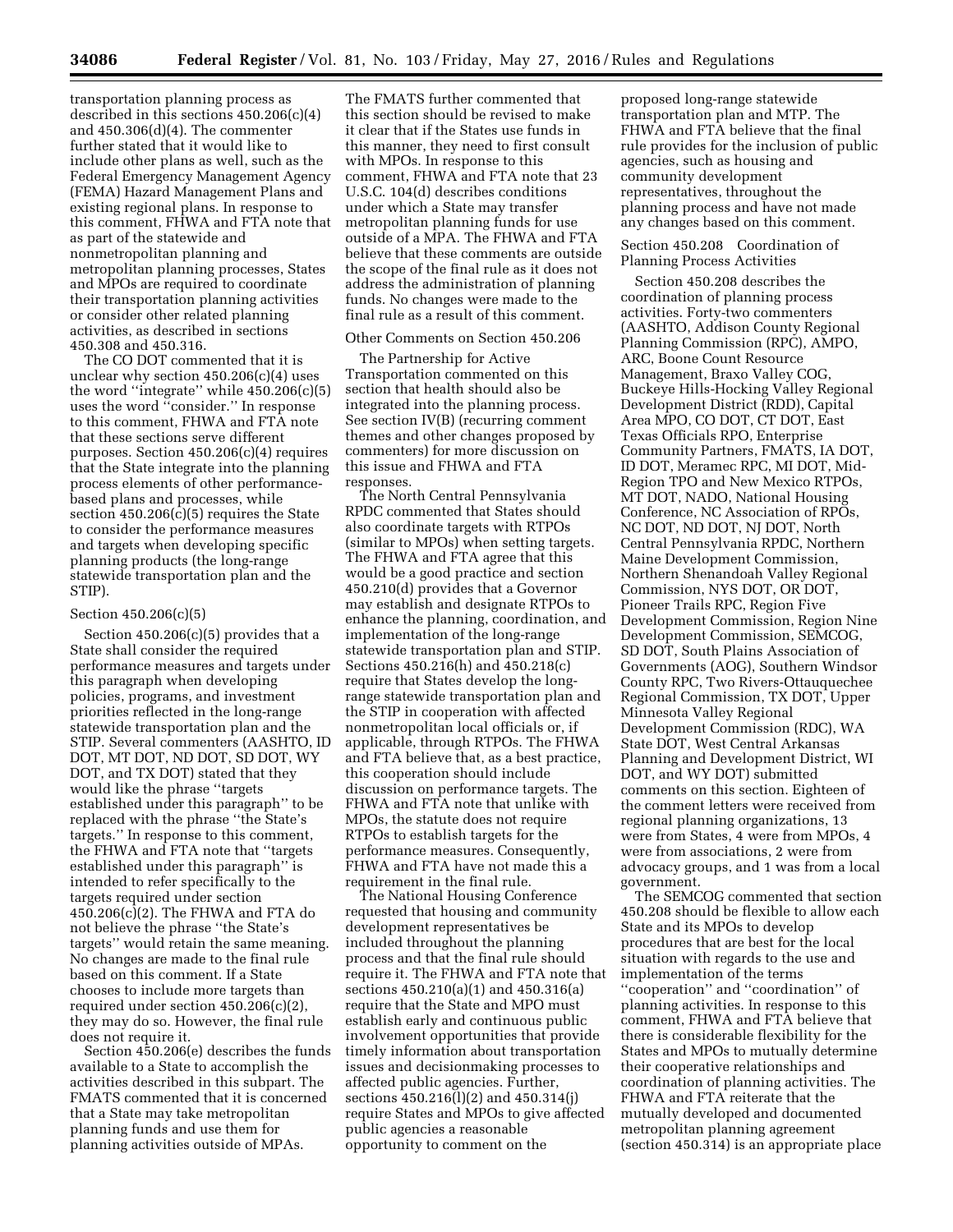for the States, MPOs, and operators of public transportation to cooperatively determine and document their mutual roles and responsibilities carry out the metropolitan transportation planning process. Section 450.314 identifies the minimum requirements for what is required to be included in the metropolitan planning agreements.

## Section 450.208(a)

Addison County RPC, Boone County Resource Management, Brazo Valley COG, Buckeye Hills–Hocking Valley RDD, East Texas Chief Elected Officials RPO, Meramec RPC, Mid-Regional TPO and New Mexico RTPOs, NADO, NARC, North Carolina Association of RPOs, North Central Pennsylvania RPDC, Northern Shenandoah Valley Regional Commission, Pioneer Trails RPC, Region Five Development Commission, Region Nine Development Commission, South Plains AOG, Southern Windsor County RPC, Two Rivers-Ottauquechee Regional Commission, Upper Minnesota Valley RDC, and West Central Indiana Economic Development District (EDD) expressed support that the final rule elevates State involvement with nonmetropolitan local officials from ''consultation'' to ''cooperation'' in the long-range statewide planning process and establishes the option that allows States to recognize RTPOs and a formal framework for a nonmetropolitan transportation planning process.

Section  $450.\overline{2}08(a)(4)$  states that, in carrying out the statewide transportation planning process, each State shall cooperate with affected local and appointed officials with responsibilities for transportation or, if applicable, through RTPOs. The IA DOT commented that in section 450.208(a)(4), FHWA and FTA should clarify whether the shift from consultation to cooperation for nonmetropolitan transportation planning has implications at the NEPA or project development level. The FHWA and FTA response to this comment is that the final rule applies specifically to the transportation planning process and not to the NEPA or project development level. In cases where a State conducts PEL as part of its planning process, a State may want to coordinate PEL with nonmetropolitan local officials.

The CO DOT commented that it is unclear what the change from "consider" to "cooperate" will mean and that it may be difficult to mandate cooperation. The FHWA and FTA respond that the definitions of the terms ''consider'' and ''cooperate'' are in section 450.104. Those definitions are used when transitioning from

''consider'' to ''cooperate'' with nonmetropolitan affected local elected and appointed officials with responsibility for transportation or, if applicable, through RTPOs. The FHWA and FTA further note that under section 450.210(b), States must have documented processes for cooperating with nonmetropolitan local officials and/or local officials with responsibility for transportation, and that they should be following those processes.

Enterprise Community Partners commented that the transportation planning process should be coordinated with other Federal planning processes. Specifically, State nonmetropolitan and metropolitan transportation planners should be explicitly encouraged to coordinate with all relevant local, regional, and Federal plans and processes, especially Housing and Urban Development (HUD) Consolidated Plans, Sustainable Communities Regional Planning and Community Challenge programs, and FEMA Hazard Mitigation plans.

In response to this comment, FHWA and FTA agree that this coordination is desirable. The FHWA and FTA note that section 450.208(a) identifies broad areas where States shall coordinate as part of the statewide transportation planning process, including metropolitan transportation planning activities, statewide trade and economic development activities, and related multistate planning efforts. The FHWA and FTA also note that section 450.210(d)(3) identifies the duties of an RTPO, if established by the State, which include: Fostering the coordination of local planning, land use, and economic development plans with State, regional, and local transportation plans, and programs; and participating in national, multistate, and State policy and planning development processes to ensure the regional and local input of nonmetropolitan areas. Furthermore, section 450.316(b) requires MPOs to consult with agencies and officials responsible for other planning activities within the MPA that are affected by transportation.

Consequently, FHWA and FTA believe the final rule provides that transportation planning process should be coordinated with other Federal planning processes and will continue to encourage, but not require, States and MPOs to coordinate with these other Federal planning processes. No changes were made to this section based on this comment.

### Section 450.208(e)

The AASHTO, CO DOT, ID DOT, MT DOT, ND DOT, OR DOT, SD DOT, TX

DOT, and WY DOT expressed concerns with section 450.208(e) in the NPRM. Section 450.208(c) states that, in carrying out the statewide transportation planning process, States shall apply asset management principles and techniques consistent with the State Asset Management Plan for the NHS, the Transit Asset Management Plan, and the Public Transportation Safety Plan. The commenters stated that the statewide planning process is much broader than an asset management plan, and that, as a requirement, it might have unintended consequences. The commenters suggested that it be deleted or modified.

The FHWA and FTA retained this provision. However, the word ''shall'' is changed to ''should'' in the final rule. The FHWA and FTA believe that asset management principles and techniques, consistent with the State Asset Management Plan for the NHS, the Transit Asset Management Plan, and the Public Transportation Safety Plan, should contribute to defining STIP priorities and assessing transportation investment decisions. The word ''shall'' was changed to ''should'' in the final rule because, as noted in the comments received on the NPRM, it is not a statutory requirement. See section IV(B) (recurring comment themes and other changes proposed by commenters) for more discussion on this issue and FHWA and FTA responses.

### Section 450.208(g)

The AASHTO, CT DOT, ID DOT, MT DOT, ND DOT, NJ DOT, SD DOT, and WY DOT requested that FHWA and FTA eliminate redundant references to the integration of goals and objectives into the statewide planning process, as proposed in NPRM sections 450.206(c)(4) and 450.208(g). See section IV(B) (recurring comment themes) for more discussion on this issue and FHWA and FTA responses.

The AASHTO commented that section 450.208(g) should state that the integration of other performance-based plans and processes into the statewide transportation planning process can be either direct or by reference. In response to this comment, FHWA and FTA note that section 450.208(g) has been deleted from the final rule based on other comments that are described in the previous paragraph. However, section 450.206(c)(4) retains the requirement to integrate elements of other performance based plans and processes into the statewide transportation planning process and also provides that they may be integrated either directly or by reference. The WY DOT commented that the text in section 450.208(g)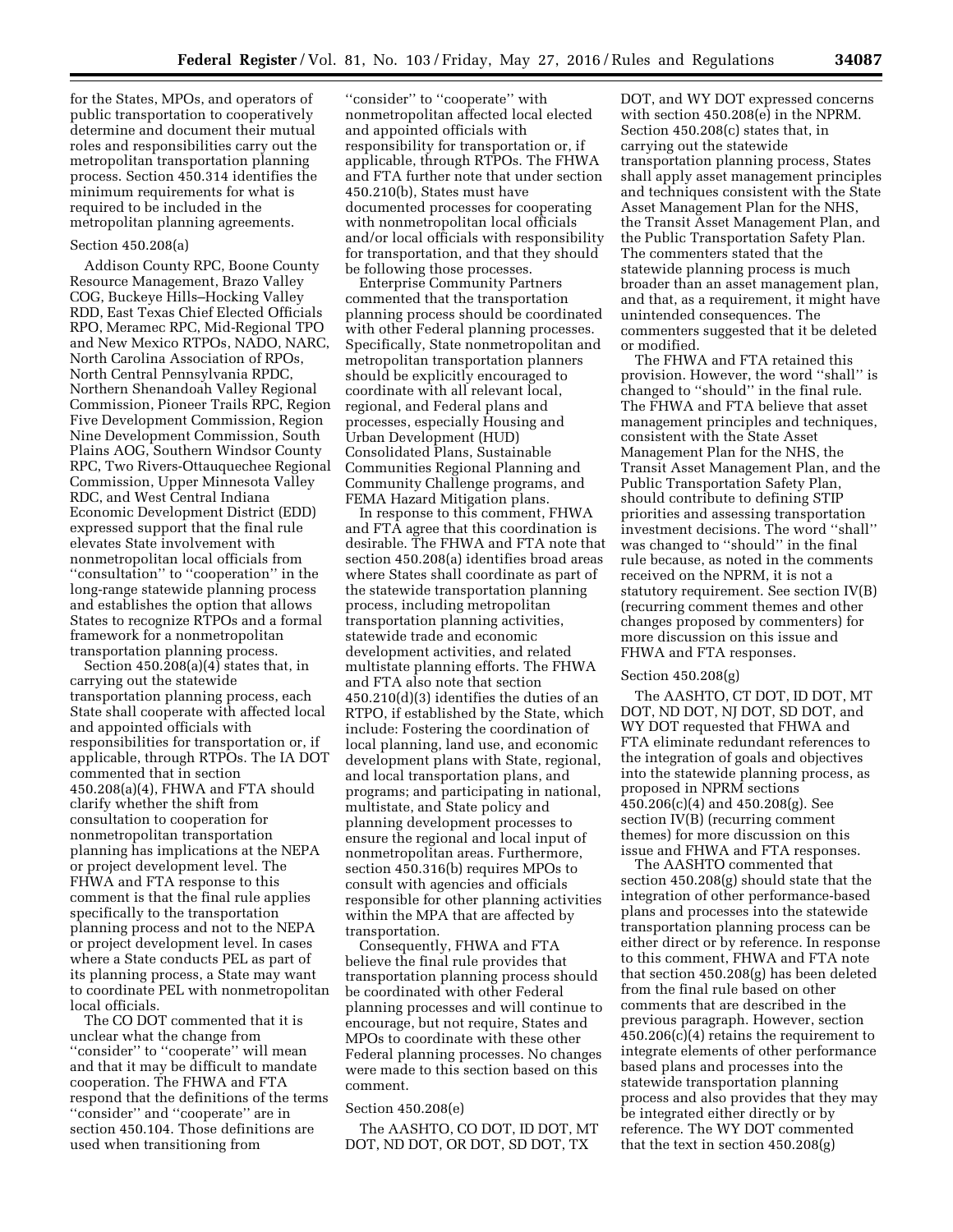should make it clear that the integration of elements of other performance-based plans and processes into the statewide transportation planning process can be done directly or by reference. The FHWA and FTA reiterate that section 450.208(g) has been removed from the final rule because it is redundant to section 450.206(c)(4). The FHWA and FTA further respond that section  $450.206(c)(4)$  provides for the integration of elements of other performance-based plans and processes into the statewide transportation planning process directly or by reference.

The WA State DOT commented that advancing performance-based planning and programming requires consideration of all modes when linking investment decisions to targets and that the NPRM seems to support this direction.

The NYS DOT commented that, in coordinating performance management requirements in multijurisdictional mega regions, flexibility is needed in the requirement to coordinate among States, MPOs, and interstate agencies or authorities. The commenter further stated that this flexibility is needed due to the complexity of transportation facilities and services that may straddle several MPO and State boundaries.

The SEMCOG commented that there should be flexibility to allow MPOs to develop cooperative procedures for performance based planning that are best for the local situation. See section IV(B) (recurring comment themes) for more discussion on this issue and FHWA and FTA responses.

## Section 450.210 Interested Parties, Public Involvement, and Consultation

Seventy-five entities (AASHTO, Addison County RPC, AK DOT, APTA, Boone County Resource Management, Buckeye Hills-Hocking Valley RDD, Brazo Valley COG, California Association for Coordinated Transportation, CALTRANS, Capital Area MPO, CO DOT, Crystal Hitchings, CT DOT, East Central Iowa COG, East Texas Chief Elected Officials RPO, Enterprise Community Partners, Hunsaker/Region XII COG, IA DOT, ID DOT, Macatawa Area Coordinating Council, MARC, MA DOT, Meramec RPC, MI DOT, Mid-Columbia EDD, Mid-Region TPO and New Mexico RTPOs, MT DOT, NADO, NARC, National Congress of American Indians, National Housing Conference, NC DOT, ND DOT, Nine to Five National Association of Working Women, North Carolina Association of RPOs, North Central Pennsylvania RPDC, Northern Maine Development Commission, Northern

Shenandoah Valley Regional Commission, NRDC, NYS DOT, OK DOT, OR DOT, Oregon Chapter of the American Planning Association (APA), Pioneer Trails RPC, Portland Metro, Region Five Development Commission, Region Nine Development Commission, Region XII COG, Rural Counties Task Force, SD DOT, Sierra Club, South Alabama RPC, South Plains AOG, Southeast Alabama RPO, Southern Windsor County RPC, The Leadership Conference on Civil and Human Rights, TN DOT, Two Rivers-Ottauquechee Regional Commission, TX DOT, United Spinal Association, Upper Minnesota Valley RDC, Virginia Association of Planning District Commissions, VT DOT, West Central Arkansas Planning and Development District, West Central Indiana EDD, WA State DOT, WY DOT, and Yurok Tribe Transportation Program) submitted comments on the proposed changes to section 450.210. This section requires States to involve members of the public and nonmetropolitan local officials in the planning process that produces the long-range statewide transportation plan and STIP, described below.

## Section 450.210(a)

Section 1202 of FAST amends 23 U.S.C. 135(g)(3) to add public ports and intercity bus operators to the list of entities that a State shall provide early and continuous public involvement opportunities to as part of the statewide transportation planning process. Section  $450.210(a)(1)(i)$  in the final rule is amended to reflect these changes.

Section 450.210(a) provides that the State shall develop and use a documented public involvement process that provides opportunities for review and comment at key decision points. The AASHTO and four States (ID DOT, MT DOT, SD DOT, and WY DOT) commented that the rule would be improved if it were made explicit that a State considers public comment in setting targets. They propose the addition of a new paragraph 450.210(a)(3) to read as follows: ''With respect to the setting of targets, nothing in this part precludes a State from considering comments made as part of the State's public involvement process.'' Section 450.210(a) requires that the public involvement process provide opportunities for review and comment at key decision points in the development of the long-range statewide transportation plan and the STIP.

The FHWA and FTA agree that the establishment of targets is a pivotal decision in the performance-based planning and programming process. The FHWA and FTA concur with this

recommendation and amended paragraph (a)(3) in the final rule to emphasize the importance of securing public comment during the target selection process.

The FHWA and FTA also concur with the three advocacy groups (United Spinal Association, National Housing Conference, and Enterprise Community Partners) who highlighted the importance of section 450.210(a)(viii). The section provides that States seek out and consider the needs of the traditionally underserved by existing transportation systems, such as low income and minority households.

The NRDC recommended the creation of a State process for measuring target districts, such as that developed by the Atlanta Regional Council (*[http://](http://www.atlantaregional.com/transportation/community-engagement/social-equity) [www.atlantaregional.com/](http://www.atlantaregional.com/transportation/community-engagement/social-equity) [transportation/community-engagement/](http://www.atlantaregional.com/transportation/community-engagement/social-equity) [social-equity](http://www.atlantaregional.com/transportation/community-engagement/social-equity)*), for greater outreach that can help address gaps in input at both the State and local levels. The CO DOT asked that FHWA and FTA identify other public involvement techniques, particularly electronically accessible ones.

The FHWA and FTA are collecting and disseminating best practices and providing technical support for State and MPO public engagement efforts. As part of the Public Transportation Participation Pilot Program, created as part of the SAFETEA–LU, FTA sponsored applied research to develop innovative approaches to improving public participation in the planning of public transportation. The results of this research can be found at *[http://](http://www.fta.dot.gov/12347_5925.html) [www.fta.dot.gov/12347](http://www.fta.dot.gov/12347_5925.html)*\_*5925.html.*  Similarly, FHWA has developed material and resources on best practices in public participation that is available at: *[http://www.fhwa.dot.gov/planning/](http://www.fhwa.dot.gov/planning/public_involvement/) public*\_*[involvement/.](http://www.fhwa.dot.gov/planning/public_involvement/)* 

## Section 450.210(b)

Section 450.210(b) provides that, consistent with MAP–21, the State shall have a documented process for cooperating with nonmetropolitan officials representing units of general purpose local government, and/or local officials with responsibility for transportation, that provides them an opportunity to participate in the development of the long-range statewide transportation plan and the STIP. The change from the term ''consultation'' to ''cooperation'' requires States to work more closely with nonmetropolitan local officials to achieve a common outcome in the development of the longrange statewide transportation plan and STIP.

The NYS DOT expressed support for the requirement to cooperate with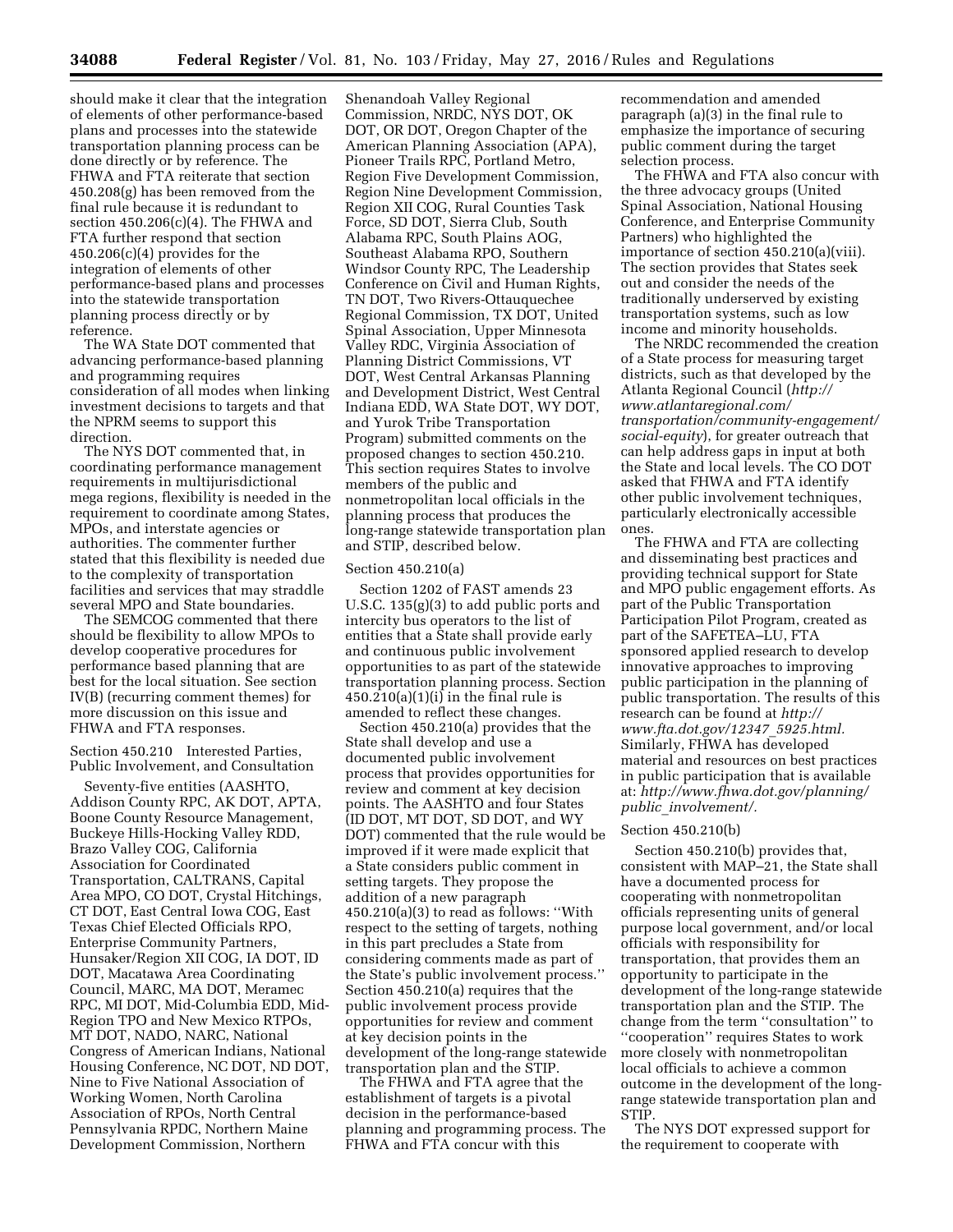nonmetropolitan local officials in the development of the long-range statewide transportation plan and STIP, noting that this cooperative process will likely require States to reach out to local officials more frequently and on a cooperative basis. However, it believes that the higher level of outreach is achievable with existing resources. One industry organization (NARC) expressed support for the change in this and other sections of the planning NPRM that elevates the relationship between States and nonmetropolitan local officials from consultation to cooperation.

Two industry associations (NADO and NARC) and one MPO (Two Rivers-Ottauquechee Regional Commission) requested that, given the high degree of discretion granted to States as to what constitutes cooperation, additional dialogue from FHWA and FTA would be helpful to understand what the shift to cooperation will mean and how this shift is anticipated to change the planning process. The FHWA and FTA are developing training as to what are the expectations as States and MPOs transition to a more cooperative process.

The AK DOT also sought clarity as to what constitutes cooperation, noting that it found the language addressing cooperation with nonmetropolitan local officials to be vague and confusing. The FHWA and FTA note that cooperation means that the parties involved in carrying out the transportation planning and programming process work together to achieve a common goal or objective (section 450.104).

The MA DOT and TN DOT asked what criteria FHWA and FTA use to determine whether cooperation is taking place if a State elects not to designate RTPOs. In response, FHWA and FTA note that existing section 450.210(b)(1) requires that a State identify the effectiveness of its process to cooperate with nonmetropolitan local officials by soliciting and reviewing comments from nonmetropolitan local officials and other interested parties regarding the effectiveness of the cooperative process, and any proposed changes, at least once every 5 years. While the statute provides that FHWA and FTA shall not review or approve the process, FHWA and FTA will review whether the State has implemented a process to cooperate with the nonmetropolitan local officials through its planning finding as part of the STIP approval process.

The AK DOT noted that sections 450.216(h) and 450.218(c) continue to refer to a State's nonmetropolitan local official consultation process. The commenter is correct in noting that both of these sections refer to the States' ''consultation processes established

under 450.210(b).'' To eliminate this confusion, and to emphasize the statutory change from consultative to cooperative, FHWA and FTA revised sections 450.216(h) and 450.218(c) by eliminating the term ''consultation'' to reflect the new requirements for cooperation. The FHWA and FTA do not concur with the commenter's conclusion that the State's existing consultation process with nonmetropolitan local officials satisfies the requirement that States develop and implement a cooperative process, unless it complies with the new requirements provided by MAP–21 and this final rule.

The NRDC, who applauded the focus on greater integration of nonmetropolitan areas into State planning, suggested striking the sentence in 450.210(b) which limits FTA and FHWA authority by explicitly forbidding review or approval of new processes, since Federal agencies should reserve the authority in case State implementation proves inadequate. In response, FHWA and FTA point to 23 U.S.C. 135 $(f)(2)(B)(ii)^{22}$  and  $135(g)(2)(B)(ii)$ ,<sup>23</sup> which expressly prohibit the DOT from reviewing or approving a State's consultation process.

Eleven commenters (Crystal Hitchings, Hunsaker/Region XII COG, NADO, North Central Pennsylvania RPO, Pioneer Trails RPC, Region Nine Development Commission, Southeast Alabama RPO, TN DOT, Two Rivers-Ottauquechee Regional Commission, Upper Minnesota Valley RDC, and Virginia Association of Planning District Commissions) asked the DOT to encourage States to establish a timeline for when the shift from consultation to cooperation will occur, and to communicate this to nonmetropolitan stakeholders.

The FHWA and FTA note that section 450.226 provides the schedule for phasing in MAP–21 changes. With respect to the major change that places a new emphasis on nonmetropolitan transportation planning, FHWA and FTA will require that STIPs and longrange statewide transportation plans, adopted on or after a date 2 years after publication of the final rule in the **Federal Register**, must reflect this new emphasis. The FHWA and FTA will only approve STIP amendments or updates that are based on a planning process that incorporates the new emphasis on nonmetropolitan transportation planning, including the development and use of a documented process by the State to provide for

cooperation with nonmetropolitan local officials in the development of the statewide long-range plan and STIP. The FHWA and FTA believe this approach is consistent with the MAP–21 requirements (23 U.S.C. 135(l) and 49 U.S.C. 5303(k)) and does not require the State to deviate from its established planning update cycle to implement the MAP–21 changes.

## Section 450.210(c)

Section 450.210(c), which concerns areas of States under the jurisdiction of a tribal government, would replace ''Federal land management agencies'' with the ''Department of the Interior'' as the entity with which States must consult when forming the long-range statewide transportation plan and STIP for such areas. One tribal organization (the National Congress of American Indians) expressed concern with this proposed change, asserting that it is very limiting for States and would inhibit the ability of tribes to provide full scale infrastructure planning for their citizens and citizens of surrounding areas. They recommended that the term ''Federal land management agencies'' remain.

The FHWA and FTA note that the Department of the Interior, not the Federal land management agencies, is the Federal agency with responsibility for managing tribal matters and that with this change, tribal governments retain the choice to engage with other Federal entities. The final rule will retain the Department of the Interior as the entity with which States must consult when forming the long-range statewide transportation plan and STIP for such areas. The National Congress of American Indians also reaffirms the requirement in section 450.210(c), which provides that States must, to the maximum extent practicable, develop a documented process that outlines the roles, responsibilities, and key decision points for consulting with tribal governments.

## Section 450.210(d)

Section 450.210(d) would provide for an optional formal process for States to establish and designate RTPOs to enhance the planning, coordination, and implementation of the long-range statewide transportation plan and STIP with an emphasis on addressing the needs of nonmetropolitan areas. Fifteen commenters (Addison County RPC, Boone County Resource Management, East Texas Chief Elected Officials RPO, Meramec RPC, NC DOT, North Carolina Association of RPOs, Northern Maine Development Commission, NYS DOT, OK DOT, Portland Metro, Region XII

<sup>22</sup>Also 49 U.S.C. 5304(f)(2)(B)(ii).

<sup>23</sup>Also 49 U.S.C. 5304(g)(2)(B)(ii).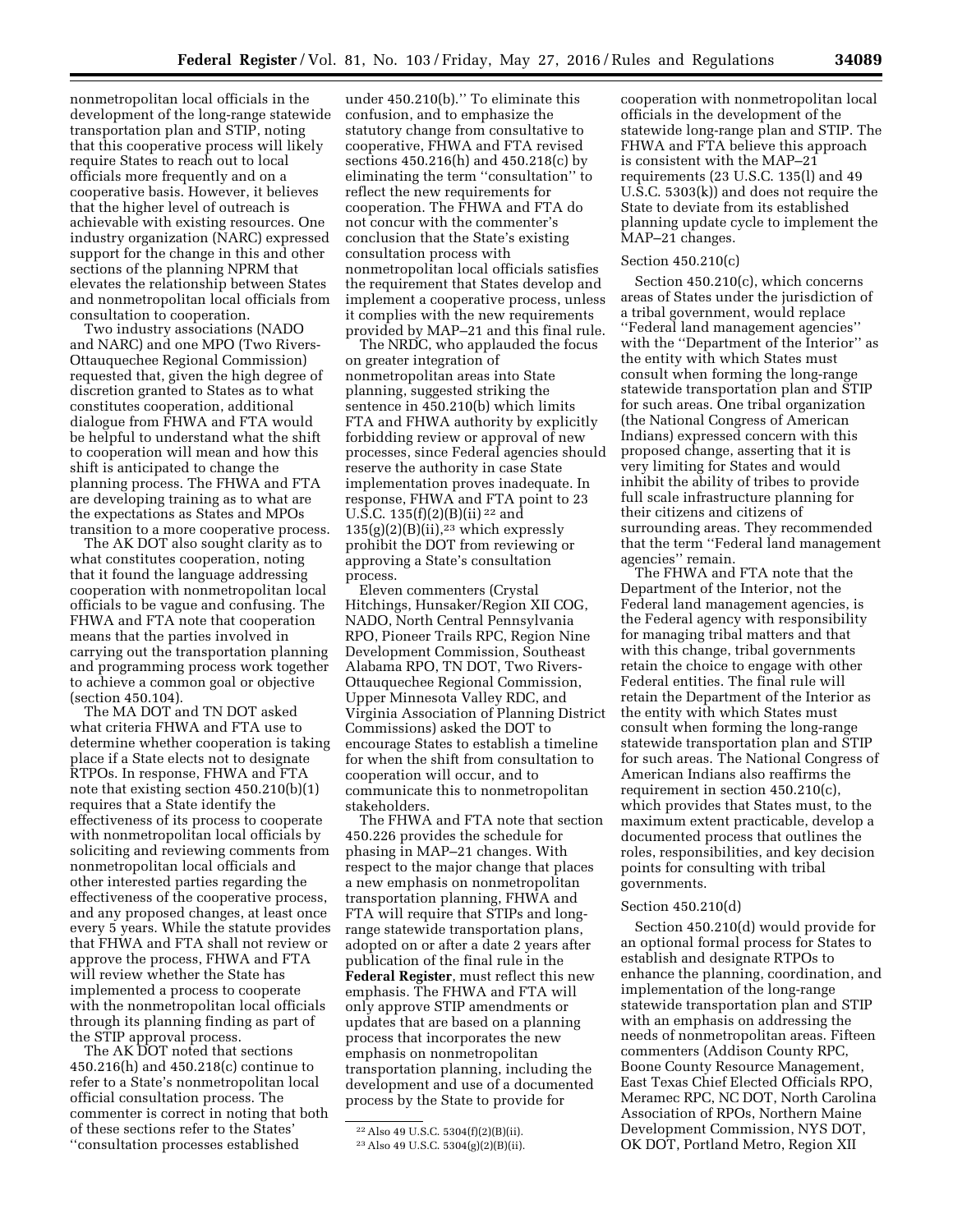COG, Two Rivers-Ottauquechee Regional Commission, VT DOT, West Central Arkansas Planning and Development District, West Central Indiana EDD) expressed support for this proposal. The MA DOT requested more clarity and direction on the establishment, designation, roles, and responsibilities of RTPOs. The FHWA and FTA offer the following responses to comments on RTPOs to address the request for more clarity and direction.

The MAP–21 provides that States have the authority to establish and designate an RTPO. Section 450.210(d) clarifies that this authority resides in the Governor or the Governor's designee because the Governor is the chief executive of a State. With respect to this section, the OR DOT sought clarification as to the role of the State DOT in the establishment and designation of an RTPO. The FHWA and FTA note that the State DOT could serve as the Governor's designee.

Six commenters (AASHTO, Minnesota Valley Development Commission, CO DOT, IA DOT, Region Five Development Commission, Region Nine Development Commission, and TX DOT) stated that section 450.210(d)(1) appears to indicate that a Governor could establish an RTPO without local agreement and requested FHWA and FTA to clarify that the establishment of an RTPO must include the agreement of the local units of government.

The commenters proposed that the language related to the establishment of RTPOs in section 450.210(d)(1) be changed to be more similar to the language related to the establishment of MPOs in 450.310(b) with respect to the requirement for agreement with units of general purpose local government. The MA DOT questioned the role of nonmetropolitan officials in the establishment of RTPOs.

In response, FHWA and FTA believe that section  $450.210(d)(1)$  is clear that an RTPO shall be a multijurisdictional organization of nonmetropolitan local officials, or their designees who volunteer for such organizations, and representatives of local transportation systems who volunteer for such organizations. The FHWA and the FTA will retain the proposed language in the final rule.

Section 450.210(d) also requires that, if a State and its existing nonmetropolitan planning organizations choose to be established or designated as an RTPO under MAP–21, they must go through the formal process to conform to the structure as described in 450.210(d)(1) and (d)(2). Because an RTPO would conduct planning for a nonmetropolitan region, an RTPO

would be a multijurisdictional organization composed of volunteer nonmetropolitan local officials or their designees, and volunteer representatives of local transportation systems. The MT DOT expressed support for the language recognizing that it is at the State's discretion to establish RTPOs.

The MA DOT sought clarification as to the appropriateness of including transit representation on the RTPO if the nonmetropolitan area does not have robust transit service. The FHWA and FTA note that the statute and the final rule provide that an RTPO's policy committee shall include representatives of transportation service operators as appropriate.

The MA DOT also questioned whether the establishment of an RTPO can be reflected in an existing MOU between the State and the nonmetropolitan planning organization. The FHWA and FTA respond that if the State and its existing nonmetropolitan planning organizations choose to be established or designated as an RTPO under the MAP–21, they must go through the formal establishment and redesignation process, and that existing MOUs between them must be updated to reflect the MAP–21 structure, requirements, and duties.

A respondent who works on the Transportation Program for the Yurok Tribe requested that RPTOs: (1) Work with the tribes, individually and through tribal transportation consortiums, to develop performance measures on tribal lands or communities; (2) implement data collection and data management strategies for these performance measures; (3) utilize tribal planning products for developing RTPO planning documents; and (4) partner with tribes on outreach strategies to tribal communities regarding unmet transit needs, the regional planning processes, and projects with regional significance.

In response, FHWA and FTA note that the statute is silent on the inclusion of tribal communities in RTPOs established by the States under 23 U.S.C. 135(l) and 49 U.S.C. 5304(l). Consequently, it would be the decision of the State and local officials as to whether to include tribes on the RTPO. It would be permissible under 23 U.S.C. 135(l)(3) and 49 U.S.C. 5304(l). The FHWA and FTA think it would be a best practice. Furthermore, as the States must develop the long-range statewide transportation plan and STIP in consultation with tribal governments under 23 U.S.C. 135(f)(2)(C), 23 U.S.C.135(g)(2)(C), 49 U.S.C.5304(f)(2)(C), and 49 U.S.C.5304(g)(2)(C), FHWA and FTA

would hold the States accountable for consultation with the tribes, regardless of whether tribes were included on the RTPO. In addition, the RTPO's duties require it to consider and share plans and programs with ''neighboring regional transportation planning organizations, metropolitan planning organizations, and, where appropriate, tribal organizations'' (23 U.S.C.  $135(m)(4)(G)$ ).

The CALTRANS commented that the shift toward working cooperatively should also take tribal governments into consideration. Doing this will lead to more coordinated efforts and will also allow consultation with tribal governments, as required by this final rule, to be more meaningful. The FHWA and FTA agree.

The OR DOT highlighted that Oregon's Area Commissions on Transportation, which encompass large territories in Oregon that include MPOs and adjacent nonmetropolitan areas and whose functions are generally limited to making recommendations on STIP priorities, overlap the Federal responsibilities of MPOs in a way which produces confusion and redundancies between the State and local governments in the regional planning area. The OR DOT and Portland Metro requested that the final rule clearly define the function of RTPOs as serving areas outside of established MPOs. The Portland Metro also requested that the RTPOs' boundaries be periodically updated to reflect updates to MPO boundaries following the Federal census. Conversely, the WA State DOT noted that its State law provides for a different RTPO structure than described in section  $450.210(d)(2)$ . Oregon law allows RTPOs and MPOs to share boundaries and staff, which increases the coordination and decreases the workload. As a result, 37 of the State's 39 counties are in an RTPO

In response, FHWA and FTA note that the final rule states clearly that an RTPO, established and designated or redesignated under the MAP–21, would conduct planning for the nonmetropolitan areas of the State.

The Oregon Chapter of the APA notes that such a formally structured and recognized rural TPO with broad based representation is essential to the development of coordinated regional transportation plans and projects. However, an individual (Crystal Hitchings), an industry association (NADO), and 24 rural transportation planning organizations (Addison County RPC, Boone County Resources Management, Brazo Valley COG, East TX Chief Elected Officials/RPO, Hunsaker/Region XII COG, Meramec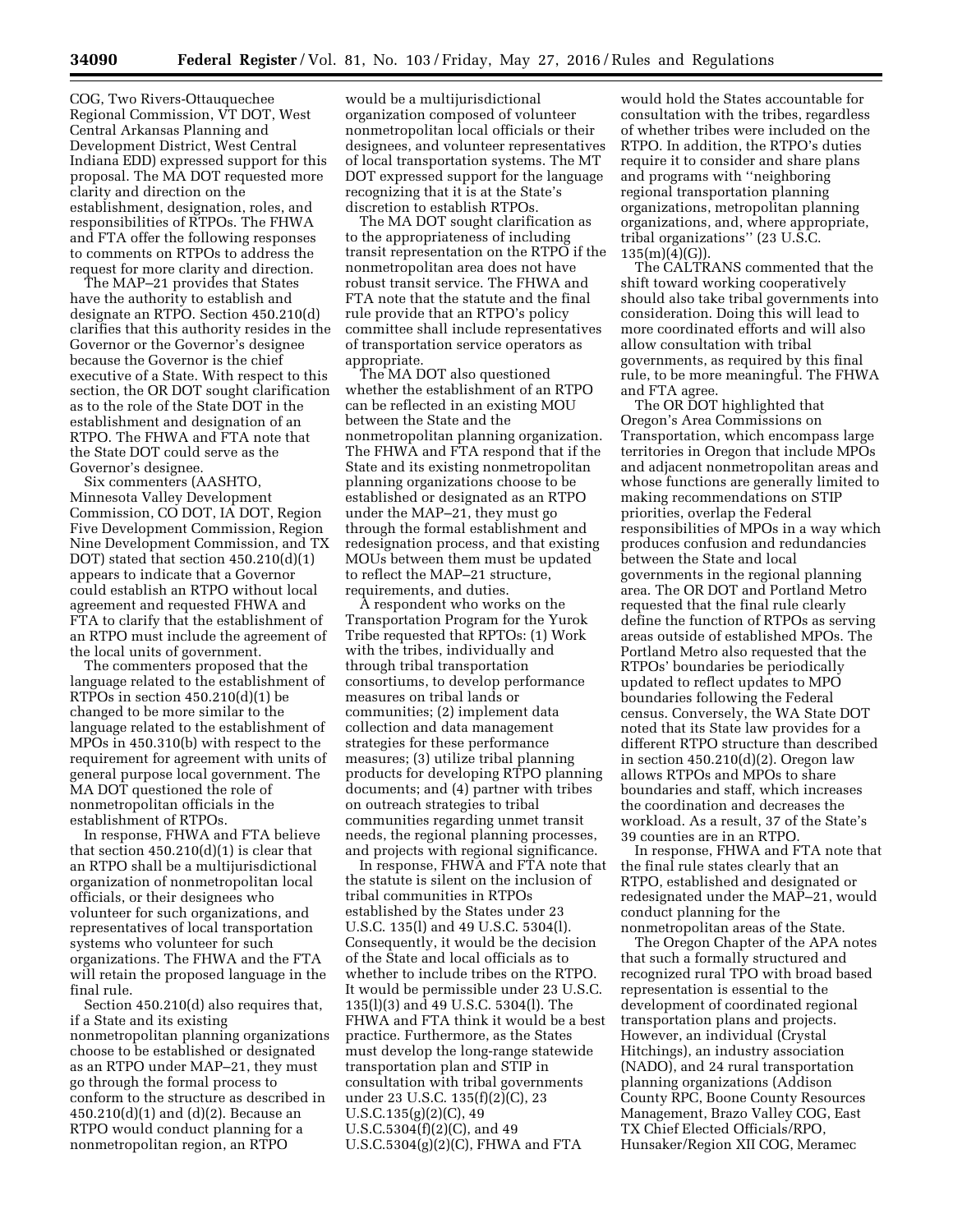RPC, Mid-Columbia EDD, Mid-Region TPO, New Mexico RTPOs, North Carolina Association of RPOs, North Central Pennsylvania RPO, Northern Maine Development Commission, Northern Shenandoah Valley Regional Commission, Region Five Development Commission, Region Nine Development Commission, Rural Counties Task, South Alabama RPC, Southern Windsor County RPC, Two Rivers-Ottauquechee Regional Commission, Upper Minnesota Valley RDC, Virginia Association of Planning District Commissions, West Central Arkansas Planning and Development Commission, and West Central Indiana EDD) requested that the final rule provide that the make-up of an RTPOs policy committee remain as flexible as possible so that existing models can continue to operate as is. They cited that, in several States, metropolitan and tribal officials are designated participants on an existing RTPO or rural planning partners governing board because of a region's demographic reach. They requested that these officials continue to qualify under the appropriate category in the list of individuals comprising a RTPO's policy committee under the final rule.

One respondent, who represents 26 rural RTPAs in California (Rural Counties Task Force), requested that FHWA and FTA include language in the final rule saying that California's existing RTPA process is equivalent to that of the RTPOs provided for in the NPRM. The respondent explained that State law established California's RTPAs in the early 1970s and that these agencies perform regional transportation planning and programming for an area that typically covers a county and the cities contained within it. The NC DOT asserted that States should have the ability to define the structure and role of RTPOs within their own planning processes. Similarly, three commenters (CALTRANS, NARC, and WA State DOT) noted that it would helpful if the final rule included language that creates flexibility for already established RTPOs.

In response to these requests to limit or expand flexibility with respect to the establishment and structure of an RTPO, FHWA and FTA note that MAP–21 and the final rule provide that the establishment of an RTPO is optional and that a State can choose to retain its existing RPOs. If the State, nonmetropolitan local governments, and operators of transportation in nonmetropolitan areas choose to designate/re-designate an RTPO under MAP–21 because they believe that it will enable the State to better address the needs of its nonmetropolitan areas,

the RTPO must comply with the required structure and responsibilities as provided in MAP–21, proposed in the NPRM, and retained in the final rule.

Portland Metro asked that the final rule create clear incentives for States to establish RTPOs to supersede any existing non-MPO planning structures that may exist. They noted that this would ensure Federal oversight and improve coordination of planning activities across both metropolitan and nonmetropolitan areas. Conversely, an individual (Crystal Hitchings), an industry association (NADO), and 24 rural planning agencies (Addison County RPC, Boone County Resources Management, Brazo Valley COG, Buckeye Hills-Hocking Valley Regional Development District, East Texas Chief Elected Officials/RPO, Hunsaker/Region XII COG, Meramec RPC, North Carolina Association of RPOs, Mid-Columbia EDD, Mid-Region TPO and New Mexico RTPOs, Northern Maine Development Commission, Northern Shenandoah Valley Regional Commission, Pioneer Trails RPC, Region Five Development Commission, Region Nine Development Commission, Region XII COG, Rural Counties Task Force, South Alabama RPC, Southeast Alabama RPO, Southern Windsor County RPC, Two Rivers-Ottauquechee Regional Commission, Upper Minnesota Valley RDC, Virginia Association of Planning District Commissions, West Central Arkansas Planning and Development Commission, and West Central Indiana EDD) requested that FHWA and FTA encourage States to maintain the existing working relationship with their nonmetropolitan transportation planning partners, rather than attempt to establish new relationships with other entities to meet the RTPO requirements.

In response to requests for incentives for States either to retain existing nonmetropolitan planning organizations or to re-establish and re-designate them as RTPOs under the MAP–21, FHWA and FTA believe that the MAP–21 provides States the option to determine, in cooperation with nonmetropolitan local officials and nonmetropolitan transportation officials, if re-designating existing nonmetropolitan planning organizations to conform to the MAP–21 structures and responsibilities of an RTPO would better address the needs of the nonmetropolitan areas of the State. The final rule does not provide additional incentives to make that choice.

## Section 450.210(d)(3)

Section 450.210(d)(3) describes the duties of an RTPO, including the

development of a regional long-range multimodal transportation plan and a regional TIP; providing a forum for public participation in the statewide and regional transportation planning process; and conducting other activities to support and enhance the statewide planning process. The Southeast Alabama RPO requested that RTPO activities be more than those listed in statute. Multiple rural transportation planning agencies (Addison County RPC, Boone County Resources Management, Brazo Valley COG, Buckeye Hills-Hocking Valley RDD, East Texas Chief Elected Officials/RPO, Meramec RPC, Mid-Columbia EDD, Mid-Region TPO and New Mexico RTPOs, NADO, North Carolina Association of RPOs, North Central Pennsylvania RPDC, Northern Maine Development Commission, Northern Shenandoah Valley Regional Commission, Pioneer Trails RPC, Region XII COG, South Alabama RPC, South Central Alabama RPC, Southern Windsor County RPC, Two Rivers-Ottauquechee Regional Commission, West Arkansas Planning and Development Commission, and West Central Indiana EDD) expressed appreciation that, in listing the duties of an RTPO, MAP–21 and the NPRM make clear that there is no prohibition on an RTPO conducting other transportation planning activities beyond those listed. The California Association for Coordinated Transportation, a State association of RPOs, highlighted that its members perform regional transportation planning and programming for areas that typically cover a county and the cities contained within it. Consistent with MAP–21 and the NPRM, the final rule does not prohibit an RTPO from conducting other transportation planning activities beyond those listed.

The Oregon Chapter of the APA urged the DOT to structure the proposed RTPOs with the same responsibilities and authorities that the MPOs currently exercise. The NC DOT and VT DOT asserted that, due to the nature and area of coverage, RTPOs should not have the same duties defined as those of the metropolitan areas. In response, FHWA and FTA note that MAP–21 and the final rule do not provide RTPOs with the same responsibilities and authorities that an MPO exercises.

One industry organization (NADO) and two MPOs (Hunsaker/Region XII COG and the Two Rivers-Ottauquechee Regional Commission) encouraged FHWA and FTA to include language in the final rule stating that unified regional plans, plans developed by MPOs and RTPOs that are used as a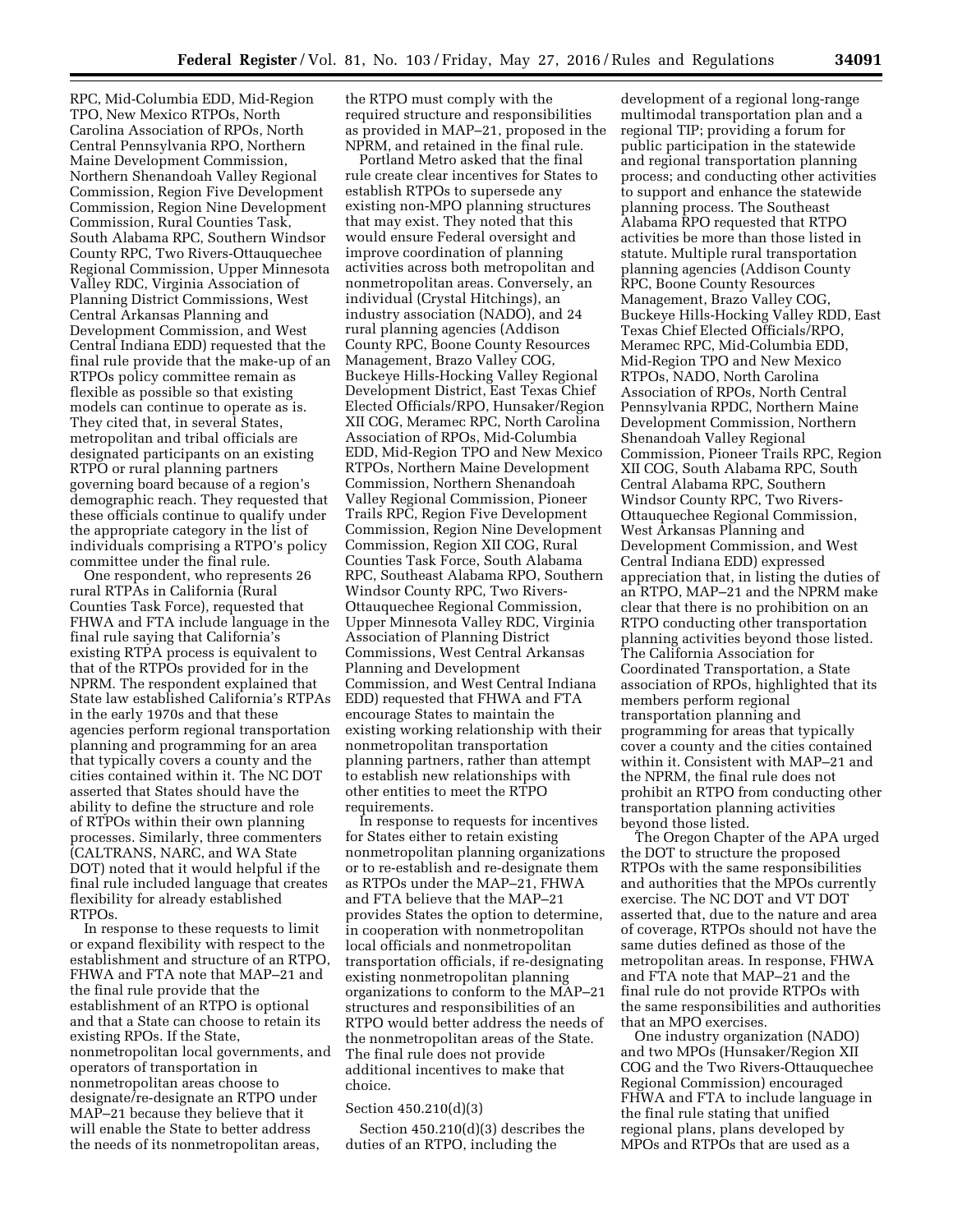joint planning document, are an eligible way to structure planning activities, provided that all requirements for metropolitan planning are met through development of the metropolitan portion of the plan. In response, FHWA and FTA note that the final rule states clearly that an RTPO, established and designated or redesignated under MAP– 21, would conduct planning for the nonmetropolitan areas of the State.

Multiple rural transportation planning agencies (Addison County RPC, Boone County Resources Management, Brazo Valley COG, East Texas Chief Elected Officials RPO, Meramec RPC, Mid-Region TPO, New Mexico RTPOs, NADO, North Carolina Association of RPOs, North Central Pennsylvania RPDC, Northern Maine Development Commission, Northern Shenandoah Valley Regional Commission, Region XII COG, Rural Counties Task Force, South Alabama RPC Commission, Southeast Alabama RPO, Southern Windsor County RPC, Two Rivers-Ottauquechee Regional Commission, West Central Arkansas Planning and Development Commission, and West Central Indiana EDD) noted that several States already require RTPOs to follow the same guidelines as MPOs in developing their TIPs. They asked that FHWA and FTA clarify in the final rule that these MPO equivalent TIPs should be fully incorporated into the STIP, as are MPOdeveloped TIPs. Four States (CO DOT, TN DOT, VT DOT, and WA State DOT) also sought clarity with respect to how the State is to treat an RTPO TIP, questioning whether it has the same requirements (*e.g.,* incorporate directly or by reference) as an MPO TIP. The VT DOT explained that its existing rural planning agencies do not develop a regional TIP, but instead develop regional priorities that the State incorporates into its annual statewide project prioritization process. It noted that this approach is more effective at fostering cooperation than asking each rural planning agency to develop what may sometimes evolve into a wish-list of projects for inclusion in a capital program and STIP. The VT DOT noted that the NPRM does not define regional TIPs, which could lead to confusion and may imply that it carries the same weight as an MPO TIP. It recommends that development of a regional TIP be removed as a required duty of an RTPO, or defined sufficiently to ensure it does not create unrealistic expectations.

In response, FHWA and FTA note that, as provided by MAP–21, the final rule states clearly that RTPOs prepare regional TIPs for consideration by the State. It is the option of the State to determine if the regional TIP prepared

by an RTPO is to be fully incorporated into the STIP. This is not a Federal requirement. Consequently, addressing the inquiry of AK DOT, the lack of cooperation by one local nonmetropolitan official cannot bring the long-range statewide transportation plan or STIP planning to a halt. With respect to the request of NADO and the Two Rivers-Ottauquechee Regional Commission, FHWA and FTA encourage States to transparently communicate how the RTPO TIP priorities are considered in the STIP.

The MA DOT asked if RTPOs have separate targets from MPOs and are expected to be involved in setting of State and transit targets. In response, FHWA and FTA note that MAP–21 requires States, MPOs, and operators of public transportation to establish performance targets. It does not give that authority to RTPOs. However, MAP–21 and final rule provide that an RTPO's duties include activities such as developing and maintaining regional long-range transportation plans in cooperation with the State, and developing a regional transportation improvement program for consideration by the State. These RTPO duties would support the State in its responsibilities to establish its performance targets and demonstrate substantial progress toward achieving them.

With the additional requirements and duties for RTPOs and no additional Federal funding to cover them, CT DOT commented that it will not be establishing any RTPOs at this time. The AMPO strongly recommended restrictions on diverting metropolitan planning funds (PL) for nonmetropolitan planning requirements. The FHWA and FTA note that planning for nonmetropolitan areas is not an eligible expense for PL funds.

Twenty-six commenters (Addison County RPC, Boone County Resources Management, Brazo Valley COG, Buckeye Hills-Hocking Valley RDD, East Texas Chief Elected Officials RPO, Meramec RPC, Mid-Region TPO and New Mexico RTPOs, NADO, North Carolina Association of RPOs, North Central Pennsylvania RPDC, Northern Maine Development Commission, Northern Shenandoah Valley Regional Commission, Oregon Chapter of the APA, Pioneer Trails RPC, Region Five Development Commission, Region Nine Development Commission, Rural Counties Task Force, Sierra Club, South Plains AOG, Southeast Alabama RPO, Southern Windsor County RPC, Two Rivers-Ottauquechee Regional Commission, Upper Minnesota Valley Regional Development Commission, Virginia Association of Planning District Commissions, West Central Arkansas Planning and Development Commission, and West Central Indiana EDD) also requested that FHWA and FTA provide some discussion of funding options available to RTPOs as MAP–21 provides no dedicated funding for RTPOs. Another respondent, which represents 26 rural regional transportation planning agencies (RTPA) in California (the Rural Counties Task Force), stated that it would be helpful if the rural agencies would also receive Federal funds like the MPOs' PL funds. This would allow the rural agencies to enhance public outreach, performance measurement, maintenance strategies, safety plans, and uniform work programs.

The FHWA and FTA agree that MAP– 21 (and FAST) provides no dedicated funding for RTPOs and that eligible funding sources include the State Planning and Research Program and the Surface Transportation Program. The Formula Grants for Rural Areas (49 U.S.C. 5311) funds may also support RTPOs, provided they are in addition to funding awarded to a State under 49 U.S.C. 5305 for planning activities that are directed specifically at the needs of the rural areas in the State.24

The AK DOT asked what the State's responsibility is with respect to local officials that are not associated with RTPO. In response, FHWA and FTA cite 23 U.S.C. 135(l)(5) and 49 U.S.C. 5304(l)(5), which provide that, if a State does not choose to establish RTPOs, it must consult with affected nonmetropolitan local officials to determine projects that may be of regional significance.

### Section by Section Post FAST

Section 450.212 Transportation Planning Studies and Project Development

### FAST Act Impacts

The FAST Act amended 23 U.S.C. 168, streamlining and clarifying the PEL authority added by MAP–21 that was the subject of the Section 168 NPRM. The FAST Act amendments eliminated many of the provisions in the MAP–21 version of 23 U.S.C. 168 that generated comments on the Section 168 NPRM, and established revised requirements for the use of that statutory authority. As a result, after conserving the substantial and detailed amendments made by FAST, FHWA and FTA decided that the best course of action would be for the final rule to reference the statute rather than adopt detailed regulatory language. This approach simplifies the final rule

<sup>24</sup> 49 U.S.C. 5311(b)(1)(A).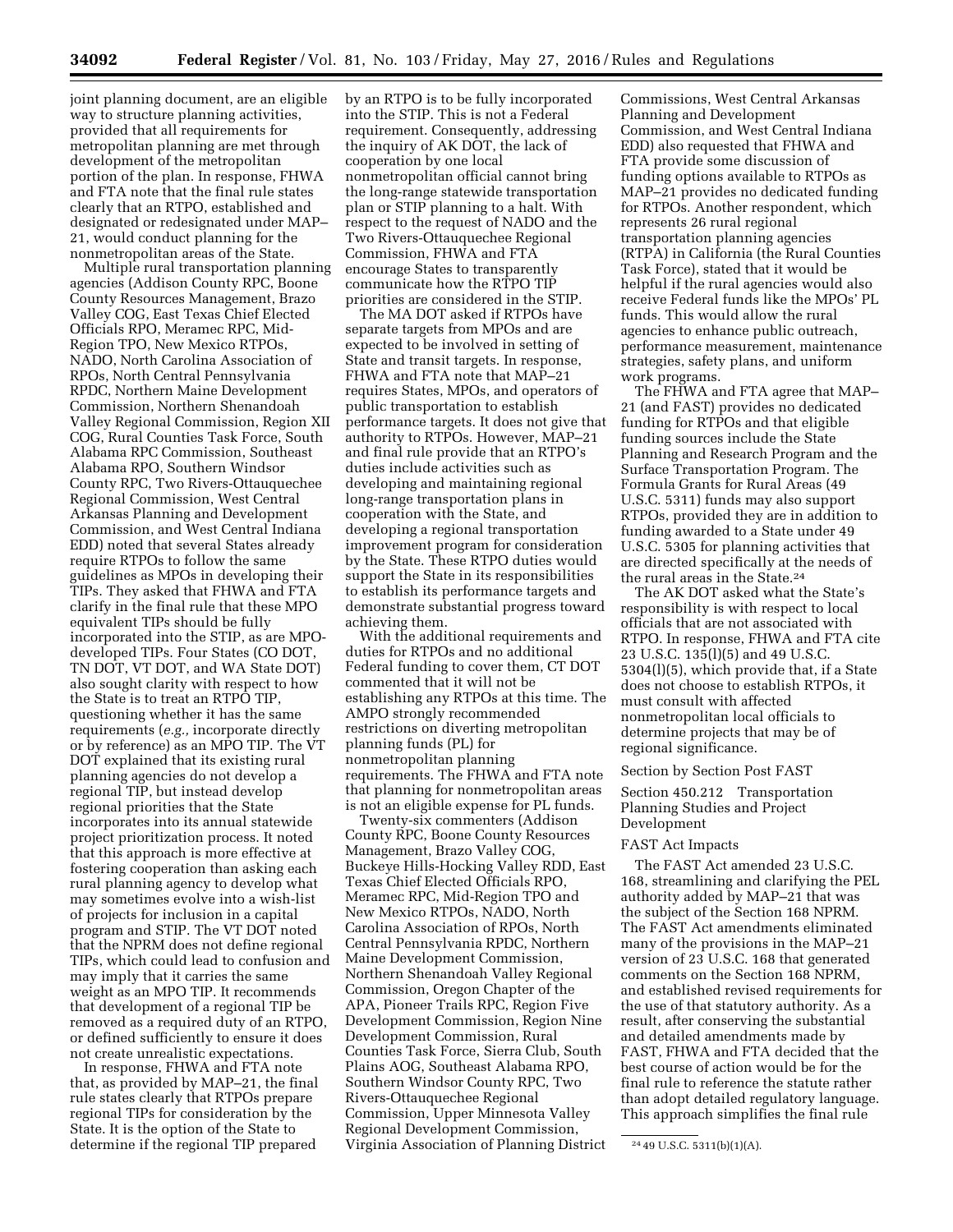FHWA and FTA consider redrafting the final rule to clearly distinguish between

and avoids a literal restatement of the statutory provisions, while ensuring the availability of the new authority is recognized by those considering the use of PEL. Thus, this final rule adds a reference to the FAST version of the statute in sections 450.212(d) and 450.318(e) and withdraws the provisions proposed in the Section 168 NPRM. For this reason, FHWA and FTA discuss Section 168 NPRM comments in this notice only to the extent those NPRM comments related to topics other than the NPRM's proposal for the implementation of 23 U.S.C. 168. The FHWA and FTA appreciate the commenters' submission of comments in response to the Section 168 NPRM, but do not believe a discussion of comments that were based on the MAP– 21 version of 23 U.S.C. 168 would benefit the general public or entities interested in this rulemaking.

## General Comments

The FHWA and FTA received general comments on PEL in response to both the planning NPRM and the Section 168 NPRM. Most commenters (AASHTO, AMPO, APTA, ARTBA, ASHTD, CO DOT, FL DOT, H–GAC, Lackawanna Coalition, MA DOT, MDT, MetroPlan, MO DOT, MTC, NC DOT, NCTCOG/ RTC, NJ Transit, NYMTC, NYS DOT, SACOG, SANDAG, SCAG, SJCOG, TCA, TriMet, TX DOT, VA DOT, and WY DOT) indicated their support for PEL objectives and cited the benefits of PEL practices to the project delivery process. The benefits cited included avoiding duplication and reducing the time required to complete the environmental review process. The FHWA and FTA appreciate the comments and the overall support for PEL. No response to these general comments is needed.

# Comments on Impact of PEL Regulations on Planning and NEPA Processes

Some commenters expressed concern that PEL regulations would be viewed as imposing general requirements on the transportation planning process, or substituting for the transportation planning process. The CO DOT commented that the final rule should make it clear that PEL provisions apply only when an agency wants to facilitate the use of planning products in the NEPA process, and that other planning products do not need to meet those requirements. The CO DOT also asked FHWA and FTA to clarify that planning studies may be undertaken at any point in the planning process, not only in conjunction with the development of the 20-year statewide transportation plan. The MetroPlan recommended

baseline planning analyses and other products flowing from the metropolitan planning process, including more detailed studies such as corridor plans that are intended to advance a specific project. The PA DOT registered concerns about whether the planning forms it now uses would require approval under PEL procedures, and its ability to continue to electronically transfer planning-level data into its automated system for documenting the decisionmaking process for categorical exclusions.

In response, FHWA and FTA note that nothing in the final rule is intended to require a change to existing practices with respect to the use of planning data. Both the NPRM and final rule make it clear that all PEL procedures are optional and serve only as mechanisms for facilitating the use of planning outputs in the NEPA process. The FHWA and FTA do not believe the final rule places any requirement or limitation on the creation, form, timing, or use of planning information and data in the transportation planning process under 23 U.S.C. 134 and 135. Nothing in sections 450.212 and 450.318, appendix A, or elsewhere in the final rule affects the long-standing exemption from applying NEPA to the transportation planning process (see, *e.g.,* 23 CFR 450.222 and 450.336 as in effect prior to this final rule 25). The FAST provision in 23 U.S.C. 168(f) contains the same exemption for the section 168 authority.

The FHWA and FTA do not view the part 450 PEL procedures as limiting, nor forcing alteration of long-standing practices for using planning data during project development, including environmental reviews. Neither the existence nor the use of part 450 PEL procedures precludes any other appropriate process for using decisions, data, or studies in the NEPA process.

The FHWA and FTA received a few comments that indicated a possible misperception about the relationship between the transportation planning process under 23 U.S.C. 134 and 135 and the NEPA process. The Sierra Club urged FHWA and FTA to require a plan to be the product of an environmental evaluation that fully considers the environmental context in which a

transportation improvement would occur. In its comments, the Sierra Club listed a series of environmental concerns it suggested ought to be part of a mandatory environmental evaluation of a transportation plan. The Arizona Department of Fish and Game expressed concern about using planning level documents as the sole source of environmental impact analysis in the NEPA process, and requested early and continuing coordination among the NEPA lead agency and resource agencies.

In response, FHWA and FTA note transportation plans are not subject to NEPA (23 U.S.C. 168(f)(1)–(2); 23 CFR 450.224 and 450.338). However, FHWA and FTA consistently encourage consideration of environmental issues early in the planning process and the final rule continues to include such considerations as a part of transportation planning (*e.g.,* sections 450.206(a)(5), 450.216(c), 450.218(b), and 450.306(b)(5)). The FHWA and FTA note that planning documents brought into the NEPA process through PEL or other authorities will not serve as the sole documentation of environmental impact analysis, unless the planninglevel analysis meets NEPA-level evaluation and applicable procedural requirements.

The FL DOT commented that the final rule should be clearer about who decides whether to use PEL and which PEL process to use. The AASHTO suggested revisions to the regulatory language that would give the decision to the project sponsor. In response, FHWA and FTA note each PEL authority described in sections 450.212 and 450.318 includes provisions specifying which entities have decisionmaking authority. Sections 450.212(a)–(c) and 450.318(a)–(d) give decisionmaking authority to the NEPA lead agencies. In the case of sections 450.212(d) and 450.318(e), 23 U.S.C. 168 defines the entities with decisionmaking authority as the relevant agency, which is the NEPA lead agency as defined in 23 U.S.C. 139 and cooperating agencies with jurisdiction over the project.

The FHWA and FTA encourage early and ongoing coordination among all parties involved in the development and review of the planning product, including MPOs. The FHWA and FTA believe early coordination is the method for deciding whether and how to lay the groundwork during planning for carrying a planning product into the NEPA process using part 450 PEL authorities, especially where PEL under 23 U.S.C. 168 is being pursued.

 $^{\rm 25}$  In this final rule, sections 450.222 and 450.336 of the prior regulation are renumbered as sections 450.224 and 450.338, respectively. The final rule also renumbers several other provisions carried over from the prior regulation. All subsequent references in the discussion of sections 450.212 and 450.318 use the numbering adopted in this final rule.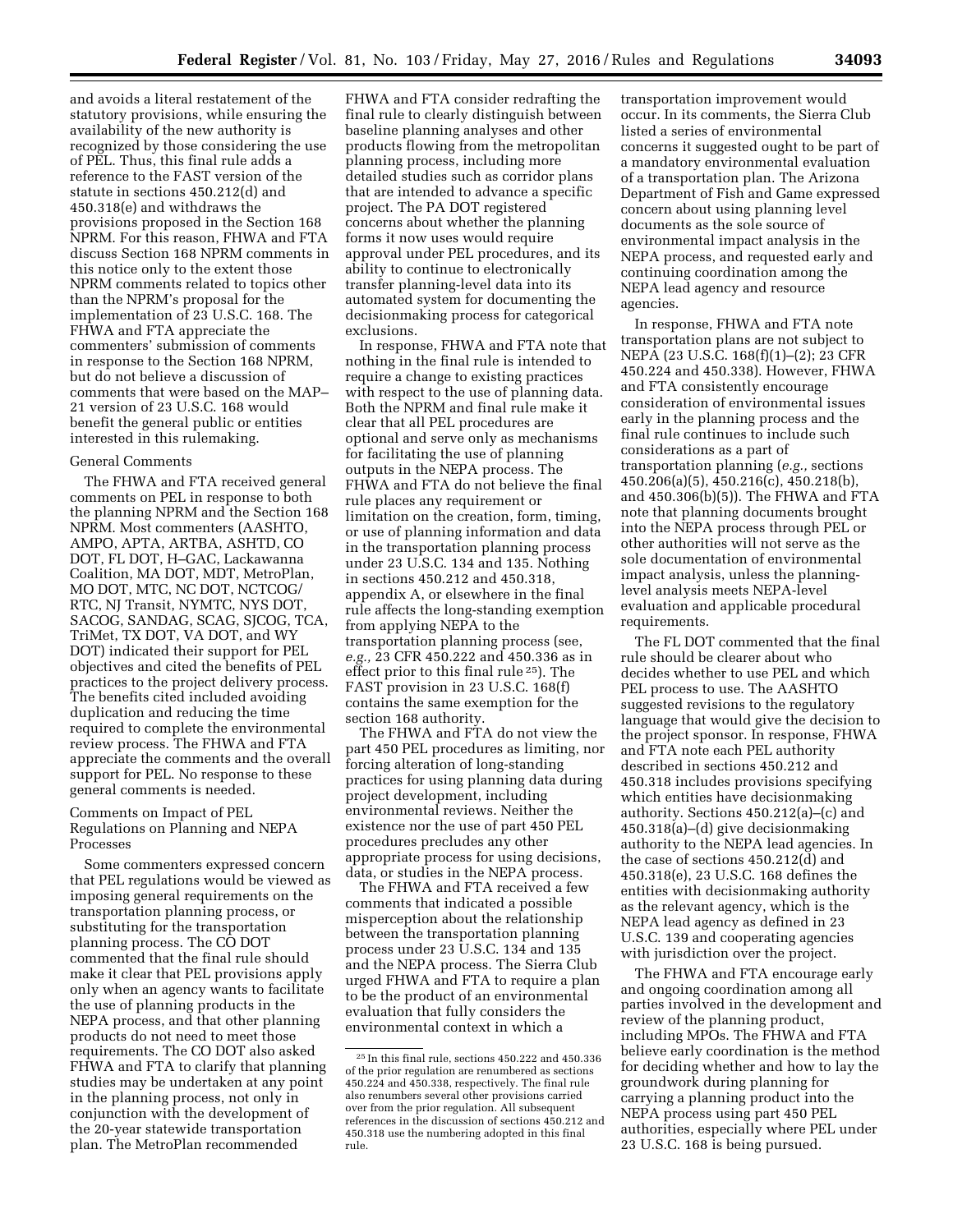NPRM Comments on Relationship Between Pre-Existing PEL Authorities and Section 168

Several commenters (AASHTO, AMPO, ARC, and OR DOT) indicated the preference to retain the pre-existing PEL provisions in the final rule (sections 450.212 (a)–(c) and 450.318(a)–(d) and appendix A) because of the flexibility the existing authorities provide. Commenters (AASHTO, ARC, FL DOT, IDT, MDT, ND DOT, SD DOT, TX DOT, and WY DOT) emphasized the importance of appendix A, (Linking the Transportation Planning and NEPA Processes to Practitioners), and requested that FHWA and FTA retain appendix A and make it clear that it is non-binding guidance. The AASHTO requested that the final rule expressly state that appendix A to part 450 applies only to the PEL provisions contained in sections 450.212(a)–(c) and 450.318(a)– (d) in the final rule, and not to the PEL provision that implements 23 U.S.C. 168.

A number of commenters (AASHTO, CO DOT, FL DOT, H–GAC, MetroPlan, MDT, NC DOT, NCTCOG/RTC, PA DOT, and TX DOT) expressed concern that the MAP–21 section 168 provisions are more restrictive than the pre-existing PEL regulations, and that they would prove so restrictive as to discourage its use. The FHWA and FTA believe this concern may apply to 23 U.S.C. 168 as revised by the FAST Act because the statute includes a number of specific procedural requirements. The H–GAC, NCTCOG/RTC, and TX DOT expressed concern that the section 168 process would be perceived as the required PEL procedure. Some commenters (AASHTO, AMPO, ARC, CO DOT, FL DOT, H–GAC, MA DOT, MDT, NC DOT, NCTCOG/RTC, NYMTC, NYS DOT, Oregon DOT, and TX DOT) requested that FHWA and FTA make it clear in the final rule that the section 168 process is optional, and that it does not supersede PEL authorities that existed prior to the enactment of section 168 in 2012.

The AASHTO submitted language for insertion into sections 450.212(d) and 450.318(e) to emphasize that the new section 168 provisions have no impact on the ability to use pre-existing PEL authorities. The AASHTO also suggested revisions to the organization of the regulatory text to place the preexisting PEL authorities in different sections than the new 23 U.S.C. 168 PEL authority, as well as changes to the language to further clarify that section 168 implementing regulations supplement the pre-existing PEL authorities.

The FHWA and FTA agree that preexisting PEL authorities, whether in the part 450 regulations or outside them, were not altered by the enactment of section 168 or its subsequent amendment. The final rule explicitly retains the authorities contained in sections 450.212 and 450.318 prior to this rulemaking. Sections 450.212(d) and 450.318(e) reference 23 U.S.C. 168, which includes a savings clause provision found in 23 U.S.C. 168(f)(3). The statutory provision states that section 168 ". . . . shall not be construed to affect the use of planning products in the environmental review process pursuant to other authorities under any other provision of law...

The FHWA and FTA agree with the comments requesting retention of appendix A and clarification about its applicability. The final rule retains the non-binding guidance in appendix A and explicitly states in sections 450.212(c) and 450.318(d) that the guidance in appendix A applies only to paragraphs 450.212(a)–(c) and  $450.318(a)$ –(c).

The FHWA and FTA have adopted AASHTO's suggestion to add regulatory language to sections 450.212(d) and 450.318(e) to emphasize that the new section 168 provisions have no impact on the ability to use pre-existing PEL authorities. In the final rule, sections 450.212(d) and 450.318(e) contain language referring to 23 U.S.C. 168(f), and stating: ''The statutory authority in 23 U.S.C 168 shall not be construed to limit in any way the continued use of processes established under other parts of this section or under an authority established outside of this regulation, and the use of one of the processes in this section does not preclude the subsequent use of another process in this section or an authority outside of this regulation. . . . The statute does not restrict the initiation of the environmental review process during planning.''

The FHWA and FTA decline to adopt the reorganization of the regulations suggested by AASHTO. The FHWA and FTA believe that a total reorganization of the regulations, as proposed by AASHTO, would be complicated and confusing. However, FHWA and FTA do agree it is important to reduce the potential for confusion about PEL options and requirements. The FHWA and FTA believe their choice to replace detailed regulatory language proposed in the Section 168 NPRM with a short reference to 23 U.S.C. 168 will help accomplish this objective.

With respect to the comments suggesting 23 U.S.C. 168 provisions are too restrictive and will discourage use of its authority, FHWA and FTA point to the changes made by the FAST Act that simplify the applicable procedures for using the authority created in 23 U.S.C. 168. In addition, the final rule is clear that all of the PEL procedures are optional and any PEL authority may be used.

NPRM Comments on Planning NPRM Proposals for Changes to Part 450

In the planning NPRM, FHWA and FTA proposed repealing section 450.318(d) and redesignating the remaining section of 450.318. The language in section 450.318(d), as in effect prior to this final rule, addressed PEL in the context of New Start projects under 49 U.S.C. 5309(d). Under the MAP–21, changes to section 5309 removed the statutory requirement reflected in section 450.318(d). The FHWA and FTA received only one comment on that proposal from the NRDC. The comment supported the repeal. The final rule repeals section 450.318(d) and redesignates 450.318(e) as 450.318(d).

Section 450.214 Development of Programmatic Mitigation Plans

Section 450.214 describes the development of programmatic mitigation plans. The FHWA and FTA received comments from a total of 22 entities on this section, which included 15 States, 3 national non-profit advocacy groups, 2 planning organizations, and 2 industry associations. All commenters were generally supportive of the development and use of programmatic mitigation plans within the transportation planning process.

### General Comments

Two States (CALTRANS and NYS DOT) commented on the eligibility for Federal funding for the development of programmatic mitigation plans, noting that without dedicated funding, there may not be enough staff resources to enable the development and review of programmatic mitigation plans. The FHWA and FTA note that the development of programmatic mitigation plans was allowed prior to the enactment of MAP–21 (section 1311) and the inclusion of language on programmatic mitigation plans in the final rule. The availability of Federal funds for such activities would depend on the eligibility requirements for any particular type of Federal funding. However, it is expected that Federal funds normally used for transportation planning activities (such as State Planning and Research and Metropolitan Planning funds) would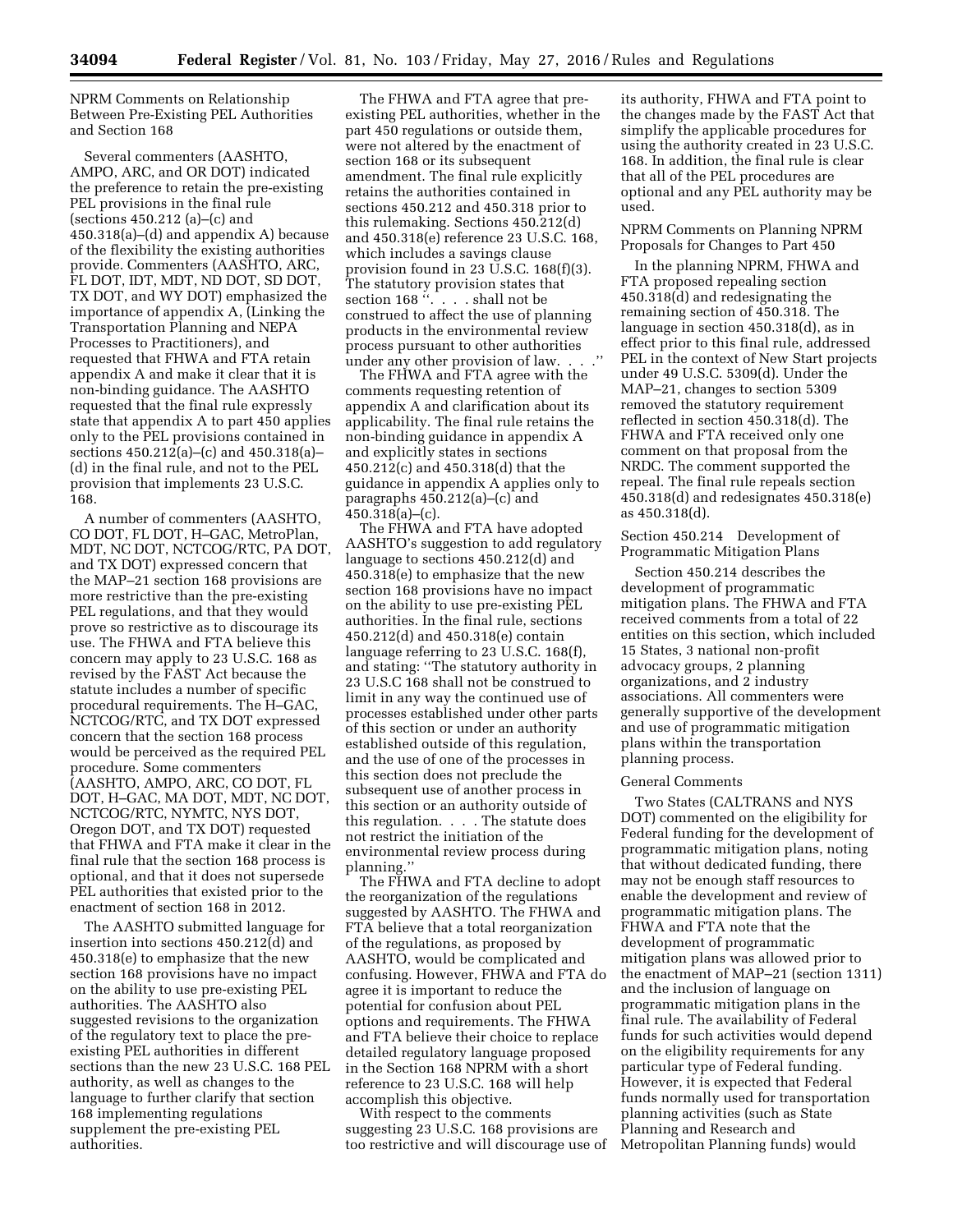likely be potential sources of funding for suggested that the final rule incorporate programmatic mitigation plan development, to be evaluated on a caseby-case basis.

The ARTBA commented on the greater use of programmatic mitigation plans and recommended that FHWA and FTA quantify the benefits of using such plans in terms of time saved. In addition, the group also recommended a clearinghouse for mitigation plans used across the Nation to highlight best practices. The FHWA and FTA acknowledge that programmatic mitigation plans are resourceful tools, but the benefits of such plans cannot be quantified at this time due to insufficient data. A clearinghouse for programmatic mitigation plans is under consideration, and may be developed for use in the future.

The NRDC commended FHWA and FTA for the provisions contained within sections 450.214 and 450.320, noting that early planning can reduce conflicts and delays during environmental reviews performed later in project development. The group specifically noted the preference for requiring the development of programmatic mitigation plans within the transportation planning process. The FHWA and FTA appreciate the comment, but the final rule retains the flexibility in the statutory language (23 U.S.C. 169(a)) by allowing for the development of programmatic mitigation plans within the transportation planning process (pursuant to the framework described in 450.214(a)) or other existing authorities as provided for in 450.214(f)). See discussion under sections 450.214(b) and 450.214(e) for additional information. The NRDC also commented on the appropriate nature of consultation with the resource agencies, making a draft of the mitigation plan available for public review and comment, and addressing the comments in the final plan. The FHWA and FTA concur with the points raised by NRDC for programmatic mitigation plans developed pursuant to the framework in section 450.214(a), and have retained the language in the final rule in section 450.214(b).

The National Mitigation Banking Association, a national non-profit advocacy group, noted that many of the attributes of a programmatic mitigation plan specified in section 450.214 are already in place in mitigation and conservation banks across the Nation, and that it would be prudent public policy to make the acquisition of bank credits from approved mitigation banks a central component of a programmatic mitigation plan element. The group also

a reference to existing banks and bank credits as the preferred alternative for offsetting transportation impacts. The FHWA and FTA drafted the final rule to retain the statute's flexibility on how States and MPOs address potential environmental impacts to resources from transportation projects, including the use of mitigation and conservation banks. The FHWA and FTA prefer to retain that flexibility in the final rule.

A planning organization (Mid-America Regional Council) provided a general letter of support on the development and use of programmatic mitigation plans and noted that the final rule should include language indicating that States shall coordinate with MPOs on the development and use of such plans. The FHWA and FTA acknowledge that development of programmatic mitigation plans are complex yet resourceful tools in future environmental reviews. Such plans can only be developed through proper guidance by the agencies involved in carrying out the recommendations of the plan, and with the full cooperation of the agencies with jurisdiction. In an effort to develop such complex plans effectively and efficiently, FHWA and FTA encourage full participation and coordination by all agencies with jurisdiction and special expertise over the resources addressed in the plan, and States and MPOs where such plans take effect.

The CALTRANS commented on two instances of preamble language in the NPRM related to mitigation. The first instance noted that the text describing mitigation be clarified to include the terms ''. . . protecting, preserving, rehabilitating, or creating environmental resources . . .'' The second instance noted that ''minimization should be included'' in the discussion involving mitigation. The FHWA and FTA concur with both interpretations. However, the language in section 450.214(a)(2) of the final rule remains unchanged because the comments do not concern regulatory text, but rather preamble language from the NPRM not carried forward into the final rule.

## Section 450.214(a)

Three entities (AASHTO, CT DOT, and H–GAC) commented on the proposed language in section  $450.214(a)(2)(ii)$ , stating that the resources addressed in the final rule should not be limited to the examples given. The FHWA and FTA concur that the list of resources mentioned in section  $450.214(a)(2)(ii)$  is not meant to be exhaustive, as the use of the term ''include'' conveys that the list of

resources is not limited to those examples set out in the regulatory text. Two of the entities (CT DOT and AASHTO) requested that additional resources be added to the list of examples, including archaeological resources and stormwater banks. The commenters also requested that the term ''threatened and endangered species critical habitat'' be split up into ''threatened and endangered species, and critical habitat,'' recognizing that they are two separate categories of potential impacts.

The FHWA and FTA added stormwater and archaeological resources to the list of examples as they represent common examples, and split the term ''threatened and endangered species'' from "critical habitat," given that they represent different concepts.

Finally, the Partnership for Active Transportation requested that ''an assessment of opportunities to mitigate negative environmental impacts of the transportation infrastructure by expanding access to active transportation facilities and completing active transportation networks'' be added to the list of examples. The FHWA and FTA decline to add the example to the list as it more of a broad concept of environmental impacts rather than a particular impact area. However, expanding access to active transportation facilities and completing active transportation networks will likely be a consideration in the transportation planning process.

The CALTRANS commented on the appropriate scale of the programmatic mitigation plan, and inquired whether MPOs may plan on a scale beyond its MPA boundaries. The scope and scale of the programmatic mitigation plan is outlined within the optional framework of section 450.214(a)(1)(ii), which states that the plan may be developed on a statewide, regional, local, ecosystem, watershed, or any similar scale for which the resource category applies.

### Section 450.214(b)

Fifteen entities (AASHTO, CALTRANS, CO DOT, CT DOT, DC DOT, H–GAC, ID DOT, MT DOT, ND DOT, NYS DOT, OR DOT, PA DOT, SD DOT, TX, DOT, and WY DOT) commented on the proposed language in section 450.214(b), which stated: ''If a State chooses to develop a programmatic mitigation plan then it shall be developed as part of the statewide transportation planning process . . .'' These commenters found the text proposed under paragraph (b) to be more restrictive than the text of the statute. Specifically, the commenters stated that paragraph (b) should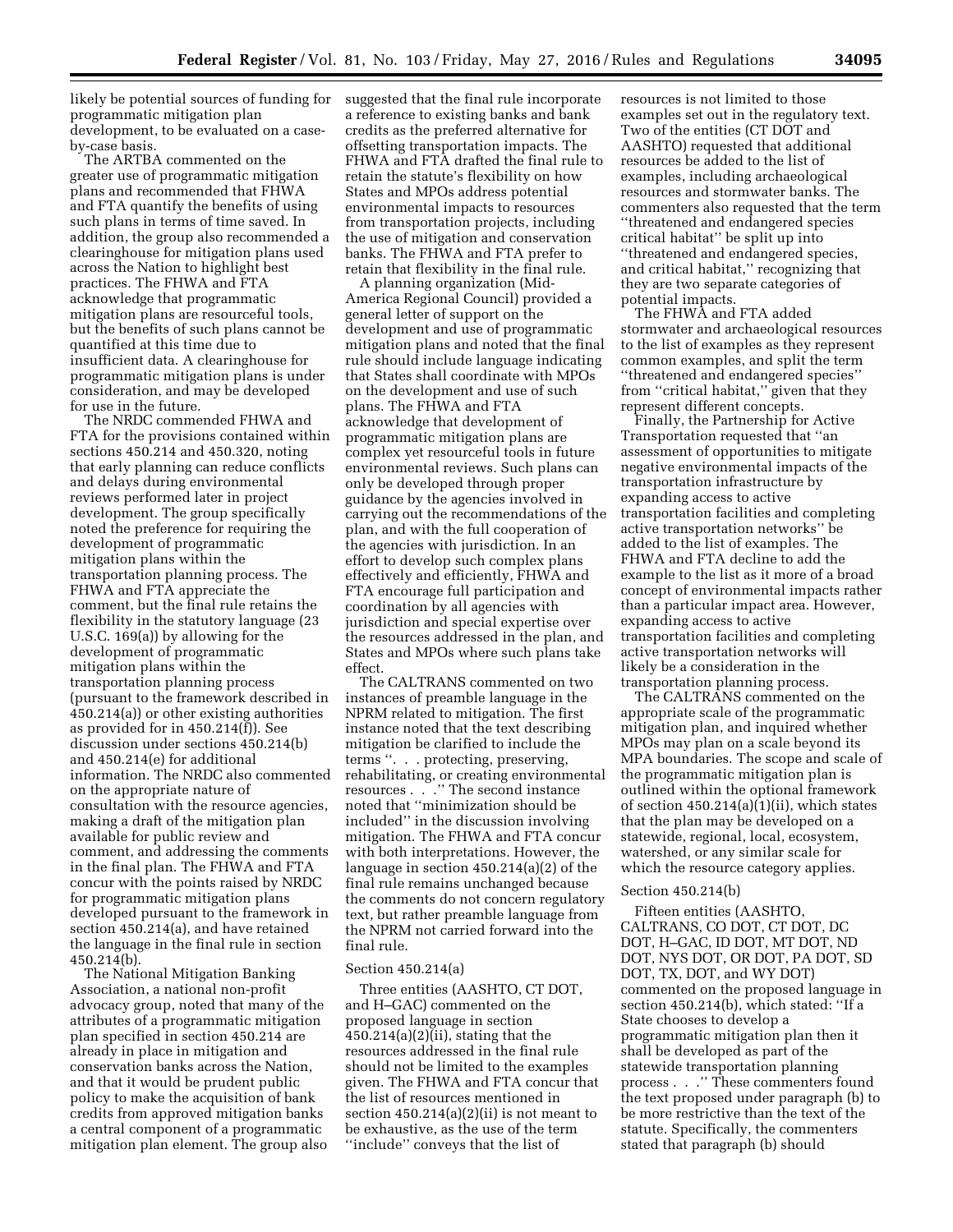preserve the flexibility provided in the statute which allows for States and MPOs to develop programmatic mitigation plans within, or outside, the statewide and metropolitan planning processes.

The FHWA and FTA agree with the commenters and modified the language in paragraph (b) to provide flexibility for States and MPOs to develop programmatic mitigation plans either within the transportation planning process or under another authority, independent of the transportation planning process. Based on comments received on paragraph (b), FHWA and FTA also added a new paragraph (f) to the section to provide additional clarity on the flexibility to develop programmatic mitigation plans outside of the transportation planning process, and then adopt such plans into the transportation planning process.

The CALTRANS inquired about the requirements for public review, and whether the requirement for public review under this authority is congruent to a formal NEPA review. States and MPOs retain the flexibility to adopt a programmatic mitigation plan into the transportation planning process by following the process outlined in paragraph (b). There are no specific timelines involved for public review and comment under the optional framework in the final rule, but FHWA and FTA encourage States and MPOs to utilize public review and comment timelines that are consistent with their transportation planning process. Furthermore, all comments on a programmatic mitigation plan received during the public review and comment period should be considered when developing the final plan.

#### Section 450.214(d)

The CALTRANS noted appreciation for the support for programmatic mitigation plans, but expressed concerns about acceptance of such plans by Federal and State regulatory agencies. The commenter specifically questioned whether rulemaking to govern the regulatory agencies toward the goal of reaching a higher level of commitment to programmatic mitigation planning activities might be possible.

The FHWA and FTA note that the statutory framework for programmatic mitigation plans that is the subject of this final rule specifically requires consultation with the agency or agencies with jurisdiction over the resource covered by the programmatic mitigation plan (23 U.S.C. 169(b)(4)) and in the regulatory text at 23 CFR 450.214(d) and 320(d). However, the statute does not provide FHWA and FTA with authority

to affect the responsibility of resource agencies, which must address their own statutory requirements concerning the resources under their jurisdiction. Consequently, the language found in the NPRM and supported by statute is retained with one exception. In paragraph (d), FHWA and FTA replaced the word ''developed'' with ''adopted,'' to indicate that the adoption process described in paragraph (b) is necessary when utilizing a mitigation plan developed under this authority for use in future environmental reviews. Section 1306 of the FAST Act amends 23 U.S.C. 169(f) to change ''may use'' to ''shall give substantial weight to'' and changes ''any other environmental laws and regulations'' to ''other Federal environmental law'' such that a Federal agency responsible for environmental reviews ''shall give substantial weight to'' the recommendations in the programmatic mitigation plan when carrying out its responsibilities under NEPA or ''other Federal environmental law.'' Sections 450.214(d) and 450.320(d) of the Final Rule are amended to reflect these changes.

## Section 450.214(e)

Fifteen entities (AASHTO, CALTRANS, CO DOT, CT DOT, DC DOT, H–GAC, ID DOT, MT DOT, ND DOT, NYS DOT, OR DOT, PA DOT, SD DOT, TX DOT, and WY DOT) commented on preserving the flexibility in the statute for States and MPOs to determine whether to develop programmatic mitigation plans, citing the voluntary nature of programmatic mitigation plans.

The FHWA and FTA concur with the commenters and have edited the language in the NPRM to clarify that the development of the programmatic mitigation plan is entirely optional, as addressed in the introductory language of the regulatory text in section 450.214(a). The FHWA and FTA encourage the development and use of programmatic mitigation plans, but do not require it as part of the transportation planning process. Based on comments received on paragraphs (b) and (e), FHWA and FTA also added a new paragraph (f) to the section to provide additional clarity on the flexibility to develop programmatic mitigation plans outside of the transportation planning process, and then adopt such plans into the transportation planning process.

Section 450.216 Development and Content of the Long-Range Statewide Transportation Plan

Fifty commenters submitted comments on this section (AASHTO,

ASHTD, Boone County Resource Mgmt., Braxo Valley COG, Buckeye Hills-Hocking Valley RDD, CO DOT, Crystal Hitchings (private citizen), DC DOT, East TX Chief Elected Officials/RPO, Florida MPO Advisory Council, FMATS, IA DOT, ID DOT, ME DOT, Meramec RPC, MI DOT, Mid-Columbia Economic Development District, Mid-Region Rural Planning Agencies TPO and NM RTPOs, MO DOT, MT DOT, NADO, NARC, National Association of Working Women, National Trust for Historic Preservation, NC DOT, ND DOT, NJ DOT, North Carolina Association of RPOs, North Central Pennsylvania RPDC, Northern Maine Development Commission, Northern Shenandoah Valley Regional Commission, NRDC, NY State Association of MPOs, NYS DOT, OR DOT, Partnership for Active Transportation, Region Five Development Commission, Region Nine Development Commission, SD DOT, South Alabama RPC and RPO, South Plains AOG, Southern Windsor County RPC, TX DOT, Transportation for America, Two Rivers-Ottauquechee Regional Commission, Upper Minnesota Valley RDC, VA DOT, VT DOT, West Central Indiana EDD, WI DOT, and WY DOT). Nineteen of the comment letters were from States, 18 were from regional planning organizations, 8 were from associations representing public transportation agencies, 4 were from advocacy groups, and 1 was from an MPO.

Several RPOs (Boone County Resource Management, Brazo Valley COG, Buckeye Hills-Hocking Valley RDD, East Texas Chief Elected Officials RPO, Meramec RPC, Mid-Columbia EDD, Mid-Region Rural TPO and New Mexico RTPOs, NADO, North Carolina Association of RPOs, Northern Maine Development Commission, Northern Shenandoah Valley Regional Commission, Region Five Development Commission, Region Nine Development Commission, South Alabama RPC and RPO, South Plains AOG, Southern Windsor County RPC, Two Rivers-Ottauquechee Regional Commission, Upper Minnesota Valley RDC, and West Central Indiana EDD) and one citizen (Crystal Hitchings) commented that there are several regional plans that States should consider incorporating (by reference or summary) into their longrange statewide transportation plan, particularly in States where an RTPO framework is not in place to provide regional long-range transportation plans. Specific examples provided include the Comprehensive Economic Development Strategies (CEDS), required for EDDs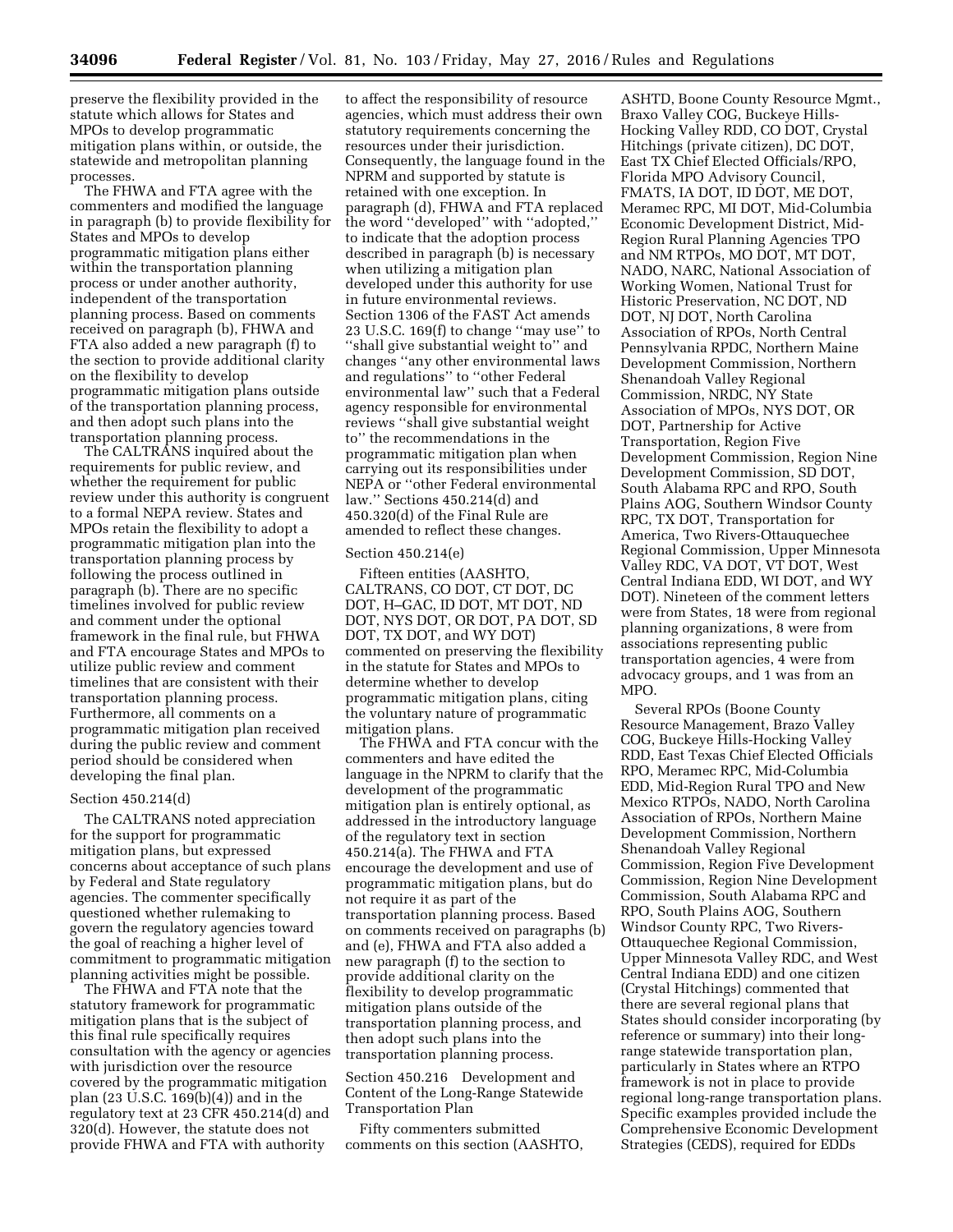recognized by the U.S. Economic Development Administration; and regional sustainability plans, recognized by HUD. The commenters stated that these are examples of plans that provide a regional perspective on transportation and land use that may inform the transportation decisionmaking process and encourage coordinated investment across Federal and other public program funds. In response to these comments, the final rule reflects the statutory provision that requires States to cooperate with nonmetropolitan officials with responsibility for transportation or the RTPOs, if applicable, when developing the longrange statewide transportation plan. The RTPOs or nonmetropolitan officials with responsibilities for transportation are encouraged to share these regional plans with the State during this cooperative process. However, this cooperation does not mean that the State must incorporate these plans or their investment strategies into the longrange statewide transportation plan. That is at the discretion of individual States.

The NRDC commented on the sectionby-section analysis of the long-range statewide transportation plan in the NPRM, which states that section 450.216 maintains the opportunity for the long-range statewide transportation plan to be comprised of policies and/or strategies, not necessarily specific projects over the minimum 20-year forecast period. The commenter stated that, in addition to policies and/or strategies, the long-range statewide transportation plan should also include specific projects.

In response to this comment, FHWA and FTA believe that in section 23 U.S.C. 135(f), Congress intended to allow States the flexibility to develop a long-range statewide transportation plan that includes policies and/or strategies and not specific projects. The FHWA and FTA have reflected that intention in section 450.216 of the final rule. States may, at their discretion, include projects in the long-range statewide transportation plan. However, 23 U.S.C. 135(f) and the final rule do not require it. No changes are made to this section as a result of the comment.

## Section 450.216(b)

Section 1202 of the FAST Act amends 23 U.S.C. 135(f)(8) such that the longrange statewide transportation plan shall include consideration of the role of intercity buses may play in reducing congestion, pollution, and energy consumption. Section 450.216(b) in the final rule is amended to include this new provision.

## Section 450.216(d)

Several commenters (AASHTO, MI DOT, NC DOT, and SEMCOG) objected to section 450.216(d), which states that the long-range statewide transportation plan should integrate the priorities, goals, countermeasures, strategies, or projects contained in the HSIP, including the SHSP, and the Public Transportation Agency Safety Plan. The commenters asked that it be struck from the final rule because it is not specifically in the statute. The basis of this provision predates the MAP–21. The integration of safety and the priorities, goals, countermeasures, and projects of the SHSP into the long-range statewide transportation plan was also part of the previous 2007 planning regulations (23 CFR 250.214(d)).

The FHWA and FTA believe the importance of safety, particularly the early consideration of safety, warrants retaining this provision in the final rule. The FHWA and FTA note that compliance with this provision is not mandatory under the old rule or under this final rule. Lastly, safety is one of the key performance areas identified in MAP–21 for performance management of the transportation system and, consequently, is part of the MAP–21 mandated performance based planning process. The FHWA and FTA therefore left this provision in the final rule as proposed.

The New York Association of MPOs commented that in paragraph (d)(2), the language lacks guidance on when targets should be set and how frequently they should be updated. The FHWA and FTA respond that the timeframe for States and MPOs to set targets is tied to the effective dates of the performance management rules, not the planning rule. In sections 450.226 and 450.340, the planning rule sets the timeframe whereby the performance targets must be reflected in the long-range statewide transportation plan and in the MTPs.

The NYS DOT expressed support for a performance-based approach to the development of the long-range statewide transportation plan, with more emphasis on data driven program outcomes, whereas its previous longrange statewide transportation plans have been policy focused and less quantitative in terms of goal setting. The commenter further commented on the need for flexibility in the timeframe for updating the long-range statewide transportation plan and the necessary coordination with MPO long-range planning.

The FHWA and FTA response to this comment is that the planning NPRM and the final rule, in sections 450.226

and 450.340, consistent with 23 U.S.C. 135(l) and 49 U.S.C. 5304(k) provide for a 2-year transition period after the publication of this final rule for the States and MPOs to bring their planning documents (long-range statewide plan, MTP, STIP, and TIPs) into compliance with these requirements.

## Section 450.216(f)

Section 1202 of the FAST Act amends 23 U.S.C. 135(f)(7) to change ''should'' to ''shall'' to note that the statewide transportation plan ''shall'' include a description of performance measures and targets and ''shall'' include a system performance report. Sections  $450.216(f)(1)$  and  $(2)$  in the final rule are amended to include this new provision.

Section 450.216(f)(2) states that the statewide transportation plan shall include a system performance report, and subsequent updates, evaluating the condition and performance of the transportation system with respect to the performance targets, including progress achieved by the MPOs in meeting the performance targets in comparison with system performance recorded in previous reports. The Florida MPO Advisory Council commented that it is unclear if the performance targets described in this section relate to those set by the State or those set by the MPO, and that it also is not clear the comparison described in this section is to State or metropolitan area system performance recorded in previous reports.

The FHWA and FTA response to this comment is that this report shall include a description of both State and MPO targets and also a description of State and MPO progress at achieving their respective targets. This requirement is based on 23 U.S.C. 135(f)(7) and 49 U.S.C.(f)(7)(B), which state that the long-range statewide transportation plan shall include a system performance report and subsequent updates evaluating the condition and performance with respect to the performance targets, including progress achieved by the MPO in meeting the performance targets in comparison with system performance recorded in previous reports.

The WI DOT commented that section 450.216(f)(2) does not address the inclusion of performance targets in plans adopted shortly after rule publication. The FHWA and FTA response to this comment is that sections 450.226 and 450.340 provide for a 2-year transition period after publication of the final rule for States and MPOs to bring the long-range statewide transportation plan, MTPs, STIPs, and TIPs into compliance. The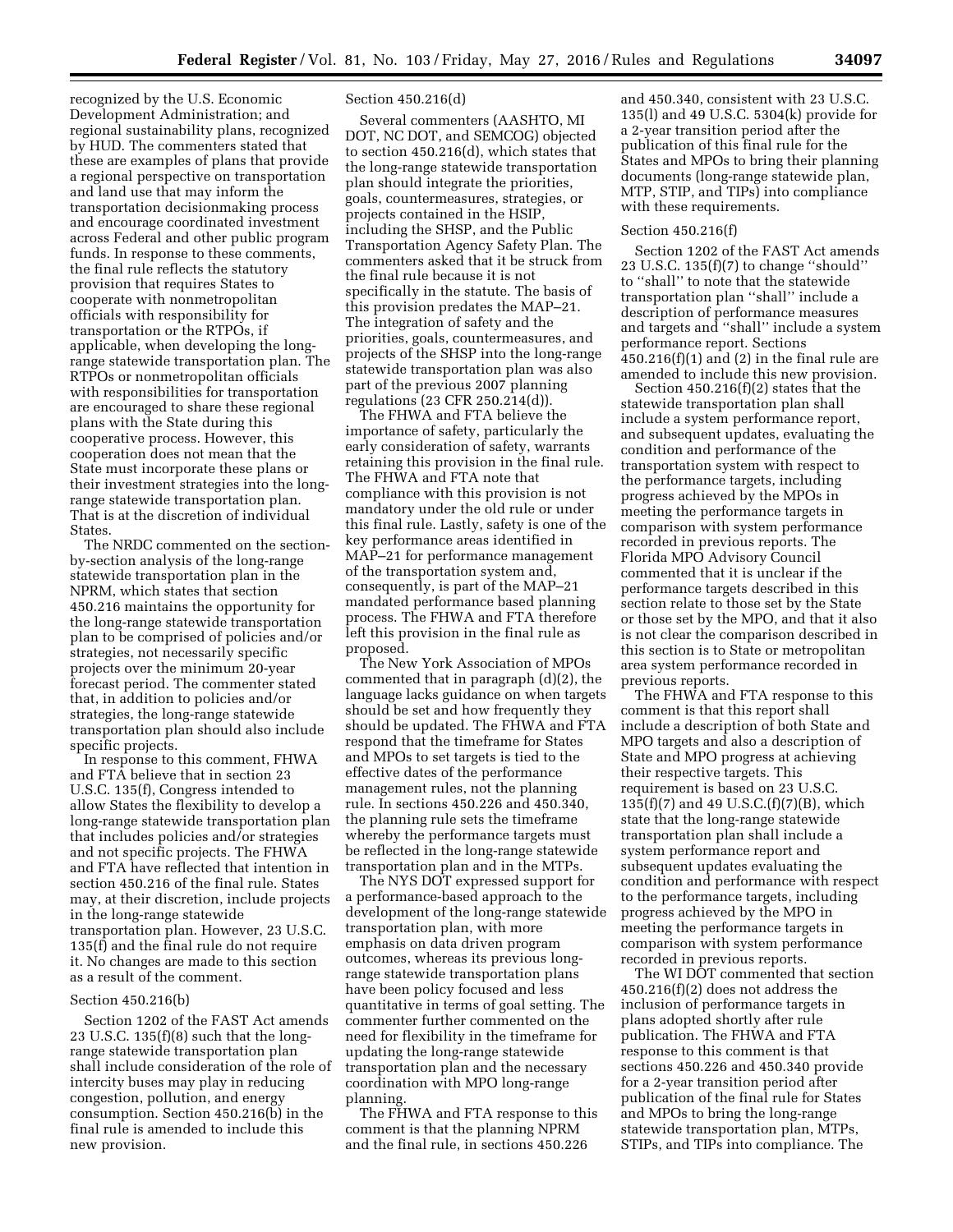IA DOT commented that it is not clear what subsequent updates refers to in section  $450.216(f)(2)$ . In response, FHWA and FTA refer the commenter to a similar comment and response at section 450.324(f)(4).

The ME DOT sought further clarification on the system performance report that must be included with updates to the long-range statewide transportation plan. Specifically, the ME DOT asked what would be the required cycle for subsequent updates of the long-range statewide transportation plan. In response, the MAP–21 and the FAST Act do not establish a cycle for updating the statewide long-range transportation plan. It is at the State's discretion to decide when to undertake an update. However, if a State chooses to update its long-range statewide transportation plan after the regulatory phase-in provisions in sections 450.226 and 450.340, the State must reflect the new requirements in that update.

The FMATS emphasized the necessary coordination among the States, MPOs, and operators of public transportation to establish performance targets. The FHWA and FTA agree that coordination between the State, MPOs, and operators of public transportation will be critical to both setting and achieving performance targets for each of the entities.

The FMATS also pointed out that fundamentally, the State develops a long-range statewide transportation plan that is a policy document, whereas the MPO MTP contains a fiscally constrained project list and policies. This might create a disconnect in State and MPO coordination. The FMATS noted that an MPO has no say in which projects actually are implemented, and that may impact the MPO's performance reporting and ability to achieve performance targets. In response, FHWA and FTA feel strongly that interagency coordination is an important part of successful implementation of the 3–C planning process, including the new requirements for performance-based planning. Section 450.314 of the final rule provides that the States, MPOs, and operators of public transportation must identify and document, either through the metropolitan planning agreement or other means, their mutual responsibilities in the implementing a performance-based approach to planning and programming. See section IV(B) (recurring comment themes) for more discussion on this issue and FHWA and FTA responses.

## Section 450.216(l)

Section 1202 of the Fast Act amends 23 U.S.C. 135(f)(3)(A)(ii) to add adds

public ports to the list of entities States shall provide a reasonable opportunity to comment on the plan and adds examples of private providers of transportation. Section 450.216(l)(2) in the final rule is amended to include these new provisions.

## Section 450.216(n)

The AASHTO, ASHTD, ID DOT, MI DOT, MT DOT, ND DOT, SD DOT, and WY DOT requested that FHWA and FTA delete the language in section 450.216(n) that states that the long-range statewide transportation plan should be informed by the financial plan and the investment strategies from the State asset management plan for the NHS and by the public transit asset management plans. The commenters argue that it infringes on the States' flexibility to determine the content in their longrange transportation plans, including whether to create a policy- or projectbased plan. See section IV(B) (recurring comment themes) for more discussion on this issue and FHWA and FTA responses.

The VA DOT recommends that FHWA and FTA specifically require that development of the long-range statewide transportation plan includes consideration or integration of the congestion management plans, performance plans and, where applicable, the CMAQ performance plan. The FHWA and FTA response is that under the final rule at sections 450.206(c)(4) and 450.306(d)(4), the States and MPOs are required to integrate the goals, objectives, and performance measures from other State transportation plans and transportation processes, as well as any plans developed pursuant to chapter 53 of title 49, into the statewide and metropolitan transportation planning processes. Examples of such plans include the HSIP and SHSP, as defined in 23 U.S.C. 148; the State Asset Management Plan for the NHS, as defined in 23 U.S.C. 119(e); the State Freight Plan (if the State has one), as defined in section 1118 of MAP–21; the Transit Asset Management Plan, as defined in 49 U.S.C.; the Public Transportation Agency Safety Plan, as defined in 49 U.S.C. 5329(d); and, for certain MPOs in metropolitan areas, the congestion mitigation and air quality improvement program performance plan as defined in 23 U.S.C. 149(l), as applicable, and the congestion management process, as defined in 23 CFR 450.322, if applicable. Since the congestion mitigation and air quality improvement performance plan and the congestion management process are unique to certain metropolitan areas,

FHWA and FTA limited the integration of those plans to the metropolitan transportation planning process in those areas.

The Nine to Five National Association of Working Women commented that an equitable transportation system is critical to creating thriving communities of opportunity. The commenter stated that where and how we decide to make transportation investments is critical to communities' access to economic opportunity. The commenter further stated that low-income and minority communities face tremendous barriers in access to transportation that can get them to critical places (*e.g.,* school, work, child care, appointments, and grocery stores), and that reducing those barriers will require targeted investments. The commenter further stated that by developing State and metropolitan planning guidance that includes the voices of directly affected communities and prioritizes enhanced mobility and opportunity for the most vulnerable populations, transit investments can go a long way to supporting improved social and economic outcomes in these communities. See section IV(B) (recurring comment themes) for more discussion on this issue and FHWA and FTA responses.

The National Trust for Historic Preservation commented that additional language should be added under section 450.216(i) to state that State and local resource protection and historic preservation agencies shall be contacted to obtain existing inventories, and the State may fund the preparation or updating of such inventories, pursuant to this Chapter, if inventories are not current or available.

In response to this comment, FHWA and FTA note that at the time the NPRM was under development, language was added to sections 450.206(b) and 450.306(c) to include section 4(f) properties, as defined in 23 CFR 774.17, as one of several examples to consider for establishing the degree of consideration and implementation of the planning factors. Section 4(f) properties include land of a historic site of national, State, or local significance (23 CFR 774.17). The FHWA and FTA also note that under section 450.216(i), it is already provided that the longrange statewide transportation plan shall be developed, as appropriate, in consultation with State, tribal, and local agencies responsible for land use management, natural resources, environmental protection, conservation, and historic preservation. This consultation shall involve comparison of transportation plans to State and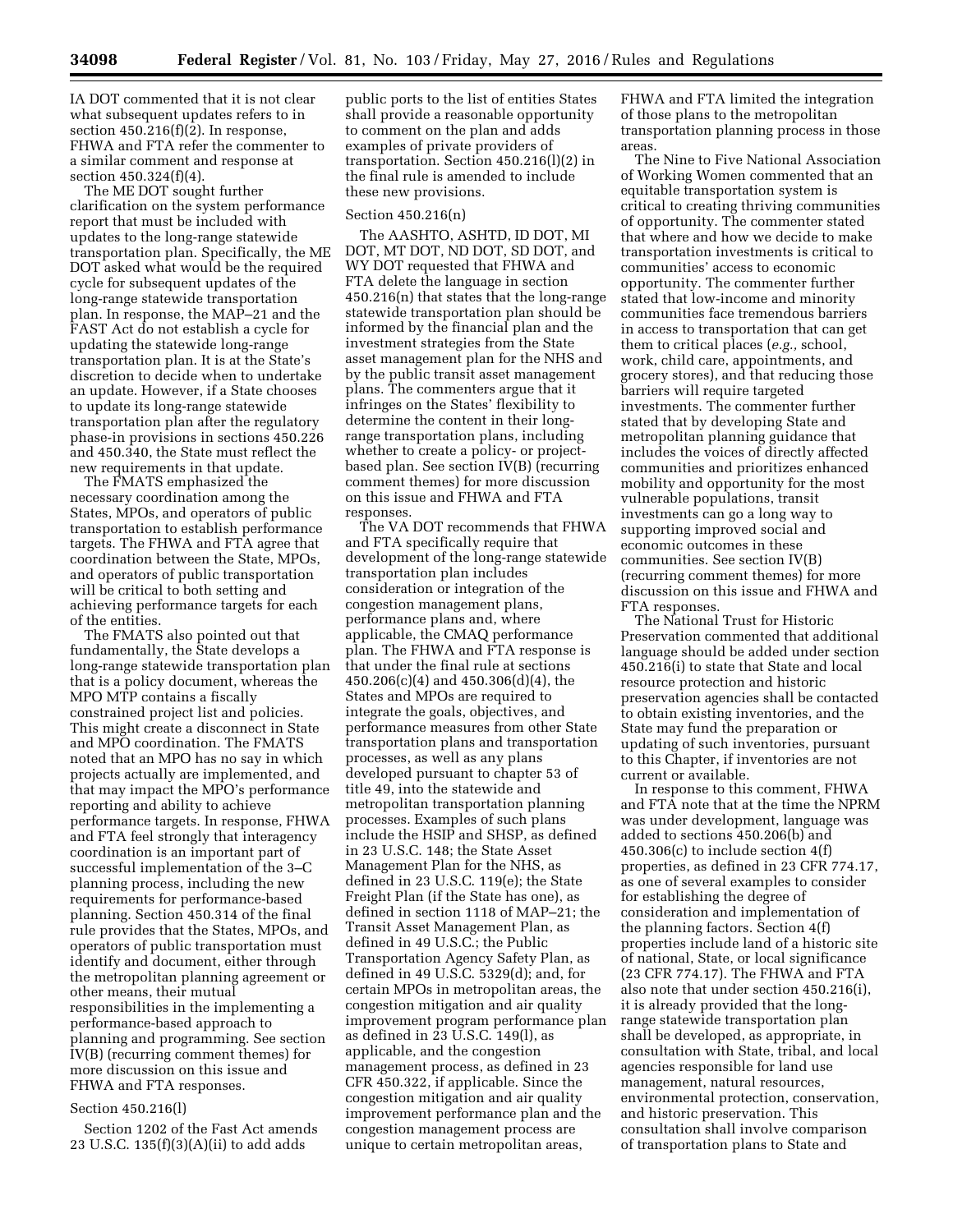tribal conservation plans or maps, if available, and comparison of transportation plans to inventories of natural or historic resources, if available. The FHWA and FTA agree that if a State seeks to prepare or update local resource protection and/or historic preservation inventories as part of their update to the long-range statewide transportation plan, they may do so, but are not required.

Two advocacy groups (NRDC and Transportation for America) commented that differences between the State and metropolitan planning sections of the proposed rule should be reconsidered. See section IV(B) (recurring comment themes) for more discussion on this issue and FHWA and FTA responses.

The NJ DOT commented that similar to the MPO option to use scenario planning, many States also use scenario planning in the development of their long-range statewide transportation plans. The NJ DOT will be considering the use of scenario planning when it undertakes its next update of the longrange statewide transportation plan. The FHWA and FTA encourage other entities, such as the States, to use scenario planning in their transportation planning process as a best practice, particularly as part of developing the long-range statewide transportation plan.

The VT DOT recommended incorporating climate resilience as one of the components of the statewide transportation planning process. See section IV(B) (recurring comment themes) for more discussion on this issue and FHWA and FTA responses.

## Section 450.216(k)

Several commenters (AASHTO, CO DOT, DC DOT, ID DOT, MT DOT, ND DOT, SD DOT, TX DOT, and WY DOT) commented on the requirement in section 450.216(k) that a long-range statewide transportation plan shall include a discussion of potential environmental mitigation activities and potential areas to carry out these activities, and that the State shall develop the discussion in consultation with Federal, State, regional, local, and tribal land management, wildlife, and regulatory agencies. The commenters noted that the consultation referenced in this section is too broad and should only relate to applicable Federal, State, local, and regional agencies and tribes. Specifically, a State's transportation officials should not have to consult on mitigation issues in the southern part of the State with local officials from a distant northern part of the State and that the final rule should be revised to make this clear. The FHWA and FTA

agree with this comment and have made this change in section 450.324(f)(10) of the final rule.

The Florida MPO Advisory Council and NARC commented that section 450.216(k) should also include MPOs on the list of entities with which the State must consult when developing the discussion of potential environmental mitigation activities in the long-range statewide transportation plan. The FHWA and FTA response to this comment is that the suggested change is not necessary because States are already required to develop the long-range statewide transportation plan in cooperation with the affected MPOs under section 450.216(g).

The MARC commented that it supports the requirements for State consultation with Federal, State, tribal, regional, and local land management, wildlife, and regulatory agencies when the State is developing discussion on potential environmental mitigation activities for the long-range statewide transportation plan as described in section 450.316(k).

## Section 450.216(l)

In section  $450.216(1)(2)$  of the final rule, public ports has been added to the list of interested parties that a State shall provide a reasonable opportunity to comment on the proposed long-range statewide transportation plan exactly as described in the FAST Act section 1201 (23 U.S.C. 135(f)(3)(A)(ii)). Also, in section 450.216(l)(2), examples of providers of private providers of public transportation have been added to the final rule exactly as described in FAST Act section 1202 (23 U.S.C.(f)(3)(A)(ii)) including intercity bus operators, employer based cash-out program, shuttle program, or telework program.

## Section 450.216(m)

On sections 450.216(m) (development and content of the long-range statewide transportation plan) and 450.324(f)(11)(iii) (development and content of the MTP), the Partnership for Active Transportation commented that it strongly supports consideration of innovative financing methods in both the long-range statewide transportation plan section and the MTP. The commenter further stated that the proposed revisions in the NPRM should explicitly encourage consideration of innovative financing techniques in the context of active transportation. The commenter also stated that many transportation planners do not currently consider public-private partnerships as a way to finance pedestrian and bicycle projects. The FHWA and FTA believe that the existing language in sections

450.216(m) and 450.324(f)(11)(iii) that encourages an assessment of innovative financing techniques is broad based, and is meant to include all projects in the plan, including the financing of pedestrian and bicycle projects. Therefore, no changes are warranted.

The CO DOT commented that section 450.216(m), which provides that the financial plan for the long-range statewide transportation plan may include an assessment of the appropriateness of innovative finance techniques (for example, tolling, pricing, bonding public-private partnerships, or other strategies) as revenue sources, seems inappropriate and that these financing instruments have been around for a long time. In response to this comment, FHWA and FTA note that even though these techniques might be well-established, this text was included to encourage consideration of financing techniques for projects early on in the planning process (*i.e.,* during the development of the long-range statewide transportation plan). The FHWA and FTA also note that this provision is optional. No changes are made to this section based on this comment.

Section 450.218 Development and Content of the Statewide Transportation Improvement Program

Forty-eight commenters (Addison County RPC, AASHTO, Boone County Resource Management, Brazo Valley COG, Buckeye Hills-Hocking Valley RDD, CT DOT, East Texas Chief Elected Officials RPO, FL DOT, FMATS, GA DOT, Hitchings (private citizen), IA DOT ID DOT, MA DOT, MD DOT, Meramec RPC, Miami-Dade MPO, MI DOT, Mid-Region RTPO and New Mexico RPOs, MN DOT, MT DOT, NADO, NARC, NC DOT, ND DOT, NJ DOT, North Central PA RPDC, Northern Maine Development Commission, NRDC, NYS DOT, OK DOT, Region Five Development Commission, Region Nine Development Commission, RTC and NCTCOG, RI DOT, SD DOT, South Alabama RPC and RPO, Southeast Alabama RPO, SEMCOG, TriMet, Two Rivers-Ottauquechee Regional Commission, TX DOT, Upper Minnesota Valley RDC, US Travel Association, VT DOT, WA State DOT, West Central Arkansas Planning and Development District, West Central Indiana EDD, WI DOT, and WY DOT) submitted comments on this section. Twenty of the comment letters were from States, 17 were from regional planning organizations, 5 were from associations representing transportation agencies, 4 were from MPOs, 1 was from an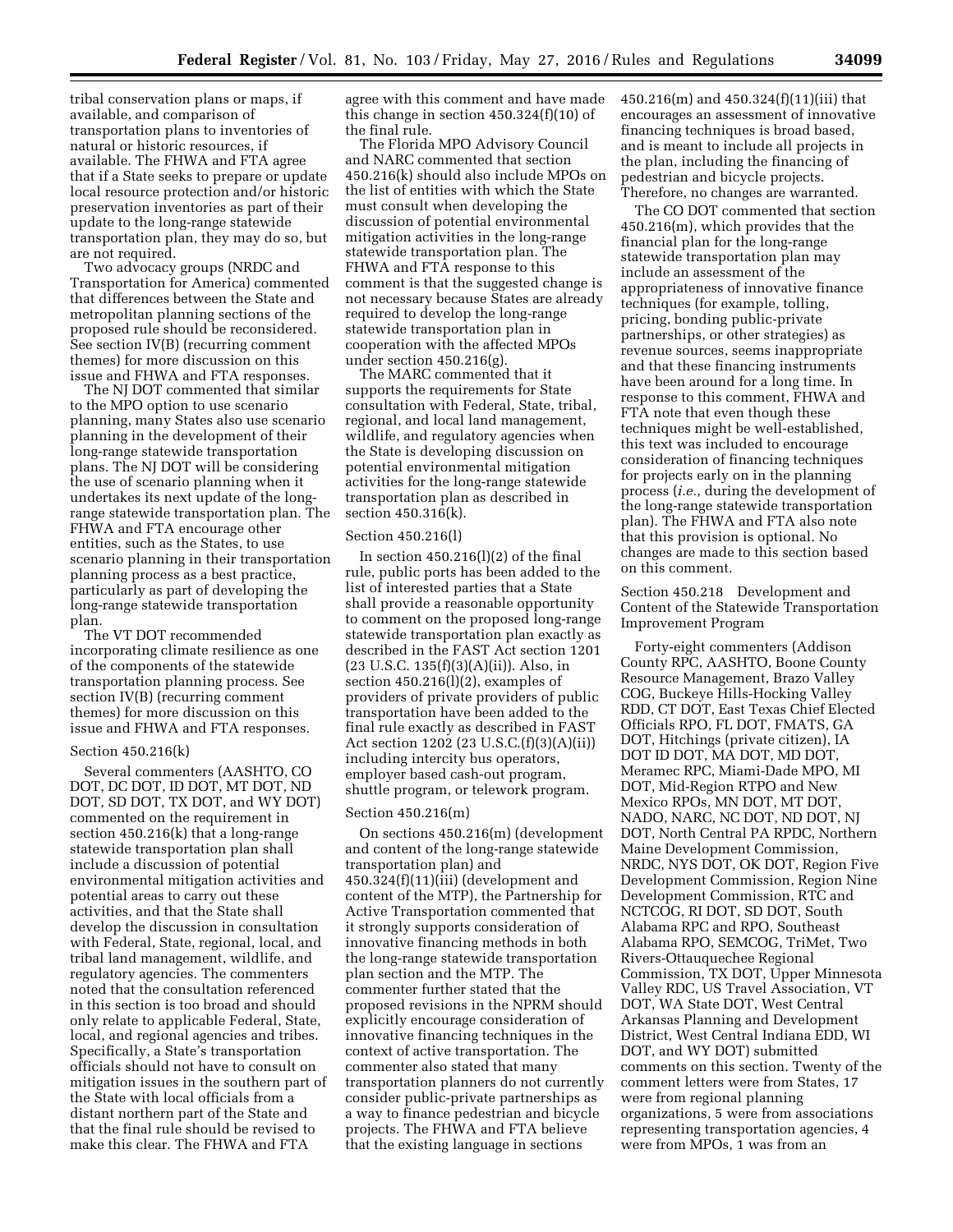operator of public transportation, and one was from an advocacy group.

The NRDC commented that it would like for the FHWA's Federal-aid highway program to be more like the FTA's new starts program. The FHWA and FTA response to this comment is that it is outside the scope of the final rule.

The AASHTO commented that it would like for the final rule to emphasize that the function of the STIP is to provide an annual listing of projects for a period of 4 years to inform the public, partners, and review agencies. In response, FHWA and FTA note that sections 450.218(a)–(q) describe the development and content of the STIP, including requirements to include specific project information, the horizon for the STIP, and State consultation and cooperation with other entities in developing the STIP. Section 450.220 describes FHWA and FTA approvals of the STIP.

#### Section 450.218(b)

The IA DOT commented on section 450.218(b), seeking clarification if the State's approval of the MPO TIPs constitutes approval or agreement that MPO projects will help make progress toward State and MPO targets. The FHWA and FTA response to this comment is that State (Governor) approval of the MPO TIP does not constitute State approval or agreement that MPO projects in the TIP will help make progress toward State and MPO targets. The FHWA and FTA reiterate that under sections 450.206(c)(2) and 450.306(d)(2)(ii) in the final rule, States and MPOs are required to coordinate State and MPO target setting, and the targets should be consistent to the maximum extent practicable.

#### Section 450.218(c)

The MN DOT commented that the requirement to develop the STIP in cooperation with affected nonmetropolitan local officials with responsibility for transportation or in cooperation with an RTPO, if applicable, in section 450.218(c) is in conflict with section 450.210(d). Section 450.210(d) provides that an RTPO, if established and designated by the State, shall develop a regional TIP for consideration by the State. The FHWA and FTA do not see this as a conflict. States are required to cooperate with nonmetropolitan local officials or with an RTPO, if applicable, when developing the STIP. However, a State is not required to include an RTPO TIP as part of the STIP.

The OK DOT commented that it does not agree with FHWA and FTA

interpretation in section 450.218(c) that the STIP shall be developed in cooperation with affected nonmetropolitan officials with responsibility for transportation or, if applicable, through RTPOs. The OK DOT suggested that development should be in consultation rather than with cooperation, given 23 U.S.C.  $135(g)(2)(B)(i)$ .

The FHWA and FTA do not agree with this comment and have explained the rationale for using the word ''cooperation'' in this context in the section-by-section discussion in the NPRM. Specifically, the final rule changed the terms ''consultation'' with ''nonmetropolitan'' officials to ''cooperation'' with ''nonmetropolitan'' officials and added cooperation with RTPOs, if applicable. These changes reflect MAP–21 revisions to 49 U.S.C. 5304(g)(2)(B)(i). Whereas 49 U.S.C. 5304 is nearly the same as 23 U.S.C. 135, this is one instance where changes to the two statutes were inconsistent. The MAP–21 revision to section  $135(g)(2)(B)(i)$  does not change ''consultation'' to ''cooperation.''

In updating the final rule, FHWA and FTA determined that it was appropriate to use the term ''cooperation'' rather than ''consultation'' in this paragraph. To have two different processes (a consultation process for Title 23 actions and a cooperation process for Title 49 actions) is overly burdensome. Using the term ''cooperation'' is consistent with the comparable changes that MAP– 21 made to the long-range statewide transportation plan provisions (see section 450.216(h)). Because of the longstanding requirement that the STIP be consistent with the long-range statewide transportation plan (section 450.218(k)), the State should follow a similar coordination process for both of these documents. In addition, as defined for purposes of part 450, cooperation requires States to work more closely with nonmetropolitan local officials and RTPOs, if applicable, than consultation. This change is also consistent with the overall MAP–21 approach to increasing the presence of affected nonmetropolitan local officials and regional planning organizations in the statewide planning process. No changes are made to the final rule based on this comment.

## Section 450.218(l)

The AASHTO, ID DOT, MT DOT, ND DOT, SD DOT, SEMCOG, and WY DOT commented that in section 450.218(l), only the cost estimates in the STIP should be shown in year of expenditure dollars and not both cost estimates and revenue projections. See section

450.324(f) for more discussion and FHWA and FTA's responses to this and similar comments on this topic.

The ID DOT, MT DOT, ND DOT, SD DOT, and WY DOT commented that although the financial plan is optional, section 450.218(l) requires too much detail. The FHWA and FTA response to this comment is that this provision provides the State the option of including a financial plan with the STIP, and the details provided in this section are intended to help a State use the financial plan to assess the availability of funding in relation to the costs of implementing the program of projects in the STIP.

## Section 450.218(o)

The AASHTO, MI DOT, MT DOT, TX DOT, and WY DOT commented on proposed section 450.218(o). The section states that the STIP should be informed by the financial plan and the investment strategies from the State asset management plan for the NHS and by the public transit asset management plans. The commenters suggested that this language is undefined, confusing, and could potentially be interpreted and applied inconsistently. See section IV(B) (recurring comment themes) for more discussion on this issue and FHWA and FTA responses.

The TX DOT commented that the final rule should acknowledge that funding sources other than Federal funds may have a role in helping a State achieve performance targets. The FHWA and FTA have deleted section 450.218(o) from the final rule. The FHWA and FTA agree that funding sources other than Federal funds may have a role in helping a State achieve performance targets. However, FHWA and FTA believe that it would be unnecessarily duplicative to restate this in the final rule.

## Section 450.218(p)

The WA State DOT commented that section 450.218(p) should be modified to include the phrase ''or phase of the project'' at the end of this paragraph and state that the STIP shall include a project, or an identified phase of a project, only if full funding can reasonably be anticipated to be available or the project or phase of the project within the time period contemplated for completion of the project. The FHWA and FTA disagree with this comment. The FHWA and FTA believe that in the language in 23 U.S.C. 135(g)(5)(E), Congress intended that the STIP would be fiscally constrained and that projects in the STIP would be fiscally constrained. As a result, FHWA and FTA used the language from 23 U.S.C.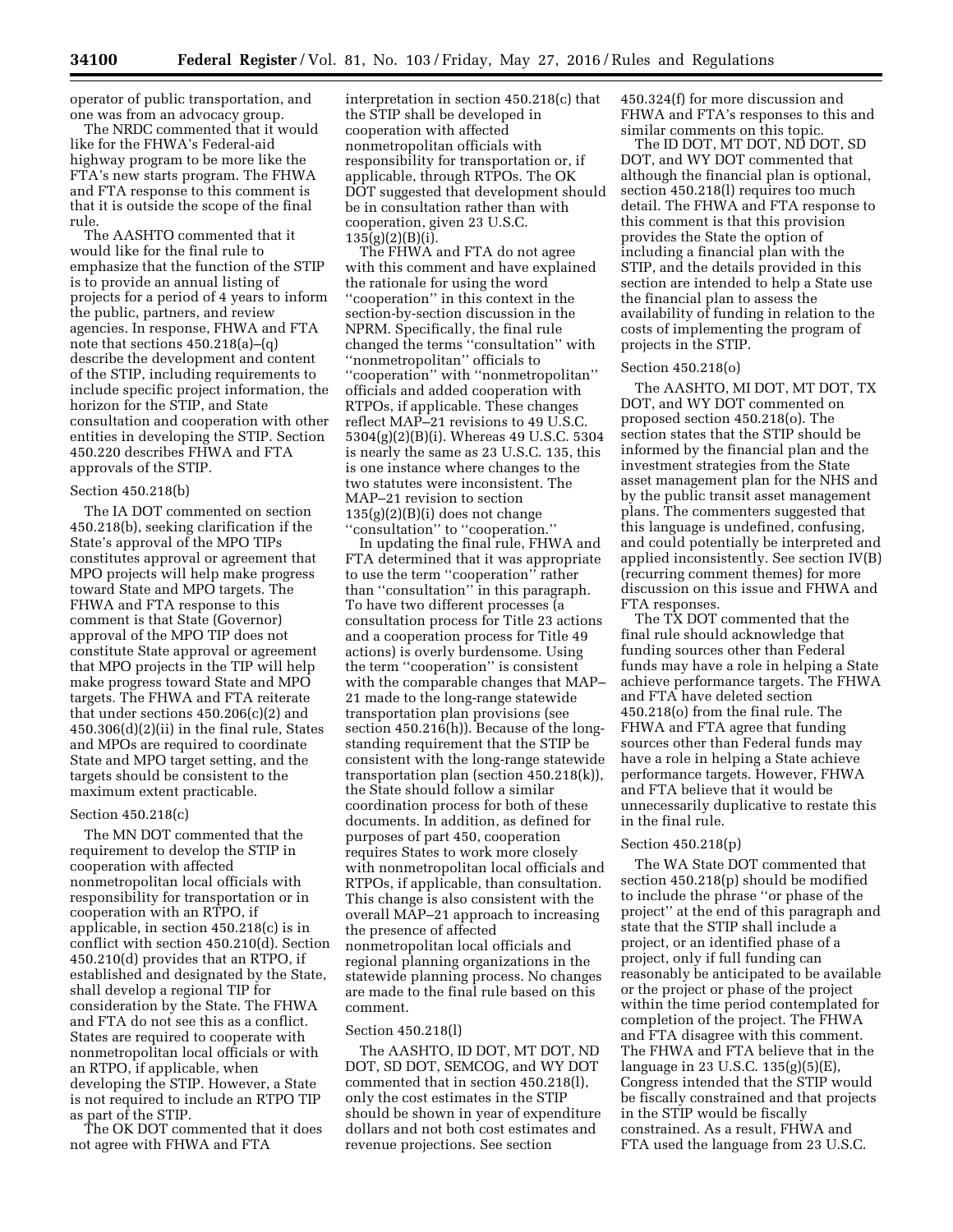$135(g)(5)(E)$  in this paragraph. This has been a long-standing interpretation. By making the change that the commenter requested, it would change the meaning of the paragraph by allowing States to include project phases in the STIP without demonstrating funding availability for the entire project. The result would be such projects and the STIP itself would not be fiscally constrained. As such, FHWA and FTA are not making changes to the final rule.

### Section 450.218(r)

Section 450.218(r) requires that the STIP include, to the maximum extent practicable, a discussion of the anticipated effect of the STIP toward achieving the performance targets identified by the State in the long-range statewide transportation plan or other State performance-based plans linking investment priorities to those performance targets. It further states that this discussion should be consistent with the strategies to achieve targets presented in the long-range statewide transportation plan and other performance management plans such has the highway and transit asset management plans, the SHSP, the public transportation agency safety plan, the CMAQ performance plan, and the State freight plan (if one exists). Several commenters (AASHTO, ID DOT, MT DOT, ND DOT, NY DOT, SD DOT, and WY DOT) objected to the language and suggested instead that this paragraph should track the statutory language.

The FHWA and FTA agree, in part, with this comment and eliminated the list of examples of other performance management plans that was proposed for inclusion in section 450.218(r) because these examples are already listed in section  $450.206(c)(4)$ . The FHWA and FTA feel that the provisions in section 450.206(c)(4) are sufficient to ensure the integration of elements of other federally required performancebased plans and processes and so do not need to reiterate. The FHWA and FTA retained the phrase ''or other State performance-based plan(s)'' in this paragraph because, as noted in 23 CFR 450.216(f)(1), a State is not required to include performance targets in the longrange statewide transportation plan. For those States that do not include performance targets in the long-range statewide transportation plan, this provision would make it clear that States are still required to utilize other State performance-based plans for those targets. Section 450.218(r) in the NPRM became section 450.218(q) in the final rule with the changes noted above.

The MN DOT commented that the STIP should not be the identified document for reporting, and that the reporting requirements of section 450.218(r) are too prescriptive. The MN DOT further commented that it would like flexibility in how and where to report.

In response to this comment, FHWA and FTA believe that the intent of Congress in 23 U.S.C.  $135(g)(4)$  is that the STIP will include, to the maximum extent practicable, a discussion of the anticipated effect of the STIP toward achieving the performance targets established in the long-range statewide transportation plan, linking investment priorities to those performance targets. The FHWA and FTA have reflected that intent in section 450.218(r) of the NPRM, which became 450.218(q) in the final rule. As previously discussed, the language in the NPRM at section 450.218(r), which required the State to link this discussion in the STIP to the other State performance-based plans and processes, was removed from the final rule.

Several commenters (AASHTO, CT DOT, FL DOT, GA DOT, ID DOT, MT DOT, NC DOT, ND DOT, NYS DOT, SD DOT, TriMet, WI DOT, and WY DOT) commented on section 450.218(r) in the NPRM that States should not be required to include information on individual projects and should not be required to link individual projects with specific performance measures as part of the discussion on the anticipated effect of the STIP toward achieving the performance targets in the long-range statewide transportation plan or other State performance based plan(s). See section IV(B) (recurring comment themes) for more discussion on this issue and FHWA and FTA responses. Section 450.218(r) in the NPRM and section 450.218(q) in the final rule include requirements for States to include a discussion in the STIP of the anticipated effect of the STIP (as a whole) toward achieving the federally required performance targets identified by the State in the long-range statewide transportation plan or other state performance-based plans, linking investment priorities (at a program level) to those performance targets.

At least one commenter suggested that it is unlikely that the projects within a 4-year program will actually result in a target being met. Another commenter suggested requiring the State, not the MPO, to be responsible for establishing and tracking performance in the MPO TIPs. The FHWA and FTA respond that these comments are outside the scope of the final rule and are more appropriate

for the other performance management rules.

The AASHTO, ID DOT, MT DOT, ND DOT, SD DOT, and WY DOT commented on proposed section 450.218(r) that the performance reporting should only be limited to federally required performance measures. The FHWA and FTA agree with this comment but do not believe revisions to the regulatory text are necessary.

The AASHTO, CT DOT, IA DOT, MD DOT, NC DOT, VT DOT, and WI DOT commented on section 450.218(r) that States should have discretion regarding the discussion of the anticipated effect of the STIP toward achieving the performance targets. That this may include references to such documents as performance reports that are more user friendly. The FHWA and FTA agree that States and MPOs should be provided some flexibility in how they craft the discussion in the STIP on the anticipated effect of the STIP toward achieving the performance targets, and that States referencing other reports as part of this discussion would be acceptable.

The IA DOT commented that the phrase ''to the maximum extent practicable'' in section 450.218(r) should be clarified with regard to the level of analysis required to demonstrate that projects in the STIP will help meet performance targets.

Based on these comments, FHWA and FTA will consider developing guidance after this final rule and the other performance management final rules are published to provide assistance to the States and MPOs on how this requirement might be met and to what extent they should demonstrate that the projects (program) in the STIP and MPO TIPs will help meet performance targets. Similar comments were submitted on section 450.326(d).

Two States (MN DOT and NJ DOT) commented on section 450.218(r) that the requirements for States to discuss in the STIP the anticipated effect of the STIP toward achieving performance targets goes too far and is overly prescriptive, even with the use of the phrase ''to the maximum extent practicable.'' The MN DOT further stated that it annually publishes a standalone transportation performance report. The response to this comment is that FHWA and FTA believe that the intent of Congress in 23 U.S.C. 135(g)(4) is that the STIP include, to the maximum extent practicable, a discussion of the anticipated effect of the STIP toward achieving the performance targets established in the long-range statewide transportation plan (or other State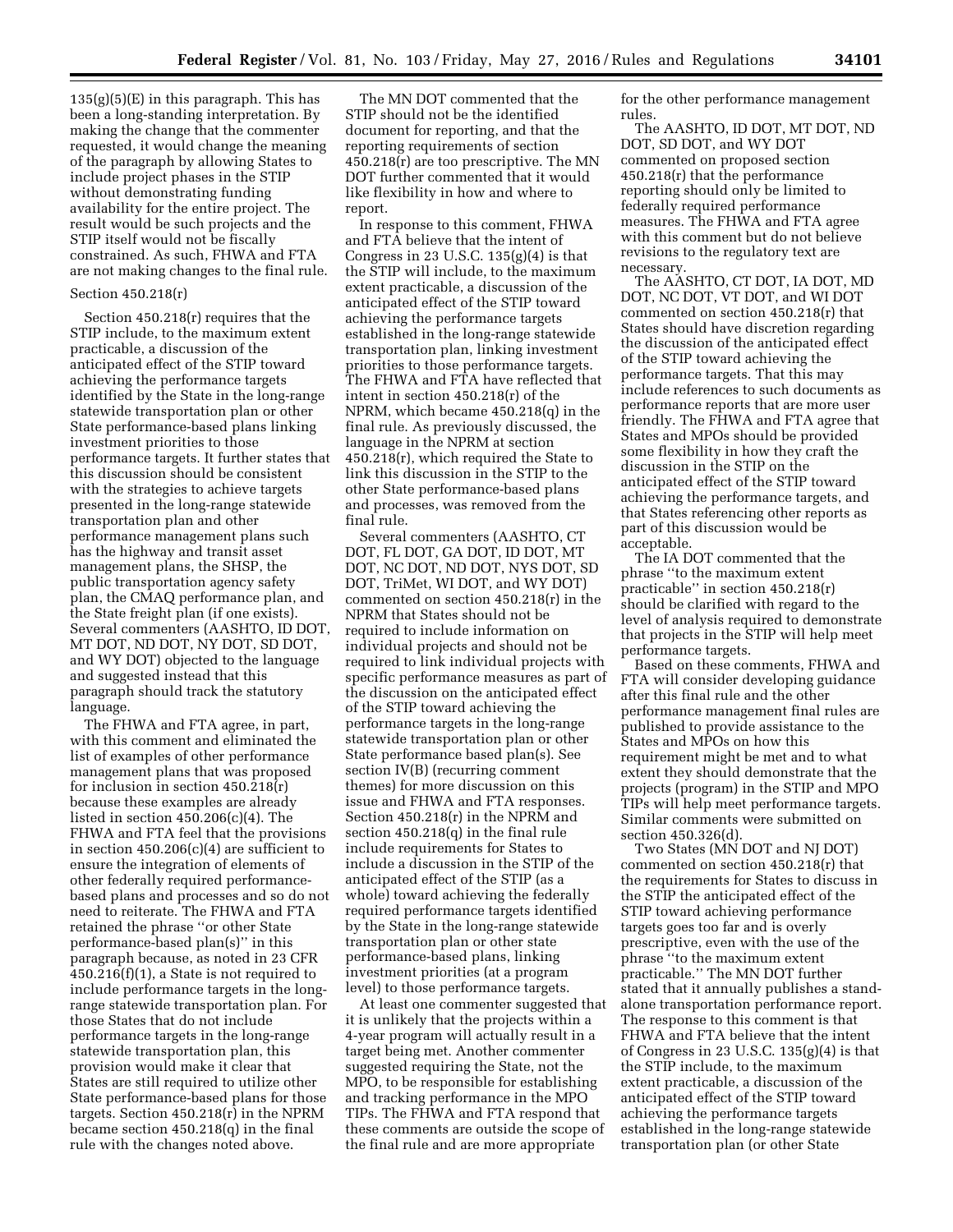performance-based plans), linking investment priorities to those performance targets.

The U.S. Travel Association commented that linking investment to performance measures is imperative to developing efficient transportation networks that provide mobility choices throughout the Nation. In response to this comment, FHWA and FTA note that section 450.218(r) in the NPRM, which became section 450.218(q) in the final rule, expressly states the STIP shall include, to the maximum extent practicable, a discussion of the anticipated effect of the STIP toward achievement of performance targets, linking investment priorities to those priorities.

Several regional planning organizations (Addison County RPC, Boone County Resource Management, Braxo Valley Council of Government, Buckeye Hills-Hocking Valley RDD, East Texas Chief Elected Officials RPO, Meramec RPC, Mid-Region Rural TPO and New Mexico RTPOs, NADO, Northern Maine Development Commission, Region Five Development Commission, Region Nine Development Commission, South Alabama RPC and RPO, Southeast Alabama RPO, Two Rivers-Ottauquechee Regional Commission, West Arkansas Planning and Development District, and West Central Indiana EDD) and one citizen (Crystal Hitchings) commented that in situations where a State has not designated and established RTPOs that would develop a regional TIP, the State should refer to the regional priorities identified in other regional transportation plans when selecting priorities for the STIP (*e.g.,* regional economic development plans).

In response to this comment, in situations where a State has not designated and established an RTPO, the final rule requires the State to cooperate with nonmetropolitan local officials when developing the STIP. This cooperation might include discussion on regional priorities identified in other regional transportation plans (*e.g.,* regional economic development plans). This cooperation does not mean that States have to refer to these other plans as part of the STIP.

The FMATS commented on NPRM section 450.218(r) that it is essential for the States to develop performance targets in full coordination with the MPOs and the nonmetropolitan planning areas to ensure that performance targets are considered during the development of TIPs and STIPs and investment priorities are tied to targets.

The FHWA and FTA agree that State and MPO coordination is a key part of target setting by the States and the MPOs. See section IV(B) (recurring comment themes) for more discussion on this issue and FHWA and FTA responses. It is also important that MPOs and operators of public transportation coordinate in metropolitan areas and that States coordinate with rural operators of public transportation as part of target setting.

The Miami-Dade MPO stated that it is important not only for States to coordinate the STIP with MPOs, but also important that the STIP be consistent with metropolitan plans, especially in TMAs. In response to this comment, FHWA and FTA reiterate that the STIP and the TIP must be consistent with the long-range statewide transportation plan (section 450.218(k)) and the MTP (section 450.326(i)), respectively, and that the STIP must incorporate the TIP without alteration (section 450.218(b)).

The MA DOT commented that it supports transparency within the context of the STIP to provide a more useful public document. The FHWA and FTA agree with this comment. The STIP is a key document for identifying the States program of federally funded projects, and through the public involvement process, it provides transparency on the States planned expenditure of Federal funds on projects.

The NRDC commented that they disapprove of the differences between the sections covering STIPs and those covering TIPs, particularly the use of the terms ''may'' and ''shall.'' The NRDC argues that the provisions in the final rule for the State STIP should mirror those for the MPO TIP. For example, in section 450.218(l), the STIP may include a financial plan, whereas in section  $450.324(f)(11)$ , the TIP shall include a financial plan. See section IV(B) (recurring comment themes) for more discussion on this issue and FHWA and FTA responses.

Section 450.218(r) in the NPRM requires that the STIP shall include, to the maximum extent practicable, a discussion of its effect toward achieving the performance targets identified by the State in the long-range statewide transportation plan or other state performance-based plans. The NJ DOT commented that using the STIP as the vehicle for reporting is too prescriptive.

The FHWA and FTA respond that they believe it was the intent of Congress in 23 U.S.C. 135(g)(4) that the STIP shall include, to the maximum extent practicable, a discussion of the

anticipated effect of the STIP toward achieving the performance targets established in the statewide transportation plan, linking investment priorities to those performance targets. Therefore, FHWA and FTA included this provision in the final rule at section 450.218(q).

The NJ DOT also stated that the STIP and the final rule should not require States to include performance information on specific projects or link individual projects to specific performance measures. The FHWA and FTA respond that this comment is outside the scope of the final rule and will depend on the specific performance measures identified in the other FHWA and FTA rules or guidance.

The NJ DOT further stated that large portions of the NHS are supported by non-Federal funding sources, such as independent toll authorities, and that projects funded by non-Federal sources may appear in the STIP for information purposes. The commenter further stated that the final rule should acknowledge that funding sources other than Federal funds may have a role in meeting performance targets. The FHWA and FTA agree that funding sources other than Federal funds may be used on the NHS. However, the FHWA and FTA do not feel that it is necessary to mention this specifically in the final rule because section 450.218(g) already states that the STIP is only required to include projects proposed for funding under 23 U.S.C. and 49 U.S.C. Chapter 53.

Section 450.220 Self-Certification, Federal Findings, and Federal Approvals

Seven advocacy groups (Community Labor United, Front Range Economic Strategy Center, National Association of Social Workers, Partnership for Working Families, Policy Link, The Leadership Conference on Civil and Human Rights, and United Spinal Association) provided comments on this section. They provided comments about the relationship of the transportation planning process to traditionally underserved populations, including EJ and Title VI of the Civil Rights Act of 1964. See section IV(B) (recurring comment themes) for more discussion on this issue and FHWA and FTA responses.

Section 450.222 Project Selection From the STIP

Three commenters (AASHTO, NC DOT, and WA State DOT) submitted comments on this section. The AASHTO requested that the phrase ''with responsibility for transportation'' be removed from the phrase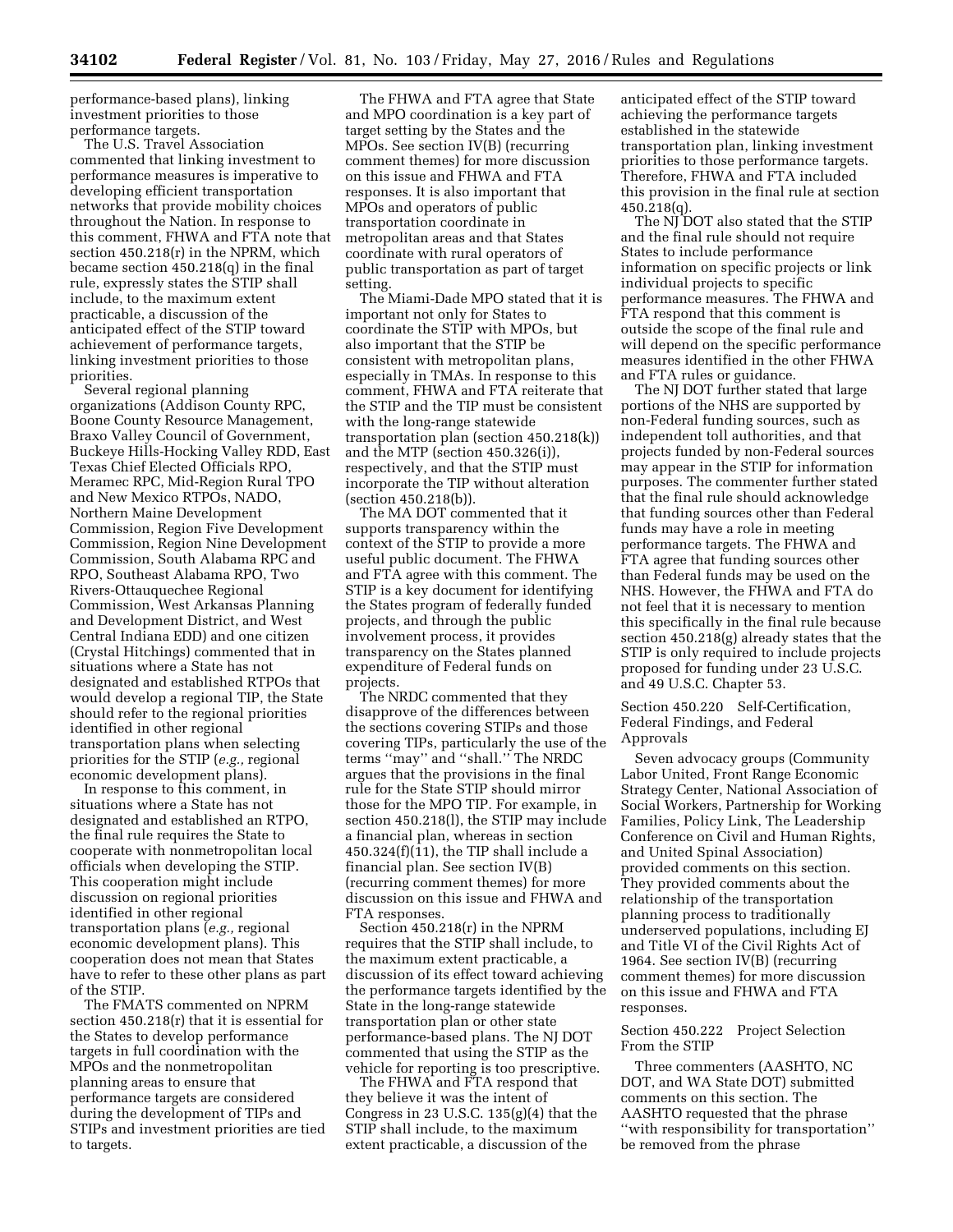''nonmetropolitan local officials with responsibility for transportation'' in section 450.222(c) because it is redundant with the definition of the term ''local officials'' that is provided in section 450.104.

The FHWA and FTA response to this comment is that the proposed definition for local officials was removed from the final rule (see discussion under 450.104 in the section by section). However, the final rule retains the long-standing definition for nonmetropolitan local officials. The phrase ''with responsibility for transportation'' means elected and appointed officials of general purpose local government who have responsibility (decisionmaking authority) for transportation either through ownership, operation, maintenance, implementation, or other means.

The NC DOT requested clarification on the definition of a ''nonmetropolitan local official with responsibility for transportation'' in paragraph (c). The FHWA and FTA response is that section 450.104 contains a definition for nonmetropolitan local official. In section 450.104, a nonmetropolitan local official with responsibility for transportation means elected and appointed officials of general purpose local government in a nonmetropolitan area with responsibility for transportation.

The WA State DOT sought clarification on how FHWA or FTA could approve a project or know of the funding for operating assistance if the project is not programmed in the STIP. The commenter recommended clarifying these situations in section 450.222(a).

In response, projects are funded through grant requests that are submitted to FTA by eligible recipients for authorization and requests to authorize projects and obligate funds submitted to FHWA by the States. Section 450.222(a) refers to sections 450.218(g) and 450.220(d), which describe specific situations where projects do not have to be in the STIP. Section 450.220(d) is a long-standing regulatory provision that allows FHWA and FTA to approve operating assistance for specific projects or programs without including a project or program in the STIP. The FHWA and FTA also note that, as described in section 450.218(g), there are also other categories of projects that do not have to be included in the STIP. Based on these comments, FHWA and FTA made no changes to the final rule.

Section 450.224 Applicability of NEPA to Statewide Transportation Plans and Programs

The AASHTO, Boone County Resource Management, Brazo Valley COG, Buckeye Hills-Hocking Valley RDD, Crystal Hitchings, East Texas Chief Elected Officials RPO, Meramec RPC, Mid-Region Rural TPO and New Mexico RTPOs, NADO, North Carolina Association of RPOs, North Central Pennsylvania RPDC, Northern Maine Development Commission, Northern Shenandoah Valley Regional Commission, Region XII COG, South Alabama RPC and RPO, Southern Windsor County RPC, Two Rivers-Ottauquechee Regional Commission, West Central Arkansas Planning and Development District, and West Central Indiana EDD submitted comments on this section to the docket.

The commenters suggested that RTPOs should be mentioned as contributors to the NEPA review process since they may be involved in establishing the purpose and need for subarea corridor plans. In response to this comment, FHWA and FTA feel that RTPOs could contribute to the purpose and need for the NEPA review process given their role in conducting regional planning. However, it is up to the State and the RTPO in their cooperative planning process to determine the role of the RTPO in contributing to purpose and need in NEPA review. Many of the planning products developed thorough an RTPO's regional planning process, such as the regional transportation plan and corridor studies, are potentially helpful toward contributing to the purpose and need for a project. This supports stronger linkages between the planning and environmental processes and provides an opportunity to streamline the project development process.

The FHWA and FTA do not believe that a change is warranted in the final rule because the establishment of RTPOs and their use to contribute to purpose and need for a project is optional. The FHWA and FTA will consider opportunities for including discussion on potential roles for RTPOs in contributing to PEL in future guidance, case studies, and peer exchanges.

The AASHTO commented that the new authority for PEL described in section 1310 of the MAP–21 makes the project development process more complex and cumbersome. The AASHTO recommends that existing authorities for PEL under appendix A to the final rule be retained. The FHWA and FTA response to this comment is

that this section 450.224 is not affected by section 1310 of MAP–21. The language in sections 450.212 and 450.318 is affected by the new authorities for PEL that resulted from section 1310 of the MAP–21. See discussion on those sections in the preamble and in the final rule for details. The FHWA and FTA have made no changes to the final rule based on this comment.

## Section 450.226 Phase-In of New Requirements

Thirty-six commenters (AASHTO, AK DOT, Albany MPO, ASHTD, California Association for Coordinated Transportation, CO DOT, CT DOT, DC DOT, DRCOG, ID DOT, MT DOT, ND DOT, SD DOT, GA DOT, H–G AC, IA DOT, MD DOT, ME DOT, MI DOT, MN DOT, MO DOT, NADO, NARC, NC DOT, NJ DOT, NYMTA, NYS DOT, OR DOT, PSRC, RI DOT, San Luis Obispo MPO, SEMCOG, TX DOT, WA State DOT, WI DOT, and WY DOT) submitted comments on this section. Twenty-five of the comment letters were from States, six were from MPOs, three were from associations, one was from an operator of public transportation, and one was from an advocacy group.

Many of the commenters (AASHTO, AK DOT, Albany MPO, ASHTD, CO DOT, CT DOT, GA DOT, H–GAC, IA DOT, MD DOT, MI DOT, MN DOT, MO DOT, NARC, NC DOT, NYS DOT, PSRC, RI DOT, San Luis Obispo COG, SEMCOG, and TX DOT) suggested that all of the new performance management requirements final rules should have a single effective date and that the planning requirements should be coordinated with the implementation of the other performance management requirements. The commenters argued that a single effective date would prevent States and MPOs from creating conflicts in establishing and incorporating targets with differing time periods and performance measures during the planning process. See section IV(B) (recurring comment themes) for more discussion on this issue and FHWA and FTA responses.

The NYS DOT commented that sections 450.226(a)–(f) should use the phrase ''substantially meets the requirements in this part'' instead of ''meets the requirements in this part.'' In response, FHWA and FTA believe that this clarification would not change the meaning of this section and is not necessary. No changes are made as a result of this comment.

One commenter suggested that FHWA and FTA consider changing the language in the final rule such that only STIP updates would be required to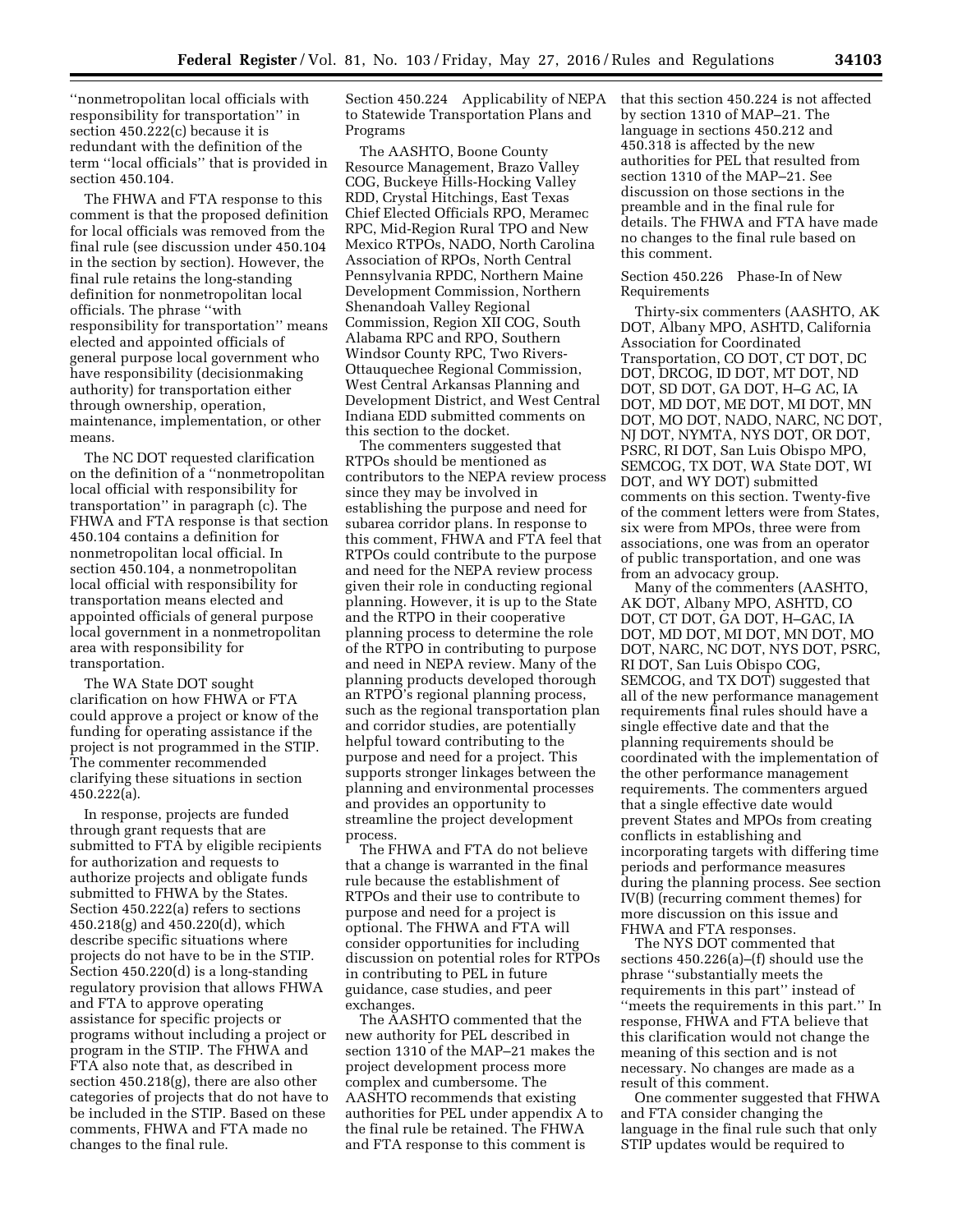comply with the performance management requirements after the 2 year transition period instead of requiring compliance with STIP amendments and STIP updates. See section IV(B) (recurring comment themes) for more discussion on this issue and FHWA and FTA responses.

One commenter stated that the phasein schedule is unclear. See section IV(B) (recurring comment themes) for more discussion on this issue and FHWA and FTA responses.

The AASHTO, ID DOT, MT DOT, ND DOT, NJ DOT, NYS DOT, SD DOT, and WY DOT commented that in sections 450.226(e) and 450.226(f), the phrase ''meets the performance based planning requirements'' as part of the larger phrase ''FHWA/FTA will only approve an updated or amended STIP that is based on a statewide transportation planning process that meets the performance based planning requirements in this part and in such a rule,'' is unnecessary and overreaching and should be deleted. See section 450.340 for a detailed discussion and response on this comment.

The IA DOT asked whether the 2-year compliance date also applies to amendments to long-range statewide transportation plans. See section IV(B) (recurring comment themes) for more discussion on this issue and FHWA and FTA responses.

The WI DOT questioned how States would demonstrate coordination with nonmetropolitan local officials in the development of the long-range statewide transportation plan and the STIP. In response to this comment, FHWA and FTA note that, as described in section 450.210(b), States must have a documented process for cooperating with nonmetropolitan local officials, that is separate and distinct from the public involvement process, and provides opportunity for nonmetropolitan local official participation in the development of the long-range statewide transportation plan and the STIP. The State is required to review and solicit comments from nonmetropolitan local officials regarding the effectiveness of the cooperative process at least once every 5 years (section 450.210(b)(1)). The FHWA and FTA further note that the final rule defines cooperation in section 450.104. Cooperation means that the State and the nonmetropolitan local officials involved in carrying out the transportation planning and programming processes work together to achieve a common goal or objective. The FHWA and FTA believe that evidence that the State is following its documented process for cooperating

with nonmetropolitan local officials helps to demonstrate that the requirement for cooperation with nonmetropolitan local officials in the development of the long-range statewide transportation plan and the STIP is being met.

## *Subpart C—Metropolitan Transportation Planning and Programming*

# Section 450.300 Purpose

One comment was received on this section. While the RI DOT agrees with, and supports the performance-based approach to the planning process described in the NPRM, they are concerned with balancing the need for a performance-based approach and public participation. In response, FHWA and FTA acknowledge that public participation is an important part of the statewide and nonmetropolitan and the metropolitan transportation planning processes, and that the use of a performance-based approach to the planning process by the States and the MPOs does add to the complexity of the public participation process. The FHWA and FTA note that States and MPOs should engage the public in the performance-based planning process and consider their input when making decisions about system performance, including when setting performance targets for performance measures and making investment decisions for the statewide long-range transportation plan, MTP, STIP, and TIP.

Sections 1202 and 1201 of the FAST Act, codified at 23 U.S.C. 135(a)(2) and 23 U.S.C. 134(a)(1) respectively, added intermodal facilities that support intercity transportation, including intercity bus facilities and commuter van pool providers to the purpose of the statewide and metropolitan multimodal transportation planning processes. The Final Rule at sections 450.200 and 450.300 is amended to reflect this change.

Section 1201 and 1202 of the FAST Act amends 23 U.S.C. 134(a)(1) and adds ''takes into consideration resiliency needs'' to the purpose of the of the metropolitan transportation planning process and the statewide and nonmetropolitan transportation planning process (23 U.S.C. 135(a)(2)). The Final Rule at sections 450.300(a) and 450.200 are amended to add this change.

# Section 450.302 Applicability

Section 450.302 discusses the applicability of subpart C to organizations and entities responsible for the transportation planning and

programming processes in MPAs. Subpart C are the provisions for metropolitan transportation planning and programming. No comments were received on this section. The FHWA and FTA did not propose any changes in the NPRM or make any changes in the final rule to this section.

#### Section 450.304 Definitions

Section 450.304 describes the terms defined and used in this subpart C. No comments were received on this section. The FHWA and FTA did not propose any changes in the NPRM or make any changes in the final rule.

Section 450.306 Scope of the Metropolitan Transportation Planning

Comments were received from Albany MPO, AMPO, APTA, ARTBA, Board of the French Broad River MPO, California Association for Coordinated Transportation, CALTRANS, Capital Area MPO, Charlotte MPO, Community Labor United, CT DOT, DC DOT, DVRPC, Enterprise Community Partners, Florida MPO Advisory Council, FMATS, Front Range Economic Strategy Center, Houston MPO, MAG, MARC, Maui MPO, MD DOT, ME DOT, Memphis MPO, MET Council, MTC, MN DOT, NACTO, NARC, National Association of Social Workers, National Housing Conference, National Trust for Historic Preservation, NCTCOG/RTC, NJ DOT, NJPTA, Northeast Ohio MPO, New York Association of MPOs, NRDC, NYMTA, NYMTC, NYS DOT, OK DOT, PA DOT, Partnership for Active Transportation, Partnership for Working Families, Policy Link, Portland Metro, Public Advocates, River to Sea TPO, SACOG, San Luis Obispo MPO, SANDAG, Santa Cruz County MPO, SCAG, Sierra Club, SJCOG, South Florida MPO, TriMet, TX DOT, United Spinal Association, VA DOT, WA State DOT, Westchester County Department of Public Works, WFRC, Wilmington MPO, and WMATA. Twenty-three comments were received from MPOs, 15 from advocacy organizations, 13 from States, 6 from transportation associations, 4 from operators of public transportation, and 1 from a local government.

Sections 1202 and 1201 of the FAST Act amended 23 U.S.C. 134(h)(1) and 23 U.S.C. 135(d)(1) respectively to add two new planning factors to the scope of the statewide and nonmetropolitan and the metropolitan transportation planning processes: Improve resiliency and reliability of the transportation system and reduce or mitigate stormwater impacts of surface transportation; and enhance travel and tourism. The Final Rule at sections 450.206(a)(9) and (10)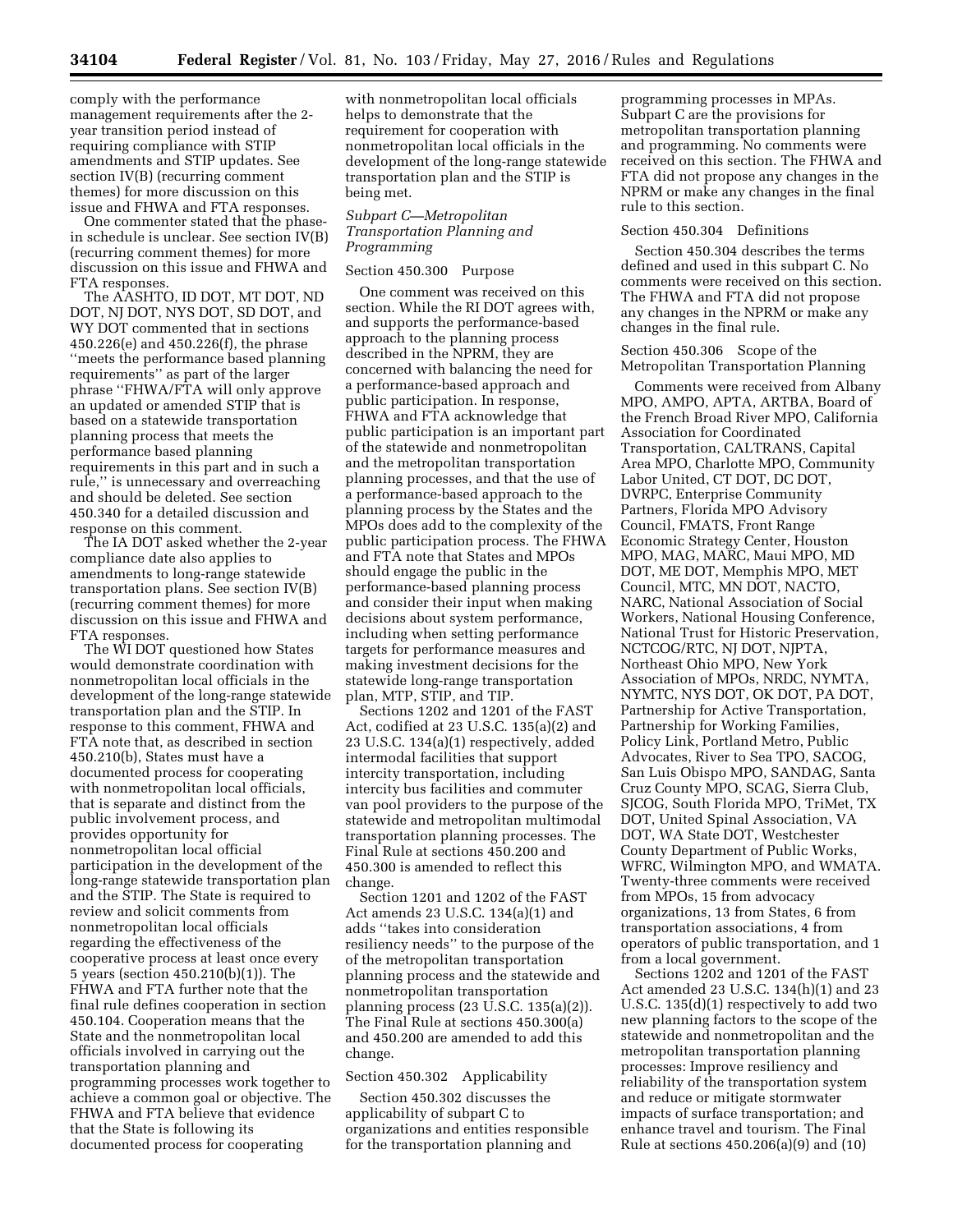and 450.306(b)(9) and (10) are amended to reflect these new planning factors.

The San Luis Obispo COG and SCCRTC commented about issues with State and MPO coordination on performance based planning and programming. See section IV(B) (recurring comment themes) for more discussion on this issue and FHWA and FTA responses.

Section 450.306(d)(2) discusses the establishment of performance targets by the MPO. The Memphis Urban Area MPO commented that the final rule should clarify to what extent parties should proceed with harmonized targets. The FHWA and FTA response to this comment is that section 450.306(d)(2)(i) requires States and MPOs to coordinate target setting to ensure consistency, to the maximum extent practicable, for the measures described in 23 U.S.C. 150(c). Section 450.306(d)(2)(iii) requires MPOs to coordinate with public transportation operators, to the maximum extent practicable, when selecting performance targets that address performance measures described in 49 U.S.C. 5326(c) and 5329(d). No changes were made based on these comments.

Section 450.306(d)(4) in the NPRM would require an MPO to integrate into the metropolitan transportation planning process, directly or by reference, the goals, objectives, performance measures, and targets described in other State transportation plans and transportation processes, and any plans developed under 49 U.S.C. chapter 53 by operators of public transportation. Examples of such plans include the State asset management plan for the NHS, described under 23 U.S.C. 119(e); the transit asset management plan, described under 49 U.S.C. 5326; the SHSP, described under 23 U.S.C. 148; and the Public Transportation Agency Safety Plan, described under 49 U.S.C. 5329(d). The Albany MPO, AMPO, DVRPC, NARC, NYMTC, New York State Association of MPOs, PA DOT, and San Luis Obispo COG commented that this requirement appears to be in conflict with sections 450.306(d)(2)(i), (ii), and (iii), which state that each MPO shall establish performance targets and the selection of targets shall be coordinated with the State and, to the maximum extent practicable, operators of public transportation. The FHWA and FTA response to this comment is that these provisions do not conflict. They reflect the need for close coordination among States, MPOs, and operators of public transportation during the target setting process to ensure that the targets are coordinated and consistent to the

maximum extent practicable. This would suggest that coordination during the development of other performancebased plans (such as asset management plans, safety plans, freight plans, and congestion plans) is also desirable because these plans could affect the performance targets and the investments that support those targets set by the State, MPO, and the operator of public transportation. Both of these provisions are based on statute.

The AMPO commented on section 450.306(d)(4) that it is concerned about what the integration of other performance-based plans and processes into the metropolitan transportation planning process might mean. The FHWA and FTA response to this comment is that integration of other performance-based plans and processes into the metropolitan transportation planning process means, as described in section 450.306(d)(4), that an MPO integrates the goals, objectives, performance measures, and targets described in State transportation plans and processes, and any plans developed by operators of public transportation under 49 U.S.C. chapter 53, into the metropolitan transportation planning process. The FHWA and FTA believe that this integration means that as MPOs develop the MTP and TIP as part of their metropolitan transportation planning process, they should be considering the goals, objectives, performance measures, and targets that are described in these other performance-based plans and processes. Examples of these performance-based plans and processes are included in section 450.306(d)(4).

The Metropolitan Council MPO commented on section 450.306(d)(4) concerning the required integration of elements of other State performance based plans and processes. It suggested that the MPO should determine which plans should be integrated into its performance-based planning process. In response, FHWA and FTA note that the statutory requirement, at a minimum, is for the integration of elements (goals, objectives, performance measures, and targets) of other federally required performance-based plans and processes developed by the State or recipients of assistance under chapter 53. An MPO would only integrate those elements that are appropriate to the MPA of the MPO. In developing this provision, FHWA and FTA closely followed the statutory provisions. The FHWA and FTA have listed examples of these federally required plans in this section.

One operator of public transportation (WMATA) commented that the agency level plans that are required to be

integrated into the planning process under this paragraph have limited direct relevance to the MAP–21's overarching mandate for effective performance management of transportation systems. The WMATA further noted that these plans are relevant at the agency level, but not at the larger transportation system level.

The FHWA and FTA respond that the requirement to integrate elements of other performance-based plans into the transportation planning process is limited to elements of the federally required State transportation plans and processes and any plans developed by operators of public transportation under 49 U.S.C. chapter 53. A list of examples is provided in paragraph (d)(4) of this section.

The AMPO, APTA, Metropolitan Council MPO, and WFRC commented that the use of performance measures and targets should be programmatic and not project specific. The FHWA and FTA response to this comment is that it is outside of the scope of the final rule and more appropriate to other performance management rules. This final rule does not establish performance measures or the target setting process.

Several commenters (AMPO, APTA, Board of the French Broad River MPO, and CALTRANS) commented that, under the performance management regulations, existing data collection and reporting mechanisms should be utilized whenever possible and standards should not be created outside of the existing structure. The commenters suggested that the creation of new data collection and reporting requirements would be expensive, unclear, potentially duplicative, and ultimately counterproductive. The FHWA and FTA response to this comment is that it is outside of the scope of the final rule.

The WA State DOT commented on section 450.306(d)(4) that it is unclear how an MPO can integrate an unconstrained plan into a constrained MTP. The FHWA and FTA response to this comment is that section 450.306(d)(4) does not require an MPO to integrate an unconstrained plan into a constrained MTP. Section  $450.306(d)(4)$  requires an MPO to integrate the goals, objectives, performance measures, and targets described in other State transportation plans and processes, either directly or by reference, into the metropolitan transportation planning process.

The NRDC noted that it was in favor of the integration of other plans into the transportation planning process as described in sections 450.206(c)(4) and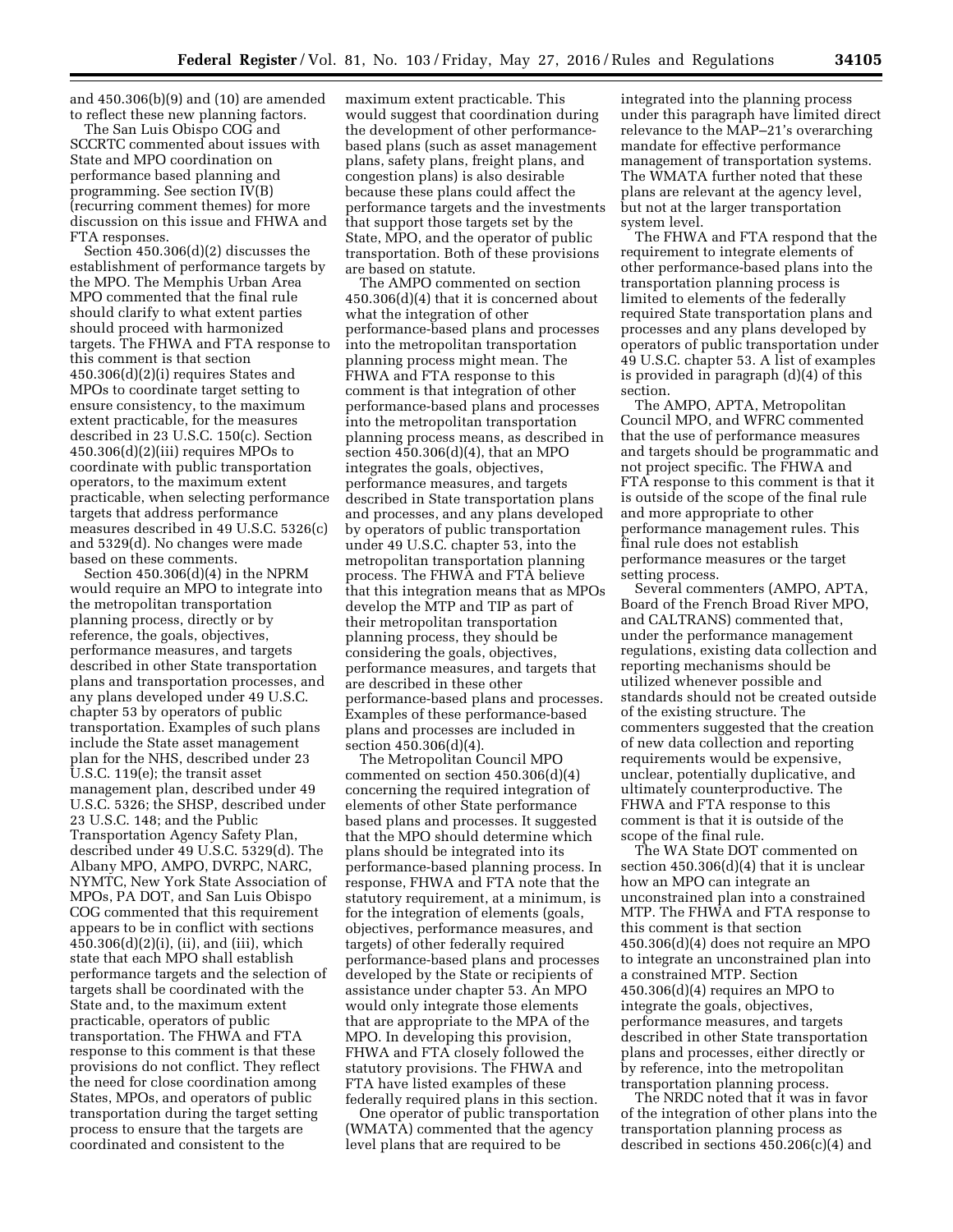450.306(d)(4). The commenter further stated that it would like to include other plans such as FEMA Hazard Management Plans and existing regional plans. See discussion and the FHWA and FTAs response to this comment in section 450.206(c)(4).

The APTA commented that transit agencies operate with different management structures and operating environments and across varying modes and sizes. The APTA suggested that performance measures that do not take into account these divergent operating situations would risk failure. The APTA further stated that individual agencies must be allowed to set their own targets and that they must be simple, understandable, and high-level to be meaningful to the process. The FHWA and FTA response to this comment is that it is outside the scope of the final rule.

The California Association for Coordinated Transportation stated that it agrees with the new provisions for performance-based planning and programming. However, it is concerned that one size does not fit all as there are great differences between urban and rural communities.

The CALTRANS commented that the final rule should require States to consider the impact of VMT during the development of long-range statewide transportation plans and MTPs. The CALTRANS also commented that FHWA and FTA should coordinate the development of any transit-related performance measures to ensure the identified metrics are comparable to performance measures for other transportation modes. The FHWA and FTA response is that these comments are outside the scope of the final rule.

The CALTRANS stated that FHWA and FTA should specifically require that Tribes be consulted when performance targets are being set due to the lack of data on many Tribal lands. The FHWA and FTA response to this comment is that under section 450.208(a)(5), in carrying out the statewide transportation planning process, States are required to consider the needs of Tribal governments that have jurisdiction over land within the boundaries of the State. Similarly, section 450.316(c) requires MPOs to appropriately involve Tribal governments in the development of the MTP and TIP when the MPA includes Tribal lands. Because MPOs are required to describe targets in the MTP (section  $450.324(f)(3)$ ) and report on target achievement in the TIP (section 450.326(d)), FHWA and FTA believe the involvement of Tribal governments should include involvement during the

development of federally required performance targets for the national performance measures.

The AMPO and APTA commented that the final rule should recognize the unique timing, durations, and requirements of long-range statewide transportation plans, MTPs, and individual system transit asset management plans and that FHWA and FTA should not attempt to alter those unique processes to somehow make them fit neatly together. The FHWA and FTA agree with this comment. Consistent with MAP–21, FHWA and FTA developed phase-in provisions in the final rule (sections 470.226 and 450.340). The final rule takes into consideration the established planning update cycles for the States and the MPOs. The phase-in does not require a State or MPO to deviate from its established planning update cycle to implement changes made by this section. States and MPO shall reflect the changes made to their transportation plan and to the STIP or TIP not later than 2 years after the date of issuance of the final performance management rules for the performance management requirements.

The APTA commented that performance measures should remain unchanged over a number of years. The APTA commented that these performance targets are unlikely to change significantly from year-to-year so updating should not be necessary on an annual basis. The FHWA and FTA response to this comment is that it is outside of the scope of the final rule.

The ARTBA commented that prior to MAP–21, the mission of the Federal highway program was clouded, and that since MAP–21, the establishment of national performance measures by FHWA and FTA will form the basis for Federal highway investment. In response to this comment, FHWA and FTA reiterate that sections 450.206(c)(1) and  $450.306(d)(1)$  in the final rule provide that the statewide and the metropolitan transportation planning processes shall provide for the establishment and use of a performancebased approach to transportation decisionmaking to support the national goals described in 23 U.S.C. 150(b) and the general purposes described in 49 U.S.C. 5301. The commenter provided specific examples of suggested performance measures for consideration by FHWA and FTA. See section IV(B) (recurring comment themes) for more discussion on this issue and FHWA and FTA responses.

The Capital Area MPO suggested that the 180-day deadline required for MPOs to select performance targets after the

State and/or operator of public transportation sets performance targets should be changed to 2 years. The DC DOT commented that the 180-day period should be changed to 1 year to account for the fact that there are multiple States (DC DOT, MD DOT, and VA DOT) in the Washington, DC area, each of which may set different performance targets, and the MPO would set performance targets after the States.

The FHWA and FTA do not agree with these comments. The FHWA and FTA believe the final rule should reflect the 180-day statutory requirement and reiterate the importance of interagency coordination during the target setting process to achieve consistency of the State and MPO targets to the maximum extent practicable. In order to achieve the 1-year time frame for setting of State targets and the 180-day requirement for MPOs to set targets after the State sets targets, State and MPO coordination on target setting is critical. See section IV(B) (recurring comment themes) for more discussion on this issue and FHWA and FTA responses.

The FMATS commented that after the initial round of State, MPO, and public operator of transportation target setting, it would be helpful for a deadline to be set by the States regarding target updates so that the MPOs and operators of public transportation have a predictable and scheduled deadline for their subsequent target updates. The FHWA and FTA response to this comment is that it is outside the scope of the final rule. The final rule and MAP–21 require coordination between the State, MPOs, and operators of public transportation when setting performance targets for the federally required performance measures.

The TX DOT commented that there should be one effective date for all of the performance management rules to enable the States and MPOs to work together and ensure the necessary data and analysis techniques are available. See section IV(B) (recurring comment themes) for more discussion on this issue and FHWA and FTA responses.

The MAG commented that the NPRM does not clearly define the term ''system.'' It would be important to define the term if the measures are to be consistent across the different components of the system. The FHWA and FTA response to this comment is that the definition of the term ''system'' will vary depending on the type of program or performance measure being discussed. For the purposes of this final rule, the definition should remain flexible in order to preserve the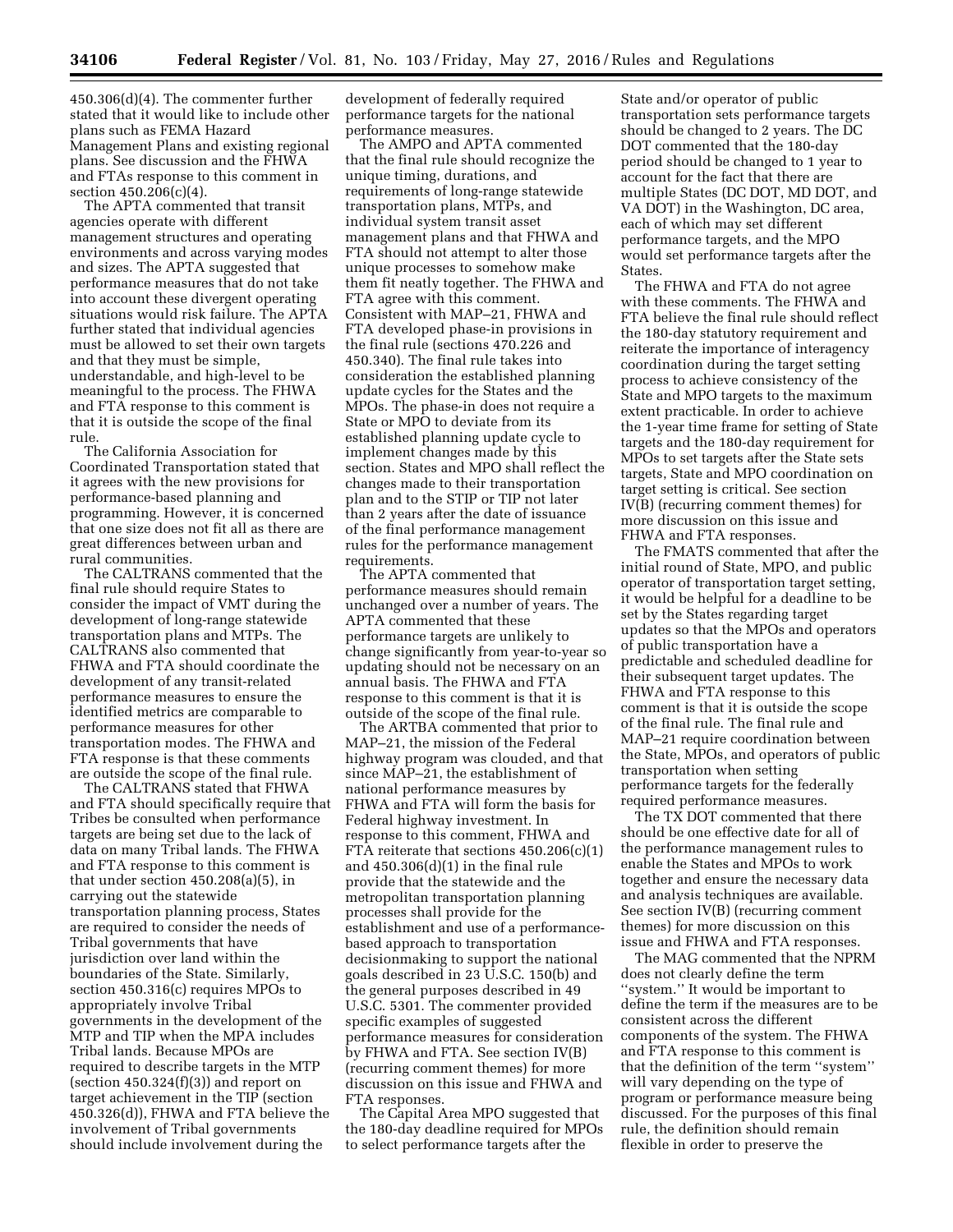necessary distinctions in subsequent performance measure rules.

Several commenters (H–GAC, MARC, Maricopa Association of Governments, and NCTCOG/RTC) emphasized the importance of coordination among all metropolitan planning partners, including the States, MPOs, and operators of public transportation for successful implementation of performance management. See section IV(B) (recurring comment themes) for more discussion on this issue and FHWA and FTA responses.

At least two commenters (CT DOT and NJ DOT) suggested that FHWA and FTA provide sufficient flexibility such that a State and MPO might establish targets through the coordination process that are either the same or complementary. The FHWA and FTA response to this comment is that State and MPO targets are required to be consistent to the maximum extent practicable (section 450.206(c)(2)).

The NARC commented that the State or local agencies often have a decisive role in determining which projects are constructed. The NARC commented that this leaves MPOs in a difficult position in that they will be held accountable for progressing toward their stated targets, but are in a limited position to decide which projects actually get built.

The FHWA and FTA respond that this comment highlights the need for coordination between the States, MPOs, and operators of public transportation during the target setting process. This coordination should include the process of deciding investment priorities for the MPA that contribute toward achievement of the MPOs performance targets. It also highlights the importance of the MPO MTP and the TIP. When setting targets, MPOs should consider selecting targets in coordination with the State that are reasonable and achievable. The investment priorities that are identified by the MPO in cooperation with its member agencies in the metropolitan transportation plan and the TIP should support the achievement of the MPO's performance targets. As such, the cooperatively developed and adopted MTP and TIP that are prepared by the MPO become key documents for discussing the goals, objectives, performance measures, and targets for a metropolitan region. The projects and strategies in the cooperatively developed MTP and TIP should support achievement of the performance targets. The MPOs and State DOTs are accountable for meeting the performance-based planning and programming process requirements discussed in this final rule and 23 U.S.C. 134 and 135. The FHWA and

FTA will periodically review MPO and State DOT accountability for the implementation of the performancebased planning and programming process requirements of this final rule as part of the TMA MPO planning certification reviews required under section 450.336 and the planning finding required under section 450.220. Under these same sections, MPOs and State DOTs are required to self-certify compliance with these performancebased planning and programming requirements as part of the broader requirements for transportation planning under 23 U.S.C. 134 and 135. Through the self-certifications, the certification reviews, and the planning finding, MPOs and States will be held accountable by FHWA and FTA for the implementation of the performance based planning process requirements of this rule.

Many comments were received on the topic of interagency coordination in relation to the new requirements for performance-based planning and programming in section 450.306(d). The DC DOT and the Northern New Jersey Transportation Planning Authority commented on the difficulty of coordinating target setting in situations where there may be multiple States, MPOs, and/or multiple operators of public transportation involved, such as in bi-State or tri-State metropolitan regions. The MTC, SACOG, SANDAG, SCAG, and SJCOG, commented on the difficulty of coordination on target setting when there are a large number of agencies. The MTC, SACOG, SANDAG, SCAG, and SJCOG further stated that funding constraints may make it difficult to move in the desired direction for many performance targets, and that they are concerned about the implementation costs and resources required of smaller MPOs. The WA State DOT commented that there is a need for more explicit explanations on the relationships and roles between the States and MPOs. The commenter further stated that it is unclear if MPOs are required to match the targets set by the State.

The FHWA and FTA respond that States and MPOs are each required to set performance targets for the federally required performance measures. See section IV(B) (recurring comment themes) for more discussion on this issue and FHWA and FTA responses.

The Florida MPO Advisory Council and River to Sea TPO expressed their concern about the potential of a direct linkage between project funding and performance-based planning and programming. Specifically, they expressed concern that States that have

not performed well in certain areas would receive larger shares of discretionary funding to help them address those areas where they underperform. The FHWA and FTA response to this comment is that neither the NPRM nor the final rule proposed to tie funding allocations for discretionary funding programs to performance.

The TriMet commented that individual transit agencies operate with widely differing conditions and that they must be allowed to set their own targets. The FHWA and FTA response to this comment is that transit agency target setting for specific transit related performance measures will be addressed in separate NPRMs and is outside the scope of the final rule.

The MD DOT commented that the implementation of the final rule, including the performance-based planning and programming provisions, should not undermine the shared goal of reducing project delivery time frames. The FHWA and FTA response to this comment is that the scope of the transportation planning process, as described in 23 U.S.C. 135(d)(2)(B), is supposed to support the national goals described in 23 U.S.C. 150(b) and 49 U.S.C. 5302(c). Reduced project delivery delay is one of the seven national goal areas identified in 23 U.S.C. 150(b). This is reflected in the final rule at section 450.206(c)(1).

The Memphis Urban Area MPO and the NRDC commented that they would like to see the standardization of data collection at the State or Federal level as part of the implementation of performance management. The FHWA and FTA response to this comment is that it is outside the scope of the final rule.

The MN DOT asked if there is a distinction made between MPOs for regions with populations below 200,000 and MPOs for TMAs for coordination efforts on target setting. The FHWA and FTA response to this comment is that all States and all MPOs, regardless of size, are required to set performance targets and coordinate with each other or operators of public transportation when setting performance targets.

Several commenters (NARC, San Luis Obispo COG, SSC RTC, and WFRC) suggested that locally developed goals, performance measures, and targets should also be considered in the metropolitan planning process. The FHWA and FTA agree with this comment. The States and MPOs are encouraged to include locally developed goals, performance measures, and targets as part of the metropolitan transportation planning process.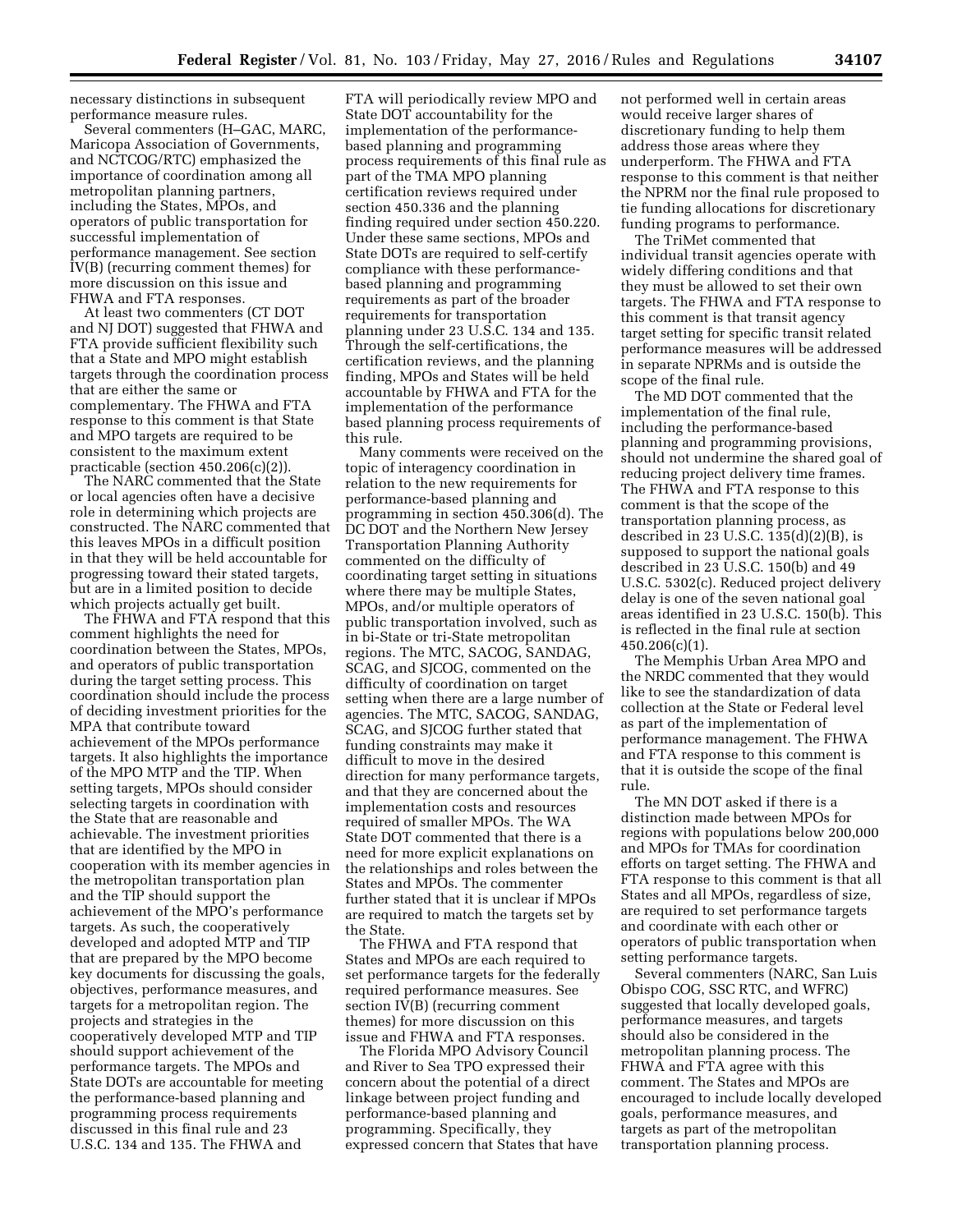The River to Sea TPO commented that it is concerned that performance-based planning will limit their decisionmaking and ability to take into account other factors such as economic development and redevelopment. In response, FHWA and FTA encourage, but do not require, States and MPOs to include goals, objectives, and performance measures in their performance-based transportation planning processes that are locally determined; provided that, at a minimum, they include the performance measures that are federally required.

The Westchester County Department of Public Works and Transportation commented that MPOs should have the flexibility to establish their own regionspecific targets, and each transportation operator should be afforded the flexibility to address requirements to best suit their unique characteristics. The commenter further observed that the size and scale of a particular transportation system could lend itself to significantly different targets than what another entity might use for a different sized system. The FHWA and FTA response to this comment is that States, MPOs, and operators of public transportation have the flexibility to set their own targets to suit their unique needs for those targets outside of the federally required performance measures. For the federally required measures, this comment is outside the scope of the final rule.

The Wilmington MPO commented that it has concerns about additional burdens being placed on MPO member jurisdictions in terms of data collection for the State Asset Management Plan for the NHS and other aspects of performance-based planning. The FHWA and FTA note that this comment is outside the scope of the final rule.

The Sierra Club commented that it supports the new focus on performancebased planning, but is concerned that it should be implemented in an environmentally sound manner and not used for retribution purposes. They commenter further commented that performance targets and outcomes should be appropriate for the communities served and consistent with the ridership goals of operators of public transportation. The commenter requested an explanation of how FHWA and FTA expect to perform their oversight roles to ensure that the results are truly equitable and will achieve national and State goals.

In response to this comment, FHWA and FTA agree that a performance management based approach to planning should be conducted in an environmentally sound manner. The

FHWA and FTA also agree that in a performance-based approach to planning, it is important to support all modes of transportation, including public transportation. With respect to the question on how FHWA and FTA expect to perform oversight for performance-based planning, FHWA and FTA will include consideration of performance-based planning along with the other federally required planning process elements from 23 U.S.C. 134 and 135 and 49 U.S.C. 5303 and 5304 when conducting planning certification reviews of TMAs and when preparing a State planning finding.

The Maui DOT commented that FHWA and FTA may have dramatically underestimated the costs of implementing the final rule for smaller MPOs. The commenter further stated that smaller MPOs often have limited resources and dual roles. The FHWA and FTA note that MPOs do have the option of adopting and supporting State performance targets in lieu of setting their own targets. This might be particularly helpful to the smaller MPOs with limited staff, budgets, and resources. See RIA section for more discussion on this topic.

Several commenters (Community Labor United, Enterprise Community Partners, Front Range Economic Strategy Center, National Association of Social Workers, Partnership for Working Families, PolicyLink, Public Advocates, and United Spinal Association) suggested that the use of performance measures and prioritization of projects should encourage the States and MPOs to consider the transportation needs of traditionally underserved populations and the expansion of economic opportunity for low-income and minority communities and through improved transportation. See section IV(B) (recurring comment themes) for more discussion on this issue and FHWA and FTA responses.

The National Trust for Historic Preservation commented that this section should also include historic resources as one of the planning factors to show that that historic preservation may be related to the planning process. See section IV(B) (recurring comment themes) for more discussion on this issue and FHWA and FTA responses.

The San Luis Obispo COG is concerned that the NPRM imposes different requirements on the State and MPOs. See section IV(B) (recurring comment themes) for more discussion on this issue and FHWA and FTA responses.

The VA DOT commented that the final rule should be led by criteria FHWA and FTA will be developing in response to 23 U.S.C. 135(h). Section 23 U.S.C. 135(h) requires FHWA and FTA to establish criteria to evaluate the effectiveness of the performance-based planning processes of the States and to make a report to Congress evaluating the overall effectiveness of performancebased planning and programming as a tool for guiding transportation investments. The FHWA and FTA response to this comment is that this rule discusses the requirements for States and MPOs to implement a performance-based planning and programming process. The FHWA and FTA criteria for evaluating the effectiveness of the performance-based planning and programming processes of the States and MPOs will be based on the requirements for performance-based planning and programming contained in this final rule.

The Partnership for Active Transportation and Sierra Club stated that health should be integrated into the transportation planning process. In response to this comment, FHWA and FTA conduct research and develop resources on the integration of health into transportation. These resources are available at: *[http://www.fhwa.dot.gov/](http://www.fhwa.dot.gov/planning/health_in_transportation/) [planning/health](http://www.fhwa.dot.gov/planning/health_in_transportation/)*\_*in*\_*transportation/*. Based on this comment, no changes have been made to the final rule. See section VI.(B) (recurring comment themes) for more discussion on this topic.

Several commenters suggested specific performance measures that they felt should be considered by FHWA and FTA. See section VI(B) (recurring issues) for more discussion on this topic.

Section 450.308 Funding for Transportation Planning and Unified Planning Work Programs

The Board of the French Broad River MPO, DC DOT, DRCOG, Maui MPO, DRCOG, National Trust for Historic Preservation, NC DOT, North Front Range MPO, NYMTC, Puget Sound Council of Governments (PSCOG), TX DOT, WFRC, and Wilmington MPO provided comments on this section. The Board of the French Broad River MPO, DC DOT, NC DOT, NYMTC, PSRC, WFRC, and Wilmington Urban Area MPO noted that the MPO transition to performance-based planning will be a challenge for MPOs and will require additional staff time without an allocation of additional funding. One commenter correctly noted that in addition to PL funds, metropolitan transportation planning activities undertaken by MPOs, including performance-based planning may be funded through other Federal-aid fund categories such as 23 U.S.C. 104(d), 49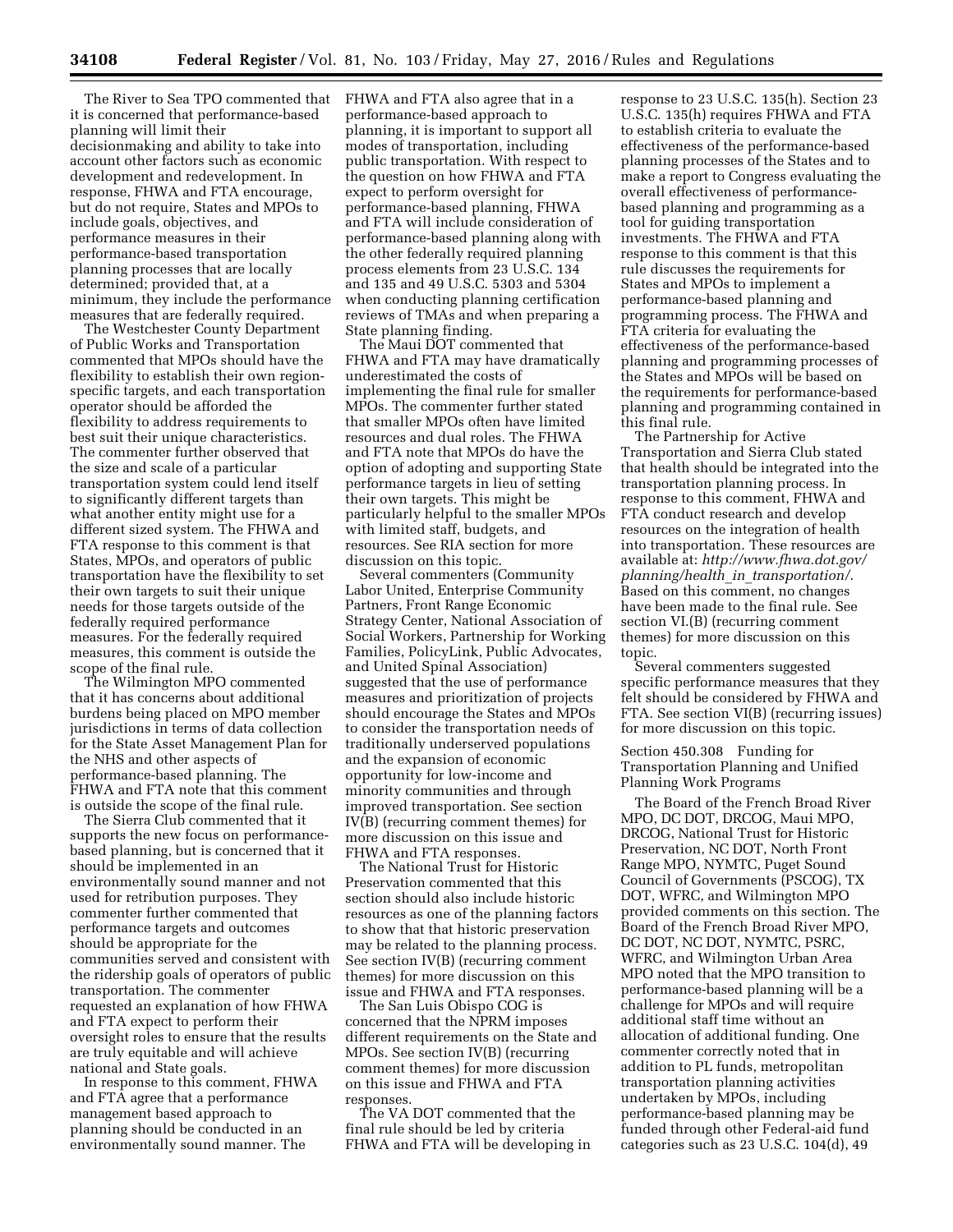U.S.C. 5305(d), and 49 U.S.C. 5307. As described in section 450.308 of the final rule, the States may provide funds received under 23 U.S.C. 104(b)(2) and 23 U.S.C. 505 to MPOs for metropolitan transportation planning.

The Maui DOT commented that they feel that the FHWA and FTA cost estimates for the implementation of the additional requirements related to performance management may be low. See the RIA section for further discussion on this issue. No changes were made to the final rule based on these comments.

Section 450.310 Metropolitan Planning Organization Designation and Redesignation

The FHWA and FTA received comments from 68 entities (AASHTO, AMPO, APTA, ARC, BART, California Association for Coordinated Transportation, CALTRANS, Charlotte MPO, Community Labor United, CT DOT, DVRPC, Enterprise Community Partners, Florida MPO Advisory Council, FMATS, Front Range Economic Strategy Center, H–GAC, Lincoln MPO, MA DOT, Macatawa Coordinating Council, MARC, Maricopa AOG, MD DOT, MI DOT, Miami-Dade MPO, MO DOT, MTC, NACTO, NARC, National Association of Social Workers, National Housing Conference, National League of Cities, NC DOT, NCTCOG/ RTC, New York Association of MPOs, NJ DOT, NJTPA, North Front Range MPO, Northwestern Indiana Regional Planning Commission (NIRPC), NRDC, NYMTC, NYS DOT, PA DOT, Partnership for Working Families, Policy Link, Public Advocates, Richmond Area MPO, River to Sea TPO, SACOG, Safe Routes to School Partnership, SANDAG, San Joaquin Transit, San Luis Obispo MPO, Santa Barbara Metropolitan Transit District, SCAG, Sierra Club, SJCOG, South Florida Regional Transit Authority, Southeast Wisconsin MPO, TN DOT, TriMet, TX DOT, US Travel Association, WA State DOT, Westchester County Department of Public Works and Transportation, WFRC, WI DOT, and WMATA) on the proposed revisions to section 450.310. Section 450.310, consistent with MAP–21 and FAST requirements, would require the structure of an MPO serving a TMA to include representation by operators of public transportation, in addition to the officials identified in the existing regulations; and that each MPO serving a TMA satisfy the structure requirements no later than October 1, 2014. Commenters provided their perspectives and recommendations on a range of issues related to the structure

of MPO policy boards that serve an area designated as a TMA. Nine commenters (Community Labor United and the Public Transit-Public Good Coalition, Enterprise Community Partners, Front Range Economic Strategy Center, National Association of Social Workers, NRDC, Partnership for Working Families, Policy Link, Public Advocates, Safe Routes to School Partnership, and the National Housing Conference) recommended that the final rule require that MPO boards be more representative of the economic and racial make-up of the communities they serve to help ensure that transportation planning is sensitive to the needs of all residents.

The FHWA and FTA note that the final rule will continue to require MPOs, through their public participation processes, to seek out and consider the needs of those traditionally underserved by existing transportation systems, such as low-income and minority communities, who may face challenges accessing employment and other services. The final rule requires MPOs to periodically review the effectiveness of the procedures and strategies contained in the participation plan to ensure a full and open participation process. Through certification reviews of MPOs in areas that serve TMAs, FHWA and FTA work to confirm that these MPOs are meeting their public participation requirements.

However,  $23 \text{ U.S.C. } 134 \text{ (d)}(1) \text{ (A)}$  and 49 U.S.C. 5303(d)(1)(A) require that MPOs be designated either by agreement between the Governor and units of general purpose local government that together represent at least 75 percent of the affected population (including the largest incorporated city) or by procedures in applicable State or local laws. These sections also provide that each MPO policy board that serves an area designated as a TMA shall consist of local elected officials; officials of public agencies that administer or operate major modes of transportation in the metropolitan area, including representation by operators of public transportation; and appropriate State officials. The FHWA and FTA are fully committed to an inclusive transportation planning process. However, the statute assigns the authority to the Governor and local government officials to decide which local elected officials, officials of public agencies, and appropriate State officials will serve on an MPO policy board; or to procedures established by applicable State or local law.

The U.S. Travel Association requested that each MPO or regional planning board include a representative of the travel industry, noting that it has a deep

impact on the Nation's economy and workforce. The data collected by the travel industry provides unique insights into transportation trends and infrastructure needs across the country.

In response, FHWA and FTA reiterate that the statute 26 requires that each MPO that serves an area designated as a TMA must consist of local elected officials; officials of public agencies that administer or operate major modes of transportation in the metropolitan area, including representation by operators of public transportation; and appropriate State officials, except those MPOs that are exempt under 23 U.S.C. 134(d)(3) and 49 U.S.C. 5303(d)(3). The FHWA and FTA note that the final rule does include a new planning factor in sections 450.206(a)(10) and 450.306(b)(10) on enhancing travel and tourism for States and MPOs to consider and implement as part of their transportation planning processes as provided for in FAST sections 1201 and 1202 and in 23 U.S.C. 134(h)(1)(J) and  $135(d)(1)(J)$ . It also includes a new requirement in section 450.316(b) that MPOs should consult with agencies and officials responsible for tourism when developing metropolitan transportation plans as described in FAST Act section 1201 and in 23 U.S.C. 134(g)(3)(A).

The WA State DOT recommended revising section 450.310(c) to specify that only urbanized areas with more than 200,000 individuals can be a TMA rather than allowing a Governor and MPO to request that an urbanized area be designated a TMA. In response to this comment, FHWA and FTA note that the statute at 23 U.S.C.  $134(k)(1)(B)$  and 49 U.S.C. 5304(k)(1)(B) provides that the Secretary shall designate any additional area at the request of the Governor and the MPO designated for the area. Consequently, no changes are made to this section based on this comment.

The proposed regulatory language in section 450.310(d) that ''each metropolitan planning organization that serves an area designated as a transportation management area shall consist of local elected officials, officials of public agencies that administer or operate major modes of transportation in the metropolitan area, including representation by providers of public transportation, and appropriate State officials'' replicates the statutory language of 23 U.S.C. 134(d) and 49 U.S.C. 5303(d). The MAP–21 further provides that an MPO may be restructured to meet the requirement of including representation by operators of public transportation without

<sup>26</sup> 23 U.S.C. 134(d)(1)(a) and 49 U.S.C. 5303(d)(1)(a).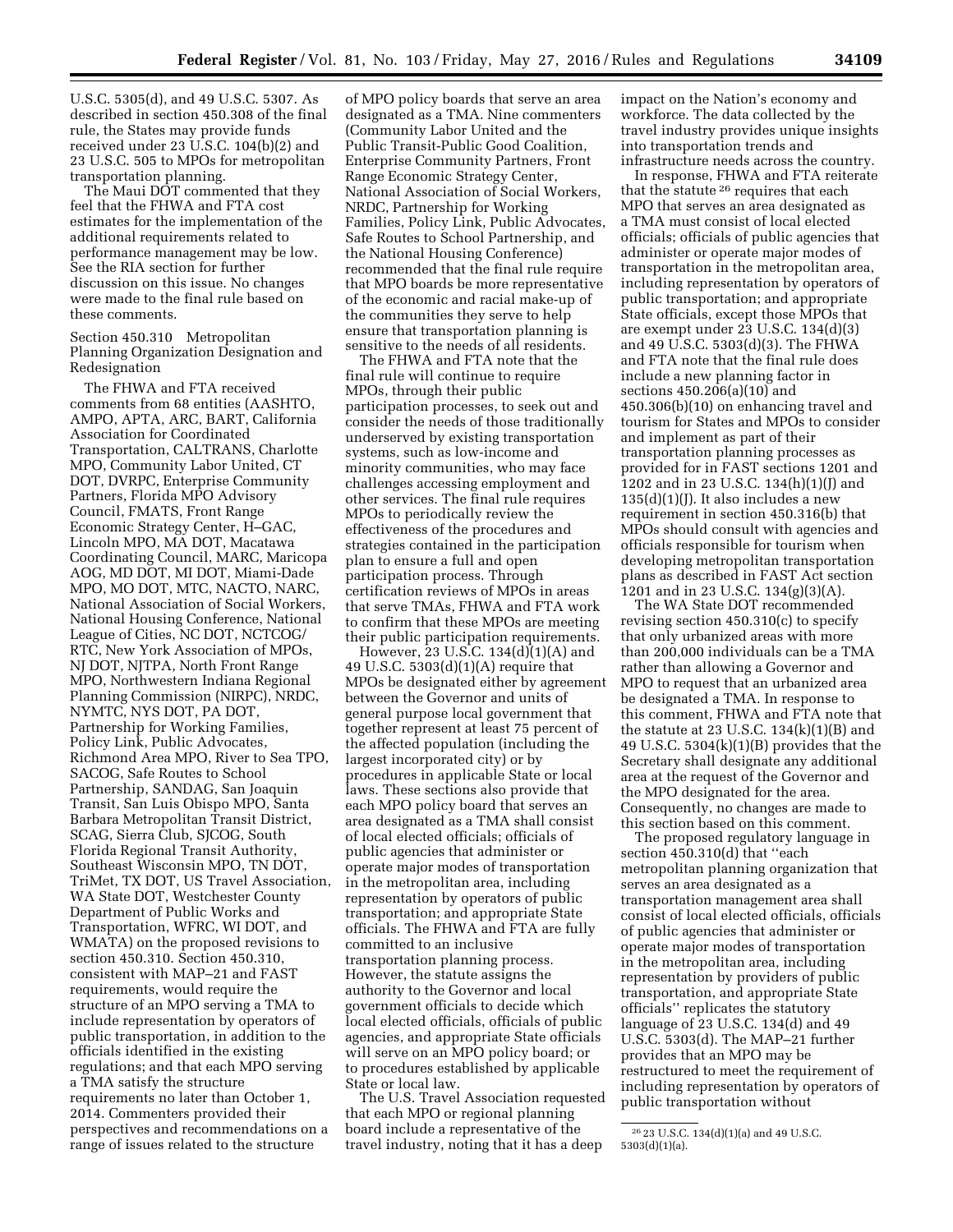undertaking a re-designation (an action that would require an agreement between the Governor and units of general purpose government that together represent at least 75 percent of the existing planning area population including the largest incorporated city). Consequently, the final rule provides that MPOs that serve a TMA must include a formally designated representative of operators of public transportation.

The FHWA and FTA also proposed in the preamble to the NPRM that representatives of operators of public transportation would have equal decisionmaking rights and authorities as other officials who are on the policy board of an MPO that serves a TMA. The BART, CALTRANS, Charlotte RTPO, Enterprise Community Partners, MA DOT, MO DOT, National Housing Conference, NCTCOG/RTC, NRDC, NYMTA, River to the Sea TPO, Santa Barbara Transit, SFRTA, Sierra Club, SJRTD, and WFRC, expressed support for the proposal that a representative of operators of public transportation is both included on MPO policy boards and given equal decisionmaking rights. The MA DOT expressed support for the requirement for public transportation membership on the policy board of an MPO and the equality of decisionmaking rights by transportation officials or their representative staff. The MA DOT also noted that each of the 10 MPOs and 3 RTPOs in the Commonwealth of Massachusetts have active representation and participation of their respective public transportation operators on the boards by regional transit administrators and/or transit staff.

The FHWA and FTA believe that the long-standing requirement to include public transportation representation on each MPO serving a TMA, made explicit in MAP–21 and FAST, supports the new performance requirements for operators of public transportation, including: The coordination of MPO targets with operators of public transportation, the coordination of public transportation operator targets with MPOs, and the integration of public transportation performance plans into the metropolitan transportation planning process. Given these new performance responsibilities, the FHWA and FTA believe that operators of public transportation need to participate in the MPO's decisionmaking process. The FHWA and FTA do not concur with the comment by the DVRPC that there are a number of effective ways for transit agencies to be fully represented in the metropolitan planning process apart from voting membership on the MPO

board. Consequently, the final rule provides that, similar to section 1201 of the FAST Act which amends 23 U.S.C. 134(d)(3)(C), the representative of public transportation has responsibilities, actions, duties, voting rights, and any other authority commensurate with other officials described in section 450.310(d)(1).

The MA DOT sought more clarity covering what constitutes a transit provider since there are sometimes a wide range of service providers in a single MPO, including RTAs, TMAs, and health care transit operations. In response, FHWA and FTA note that the final rule defines the term ''public transportation operator'' in section 450.104. According to this definition, a public transportation operator is the public entity or government approved authority that participates in the continuing, cooperative, and comprehensive transportation planning process in accordance with 23 U.S.C. 134 and 135 and 49 U.S.C. 5303 and 5304, and is a recipient of Federal funds under title 49 U.S.C. Chapter 53 for transportation by a conveyance that provides regular and continuing general or special transportation to the public, but does not include sightseeing, school bus, charter, certain types of shuttle service, intercity bus transportation, or intercity passenger rail transportation provided by the National Railroad Passenger Corporation (also known as ''Amtrak'').

The FHWA and FTA stated in the preamble to the NPRM that it is up to the MPO, in cooperation with operators of public transportation, to determine how this representation will be structured and established.

The APTA expressed appreciation for this broad latitude afforded to MPOs as it accounts for varying governance models. However, it requested that FHWA and FTA categorically state that an MPO member based on elective or appointed office that coincidentally sits on a transit board does not fulfill the MAP–21 requirement for representation by operators of public transportation. This position is supported by all other operators of public transportation who submitted comments to the docket (BART, FMATS, NYMTA, Orange County Transit Authority, Santa Barbara Transit Authority, SJCOG, TriMet, and WMATA, and the Sierra Club).

The BART noted that ''While many city and county representatives currently serving on MPOs are sincere in their efforts to incorporate the needs and perspectives of public transit, it is only through direct participation of the providers themselves that MPOs can best understand the complex and

technical needs of public transit providers.'' The WMATA noted that it could not easily imagine how the transportation modes in general, and public transportation in particular, can be assured of exercising the equal decisionmaking rights and authorities essential to realizing the MAP–21 intentions if MPO board members are allowed to ''wear two hats.'' However, the statute was changed in the FAST Act to explicitly allow that the representative of an operator of public transportation may simultaneously represent a local municipality. Therefore the final rule in section 450.310(d)(3)(ii) reflects section 1201 of the FAST Act (23 U.S.C. 134(d)(3)(B)) which allows, subject to the bylaws or enabling statute of the MPO, a representative of an operator of public transportation may also serve as a representative of a local municipality.

Thirty-five of the respondents (AAHSTO, ARC, CT DOT, DVRPC, Florida MPO Advisory Council, H–GAC, MA DOT, Macatawa Area Coordinating Council, MARC, MI DOT, Miami-Dade MPO, MTC, NACTO, NARC, National League of Cities, NC DOT, NIRPC, NJTPA, NYMTA, NYMTC, NYS DOT, PA DOT, River to Sea TPO, SACOG, San Luis Obispo COG, SANDAG, Southeastern Wisconsin RPC, Westchester County Department of Public Works and Transportation, and WI DOT) requested that the final rule ensure MPOs have maximum flexibility in determining how they are constituted and operate. Fifteen MPOs (ARC, DVRPC, Florida MPO Advisory Council, H–GAC, Macatawa Area Coordinating Council, MARC, MTC, NIRPC, NJTPA, NYMTC, River to Sea TPO, SACOG, SANDAG, SCAG, SJCOG, and Southeastern Wisconsin RPC), three MPO associations (AMPO, Florida MPO Advisory Council, and NARC), and one State (WI DOT) requested that the final rule provide each MPO with the maximum latitude to determine how operators of public transportation are represented in the decisionmaking process, including allowing a single official to serve in multiple capacities. Five California MPOs (MTC, SACOG, SANDAG, SCAG, and SJCOG) expressed the view that the language included in the MAP 21 provides broad flexibility as to how MPOs may comply with the requirement to include representation by operators of public transportation. They argued that Congress did not prescribe a specific method for representation; require that all or any particular kinds of transit operators serving a region be represented; or require that a seat be dedicated solely to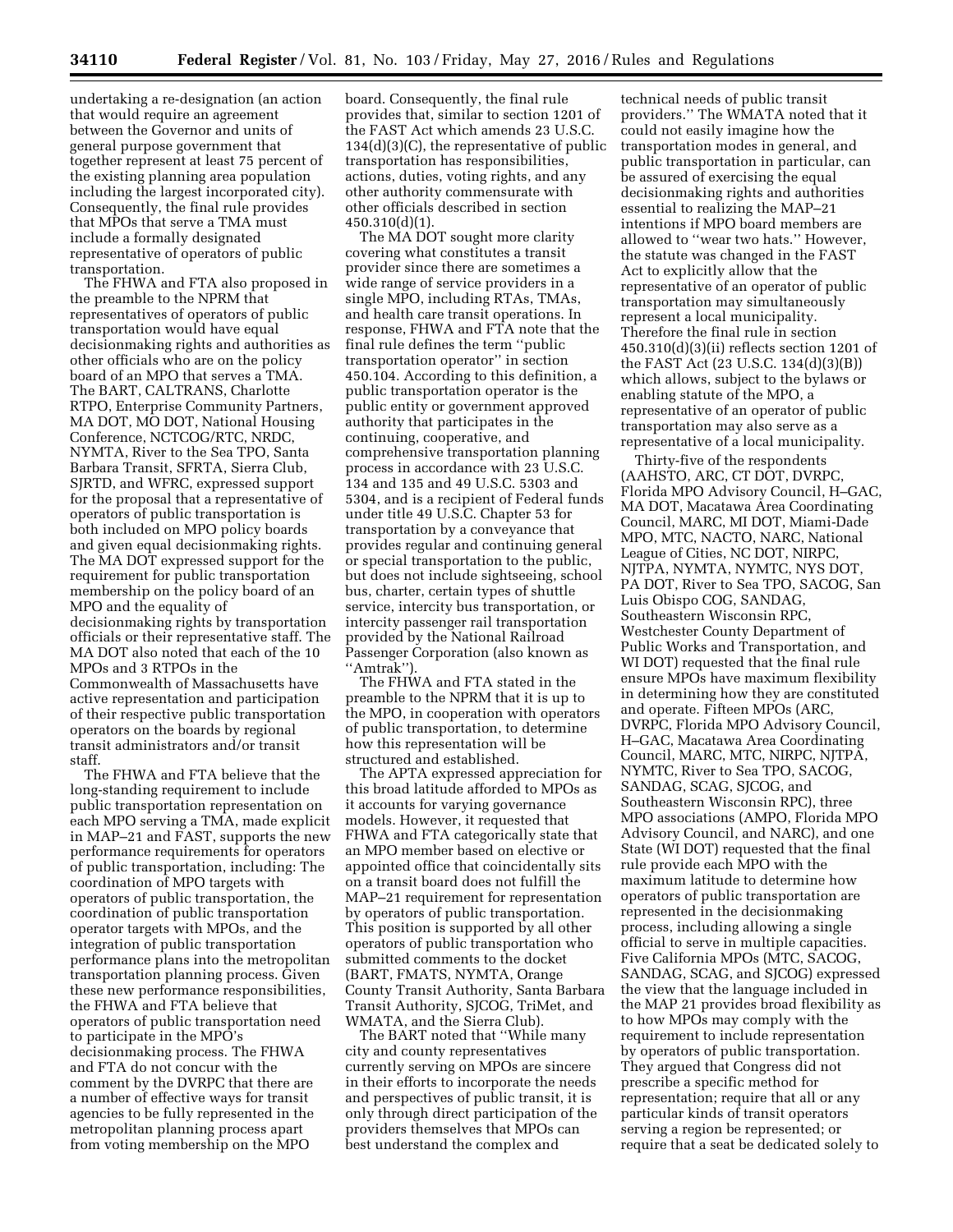a board member who is appointed by a transit agency. The government of Westchester County, NY noted its long history of elected officials effectively representing both the county's residents and its transit system on the MPO. It strongly believes that, via a single vote, an elected official can serve in multiple capacities on an MPO. The NYMTC argued against any requirement that would give an MPO member more than one non-independent vote and affirmed that State and local elected officials have effectively represented multiple modes of transportation since the MPO was established. The ARC argued that it would not be appropriate for a staff member of a transit agency governed by a city or county to serve on a policy body with the chief elected official from that same jurisdiction. The ARC argued that it would place the transit representative in a subordinate position, potentially compromising the expertise and knowledge that the operator could bring to policy discussions and votes. The River to Sea TPO argued that requiring transit agency staff to sit as a voting member on an MPO board along with elected officials who are members of their own governing board would potentially create a conflict with Florida's Sunshine Law and make it difficult for staff to brief their policy board on transit matters.

The FHWA and FTA concur that a single official can serve in multiple capacities, which would be particularly appropriate in instances where the local elected official represents a local government that operates a transit system. Therefore, FHWA and FTA revised the final rule to provide that, consistent with the FAST Act's amendment to 23 U.S.C. 134(d)(3)(B), subject to the bylaws or enabling statute of the MPO, a representative of a provider of public transportation may also serve as a representative of a local municipality (section 450.310(d)(3)(ii)). The final rule in section 450.310(d)(3)(i) reflects the revision to 23 U.S.C. 134(d)(3)(A) made by FAST, which provides that the designation or selection of officials or representatives under section  $450.310(d)(1)$  shall be determined by the MPO according to the bylaws or enabling statute of the organization.

Eight MPOs (Miami-Dade MPO, MTC, NIRPC, River to Sea TPO, SACOG, SANDAG, SCAG, and SJCOG) asserted that their governing structures were codified by State law, which would preclude them from changing the structure of their policy board to include voting representation by operators of public transportation. As noted by one industry association,

NARC, as many as one-quarter of all MPOs that serve a TMA are created by, and the constitution of their policy board is outlined in, State statute. Thus, to change the structure of the MPO board would require a change in the State enabling legislation, which may result in unintended consequences.

In response, FHWA and FTA agree that a change in State enabling legislation may be necessary to bring an MPO into compliance with the structuring requirements of 23 U.S.C. 134(d)(2), 49 U.S.C. 5303(d)(2), and the final rule. This would be the case if State law would prevent an MPO from satisfying the statutory structure requirement. An exception is available for those MPOs that qualify under the ''grandfathering'' provision in 23 U.S.C. 134(d)(4). Section 134(d)(4) of 23 U.S.C. provides that 23 U.S.C. 134(d) should not be construed to interfere with the authority, under any State law in effect on December 18, 1991, of a public agency with multimodal transportation responsibilities (A) to develop the plans and TIPs for adoption by a metropolitan planning organization; and (B) to develop long-range capital plans, coordinate transit services and projects, and carry out other activities pursuant to State law. The grandfathering provision was first enacted in 1991 and remains relatively unchanged.27

Such MPOs may continue to operate without complying with the statutory structure provisions in 23 U.S.C. 134(d)(2), 49 U.S.C. 5303(d)(2), and the final rule. Alternatively, a grandfathered MPO may restructure to meet the statutory requirements without losing its protection under the grandfathering provision if it can do so without a change in State law with respect to the structure or organization of the MPO. The statute (23 U.S.C. 134(d)(6)(2)) and section 450.310(d) of the final rule, explicitly authorize MPOs to restructure to meet the requirements of 23 U.S.C. 134(d)(2) and 49 U.S.C. 5303(d)(2) without undertaking a redesignation. However, FHWA and FTA emphasize that an exempt MPO is still required to provide the officials described in 23 U.S.C. 134(d)(2) an opportunity to actively participate in the decision making processes of the MPO in accordance with 23 U.S.C.  $134(i)(6)(A)$ ,  $(j)(1)(B)$ , and  $(j)(4)$ .

The NARC sought clarification of FHWA and FTA application of the grandfathering exemption. The NARC suggested that the statutory language means that ''any MPO operating under a State statute on [December 18, 1991]

is exempt from the requirements of  $450.310(d)(1)$ ," and stated that it has found no evidence of the FHWA and FTA interpretation as presented. The NARC requested that FHWA and FTA clarify that any MPO operating under a State statute on that date is exempt from the requirements of section 450.310(d)(1). Five California MPOs (MTC, SACOG, SANDAG, SCAG, and SJCOG) also took issue with the interpretation that a change to the board structure since December 18, 1991, disqualifies an MPO from falling under the grandfather provision.

In response, FHWA and FTA note the grandfathering provision in 23 U.S.C. 134(d)(4) and 49 U.S.C. 5303(d)(4), was first enacted in 1991 and remains relatively unchanged. As explained in the June 2, 2014 Policy Guidance on Metropolitan Planning Organization (MPO) Representation, 79 FR 31214. The FHWA and FTA have determined that the grandfathering provision does still apply to any MPO that: (1) Operates pursuant to a State law that was in effect on or before December 18, 1991; (2) such State law has not been amended after December 18, 1991, with regard to the structure or organization of the MPO; and (3) the MPO has not been designated or re-designated after December 18, 1991. 79 FR 31216. The agencies reiterated the interpretation in the NPRM for this final rule. Subsequently, Congress enacted the FAST Act, which included amendments to 23 U.S.C. 134 and 49 U.S.C. 5303. The FAST Act clarified requirements relating to an MPO's designation or selection of officials or representatives to an MPO in light of the FHWA/FTA Policy Guidance and NPRM, but did not amend the grandfathering provision. Congress' enactment of these statutory changes while leaving the grandfathering provision intact is a strong indication that Congress concurs with the FHWA and FTA interpretation of that provision. The provision is included in the final rule in section 450.310(d)(4). Because of changes to the structuring requirements of MAP–21 and FAST, FHWA and FTA are including the grandfathering provision in the Final Rule to clarify when the provision may be exercised by an MPO.

The NARC's interpretation of the exemption or grandfather provision would apply incorrectly the December 18, 1991, cutoff date to the MPOs rather than their authorizing statutes, and would grandfather any MPO operating under a State statute as of that date, regardless of subsequent changes in the State law. To the contrary, the grandfather provision's conditional clause ''under any State law in effect on

<sup>27</sup>Section 1024, Public Law 102–240, December 18, 1991. codified at 23 U.S.C. 134(b)(3).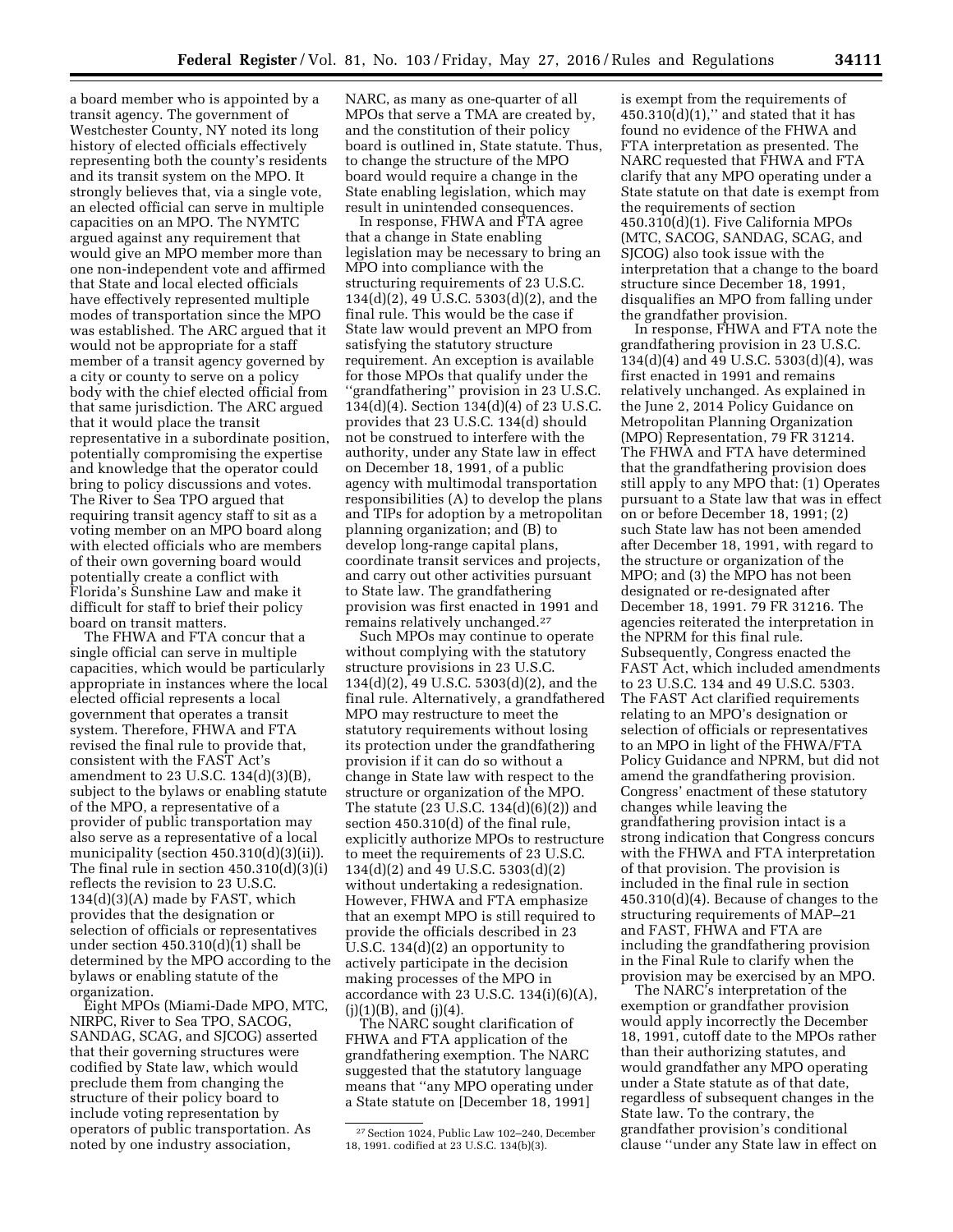December 18, 1991'' applies the cutoff date to the State law under which an MPO operates, not the MPO itself. A State law or amendment that was enacted after the cutoff date was not in effect on the cutoff date.

At the request of APTA, FHWA and FTA clarified that the structure of MPOs that serve TMAs and were designated or re-designated as an MPO after December 18, 1991, must include representation of local elected officials, officials of agencies that administer or operate major modes or systems of transportation, and appropriate State officials. As of October 2014, the structure of these MPOs must include representation by operators of public transportation.

The APTA also requested that FTA and FHWA require that any claim for this exemption must be publicly documented in order for it to be effective. The APTA stated that some MPOs claim the exemption with no public justification or discussion. The FHWA and FTA agree that an MPO that serves a TMA must provide documentation to support a claim for an exemption to the MPO structure required by statute and regulation. The FHWA and FTA require this documentation to be provided as part of its certification review process.

Multiple respondents from Florida (Florida MPO Advisory Council, Miami-Dade MPO, and SFRTA) highlighted the recent revisions to Florida State Law 339.175, which allows the structure of MPOs in the State to be in alignment with the expectations of the MAP–21, to include ''representation by providers of public transportation.'' The Florida statute expands the maximum voting membership from 19 to 25 apportioned members. It continues to require that voting members of an MPO be elected officials of general-purpose local government and that an MPO may include, as part of its apportioned voting members, an official of an agency that operates or administers a major mode of transportation. Interestingly, the Florida statute addresses the ''two hats'' issues raised by many of the respondents to this docket. It provides that in metropolitan areas in which transportation authorities or agencies have been created by law, the authority may be provided voting membership on the MPO. In instances where the transportation operator is represented by elected officials from generalpurpose local governments, the MPO must establish a process to express and convey the collective interests of the public transportation agencies that provide transit service in their MPA.

The MA DOT noted that there are several RTAs within the Commonwealth of Massachusetts that service multiple TMAs in varying capacities. The MA DOT requested that the final rule clearly define the MPO involvement of the public transportation representative in regions that the RTA provides services but is not exclusively located. In response, FHWA and FTA believe that the representative of operators of public transportation needs to express and convey the collective interests of the public transportation agencies that provide transit service in their MPA.

As required by MAP–21, the final rule states that each MPO that serves a TMA must include representation by operators of public transportation no later than October 1, 2014. The NARC sought direction as to what MPOs that serve TMAs must do as of October 1, 2014. Another industry association, AMPO, requested that the final rule recognizes that many MPOs are subject to State laws governing the MPO policy board membership and that compliance may require amendments to State law. The AMPO requested that the final rule include more time for these MPOs to work with their States to adjust policy boards if necessary. In response, FHWA and FTA expect that, at a minimum, each MPO that serves a TMA identify a voting member of their board who represents the collective interests of operators of public transportation in the MPA by October 1, 2014. The final rule supersedes the FHWA and FTA June 2, 2014, Policy Guidance on MPO Representation.

Two commenters (Enterprise Community Partners and Sierra Club) requested that the final rule requires all operators of public transportation in an MPA to be on the board of MPOs that serve TMAs. The MAP–21 provides for representation by operators of public transportation. The FHWA and FTA believe that it is the MPO's decision whether to include all operators of public transportation on its decisionmaking body.

In addition to the representation by providers of public transportation provision, FHWA and FTA sought comments on whether any of the following questions should be addressed in the regulation and, if so, how.

Should the regulations clarify who appropriate officials may be?

Of the thirteen commenters (ARC, CT DOT, Florida MPO Council, H–GAC, Miami-Dade MPO, MTC, NJTPA, NYMTC, NYS DOT, River to Sea TPO, SACOG, SANDAG, SCAG, SJCOG, TX DOT, and WI DOT) who submitted a

response to the question, two States (MA DOT and WI DOT) requested that the final rule clarifies who an appropriate official may be. The WI DOT noted that MPOs throughout Wisconsin have approached this issue of including representation by operators of public transportation on their MPO boards differently. Some designate officials that are already on the board and have transit interests as the transit representation while others are working to add additional membership to their MPOs. The WI DOT recommends allowing MPOs the discretion to make these representation decisions at a local level.

The FHWA and FTA concur. The final rule provides MPOs with the flexibility to determine how best to include representation by operators of public transportation. The FHWA and FTA will not specify who appropriate officials may be in the final rule.

Can staff members or other alternates be substituted for the 'officials' identified in paragraph (d)(1)?

Twenty-eight commenters (AASHTO, AMPO, ARC, CT DOT, Florida MPO Advisory Council, FMATS, H–GAC, MD DOT, MI DOT, Miami-Dade MPO, MTC, NARC, NCTCOG/RTC, NJ DOT, NJTPA, NYMTA, NYMTC, NYS DOT, Richmond Area MPO, River to Sea TPO, SANDAG, SCAG, SJCOG, TN DOT, TX DOT, WI DOT, and WMATA) responded to this question. Three MPOs (ARC, FMATS, and NCTCOG/RTC) expressed concern that a staff member or other alternate be substituted for officials on the MPO decisionmaking body.

The ARC stated that it does not believe it is appropriate for staff members of transit agencies to have equal standing on policy committees as elected and appointed officials, asserting that clear lines of demarcation in the decisionmaking hierarchy need to be maintained through committees comprised exclusively of technical staff or elected/appointed policy officials. The NCTCOG/RTC believes that staff members or other non-elected alternates should not be substituted for local elected officials in section 450.310(d)(1) due to the policy making function of the MPO policy board. The NCTCOG and RTC requested that FHWA and FTA carefully consider this question in the context of accountability to the public. They noted that the strength of MPO policy making is a result of its policy board being made up of primarily local elected officials who are directly accountable to the voting public. However, in situations where modal operators are not governed by an elected body, MPO policy boards should have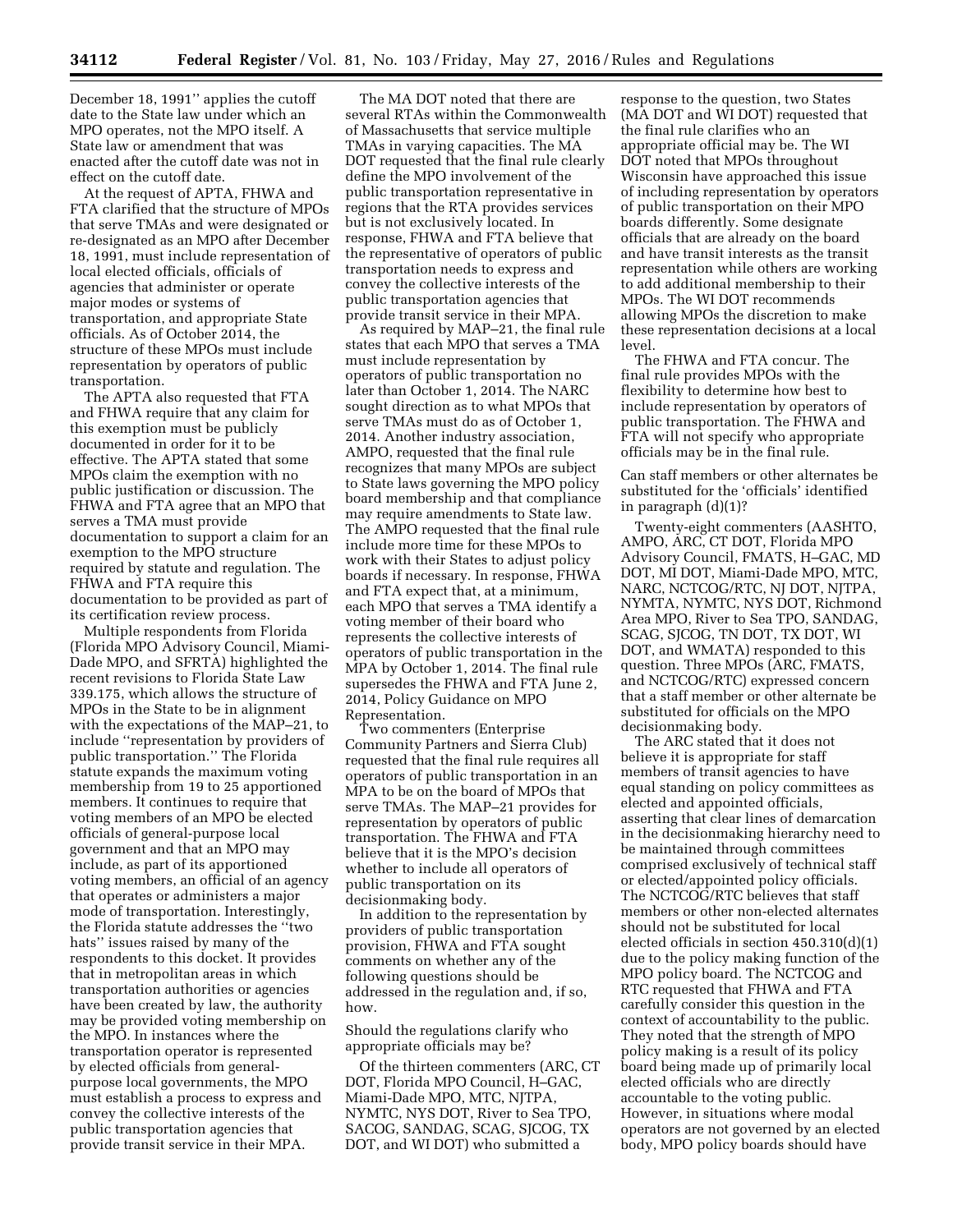discretion to determine the appropriate level of representative for these entities. Another MPO, FMATS, noted that as this requirement only applies to TMAs, staff members or alternates should not be allowed to participate because larger MPOs would have sufficient representation from other entities' officials and so additional representation of public transportation would not skew the policy board. The Florida MPO Advisory Council believes that alternates for officials identified in subparagraph (d)(l) should be of the same general background (*i.e.,* a local elected official should act as the alternate for another local elected official) and that any clarifying language should state as such.

Multiple respondents noted that it is their current practice to allow staff members or other alternates to substitute for the officials identified in subparagraph (d)(1). Per an MOU among NYMTC member agencies, all members, including elected officials, may be represented at council meetings by designated substitutes, provided such designation has been made in writing to the Secretary of NYMTC. The NYMTC recommends that FHWA and FTA continue to allow these designees to be substituted for officials identified in subparagraph (d)(1) for purposes of voting on council business. The NYMTA requested that the term ''local official'' refer to elected or appointed officials of general purpose local government with responsibility for transportation, and that this include the elected or appointed official's formally designated proxy.

The TN DOT noted that all MPOs in Tennessee allow for policy board members to appoint a proxy. Not being able to do this would limit the ability of the MPOs to conduct official business requiring a quorum of members. Under the NJTPA by-laws, each elected official may appoint one designated alternate. This requires notification in writing to the NJTPA. The NJTPA notes that this arrangement allows for greater flexibility and participation by the board's member jurisdictions and agencies and should continue to be allowed.

Three respondents (MA DOT, Richmond Area MPO, and WI DOT) sought clarification as to who can serve as an official on the MPO. The MA DOT sought clarity regarding public transportation representative designation and latitude to designate another person who may perform duties on their behalf. The WMATA stated that an official in any of the three statutory MPO board categories should be able to expressly delegate routine duties to

qualified staff but suggests that future guidance strongly encourage such officials to commit themselves to attentive and direct engagement with policy-making efforts by their MPO boards. The majority of respondents to this question (AASHTO, AMPO, CT DOT, H–GAC, MD DOT, MI DOT, Miami-Dade MPO, MTC, NARC, NYS DOT, SACOG, SANDAG, SCAG, TX DOT, WI DOT, and WMATA) support the position that the decision whether staff members or other alternates may be substituted for the officials identified in subparagraph (d)(1) should remain local and be resolved at the State or local level.

In response, FHWA and FTA concur with the majority of respondents that the decision as to whether staff members or other alternates may be substituted for the 'officials' identified in subparagraph (d)(1) should remain local and be resolved at the State or local level.

Should the regulations provide more specificity on how each of the officials identified in paragraph (d)(1) should be represented on the MPO?

While the WI DOT indicated that the final rule should provide more specificity on how each of the officials identified in subparagraph (d)(1) (*i.e.,*  local elected officials, officials who operate major modes of transportation, and appropriate State officials), the other 21 respondents to this question (AASHTO, ARC, CT DOT, Florida MPO Advisory Council, FMATS, MD DOT, MI DOT, Miami-Dade MPO, MTC, NARC, NJTPA, NYMTC, NYS DOT, River to Sea TPO, SACOG, SANDAG, SCAG, SJCOG, TX DOT, and Westchester County, NY) urged FHWA and FTA to provide MPOs with maximum flexibility as each MPO's circumstances is unique.

The FHWA and FTA concur with these respondents and will not include more specificity on how each of the officials identified in subparagraph (d)(1) should be represented on the MPO in the final rule. However, at the request of WI DOT and CT DOT, FHWA and FTA will provide additional guidance on this topic, separate from this final rule.

Can an official in paragraph (d)(1) serve in multiple capacities on the MPO board (*e.g.,* can a local elected official or State official serve as a representative of a major mode of transportation)?

Thirty-one respondents (AASHTO, APTA, ARC, CT DOT, Florida MPO Advisory Council, FMATS, H–GAC, MARC, MD DOT, MI DOT, Miami-Dade MPO, NARC, NCTCOG/RTC, NJ DOT,

North Front Range MPO, NYMTA, NYMTC, River to Sea TPO, SACOG, SANDAG, SCAG, Sierra Club, SJCOG, TN DOT, TriMet, TX DOT, Westchester County, NY, WI DOT, and WMATA) provided their perspectives on the question of whether an official in subparagraph (d)(1) can serve in multiple capacities on the MPO board.

Six respondents (APTA, FMATS, NYMTA, Sierra Club, TriMet, and WMATA) argued definitively that public officials should not be asked, or allowed, to have ''divided loyalties.'' The Sierra Club claimed that such an attempt could well rise to a legal situation of incompatibility of offices. The TriMet, whose general manager has long held a voting seat on the Portland MPO from which it effectively advocates for the interests of operators of public transportation in the region, shared this perspective. It noted that assigning a local official, tasked with representing their jurisdiction on the MPO, to advocate a different, perhaps contrary, position as the representative of public transportation operators creates an inherent conflict of interest. The FMATS also cited the potential for conflict of interest, noting that a city or county mayor may appoint the transportation official which could inhibit the transportation official in making decisions that are truly in the best interest of the operators of public transportation. The North Front Range MPO stated that if the transit agency is a stand-alone entity and not part of a local government that is already a voting member of the MPO, a separate membership with equal voting rights makes sense. The APTA, NYMTA, Sierra Club, TriMet, and WMATA requested that FTA and FHWA categorically state that an MPO member based on elective or appointed office that coincidentally sits on a transit board does not fulfill the MAP–21 requirement. The APTA, NYMTA, Sierra Club, TriMet, and WMATA all supported the position that the transit representative must be a member of the MPO solely as the transit representative.

Eight other respondents (MTC, NYMTC, NYS DOT, SACOG, SANDAG, SCAG, SJCOG, and Westchester County, NY) noted that in their experience, board members who are local elected officials and also sit on independent or municipal transit agencies frequently bring the priorities and perspectives of the transit agency on which they serve to the MPO decisionmaking table. The TN DOT noted that some MPOs have a requirement that only elected officials serve on the policy board, the thinking being that only elected officials, accountable to the voting public, should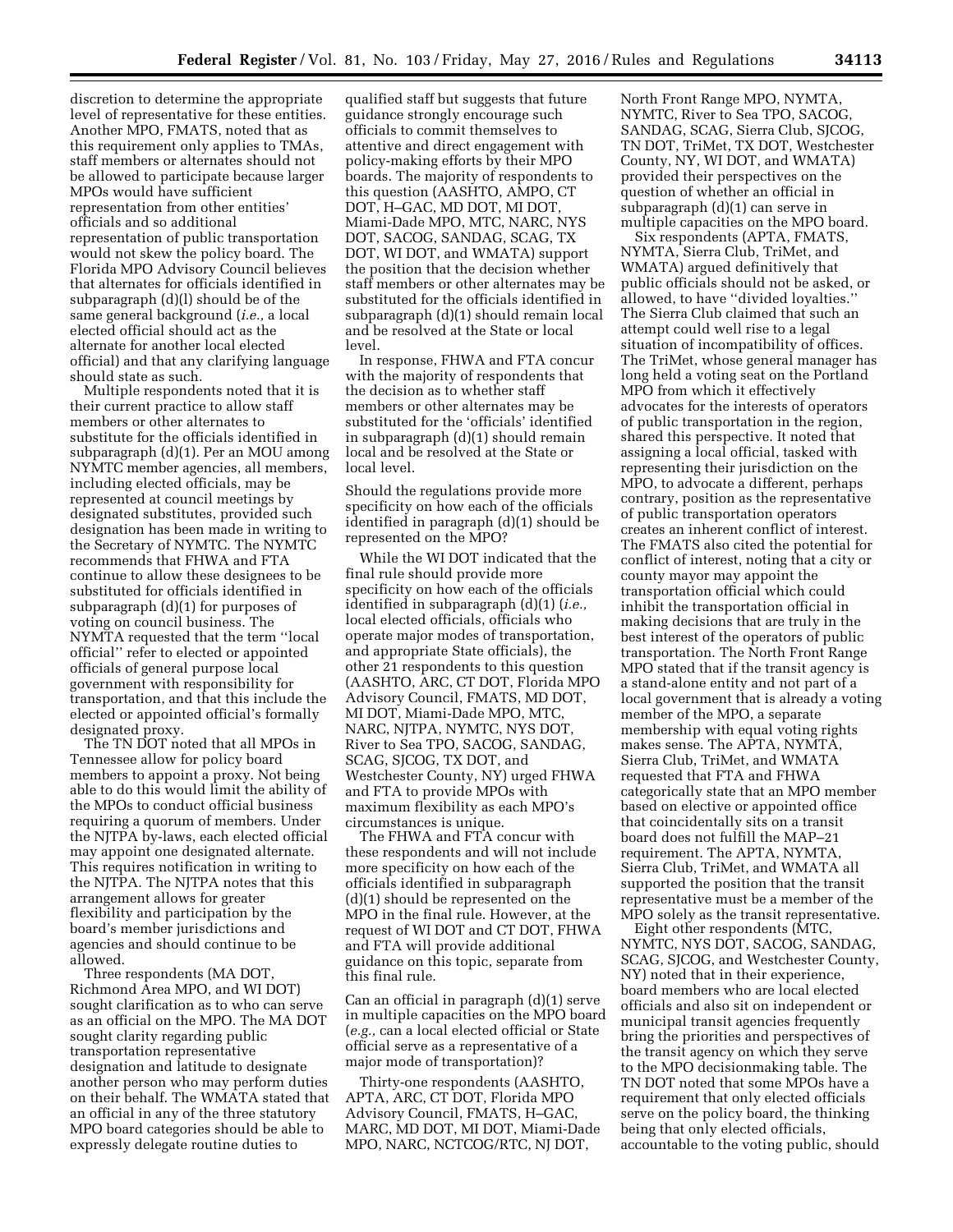set policy. It proposed that in such instances, the MPO may insist that the requirement to have representation for operators of public transportation be fulfilled by an elected official who serves on the governing board of an operator of public transportation, or who oversees one that operates as part of city or county government.

The FHWA and FTA note again that any MPO that serves a TMA that was designated/re-designated after December 18, 1991, shall consist of: Local elected officials; officials of public agencies that administer or operate major modes of transportation in the metropolitan area including representation by operators of public transportation; and appropriate State officials. Both the Florida MPO Advisory Council and the River to Sea TPO cited the Florida statute 28 which specifies that, where representatives of operators of public transportation are to be represented by elected officials from general-purpose local government, the MPO shall establish a process by which the collective interests of such agencies are expressed and conveyed.

The majority of respondents (AASHTO, ARC, CT DOT, H–GAC, MARC, MD DOT, MI DOT, Miami-Dade MPO, MTC, NARC, NCTCOG/RTC, NJ DOT, NYS DOT, River to Sea TPO, SACOG, SANDAG, SCAG, SJCOG, TN DOT, TX DOT, and Westchester County NY) urged FHWA and FTA to provide maximum flexibility to MPOs in designating representation by operators of public transportation.

The FHWA and FTA will provide maximum flexibility to MPOs in designating representation by operators of public transportation. The final rule provides that the official(s) who represents the operators of public transportation in the MPA may be an official of an agency that operates or administers public transportation in the metropolitan area or an elected official from general-purpose local governments.

Should the regulations include more information about MPO structure and governance?

The twenty-four commenters (AASHTO, AMPO, ARC, CT DOT, FMATS, H–GAC, MD DOT, Miami-Dade MPO, MTC, NARC, NJ DOT, NJTPA, North Front Range MPO, NYMTA, NYMTC, NYS DOT, SACOG, SANDAG, SCAG, SJCOG, TX DOT, Westchester County, NY, and WI DOT) who provided a response to this question universally requested that FHWA and FTA not include more information about MPO structure and governance in

the final rule. In response, the final rule does not include more information about MPO structure and governance. However, per the request of CT DOT and WI DOT, FHWA and FTA will provide additional guidance on this topic, separate from the final rule.

## Section 450.312 Metropolitan Planning Area Boundaries

Section 450.312 discusses MPA boundaries. The WA State DOT provided comments on this section. The commenter was concerned that in situations where there are bi-State MPOs and/or where multiple MPOs straddle State boundaries, each MPO might have a different format for reporting on system performance. The WA State DOT was concerned that it will be difficult to coordinate system performance reporting responses and it will create problems for all involved.

In response to this comment, FHWA and FTA note that section 450.312 strongly encourages the States, MPOs, and operators of public transportation to coordinate transportation planning for the entire multi-State area. Section 450.314(f) of the final rule provides that where the boundaries of the urbanized area or MPA extend across State lines, the States, appropriate MPOs, and operators of public transportation must coordinate transportation planning for the entire multi-State area and may enter into agreements or compacts to do so. See discussion in section 450.314, metropolitan planning agreements, for more specific discussion on State, MPO, and operator of public transportation coordination on performance-based planning. (See also section IV(B) (recurring comment themes) for more discussion on this issue and FHWA and FTA responses.) This would help to ensure consistency when there are multiple MPOs in a multi-State region. The FHWA and FTA have made no changes to the NPRM language for section 450.312 in the final rule.

## Section 450.314 Metropolitan Planning Agreements

Section 450.314 discusses the requirement that the States, MPOs, and the operators of public transportation serving an MPA cooperatively establish a metropolitan planning agreement. These agreements determine the mutual responsibilities of the parties in carrying out the metropolitan transportation planning process. Forty-three commenters (AASHTO, Albany MPO, AMPO, APTA, ARC, Board of the French Broad River MPO, CALTRANS, Charlotte Regional TPO, CO DOT, CT DOT, DC DOT, DRCOG, DVRPC, FL DOT, Florida MPO Advisory Council,

FMATS, H–GAC, HI DOT, IA DOT, MAG, Metropolitan Transportation Council MPO, MARC, MT DOT, MTC, NACTO, NARC, NC DOT, New York State Association of MPOs, NJTPA, North Florida TPO, NYMTA, NYMTC, NYS DOT, OR DOT, PA DOT, River to Sea TPO, SACOG, SANDAG, SCAG, SJCOG, Transportation for America, TX DOT, and Wilmington MPO) provided comments on sections 450.314(a), (e), and (g). This section concerns the requirement proposed in the NPRM for including performance-based planning and programming and the collection of data for the State asset management plan as part of the metropolitan planning agreement. Twenty-one of the commenters on these sections were from MPOs, 13 from States, 7 from transportation associations, 1 from an operator of public transportation, and 1 from an advocacy organization. See section IV(B) (recurring comment themes) for more discussion on this issue and FHWA and FTA responses.

In the NPRM, FHWA and FTA proposed at section 450.314(b) that the States, MPOs, and the operators of public transportation should periodically review and update the metropolitan planning agreement, as appropriate, to reflect effective changes. Five commenters (AASHTO, FL DOT, MT DOT, NYS DOT, and TX DOT) provided comments on this provision. All five of the commenters stated that the provision was unnecessary and should be deleted. Two commenters (AASHTO and MT DOT) stated that agreements are generally already revised as necessary when changes are made to regulations and when dictated by other circumstances. They further commented that section 450.314(b) would create a new obligation to review agreements even when that review is unnecessary. The FL DOT commented that section 450.314(b) could be interpreted as a new requirement and that periodic review and updating should occur only as appropriate. The NYS DOT and TX DOT commented that section 450.314(b) could be interpreted to set a specific time frame or regular updates for review of the existing agreements, even when it is not needed.

In response, FHWA and FTA included this provision in the NPRM to ensure that States, MPOs, and operators of public transportation are aware that agreements can become outdated and that they need to be periodically reviewed by the States, MPOs, and operators of public transportation to ensure that they are up to date. The FHWA and FTA did not intend for this provision to set a specific time frame for the review and updates to the

<sup>28</sup>Florida Statute 339.175(3).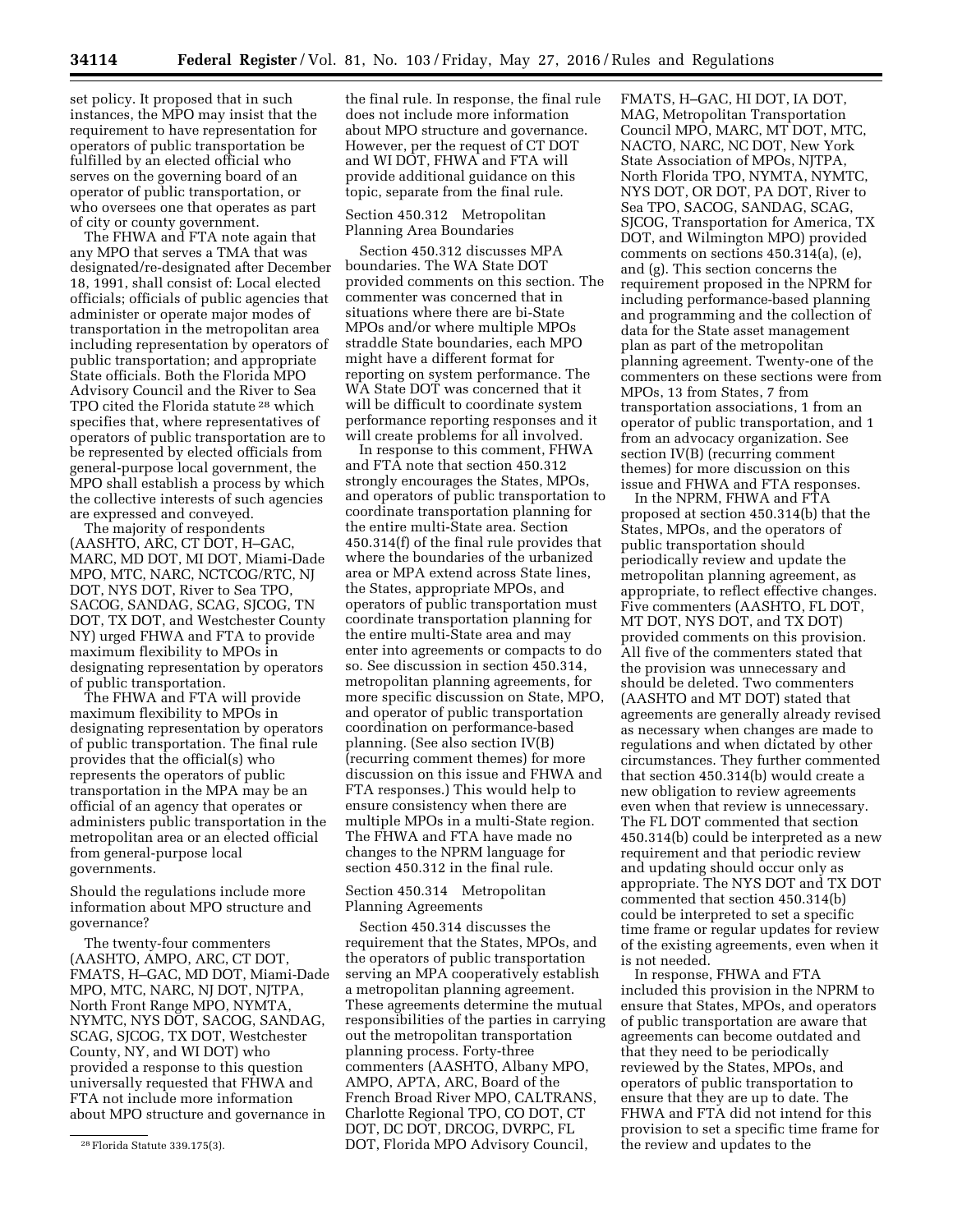agreements and have specifically stated in section 450.314(b) that it should be done when it is appropriate to do so. The commenters have pointed out that for those metropolitan regions were the agreements are being kept up to date, this would typically not be an issue. However, FHWA and FTA note that for those regions where agreements have become outdated, this provision is an important reminder that they should be periodically reviewed and updated. The need for updating an agreement might occur for a number of reasons. Examples of reasons for updating the agreements might include: The passage of new national transportation legislation, issuance of new Federal regulations, and changes in the roles and responsibilities of the States, MPOs, and/or operators of public transportation in the metropolitan transportation planning process. The FHWA and FTA believe that it is important that in order to maintain a 3– C planning process for a metropolitan region, States, MPOs, and the operators of public transportation should periodically review and update the metropolitan planning agreement, as appropriate, to reflect effective changes in their responsibilities for conducting the planning process. For these reasons, the provision for periodically updating the metropolitan planning agreement in section 450.314(b), as proposed in the NPRM, is retained by FHWA and FTA in the final rule without alteration.

# Section 450.316 Interested Parties, Participation and Consultation

Section 450.316 describes interested parties, participation, and consultation as part of the metropolitan transportation planning process. It requires an MPO to use a documented participation plan to provide individuals, affected public agencies, representatives of public transportation employees, freight shippers, providers of freight transportation services, private providers of transportation, representatives of users of public transportation, representatives of users of pedestrian walkways and bicycle transportation facilities, representatives of the disabled, and other interested parties with reasonable opportunities to be involved in the metropolitan transportation planning process. Eight commenters (Nine to Five Association of Working Women, Denver COG and the RTD, Enterprise Community Partners, National Housing Conference, New York State Association of MPOs, The Leadership Conference on Civil and Human Rights, TX DOT, and United Spinal Association) submitted comments on this section. The Nine to

Five Association of Working Women, Enterprise Community Partners, National Housing Conference, and the Leadership Conference on Civil and Human Rights expressed strong support for the requirement that States and MPOs develop participation plans that engage populations ''traditionally underserved by existing transportation systems, such as low-income and minority households.'' The United Spinal Association requested that FHWA and FTA ensure that the required necessary accommodations for traditionally underrepresented organizations and community members are provided.

The FHWA and FTA note that an MPO's public participation process, including efforts to seek out and consider the needs of those traditionally underserved by existing transportation systems, such as low-income and minority households, who may face challenges accessing employment and other services, is reviewed as part of the MPO certification process.

The DRCOG and RTD sought clarification on the requirement that an MPO include, as part of the final MTP and TIP, a summary, analysis, and report on the disposition of significant written and oral comments it receives on the draft MTP and TIP. The FHWA and FTA clarify that the summary and disposition of these comments can be a separate document incorporated by reference or made available on the applicable Web site. The FHWA and FTA have made no changes to section 450.316 in the final rule.

Section 1201 of the FAST Act amends 23 U.S.C. 134(i)(6)(A) to add public ports to the list of entities that an MPO shall provide a reasonable opportunity to comment on the metropolitan transportation plan. This change is amended into the final rule at section 450.316(a). Section 1201 of the FAST Act amends 23 U.S.C. 134(i)(6)(A) to provide a list of examples of private providers of transportation. This change is amended into the final rule at section 450.316(a).

Section 1201 of the FAST Act amends 23 U.S.C. 134(g)(3)(A) to add officials responsible for tourism and natural disaster risk reduction to the list of agencies and officials that an MPO should consult with in developing metropolitan transportation plans and TIPs. This change is amended into the final rule at section 450.316(b).

## Section 450.318 Transportation Planning Studies and Project Development

The comments and responses relevant to section 450.318 are discussed under

section 450.212, and are incorporated by reference into this section.

Section 450.320 Development of Programmatic Mitigation Plans

Similar to section 450.214, section 450.320 describes the development of programmatic mitigation plans. The FHWA and FTA received comments from a total of 26 entities on this section (AASHTO, AMPO, ARTBA, CALTRANS, CT DOT, DRCOG, DVRPC, Enterprise Community Partners, H– GAC, MARC, MTC, NARC, National Mitigation Banking Association, New York State Association of MPOs, NJ DOT, North Front Range MPO, OR DOT, PA DOT, RTD, SACOG, SANDAG, SCAG, SCCRTC, SJCOG, and TX DOT). All commenters were generally supportive of the development and use of programmatic mitigation plans within the transportation planning process.

The responses to the following comments are provided in section 450.214

#### General Comments

• Seven organizations (CALTRANS, MTC, SACOG, SANDAG, SCAG, SCCRTC, and SJCOG) commented on the eligibility for Federal funding for the development of programmatic mitigation plans.

• The ARTBA commented on the greater use of programmatic mitigation plans and recommended that FHWA and FTA quantify the benefits of using such plans in terms of time saved. In addition, the group also recommended a clearinghouse for mitigation plans used across the Nation to highlight best practices.

• Enterprise Community Partners and NRDC commended FHWA and FTA for the provisions contained in sections 450.214 and 450.320, noting that early planning can reduce conflicts and delays during environmental reviews performed later in project development. The group specifically noted the preference for requiring the development of programmatic mitigation plans within the transportation planning process.

• The NRDC also commented on the appropriate nature of consultation with the resource agencies, making a draft of the mitigation plan available for public review and comment, and addressing the comments in the final plan. Please see response in Section 450.214.

• The National Mitigation Banking Association noted that many of the attributes of a programmatic mitigation plan specified in section 450.320 are already in place in mitigation and conservation banks across the country. The group also noted that it would be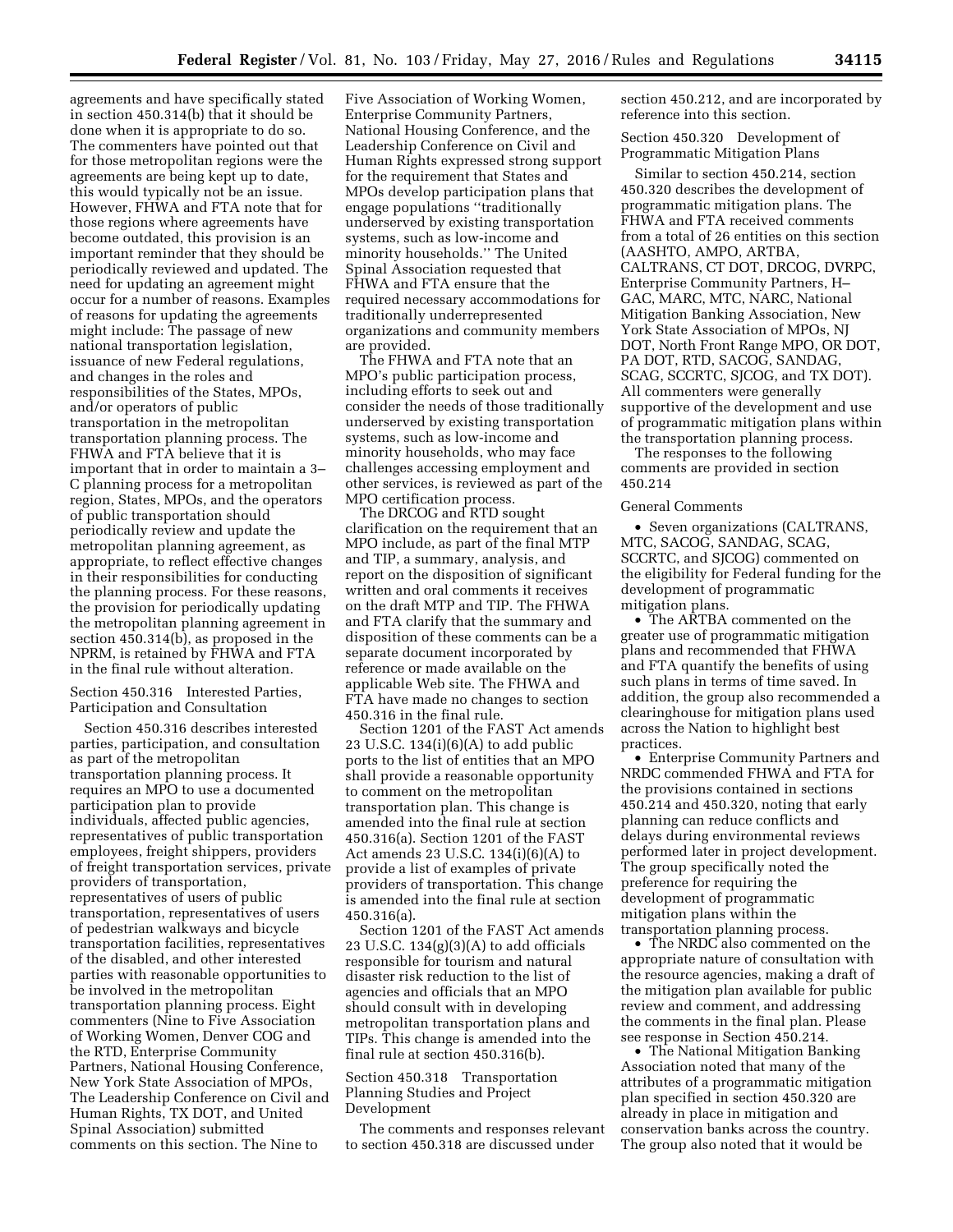prudent public policy to make the acquisition of bank credits from approved mitigation banks a central component of a programmatic mitigation plan element. The group also suggested that the final rule incorporate a reference to existing banks and bank credits as the preferred alternative for offsetting transportation impacts.

• The Mid-America Regional Council provided a general letter of support on the development and use of programmatic mitigation plans and suggested that the final rule should include language indicating that States shall coordinate with MPOs on the development and use of such plans.

### Section 450.320(a)

• Six entities (AASHTO, CT DOT, H– GAC, NARC, OR DOT, and TXDOT) commented on the proposed language in section 450.320(a)(2)(ii), stating that the resources addressed in the final rule should not be limited to the examples given.

• The CALTRANS and NJ DOT sought further clarification on the scope and scale of the programmatic mitigation plan. Specifically, NJ DOT inquired whether the plan should be restricted to one project (discussing an array of resources) or an array of transportation projects (covering one resource category for discussion). The CALTRANS commented on the appropriate scale of the programmatic mitigation plan and inquired whether MPOs may plan on a scale beyond its MPA boundaries.

## Section 450.320(b)

• Nine entities (AASHTO, AMPO, CT DOT, H–GAC, NARC, New York State Association of MPOs, OR DOT, SCCRTC, and TX DOT) commented on the proposed language in section 450.320(b) which they found to be more restrictive than the text of the statute. Specifically, the commenters suggested that paragraph (b) should preserve the flexibility provided in the statute, which allows for States and MPOs to develop programmatic mitigation plans within or outside the statewide and metropolitan planning processes.

### Section 450.320(d)

• The CALTRANS expressed appreciation for the support for programmatic mitigation plans, but also concerns about acceptance of such plans by Federal and State regulatory agencies. The commenter specifically questioned whether rulemaking to govern the regulatory agencies toward the goal of reaching a higher level of commitment to programmatic mitigation planning activities might be possible.

The responses to comments not previously raised or addressed in section 450.214 follow:

## General Comments

The North Front Range MPO expressed general support for the development and use of programmatic mitigation plans, but noted that the development of such plans would require additional staff time for review. Such a delay in conducting the review would offset any benefits derived from the development of the plan. The organization also noted that the development of programmatic mitigation plans may be a duplicative effort, especially if a NEPA review is necessary or underway.

The FHWA and FTA acknowledge that the development and review of programmatic mitigation plans would likely require additional staff time from resource agencies, States, and MPOs. But FHWA and FTA also note that a programmatic mitigation plan can be integrated with other resource plans including, but not limited to, watershed plans, ecosystem plans, species recovery plans, growth management plans, State wildlife plans, climate change action plans, and land use plans. Integrating the development of programmatic mitigation plans with other resource planning efforts streamlines the process and reduces points of duplication, thereby reducing the overall burden of staff time for review.

#### Section 450.320(b)

The DRCOG and RTD noted that the analysis of environmental impacts of a project or program under NEPA may result in identification of a different set of impacts and possible mitigation than what is stated in a programmatic mitigation plan. Therefore, the framework for development of such plans and future use within NEPA should be reviewed and approved by the CEQ.

The FHWA and FTA acknowledge that in certain rare instances, a programmatic mitigation plan may not capture the best possible data for impact discussion and possible mitigation. For this reason, this section retains the flexibility for States and MPOs to decide if and when they choose to develop programmatic mitigation plans and how such plans can be used to address the potential impacts of transportation projects. The FHWA and FTA also point out that, as stated in section 450.320(b), early and ongoing coordination with the resource agencies with jurisdiction over the environmental resource is a pragmatic solution to avoiding future

conflicts associated with the NEPA process.

#### Section 450.320(d)

Four entities (DVRPC, NARC, PA DOT, and SCCRTC) commented on the proposed text in section 450.320(d), advocating for stronger language (*i.e.,*  the use of the word ''shall'' in the regulatory text in section 450.320(d)) that would require Federal agencies to consider the recommendations developed under a programmatic mitigation plan when conducting future environmental reviews.

The FHWA and FTA can encourage the development and use of programmatic mitigation plans in future NEPA reviews, but cannot interpret the statutory provision (23 U.S.C. 169(f)) in a manner that would make it more restrictive for States and MPOs to utilize effective mitigation efforts, if developed through another authority or during an environmental review for a specific project or program. Furthermore, if a mitigation plan is developed, it may not necessarily be aligned in time with the environmental review of a project or program. In these instances, delaying the environmental review of a project or program for the development and adoption of a programmatic mitigation plan may not be in the best interest of the State or MPO. This final rule retains the language proposed in the NPRM.

Five planning organizations (MTC, SACOG, SANDAG, SCAG, and SJCOG) commented on broadening the scope of paragraph (d) through the removal of the word ''Federal.'' They suggested that this would clarify that any agency may use a programmatic mitigation plan, developed under this authority, that has been adopted for use within the transportation planning process in future environmental reviews.

Paragraph (d) is applicable to any Federal agency responsible for environmental reviews, permits, or approvals for a transportation project. The final rule does not prohibit non-Federal agencies wishing to utilize programmatic mitigation plans developed by States or MPOs under this authority.

Section 1306 of the FAST Act amends 23 U.S.C. 169(f) to change ''may use'' to ''shall give substantial weight to'' and changes ''any other environmental laws and regulations'' to ''other Federal environmental law'' such that a Federal agency responsible for environmental reviews ''shall give substantial weight to'' the recommendations in the programmatic mitigation plan when carrying out its responsibilities under NEPA or ''other Federal environmental law.'' Sections 450.214(d) and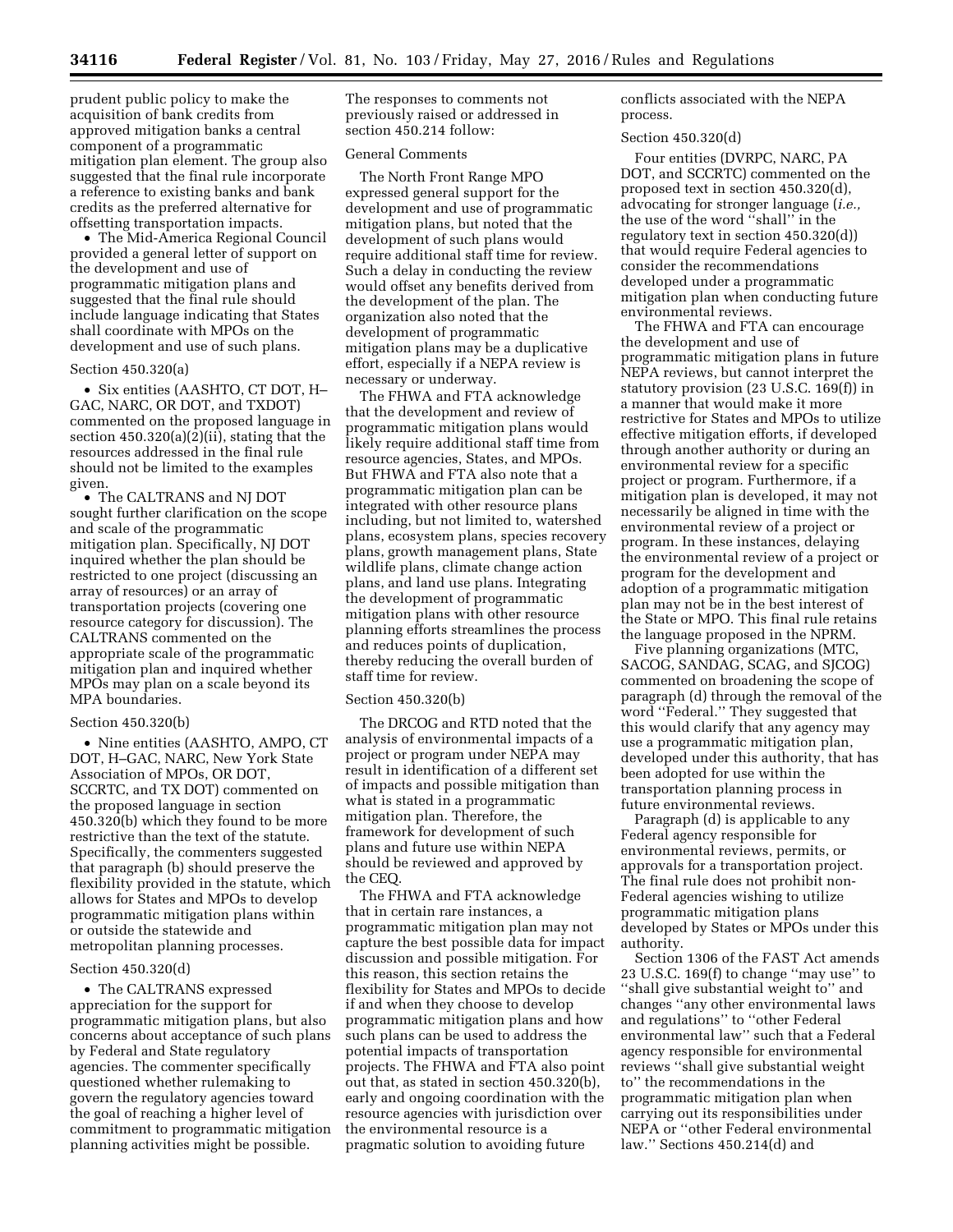450.320(d) of the final rule are amended to reflect these changes.

Section 450.322 Congestion Management Process in Transportation Management Areas

Seven entities (ARC, DRCOG, Enterprise Community Partners, MARC, National Housing Conference, New York State Association of MPOs, and WA State DOT) submitted comments on this section. One comment was from a State, three from MPOs, two from advocacy organizations, and one from an association.

The DRCOG commented that the term ''acceptable,'' as used in section 450.322(c), related to system performance should be defined in the final rule by describing how and by whom acceptability will be determined. In response, FHWA and FTA note that for the CMP, as described in section 450.322(c), it is the responsibility of State and local transportation officials to determine the level of system performance they deem acceptable. As a result of this comment, no changes to the final rule were made.

Enterprise Community Partners and the National Housing Conference commented that intensive development near transit such as transit oriented development and joint development should be included in the final rule as congestion management strategies. In response, FHWA and FTA note that several examples of congestion management strategies are provided in the NPRM and in the final rule. These strategies are consistent with those suggested in the comment, such as growth management and public transportation improvements. Therefore, no changes were made to the final rule.

The DRCOG commented on section 450.322 that single occupancy vehicles (SOV) projects or facilities do not exclusively serve SOVs. The New York State Association of MPOs commented that decisions about congestion are variable, and that flexibility in defining and addressing congestion is important. The FHWA and FTA agree that SOV facilities might not exclusively serve SOVs and feel the final rule provides MPOs the flexibility to define and address congestion.

The MARC noted that the CMP has a linkage to the performance-based planning process. The FHWA and FTA response to this comment is that the CMP and the performance-based planning and programming processes do have linkages. Specifically, section 450.306(d)(4)(vii) requires that an MPO shall integrate them into the metropolitan transportation planning process, directly or by reference, the

goals, objectives, performance measures, and targets from other federally required performance-based plans and process, such as the CMP.

The New York State Association of MPOs commented that they support a coordinated plan for data collection and propose that the last sentence in section 450.322(d)(3) mention that public safety agencies are a potential source of data related to incident management and non-recurring congestion. The FHWA and FTA have reviewed this comment and have decided not to specifically add language that public safety agencies could be a source of safety data because this section does not specifically provide a list of agencies and the data they might provide.

The New York State Association of MPOs noted that intelligent transportation system (ITS) technologies are not a congestion management strategy, and that it is more appropriate to reference the importance of implementing the adopted ITS regional architecture. In response, FHWA and FTA note that the final rule describes ITS technologies as they relate to the regional ITS architecture as a congestion management strategy, and so no change was made.

Section 1201 of the FAST Act amended 23 U.S.C. 134(k)(3)(A) to add a list of examples of travel demand reduction strategies and to add job access projects as a congestion management strategy. The final rule at section 450.322(a) is amended to reflect this change.

Section 1201 of the FAST Act amended 23 U.S.C.  $134(k)(3)(C)$  to allow that an MPO serving a TMA may develop a congestion management plan. The final rule at section 450.322(h)(1) and (2) is amended to reflect this change.

Section 450.324 Development and Content of the Metropolitan Transportation Plan

Fifty-one commenters (AASHTO, Albany MPO, AMPO, ARC, CALTRANS, Community Labor United, CT DOT, DVRPC, DRCOG, Enterprise Community Partners, Florida MPO Advisory Council, FMATS, Front Range Economic Strategy Center, IA DOT, MAG, Macatawa MPO, MARC, Maui MPO, ME DOT, MET Council, MTC, MO DOT, NARC, National Housing Conference, National Trust for Historic Preservation, New York State Association of MPOs, NJ DOT, North Florida MPO, NRDC, NYMTA, NYMTC, PA DOT, Partnership for Active Transportation, Partnership for Working Families, Policy Link, Portland Metro, PSCOG, Public Advocates, SACOG, San

Luis Obispo MPO, SANDAG, Santa Cruz County MPO, SCAG, SEMCOG, SJCOG, TX DOT, United Spinal Association, VA DOT, WA State DOT, Westchester County Department of Public Works, WFRC, and WMATA) submitted comments on this section to the docket. Twenty were from MPOs, 11 from States, 12 from advocacy groups, 5 from transportation associations, and 3 from public transit agencies.

#### Section 450.324(a)

At least three MPOs (Albany MPO, San Luis Obispo COG, and WFRC) commented that in section 450.324(a) the regulations should allow for a MTP that has more than a 20-year planning horizon. The FHWA and FTA respond that these regulations allow for MTPs with a 20-year or greater planning horizon.

The NARC stated that section 450.324(a) is inconsistent, in that it states that the metropolitan transportation plan shall address no less than a 20-year planning horizon as of the effective date. However, section 450.324(a) further states that in formulating the MTP, the MPO shall consider the factors described in section 450.306 as they relate to a 20-year period. The NARC further stated that many MPOs prepare MTPs that forecast beyond a 20-year horizon. This section appears to limit the consideration of factors to only a 20-year horizon, and NARC further suggests inserting the word ''minimum.'' The FHWA and FTA agree with this comment and changed the section to state that the MPO shall consider factors described in section 450.306 as the factors relate to a minimum 20-year forecast period to be consistent with the fact that the MTP horizon may exceed 20 years.

#### Section 450.324(c)

More than one commenter (DVRPC, NJ DOT, and PA DOT) suggested that FHWA and FTA should consider changing the review and update cycle for MTPs in areas that are classified as air quality nonattainment and maintenance areas from 4 to 5 years. The FHWA and FTA respond to this comment that the statute requires MTPs in nonattainment and maintenance areas to be updated at least every 4 years and as a result, in keeping with the statutory requirement, the final rule requires updates at least once every 4 years.

## Section 450.324(f)

The PSRC and WA State DOT asked what the term ''current'' means in section 450.324(f)(1). The WA State DOT further commented that the word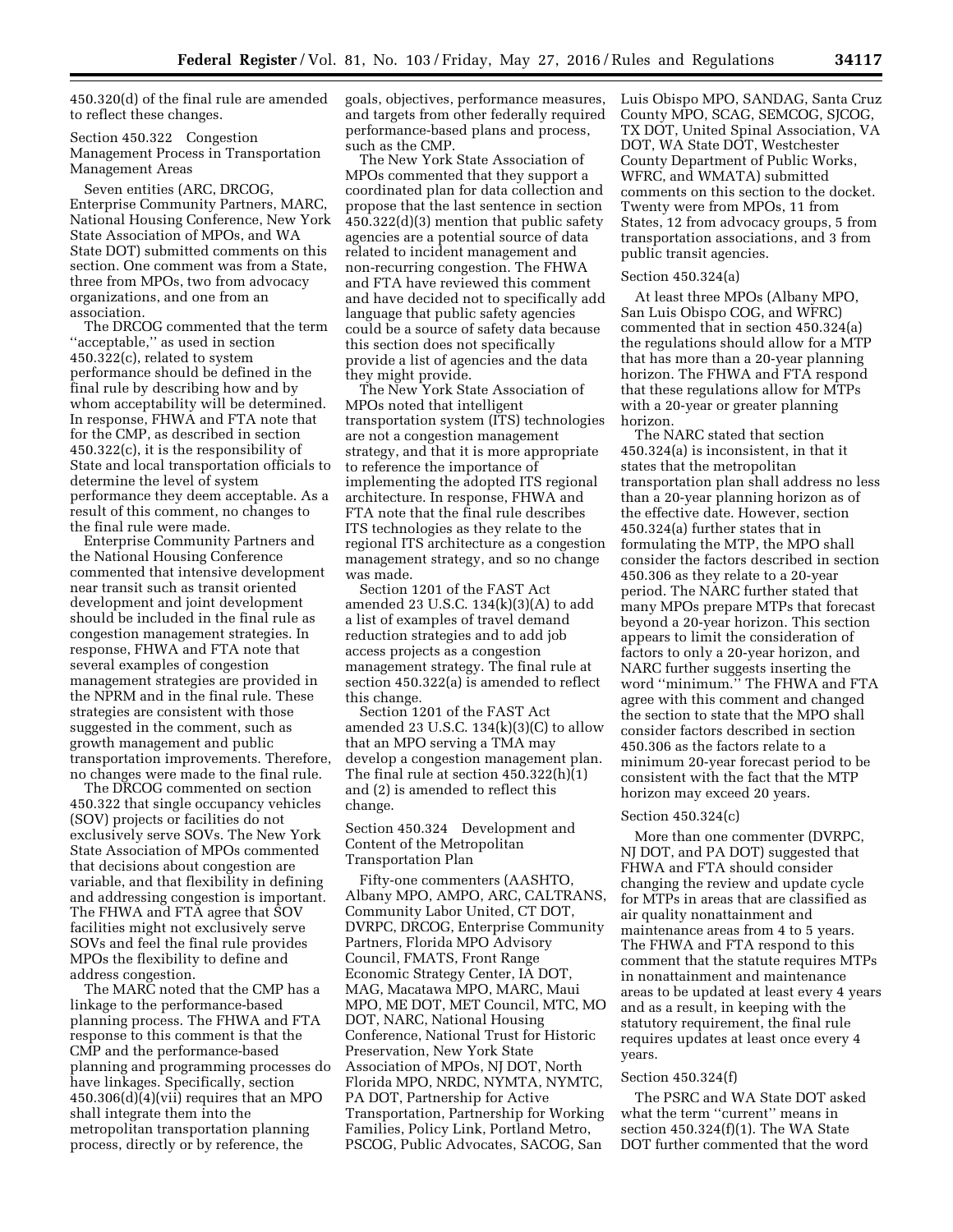''current'' in this section might mean that the MTP will have to be updated annually. The WA State DOT suggested the use of the word ''baseline'' instead of the word ''current.''

The FHWA and FTA response to these comments is that the word ''current'' means at the time the plan is under development. The use of the word ''current'' is not meant to mean the same as ''baseline.'' The FHWA and FTA further respond that this provision does not mean that MTPs have to be updated annually. The FHWA and FTA reiterate that section 450.324(c) clearly states that the MPO shall review and update the MTP at least every 4 years in air quality nonattainment and maintenance areas and at least every 5 years in attainment areas.

The MARC commented that it wanted clarification in section 450.324(f)(1) on how current demand of persons and goods should be reflected in the plan. The FHWA and FTA response is that it is up to each MPO to determine how to meet this requirement.

The DRCOG and DVRPC commented that the requirement in section 450.324(f)(2) that the MTP includes pedestrian and bicycle facilities is extremely difficult, burdensome, and unclear. In response to this comment, FHWA and FTA believe that Congress intends for a multimodal approach to the transportation planning process. Title 23 U.S.C. 134(b)(2) states that the MTPs and TIPs for each metropolitan area shall provide for the development and integrated management and operation of transportation systems and facilities (including accessible pedestrian walkways and bicycle transportation facilities) that will function as an intermodal transportation system for the MPA and as an integral part of an intermodal transportation system for the State and the United States.

In drafting the NPRM and the final rule, FHWA and FTA fulfilled this intent by requiring that the MTP include, among other things, short- and long-range strategies/actions and existing and proposed transportation facilities that provide for pedestrian walkways and bicycle facilities that function as part of an integrated metropolitan transportation system (23 CFR 450.324(f)(2) and 23 CFR450.324(b)). The FHWA has recently completed the Statewide Pedestrian and Bicycle Planning Handbook, which is available at: *[http://](http://www.fhwa.dot.gov/planning/processes/pedestrian_bicycle/pedestrian_bicycle_handbook/fhwahep14051.pdf)  [www.fhwa.dot.gov/planning/processes/](http://www.fhwa.dot.gov/planning/processes/pedestrian_bicycle/pedestrian_bicycle_handbook/fhwahep14051.pdf) pedestrian*\_*[bicycle/pedestrian](http://www.fhwa.dot.gov/planning/processes/pedestrian_bicycle/pedestrian_bicycle_handbook/fhwahep14051.pdf)*\_*bicycle*\_ *[handbook/fhwahep14051.pdf](http://www.fhwa.dot.gov/planning/processes/pedestrian_bicycle/pedestrian_bicycle_handbook/fhwahep14051.pdf)*. A metropolitan version of the handbook is under development and will be available soon.

The DRCOG and RTD commented that both sections 450.324(f)(2) and 450.324(f)(12) contain references requiring the MPO MTP to include pedestrian walkways and bicycle facilities. The FHWA and FTA response to this comment is that the commenter is correct. Reference to pedestrian walkways and bicycle facilities is included in the two sections for added emphasis, however, the context of each section is slightly different. Section 450.324(f)(2) refers overall to including existing and proposed transportation facilities such as major roadways, transit, multimodal and intermodal facilities, and nonmotorized transportation facilities, including pedestrian walkways and bicycle facilities that should function as an integrated transportation system in the MTP. Section 450.324(f)(12) refers specifically to including pedestrian walkway and bicycle transportation facilities in the MTP. No changes were made as a result of this comment.

Section 1201 of the FAST Act amended 23 U.S.C. 134(i)(2)(A)(i) to add public transportation facilities and intercity bus facilities to the list of existing and proposed transportation facilities to be included in the metropolitan transportation plan. The final rule at section 450.324(f)(2) is amended to reflect this change.

Several commenters (DVRPC, NYMTC, and PA DOT) commented that the system performance report in the MTP (section 450.324(f)(4)) should only consider conditions and trends at the system level, and should not be required to conduct a project specific analysis. The MARC commented that it would like flexibility in how the systems performance report required under section 450.324(f)(4) is integrated into the MTP. See section IV(B) (recurring comment themes) for more discussion on this issue and FHWA and FTA responses.

At least two commenters (IA DOT and New York State Association of MPOs) commented that it is not clear what the term ''subsequent updates'' refers to in sections 450.324(f)(4) and 450.216(f)(2). The FHWA and FTA response is that the term ''subsequent update'' refers to the update of the MTP or the long-range statewide plan and is defined in section 450.104. Update of the MTP or the longrange statewide transportation plan means making a MTP or a long-range statewide transportation plan current through a comprehensive review. Updates require public review and comment; a 20-year horizon for MTPs and long-range statewide plan; a

demonstration of fiscal constraint for the MTP; and a conformity determination for MTPs in nonattainment and maintenance areas. Section 450.324(c) requires the MPO to review and update the MTP at least every 4 years in air quality nonattainment and maintenance areas and at least every 5 years in attainment areas.

Section 450.324(f)(4) requires that with the update to the metropolitan plan, and each update thereafter, the MPO also will update the evaluation of the condition and performance of the transportation system with respect to the performance targets described in section 450.306(d) as part of the update of the MTP. Similarly, 405.216(f)(2) means the State will update the evaluation of the condition and performance of the transportation system with respect to the performance targets described in section 450.206(c)(2) as part of the update of the long-range statewide transportation plan. No changes to the final rule are required as a result of this comment.

The NYMTA commented on section  $450.324(f)(4)$  that the cycle for subsequent updates to the system performance report should be clarified. Specifically, it wanted to know if this means each MTP update, or if more frequent updates to the system performance report are required independent of the MTP update. The FHWA and FTA response to this comment is that the system performance report in the MTP has to be updated when the MTP is updated. Update cycles for the MTP are described in section 450.324(c).

The IA DOT commented on section 450.324(f)(4)(ii) that it appears that the analysis of how the preferred scenario has improved the conditions and performance of the transportation system is a requirement, when the use of scenario planning is optional. The FHWA and FTA response to this comment is that for those MPOs that elect the option to conduct scenario planning in the development of their MTPs, the provision in section  $450.324(f)(4)(ii)$  is a requirement (23) CFR 450.324(f)(4)(ii) and 23 U.S.C. 134(i)(2)(C)(ii)).

For section  $450.324(f)(4)(ii)$ , the WA State DOT requests revision to clarify that the analysis of how changes in local policies and investments have impacted the costs necessary to achieve the identified performance targets can be a general discussion of broad policy. In response to this comment, FHWA and FTA do not believe that this additional clarification is necessary. As written, the requirement is fairly nonprescriptive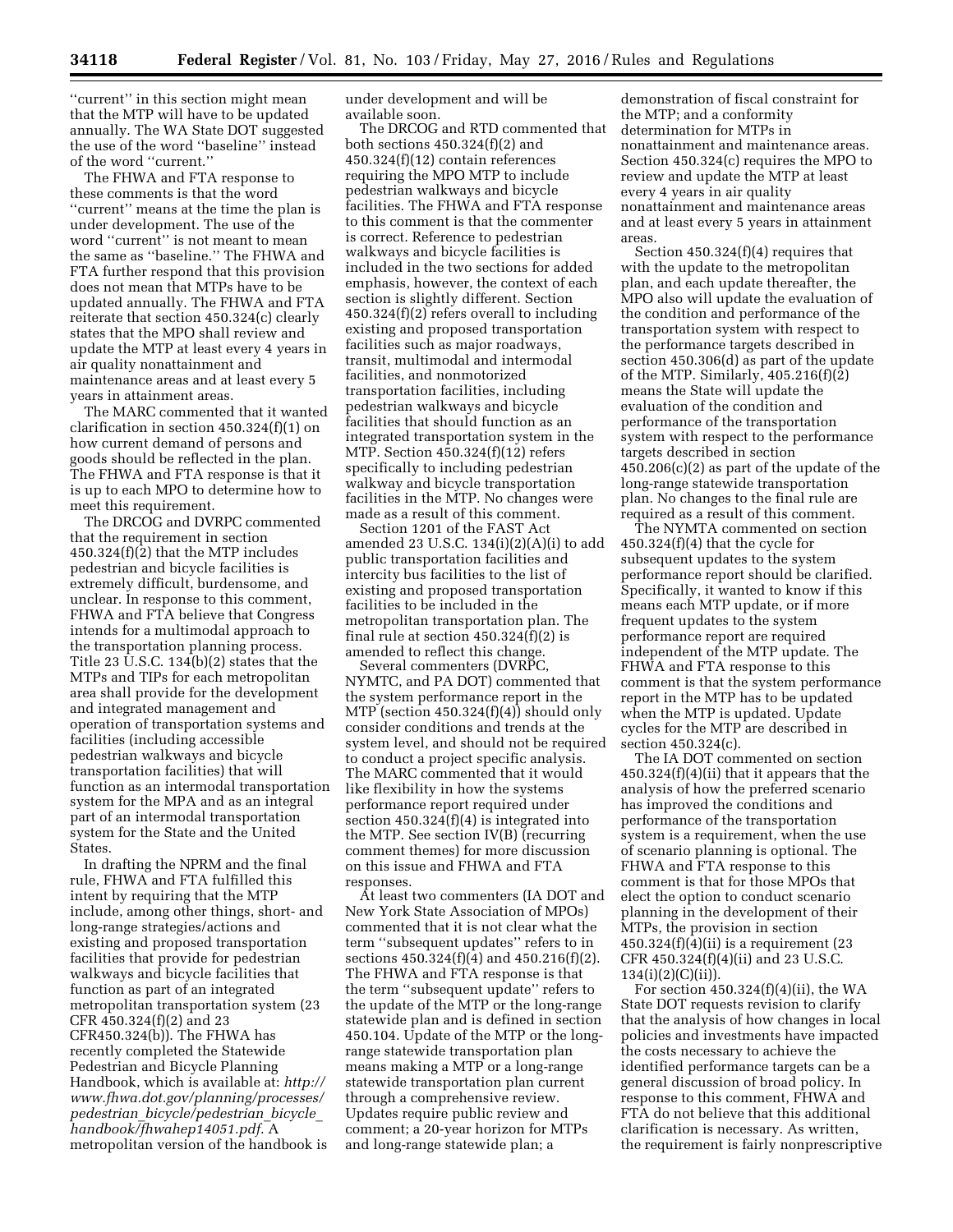in how it would be carried out. The FHWA and FTA believe that it is up to the MPO, within reason, to decide how to meet this requirement. After publication, FHWA and FTA plan to issue guidance and share best practices on this requirement. No changes were made as a result of this comment.

Section 1201 of the FAST Act amends 23 U.S.C. 134(i)(2)(G) to add ''reduce the vulnerability of the existing transportation infrastructure to natural disasters'' to the assessment of capital investment and other strategies to preserve the existing and projected future metropolitan transportation infrastructure in the metropolitan transportation plan. Section  $450.324(f)(7)$  of this final rule is amended to include this new provision.

Section 1201 of the FAST Act amends 23 U.S.C. 134(i)(2)(H) to add consideration of the role intercity buses may play in reducing congestion, pollution, and energy consumption as part of the metropolitan transportation plan. Section 450.324(f)(8) of this final rule is amended to include this new provision.

The ARC supports the optional provision in section 450.324(f)(11)(iii) for including an assessment of the appropriateness of innovative finance techniques as revenue sources for the projects in the MTP. However, ARC states that it is unclear to what level of detail is expected. In response, FHWA and FTA note that FHWA has previously issued guidance on fiscal constraint, which includes guidance on innovative finance techniques and fiscal constraint.29

The Florida MPO Advisory Council commented that this provision is an important step in not only encouraging MPOs to consider new and innovative financing techniques very early in the planning process, but also places emphasis on the feasibility of implementing those financing techniques. The Partnership for Active Transportation commented that the consideration of innovative financing techniques should encourage those techniques in the context of active transportation such as pedestrian and bicycle projects. The FHWA and FTA response is that this provision is intended to be considered for all types of transportation projects, including bicycle and pedestrian projects.

For section 450.324(f)(11)(iii), the WA State DOT recommends the section be revised to clarify that the discussion of

strategies for ensuring their availability can be a general discussion of the types of actions that would be necessary to implement new revenue sources. In response to this comment, FHWA and FTA note that they have issued guidance on fiscal constraint that includes information on this specific topic that an MPO can use to understand how to carry out this requirement. No changes were made as a result of this comment.

The ARC suggested that for section 450.324(f)(11)(iv), FHWA and FTA provide guidance on the topic of ''year of expenditure.'' The FHWA and FTA have previously issued guidance on this topic. It is available at: *[http://](http://www.fhwa.dot.gov/planning/guidfinconstr_qa.cfm) [www.fhwa.dot.gov/planning/](http://www.fhwa.dot.gov/planning/guidfinconstr_qa.cfm) [guidfinconstr](http://www.fhwa.dot.gov/planning/guidfinconstr_qa.cfm)*\_*qa.cfm*.

The AASHTO stated that year of expenditure should only apply to costs and not to revenues in the MTP (section 450.324(f)(11)(iv)). Similar comments were received on section 450.218(l) (development and content of the STIP) and section 450.326(j) (development and content of the MTP). The FHWA and FTA disagree with these comments. Year of expenditure is applied to both costs and revenues in the NPRM and final rule for the MTP, TIP, and STIP to provide for consistency and comparability of costs and revenues in these documents. The requirement for adjustment to year of expenditure applies to revenue and cost estimates developed for the STIP (section 450.218(l)), MTP (section 450.324(f)(11)(iv)), and TIP (section 450.326(j)). The FHWA and FTA made no changes to those sections based on the comments. The FHWA and FTA note that this is consistent with the previous regulations (72 FR 7224, 23 CFR 450.216(l), and section 450.324(h)).

## Section 450.324(g)

Section 450.324(g) describes MPO consultation with State and local agencies responsible for land use management, natural resources, environmental protection, conservation, and historic preservation concerning the development of the transportation plan. Section 450.324(g)(2) states that the consultation shall involve, as appropriate, the comparison of transportation plans to inventories of natural or historic resources, if available. The National Trust for Historic Preservation commented that section 450.324(g)(2) should include additional language requiring State and local resource protection and historic preservation agencies to be contacted to obtain existing inventories, and that MPOs may fund the preparation or updating of such inventories, pursuant

to this chapter, if inventories are not current or available.

In response, FHWA and FTA reiterate that the existing language in section 450.324(g)(2) already requires that the MPO shall consult, as appropriate, with State and local agencies responsible for natural resources, environmental protection, and historic preservation and a comparison of transportation plans to inventories of natural or historic resources, if available. The FHWA and FTA also respond that funding eligibility for activities necessary to support metropolitan transportation planning under the final rule is described in section 450.308. No changes were made as a result of these comments.

### Section 450.324(h)

The WAMTA commented on section 450.324(h) that it does not want the safety plans such as the HSIP (including the SHSP required under 23 U.S.C. 148, the Public Transportation Agency Safety Plan required under 49 U.S.C. 5329(d), or an Interim Agency Safety Plan in accordance with 49 CFR part 659, as in effect until completion of the Public Transportation Agency Safety Plan) integrated into the MTP as described in this section. In response to this comment, FHWA and FTA note that the basis for this provision in the regulation predates the final rule. The FHWA and FTA also note that transportation safety is a major priority for DOT. The MAP– 21 and the final rule call for the integration of the goals, objectives, performance measures, and targets from the various federally required performance-based plans and processes into the statewide and metropolitan transportation planning processes either directly or by reference, including federally required transportation safety plans (23 U.S.C. 134(h)(2)(D) and  $135(d)(2)(C)$ ). No changes were made to the final rule.

### Section 450.324(i)

Many MPOs (Albany MPO, AMPO, ARC, Metropolitan Council MPO, Portland Metro, SCCRTC, and WMATA), some States (CALTRANS, CT DOT, and NJ DOT), and one advocacy organization (NRDC) commented that they support the voluntary option for MPOs to utilize scenario planning in the development of an MTP as described in section 450.324(i). A few commenters (DVRPC and PA DOT) commented that scenario planning is already being used in the development of their MTPs. The NRDC stated that they liked the detailed description of scenario planning in this section and the definition of the term ''visualization'' in section 450.104. The

<sup>29</sup> ''Guidance on Financial Planning and Fiscal Constraint for Transportation Plans and Programs, FHWA, April 17, 2009, *[http://www.fhwa.dot.gov/](http://www.fhwa.dot.gov/planning/guidfinconstr.cfm) [planning/guidfinconstr.cfm](http://www.fhwa.dot.gov/planning/guidfinconstr.cfm)*.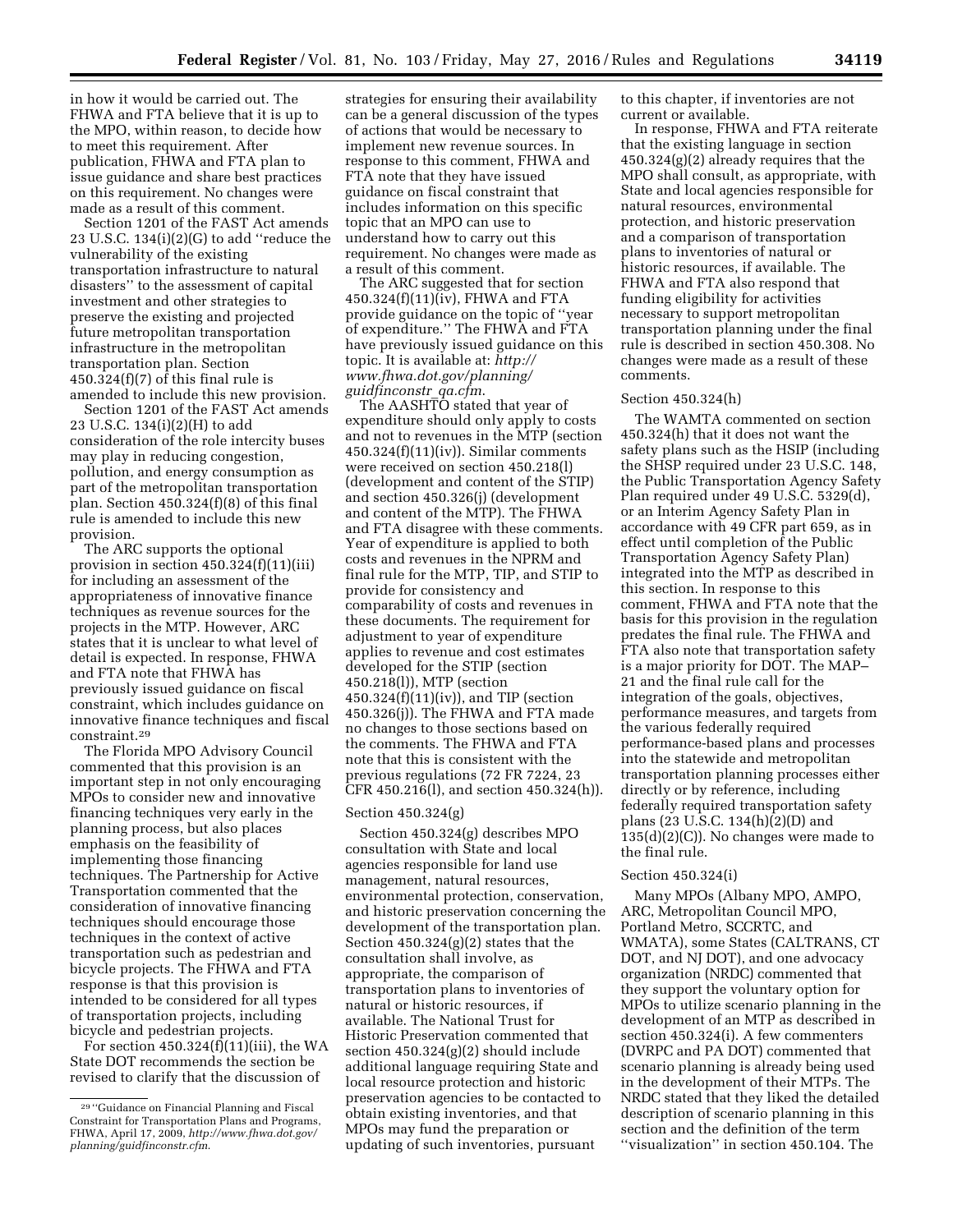NRDC and WAMATA further commented that FHWA and FTA should provide detailed training, guidance, and additional resources on scenario planning. The WAMATA also commented that FHWA and FTA should use the final rule to promote scenario planning as a best practice and tie scenario planning to performance measures and targets.

In response, FHWA and FTA note that they have developed guidance, training, peer exchanges, and examples of practice on scenario planning and visualization, which is available at: *[http://www.fhwa.dot.gov/planning/](http://www.fhwa.dot.gov/planning/scenario_and_visualization/scenario_planning/index.cfm) scenario*\_*and*\_*[visualization/scenario](http://www.fhwa.dot.gov/planning/scenario_and_visualization/scenario_planning/index.cfm)*\_ *[planning/index.cfm](http://www.fhwa.dot.gov/planning/scenario_and_visualization/scenario_planning/index.cfm)*. The FHWA and FTA regularly update this material. The FHWA and FTA are researching the use of scenario planning with performancebased planning. The FHWA and FTA note that section 450.324(f)(4)(ii) states that MPOs that voluntarily elect to develop multiple scenarios as part of the development of the MTP shall conduct an analysis of how the preferred scenario has improved conditions and performance of the transportation system as part of the system performance report required under section 450.324(f)(4).

Several MPOs (MTC, NARC, SACOG, SANDAG, SCAG, and SJCOG) and the TN DOT suggested changes to the language on scenario planning in this paragraph. The MTC, SACOG, SANDAG, SCAG, and SJCOG stated that they are supportive of scenario planning and its inclusion in the final rule. However, they believe that the language in the NPRM describing what specific scenarios MPOs should analyze is overly prescriptive. They further commented that instead of identifying specific performance-driven scenarios that should be evaluated, the language should be clarified that MPOs should develop a range of reasonable scenarios and carefully consider their performance impacts.

In response to this comment, FHWA and FTA reiterate that the use of scenario planning by MPOs as described in section 450.324(i) is voluntary, and that the examples of scenarios described under section 450.324(i)(1) are only for consideration. No changes were made to the final rule based on this comment.

The ARC commented that since scenario planning is optional, the elements considered when doing scenario planning should also be optional for the MPO in section 450.324(i). In response to this comment, FHWA and FTA reiterate that scenario planning is optional under section 450.324(i) and that it is up to the MPO to determine the elements to be

considered when doing scenario planning. However, section 450.324(f)(4)(ii) requires that for MPOs that voluntarily elect to develop multiple scenarios, the metropolitan transportation plan shall include an analysis of how the preferred scenario has improved conditions and performance of the transportation system as part of its systems performance report (23 U.S.C.  $134(i)(2)(c)(ii)$ 

Section 450.324(i) states that an MPO may voluntarily elect to develop multiple scenarios for consideration as part of the development of the MTP. The TN DOT suggested that this language could be strengthened by replacing the phrase ''an MPO may voluntarily elect'' with the phrase ''MPOs are encouraged to develop multiple scenarios.'' In response to this comment, FHWA and FTA believe that Congress intended for the use of scenario planning by MPOs to be voluntary (23 U.S.C. 134(i)(4)(A)) and FTA and FHWA want to convey that intent. No changes were made to the final rule based on this comment.

The NARC suggested that the language concerning scenario planning in section 450.324(i) be changed from ''an MPO may, while fitting the needs and complexity of its community, voluntarily elect to develop multiple scenarios for consideration as part of the development of the metropolitan plan'' to ''an MPO may voluntarily elect to develop multiple scenarios for consideration as part of the development of the MTP.'' In response to this comment, FHWA and FTA believe that an MPO may want to be sensitive to the needs and complexity of its community as it decides whether or not to use scenario planning and the extent to which it might use it as part of developing its MTP. No changes were made to the final rule based on this comment.

The NARC also suggested a change to section 450.324(i)(1)(iv), which states ''a scenario that improves the conditions for as many of the performance measures identified in section 450.306(d) as possible'' be changed to ''a scenario that improves the baseline conditions for one or more of the performance measures identified in section 450.306(d).'' In response to this comment, FHWA and FTA reiterate that an MPO may create scenarios that improve the baseline conditions for one or more of the performance measures identified in section 450.306(d). Section 450.324(i)(1)(iv) encourages that at least once scenario improve the baseline conditions for as many of the performance measures identified in

section 450.306(d) as possible. No changes were made to the final rule based on this comment.

The AMPO commented on section 450.324(i) that it does not want scenario planning to be a factor in FHWA and FTA planning certification reviews of TMAs. The FHWA and FTA response to this comment is that, although the use of scenario planning is optional, FHWA and FTA will typically include discussion on scenario planning in planning certification reviews to assess the state of the practice with scenario planning and to promote it as a best practice.

The MARC commented on section 450.324(i)(2) that it supports the provision in this section whereby an MPO may evaluate scenarios developed using locally developed measures in addition to the performance areas identified in 23 U.S.C. 150(c), 49 U.S.C. 5326(c), 49 U.S.C. 5329(d), and 23 CFR part 490.

At least seven advocacy groups (Community Labor United, Front Range Economic Center, National Association of Social Workers, Partnership for Working Families, PolicyLink, Public Advocates, and United Spinal Association) suggested that scenario planning be used by MPOs to analyze the impact of investments and policies on the transportation system including prioritizing the needs of low-income populations, minorities, or people with disabilities. The National Housing Conference suggested that MPOs should consider housing needs when conducting scenario planning. See section IV(B) (recurring comment themes) for more discussion on this issue and FHWA and FTA responses.

#### Section 450.324(j)

Section 1201 of the FAST Act amends 23 U.S.C.  $134(i)(6)(A)$  to add public ports to the list of entities that an MPO shall provide a reasonable opportunity to comment on the metropolitan transportation plan and adds a list of examples of private providers of transportation. Section 450.324(j) of this final rule is amended to include these new provisions.

The AMPO commented that States, MPOs, and operators of public transportation should not be subject to financial consequences or additional reporting requirements for not achieving established targets. The FHWA and FTA response is that under the final rule, MPOs, and operators of public transportation are not subject to financial consequences or additional reporting requirements for not achieving established targets. The comment is outside the scope of the final rule. As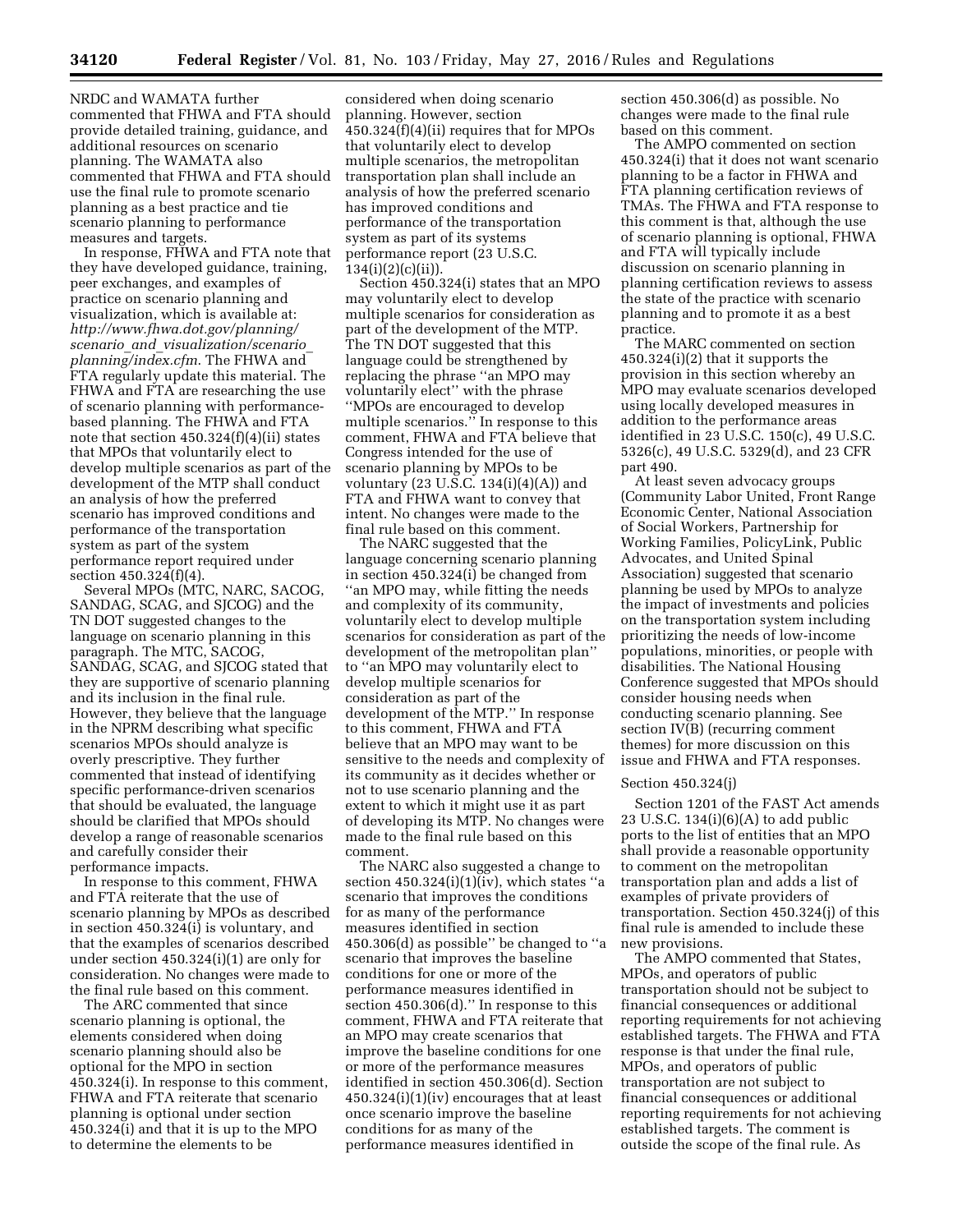there may be consequences for not achieving established targets under the other performance management rules for the States (not the MPOs), the commenter is encouraged to review the other performance management rules. Although there are no consequences for failing to meet established performance targets under this final rule, there may be consequences for not meeting the performance-based planning and programming requirements under this final rule and 23 U.S.C. 134 and 135. The consequences might be identified through the STIP approval and statewide transportation planning finding of the FHWA and FTA (23 CFR 450.220); the planning certification reviews of TMAs (23 CFR 450.336); or other means such as transportation planning certification reviews in TMAs.

Several commenters (FMATS, NARC, and NRDC) suggested that the States and MPOs should be subject to the same requirements. For example, MPOs are required to include federally required performance targets in their MTPs, but due to amendments to 23 U.S.C. 135(f)(7) made by FAST, it is now required that States to include federally required performance targets in the long-range statewide transportation plan. See section IV(B) (recurring comment themes) for more discussion on this issue and FHWA and FTA responses.

Section 450.326 Development and Content of the Transportation Improvement Program (TIP)

Thirty-five entities (AASHTO, Albany MPO, AMPO, ARC, Center for Social Inclusion, DRCOG, DVRPC, Enterprise Community Partners, Florida MPO Advisory Council, FMATS, French Broad River MPO, H–GAC, IA DOT, KY TC, MAG, MARC, MET Council, MTC, NARC, National Housing Conference, NCTCOG/RTC, New York State Association of MPOs, North Florida MPO, NRDC, NYMTA, NYMTC, Orange County Transit, PA DOT, SACOG, San Luis Obispo MO, SANDAG, Santa Cruz MPO, SCAG, SJCOG, TriMet, TX DOT, WA State DOT, and Wilmington MPO) submitted comments on this section. Eighteen comment letters were submitted by MPOs, 6 by States, 5 by associations representing transportation agencies, 4 by advocacy organizations, and 2 by operators of public transportation.

#### Section 450.326(a)

The WA State DOT commented on section 450.326(a) that it is unclear why only the investment priorities are singled out as an element that must be reflected in the TIP, as opposed to

ensuring that projects in the TIP are consistent with the MTP. The commenter further recommended that section 450.326(a) be rewritten to state that the TIP shall be consistent with the MTP; cover a period of no less than 4 years; be updated at least every 4 years; and be approved by the Governor and the MPO. The WA State DOT recommends deleting the phrase ''that the TIP shall reflect the investment priorities established in the current MTP.''

In response to this comment, FHWA and FTA reiterate that section 450.324(a) states that the TIP shall reflect the investment priorities established in the MTP, shall cover a period of no less than 4 years, and shall be updated at least every 4 years. The FHWA and FTA note also that in 23 U.S.C. 134(j)(1)(ii), Congress specifically stated that the MPO shall develop a TIP for the metropolitan area that reflects the investment priorities established in the current MTP. The FHWA and FTA further state that section 450.326(i) requires that each project or project phase included in the TIP shall be consistent with the approved MTP. Based on this comment, no changes were made to the final rule.

The DVRPC asked what is meant by ''the cycle for updating the TIP must be compatible with the STIP development process in section 450.326(a).'' The DRCOG and RTD questioned why the TIP and STIP cycles must be compatible if the TIP is supposed to be incorporated in the STIP without changes. In response, FHWA and FTA reiterate that the TIP shall include capital and noncapital surface transportation projects within the boundaries of the MPA proposed for funding under 23 U.S.C. and 49 U.S.C. Chapter 53, as described in section 450.326(e). Furthermore, the STIP must include the TIP without change in accordance with section 450.218(b). The provision in section 450.326(a) which states that the cycle for updating the TIP must be compatible with the STIP development process means that the TIP update cycle must be compatible so that the MPO TIP may be incorporated into the STIP by the State, and so that the proposed projects for the STIP may be incorporated into the MPO TIP.

### Section 450.326(c)

The DRCOG and RTD stated that it is unclear in section 450.326(c) what is meant by the statement that ''the TIP shall be designed such that once implemented, it makes progress toward achieving the performance targets.'' This sentence means that, as the MPO develops the TIP, the program of

projects shall be developed such that the investments in the TIP help achieve the performance targets set by the MPO for the region.

The Enterprise Community Partners and FMATS commented on section 450.326(c) that they support increased accountability in the Federal transportation program by linking spending decisions to performance outcomes. The FHWA and FTA agree that transportation investment decisions should be linked to transportation performance outcomes as described in section 450.326(c) and in 23 U.S.C. 134(j)(1)(A)(iii) and 134(j)(2)(D).

The National Housing Conference and the Center for Social Inclusion commented that spending decisions should be linked to performance measures and ensure that those measures promote sustainable development and a more holistic view of how transportation investments can serve the broader community. The commenters also noted that an equity analysis which includes performance measures specific to equity should be done on the MTP and the TIP. See section IV(B) (recurring comment themes) for more discussion on this issue and FHWA and FTA responses.

## Section 450.326(d)

Several commenters (AASHTO, Albany MPO, DVRPC, Florida MPO Advisory Council, H–GAC, IA DOT, MAG, MARC, NARC, North Florida TPO, Orange County Transportation Authority, PA DOT, San Luis Obispo COG, SCCRTC, and TriMet) commented that the required discussion in section 450.326(d) on the anticipated effect of the TIP toward achieving the federally required performance targets should not be on a project basis. They suggested instead that it should be on the basis of the entire program in the TIP. See section IV(B) (recurring comment themes) for more discussion on this issue and FHWA and FTA responses.

The KY TC commented on section 450.326(d) that it feels it will be difficult to have a TIP include a description of the anticipated effect of the TIP toward achieving the performance targets in the plan because it has a short timeframe and includes projects that would not be fully implemented. The KY TC suggested that it would rather see this requirement as part of the MTP.

In response to this comment, FHWA and FTA believe that Congress intended for the TIP to include, to the maximum extent practicable, a discussion of the anticipated effect of the STIP toward achieving the performance targets established in the MTP, linking investment priorities to those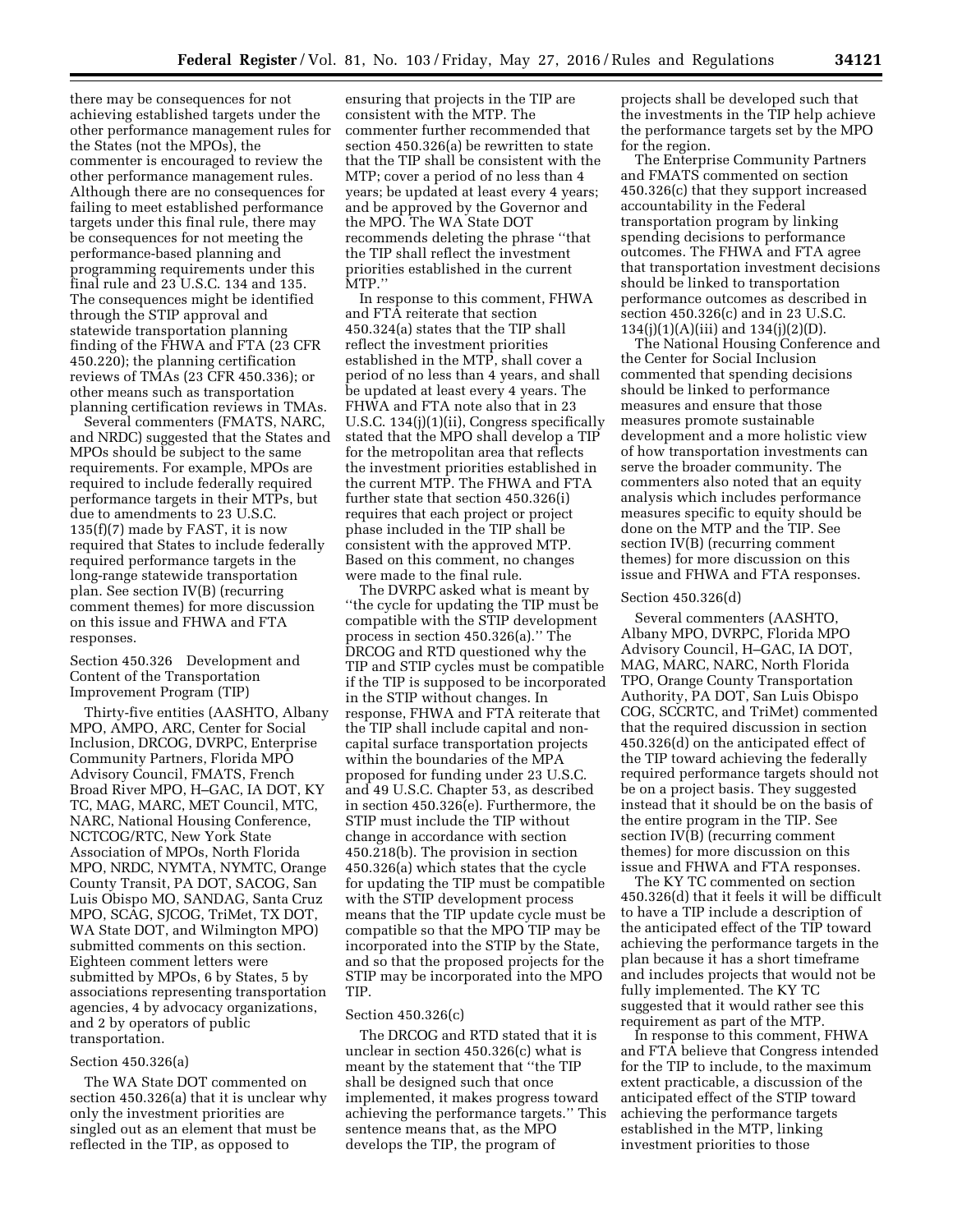performance targets (23 U.S.C.  $134(j)(2)(D)$ . The FHWA and FTA believe that this requirement is reasonable, given that the TIP implements the first 4 years of the MTP, and the investment priorities of the TIP should be linked to the MTP. The MPOs are encouraged to coordinate with their States and operators of public transportation when developing this discussion. The FHWA and FTA anticipate issuing guidance after the final rule is published to aid States and MPOs in meeting this requirement. The FHWA and FTA note that there is a separate requirement in section 450.324(f)(4) that MPOs include a system performance report in the MTP evaluating the condition and performance of the transportation system with respect to the performance targets described in section 450.306(d) that includes a description of progress achieved by the MPO in meeting the performance targets.

The ARC commented on section 450.326(d) that it is unlikely that the projects within a 4-year program will actually result in a target being met. The FHWA and FTA note that this comment is outside the scope of the final rule.

The IA DOT commented on section 450.326(d) that the definition of ''maximum extent practicable'' is unclear. The term ''to the maximum extent practical'' means capable of being done after taking into consideration the cost, existing technology, and logistics of accomplishing the requirement. The FHWA and FTA note that States and MPOs should include work tasks and funding in their State planning and research and unified planning work programs for carrying out the requirements necessary for the implementation of performance-based planning and programming requirements, including the requirements of this section, in their federally required metropolitan and statewide transportation planning work programs to accomplish the purposes of this part and section. The FHWA and FTA intend to issue guidance on the requirements of section 450.326(d) after the publication of this final rule and the other performance related rules.

One commenter stated that in section 450.326(d), it is unclear what the difference is between TIP investments and investment priorities. In response, TIP investments and investment priorities are the same thing. They are the program of projects in the TIP.

The FMATS stated that as the longrange statewide transportation plan, MTPs, STIPs, and TIPs direct investment priorities, it is critical to ensure that performance targets are

considered during the development of these documents. The FHWA and FTA agree with this comment and reiterate that the final rule requires that the TIP be designed such that once implemented, it makes progress toward achieving the performance targets established under section 450.306(d). The final rule also requires that the TIP shall include, to the maximum extent practicable, a description of the anticipated effect of the TIP toward achieving the performance targets identified in the metropolitan plan, linking investment priorities to those performance targets (section 450.326(e)). Similarly, the STIP shall include, to the maximum extent practicable, a discussion of the anticipated effect of the STIP toward achieving the performance targets identified by the State in the long-range statewide transportation plan or other State performance-based plan(s), linking investment priorities to those performance targets (section 450.218(q)).

The NYMTC commented that section 450.326(d) should only apply with updates to the TIP but not to TIP amendments. The FHWA and FTA response to this comment is that the requirements in section 450.326(d) only apply to TIP updates.

Several commenters (Metropolitan Council MPO, NCTCOG/RTC, NYMTC, and Regional Transportation Council) objected to the provision in section 450.326(d) that the discussion of the anticipated effect of the TIP toward achieving the performance targets identified in the MTP should be consistent with the strategies to achieve targets presented in the MTP and other performance management plans such as the highway and transit asset management plans, the SHSP, the public transportation agency safety plan, the CMAQ performance plan, and the State freight plan (if one exists). The commenters stated that this overreaches and that FHWA and FTA should remain within the statutory requirements.

The FHWA and FTA agree with this comment and are eliminating the provision on consistency with the list of other performance management plans that was proposed for inclusion in section 450.326(d). The FHWA and FTA note that under section 450.306(d)(4), MPOs are required to integrate the goals, objectives, performance measures, and targets described in other State plans and processes and any plans developed under 49 U.S.C. chapter 53 by operators of public transportation into the metropolitan transportation planning process. Examples of other plans or processes are listed in section 450.306(d)(4). The FHWA and FTA

believe that the provisions in section 450.306(d)(4) are sufficient to ensure the integration of elements of other federally required performance-based plans and processes.

### Section 450.326(e)

The KY TC commented that in section 450.326(e)(2) and 450.326(e)(4), FHWA and FTA inadvertently left out reference to NHPP funds, while reference to NHS funds was appropriately deleted. The FHWA and FTA response to this comment is that this was deliberate. Reference to the NHPP funds was not included because planning projects are not eligible for NHPP funds. This was a change in MAP–21, section 1106(a), and 23 U.S.C. 119(d).

On sections 450.326(e)(2) and 450.326(e)(4), KY TC commented that it is not clear to what the term ''metropolitan planning projects'' refers. In response to this comment, FHWA and FTA clarify that metropolitan planning projects are planning projects that fund activities necessary to support the requirements of 23 U.S.C. 134. No changes were made as a result of this comment.

The NYMTC and NYS DOT supported the optional exclusion of emergency relief projects from the TIP, as described in section 450.326(e)(5). The FHWA and FTA retained this provision without changes in the final rule.

The NYS DOT and NY MTA commented that section 450.326(e)(5) should clarify that the repair of damaged assets in an operational rightof-way is not a substantial functional, locational, or capacity change in regards to emergency relief projects. The FHWA and FTA respond that this comment is outside the scope of the final rule.

#### Section 450.326(j)

The AASHTO suggested that in section 450.326(j), only the cost estimates in the TIP should be subject to an adjustment to be shown in year of expenditure dollars, and not both cost estimates and revenue projections. Another commenter suggested that FHWA and FTA should develop a national inflation rate that all MPOs could use at their option for adjustment of the TIP to year of expenditure. The ARC commented that FHWA and FTA should provide additional guidance on year of expenditure, given that there is considerable variation in assumptions made by MPOs around the Nation regarding inflation rates. See FHWA and FTA responses to similar questions in section 450.324(f) in the section-bysection analysis.

The North Florida TPO commented that the requirement in section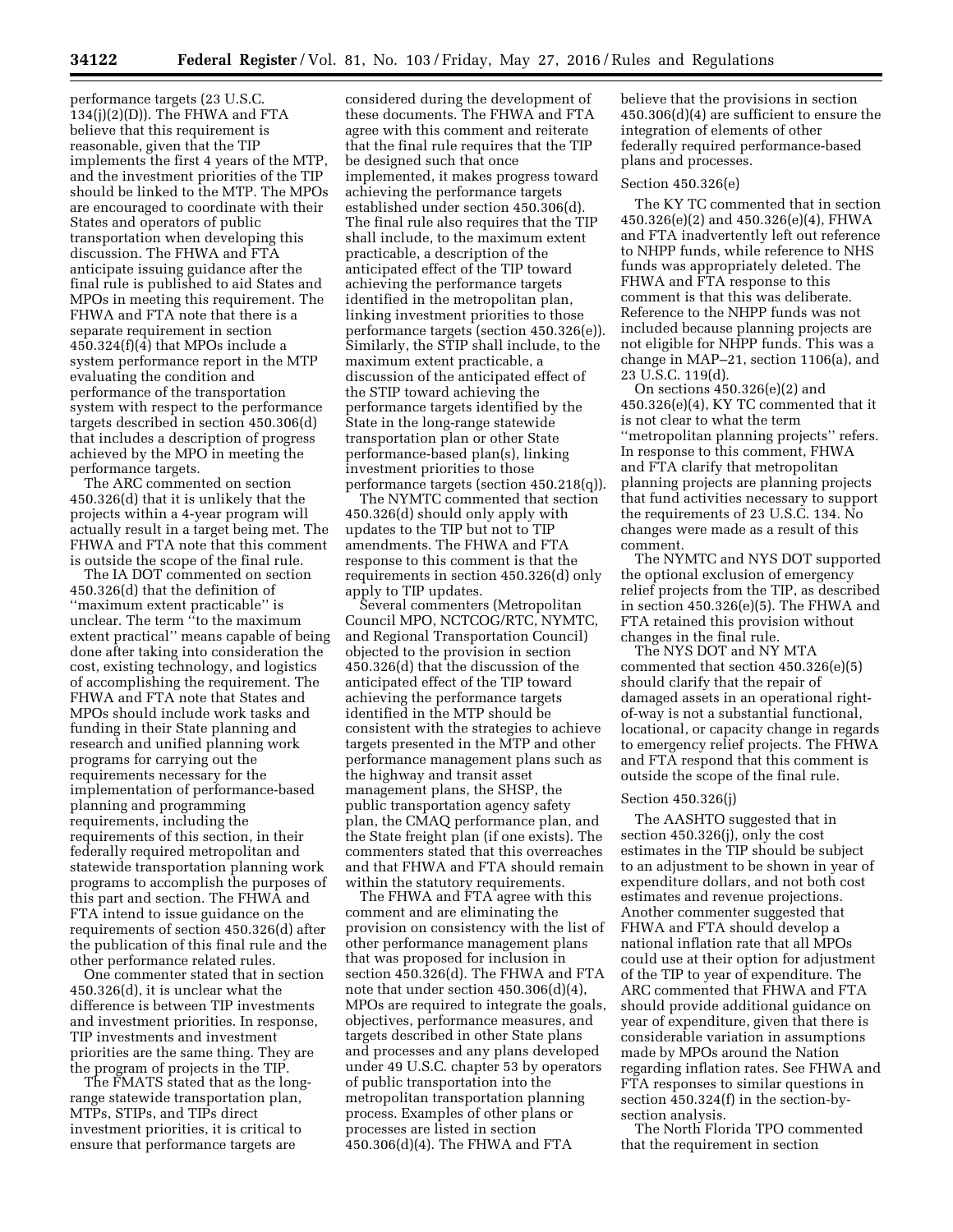450.326(j) that the TIP contain a financial plan is redundant because funding availability is demonstrated in the MTP. In response, FHWA and FTA note that the requirement to include a financial plan with the TIP is longstanding and specifically required by statute (23 U.S.C. 134(j)(2)(B)). The FHWA and FTA note that the time horizons of the MTP and TIP are different. The financial plan for the TIP demonstrates how the approved TIP, which covers a 4-year period, can be implemented. The MTP covers a 20-year horizon and the financial plan for the metropolitan plan describes how the 20 year MTP can be implemented. Based on this comment, no changes were made to the final rule.

### Section 450.326(m)

The TX DOT commented that the language stating that the TIP should be informed by the financial plan and the investment strategies from the State asset management plan for the NHS and by the public transit asset management plan is confusing and could potentially be interpreted and applied inconsistently. See section IV(B) (recurring comment themes) for more discussion on this issue and FHWA and FTA responses.

#### Additional Section 450.326 Comments

The FMATS commented that it is essential for the States and MPOs to develop performance targets in full coordination with each other to ensure that performance targets are considered during the development of STIPs and TIPs, and that investment priorities are tied to targets. See section IV(B) (recurring comment themes) for more discussion on this issue and FHWA and FTA responses

The AMPO commented that there should be no financial consequences or additional reporting requirements for not achieving established targets. See section 450.324 in the section-bysection analysis for the FHWA and FTA response to this recurring comment.

The Board of the French Broad River MPO and Wilmington MPO commented that FHWA should encourage the State, rather than the MPOs, to be responsible for establishing and tracking performance in the TIP. In response to this comment, FHWA and FTA reiterate that the final rule requires the States and the MPOs to establish performance targets and to track progress in achieving performance.

The Center for Social Inclusion suggested that FHWA and FTA incentivize States and MPOs by establishing a competitive grant program, similar to TIGER, to assist with coordination, planning, and implementation efforts that aligns and coordinates all agency long- and shortterm transportation plans. In response, FHWA and FTA note that the TIGER competitive grant program was specifically established and funded by Congress through statute. Congress has not provided authority for a program similar to the one suggested in the comment.

The NRDC commented that they disapprove of the differences between the sections covering TIPs and the sections covering STIPs, particularly the use of the words ''may'' and ''shall.'' See section IV(B) (recurring comment themes) for more discussion on this issue and FHWA and FTA responses.

Section 450.326(n) of the NPRM discussed procedures or agreements that distribute sub-allocated Surface Transportation Program (STP) funds or funds under 49 U.S.C. 5307 to individual jurisdictions or modes within the MPA by predetermined percentages or formulas inconsistent with the legislative provisions that require the MPO, in cooperation with the State and operator of public transportation, to develop a prioritized TIP. In the final rule, section 450.326(n) became 450.326(m) and the phrase ''or funds under 49 U.S.C. 5307'' was deleted because this provision does not apply to 49 U.S.C. 5307 funds. The FHWA and FTA deleted the phrase ''or funds under 49 U.S.C. 5307'' from the final rule because it is not consistent with FTA Circular C9030.1E, which permits section 5307 funds to be suballocated according to a formula.

The FHWA and FTA note that section 450.326(p) in the NPRM became 450.326(o) in the final rule, and is unchanged. Section 450.326(q) became section 450.326(p), and is unchanged.

## Section 450.328 TIP Revisions and Relationship to the STIP

The APTA commented that performance targets should be updated when the TIP is updated, and should not require updating when the TIP is amended. In response, FHWA and FTA note that FHWA and FTA are required to establish national performance measures by rulemaking under 23 U.S.C. 150(c), 49 U.S.C. 5326(c), and 49 U.S.C. 5329(d). Each MPO is required to establish performance targets not later than 180 days after the date on which the relevant State or operator of public transportation establishes the performance targets, as provided in section 450.306(d)(3). The performance measures and targets are required to be reflected in the MPO MTP with the next plan update on or after the date that is

equal to, or greater than, the date that is 2 years after the performance measures rules are effective, and with each subsequent MTP update (section 450.340).

The final rule and MAP–21 require that the TIP shall include, to the maximum extent practicable, a description of its anticipated effect toward achieving the performance targets identified in the MTP. This requirement applies to each update of the TIP. See section 450.340 for a description of the phase-in of the new requirements for performance-based planning and programming.

The FHWA and FTA made no changes to the final rule.

Section 450.330 TIP Action by FHWA and FTA

The WA State DOT requested that the language in section 450.330(c) be modified to state that the 12-month conformity lapse grace period applies to TIP amendments. The FHWA and FTA response is that section 450.326(p) describes the impacts of the conformity lapse grace period to the TIP. The FHWA also issued guidance on the implications of a conformity lapse grace period in a memorandum dated May 29, 2012.30 This guidance includes information on the implications of a conformity lapse grace period on the MTP and TIP. There is also information available on the implications of the conformity lapse grace period in the January 24, 2008, amendments to the final rule on transportation conformity.31 Because section 450.326(p), the guidance, and the amended EPA conformity regulations are available, FHWA and FTA do not believe it is necessary to make changes to section 450.330(c). Based on this comment, no changes were made to this section.

## Section 450.332 Project Selection From the TIP

Three commenters (New York Association of MPOs, RTC of Southern Nevada, and Transportation for America) submitted comments on this section. The RTC of Southern Nevada requested that the language that describes project selection procedures

<sup>30</sup>FHWA Memorandum dated May 29, 2012, ''Subject: Information: Frequently Asked Questions on the Transportation Conformity Lapse Grace Period,'' *[http://www.fhwa.dot.gov/environment/air](http://www.fhwa.dot.gov/environment/air_quality/conformity/reference/faqs/lapsegrace.cfm)*\_ *[quality/conformity/reference/faqs/lapsegrace.cfm](http://www.fhwa.dot.gov/environment/air_quality/conformity/reference/faqs/lapsegrace.cfm)*.

<sup>31</sup>**Federal Register**, Vol. 73, No. 16, January 24, 2008, EPA Final Rule, Transportation Conformity Rule Amendments to Implement Provisions Contained in the 2005 Safe, Accountable, Flexible, Efficient, Transportation Equity Act: A Legacy for Users (SAFETEA–LU), *[http://www.gpo.gov/fdsys/](http://www.gpo.gov/fdsys/pkg/FR-2008-01-24/pdf/E8-597.pdf) [pkg/FR-2008-01-24/pdf/E8-597.pdf](http://www.gpo.gov/fdsys/pkg/FR-2008-01-24/pdf/E8-597.pdf)*.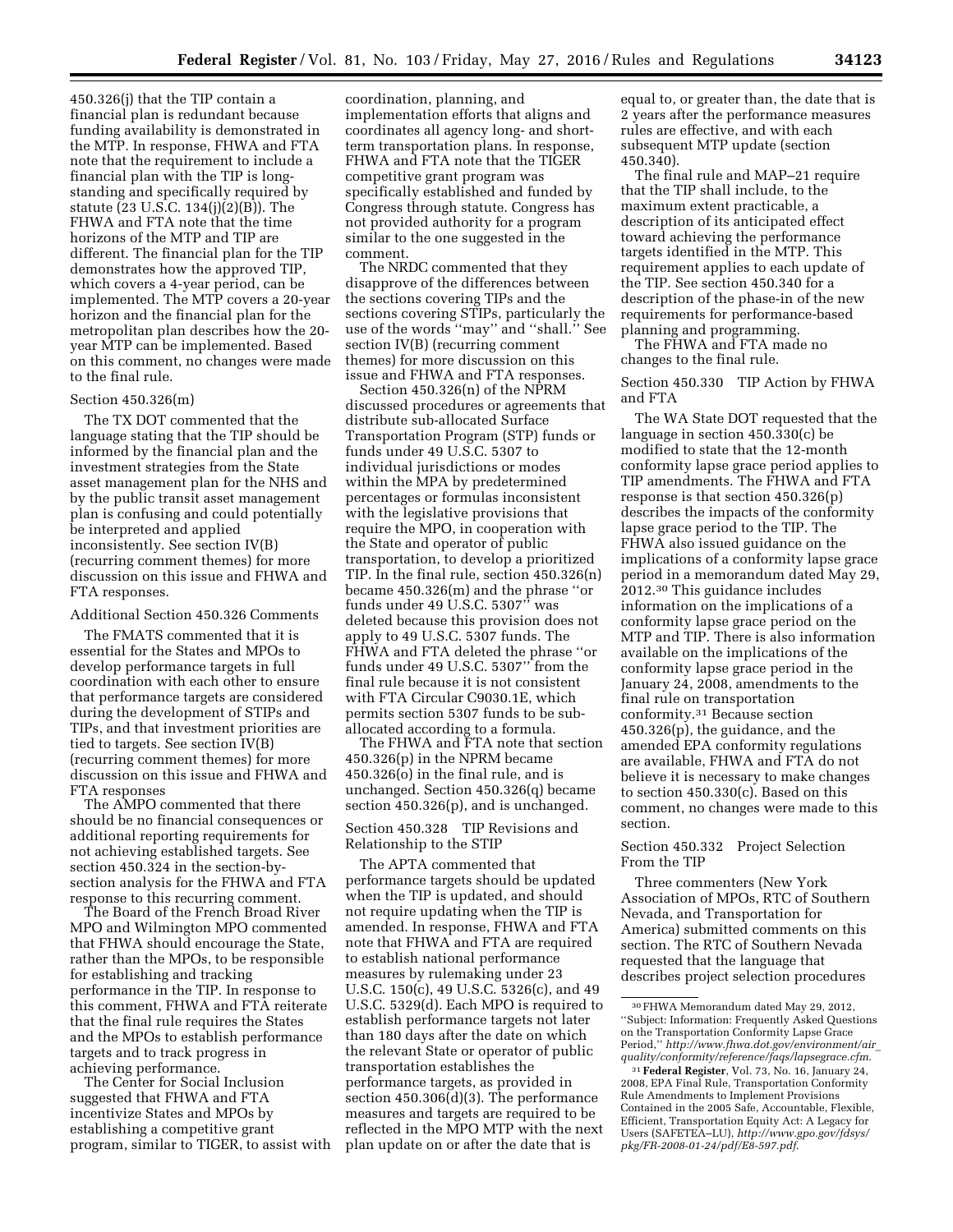for projects on the NHS be removed from the final rule. The RTC of Southern Nevada recommended instead that project selection be based on the underlying responsibility (ownership) for the roadway. The commenter's reasoning for their recommendation is that with the expansion of the NHS, many more miles of NHS roadway are now on non-State, locally owned roads, and that the State will now be responsible for selecting projects on roads over which it has no jurisdiction.

In response to this comment, FHWA and FTA believe that Congress intended that States have project selection authority for projects on the NHS. Title 23 U.S.C. 134(k)(4) states that projects carried out on the NHS within the boundaries of an MPA serving a TMA shall be selected for implementation from the approved TIP by the State, in cooperation with the MPO designated for the area. This requirement is longstanding and was continued under the MAP–21 and FAST. The FHWA and FTA made no changes to the final rule based on this comment.

The New York State Association of MPOs and Transportation for America suggested that MPOs that do not serve TMAs should have the same project selection authority as MPOs that serve TMAs. In response, FHWA and FTA believe that it is the intent of Congress that the selection of federally funded projects in metropolitan areas not designated as a TMA shall be carried out by the State for projects funded under title 23 and by the designated recipients of public transportation funding under chapter 53 of title 49 (23 U.S.C. 134(j)(5)). This requirement is long-standing and was continued under the MAP–21 and FAST. Based on these comments, FHWA and FTA made no changes to the final rule.

## Section 450.334 Annual Listing of Obligated Projects

This section concerns the requirements for an annual listing of obligated projects in metropolitan areas. Section 450.334 requires that, in MPAs, the States, MPOs, and operators of public transportation cooperatively develop a list of projects for which funds under 23 U.S.C. or chapter 53 of 49 U.S.C. were obligated in the preceding program year. The MARC suggested that the final rule include a requirement that FHWA division offices and FTA regional offices provide information to MPOs from their databases on obligations that could be used in producing this list so that citizens have access to the best information available.

In response to this comment, FHWA and FTA encourage States, MPOs, and operators of public transportation to work with their FHWA division and FTA regional offices to ensure that the information provided on annual listing of obligated projects is accurate. The FHWA and FTA find that no changes to this section are necessary.

## Section 450.336 Self-Certifications and Federal Certifications

Nine entities (Community Labor United, DRCOG, Front Range Economic Strategy Center, MARC, National Association of Social Workers, New York State Association of MPOs, Partnership for Working Families, Policy Link, The Leadership Conference on Civil and Human Rights, and United Spinal Association) provided comments on this section. The comments were received from seven advocacy groups and two MPOs.

Several commenters (Community Labor United, Front Range Economic Strategy Center, National Association of Social Workers, Partnership for Working Families, Policy Link, The Leadership Conference on Civil and Human Rights, United Spinal Association) suggested that FHWA and FTA should include EJ as a topic in the Federal certification review process and should require States and MPOs to self-certify compliance with E.O. 12898. See section IV(B) (recurring comment themes) for more discussion on this issue and FHWA and FTA responses.

The MARC suggested that it is a duplication of effort for States and MPOs to self-certify when FHWA and FTA conduct certification reviews of the planning process in TMAs. The FHWA and FTA disagree with this comment. Each of these certification requirements is intended to meet different purposes. The Federal certification of the planning process in TMAs is a Federal review of compliance with the planning requirements in TMAs to ensure that the requirements of 23 U.S.C. 134 are being met. The State and MPO selfcertifications are self-assessments on compliance with the requirements of 23 U.S.C. 134 and 135. The FHWA and FTA also make a planning finding on the statewide and metropolitan planning process at the time of STIP approval. This finding assesses compliance of the planning process with 23 U.S.C. 134 and 135.

The first sentence in section 450.336(a) reads as follows: ''For all MPAs, concurrent with the submittal of the entire proposed TIP to the FHWA and the FTA as part of the STIP approval, the State and the MPO shall certify at least every 4 years that the

metropolitan transportation planning process is being carried out in accordance with all applicable requirements.'' The DRCOG commented that this sentence is confusing and suggested that it be rewritten as follows: ''. . . concurrent with the submittal of the entire proposed TIP, at a maximum of at least every 4 years, to the FHWA and FTA . . .'' The FHWA and FTA have reviewed the commenter's proposed language and believe that it is unclear and does not provide additional clarity. Based on these comments, no changes were made to the final rule.

The ARC commented on section 450.336 that when FHWA and FTA are conducting certification reviews of the TMAs, they should focus on the requirements of the final rule (*i.e.,* the ''musts'' and ''shalls'') rather than on those things that are not required by the final rule (*i.e.,* the ''should'' and ''mays''). In response, FHWA and FTA note that they focus on the requirements of the final rule when conducting certification reviews in TMAs. However, FHWA and FTA also often review planning practices that are not required under the final rule to glean best practices that can be shared with other MPOs and make recommendations for improvement in priority topic areas.

The Community Labor United, Front Range Economic Strategy Center, and Partnership for Working Families suggested that FHWA and FTA certifications should be conducted every 3 years instead of every 4 years. In response to this comment, FHWA and FTA believe that Congress intended for FHWA and FTA to conduct certification reviews in TMAs on a 4-year cycle (23 U.S.C.  $134(k)(5)(A)(ii)$  and have reflected that in section 450.336(b). The FHWA and FTA believe that doing certification reviews more frequently than every 4 years would have limited benefits and would place an unnecessary increased burden on MPOs serving TMAs, their respective States and operators of public transportation, and the FHWA and FTA field offices because of the resources involved in preparing for, participating in, and conducting the review. Based on these comments, FHWA and FTA made no changes to the final rule.

Section 450.336(a)(5) has been updated to reflect changes in the statutory citations resulting from FAST; section 1101(b) of MAP–21 and 49 CFR part 26 in this section becomes section 1101(b) of FAST and 49 CFR part 26.

Section 450.338 Applicability of NEPA to Metropolitan Transportation Plans

The AASHTO commented that the new authority for PEL described in the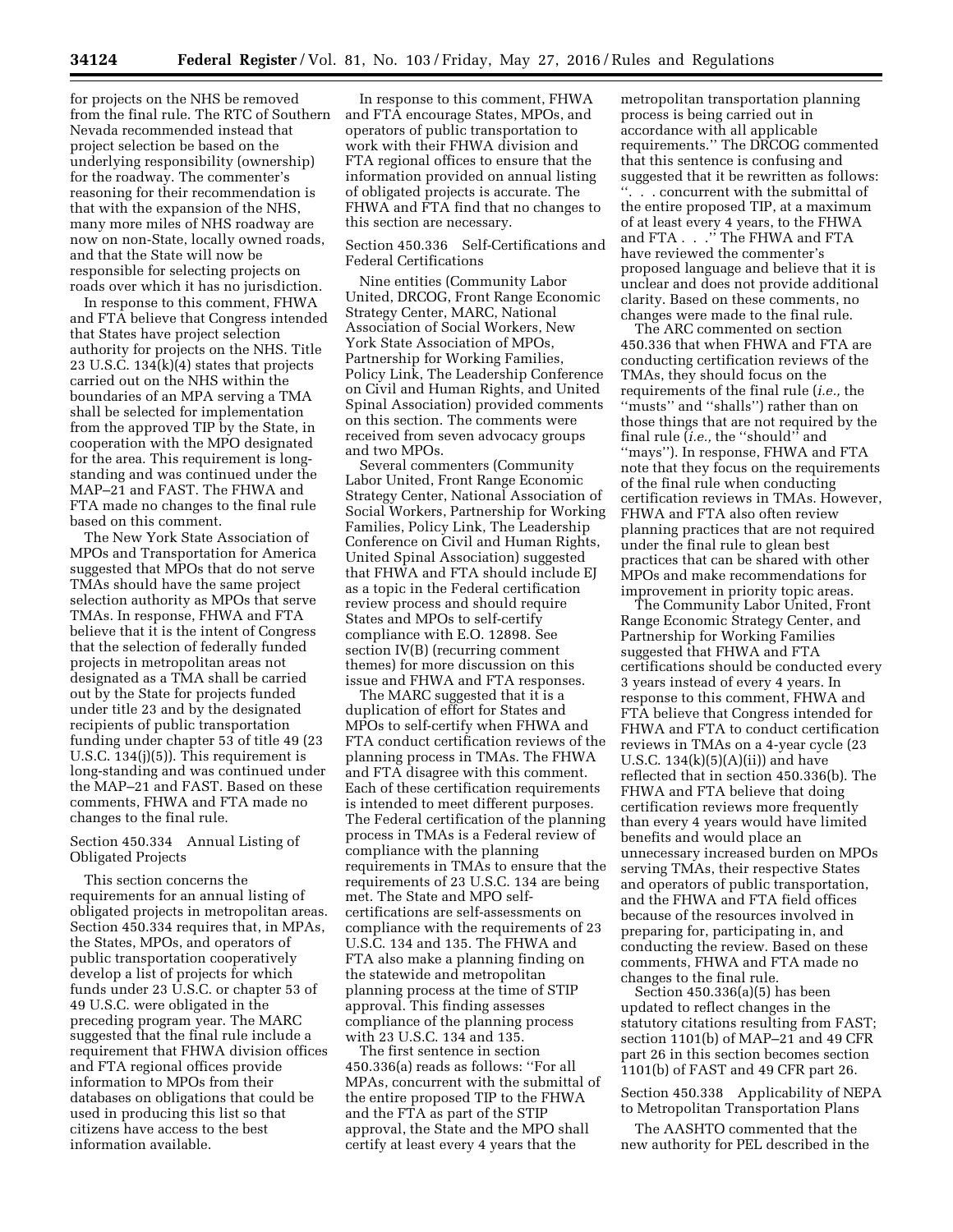MAP–21 (section 1310) makes the project development process more complex and cumbersome, and recommended that existing authorities for PEL under appendix A to the final rule be retained. The FHWA and FTA response is that this same comment was received previously on section 450.224. See section 450.224 of the section-bysection analysis for the FHWA and FTA response to this comment. The FHWA and FTA have made no changes to the final rule.

## Section 450.340 Phase-In of New Requirements

Section 450.340 describes the phasein of the new requirements in metropolitan areas. Twenty-eight entities (AASHTO, Albany MPO, AMPO, ARC, Board of the French Broad River MPO, California Association for Coordinated Transportation, CT DOT, FMATS, GA DOT, H–GAC, IA DOT, MD DOT, ME DOT, MET Council, MI DOT, NARC, NYMTA, NJ DOT, North Florida MPO, NYMTC, RMAP, San Luis MPO, SEMCOG, TriMet, TX DOT, WA State DOT, WFRC, and Wilmington MPO) submitted comments on this section. Nine of the comment letters were from States, 14 from MPOs, 3 from associations, 1 from an operator of public transportation, and 1 from an advocacy group.

Several commenters (AASHTO, CT DOT, FMATS, IA DOT, ME DOT, NJ DOT, and NYMTC) commented that they felt the 2-year phase-in period for the final rule is too short and that more time and flexibility is needed. The New York State Association of MPOs stated that the 2-year phase-in period for requiring MPOs to comply with the new rule is adequate. The FHWA and FTA believe that the 2-year phase-in schedule for MPOs is sufficient. The FHWA and FTA rationale for the 2-year phase-in for MPOs was described in the NPRM. It is based on the 2-year phasein for the States, as provided for in 23 U.S.C. 135(l). The FHWA and FTA made no changes to the final rule based on this comment. See section IV(B) (recurring comment themes) for more discussion on this issue and FHWA and FTA responses.

Some commenters (NJ DOT, WA State DOT, and WI DOT) suggested that FHWA and FTA allow for an additional 90-day comment period once all of the performance management related NPRMs are issued to give States and others the opportunity to review and possibly revise their earlier comments. The Sierra Club commented that it liked this comment.

The FHWA and FTA believe that each of the rules has provided an robust

comment period sufficien to allow stakeholders to submit comments. No changes were made to the final rule based on the comment.

The WA State DOT commented that FHWA and FTA should consider delaying the implementation of the performance management requirements of the final rule from 2 years after the publication date of the final rule and the issuance of guidance. See section IV(B) (recurring comment themes) for more discussion on this issue and FHWA and FTA responses.

Several commenters (Board of the French Broad River MPO, IA DOT, and Wilmington MPO) requested that FHWA and FTA further clarify the phase-in requirements and processes. Two commenters (California Association for Coordinated Transportation and WA State DOT) suggested that FHWA and FTA make available graphic materials to explain the timelines and relationships of the various new and continuing provisions, programs, and funding sources to make it easier to understand and comply. They further commented that technical assistance from FHWA and FTA will be important. In response, FHWA and FTA intend to provide guidance and technical assistance on the phase-in requirements and processes of the various performance related rulemakings.

Two commenters (IA DOT and WRFC) provided comments on compliance with the 2-year phase-in provisions in this section. See section IV(B) (recurring comment themes, common effective date, and phase-in of new requirements) for additional discussion and responses on this issue.

The NYMTC commented that MPOs should be able to incorporate goals and targets included in agency-specific plans into MTPs by reference because many of these other plans are on a schedule that is not consistent with the publication of the TIP or the MTP. The FTA and FTA response to this comment is that performance measures and targets would only have to be included in the MTP at the time it is updated. The performance measures and targets should be included directly in the MTP at the time it is updated.

The NYMTA and TriMet commented that FHWA and FTA should allow agencies to utilize existing processes and procedures whenever possible. The FHWA and FTA agree that States, MPOs, and operators of public transportation should utilize existing processes and procedures to ease the implementation of performance management when possible.

The Metropolitan Council MPO commented that in sections 450.340(e) and 450.340(f), the phrase ''meets the performance based planning requirements in this part and in such a rule'' is unnecessary and should be deleted. The FHWA and FTA do not agree with this comment and are leaving the phrase unchanged because it delineates that these paragraphs apply specifically to meeting the performancebased planning requirements in this part and in other (performance management) rules.

The RMAP asked for clarification on how FHWA and FTA will evaluate MPOs serving TMAs during Federal TMA planning certification reviews on the progress of incorporating performance measures. The FHWA and FTA respond that after the transition period, they will be evaluating the progress of MPOs serving TMAs in implementing performance management based on the requirements for MPOs in the MAP–21 and the final rule. These requirements include, but are not limited to: Target setting for the federally required performance measures; progress in achieving targets; coordination on target setting among States, MPOs, and operators of public transportation linking the program of investments in the TIP to performance target achievement; and documentation of targets and progress toward achieving targets in the MTP.

Section 771.111, Early Coordination, Public Involvement, and Project Development

The FHWA and FTA received no comments specific to section 771.111. No substantive changes were made in the final rule.

Appendix A to Part 450—Linking the Transportation Planning and NEPA Processes

Appendix A to part 450 is nonbinding information that provides additional discussion on linking the transportation planning and NEPA processes. Fifteen entities provided comments on appendix A. Eleven comments were submitted by States, two by MPOs, one by an association representing public transportation agencies, and one by an advocacy organization.

Several of the States (ID DOT, MT DOT, ND DOT, SD DOT, TX DOT, and WY DOT) and one association representing public transportation agencies (AASHTO) asked that DOT clarify that appendix A is nonbinding guidance. The FHWA and FTA agree that appendix A is nonbinding guidance. The text in the opening paragraph of appendix A states that appendix A is intended to be nonbinding and should not be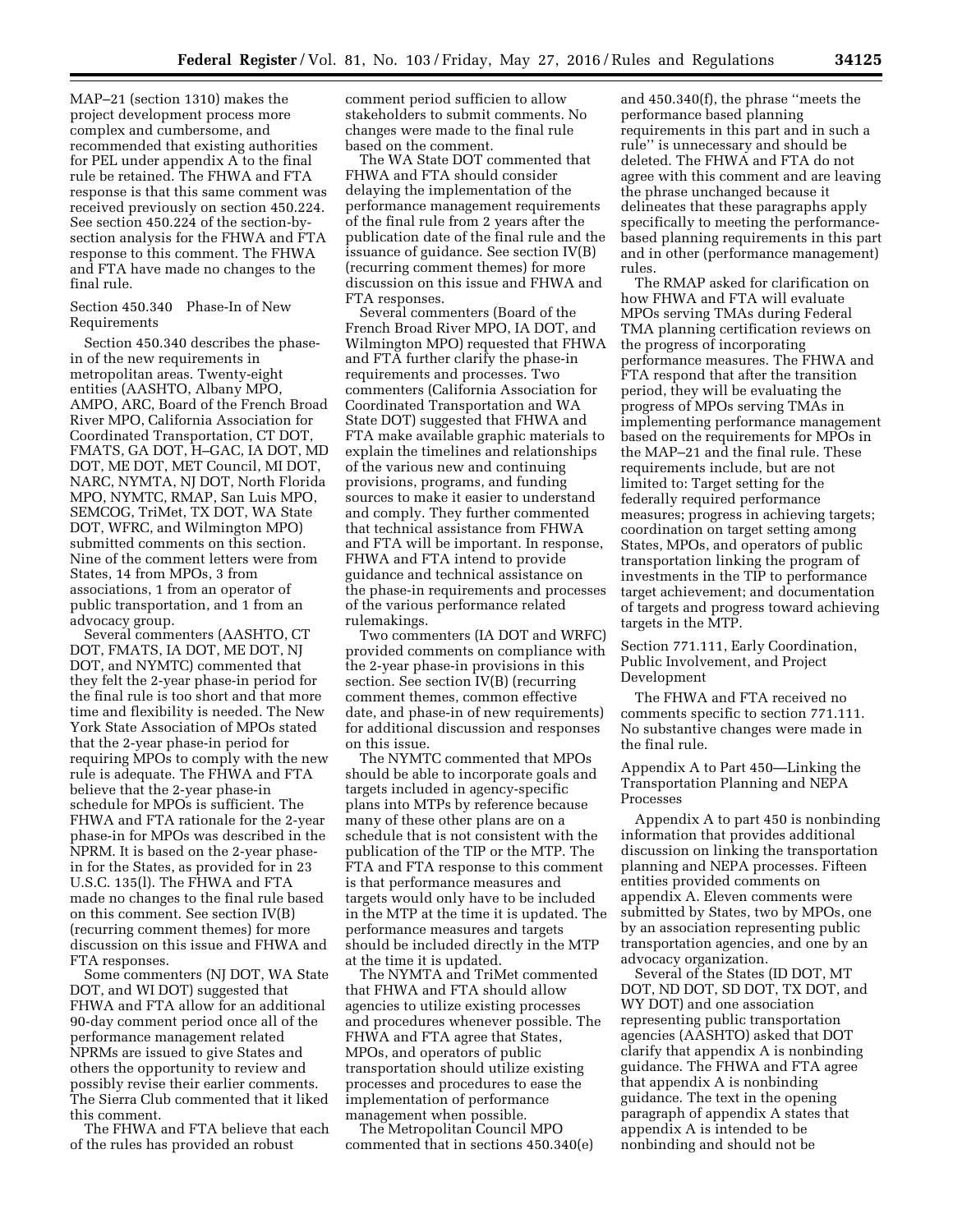construed as a rule of general applicability. This is unchanged from the previous 2007 rule.

The AASHTO and MT DOT stated that the new statutory authority for linking the planning and NEPA processes under section 1310 of the MAP–21 (23 U.S.C. 168) is too complex and cumbersome and may deter States from undertaking planning and environmental linkages. The commenters stated that they would like to retain the ability to use the existing process to adopt analysis and decisions made during the transportation planning process.

The FHWA and FTA response is that the existing authorities to adopt analysis and decisions made during the transportation planning process are retained in the final rule. Appendix A is unaltered by section 1310 of the MAP–21 or the FAST Act changes to 23 U.S.C. 138. See the section-by-section analysis (sections 450.212 and 450.318) for more discussion on the new statutory authority for linking the planning and NEPA processes from the MAP–21 and the retention of the existing authorities for PEL from the 2007 rule.

The ARTBA expressed concerns over the use of the phrase ''significant new information'' in appendix A in determining whether or not an existing planning document may be used during the NEPA review. The FHWA and FTA believe that if there is significant new information since the development of planning document, it should be reviewed to determine if the planning document is still valid or needs updating. That review should be conducted by the State or other entity responsible for preparing the NEPA document in cooperation with the lead Federal agency and other affected entities (*e.g.,* MPOs, local governments, operators of public transportation, and State and Federal resource agencies).

The ARTBA also suggested that FHWA and FTA establish a clearinghouse to share and highlight examples of the successful implementation of planning products into NEPA reviews. The FHWA and FTA response is that FHWA maintains a Web site to share existing practices on planning and environmental linkages. The Web site is accessible at: *[http://](http://www.environment.fhwa.dot.gov/integ/) [www.environment.fhwa.dot.gov/integ/](http://www.environment.fhwa.dot.gov/integ/)*.

The FL DOT suggested that FHWA and FTA provide further clarity on the role of appendix A in order to reduce the risk of misinterpretations in some States and division offices. The FHWA and FTA response is that the use of appendix A is optional and nonbinding. There is additional information on the

aforementioned Web site on the use of planning and environmental linkages. It provides examples of effective practices, a checklist, and a guidebook on using PEL as part of a corridor study.

The ARC expressed support for the language in appendix A and recommended no changes.

Several commenters (AASHTO, CT DOT, and OR DOT) requested that the comment period be extended so that there is sufficient overlap with the separate NPRMs on planning and environmental linkages. The FHWA and FTA agreed with this comment and extended the comment period of the planning NPRM for 30 days to provide a 30-day overlap with the PEL NPRM.

Another MPO (SCCRTC) correctly commented that the NPRM does not extend NEPA to MTPs or transportation improvement programs.

In the text of appendix A, FHWA and FTA updated the number of positions funded for long-term, on-call staff that are detailed to an agency for temporary assignments to support focused and accelerated project review by a variety of Federal, State, tribal, and local agencies. The 2003 number of ''246 positions'' has been updated to ''over 200.''

Title 49 CFR part 613, Metropolitan Transportation Planning; Statewide and Nonmetropolitan Transportation Planning

This section is revised to refer to the proposed regulations in 23 CFR part 450. Because FHWA and FTA jointly administer the transportation planning and programming process, the regulations were kept identical.

#### **VI. Regulatory Analyses and Notices**

*Executive Order 12866 (Regulatory Planning and Review), Executive Order 13563 (Improving Regulation and Regulatory Review) and DOT Regulatory Policies and Procedures* 

The FHWA and FTA have determined that this rulemaking is a nonsignificant regulatory action within the meaning of EO 12866, and under DOT regulatory policies and procedures. In addition, this action complies with the principles of EO 13563. After evaluating the costs and benefits of these amendments, FHWA and FTA have determined that the economic impact of this rulemaking would be minimal. These changes are not anticipated to adversely affect, in any material way, any sector of the economy. In addition, these changes will not create a serious inconsistency with any other agency's action or materially alter the budgetary impact of any entitlements, grants, user fees, or

loan programs. The FHWA and FTA anticipate that the economic impact of this rulemaking will be minimal; therefore, a full regulatory evaluation is not necessary. The changes proposed herein would add new analysis, coordination, and documentation requirements (*e.g.,* performance-based planning and programming; cooperation with local officials responsible for transportation or, if applicable, RTPOs; and new requirements for TMA MPO policy board membership). In preparing this final rule, FHWA and FTA have sought to maintain existing flexibility of operation wherever possible for States, MPOs, and other affected organizations, and to use existing processes to accomplish any new tasks or activities.

The FHWA and FTA have conducted a cost analysis identifying each of the regulatory changes that would have a cost impact for States, MPOs, or operators of public transportation, and have estimated those costs on an annual basis. This cost analysis is included as a separate document titled ''Regulatory Cost Analysis of Final Rule,'' and is available for review in the docket.

## *Regulatory Cost Assessment and Burden Analysis Response to Comments*

The regulatory analysis estimates the economic impact, in terms of costs and benefits, on States, MPOs, and operators of public transportation regulated under this action. The FHWA and FTA estimated the cost burden of this rule to be 2.6 percent of the total planning program. The FHWA and FTA concluded that the economic impact of this rulemaking would be minimal and the benefits of implementing this rulemaking would outweigh the costs.

Sixteen respondents (AASHTO, ARC, AR DOT, CALTRANS, County of Maui DOT, CT DOT, DVRPC, Florida MPO Advisory Council, MD DOT, NJ DOT, North Florida MPO, NYMTC, PA DOT, River to Sea TPO, VA DOT, and WA State DOT) submitted comments to the docket regarding the regulatory burden associated with complying with the proposed rule described in ''Economic Assessment: Statewide and Nonmetropolitan Transportation Planning and Metropolitan Transportation Planning Notice of Proposed Rule Making'' (Docket No. FHWA–2013–0037).

Ten commenters (AASHTO, CT DOT, DVRPC, Florida MPO Advisory Council, MD DOT, NJ DOT, North Florida TPO, River to Sea TPO, VA DOT, and WA State DOT) indicated that the estimated annual burden of \$30.8 million documented in the NPRM underestimated the annual costs in terms of both funds and hours. They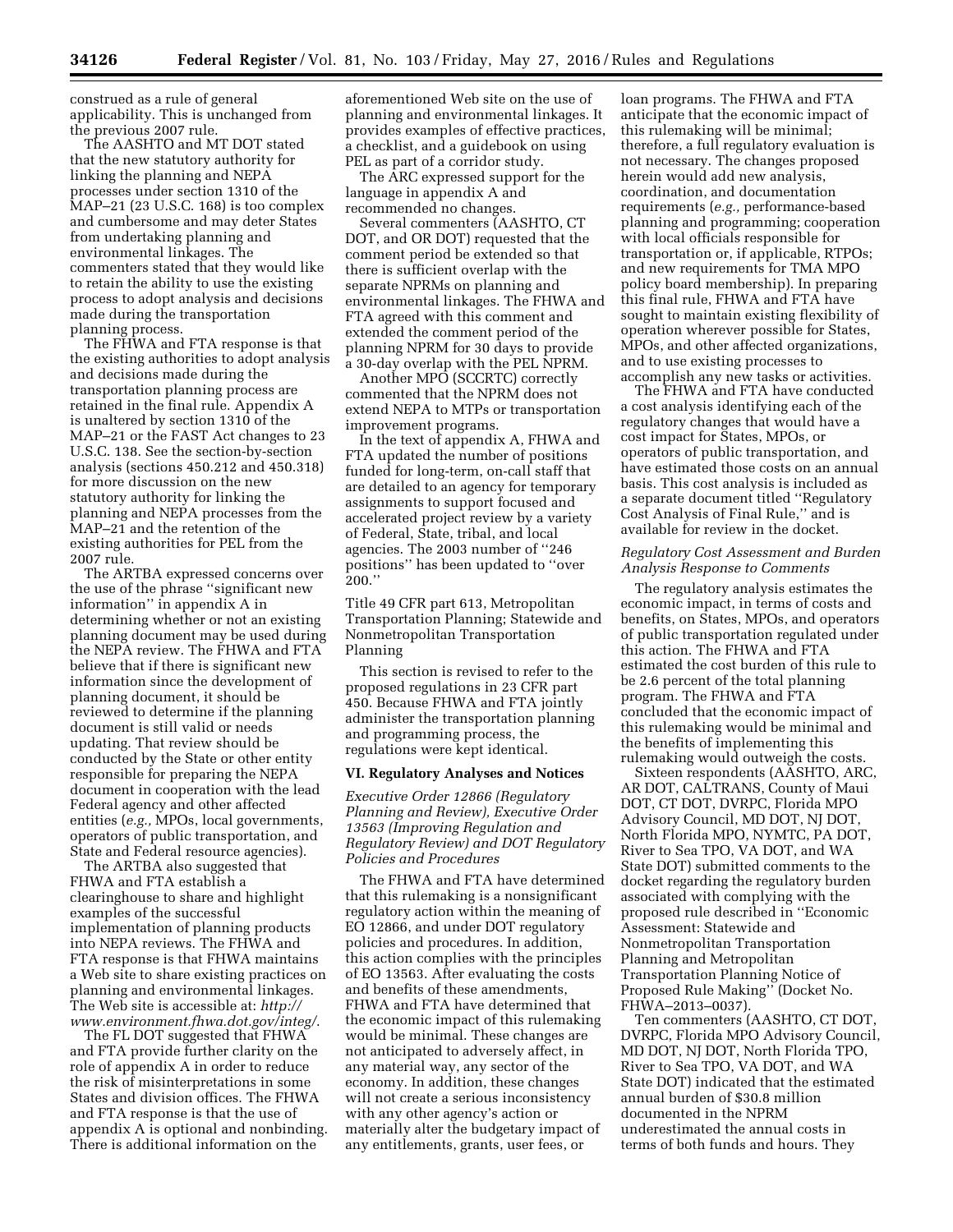commented that complying with the changes proposed in the NPRM and the introduction of performance-based planning and programming will significantly increase the workloads for States and MPOs.

The NJ DOT expressed concern that the estimated 2.6 percent of total planning program funds to carry out the requirements of this NPRM is too low, especially in the short-term implementation phase. The NJ DOT commented that the FHWA and FTA assumption that the additional work will increase the annual cost of preparing a long-range transportation plan, STIP, and TIP by States, MPOs, and operators of public transportation by 15 percent, on average, seems low. The NJ DOT commented that implementation of MAP–21 performance-based planning and programming will require more effort than the additional 2,400 annual burden hours and indicated a large amount of up front work is needed to collect, format, store, and analyze data. States also need to consult, coordinate, and cooperate with many entities when conducting the STIP and statewide planning and provide oversight of MPOs. The ARC and WA State DOT asked that FHWA and FTA explain the assumptions behind these costs and assumed benefits.

In response, FHWA and FTA estimated that the incremental cost of implementing the performance-based planning provisions of the final rule will increase the costs of preparing State and MPO long-range plans, STIPs, and TIPs by an average of 15 percent. This estimate is based on an analysis of current costs of States and MPOs that have implemented a performance-based approach to transportation planning and programming. Based on discussions with three States and three MPOs, FHWA and FTA believe that this assumption is reasonable.

Based on this assumption, the total cost for implementation of changes to the planning process resulting from this final rule is estimated to be \$30.9 million annually (as compared to the estimate of \$30.8 million in the NPRM). To implement the proposed changes in support of a more efficient, performance-based planning process, FHWA and FTA estimate that the aggregate increase in costs attributable to the final rule for all 50 States, the District of Columbia, and Puerto Rico and 409 MPOs is approximately \$28.4 million per year (as compared to the estimate of \$28.3 million in the NPRM). These costs are primarily attributable to an increase in staff time needed to meet the new requirements. For the estimated

600 operators of public transportation that operate within MPAs, the cost would be \$2.5 million per year to coordinate with MPOs in their selection of performance targets for transit state of good repair and transit safety.

Four commenters (AASHTO, CT DOT, MD DOT, and NJ DOT) requested that FHWA and FTA conduct an analysis to estimate the costs to specific States and MPOs based on local wage rates. The NJ DOT noted that there are wide variations in labor wage rates and overhead rates among States and MPOs. The NJ DOT also noted that some States have a large network of roadways and transit services which will require greater resources to carry out this effort, as will those States that are responsible for the entire roadway network within their State.

In response, FHWA and FTA note that they do not have the information necessary to calculate the incremental cost of the rule by State and MPO as it does not know the current costs of preparing each State and MPO longrange plan, STIP, and TIP. The estimate of 15 percent could be applied by each State or MPO to estimate their respective incremental costs. The FHWA and FTA agree that the estimate is an average and the incremental costs to specific States and MPOs may differ as they vary considerably across agencies, depending on staff resources and priorities, and local political environment.

The WA State DOT questioned the assumption that the average State's cost is similar to the cost to a large MPO. The WA State DOT suggested that FHWA and FTA re-evaluate these costs because the average State incurs more costs than a large MPO for these reasons: (1) The State is required to consult, coordinate, and cooperate with many more entities/ individuals than any single MPO would be required; (2) the State has the responsibility for the STIP, MPOs do not; and (3) the State has two roles, statewide planning and providing oversight to MPOs.

In response, FHWA and FTA believe the scope and complexity of the responsibilities of the 54 MPOs that serve an urbanized area with a population greater than 1 million is comparable to the scope and complexity of the responsibilities of a State DOT.32 The FHWA and FTA agree that the estimate is an average and that the incremental costs to specific States and MPOs may differ.

The County of Maui, HI questioned why FHWA and FTA estimated that the incremental cost of implementing the performance-based planning provisions would increase the costs of preparing State and MPO long-range plans, STIPs, and TIPs by an average of 15 percent based only on discussions with three States and three MPOs. The FHWA and FTA respond that there is limited experience in implementing a performance-based approach to planning and programming and invited States and MPOs to submit comments on this assumption in the NPRM. While three respondents (AASHTO, CT DOT, and NJ DOT) did indicate that the estimate of a 15 percent increase in the cost of preparing State and MPO longrange plans, STIPs, and TIPs was too low, none provided documentation to support a different assumption.

The WA State DOT noted that it is difficult to provide informed comments on costs estimates because not all of the MAP–21 performance management related rules impacting costs are complete. In response, FHWA and FTA note that the estimates of the burden of the final rule focus on the incremental costs of preparing performance-based State and MPO long-range plans, STIPs, and TIPs. However, the burden of some data collection, target setting, and reporting is estimated in other rulemakings that implement the MAP– 21 performance management requirements.

The FHWA will estimate the costs of additional data collection, target setting, and reporting through three separate rulemakings for performance measures and other associated requirements (National Performance Management Measures: Highway Safety Improvement Program Final Rule (RIN 2125–AF49), National Performance Management Measures: Assessing Pavement Condition for the National Highway Performance Program and Bridge Condition for the National Highway Performance Program NPRM (RIN 2125– AF53), and National Performance Management Measures: Assessing Performance of the National Highway System, Freight Movement on the Interstate, and the Congestion Mitigation and Air Quality Improvement Program NPRM (RIN 2125–AF52)).

To estimate costs for these rules, FHWA assessed the level of effort, expressed in labor hours and the labor categories needed to comply with each component of the rule. The FHWA derived the costs of each of these components by assessing the expected increase in level of labor effort to standardize and update data collection and reporting systems of States, and the increase in level of labor effort for States

<sup>32</sup>Forty-three of the fifty States have a population greater than 1 million people.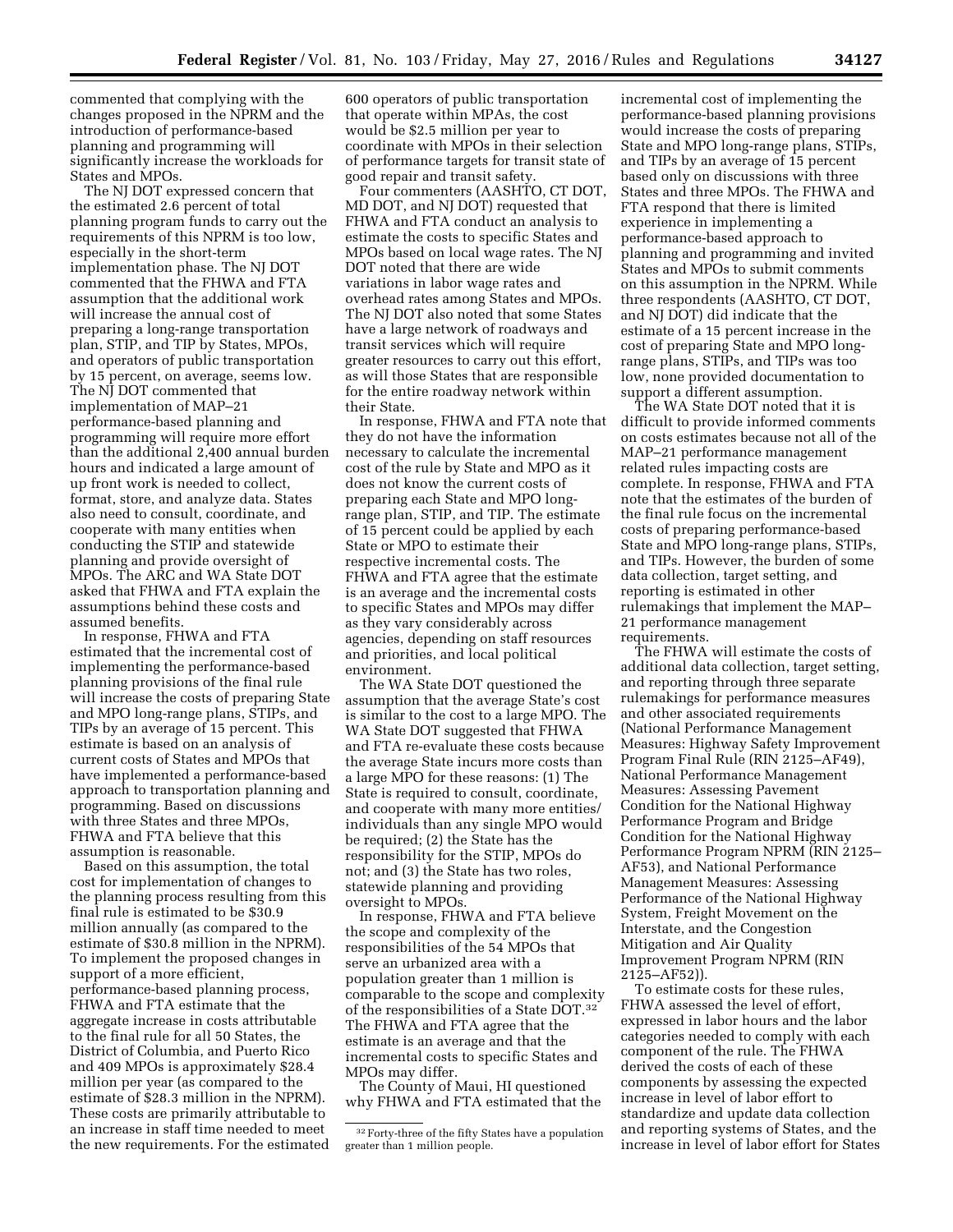and MPOs to establish and report targets. The incremental annualized costs, discounted at 7 percent and 3 percent, respectively, are: \$7.7 million to \$7.1 million to implement the HSIP; \$21.2 million to \$20.3 million to implement the NHPP; and \$18.9 million to \$18.6 million to assess the performance of the NHS, Freight Movement on the Interstate System, and CMAQ Improvement Program.

Similarly, FTA estimated the burden of data collection, plan preparation, target setting, and reporting through two separate rulemakings: National Transit Asset Management System NPRM (RIN: 2132–AB07) and the Public Transportation Agency Safety Plan NPRM (RIN: 2132–AB23). The estimated costs of the proposed National Transit Asset Management (TAM) System include the cost for the operators of public transportation to assess their assets, develop TAM plans, and report certain information to FTA. The incremental annualized costs, discounted at 7 percent and 3 percent, respectively, are \$7.7 million to \$7.1 million to implement the National TAM System. To implement the Public Transportation Agency Safety Plan rule, three main cost areas were estimated: (1) Developing and certifying safety plans; (2) implementing and documenting the SMS approach; and (3) associated record keeping. Staff time was monetized using data on wage rates and benefits in the transit industry. Over the 20-year analysis period, total costs are estimated at \$976 million in present value (7 percent discount rate), or the equivalent of \$92 million per year.

Thus, the total estimated burden of implementing performance-based planning and programming, including the costs estimated in this and other related rulemakings that implement the MAP–21 performance management requirements, ranges from \$175 million to \$177 million per year. This cost estimate represents 3.6 million labor hours annually at \$48.69 per hour.

The WA State DOT anticipates incurring additional costs to provide assistance to rural transit agencies to develop public transportation agency safety plans. The WA State DOT noted that it is unclear if these additional costs are captured in the FHWA and FTA analysis. In response, FHWA and FTA note that those costs are discussed in the Public Transportation Agency Safety Plan NPRM and not within the scope of this rulemaking.

The WA State DOT also noted the uncertainties regarding the expectations for performance reports. There is no required and consistent format and no

common method to collect, store, report, and update data.

The FHWA and FTA note that each of the performance rules will identify their respective reporting format and the anticipated costs of reporting. The FHWA and FTA agree that the final rule will increase the level of effort and costs associated with carrying out several specific transportation planning functions, including the development of metropolitan and long-range statewide transportation plans, STIPs, and TIPs. The FHWA and FTA agree that the estimate is an average. The incremental costs to specific States and MPOs may differ. The costs associated with these functions vary considerably across agencies, depending on staff resources and priorities, local political environment, and other considerations. However, while the final rule changes existing processes and procedures, in most cases it does not require completely new activities. Given the experience of States and MPOs that have implemented a performance-based approach to planning, and that the costs of some data collection, data analysis, target setting, and reporting are included in other rulemakings implementing performance-based planning and programming, the FHWA and FTA will continue to assume that implementing the performance-based planning provisions of the final rule will increase the costs of preparing State and MPO long-range plans, STIPs, and TIPs by an average of 15 percent.

The Macatawa Area Coordinating Council commented that the final rule appears to place additional data collection and reporting responsibilities on smaller MPOs without additional funding to collect this data. The Albany MPO stated that the final rule should seek to reduce the cost and labor burden of data collection, analysis, and any related activities wherever possible. The commenter stated that MPOs face very constrained funding, and the final rule (and any subsequent rules) should take this into account.

In response, FHWA and FTA encourage States and MPOs to review and comment on the other rulemakings implementing the MAP–21's performance management framework as they propose scalable approaches to lessen the burden on smaller MPOs and operators of public transportation.

The AMPO pointed out that, in a 2010 report by FHWA, approximately 50 percent of MPOs reported that existing Federal resources were insufficient to complete the current 3–C planning and programming process. The ARC noted that, with regard to the fact that 80 percent of the costs are reimbursable

through existing Federal funding programs, those resources are already being fully utilized for other planning efforts directly related to the MPO mission. More than half of the respondents (AASHTO, AR DOT, CT DOT, DVRPC, Macatawa Area Coordinating Council, Maui DOT, MD DOT, NJ DOT, NYMTC, and PA DOT) who submitted comments on the Regulatory Cost Assessment and Burden Analysis requested that FHWA and FTA identify and/or provide additional funding to support new activities related to performance-based planning.

Four commenters (AR DOT, Maui DOT, NYMTC, and WA State DOT) noted that Congress did not provide new or dedicated funding to help States, MPOs, and operators of public transportation cover the administrative burdens associated with performancebased planning as envisioned in the MAP–21. The AMPO stated that, without adequate resources to conduct the performance-based planning expected by Congress and anticipated in the final rule, MPOs may fall short of meeting the intended purpose of the MAP–21. The AMPO commentated that many MPOs are concerned that the final rule will result in an unfunded mandate if it does not provide the commensurate funding, time, and flexibility for MPOs to address its requirements.

In response, FHWA and FTA note that it is Congress that appropriates funds to support the statewide, metropolitan, and nonmetropolitan transportation planning programs. Under MAP–21, Congress authorized and appropriated \$995 million for distribution to the States and MPOs in FY 2013 and \$1.007 billion for distribution in FY 2014. This represents an increase of 8 percent over SAFETEA–LU funding levels for these programs and supports an additional 20.6 million hours (assuming a salary rate of \$48.69 per hour). The FHWA and FTA note that in the FAST Act, Congress authorized \$1.240 billion for distribution to the States and MPOs in FY 2016. This represents a 24 percent increase over MAP–21 levels.

The Florida MPO Advisory Council and the River to Sea TPO commented that not all States and MPOs shared equally in the increased MAP–21 funding. State departments of transportation and MPOs in 22 States received a less than 9 percent increase in metropolitan planning and State planning and research funds.

The FHWA and FTA note that States and MPOs have the option to use other program funds that are available to support the development of the performance-based program plans, including data collection. The FTA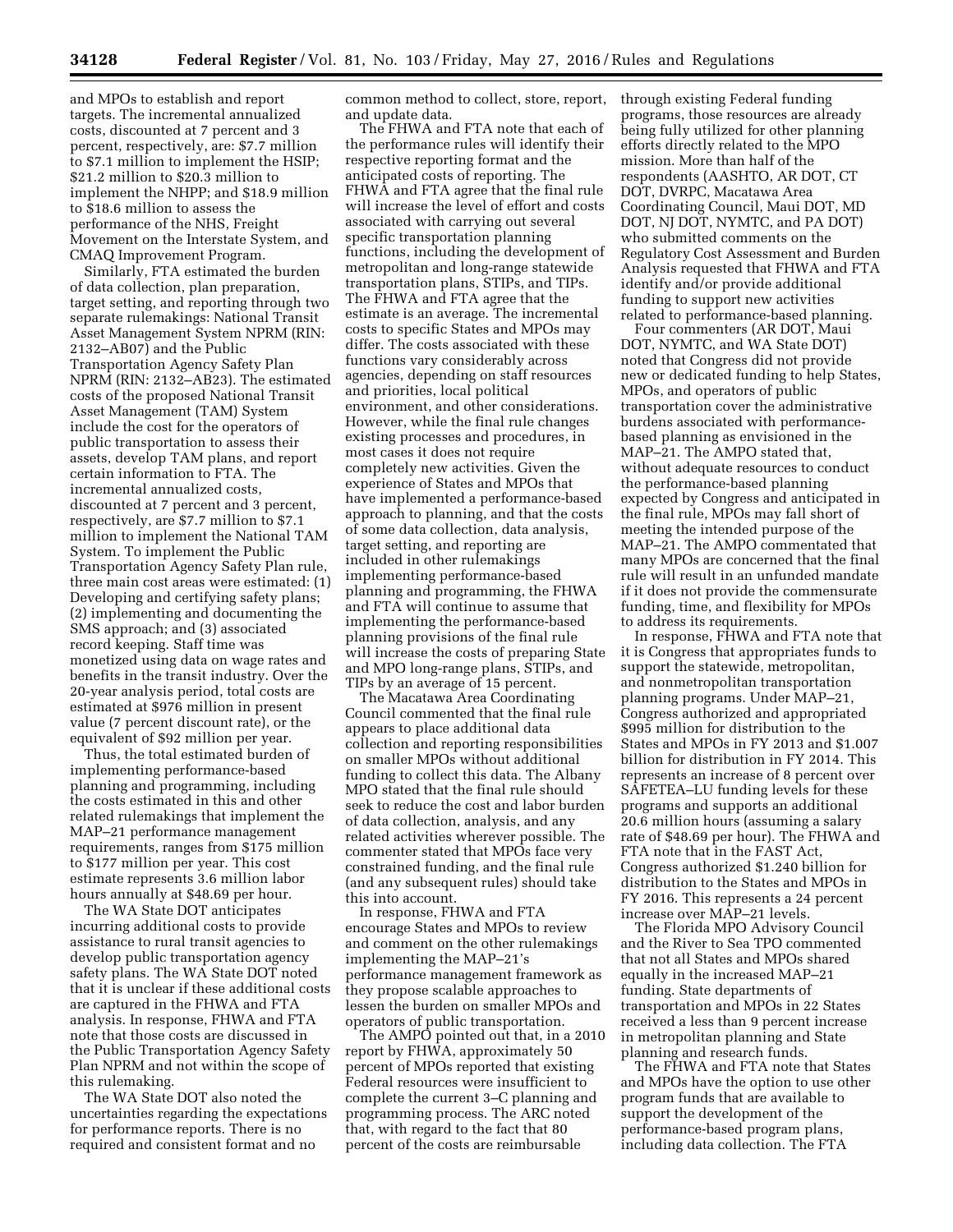section 5307 urbanized area formula grants and section 5311 formula grants for rural areas can be used to support the development of transit asset management plans and transit agency safety plans. The FHWA NHPP, STP, and State Planning and Research and Planning funds can also be used to develop performance-based plans including data collection.

The FHWA and the FTA also invited comments on the following:

*The FHWA and FTA assumed that implementing the performance-based planning provisions of the proposed rule will increase the costs of preparing State and MPO long-range plans, STIPs, and TIPs by an average of 15 percent. Based on telephone discussions with three States, and three MPOs, FHWA and FTA believe that this assumption is reasonable. The FHWA and FTA invite States and MPOs to submit comments on this assumption.* 

While three respondents (AASHTO, CT DOT, and NJ DOT) indicated that the estimate of a 15 percent increase in the cost of preparing State and MPO longrange plans, STIPs, and TIPs was too low, none provided documentation to support a different assumption. The CT DOT stated that it believes the new costs are likely to be much higher and could increase costs as much as 50 percent in some of the larger regions and statewide. The NJ DOT wrote that the FHWA and FTA assumption that the additional work will increase the annual cost of preparing a long-range transportation plan, STIP, and TIP for States, MPOs, and operators of public transportation by 15 percent, on average, seems low.

*The potential costs and benefits that might be associated with the option for MPOs to use scenario planning during development of the metropolitan transportation plan.* 

The North Front Range MPO, commented that preparing and obtaining public comment, and then running the scenarios takes considerable additional time and/or more staff. With only 4 years between plans for nonattainment areas, this adds another requirement into the packed schedule. In response, FHWA and FTA note that the use of scenario planning during the development of the MTP is an optional best practice.

*The potential costs and benefits that might be associated with the option for States and MPOs to develop a programmatic mitigation plan as part of the statewide or metropolitan transportation planning process.* 

No comments were received in response to this request.

The final rule will promote transparency by requiring the establishment of performance targets in key areas, such as safety, infrastructure condition, system reliability, emissions, and congestion and expressly linking investment decisions to the achievement of such targets. This would be documented in plans developed with public review. The final rule will promote accountability through mandating reports on progress toward meeting those targets.

Beyond improved transparency and accountability, there are several other benefits of the final rule. Other elements of the rule may improve decisionmaking, such as representation by operators of public transportation on each MPO that serves a TMA, updating the metropolitan planning agreements, requiring States to have a higher level of involvement with nonmetropolitan local officials, and providing an optional process for the creation of RTPOs.

The final rule will enhance the statewide and nonmetropolitan transportation planning process by requiring States to cooperate with nonmetropolitan local officials or RTPOs, if applicable, when conducting rural transportation planning. This gives local officials or RTPOs a stronger voice in the development of planning products and project selection.

The option for MPOs to use scenario planning in the development of their MTPs provides a framework for improved decisionmaking through comparison of the performance tradeoffs of various locally determined scenarios for transportation investment. Although conducting scenario planning entails costs, savings from improved implementation could offset these costs. These benefits will improve the transportation planning process.

The option for States and MPOs to develop a programmatic mitigation plan as part of the statewide and the metropolitan transportation planning processes provides a framework whereby States and MPOs may identify environmental resources early in the planning process. As a result, they could potentially minimize or avoid impacts to these resources. This has the potential to streamline project development and protect environmental resources, and may have benefits that outweigh the costs of performing the analysis.

With respect to the NPRM on ''Additional Authorities for Planning and Environmental Linkages'' (Docket No. FHWA–2014–0031; FHWA RIN 2125–AF66; FTA RIN 2132–AB21), which proposed revisions to the statewide and nonmetropolitan and

metropolitan transportation planning regulations related to the use of, and reliance on, planning products developed during the transportation planning process for project development and the environmental review process, it is anticipated that the economic impact of this rulemaking would be minimal. The changes that this rule proposed are intended to streamline environmental review. These provisions are optional and would not have a significant cost impact for States, MPOs, or operators of public transportation. If used, it is anticipated that these optional provisions could potentially result in cost savings for the States, MPOs, and operators of public transportation by minimizing the duplication of planning and environmental processes and improving project delivery timeframes.

In summary, FHWA and FTA estimate the total cost of this final rule is \$30.9 million. Of this total, the estimated costs for all 50 States, the District of Columbia, and Puerto Rico and an estimated 409 MPOs would be approximately \$28.4 million per year. Eighty percent of these costs are directly reimbursable through Federal transportation funds allocated for metropolitan planning (23 U.S.C. 104(f) and 49 U.S.C. 5303(h)) and for State planning and research (23 U.S.C. 505 and 49 U.S.C. 5313). The estimated cost to 600 operators of public transportation would be approximately \$2.5 million per year. Eighty percent of these costs are directly reimbursable through Federal transportation funds allocated for urbanized area formula grants (4 U.S.C. 5307, 49 U.S.C. 5311).

The FAST increased the mandatory set-aside in Federal funds for metropolitan transportation planning or Statewide Planning and Research funding. The States, MPOs, and operators of public transportation have the flexibility to use other categories of Federal highway funds for transportation planning, such as STP funds, if they so desire. Consequently, the increase in the non-Federal cost burden attributable to the final rule is estimated to be \$6.2 million per year. Under FAST, in FY 2016, the total Federal, State, and local cost of the planning program is \$1,488 million. As the cost burden of the final rule is estimated to be 2.1 percent of the total planning program, FHWA and FTA believe that the economic impact would be minimal and the benefits of implementation would outweigh the costs.

The FHWA and FTA also conducted a break-even cost analysis as part of the regulatory cost analysis to determine at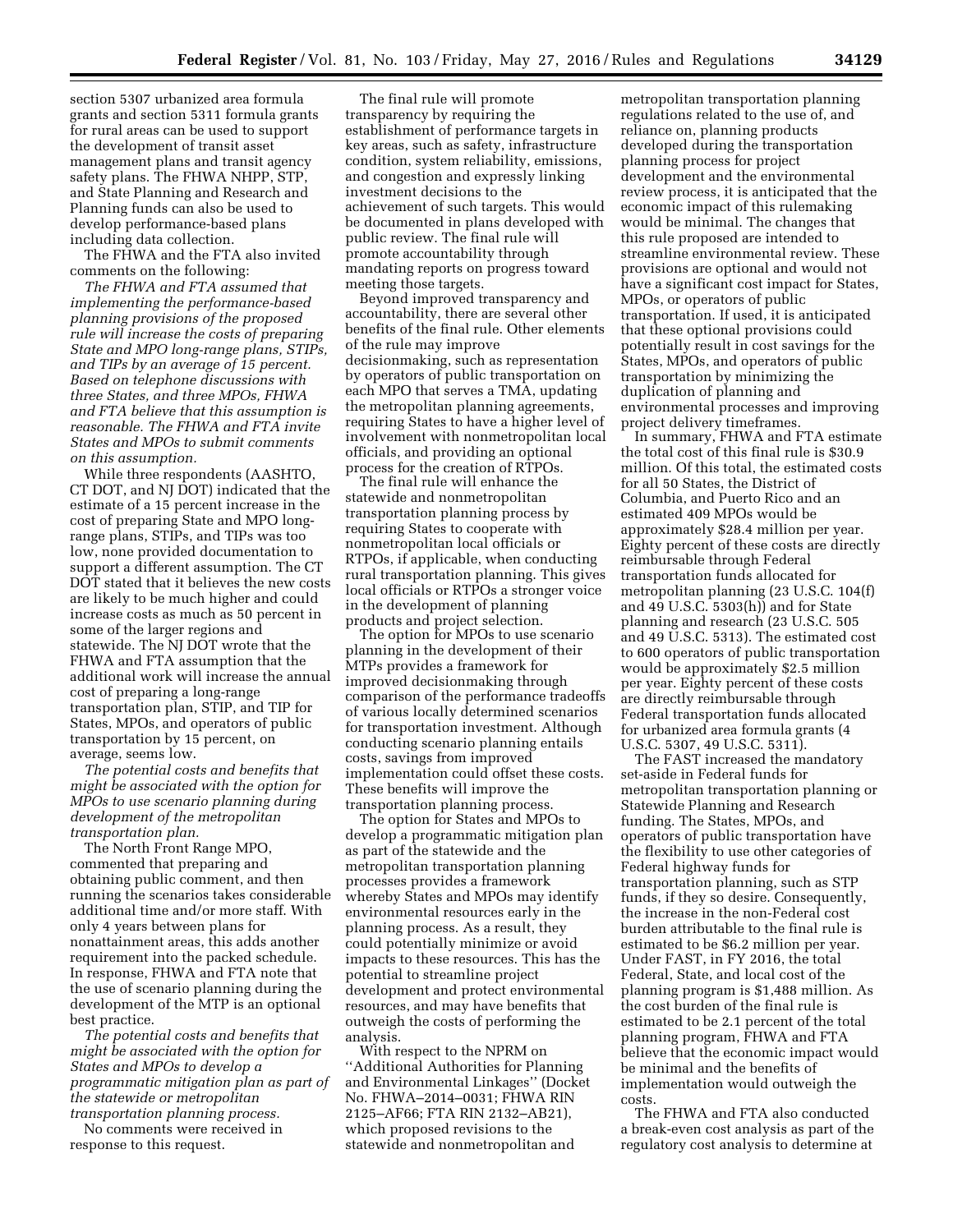what point the benefits from the final rule exceed the annual costs of complying with it. The total annual FAST funding programmed through this process is \$39.7 billion in FHWA funds and \$11.7 billion in FTA funds in FY 2016. The annual average cost of the final rule is estimated to be \$30.9 million per year. If return on investment

increases by at least 0.060 percent of the combined FHWA and FTA annual funding programs, the benefits of the final rule exceed the costs.

## *Information Collection—Paperwork Reduction Act*

Under the Paperwork Reduction Act of 1995 (PRA) (44 U.S.C. 3501 *et seq.*), Federal agencies must obtain approval from the Office of Management and Budget (OMB) prior to conducting or sponsoring a collection of information. The FHWA and FTA have determined that the final rule contains collections of information for the purposes of the PRA. The reporting requirements for metropolitan planning UPWP, transportation plans, and TIPs are currently approved under OMB control number 2132–0529. Separately, FHWA is updating the information reporting requirements for State planning and research work programs, which has been approved by the OMB under control number 2125–0039. These State planning and research work program are governed under a separate regulation at 23 CFR 420. The FHWA is updating 23 CFR 420 and will be issuing a separate NPRM soon. The FTA conducted the analysis supporting this approval on behalf of both FTA and FHWA because the regulations are jointly issued by both agencies. The reporting requirements for statewide transportation plans and programs are also approved under this same OMB control number.

The estimates in this justification include the burden hours and costs developed for the RIA prepared as part of the final rule for the Metropolitan Transportation Planning Program and the Statewide and Nonmetropolitan Planning Program to implement provisions of the MAP–21. To develop the estimates for the RIA, FHWA and FTA first estimated the pre-MAP–21 costs for specific MPO planning functions on the basis of costs identified through a sample of MPO annual work programs. The FHWA and FTA sampled a total of 17 TMA and 12 non-TMA MPOs to calculate costs for States and MPOs. The FHWA and FTA then estimated the average annual burden hours of effort and cost to implement the MAP–21 changes to the MPO planning functions which include: A

transition to a performance-based (statewide and metropolitan) planning and programming process; cooperation by the State with local officials or RTPOs, if applicable, when conducting the statewide transportation planning process; and representation by operators of public transportation on MPOs that serve TMAs. The FHWA and FTA assumed that this additional work will increase the annual cost of preparing a long-range transportation plan, STIP, and TIP by the State, MPOs, and operators of public transportation by 15 percent, on average. The paragraphs below describe the burden analysis conducted by FHWA and FTA for the planning requirements in the final regulation, which include the changes introduced by MAP–21.

Historically, FHWA and FTA have used a methodology not based on sampling to estimate the burden hours required of States and MPOs to meet the planning requirements. The historical methodology assumed very limited increase in the costs of developing the planning products.

Burden Analysis for the Planning Requirements in the Final Rule

The UPWP identifies transportation planning activities in metropolitan areas and supports requests for funding under both FHWA and FTA planning programs in metropolitan areas. A similar list of planning activities is prepared on a statewide level as the basis for FHWA and FTA State planning and research (SP&R) funding. The metropolitan plan and statewide plan reflect the long-range goals and objectives determined through the metropolitan and statewide transportation planning processes, respectively, and have a 20-year planning horizon. The STIP and TIP are short-range 4-year listings of highway and transit improvement projects which are consistent with the metropolitan and statewide plans and support the request for Federal transportation funding under 23 U.S.C. and chapter 53 of 49 U.S.C.

The FTA and FHWA jointly carry out the Federal mandate to improve metropolitan and statewide transportation under the authority of 23 U.S.C. and chapter 53 of 49 U.S.C. Title 23 U.S.C. 104(f) and 49 U.S.C. 5305(g) authorize funds to support transportation planning at metropolitan and statewide levels. As a condition to receive this funding, requirements are established for metropolitan and statewide transportation planning under 23 U.S.C. 134 and 135 and 49 U.S.C. 5303 and 5304. These sections call for development of transportation plans and TIPs in all States and metropolitan

areas. The information collection activities to prepare federally required plans and programs, and the planning studies proposed for funding in UPWPs and SP&R work programs, are necessary to monitor and evaluate current and projected usage and performance of transportation systems nationwide, statewide, and in each urbanized area.

The MTP and TIP are required by 49 U.S.C. 5303 and 23 U.S.C. 134, which state that ''metropolitan planning organizations, in cooperation with the State, shall develop transportation plans and programs for urbanized areas of the State.'' Title 49 U.S.C. 5304 and 23 U.S.C. 135 require that each ''State shall develop a long-range transportation plan and STIP for all areas of the State.'' Both statutory sections require that ''the process for developing such plans and programs shall provide for consideration of all modes of transportation and shall be continuing, cooperative, and comprehensive.'' The States and MPOs use metropolitan and statewide plans, STIPs, and TIPs as the basis for investing Federal and non-Federal capital funds for transportation infrastructure investments. (Note: PRA requirements for preparation of the STIP are covered by OMB control number 2125–0039.)

Title 23 CFR part 450 implements these statutory requirements. (Note: 23 CFR part 450 is identical to, and crossreferenced by, the equivalent regulation in 49 U.S.C. (49 CFR part 613).) The MPO, together with the State and operators of public transportation, prepares MTPs for each urbanized area. The State develops a long-range statewide transportation plan which, in metropolitan areas, is developed in cooperation with affected MPOs. These plans form the basis for development of STIPs and TIPs, the short-range programming documents for federally funded transportation capital investments.

The UPWP is required by 23 CFR 450.308 for all MPOs in TMAs. The MPOs in urbanized areas with populations of less than 200,000, with prior approval by the State, FHWA, and FTA, may use a simplified statement of work as their planning grant application instead of developing a full UPWP. Details of the required planning processes supported by FHWA and FTA metropolitan planning funds, as required by 23 U.S.C. 134 and 49 U.S.C. 5303, are set forth in 23 CFR part 450. The planning grant application is based upon the UPWP and is the mechanism by which grantees request Federal funding. The information contained in the UPWP is necessary to establish the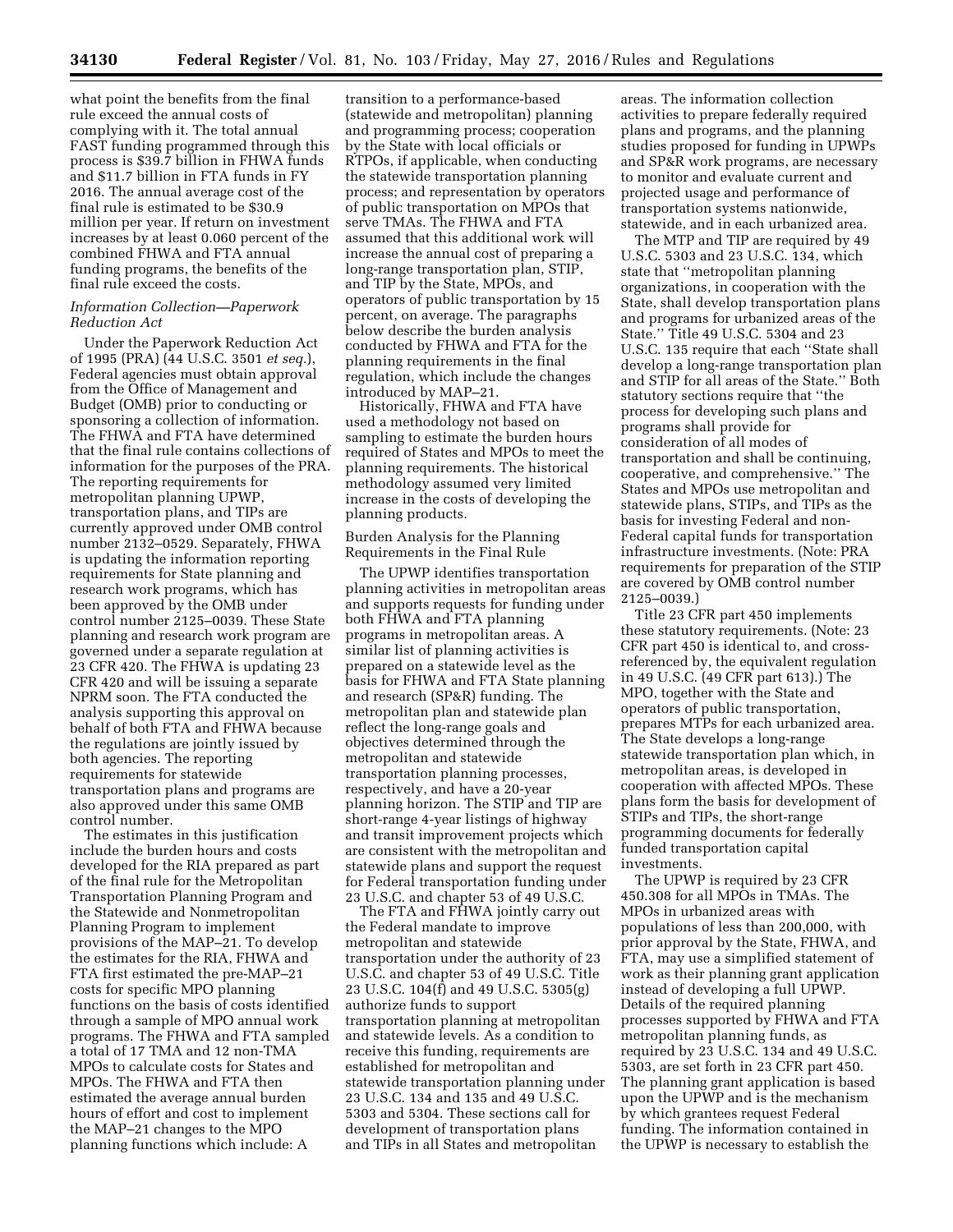eligibility of the activities for which funding is being requested.

Preparation of UPWPs, project listing for SP&R funding, metropolitan and statewide plans, STIPs, and TIPs are essential components of decisionmaking by State and local officials for planning and programming Federal transportation funds to support the priority transportation investment needs of their areas. In addition to serving as the grant application by States for FHWA and FTA planning funds in metropolitan areas, UPWPs are used by FHWA and FTA to establish national out-year budgets and regional program plans; develop policy on using funds; monitor State and local consistency with national planning and technical emphasis areas; respond to congressional inquiries and prepare congressional testimony; and ensure efficiency in the use and expenditure of Federal funds by determining that planning proposals are reasonable, cost effective, and supportive of full compliance with all applicable Federal laws and regulations.

Title 23 U.S.C. 134 and 135 and 49 U.S.C. 5303 and 5304 require the development of plans and programs in entire States and all urbanized areas, respectively. After approval by the Governor and MPO, metropolitan TIPs in attainment areas are to be incorporated directly into the STIP. For nonattainment and maintenance areas, as required by the Clean Air Act Amendments of 1990, FHWA and FTA must make a conformity finding on these plans and TIPs before TIPs are incorporated into STIPs.

The complete STIP is then jointly reviewed and approved by FHWA and FTA. With that action comes a joint determination or finding by FHWA and FTA that metropolitan and statewide planning processes are in compliance with all applicable Federal laws and regulations. These findings, conformity determinations, and approval actions constitute the determination that State and metropolitan area transportation planning processes are complying with Federal law and regulatory requirements as a condition of eligibility for receiving Federal-aid. Without the supporting documents, these findings and planning approvals cannot be made as the basis for making project level grant awards.

Since a STIP and TIP is made up of various types of capital and non-capital surface transportation projects, from equipment acquisition to major highway

and transitway construction, it is essential that these projects be identified and described. Because the STIP/TIP is the basis for subsequent programming and obligation of both Federal-aid highway and FTA capital funds, there must be an indication of project cost and Federal funds required (estimated cost). The STIP and TIP is an integrated FHWA and FTA program. Because both agencies have several statutory sources of funds, each with different eligibility requirements, it is necessary to know what projects are proposed to be funded from which fund (source of Federal funds). Because the STIP and TIP is an integrated program of highway and transit improvements, many potential capital grant recipients have projects included in the document (identification of the recipient). For FTA funding, it is necessary that each individual project identify the likely capital grant applicant. The STIP and TIP requirement reduces the burden to potential capital grant applicants by imposing the programming requirements at one point and setting one response to these requirements.

The SP&R program, UPWP, metropolitan and statewide plan, STIP, and TIP are adaptable to computer generation and revision. The FHWA and FTA have extensive technical assistance programs that encourage application of computer techniques. These programs reduce burdens by achieving time savings in technical analysis, report revisions, and clerical activities through automation.

While the transit and highway funding programs for planning and project implementation are unique to FHWA and FTA, they cooperate to avoid duplication of effort. Most visible is the consolidation of statutory requirements for planning through the issuance of joint planning regulations. The States and MPOs prepare a single set of UPWPs, plans, STIPs, and TIPs to satisfy both FHWA and FTA requirements.

The information contained in projects proposed for funding under the SP&R programs, UPWPs, metropolitan and State plans, STIPs, and TIPs are not contained in any other federally required document. However, where this information is already contained in State and local planning documents, FHWA and FTA can accept those documents provided that all their requirements are met, which further

reduces duplication and unnecessary burden. The SP&R programs, statewide plans, UPWPs, metropolitan plans, STIPs, and TIPs have been submitted to FHWA and FTA for many years to support funding of the transportation planning and capital improvement programs for urbanized and nonurbanized areas. Continuing contact among FHWA division staff, FTA regional staff, States, MPOs, and grantees provides opportunity for grantees to seek changes. No major problems have developed regarding this requirement. The FHWA and the FTA have not received a petition to establish, amend, or repeal a regulation pursuant to 49 CFR 106.31.

A 60-day **Federal Register** Notice on information collection was published on November 22, 2013 (78 FR 70094), soliciting comments prior to submission to OMB. The DOT received comments from the FL DOT and AASHTO. Both expressed concern that many respondents will exceed the 8,017 burden hours per respondent estimated in the Notice of Request for Revision of an Approved Information Collection. The DOT concurs that some States and MPOs may exceed the estimated 8,017 average burden hours to meet the metropolitan and statewide transportation planning requirements. This is because the burden hour estimate is based upon the average for all States and MPOs. A 30-day **Federal Register** notice was published on January 29, 2014 (79 FR 4808).

Since that time, the estimates have been updated to include the current number of MPOs in urbanized and nonurbanized areas established as a result of the 2010 U.S. Census; a revised number of designated Clean Air Act attainment and non-attainment areas; a 3 percent increase in the labor rates; and the total burden hours and costs to meet the requirements of the final rule. On the basis of these changes, the estimated burden hours per respondent are 9,109 hours.

The following table summarizes the estimated burden hours for the collection of information for the purposes of developing and completing UPWPs, metropolitan and statewide transportation plans, STIPs, and TIPs, as required by the final rule, and provides an explanation of the methodology used to calculate the number of hours required per submission.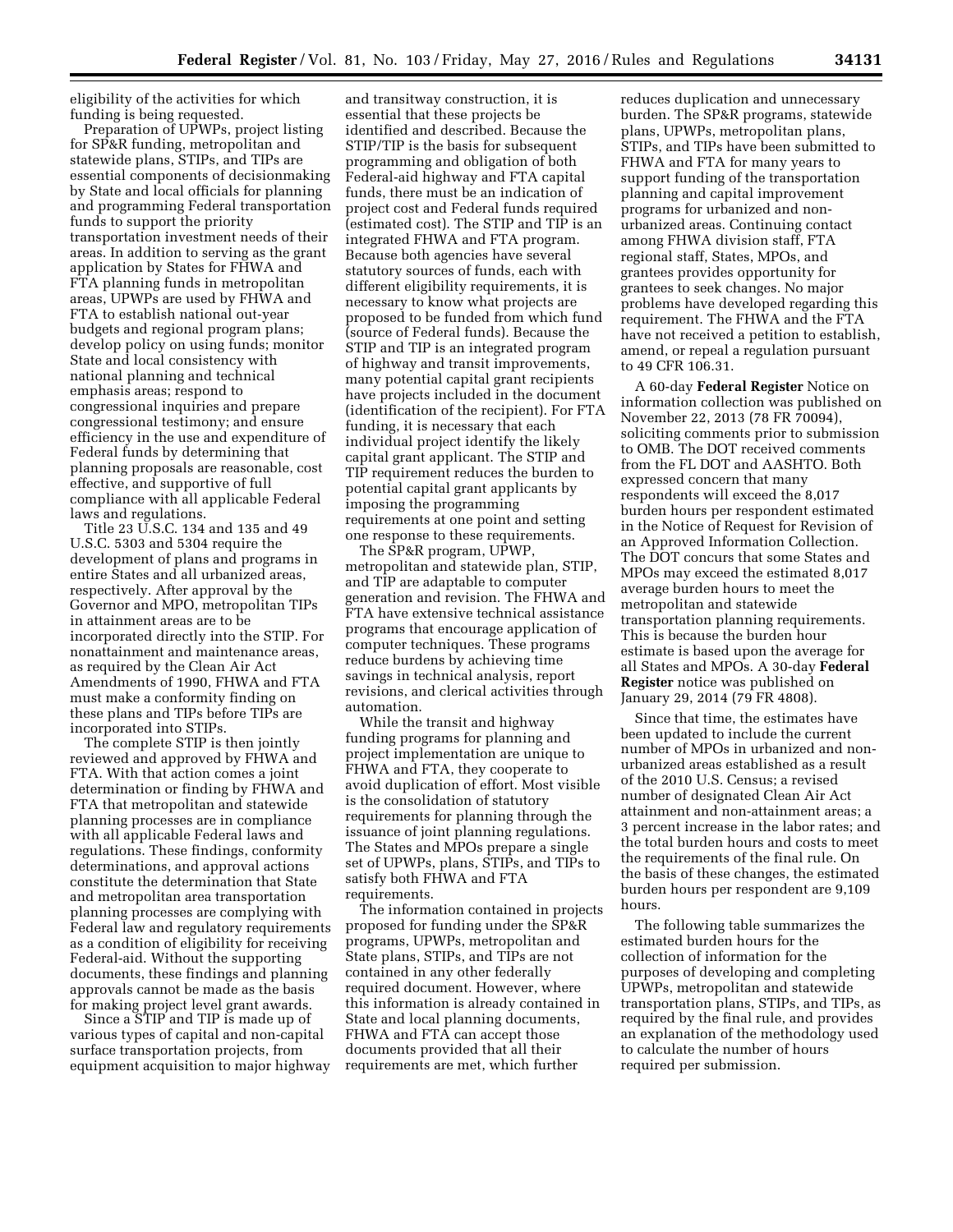| Urbanized area (UZA) population | Total number<br>of entities | <b>Burden</b><br>annual<br>submissions | Total annual<br>hours per<br>submission | Burden hours     |
|---------------------------------|-----------------------------|----------------------------------------|-----------------------------------------|------------------|
| Over 200,000                    | 208<br>201                  | 208<br>201                             | 200<br>300                              | 41,600<br>60,300 |
| Total                           | 409                         | 409                                    |                                         | 101,900          |

# UNIFIED PLANNING WORK PROGRAMS (UPWPS)—FINAL RULE

## TRANSPORTATION IMPROVEMENT PROGRAMS (TIPS AND STIPS)—FINAL RULE

| Entity        | Number of<br>entities | Average<br>annual<br>submissions | <b>Burden</b><br>hours per<br>submission | Total annual<br>burden hours  |
|---------------|-----------------------|----------------------------------|------------------------------------------|-------------------------------|
| <b>States</b> | 276<br>133<br>52      | 69<br>33<br>13                   | 6.026<br>22.230<br>20.548                | 415,779<br>739,164<br>267.042 |
| $\tau$ otal   | 46 <sup>4</sup>       | 115                              |                                          | .421,985                      |

## TRANSPORTATION PLANS—FINAL RULE

| Entity | Number of<br>entities | Average<br>annual<br>submissions | Burden<br>hours per<br>submission | Total annual<br>burden hours    |
|--------|-----------------------|----------------------------------|-----------------------------------|---------------------------------|
| States | 276<br>133<br>52      | 69<br>33<br>13                   | 10,886<br>48,861<br>34.608        | 600,884<br>1,624,612<br>449,898 |
| Total  | 461                   | 115                              |                                   | 2,675,394                       |

The respondent's cost is the cost of the State and MPO staff time required to compile and produce the UPWP. The UPWPs must be developed by identifying work activities over the next 1- or 2-year period. Given the complex nature of the planning requirements, we estimate that an average of 300 hours per respondent will be required by MPOs to prepare UPWPs in TMAs and 200 hours per respondent in non-TMAs. Note that although 23 CFR 450.308 allows MPOs in the 208 non-TMAs to prepare simplified statements of work, FHWA and FTA know of no MPOs that are developing such simplified statements. Using a staff salary of \$32.59 per hour (based on annual staff salary of \$67,732), total respondent cost is estimated at \$3,320,921. Assuming a 54 percent overhead rate, the total annualized cost with overhead is estimated to be \$5,114,218.

The OMB has previously approved the burden on respondents to develop SP&R work programs under FHWA control number 2125–0039.

Metropolitan TIPs are prepared by MPOs in cooperation with the State and operators of public transportation. The TIPs are required every 4 years. Plans in nonattainment and maintenance areas must be updated and submitted every 4 years and in attainment areas every 5

years. Although the requirements for metropolitan TIPs and plans are complex, particularly in nonattainment and maintenance areas, current burden estimates have been generated from past experiences, informal discussion with FHWA and FTA field staff and respondents, and a comparison of recent trends in the allocation of resources by respondents to meet the requirements. We estimate that MPOs in attainment areas will spend approximately 6,026 person hours in the development of the TIP document. Furthermore, considering the more stringent requirements relating to the implementation of transportation control measures in nonattainment and maintenance areas, and the fact that most of these areas are in the Nation's largest metropolitan areas with the most projects to program, we estimate that an average of 22,230 person hours per submission are required for these TIPs.

The development by States of a STIP draws heavily on the work cooperatively done by States and MPOs in the preparation of metropolitan TIPs. This work burden has already been calculated in this section. However, to the extent that STIPs must reflect the programming of transportation projects in nonmetropolitan areas, there exists some marginal burden in the

development of the overall statewide program. We estimate that burden is 20,542 person hours for each STIP. Total respondent burden hours for the STIP/TIP development are estimated to be 1,421,985. Total respondent cost for STIP/TIP development without overhead is estimated to be \$46,342,491. Total respondent cost for STIP/TIP development, assuming a 54 percent overhead rate, is estimated to be \$71,367,436.

The final rule requires that plans in nonattainment and maintenance areas are updated and submitted to FHWA and FTA every 4 years and that plans in attainment areas are updated every 5 years. We estimate that burden is 48,861 person hours for the preparation of the MTP in a nonattainment area. These plans are updated every 4 years. We estimate that burden is 10,886 person hours for the preparation of the MTP in an attainment area. These plans are updated every 5 years.

The development by States of a longrange statewide transportation plan draws heavily on the work cooperatively done by States and MPOs in the preparation of metropolitan TIPs and plans. This work burden has already been calculated in this section. However, to the extent that statewide plans must reflect the planning of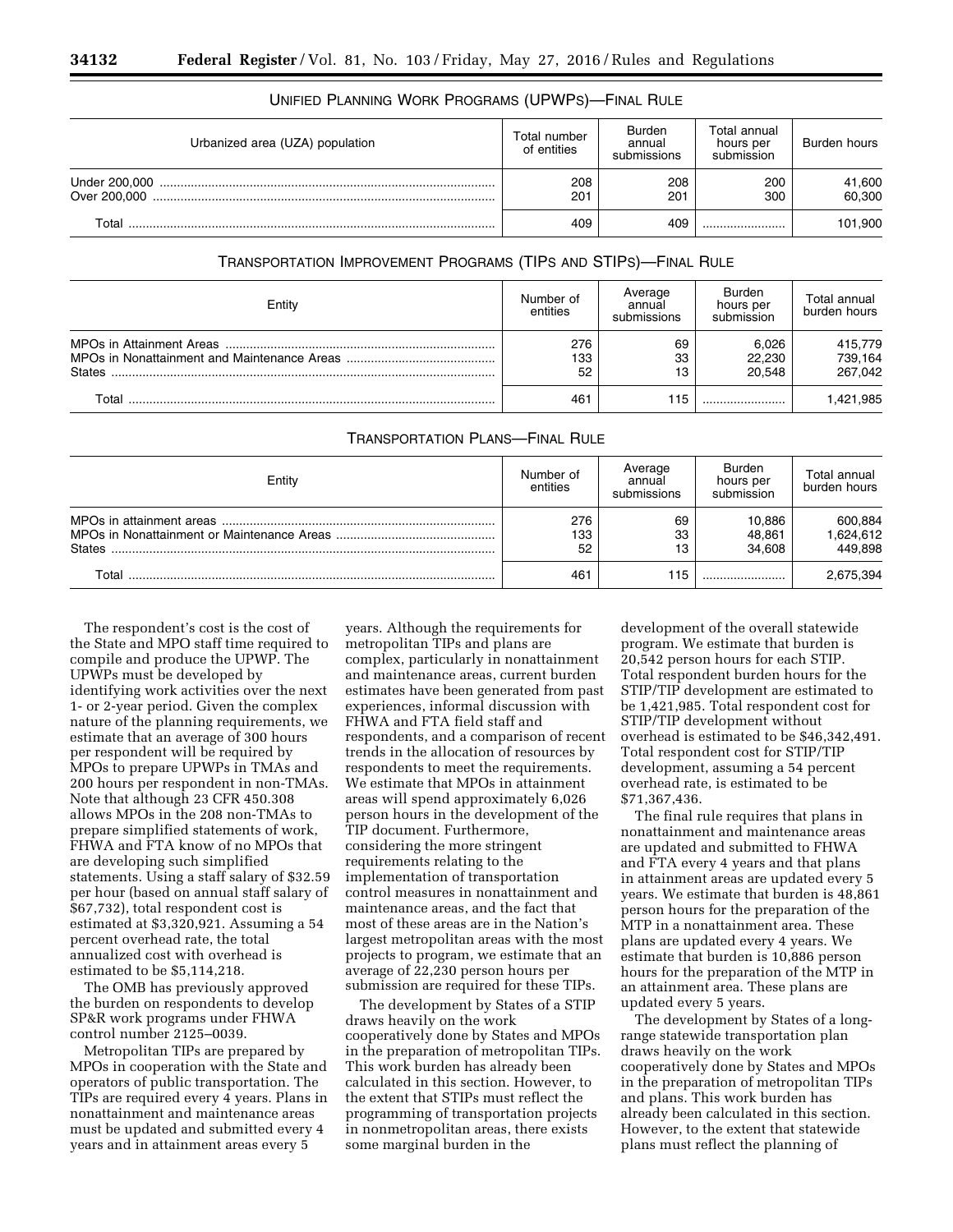transportation projects in nonmetropolitan areas, there exists some marginal burden in the development of the overall plan. We estimate that burden is 34,608 person hours for the preparation of the longrange statewide transportation plan. Assuming an average rate of \$32.59 per hour, we estimate that the respondent

cost for the metropolitan plan is \$72,528,915 and \$14,662,176 for the statewide plan. Total respondent cost for plan development, assuming a 54 percent overhead rate, is estimated to be \$134,274,280.

There are no capital or start-up costs associated directly with the collection of information required by the UPWPs, STIPs, TIPs, and plans. Any capital

equipment used to provide this information in most cases would have been purchased to carry out general transportation and air quality planning activities. The total annual overhead (operation and maintenance costs) of providing the requested information is \$73,991,049 as calculated in the table below:

## TOTAL ANNUAL BURDEN COSTS TO THE STATES AND MPOS

| ⊺ask            | Total costs.<br>with overhead<br>(2015\$) | Total costs<br>without overhead<br>(2015\$) |
|-----------------|-------------------------------------------|---------------------------------------------|
| <b>UPWP</b>     | \$5.114.218                               | \$3,320,921                                 |
| <b>TIP</b>      | 57.964.972                                | 37.639.592                                  |
|                 | 111.694.529                               | 72.528.915                                  |
| <b>STIPS</b>    | 13.402.464                                | 8.702.899                                   |
| Statewide Plans | 22.579.751                                | 14.662.176                                  |
| ั∩tal           | 210.755.934                               | .36.858.503                                 |

## TOTAL ANNUAL BURDEN HOURS TO THE STATES AND MPOS

| Task                                                | Total burden<br>hours                                   |
|-----------------------------------------------------|---------------------------------------------------------|
| <b>TIP</b><br>Metropolitan Plans<br>Statewide Plans | 101.900<br>1,154,943<br>2.225.496<br>267.042<br>449.898 |
| Total                                               | 4.199.279                                               |

Please note that each State also submits a statewide planning and research work program, which serves as the basis of the State's application for Federal financial assistance for planning and research activities. The information collection requirements of the SP&R work program have been previously approved by OMB under FHWA control number 2125–0039.

## *Regulatory Flexibility Act*

In compliance with the Regulatory Flexibility Act (Pub. L. 96–354; 5 U.S.C. 601–612), FHWA and FTA have determined that States and MPOs are not included in the definition of a small entity, as set forth in 5 U.S.C. 601. Small governmental jurisdictions are limited to representations of populations of less than 50,000. The MPOs, by definition, represent urbanized areas having a minimum population of 50,000. Because the final rule is primarily intended for States and MPOs, FHWA and FTA have determined that the action would not have a significant economic impact on a substantial number of small entities. Therefore, we certify that the action would not have a significant economic impact on a substantial number of small entities.

*Unfunded Mandates Reform Act of 1995* 

The final rule would not impose unfunded mandates as defined by the Unfunded Mandates Reform Act of 1995 (Pub. L. 104–4, March 22, 1995, 109 Stat. 48). The final rule would not result in the expenditure of non-Federal funds by State, tribal, and local governments, in the aggregate, or by the private sector, of \$155 million in any one year (2 U.S.C. 1532). Eighty percent of the costs attributable to the final rule are directly reimbursable through Federal transportation funds allocated for metropolitan planning (23 U.S.C. 104(f) and 49 U.S.C. 5303(h)) and for SP&R (23 U.S.C. 505 and 49 U.S.C. 5313).

Additionally, the definition of the term ''Federal mandate'' in the Unfunded Mandates Reform Act excludes financial assistance of the type in which State, tribal, or local governments have authority to adjust their participation in the program in accordance with changes made in the program by the Federal Government. The Federal-aid highway program and Federal Transit Act permit this type of flexibility to the States.

## *Executive Order 13132 (Federalism)*

The FHWA and FTA have analyzed this action in accordance with the principles and criteria contained in EO 13132 and have determined that this action would not have sufficient federalism implications to warrant the preparation of a federalism assessment. The FHWA and FTA do not believe that this rulemaking will have substantial, direct effects on the States, on the relationship between the national government and the States, or on the distribution of power and

responsibilities among the various levels of government. The FHWA and FTA have also determined that this action would not preempt any State law or regulation or affect the States' ability to discharge traditional State governmental functions.

## *Executive Order 12372 (Intergovernmental Review)*

Catalog of Federal Domestic Assistance Program Numbers 20.205, Highway Planning and Construction (or 20.217); 20.500, Federal Transit Capital Improvement Grants; 20.505, Federal Transit Technical Studies Grants; 20.507, Federal Transit Capital and Operating Assistance Formula Grants. The regulations implementing EO 12372 regarding intergovernmental consultation in Federal programs and activities apply to these programs and were carried out as part of the outreach on the federalism implications of this rulemaking. This EO applies because State and local governments would be directly affected by the final rule, which is a condition on Federal-aid highway funding.

## *National Environmental Policy Act*

Federal agencies are required to adopt implementing procedures for NEPA that establish specific criteria for, and identification of, three classes of actions: (1) Those that normally require preparation of an Environmental Impact Statement, (2) those that normally require preparation of an Environmental Assessment, and (3) those that are categorically excluded from further NEPA review (40 CFR 1507.3(b)). This action qualifies for categorical exclusions under 23 CFR 771.117(c)(20) (promulgation of rules, regulations, and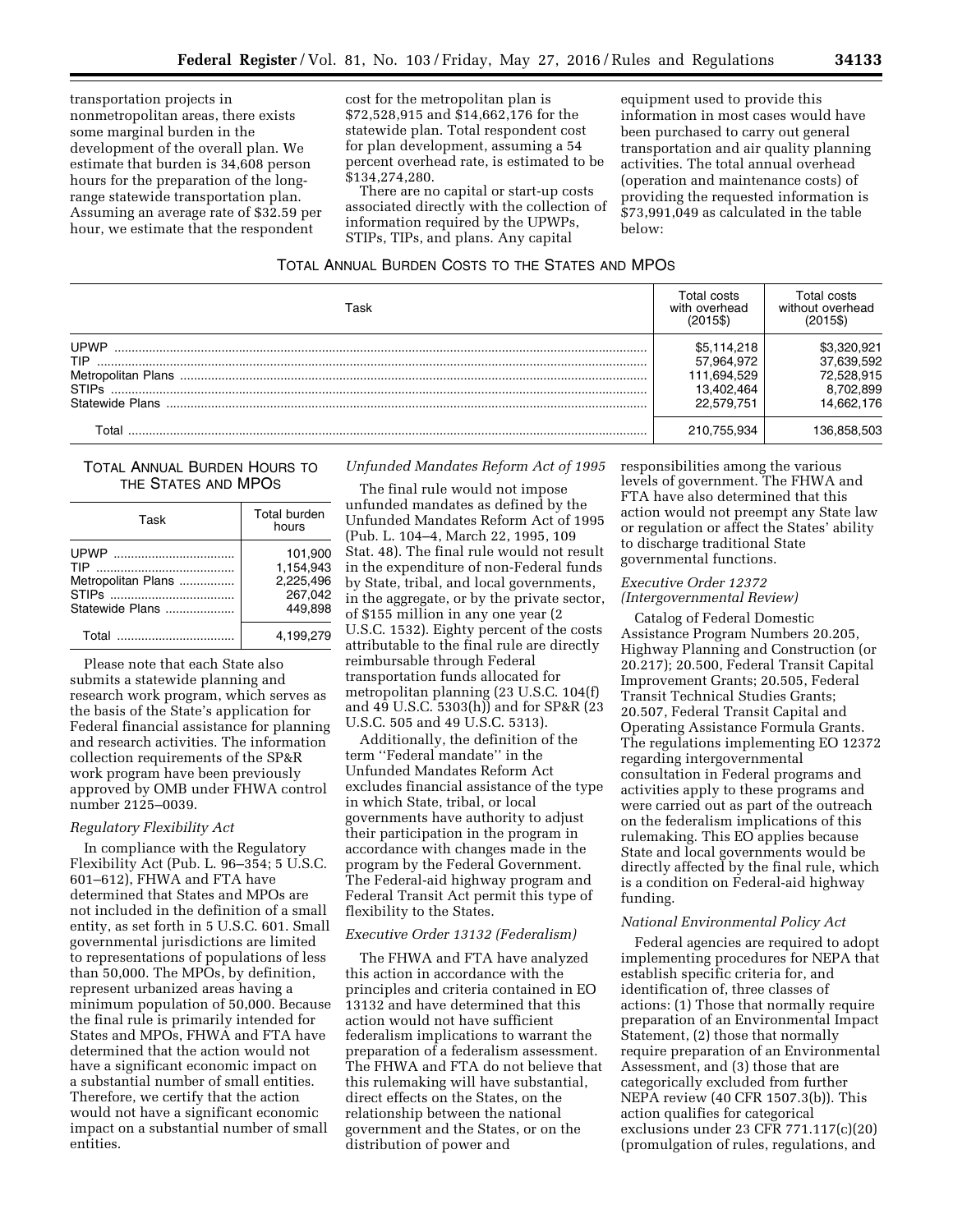directives) and 771.117(c)(1) (activities that do not lead directly to construction) for FHWA, and 23 CFR 771.118(c)(4) (planning and administrative activities which do not involve or lead directly to construction) for FTA. The FHWA and FTA have evaluated whether the action would involve unusual or extraordinary circumstances and have determined that this action would not.

The final rule provides the policies and requirements for statewide and MTPs and transportation improvement programs. The rule follows closely the requirements in 23 U.S.C. 134 and 135 and 49 U.S.C. 5303 and 5304. In addition, 23 U.S.C. 134(q), 135(k), and 168(f)(1) and 49 U.S.C. 5303(q) and 5304(j) establish that NEPA does not apply to decisions by the Secretary concerning a metropolitan or statewide transportation plan or transportation improvement programs under those sections.

## *Executive Order 11988 (Floodplain Management)*

The FHWA and FTA have evaluated this action under EO 11988 (Floodplain Management). The agencies have determined that this action does not have an adverse impact associated with the occupancy and modification of floodplains and does not provide direct or indirect support of floodplain development. The final rule provides the States and MPOs with the option of developing a programmatic mitigation plan as part of the transportation planning process. Floodplains could be one of the resources evaluated as part of these programmatic mitigation plans to help the States and MPOs avoid or minimize impacts to flood plains by future projects. The final rule also encourages early coordination by States and MPOs with Federal and State environmental resource agencies during the planning process in the interest of avoiding or minimizing impacts. When FHWA and FTA make a future funding or other approval decision on a project basis, they consider floodplain management.

## *Executive Order 13653 (Climate Preparedness and Resilience)*

The FHWA and FTA have evaluated this action under EO 13653 (Climate Preparedness and Resilience). The FHWA and FTA have determined that the final rule provides an option for the States and MPOs to consider the effects of climate change and resilience in the context of the transportation planning process, such as during the development of statewide or MTPs. Scenario planning, which is discussed in the final rule, is another option where

MPOs could consider climate change and resilience as part of scenarios evaluated during the development of the MTP. The FHWA and FTA have determined that the final rule provides an option States and MPOs to assess climate change and resilience as part of the transportation planning process.

## *Executive Order 12988 (Civil Justice Reform)*

The final rule meets applicable standards in sections 3(a) and 3(b)(2) of EO 12988 (Civil Justice Reform) to minimize litigation, eliminate ambiguity, and reduce burden.

## *Executive Order 13045 (Protection of Children)*

We have analyzed this action under EO 13045 (Protection of Children from Environmental Health Risks and Safety Risks). The final rule is not an economically significant rule and does not concern an environmental risk to health or safety that may disproportionately affect children.

## *Executive Order 12630 (Taking of Private Property)*

The final rule would not effect a taking of private property or otherwise have taking implications under EO 12630 (Governmental Actions and Interference with Constitutionally Protected Property Rights).

## *Executive Order 13175 (Tribal Consultation)*

The FHWA and FTA have analyzed this action under EO 13175. The FHWA and FTA believe that the final rule would not have substantial direct effects on one or more tribes; would not impose substantial direct compliance costs on tribal governments; and would not preempt tribal laws. The final rule contains requirements for States to consult with tribal governments in the planning process. Tribes are required under 25 CFR part 170 to develop longrange plans and a Tribal Transportation Program (TTP) for programming projects. However, the requirements in 25 CFR part 170 would not be changed by this final rule. Therefore, a tribal summary impact statement is not required.

## *Executive Order 13211 (Energy Effects)*

The FHWA and FTA have analyzed this action under EO 13211 (Actions Concerning Regulations That Significantly Affect Energy Supply, Distribution, or Use). The FHWA and FTA have determined that the final rule is not a significant energy action under that EO because, although it is a significant regulatory action under EO

12866, it is not likely to have a significant adverse effect on the supply, distribution, or use of energy. Therefore, a Statement of Energy Effects is not required.

## *Executive Order 5610.2(a) (Environmental Justice)*

The EO 12898 (Federal Actions to Address Environmental Justice in Minority Populations and Low-Income Populations) and DOT Order 5610.2(a) (77 FR 27534 (available online at *[http://](http://www.fhwa.dot.gov/environment/environmental_justice/ej_at_dot/order_56102a/index.cfm)  [www.fhwa.dot.gov/environment/](http://www.fhwa.dot.gov/environment/environmental_justice/ej_at_dot/order_56102a/index.cfm) [environmental](http://www.fhwa.dot.gov/environment/environmental_justice/ej_at_dot/order_56102a/index.cfm)*\_*justice/ej*\_*at*\_*dot/order*\_ *[56102a/index.cfm](http://www.fhwa.dot.gov/environment/environmental_justice/ej_at_dot/order_56102a/index.cfm)*)) require DOT agencies to achieve EJ as part of their mission by identifying and addressing, as appropriate, disproportionately high and adverse human health or environmental effects, including interrelated social and economic effects, of their programs, policies, and activities on minority and low-income populations. The DOT agencies must address compliance with EO 12898 and the DOT Order in all rulemaking activities.

The FHWA and FTA have issued additional documents relating to administration of EO 12898 and the DOT Order. On June 14, 2012, FHWA issued an update to its EJ order, FHWA Order 6640.23A (FHWA Actions to Address Environmental Justice in Minority Populations and Low Income Populations (available online at *[http://](http://www.fhwa.dot.gov/legsregs/directives/orders/664023a.htm) [www.fhwa.dot.gov/legsregs/directives/](http://www.fhwa.dot.gov/legsregs/directives/orders/664023a.htm) [orders/664023a.htm](http://www.fhwa.dot.gov/legsregs/directives/orders/664023a.htm)*)). On August 15, 2012, FTA's Circular 4703.1 became effective, which contains guidance for States and MPOs to incorporate EJ into their planning processes (available online at *[http://www.fta.dot.gov/](http://www.fta.dot.gov/documents/FTA_EJ_Circular_7.14-12_FINAL.pdf) [documents/FTA](http://www.fta.dot.gov/documents/FTA_EJ_Circular_7.14-12_FINAL.pdf)*\_*EJ*\_*Circular*\_*7.14-12*\_ *[FINAL.pdf](http://www.fta.dot.gov/documents/FTA_EJ_Circular_7.14-12_FINAL.pdf)*).

The FHWA and FTA have evaluated the final rule under the EO, the DOT Order, the FHWA Order, and the FTA Circular. The EJ principles, in the context of planning, should be considered when the planning process is being implemented at the State and local level. As part of their stewardship and oversight of the federally aided transportation planning process of the States, MPOs and operators of public transportation, FHWA and FTA encourage these entities to incorporate EJ principles into the statewide and metropolitan planning processes and documents, as appropriate and consistent with the applicable Orders and the FTA Circular. When FHWA and FTA make a future funding or other approval decision on a project basis, they consider EJ.

Nothing inherent in the final rule would disproportionately impact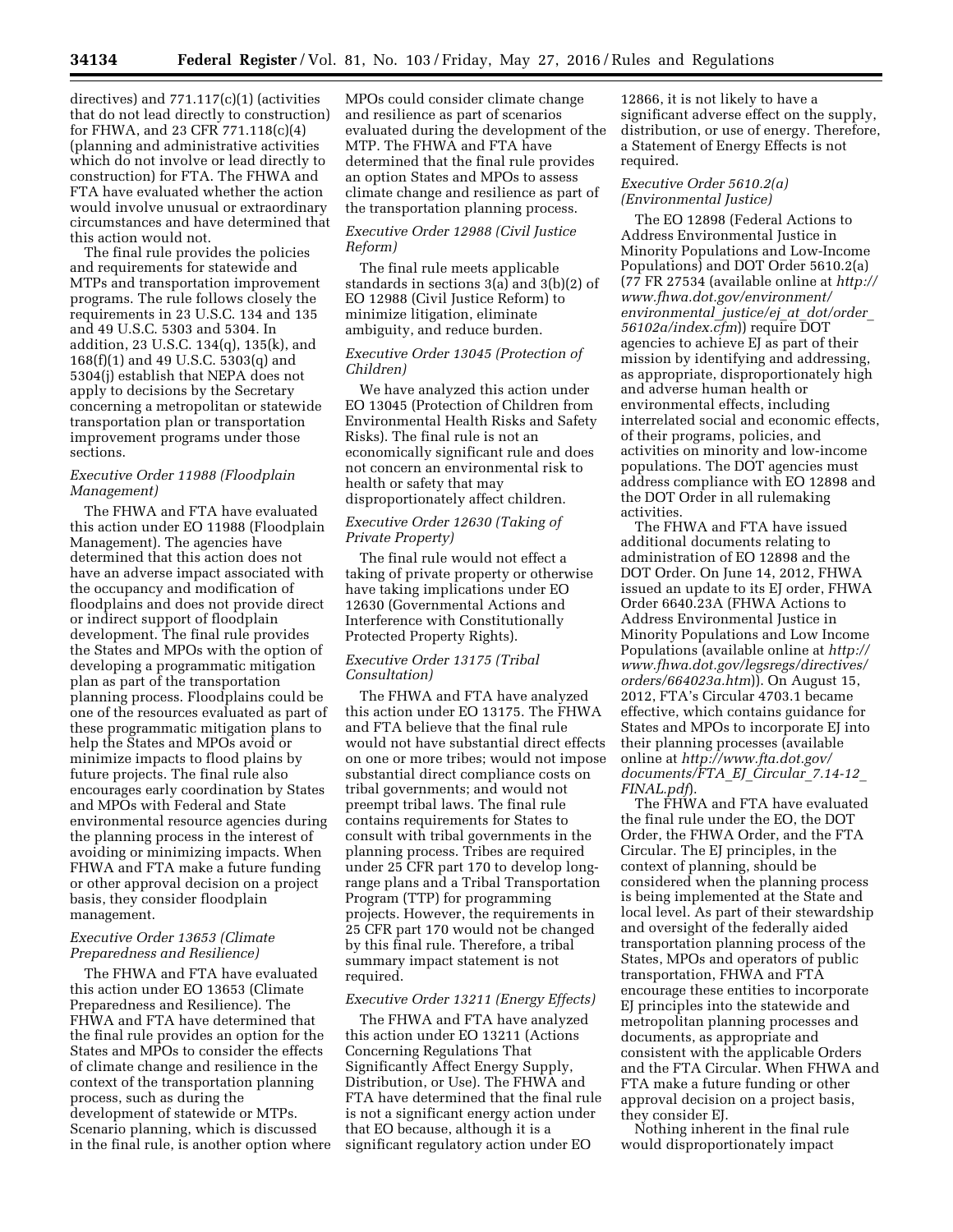minority or low-income populations. The final rule establishes procedures and other requirements to guide future State and local decisionmaking on programs and projects. Neither the final rule nor 23 U.S.C. 134 and 135 dictate the outcome of those decisions. The FHWA and FTA have determined that the final rule would not cause disproportionately high and adverse human health and environmental effects on minority or low-income populations.

#### *Regulation Identification Number*

A regulation identification number (RIN) is assigned to each regulatory action listed in the Unified Agenda of Federal Regulations. The Regulatory Information Service Center publishes the Unified Agenda in April and October of each year. The RIN contained in the heading of this document can be used to cross-reference this action with the Unified Agenda.

## **List of Subjects**

## *23 CFR Part 450*

Grant programs—transportation, Highway and roads, Mass transportation, Reporting and record keeping requirements.

### *23 CFR Part 771*

Environmental protection, Grant programs—transportation, Highways and roads, Historic preservation, Public lands, Recreation areas, Reporting and record keeping requirements.

#### *49 CFR Part 613*

Grant programs—transportation, Highways and roads, Mass transportation.

Issued in Washington, DC, on May 13, 2016, under authority delegated in 49 CFR 1.85 and 1.91.

#### **Gregory G. Nadeau,**

*Administrator, Federal Highway Administration.* 

### **Carolyn Flowers,**

*Acting Administrator, Federal Transit Administration.* 

In consideration of the foregoing, FHWA and FTA amend title 23, Code of Federal Regulations, parts 450 and 771, and title 49, Code of Federal Regulations, part 613, as set forth below:

## **Title 23—Highways**

■ 1. Revise Part 450 to read as follows:

## **PART 450—PLANNING ASSISTANCE AND STANDARDS**

### **Subpart A—Transportation Planning and Programming Definitions**

Sec. 450.100 Purpose. 450.102 Applicability. 450.104 Definitions.

## **Subpart B—Statewide and Nonmetropolitan Transportation Planning and Programming**

Sec.<br>450.200

- 450.200 Purpose.<br>450.202 Applicab
- Applicability.
- 450.204 Definitions.
- 450.206 Scope of the statewide and nonmetropolitan transportation planning process.
- 450.208 Coordination of planning process activities.
- 450.210 Interested parties, public involvement, and consultation.
- 450.212 Transportation planning studies and project development.
- 450.214 Development of programmatic mitigation plans.
- 450.216 Development and content of the long-range statewide transportation plan.
- 450.218 Development and content of the statewide transportation improvement program (STIP).
- 450.220 Self-certifications, Federal findings, and Federal approvals.
- 450.222 Project selection from the STIP.
- 450.224 Applicability of NEPA to statewide
- transportation plans and programs.<br>450.226 Phase-in of new requirements Phase-in of new requirements.

## **Subpart C—Metropolitan Transportation Planning and Programming**

Sec.

- 450.300 Purpose.
- 450.302 Applicability.<br>450.304 Definitions
- Definitions.
- 450.306 Scope of the metropolitan transportation planning process.
- 450.308 Funding for transportation planning and unified planning work programs.
- 450.310 Metropolitan planning organization designation and redesignation.
- 450.312 Metropolitan planning area boundaries.
- 450.314 Metropolitan planning agreements.
- 450.316 Interested parties, participation,
	- and consultation.
- 450.318 Transportation planning studies and project development.
- 450.320 Development of programmatic mitigation plans.
- 450.322 Congestion management process in transportation management areas.
- 450.324 Development and content of the metropolitan transportation plan.
- 450.326 Development and content of the transportation improvement program (TIP).
- 450.328 TIP revisions and relationship to the STIP.
- 450.330 TIP action by the FHWA and the FTA.
- 450.332 Project selection from the TIP. Annual listing of obligated
- projects.
- 450.336 Self-certifications and Federal certifications.
- 450.338 Applicability of NEPA to metropolitan transportation plans and programs.
- 450.340 Phase-in of new requirements.
- Appendix A to Part 450—Linking the Transportation Planning and NEPA Processes

**Authority:** 23 U.S.C. 134 and 135; 42 U.S.C. 7410 *et seq*.; 49 U.S.C. 5303 and 5304; 49 CFR 1.85 and 1.90.

## **Subpart A—Transportation Planning and Programming Definitions**

#### **§ 450.100 Purpose.**

The purpose of this subpart is to provide definitions for terms used in this part.

## **§ 450.102 Applicability.**

The definitions in this subpart are applicable to this part, except as otherwise provided.

#### **§ 450.104 Definitions.**

Unless otherwise specified, the definitions in 23 U.S.C. 101(a) and 49 U.S.C. 5302 are applicable to this part.

*Administrative modification* means a minor revision to a long-range statewide or metropolitan transportation plan, Transportation Improvement Program (TIP), or Statewide Transportation Improvement Program (STIP) that includes minor changes to project/ project phase costs, minor changes to funding sources of previously included projects, and minor changes to project/ project phase initiation dates. An administrative modification is a revision that does not require public review and comment, a redemonstration of fiscal constraint, or a conformity determination (in nonattainment and maintenance areas).

*Amendment* means a revision to a long-range statewide or metropolitan transportation plan, TIP, or STIP that involves a major change to a project included in a metropolitan transportation plan, TIP, or STIP, including the addition or deletion of a project or a major change in project cost, project/project phase initiation dates, or a major change in design concept or design scope (*e.g.,* changing project termini or the number of through traffic lanes or changing the number of stations in the case of fixed guideway transit projects). Changes to projects that are included only for illustrative purposes do not require an amendment. An amendment is a revision that requires public review and comment and a redemonstration of fiscal constraint. If an amendment involves ''non-exempt'' projects in nonattainment and maintenance areas, a conformity determination is required.

*Asset management* means a strategic and systematic process of operating, maintaining, and improving physical assets, with a focus on both engineering and economic analysis based upon quality information, to identify a structured sequence of maintenance, preservation, repair, rehabilitation, and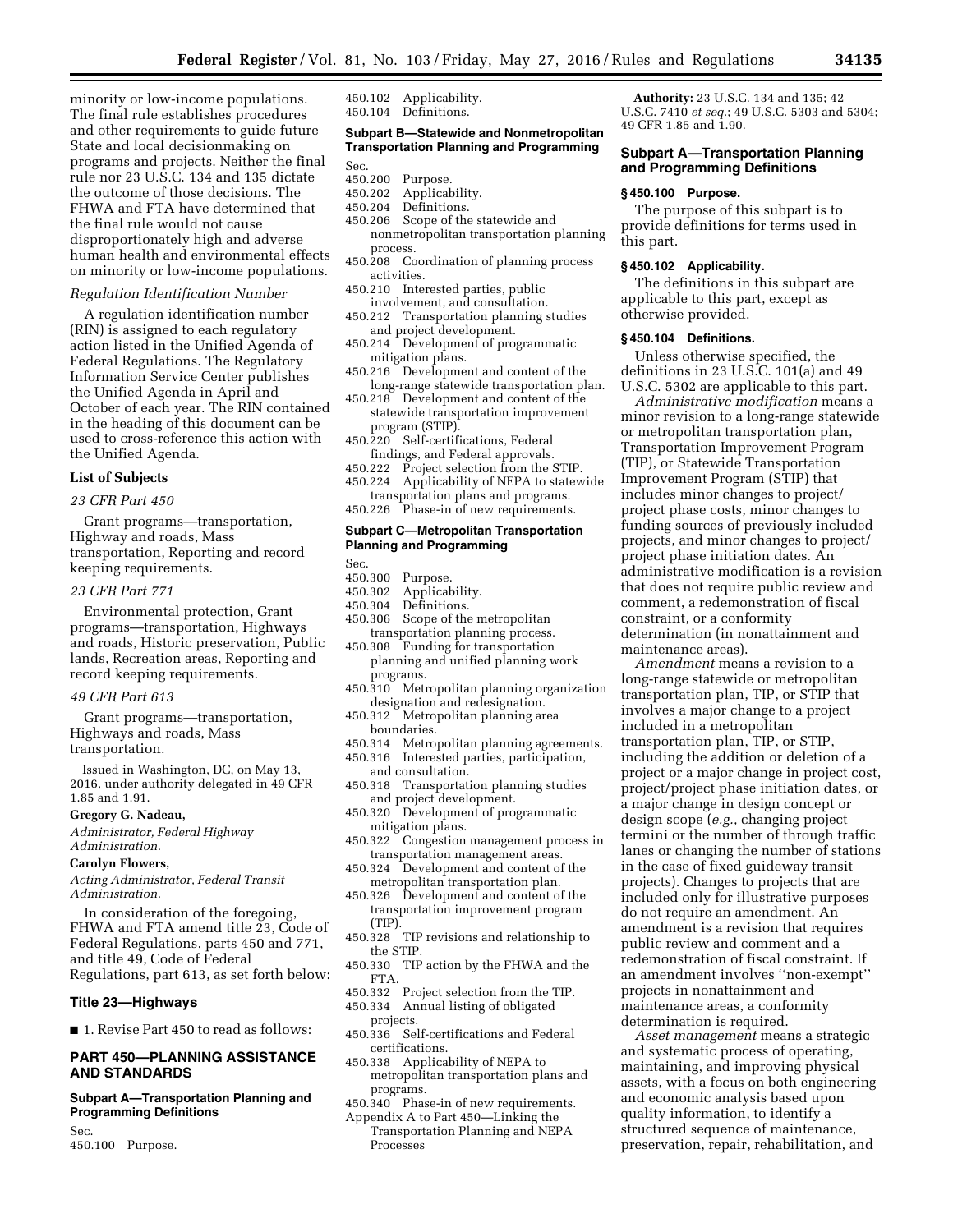replacement actions that will achieve and sustain a desired state of good repair over the lifecycle of the assets at minimum practicable cost.

*Attainment area* means any geographic area in which levels of a given criteria air pollutant (*e.g.,* ozone, carbon monoxide,  $PM_{10}$ ,  $PM_{2.5}$ , and nitrogen dioxide) meet the health-based National Ambient Air Quality Standards (NAAQS) for that pollutant. An area may be an attainment area for one pollutant and a nonattainment area for others. A ''maintenance area'' (see definition in this section) is not considered an attainment area for transportation planning purposes.

*Available funds* means funds derived from an existing source dedicated to or historically used for transportation purposes. For Federal funds, authorized and/or appropriated funds and the extrapolation of formula and discretionary funds at historic rates of increase are considered ''available.'' A similar approach may be used for State and local funds that are dedicated to or historically used for transportation purposes.

*Committed funds* means funds that have been dedicated or obligated for transportation purposes. For State funds that are not dedicated to transportation purposes, only those funds over which the Governor has control may be considered ''committed.'' Approval of a TIP by the Governor is considered a commitment of those funds over which the Governor has control. For local or private sources of funds not dedicated to or historically used for transportation purposes (including donations of property), a commitment in writing (*e.g.,* letter of intent) by the responsible official or body having control of the funds may be considered a commitment. For projects involving 49 U.S.C. 5309 funding, execution of a Full Funding Grant Agreement (or equivalent) or an Expedited Grant Agreement (or equivalent) with the DOT shall be considered a multiyear commitment of Federal funds.

*Conformity* means a Clean Air Act (42 U.S.C. 7506(c)) requirement that ensures that Federal funding and approval are given to transportation plans, programs and projects that are consistent with the air quality goals established by a State Implementation Plan (SIP). Conformity to the purpose of the SIP means that transportation activities will not cause new air quality violations, worsen existing violations, or delay timely attainment of the NAAQS or any required interim emission reductions or other milestones in any nonattainment or maintenance area. The transportation conformity regulations (40 CFR part 93,

subpart A) sets forth policy, criteria, and procedures for demonstrating and assuring conformity of transportation activities.

*Conformity lapse* means, pursuant to section 176(c) of the Clean Air Act (42 U.S.C. 7506(c)), as amended, that the conformity determination for a metropolitan transportation plan or TIP has expired and thus there is no currently conforming metropolitan transportation plan or TIP.

*Congestion Management Process*  means a systematic approach required in transportation management areas (TMAs) that provides for effective management and operation, based on a cooperatively developed and implemented metropolitan-wide strategy, of new and existing transportation facilities eligible for funding under title 23 U.S.C., and title 49 U.S.C., through the use of travel demand reduction and operational management strategies.

*Consideration* means that one or more parties takes into account the opinions, action, and relevant information from other parties in making a decision or determining a course of action.

*Consultation* means that one or more parties confer with other identified parties in accordance with an established process and, prior to taking action(s), considers the views of the other parties and periodically informs them about action(s) taken. This definition does not apply to the ''consultation'' performed by the States and the Metropolitan Planning Organizations (MPOs) in comparing the long-range statewide transportation plan and the metropolitan transportation plan, respectively, to State and tribal conservation plans or maps or inventories of natural or historic resources (see section 450.216(j) and sections  $450.324(g)(1)$  and  $(g)(2)$ .

*Cooperation* means that the parties involved in carrying out the transportation planning and programming processes work together to achieve a common goal or objective.

*Coordinated public transit-human services transportation plan* means a locally developed, coordinated transportation plan that identifies the transportation needs of individuals with disabilities, older adults, and people with low incomes, provides strategies for meeting those local needs, and prioritizes transportation services for funding and implementation.

*Coordination* means the cooperative development of plans, programs, and schedules among agencies and entities with legal standing and adjustment of such plans, programs, and schedules to achieve general consistency, as appropriate.

*Design concept* means the type of facility identified for a transportation improvement project (*e.g.,* freeway, expressway, arterial highway, gradeseparated highway, toll road, reserved right-of-way rail transit, mixed-traffic rail transit, or busway).

*Design scope* means the aspects that will affect the proposed facility's impact on the region, usually as they relate to vehicle or person carrying capacity and control (*e.g.,* number of lanes or tracks to be constructed or added, length of project, signalization, safety features, access control including approximate number and location of interchanges, or preferential treatment for highoccupancy vehicles).

*Designated recipient* means an entity designated, in accordance with the planning process under 49 U.S.C. 5303 and 5304, by the Governor of a State, responsible local officials, and publicly owned operators of public transportation, to receive and apportion amounts under 49 U.S.C. 5336 that are attributable to urbanized areas of 200,000 or more in population, or a State or regional authority if the authority is responsible under the laws of a State for a capital project and for financing and directly providing public transportation.

*Environmental mitigation activities*  means strategies, policies, programs, and actions that, over time, will serve to avoid, minimize, rectify, reduce or eliminate impacts to environmental resources associated with the implementation of a long-range statewide transportation plan or metropolitan transportation plan.

*Expedited Grant Agreement* (EGA) means a contract that defines the scope of a Small Starts project, the Federal financial contribution, and other terms and conditions, in accordance with 49 U.S.C. 5309(h)(7).

*Federal land management agency*  means units of the Federal Government currently responsible for the administration of public lands (*e.g.,* U.S. Forest Service, U.S. Fish and Wildlife Service, Bureau of Land Management, and the National Park Service).

*Federally funded non-emergency transportation services* means transportation services provided to the general public, including those with special transport needs, by public transit, private non-profit service providers, and private third-party contractors to public agencies.

*Financial plan* means documentation required to be included with a metropolitan transportation plan and TIP (and optional for the long-range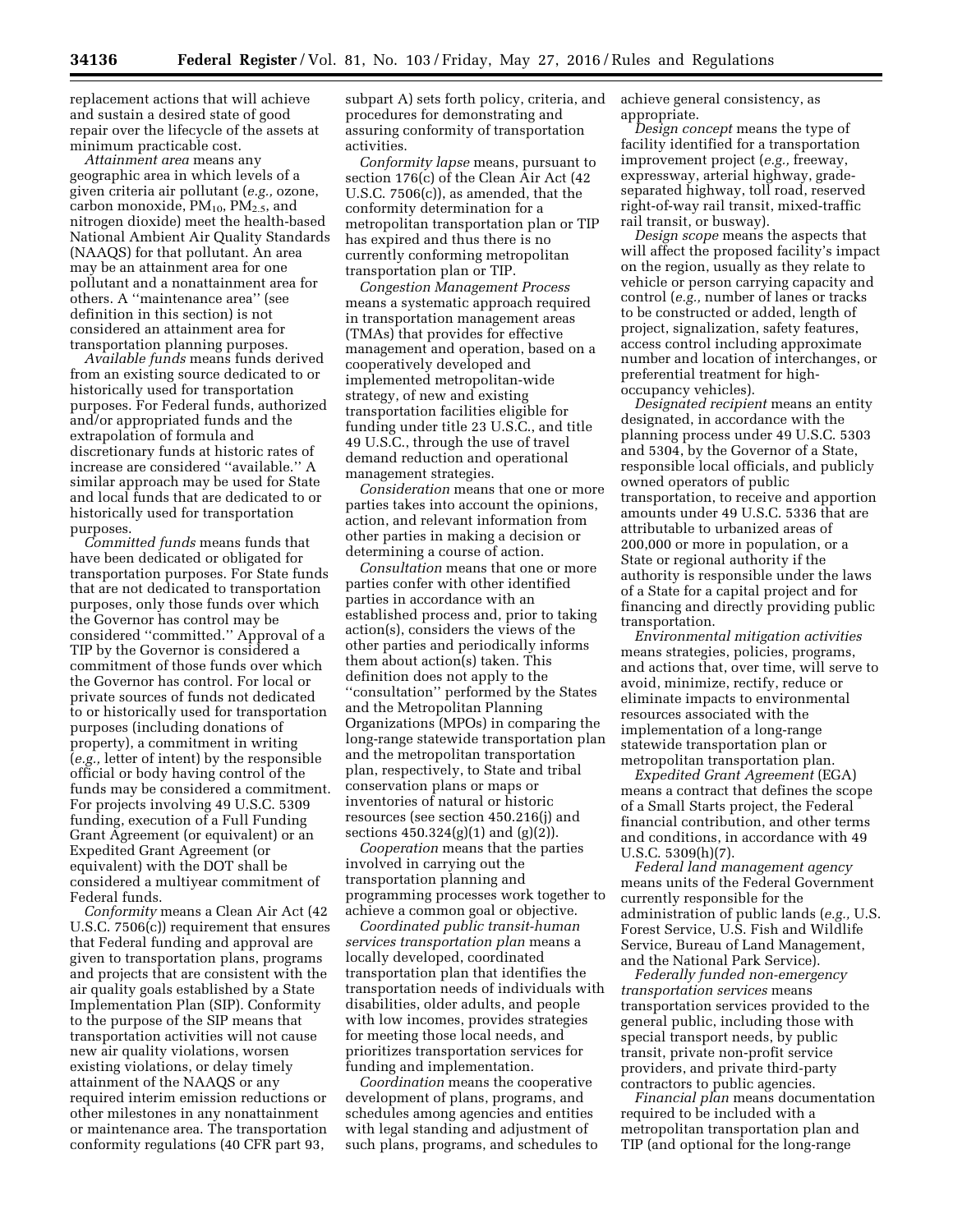statewide transportation plan and STIP) that demonstrates the consistency between reasonably available and projected sources of Federal, State, local, and private revenues and the costs of implementing proposed transportation system improvements.

*Financially constrained or Fiscal constraint* means that the metropolitan transportation plan, TIP, and STIP includes sufficient financial information for demonstrating that projects in the metropolitan transportation plan, TIP, and STIP can be implemented using committed, available, or reasonably available revenue sources, with reasonable assurance that the federally supported transportation system is being adequately operated and maintained. For the TIP and the STIP, financial constraint/fiscal constraint applies to each program year. Additionally, projects in air quality nonattainment and maintenance areas can be included in the first 2 years of the TIP and STIP only if funds are ''available'' or ''committed.''

*Freight shippers* means any entity that routinely transport cargo from one location to another by providers of freight transportation services or by their own operations, involving one or more travel modes.

*Full Funding Grant Agreement*  (FFGA) means an instrument that defines the scope of a project, the Federal financial contribution, and other terms and conditions for funding New Starts projects as required by 49 U.S.C. 5309(k)(2).

*Governor* means the Governor of any of the 50 States or the Commonwealth of Puerto Rico or the Mayor of the District of Columbia.

*Highway Safety Improvement Program* (HSIP) means a State safety program with the purpose to reduce fatalities and serious injuries on all public roads through the implementation of the provisions of 23 U.S.C. 130, 148, and 150 including the development of a Strategic Highway Safety Plan (SHSP), Railway-Highway Crossings Program, and program of highway safety improvement projects.

*Illustrative project* means an additional transportation project that may be included in a financial plan for a metropolitan transportation plan, TIP, or STIP if reasonable additional resources were to become available.

*Indian Tribal government* means a duly formed governing body for an Indian or Alaska Native tribe, band, nation, pueblo, village, or community that the Secretary of the Interior acknowledges to exist as an Indian Tribe pursuant to the Federally Recognized

Indian Tribe List Act of 1994, Public Law 103–454.

*Intelligent Transportation System*  (ITS) means electronics, photonics, communications, or information processing used singly or in combination to improve the efficiency or safety of a surface transportation system.

*Interim metropolitan transportation plan* means a transportation plan composed of projects eligible to proceed under a conformity lapse and otherwise meeting all other applicable provisions of this part, including approval by the MPO.

*Interim Transportation Improvement Program* (TIP) means a TIP composed of projects eligible to proceed under a conformity lapse and otherwise meeting all other applicable provisions of this part, including approval by the MPO and the Governor.

*Long-range statewide transportation plan* means the official, statewide, multimodal, transportation plan covering a period of no less than 20 years developed through the statewide transportation planning process.

*Maintenance area* means any geographic region of the United States that the Environmental Protection Agency (EPA) previously designated as a nonattainment area for one or more pollutants pursuant to the Clean Air Act Amendments of 1990, and subsequently redesignated as an attainment area subject to the requirement to develop a maintenance plan under section 175A of the Clean Air Act, as amended (42 U.S.C. 7505a).

*Management system* means a systematic process, designed to assist decision makers in selecting cost effective strategies/actions to improve the efficiency or safety of, and protect the investment in the nation's infrastructure. A management system can include: Identification of performance measures; data collection and analysis; determination of needs; evaluation and selection of appropriate strategies/actions to address the needs; and evaluation of the effectiveness of the implemented strategies/actions.

*Metropolitan Planning Agreement*  means a written agreement between the MPO, the State(s), and the providers of public transportation serving the metropolitan planning area that describes how they will work cooperatively to meet their mutual responsibilities in carrying out the metropolitan transportation planning process.

*Metropolitan Planning Area* (MPA) means the geographic area determined by agreement between the MPO for the area and the Governor, in which the

metropolitan transportation planning process is carried out.

*Metropolitan Planning Organization*  (MPO) means the policy board of an organization created and designated to carry out the metropolitan transportation planning process.

*Metropolitan Transportation Plan*  means the official multimodal transportation plan addressing no less than a 20-year planning horizon that the MPO develops, adopts, and updates through the metropolitan transportation planning process.

*National Ambient Air Quality Standard* (NAAQS) means those standards established pursuant to section 109 of the Clean Air Act (42 U.S.C. 7409).

*Nonattainment area* means any geographic region of the United States that EPA designates as a nonattainment area under section 107 of the Clean Air Act (42 U.S.C. 7407) for any pollutants for which an NAAQS exists.

*Nonmetropolitan area* means a geographic area outside a designated metropolitan planning area.

*Nonmetropolitan local officials* means elected and appointed officials of general purpose local government in a nonmetropolitan area with responsibility for transportation.

*Obligated projects* means strategies and projects funded under title 23 U.S.C. and title 49 U.S.C. Chapter 53 for which the State or designated recipient authorized and committed the supporting Federal funds in preceding or current program years, and authorized by the FHWA or awarded as a grant by the FTA.

*Operational and management strategies* means actions and strategies aimed at improving the performance of existing and planned transportation facilities to relieve congestion and maximize the safety and mobility of people and goods.

*Performance measure* refers to ''Measure'' as defined in 23 CFR 490.101.

*Performance metric* refers to ''Metric'' as defined in 23 CFR 490.101.

*Performance target* refers to ''Target'' as defined in 23 CFR 490.101.

*Project selection* means the procedures followed by MPOs, States, and public transportation operators to advance projects from the first 4 years of an approved TIP and/or STIP to implementation, in accordance with agreed upon procedures.

*Provider of freight transportation services* means any entity that transports or otherwise facilitates the movement of cargo from one location to another for others or for itself.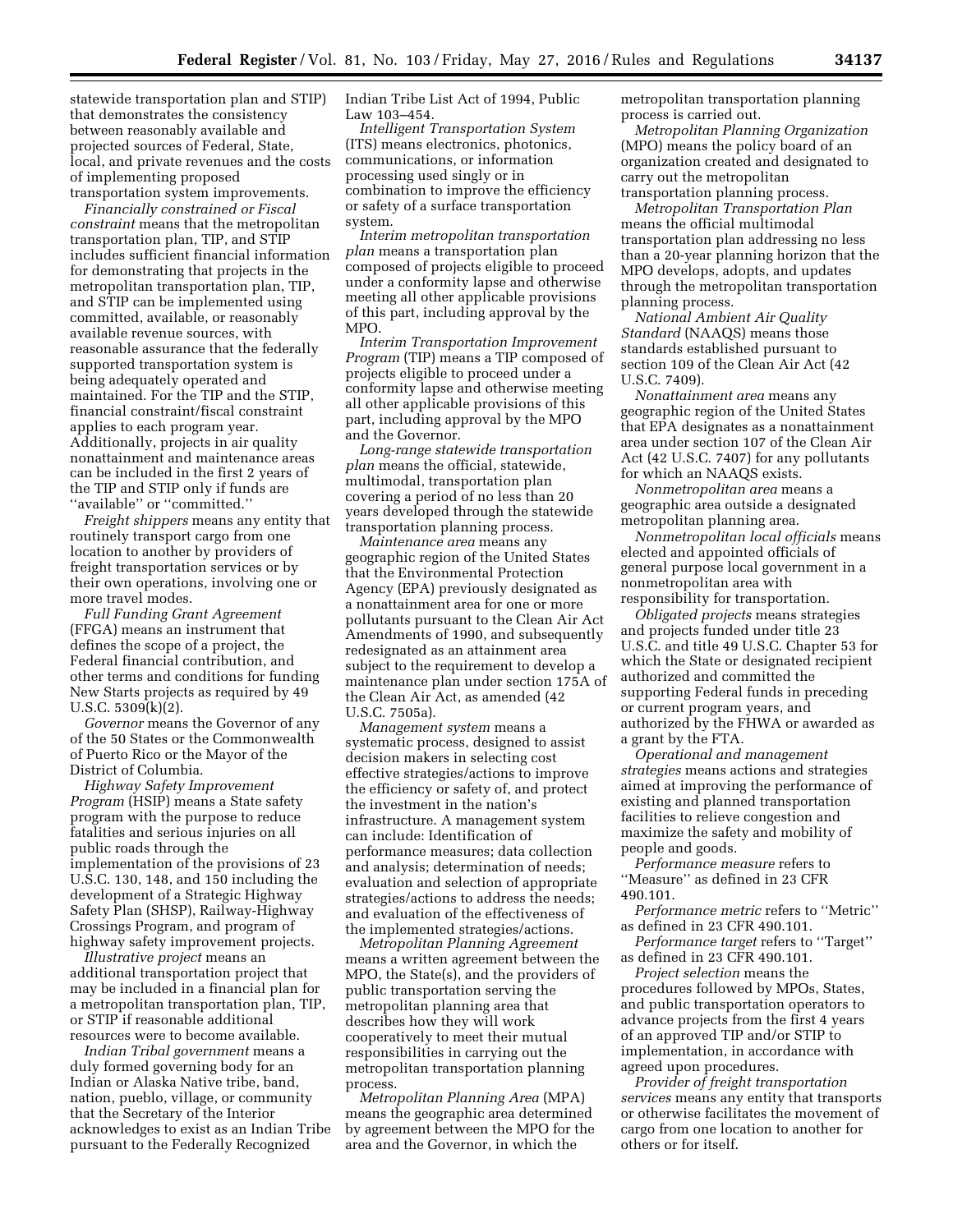*Public transportation agency safety plan* means a comprehensive plan established by a State or recipient of funds under Title 49, Chapter 53 and in accordance with 49 U.S.C. 5329(d).

*Public transportation operator* means the public entity or governmentapproved authority that participates in the continuing, cooperative, and comprehensive transportation planning process in accordance with 23 U.S.C. 134 and 135 and 49 U.S.C. 5303 and 5304, and is a recipient of Federal funds under title 49 U.S.C. Chapter 53 for transportation by a conveyance that provides regular and continuing general or special transportation to the public, but does not include sightseeing, school bus, charter, certain types of shuttle service, intercity bus transportation, or intercity passenger rail transportation provided by Amtrak.

*Regional ITS architecture* means a regional framework for ensuring institutional agreement and technical integration for the implementation of ITS projects or groups of projects.

*Regionally significant project* means a transportation project (other than projects that may be grouped in the TIP and/or STIP or exempt projects as defined in EPA's transportation conformity regulations (40 CFR part 93, subpart A)) that is on a facility that serves regional transportation needs (such as access to and from the area outside the region; major activity centers in the region; major planned developments such as new retail malls, sports complexes, or employment centers; or transportation terminals) and would normally be included in the modeling of the metropolitan area's transportation network. At a minimum, this includes all principal arterial highways and all fixed guideway transit facilities that offer an alternative to regional highway travel.

*Regional Transportation Planning Organization* (RTPO) means a policy board of nonmetropolitan local officials or their designees created to carry out the regional transportation planning process.

*Revision* means a change to a longrange statewide or metropolitan transportation plan, TIP, or STIP that occurs between scheduled periodic updates. A major revision is an ''amendment'' while a minor revision is an ''administrative modification.''

*Scenario planning* means a planning process that evaluates the effects of alternative policies, plans and/or programs on the future of a community or region. This activity should provide information to decision makers as they develop the transportation plan.

*State* means any one of the 50 States, the District of Columbia, or Puerto Rico.

*State Implementation Plan* (SIP) means, as defined in section 302(q) of the Clean Air Act (CAA) (42 U.S.C. 7602(q)), the portion (or portions) of the implementation plan, or most recent revision thereof, which has been approved under section 110 of the CAA (42 U.S.C. 7410), or promulgated under section 110(c) of the CAA (42 U.S.C. 7410(c)), or promulgated or approved pursuant to regulations promulgated under section 301(d) of the CAA (42 U.S.C. 7601(d)) and which implements the relevant requirements of the CAA.

*Statewide Transportation Improvement Program* (STIP) means a statewide prioritized listing/program of transportation projects covering a period of 4 years that is consistent with the long-range statewide transportation plan, metropolitan transportation plans, and TIPs, and required for projects to be eligible for funding under title 23 U.S.C. and title 49 U.S.C. Chapter 53.

*Strategic Highway Safety Plan* means a comprehensive, multiyear, data-driven plan, developed by a State DOT in accordance with the 23 U.S.C. 148.

*Transit Asset Management Plan*  means a plan that includes an inventory of capital assets, a condition assessment of inventoried assets, a decision support tool, and a prioritization of investments.

*Transit Asset Management System*  means a strategic and systematic process of operating, maintaining, and improving public transportation capital assets effectively, throughout the life cycles of those assets.

*Transportation Control Measure*  (TCM) means any measure that is specifically identified and committed to in the applicable SIP, including a substitute or additional TCM that is incorporated into the applicable SIP through the process established in CAA section 176(c)(8), that is either one of the types listed in section 108 of the CAA (42 U.S.C. 7408) or any other measure for the purpose of reducing emissions or concentrations of air pollutants from transportation sources by reducing vehicle use or changing traffic flow or congestion conditions. Notwithstanding the above, vehicle technology-based, fuel-based, and maintenance-based measures that control the emissions from vehicles under fixed traffic conditions are not TCMs.

*Transportation Improvement Program*  (TIP) means a prioritized listing/ program of transportation projects covering a period of 4 years that is developed and formally adopted by an MPO as part of the metropolitan transportation planning process,

consistent with the metropolitan transportation plan, and required for projects to be eligible for funding under title 23 U.S.C. and title 49 U.S.C. Chapter 53.

*Transportation Management Area*  (TMA) means an urbanized area with a population over 200,000, as defined by the Bureau of the Census and designated by the Secretary of Transportation, or any additional area where TMA designation is requested by the Governor and the MPO and designated by the Secretary of Transportation.

*Unified Planning Work Program*  (UPWP) means a statement of work identifying the planning priorities and activities to be carried out within a metropolitan planning area. At a minimum, a UPWP includes a description of the planning work and resulting products, who will perform the work, time frames for completing the work, the cost of the work, and the source(s) of funds.

*Update* means making current a longrange statewide transportation plan, metropolitan transportation plan, TIP, or STIP through a comprehensive review. Updates require public review and comment, a 20-year horizon for metropolitan transportation plans and long-range statewide transportation plans, a 4-year program period for TIPs and STIPs, demonstration of fiscal constraint (except for long-range statewide transportation plans), and a conformity determination (for metropolitan transportation plans and TIPs in nonattainment and maintenance areas).

*Urbanized area* (UZA) means a geographic area with a population of 50,000 or more, as designated by the Bureau of the Census.

*Users of public transportation* means any person, or groups representing such persons, who use transportation open to the general public, other than taxis and other privately funded and operated vehicles.

*Visualization techniques* means methods used by States and MPOs in the development of transportation plans and programs with the public, elected and appointed officials, and other stakeholders in a clear and easily accessible format such as GIS- or webbased surveys, inventories, maps, pictures, and/or displays identifying features such as roadway rights of way, transit, intermodal, and non-motorized transportation facilities, historic and cultural resources, natural resources, and environmentally sensitive areas, to promote improved understanding of existing or proposed transportation plans and programs.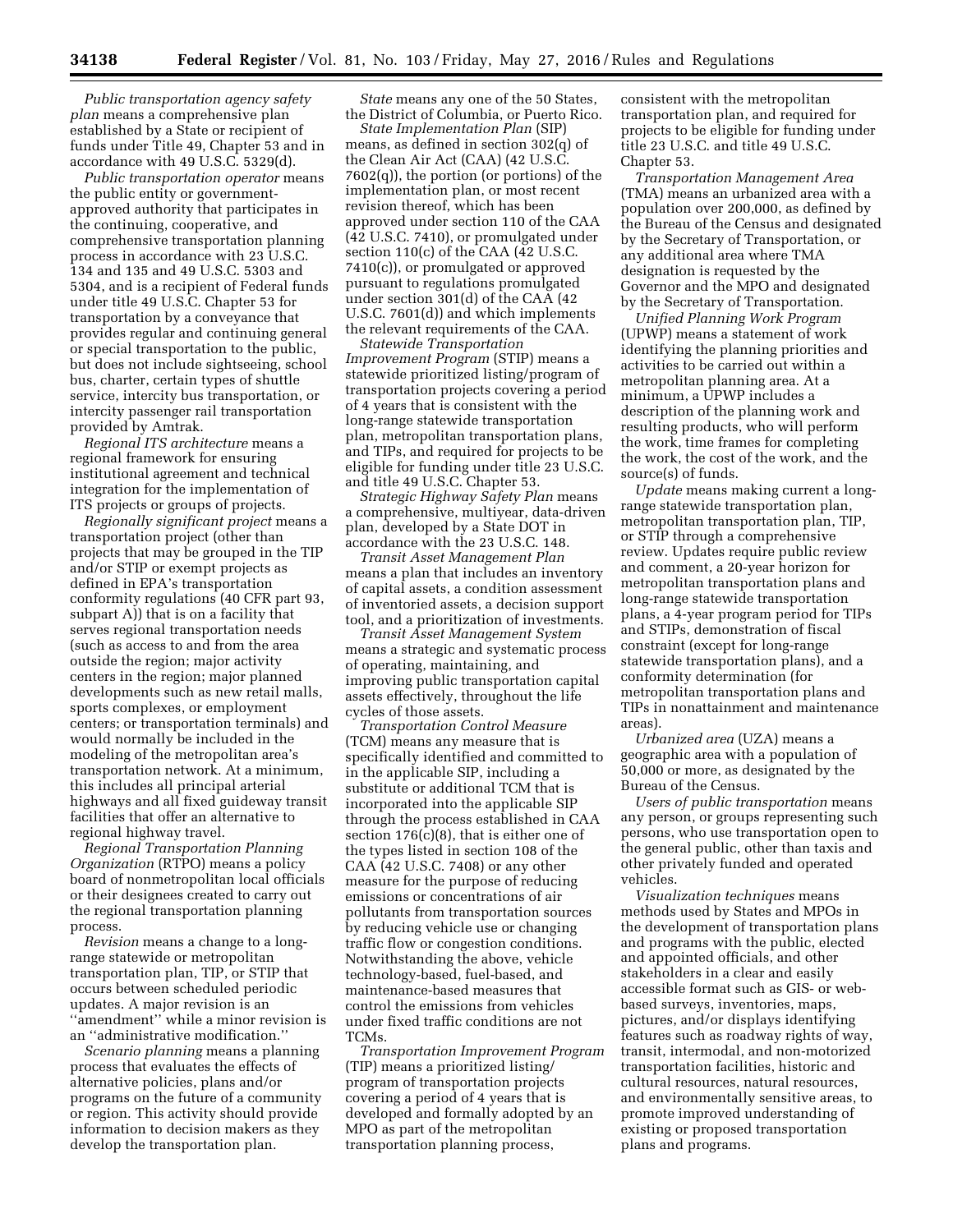## **Subpart B—Statewide and Nonmetropolitan Transportation Planning and Programming**

#### **§ 450.200 Purpose.**

The purpose of this subpart is to implement the provisions of 23 U.S.C. 135, 23 U.S.C. 150, and 49 U.S.C. 5304, as amended, which require each State to carry out a continuing, cooperative, and comprehensive performance-based statewide multimodal transportation planning process, including the development of a long-range statewide transportation plan and STIP, that facilitates the safe and efficient management, operation, and development of surface transportation systems that will serve the mobility needs of people and freight (including accessible pedestrian walkways, bicycle transportation facilities, and intermodal facilities that support intercity transportation, including intercity bus facilities and commuter van pool providers) and that fosters economic growth and development within and between States and urbanized areas, and take into consideration resiliency needs while minimizing transportation-related fuel consumption and air pollution in all areas of the State, including those areas subject to the metropolitan transportation planning requirements of 23 U.S.C. 134 and 49 U.S.C. 5303.

#### **§ 450.202 Applicability.**

The provisions of this subpart are applicable to States and any other organizations or entities (*e.g.,* MPOs, RTPOs and public transportation operators) that are responsible for satisfying the requirements for transportation plans and programs throughout the State pursuant to 23 U.S.C. 135 and 49 U.S.C. 5304.

## **§ 450.204 Definitions.**

Except as otherwise provided in subpart A of this part, terms defined in 23 U.S.C. 101(a) and 49 U.S.C. 5302 are used in this subpart as so defined.

### **§ 450.206 Scope of the statewide and nonmetropolitan transportation planning process.**

(a) Each State shall carry out a continuing, cooperative, and comprehensive statewide transportation planning process that provides for consideration and implementation of projects, strategies, and services that will address the following factors:

(1) Support the economic vitality of the United States, the States, metropolitan areas, and nonmetropolitan areas, especially by enabling global competitiveness, productivity, and efficiency;

(2) Increase the safety of the transportation system for motorized and non-motorized users;

(3) Increase the security of the transportation system for motorized and non-motorized users;

(4) Increase accessibility and mobility of people and freight;

(5) Protect and enhance the environment, promote energy conservation, improve the quality of life, and promote consistency between transportation improvements and State and local planned growth and economic development patterns;

(6) Enhance the integration and connectivity of the transportation system, across and between modes throughout the State, for people and freight;

(7) Promote efficient system management and operation;

(8) Emphasize the preservation of the existing transportation system;

(9) Improve the resiliency and reliability of the transportation system and reduce or mitigate stormwater impacts of surface transportation; and

(10) Enhance travel and tourism. (b) Consideration of the planning factors in paragraph (a) of this section shall be reflected, as appropriate, in the statewide transportation planning process. The degree of consideration and analysis of the factors should be based on the scale and complexity of many issues, including transportation systems development, land use, employment, economic development, human and natural environment (including Section 4(f) properties as defined in 23 CFR 774.17), and housing and community development.

(c) *Performance-based approach.* (1) The statewide transportation planning process shall provide for the establishment and use of a performancebased approach to transportation decisionmaking to support the national goals described in 23 U.S.C. 150(b) and the general purposes described in 49 U.S.C. 5301.

(2) Each State shall select and establish performance targets in coordination with the relevant MPOs to ensure consistency to the maximum extent practicable. The targets shall address the performance areas described in 23 U.S.C. 150(c), and the measures established under 23 CFR part 490, where applicable, to use in tracking progress toward attainment of critical outcomes for the State. States shall establish performance targets that reflect the measures identified in 23 U.S.C. 150(c) not later than 1 year after the effective date of the DOT final rule on performance measures. Each State shall select and establish targets under this

paragraph in accordance with the appropriate target setting framework established at 23 CFR part 490.

(3) In areas not represented by an MPO, the selection of public transportation performance targets by a State shall be coordinated, to the maximum extent practicable, with providers of public transportation to ensure consistency with the performance targets that public transportation providers establish under 49 U.S.C. 5326(c) and 49 U.S.C. 5329(d).

(4) A State shall integrate into the statewide transportation planning process, directly or by reference, the goals, objectives, performance measures, and targets described in this section, in other State transportation plans and transportation processes, as well as any plans developed pursuant to chapter 53 of title 49 by providers of public transportation in areas not represented by an MPO required as part of a performance-based program. Examples of such plans and processes include the HSIP, SHSP, the State Asset Management Plan for the National Highway System (NHS), the State Freight Plan (if the State has one), the Transit Asset Management Plan, and the Public Transportation Agency Safety Plan.

(5) A State shall consider the performance measures and targets established under this paragraph when developing policies, programs, and investment priorities reflected in the long-range statewide transportation plan and statewide transportation improvement program.

(d) The failure to consider any factor specified in paragraph (a) or (c) of this section shall not be subject to review by any court under title 23 U.S.C., 49 U.S.C. Chapter 53, subchapter II of title 5 U.S.C. Chapter 5, or title 5 U.S.C. Chapter 7 in any matter affecting a longrange statewide transportation plan, STIP, project or strategy, or the statewide transportation planning process findings.

(e) Funds provided under 23 U.S.C. 505 and 49 U.S.C. 5305(e) are available to the State to accomplish activities described in this subpart. At the State's option, funds provided under 23 U.S.C. 104(b)(2) and 49 U.S.C. 5307, 5310, and 5311 may also be used for statewide transportation planning. A State shall document statewide transportation planning activities performed with funds provided under title 23 U.S.C. and title 49 U.S.C. Chapter 53 in a statewide planning work program in accordance with the provisions of 23 CFR part 420. The work program should include a discussion of the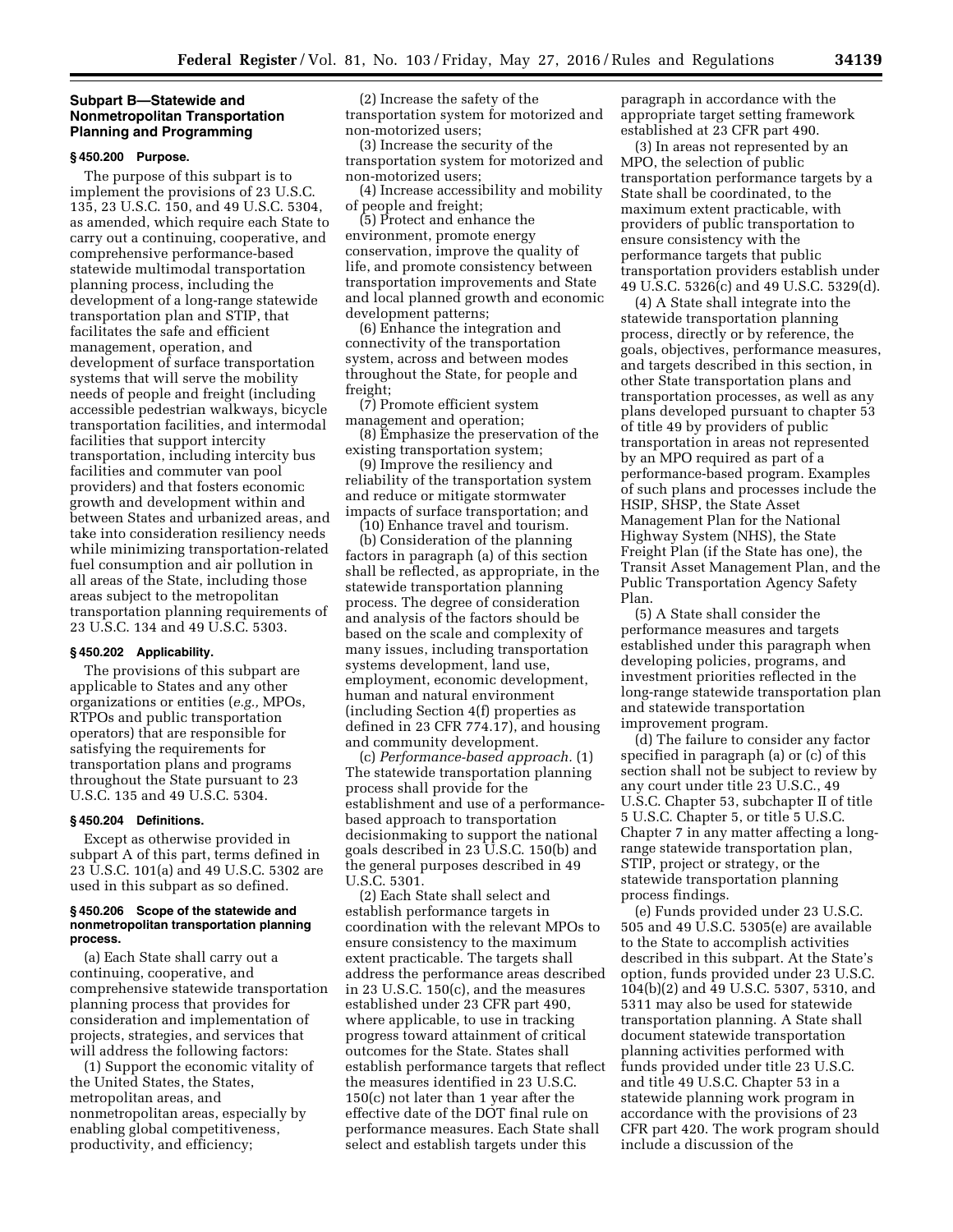transportation planning priorities facing the State.

### **§ 450.208 Coordination of planning process activities.**

(a) In carrying out the statewide transportation planning process, each State shall, at a minimum:

(1) Coordinate planning carried out under this subpart with the metropolitan transportation planning activities carried out under subpart C of this part for metropolitan areas of the State. The State is encouraged to rely on information, studies, or analyses provided by MPOs for portions of the transportation system located in metropolitan planning areas;

(2) Coordinate planning carried out under this subpart with statewide trade and economic development planning activities and related multistate planning efforts;

(3) Consider the concerns of Federal land management agencies that have jurisdiction over land within the boundaries of the State;

(4) Cooperate with affected local elected and appointed officials with responsibilities for transportation, or, if applicable, through RTPOs described in section 450.210(d) in nonmetropolitan areas;

(5) Consider the concerns of Indian Tribal governments that have jurisdiction over land within the boundaries of the State;

(6) Consider related planning activities being conducted outside of metropolitan planning areas and between States; and

(7) Coordinate data collection and analyses with MPOs and public transportation operators to support statewide transportation planning and programming priorities and decisions.

(b) The State air quality agency shall coordinate with the State department of transportation (State DOT) to develop the transportation portion of the State Implementation Plan (SIP) consistent with the Clean Air Act (42 U.S.C. 7401 *et seq.*).

(c) Two or more States may enter into agreements or compacts, not in conflict with any law of the United States, for cooperative efforts and mutual assistance in support of activities under this subpart related to interstate areas and localities in the States and establishing authorities the States consider desirable for making the agreements and compacts effective. The right to alter, amend, or repeal interstate compacts entered into under this part is expressly reserved.

(d) States may use any one or more of the management systems (in whole or in part) described in 23 CFR part 500.

(e) In carrying out the statewide transportation planning process, States should apply asset management principles and techniques consistent with the State Asset Management Plan for the NHS and the Transit Asset Management Plan, and Public Transportation Agency Safety Plan in establishing planning goals, defining STIP priorities, and assessing transportation investment decisions, including transportation system safety, operations, preservation, and maintenance.

(f) For non-NHS highways, States may apply principles and techniques consistent with other asset management plans to the transportation planning and programming processes, as appropriate.

(g) The statewide transportation planning process shall (to the maximum extent practicable) be consistent with the development of applicable regional intelligent transportation systems (ITS) architectures, as defined in 23 CFR part 940.

(h) Preparation of the coordinated public transit-human services transportation plan, as required by 49 U.S.C. 5310, should be coordinated and consistent with the statewide transportation planning process.

#### **§ 450.210 Interested parties, public involvement, and consultation.**

(a) In carrying out the statewide transportation planning process, including development of the longrange statewide transportation plan and the STIP, the State shall develop and use a documented public involvement process that provides opportunities for public review and comment at key decision points.

(1) The State's public involvement process at a minimum shall:

(i) Establish early and continuous public involvement opportunities that provide timely information about transportation issues and decisionmaking processes to individuals, affected public agencies, representatives of public transportation employees, public ports, freight shippers, private providers of transportation (including intercity bus operators), representatives of users of public transportation, representatives of users of pedestrian walkways and bicycle transportation facilities, representatives of the disabled, providers of freight transportation services, and other interested parties;

(ii) Provide reasonable public access to technical and policy information used in the development of the longrange statewide transportation plan and the STIP;

(iii) Provide adequate public notice of public involvement activities and time for public review and comment at key decision points, including a reasonable opportunity to comment on the proposed long-range statewide transportation plan and STIP;

(iv) To the maximum extent practicable, ensure that public meetings are held at convenient and accessible locations and times;

(v) To the maximum extent practicable, use visualization techniques to describe the proposed long-range statewide transportation plan and supporting studies;

(vi) To the maximum extent practicable, make public information available in electronically accessible format and means, such as the World Wide Web, as appropriate to afford reasonable opportunity for consideration of public information;

(vii) Demonstrate explicit consideration and response to public input during the development of the long-range statewide transportation plan and STIP;

(viii) Include a process for seeking out and considering the needs of those traditionally underserved by existing transportation systems, such as lowincome and minority households, who may face challenges accessing employment and other services; and

(ix) Provide for the periodic review of the effectiveness of the public involvement process to ensure that the process provides full and open access to all interested parties and revise the process, as appropriate.

(2) The State shall provide for public comment on existing and proposed processes for public involvement in the development of the long-range statewide transportation plan and the STIP. At a minimum, the State shall allow 45 calendar days for public review and written comment before the procedures and any major revisions to existing procedures are adopted. The State shall provide copies of the approved public involvement process document(s) to the FHWA and the FTA for informational purposes.

(3) With respect to the setting of targets, nothing in this part precludes a State from considering comments made as part of the State's public involvement process.

(b) The State shall provide for nonmetropolitan local official participation in the development of the long-range statewide transportation plan and the STIP. The State shall have a documented process(es) for cooperating with nonmetropolitan local officials representing units of general purpose local government and/or local officials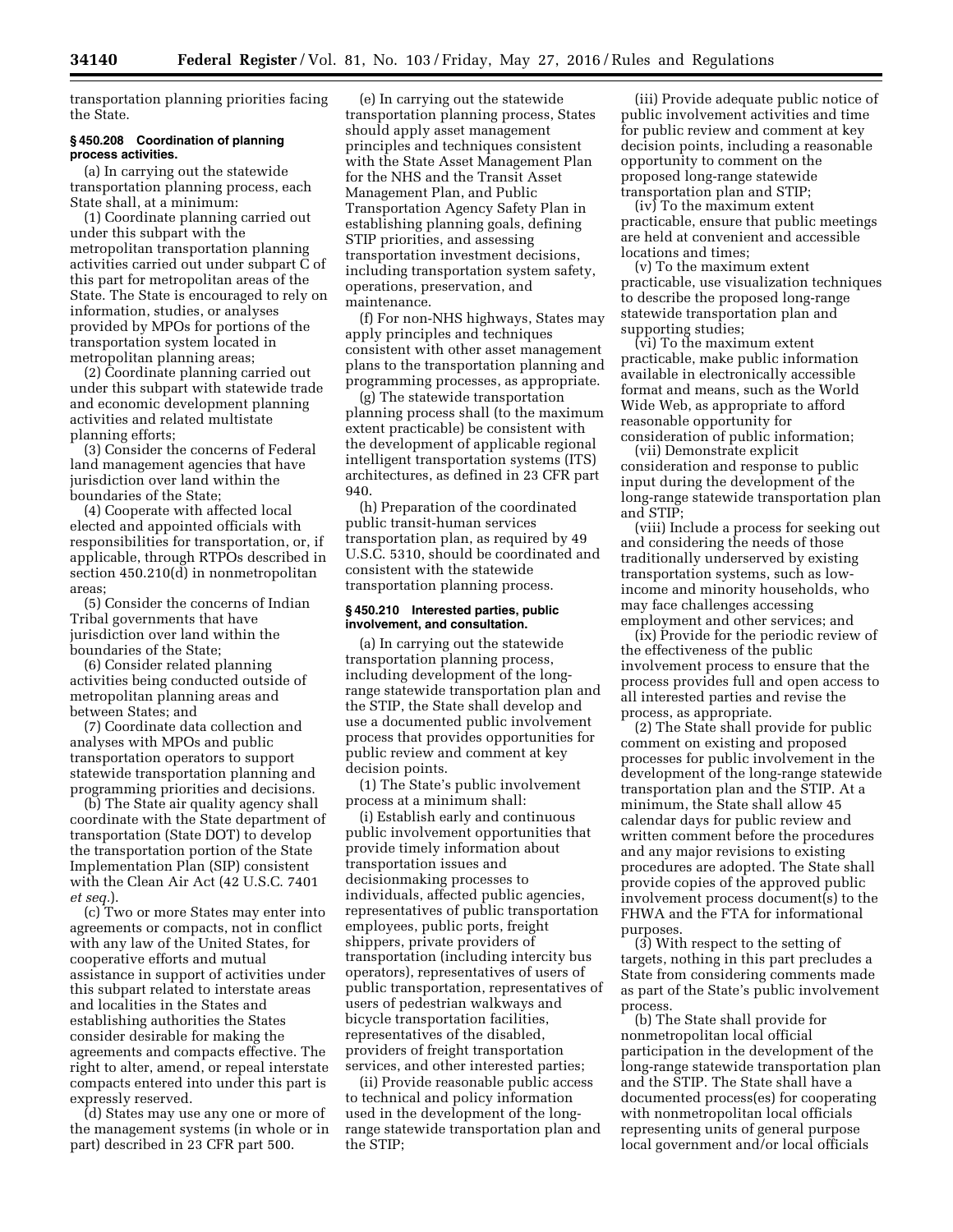with responsibility for transportation that is separate and discrete from the public involvement process and provides an opportunity for their participation in the development of the long-range statewide transportation plan and the STIP. Although the FHWA and the FTA shall not review or approve this cooperative process(es), the State shall provide copies of the process document(s) to the FHWA and the FTA for informational purposes.

(1) At least once every 5 years, the State shall review and solicit comments from nonmetropolitan local officials and other interested parties for a period of not less than 60 calendar days regarding the effectiveness of the cooperative process and any proposed changes. The State shall direct a specific request for comments to the State association of counties, State municipal league, regional planning agencies, or directly to nonmetropolitan local officials.

(2) The State, at its discretion, is responsible for determining whether to adopt any proposed changes. If a proposed change is not adopted, the State shall make publicly available its reasons for not accepting the proposed change, including notification to nonmetropolitan local officials or their associations.

(c) For each area of the State under the jurisdiction of an Indian Tribal government, the State shall develop the long-range statewide transportation plan and STIP in consultation with the Tribal government and the Secretary of the Interior. States shall, to the extent practicable, develop a documented process(es) that outlines roles, responsibilities, and key decision points for consulting with Indian Tribal governments and Department of the Interior in the development of the longrange statewide transportation plan and the STIP.

(d) To carry out the transportation planning process required by this section, a Governor may establish and designate RTPOs to enhance the planning, coordination, and implementation of the long-range statewide transportation plan and STIP, with an emphasis on addressing the needs of nonmetropolitan areas of the State. In order to be treated as an RTPO for purposes of this Part, any existing regional planning organization must be established and designated as an RTPO under this section.

(1) Where established, an RTPO shall be a multijurisdictional organization of nonmetropolitan local officials or their designees who volunteer for such organization and representatives of local transportation systems who volunteer for such organization.

(2) An RTPO shall establish, at a minimum:

(i) A policy committee, the majority of which shall consist of nonmetropolitan local officials, or their designees, and, as appropriate, additional representatives from the State, private business, transportation service providers, economic development practitioners, and the public in the region; and

(ii) A fiscal and administrative agent, such as an existing regional planning and development organization, to provide professional planning, management, and administrative support.

(3) The duties of an RTPO shall include:

(i) Developing and maintaining, in cooperation with the State, regional long-range multimodal transportation plans;

(ii) Developing a regional TIP for consideration by the State;

(iii) Fostering the coordination of local planning, land use, and economic development plans with State, regional, and local transportation plans and programs;

(iv) Providing technical assistance to local officials;

(v) Participating in national, multistate, and State policy and planning development processes to ensure the regional and local input of nonmetropolitan areas;

(vi) Providing a forum for public participation in the statewide and regional transportation planning processes;

(vii) Considering and sharing plans and programs with neighboring RTPOs, MPOs, and, where appropriate, Indian Tribal Governments; and

(viii) Conducting other duties, as necessary, to support and enhance the statewide planning process under § 450.206.

(4) If a State chooses not to establish or designate an RTPO, the State shall consult with affected nonmetropolitan local officials to determine projects that may be of regional significance.

### **§ 450.212 Transportation planning studies and project development.**

(a) Pursuant to section 1308 of the Transportation Equity Act for the 21st Century, TEA–21 (Pub. L. 105–178), a State(s), MPO(s), or public transportation operator(s) may undertake a multimodal, systems-level corridor or subarea planning study as part of the statewide transportation planning process. To the extent practicable, development of these transportation planning studies shall involve consultation with, or joint efforts among, the State(s), MPO(s), and/

or public transportation operator(s). The results or decisions of these transportation planning studies may be used as part of the overall project development process consistent with the National Environmental Policy Act (NEPA) of 1969 (42 U.S.C. 4321 *et seq.*) and associated implementing regulations (23 CFR part 771 and 40 CFR parts 1500–1508). Specifically, these corridor or subarea studies may result in producing any of the following for a proposed transportation project:

(1) Purpose and need or goals and objective statement(s);

(2) General travel corridor and/or general mode(s) definition (*e.g.,*  highway, transit, or a highway/transit combination);

(3) Preliminary screening of alternatives and elimination of unreasonable alternatives;

(4) Basic description of the environmental setting; and/or

(5) Preliminary identification of environmental impacts and environmental mitigation.

(b) Publicly available documents or other source material produced by, or in support of, the transportation planning process described in this subpart may be incorporated directly or by reference into subsequent NEPA documents, in accordance with 40 CFR 1502.21, if:

(1) The NEPA lead agencies agree that such incorporation will aid in establishing or evaluating the purpose and need for the Federal action, reasonable alternatives, cumulative or other impacts on the human and natural environment, or mitigation of these impacts; and

(2) The systems-level, corridor, or subarea planning study is conducted with:

(i) Involvement of interested State, local, Tribal, and Federal agencies;

(ii) Public review;

(iii) Reasonable opportunity to comment during the statewide transportation planning process and development of the corridor or subarea planning study;

(iv) Documentation of relevant decisions in a form that is identifiable and available for review during the NEPA scoping process and can be appended to or referenced in the NEPA document; and

(v) The review of the FHWA and the FTA, as appropriate.

(c) By agreement of the NEPA lead agencies, the above integration may be accomplished through tiering (as described in 40 CFR 1502.20), incorporating the subarea or corridor planning study into the draft Environmental Impact Statement or Environmental Assessment, or other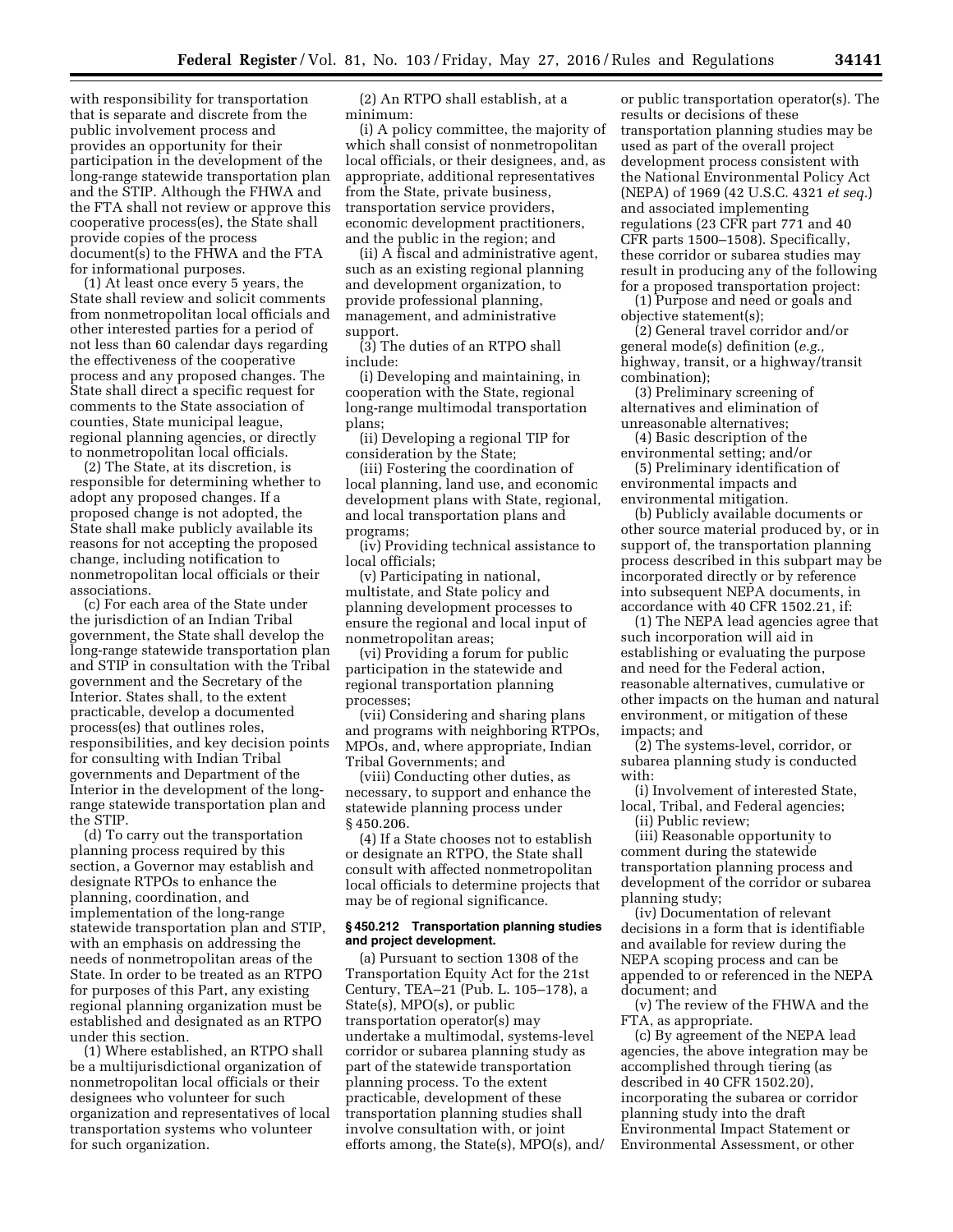means that the NEPA lead agencies deem appropriate. Additional information to further explain the linkages between the transportation planning and project development/ NEPA processes is contained in Appendix A to this part, including an explanation that is non-binding guidance material. The guidance in Appendix A applies only to paragraphs (a)–(c) in this section.

(d) In addition to the process for incorporation directly or by reference outlined in paragraph (b) of this section, an additional authority for integrating planning products into the environmental review process exists in 23 U.S.C. 168. As provided in 23 U.S.C. 168(f):

(1) The statutory authority in 23 U.S.C. 168 shall not be construed to limit in any way the continued use of processes established under other parts of this section or under an authority established outside this part, and the use of one of the processes in this section does not preclude the subsequent use of another process in this section or an authority outside of this part.

(2) The statute does not restrict the initiation of the environmental review process during planning.

### **§ 450.214 Development of programmatic mitigation plans.**

(a) A State may utilize the optional framework in this section to develop programmatic mitigation plans as part of the statewide transportation planning process to address the potential environmental impacts of future transportation projects. The State in consultation with FHWA and/or FTA and with the agency or agencies with jurisdiction and special expertise over the resources being addressed in the plan, will determine:

(1) *Scope.* (i) A State may develop a programmatic mitigation plan on a local, regional, ecosystem, watershed, statewide or similar scale.

(ii) The plan may encompass multiple environmental resources within a defined geographic area(s) or may focus on a specific type(s) of resource(s) such as aquatic resources, parkland, or wildlife habitat.

(iii) The plan may address or consider impacts from all projects in a defined geographic area(s) or may focus on a specific type(s) of project(s).

(2) *Contents.* The programmatic mitigation plan may include:

(i) An assessment of the existing condition of natural and human environmental resources within the area covered by the plan, including an assessment of historic and recent trends

and/or any potential threats to those resources.

(ii) An identification of economic, social, and natural and human environmental resources within the geographic area that may be impacted and considered for mitigation. Examples of these resources include wetlands, streams, rivers, stormwater, parklands, cultural resources, historic resources, farmlands, archeological resources, threatened or endangered species, and critical habitat. This may include the identification of areas of high conservation concern or value, and thus worthy of avoidance.

(iii) An inventory of existing or planned environmental resource banks for the impacted resource categories such as wetland, stream, stormwater, habitat, species, and an inventory of federally, State, or locally approved inlieu-of-fee programs.

(iv) An assessment of potential opportunities to improve the overall quality of the identified environmental resources through strategic mitigation for impacts of transportation projects, which may include the prioritization of parcels or areas for acquisition and/or potential resource banking sites.

(v) An adoption or development of standard measures or operating procedures for mitigating certain types of impacts; establishment of parameters for determining or calculating appropriate mitigation for certain types of impacts, such as mitigation ratios, or criteria for determining appropriate mitigation sites.

(vi) Adaptive management procedures, such as protocols or procedures that involve monitoring actual impacts against predicted impacts over time and adjusting mitigation measures in response to information gathered through the monitoring.

(vii) Acknowledgment of specific statutory or regulatory requirements that must be satisfied when determining appropriate mitigation for certain types of resources.

(b) A State may adopt a programmatic mitigation plan developed pursuant to paragraph (a), or developed pursuant to an alternative process as provided for in paragraph (f) of this section through the following process:

(1) Consult with each agency with jurisdiction over the environmental resources considered in the programmatic mitigation plan;

(2) Make available a draft of the programmatic mitigation plan for review and comment by appropriate environmental resource agencies and the public;

(3) Consider comments received from such agencies and the public on the draft plan; and

(4) Address such comments in the final programmatic mitigation plan.

(c) A State may integrate a programmatic mitigation plan with other plans, including, watershed plans, ecosystem plans, species recovery plans, growth management plans, State Wildlife Action Plans, and land use plans.

(d) If a programmatic mitigation plan has been adopted pursuant to paragraph (b), any Federal agency responsible for environmental reviews, permits, or approvals for a transportation project shall give substantial weight to the recommendations in the programmatic mitigation plan when carrying out its responsibilities under the National Environmental Policy Act of 1969 (42 U.S.C. 4321 *et seq.*) (NEPA) or other Federal environmental law.

(e) Nothing in this section limits the use of programmatic approaches for reviews under NEPA.

(f) Nothing in this section prohibits the development, as part of or separate from the transportation planning process, of a programmatic mitigation plan independent of the framework described in paragraph (a) of this section. Further, nothing in this section prohibits the adoption of a programmatic mitigation plan in the statewide and nonmetropolitan transportation planning process that was developed under another authority, independent of the framework described in paragraph (a).

## **§ 450.216 Development and content of the long-range statewide transportation plan.**

(a) The State shall develop a longrange statewide transportation plan, with a minimum 20-year forecast period at the time of adoption, that provides for the development and implementation of the multimodal transportation system for the State. The long-range statewide transportation plan shall consider and include, as applicable, elements and connections between public transportation, non-motorized modes, rail, commercial motor vehicle, waterway, and aviation facilities, particularly with respect to intercity travel.

(b) The long-range statewide transportation plan should include capital, operations and management strategies, investments, procedures, and other measures to ensure the preservation and most efficient use of the existing transportation system including consideration of the role that intercity buses may play in reducing congestion, pollution, and energy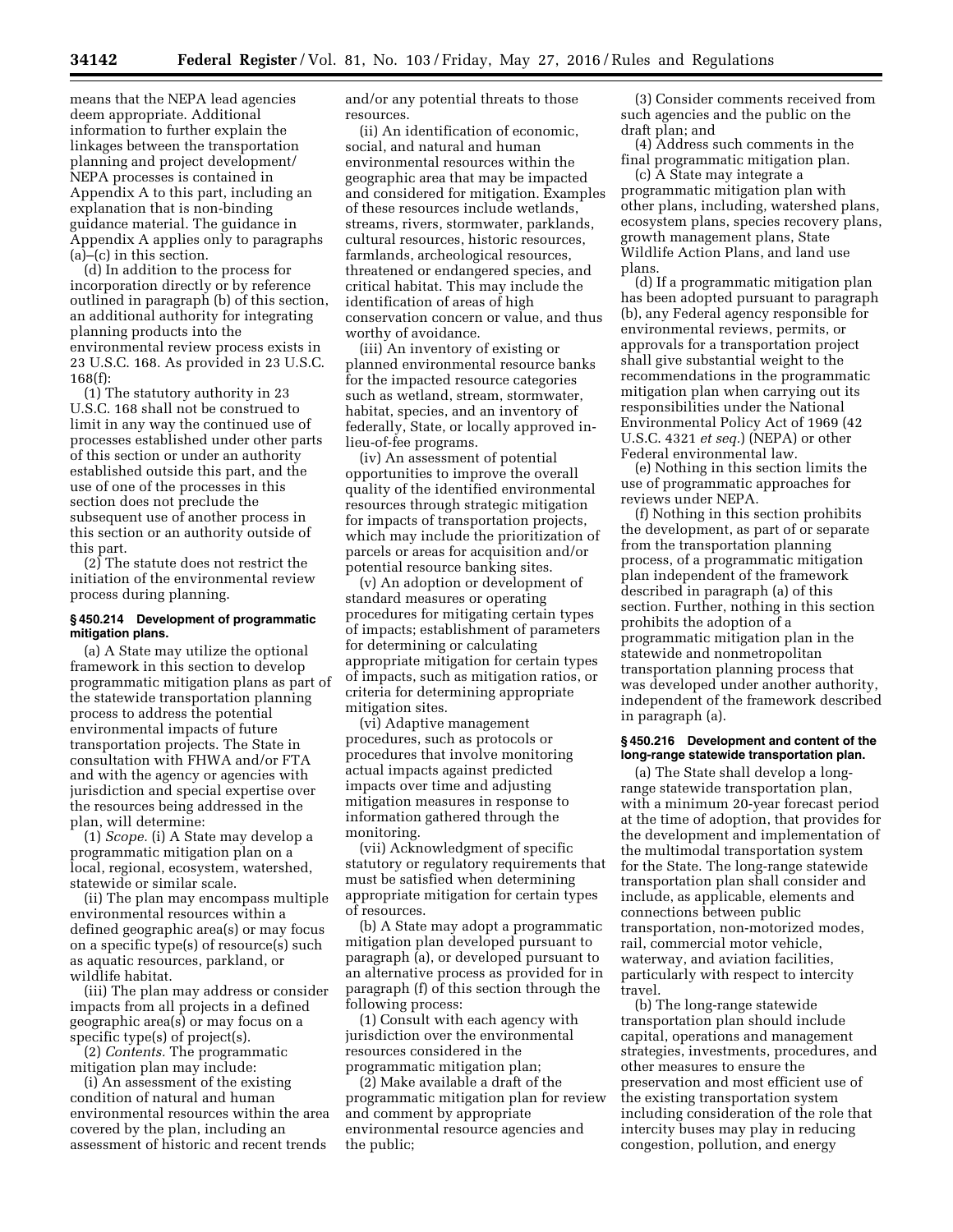consumption in a cost-effective manner and strategies and investments that preserve and enhance intercity bus systems, including systems that are privately owned and operated. The long-range statewide transportation plan may consider projects and strategies that address areas or corridors where current or projected congestion threatens the efficient functioning of key elements of the State's transportation system.

(c) The long-range statewide transportation plan shall reference, summarize, or contain any applicable short-range planning studies; strategic planning and/or policy studies; transportation needs studies; management systems reports; emergency relief and disaster preparedness plans; and any statements of policies, goals, and objectives on issues (*e.g.,* transportation, safety, economic development, social and environmental effects, or energy), as appropriate, that were relevant to the development of the long-range statewide transportation plan.

(d) The long-range statewide transportation plan should integrate the priorities, goals, countermeasures, strategies, or projects contained in the HSIP, including the SHSP, required under 23 U.S.C. 148, the Public Transportation Agency Safety Plan required under 49 U.S.C. 5329(d), or an Interim Agency Safety Plan in accordance with 49 CFR part 659, as in effect until completion of the Public Transportation Agency Safety Plan.

(e) The long-range statewide transportation plan should include a security element that incorporates or summarizes the priorities, goals, or projects set forth in other transit safety and security planning and review processes, plans, and programs, as appropriate.

(f) The statewide transportation plan shall include:

(1) A description of the performance measures and performance targets used in assessing the performance of the transportation system in accordance with § 450.206(c); and

(2) A system performance report and subsequent updates evaluating the condition and performance of the transportation system with respect to the performance targets described in § 450.206(c), including progress achieved by the MPO(s) in meeting the performance targets in comparison with system performance recorded in previous reports.

(g) Within each metropolitan area of the State, the State shall develop the long-range statewide transportation plan in cooperation with the affected MPOs.

(h) For nonmetropolitan areas, the State shall develop the long-range statewide transportation plan in cooperation with affected nonmetropolitan local officials with responsibility for transportation or, if applicable, through RTPOs described in § 450.210(d) using the State's cooperative process(es) established under § 450.210(b).

(i) For each area of the State under the jurisdiction of an Indian Tribal government, the State shall develop the long-range statewide transportation plan in consultation with the Tribal government and the Secretary of the Interior consistent with § 450.210(c).

(j) The State shall develop the longrange statewide transportation plan, as appropriate, in consultation with State, Tribal, and local agencies responsible for land use management, natural resources, environmental protection, conservation, and historic preservation. This consultation shall involve comparison of transportation plans to State and Tribal conservation plans or maps, if available, and comparison of transportation plans to inventories of natural or historic resources, if available.

(k) A long-range statewide transportation plan shall include a discussion of potential environmental mitigation activities and potential areas to carry out these activities, including activities that may have the greatest potential to restore and maintain the environmental functions affected by the long-range statewide transportation plan. The discussion may focus on policies, programs, or strategies, rather than at the project level. The State shall develop the discussion in consultation with applicable Federal, State, regional, local and Tribal land management, wildlife, and regulatory agencies. The State may establish reasonable timeframes for performing this consultation.

(l) In developing and updating the long-range statewide transportation plan, the State shall provide:

(1) To nonmetropolitan local elected officials, or, if applicable, through RTPOs described in § 450.210(d), an opportunity to participate in accordance with § 450.216(h); and

(2) To individuals, affected public agencies, representatives of public transportation employees, public ports, freight shippers, private providers of transportation (including intercity bus operators, employer-based cash-out program, shuttle program, or telework program), representatives of users of public transportation, representatives of users of pedestrian walkways and bicycle transportation facilities,

representatives of the disabled, providers of freight transportation services, and other interested parties with a reasonable opportunity to comment on the proposed long-range statewide transportation plan. In carrying out these requirements, the State shall use the public involvement process described under § 450.210(a).

(m) The long-range statewide transportation plan may include a financial plan that demonstrates how the adopted long-range statewide transportation plan can be implemented, indicates resources from public and private sources that are reasonably expected to be made available to carry out the plan, and recommends any additional financing strategies for needed projects and programs. In addition, for illustrative purposes, the financial plan may include additional projects that the State would include in the adopted long-range statewide transportation plan if additional resources beyond those identified in the financial plan were to become available. The financial plan may include an assessment of the appropriateness of innovative finance techniques (for example, tolling, pricing, bonding, public-private partnerships, or other strategies) as revenue sources.

(n) The State is not required to select any project from the illustrative list of additional projects included in the financial plan described in paragraph (m) of this section.

(o) The State shall publish or otherwise make available the long-range statewide transportation plan for public review, including (to the maximum extent practicable) in electronically accessible formats and means, such as the World Wide Web, as described in § 450.210(a).

(p) The State shall continually evaluate, revise, and periodically update the long-range statewide transportation plan, as appropriate, using the procedures in this section for development and establishment of the long-range statewide transportation plan.

(q) The State shall provide copies of any new or amended long-range statewide transportation plan documents to the FHWA and the FTA for informational purposes.

#### **§ 450.218 Development and content of the statewide transportation improvement program (STIP).**

(a) The State shall develop a statewide transportation improvement program (STIP) for all areas of the State. The STIP shall cover a period of no less than 4 years and shall be updated at least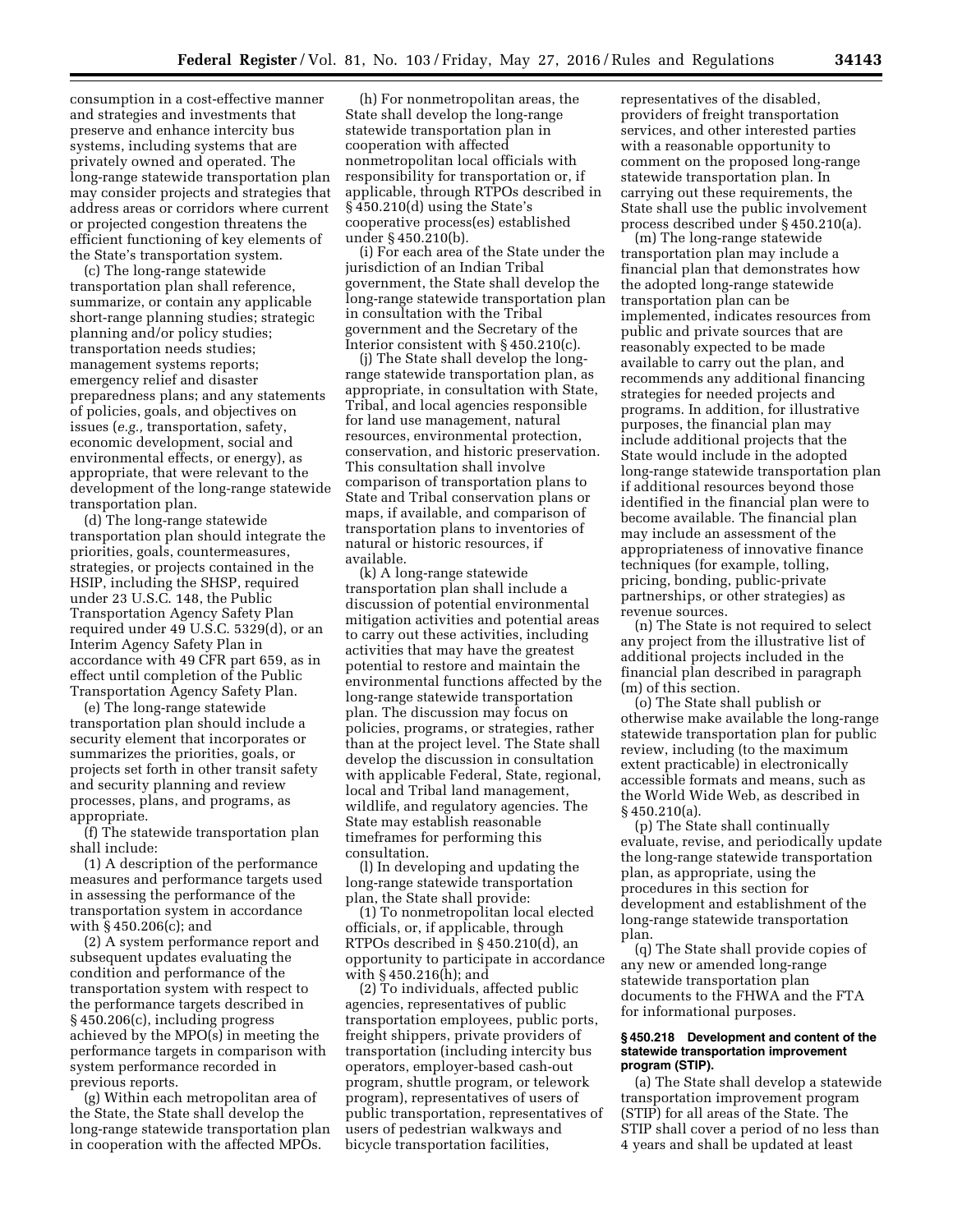every 4 years, or more frequently if the Governor of the State elects a more frequent update cycle. However, if the STIP covers more than 4 years, the FHWA and the FTA will consider the projects in the additional years as informational. In case of difficulties developing a portion of the STIP for a particular area (*e.g.,* metropolitan planning area, nonattainment or maintenance area, or Indian Tribal lands), the State may develop a partial STIP covering the rest of the State.

(b) For each metropolitan area in the State, the State shall develop the STIP in cooperation with the MPO designated for the metropolitan area. The State shall include each metropolitan TIP without change in the STIP, directly or by reference, after approval of the TIP by the MPO and the Governor. A metropolitan TIP in a nonattainment or maintenance area is subject to a FHWA/ FTA conformity finding before inclusion in the STIP. In areas outside a metropolitan planning area but within an air quality nonattainment or maintenance area containing any part of a metropolitan area, projects must be included in the regional emissions analysis that supported the conformity determination of the associated metropolitan TIP before they are added to the STIP.

(c) For each nonmetropolitan area in the State, the State shall develop the STIP in cooperation with affected nonmetropolitan local officials with responsibility for transportation or, if applicable, through RTPOs described in § 450.210(d) using the State's consultation process(es) established under § 450.210(b).

(d) For each area of the State under the jurisdiction of an Indian Tribal government, the STIP shall be developed in consultation with the Tribal government and the Secretary of the Interior.

(e) Tribal Transportation Program, Federal Lands Transportation Program, and Federal Lands Access Program TIPs shall be included without change in the STIP, directly or by reference, once approved by the FHWA pursuant to 23 U.S.C. 201(c)(4).

(f) The Governor shall provide all interested parties with a reasonable opportunity to comment on the proposed STIP as required by § 450.210(a).

(g) The STIP shall include capital and non-capital surface transportation projects (or phases of projects) within the boundaries of the State proposed for funding under title 23 U.S.C. and title 49 U.S.C. Chapter 53 (including transportation alternatives and associated transit improvements; Tribal

Transportation Program projects, Federal Lands Transportation Program projects, and Federal Lands Access Program projects; HSIP projects; trails projects; and accessible pedestrian walkways and bicycle facilities), except the following that may be included:

(1) Safety projects funded under 23 U.S.C. 402 and 49 U.S.C. 31102;

(2) Metropolitan planning projects funded under 23 U.S.C. 104(d) and 49 U.S.C. 5305(d);

(3) State planning and research projects funded under 23 U.S.C. 505 and 49 U.S.C. 5305(e);

(4) State planning and research projects funded with Surface Transportation Program funds;

(5) Emergency relief projects (except those involving substantial functional, locational, or capacity changes);

(6) Research, development, demonstration, and deployment projects funded under 49 U.S.C. 5312, and technical assistance and standards development projects funded under 49 U.S.C. 5314;

(7) Project management oversight projects funded under 49 U.S.C. 5327; and

(8) State safety oversight programs funded under 49 U.S.C. 5329.

(h) The STIP shall contain all regionally significant projects requiring an action by the FHWA or the FTA whether or not the projects are to be funded with 23 U.S.C. Chapters 1 and 2 or title 49 U.S.C. Chapter 53 funds (*e.g.,* addition of an interchange to the Interstate System with State, local, and/ or private funds, and congressionally designated projects not funded under title 23 U.S.C. or title 49 U.S.C. Chapter 53). For informational and conformity purposes, the STIP shall include (if appropriate and included in any TIPs) all regionally significant projects proposed to be funded with Federal funds other than those administered by the FHWA or the FTA, as well as all regionally significant projects to be funded with non-Federal funds.

(i) The STIP shall include for each project or phase (*e.g.,* preliminary engineering, environment/NEPA, rightof-way, design, or construction) the following:

(1) Sufficient descriptive material (*i.e.,* type of work, termini, and length) to identify the project or phase;

(2) Estimated total project cost or a project cost range, which may extend beyond the 4 years of the STIP;

(3) The amount of Federal funds proposed to be obligated during each program year. For the first year, this includes the proposed category of Federal funds and source(s) of non-Federal funds. For the second, third,

and fourth years, this includes the likely category or possible categories of Federal funds and sources of non-Federal funds; and

(4) Identification of the agencies responsible for carrying out the project or phase.

(j) Projects that are not considered to be of appropriate scale for individual identification in a given program year may be grouped by function, work type, and/or geographic area using the applicable classifications under 23 CFR 771.117(c) and (d) and/or 40 CFR part 93. In nonattainment and maintenance areas, project classifications must be consistent with the ''exempt project'' classifications contained in the EPA's transportation conformity regulations (40 CFR part 93, subpart A). In addition, projects proposed for funding under title 23 U.S.C. Chapter 2 that are not regionally significant may be grouped in one line item or identified individually in the STIP.

(k) Each project or project phase included in the STIP shall be consistent with the long-range statewide transportation plan developed under § 450.216 and, in metropolitan planning areas, consistent with an approved metropolitan transportation plan developed under § 450.324.

(l) The STIP may include a financial plan that demonstrates how the approved STIP can be implemented, indicates resources from public and private sources that are reasonably expected to be available to carry out the STIP, and recommends any additional financing strategies for needed projects and programs. In addition, for illustrative purposes, the financial plan may include additional projects that would be included in the adopted STIP if reasonable additional resources beyond those identified in the financial plan were to become available. The State is not required to select any project from the illustrative list for implementation, and projects on the illustrative list cannot be advanced to implementation without an action by the FHWA and the FTA on the STIP. Revenue and cost estimates for the STIP must use an inflation rate to reflect ''year of expenditure dollars,'' based on reasonable financial principles and information, developed cooperatively by the State, MPOs, and public transportation operators.

(m) In nonattainment and maintenance areas, projects included in the first 2 years of the STIP shall be limited to those for which funds are available or committed. Financial constraint of the STIP shall be demonstrated and maintained by year and shall include sufficient financial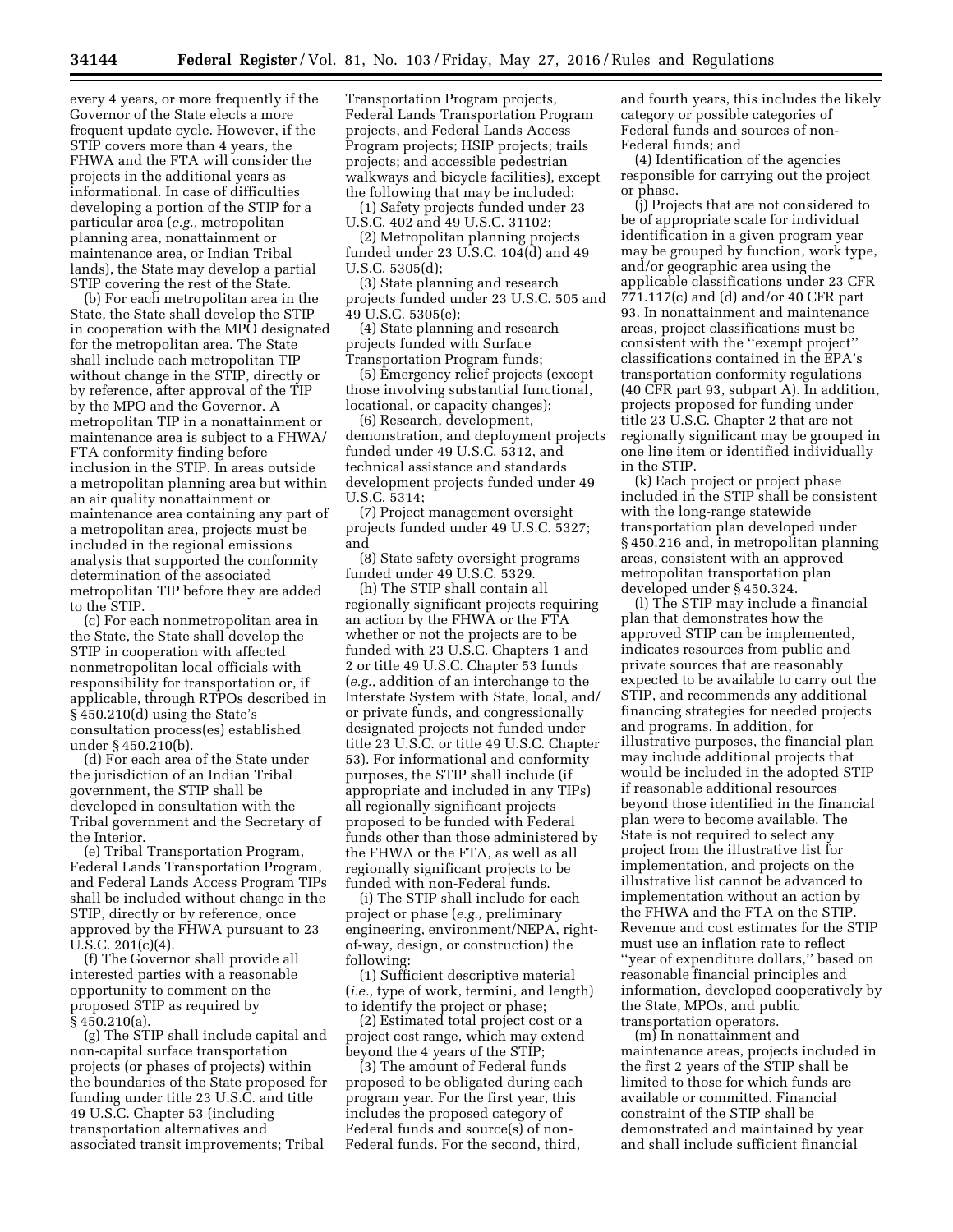information to demonstrate which projects are to be implemented using current and/or reasonably available revenues, while federally supported facilities are being adequately operated and maintained. In the case of proposed funding sources, strategies for ensuring their availability shall be identified in the financial plan consistent with paragraph (l) of this section. For purposes of transportation operations and maintenance, the STIP shall include financial information containing system-level estimates of costs and revenue sources that are reasonably expected to be available to adequately operate and maintain Federal-aid highways (as defined by 23 U.S.C. 101(a)(5)) and public transportation (as defined by title 49 U.S.C. 5302).

(n) Projects in any of the first 4 years of the STIP may be advanced in place of another project in the first 4 years of the STIP, subject to the project selection requirements of § 450.222. In addition, subject to FHWA/FTA approval (see § 450.220), the State may revise the STIP at any time under procedures agreed to by the State, MPO(s), and public transportation operators consistent with the STIP development procedures established in this section, as well as the procedures for participation by interested parties (see § 450.210(a)). Changes that affect fiscal constraint must take place by amendment of the STIP.

(o) The STIP shall include a project, or an identified phase of a project, only if full funding can reasonably be anticipated to be available for the project within the time period contemplated for completion of the project.

(p) In cases where the FHWA and the FTA find a STIP to be fiscally constrained, and a revenue source is subsequently removed or substantially reduced (*i.e.,* by legislative or administrative actions), the FHWA and the FTA will not withdraw the original determination of fiscal constraint. However, in such cases, the FHWA and the FTA will not act on an updated or amended STIP that does not reflect the changed revenue situation.

(q) A STIP shall include, to the maximum extent practicable, a discussion of the anticipated effect of the STIP toward achieving the performance targets identified by the State in the statewide transportation plan or other State performance-based plan(s), linking investment priorities to those performance targets.

### **§ 450.220 Self-certifications, Federal findings, and Federal approvals.**

(a) At least every 4 years, the State shall submit an updated STIP concurrently to the FHWA and the FTA for joint approval. The State must also submit STIP amendments to the FHWA and the FTA for joint approval. At the time the entire proposed STIP or STIP amendments are submitted to the FHWA and the FTA for joint approval, the State shall certify that the transportation planning process is being carried out in accordance with all applicable requirements of:

(1) 23 U.S.C. 134 and 135, 49 U.S.C. 5303 and 5304, and this part;

(2) Title VI of the Civil Rights Act of 1964, as amended (42 U.S.C. 2000d-1) and 49 CFR part 21;

(3) 49 U.S.C. 5332, prohibiting discrimination on the basis of race, color, creed, national origin, sex, or age in employment or business opportunity;

(4) Section 1101(b) of the FAST Act (Pub. L. 114–357) and 49 CFR part 26 regarding the involvement of disadvantaged business enterprises in DOT funded projects;

(5) 23 CFR part 230, regarding implementation of an equal employment opportunity program on Federal and Federal-aid highway construction contracts;

(6) The provisions of the Americans with Disabilities Act of 1990 (42 U.S.C. 12101 *et seq.*) and 49 CFR parts 27, 37, and 38;

(7) In States containing nonattainment and maintenance areas, sections 174 and 176(c) and (d) of the Clean Air Act, as amended (42 U.S.C. 7504, 7506(c) and (d)) and 40 CFR part 93;

(8) The Older Americans Act, as amended (42 U.S.C. 6101), prohibiting discrimination on the basis of age in programs or activities receiving Federal financial assistance;

(9) 23 U.S.C. 324, regarding the prohibition of discrimination based on gender; and

(10) Section 504 of the Rehabilitation Act of 1973 (29 U.S.C. 794) and 49 CFR part 27 regarding discrimination against individuals with disabilities.

(b) The FHWA and the FTA shall review the STIP or the amended STIP, and make a joint finding on the extent to which the STIP is based on a statewide transportation planning process that meets or substantially meets the requirements of 23 U.S.C. 134 and 135, 49 U.S.C. 5303 and 5304, and subparts A, B, and C of this part. Approval of the STIP by the FHWA and the FTA, in its entirety or in part, will be based upon the results of this joint finding.

(1) If the FHWA and the FTA determine that the STIP or amended STIP is based on a statewide transportation planning process that meets or substantially meets the requirements of 23 U.S.C. 135, 49 U.S.C. 5304, and this part, the FHWA and the FTA may jointly:

(i) Approve the entire STIP;

(ii) Approve the STIP subject to certain corrective actions by the State; or

(iii) Under special circumstances, approve a partial STIP covering only a portion of the State.

(2) If the FHWA and the FTA jointly determine and document in the planning finding that a submitted STIP or amended STIP does not substantially meet the requirements of 23 U.S.C. 135, 49 U.S.C. 5304, and this part for any identified categories of projects, the FHWA and the FTA will not approve the STIP.

(c) The approval period for a new or amended STIP shall not exceed 4 years. If a State demonstrates, in writing, that extenuating circumstances will delay the submittal of a new or amended STIP past its update deadline, the FHWA and the FTA will consider and take appropriate action on a request to extend the approval beyond 4 years for all or part of the STIP for a period not to exceed 180 calendar days. In these cases, priority consideration will be given to projects and strategies involving the operation and management of the multimodal transportation system. Where the request involves projects in a metropolitan planning area(s), the affected MPO(s) must concur in the request. If the delay was due to the development and approval of a metropolitan TIP(s), the affected MPO(s) must provide supporting information, in writing, for the request.

(d) Where necessary in order to maintain or establish highway and transit operations, the FHWA and the FTA may approve operating assistance for specific projects or programs, even though the projects or programs may not be included in an approved STIP.

### **§ 450.222 Project selection from the STIP.**

(a) Except as provided in § 450.218(g) and  $§$  450.220( $d$ ), only projects in a FHWA/FTA approved STIP are eligible for funds administered by the FHWA or the FTA.

(b) In metropolitan planning areas, transportation projects proposed for funds administered by the FHWA or the FTA shall be selected from the approved STIP in accordance with project selection procedures provided in § 450.332.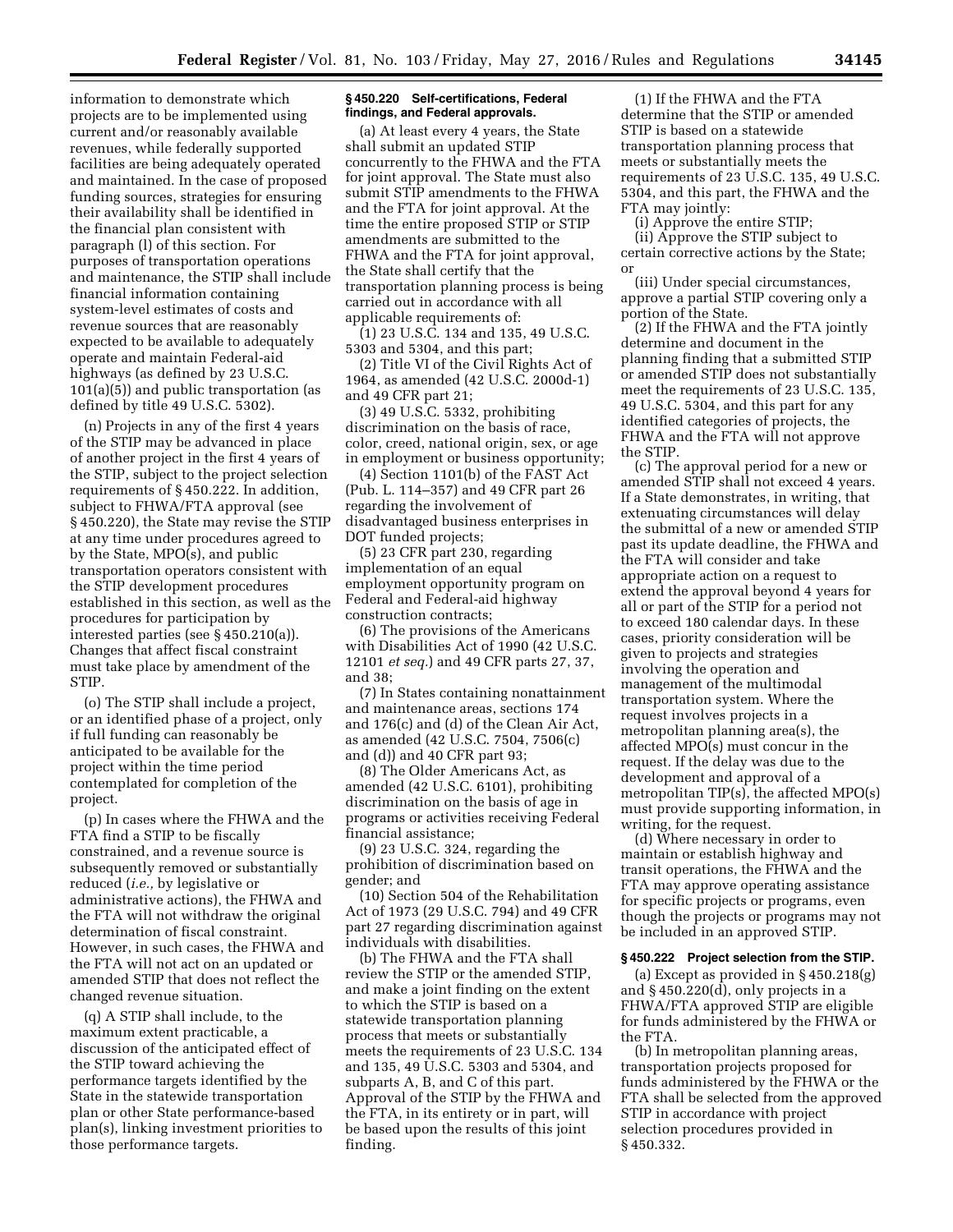(c) In nonmetropolitan areas, with the exclusion of specific projects as described in this section, the State shall select projects from the approved STIP in cooperation with the affected nonmetropolitan local officials, or if applicable, through RTPOs described in § 450.210(e). The State shall select transportation projects undertaken on the NHS, under the Bridge and Interstate Maintenance programs in title 23 U.S.C. and under sections 5310 and 5311 of title 49 U.S.C. Chapter 53 from the approved STIP in consultation with the affected nonmetropolitan local officials with responsibility for transportation.

(d) Tribal Transportation Program, Federal Lands Transportation Program, and Federal Lands Access Program projects shall be selected from the approved STIP in accordance with the procedures developed pursuant to 23 U.S.C. 201, 202, 203, and 204.

(e) The projects in the first year of an approved STIP shall constitute an ''agreed to'' list of projects for subsequent scheduling and implementation. No further action under paragraphs (b) through (d) of this section is required for the implementing agency to proceed with these projects. If Federal funds available are significantly less than the authorized amounts, or where there is significant shifting of projects among years, § 450.332(a) provides for a revised list of ''agreed to'' projects to be developed upon the request of the State, MPO, or public transportation operator(s). If an implementing agency wishes to proceed with a project in the second, third, or fourth year of the STIP, the procedures in paragraphs (b) through (d) of this section or expedited procedures that provide for the advancement of projects from the second, third, or fourth years of the STIP may be used, if agreed to by all parties involved in the selection process.

#### **§ 450.224 Applicability of NEPA to statewide transportation plans and programs.**

Any decision by the Secretary concerning a long-range statewide transportation plan or STIP developed through the processes provided for in 23 U.S.C. 135, 49 U.S.C. 5304, and this subpart shall not be considered to be a Federal action subject to review under the National Environmental Policy Act of 1969 (42 U.S.C. 4321 *et seq.*).

## **§ 450.226 Phase-in of new requirements.**

(a) Prior to May 27, 2018, a State may adopt a long-range statewide transportation plan that has been developed using the SAFETEA–LU

requirements or the provisions and requirements of this part. On or after May 27, 2018, a State may only adopt a long-range statewide transportation plan that it has developed according to the provisions and requirements of this part.

(b) Prior to May 27, 2018 (2 years after the publication date of this rule), FHWA/FTA may approve a STIP update or amendment that has been developed using the SAFETEA–LU requirements or the provisions and requirements of this part. On or after May 27, 2018, FHWA/ FTA may only approve a STIP update or amendment that a State has developed according to the provisions and requirements of this part, regardless of when the State developed the STIP.

(c) On and after May 27, 2018 (2 years after the publication date of this rule), the FHWA and the FTA will take action on an updated or amended STIP developed under the provisions of this part, even if the State has not yet adopted a new long-range statewide transportation plan under the provisions of this part, as long as the underlying transportation planning process is consistent with the requirements in the MAP–21.

(d) On or after May 27, 2018, a State may make an administrative modification to a STIP that conforms to either the SAFETEA–LU requirements or to the provisions and requirements of this part.

(e) Two years from the effective date of each rule establishing performance measures under 23 U.S.C. 150(c), 49 U.S.C. 5326, or 49 U.S.C. 5329, FHWA/ FTA will only approve an updated or amended STIP that is based on a statewide transportation planning process that meets the performancebased planning requirements in this part and in such a rule.

(f) Prior to 2 years from the effective date of each rule establishing performance measures under 23 U.S.C. 150(c), 49 U.S.C. 5326, or 49 U.S.C. 5329, a State may adopt a long-range statewide transportation plan that it has developed using the SAFETEA–LU requirements or the performance-based provisions and requirements of this part and in such a rule. Two years on or after the effective date of each rule establishing performance measures under 23 U.S.C. 150(c), 49 U.S.C. 5326, or 49 U.S.C. 5329, a State may only adopt a long-range statewide transportation plan that it has developed according to the performance-based provisions and requirements of this part and in such a rule.

## **Subpart C—Metropolitan Transportation Planning and Programming**

### **§ 450.300 Purpose.**

The purposes of this subpart are to implement the provisions of 23 U.S.C. 134, 23 U.S.C. 150, and 49 U.S.C. 5303, as amended, which:

(a) Set forth the national policy that the MPO designated for each urbanized area is to carry out a continuing, cooperative, and comprehensive performance-based multimodal transportation planning process, including the development of a metropolitan transportation plan and a TIP, that encourages and promotes the safe and efficient development, management, and operation of surface transportation systems to serve the mobility needs of people and freight (including accessible pedestrian walkways, bicycle transportation facilities, and intermodal facilities that support intercity transportation, including intercity buses and intercity bus facilities and commuter vanpool providers) fosters economic growth and development, and takes into consideration resiliency needs, while minimizing transportation-related fuel consumption and air pollution; and

(b) Encourages continued development and improvement of metropolitan transportation planning processes guided by the planning factors set forth in 23 U.S.C. 134(h) and 49 U.S.C. 5303(h).

## **§ 450.302 Applicability.**

The provisions of this subpart are applicable to organizations and entities responsible for the transportation planning and programming processes in metropolitan planning areas.

### **§ 450.304 Definitions.**

Except as otherwise provided in subpart A of this part, terms defined in 23 U.S.C. 101(a) and 49 U.S.C. 5302 are used in this subpart as so defined.

#### **§ 450.306 Scope of the metropolitan transportation planning process.**

(a) To accomplish the objectives in § 450.300 and § 450.306(b), metropolitan planning organizations designated under § 450.310, in cooperation with the State and public transportation operators, shall develop long-range transportation plans and TIPs through a performance-driven, outcome-based approach to planning for metropolitan areas of the State.

(b) The metropolitan transportation planning process shall be continuous, cooperative, and comprehensive, and provide for consideration and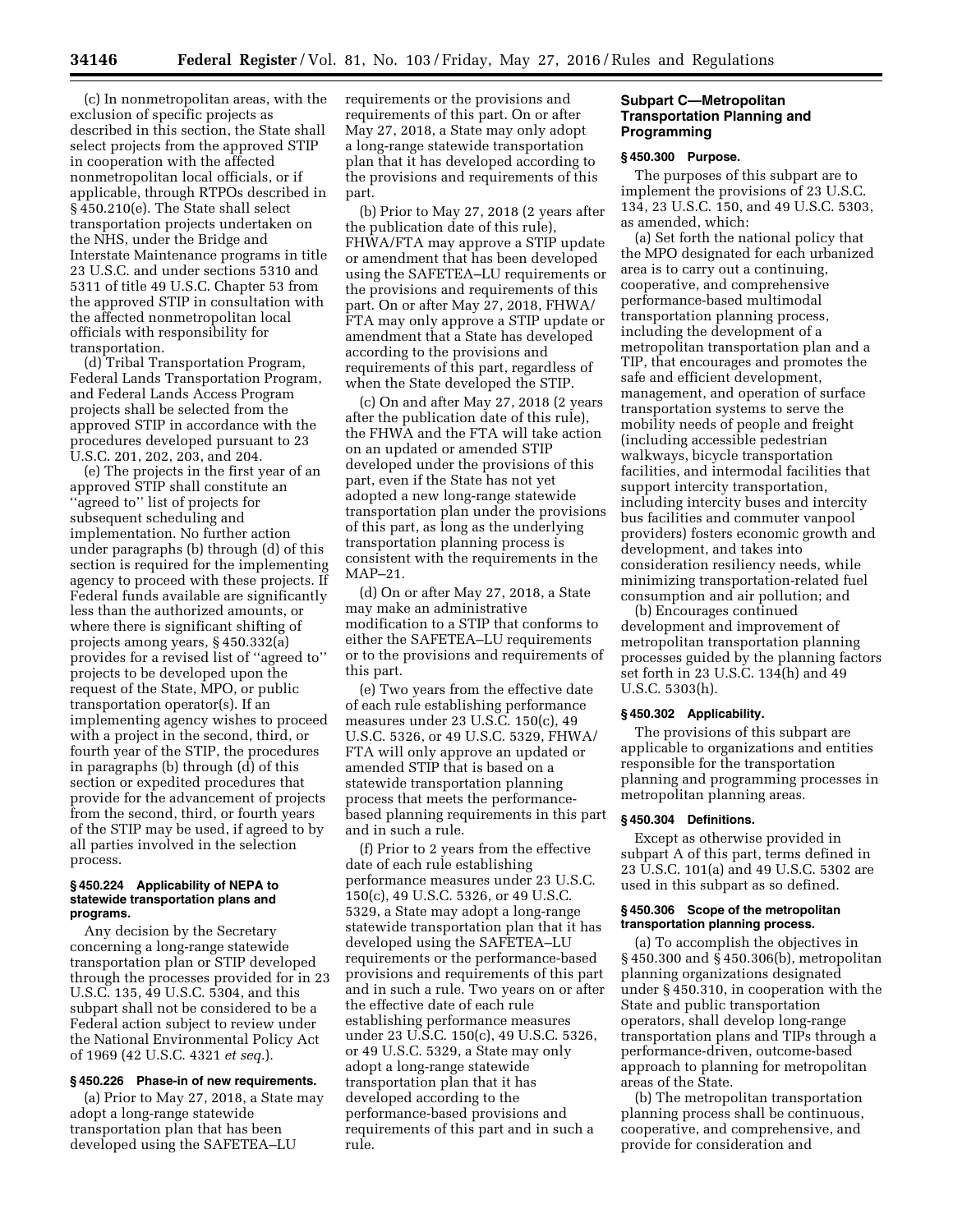implementation of projects, strategies, and services that will address the following factors:

(1) Support the economic vitality of the metropolitan area, especially by enabling global competitiveness, productivity, and efficiency;

(2) Increase the safety of the transportation system for motorized and non-motorized users;

(3) Increase the security of the transportation system for motorized and non-motorized users;

(4) Increase accessibility and mobility of people and freight;

(5) Protect and enhance the environment, promote energy conservation, improve the quality of life, and promote consistency between transportation improvements and State and local planned growth and economic development patterns;

(6) Enhance the integration and connectivity of the transportation system, across and between modes, for people and freight;

(7) Promote efficient system management and operation;

(8) Emphasize the preservation of the existing transportation system;

(9) Improve the resiliency and reliability of the transportation system and reduce or mitigate stormwater impacts of surface transportation; and

(10) Enhance travel and tourism.

(c) Consideration of the planning factors in paragraph (b) of this section shall be reflected, as appropriate, in the metropolitan transportation planning process. The degree of consideration and analysis of the factors should be based on the scale and complexity of many issues, including transportation system development, land use, employment, economic development, human and natural environment (including Section 4(f) properties as defined in 23 CFR 774.17), and housing and community development.

(d) *Performance-based approach.* (1) The metropolitan transportation planning process shall provide for the establishment and use of a performancebased approach to transportation decisionmaking to support the national goals described in 23 U.S.C. 150(b) and the general purposes described in 49 U.S.C. 5301(c).

(2) *Establishment of performance targets by metropolitan planning organizations.* (i) Each metropolitan planning organization shall establish performance targets that address the performance measures or standards established under 23 CFR part 490 (where applicable), 49 U.S.C. 5326(c), and 49 U.S.C. 5329(d) to use in tracking progress toward attainment of critical

outcomes for the region of the metropolitan planning organization.

(ii) The selection of targets that address performance measures described in 23 U.S.C. 150(c) shall be in accordance with the appropriate target setting framework established at 23 CFR part 490, and shall be coordinated with the relevant State(s) to ensure consistency, to the maximum extent practicable.

(iii) The selection of performance targets that address performance measures described in 49 U.S.C. 5326(c) and 49 U.S.C. 5329(d) shall be coordinated, to the maximum extent practicable, with public transportation providers to ensure consistency with the performance targets that public transportation providers establish under 49 U.S.C. 5326(c) and 49 U.S.C. 5329(d).

(3) Each MPO shall establish the performance targets under paragraph (d)(2) of this section not later than 180 days after the date on which the relevant State or provider of public transportation establishes the performance targets.

(4) An MPO shall integrate in the metropolitan transportation planning process, directly or by reference, the goals, objectives, performance measures, and targets described in other State transportation plans and transportation processes, as well as any plans developed under 49 U.S.C. chapter 53 by providers of public transportation, required as part of a performance-based program including:

(i) The State asset management plan for the NHS, as defined in 23 U.S.C. 119(e) and the Transit Asset Management Plan, as discussed in 49 U.S.C. 5326;

(ii) Applicable portions of the HSIP, including the SHSP, as specified in 23 U.S.C. 148;

(iii) The Public Transportation Agency Safety Plan in 49 U.S.C. 5329(d);

(iv) Other safety and security planning and review processes, plans, and programs, as appropriate;

(v) The Congestion Mitigation and Air Quality Improvement Program performance plan in 23 U.S.C. 149(l), as applicable;

(vi) Appropriate (metropolitan) portions of the State Freight Plan (MAP– 21 section 1118);

(vii) The congestion management process, as defined in 23 CFR 450.322, if applicable; and

(viii) Other State transportation plans and transportation processes required as part of a performance-based program.

(e) The failure to consider any factor specified in paragraph (b) or (d) of this section shall not be reviewable by any

court under title 23 U.S.C., 49 U.S.C. Chapter 53, subchapter II of title 5, U.S.C. Chapter 5, or title 5 U.S.C. Chapter 7 in any matter affecting a metropolitan transportation plan, TIP, a project or strategy, or the certification of a metropolitan transportation planning process.

(f) An MPO shall carry out the metropolitan transportation planning process in coordination with the statewide transportation planning process required by 23 U.S.C. 135 and 49 U.S.C. 5304.

(g) The metropolitan transportation planning process shall (to the maximum extent practicable) be consistent with the development of applicable regional intelligent transportation systems (ITS) architectures, as defined in 23 CFR part 940.

(h) Preparation of the coordinated public transit-human services transportation plan, as required by 49 U.S.C. 5310, should be coordinated and consistent with the metropolitan transportation planning process.

(i) In an urbanized area not designated as a TMA that is an air quality attainment area, the MPO(s) may propose and submit to the FHWA and the FTA for approval a procedure for developing an abbreviated metropolitan transportation plan and TIP. In developing proposed simplified planning procedures, consideration shall be given to whether the abbreviated metropolitan transportation plan and TIP will achieve the purposes of 23 U.S.C. 134, 49 U.S.C. 5303, and this part, taking into account the complexity of the transportation problems in the area. The MPO shall develop simplified procedures in cooperation with the State(s) and public transportation operator(s).

### **§ 450.308 Funding for transportation planning and unified planning work programs.**

(a) Funds provided under 23 U.S.C. 104(d), 49 U.S.C. 5305(d), and 49 U.S.C. 5307, are available to MPOs to accomplish activities described in this subpart. At the State's option, funds provided under 23 U.S.C. 104(b)(2) and 23 U.S.C. 505 may also be provided to MPOs for metropolitan transportation planning. At the option of the State and operators of public transportation, funds provided under 49 U.S.C. 5305(e) may also be provided to MPOs for activities that support metropolitan transportation planning. In addition, an MPO serving an urbanized area with a population over 200,000, as designated by the Bureau of the Census, may at its discretion use funds sub-allocated under 23 U.S.C. 133(d)(4) for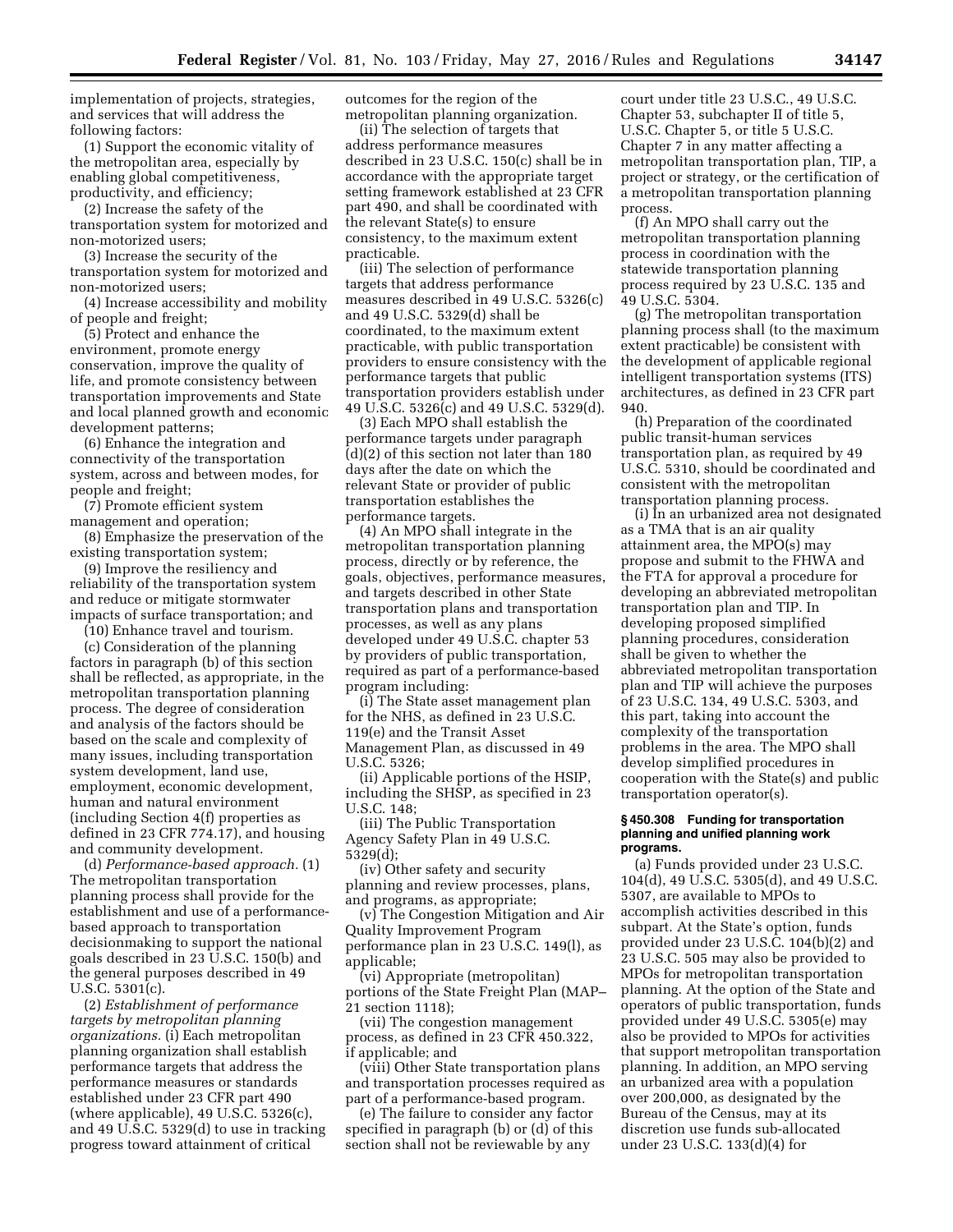metropolitan transportation planning activities.

(b) An MPO shall document metropolitan transportation planning activities performed with funds provided under title 23 U.S.C. and title 49 U.S.C. Chapter 53 in a unified planning work program (UPWP) or simplified statement of work in accordance with the provisions of this section and 23 CFR part 420.

(c) Except as provided in paragraph (d) of this section, each MPO, in cooperation with the State(s) and public transportation operator(s), shall develop a UPWP that includes a discussion of the planning priorities facing the MPA. The UPWP shall identify work proposed for the next 1- or 2-year period by major activity and task (including activities that address the planning factors in § 450.306(b)), in sufficient detail to indicate who (*e.g.,* MPO, State, public transportation operator, local government, or consultant) will perform the work, the schedule for completing the work, the resulting products, the proposed funding by activity/task, and a summary of the total amounts and sources of Federal and matching funds.

(d) With the prior approval of the State and the FHWA and the FTA, an MPO in an area not designated as a TMA may prepare a simplified statement of work, in cooperation with the State(s) and the public transportation operator(s), in lieu of a UPWP. A simplified statement of work shall include a description of the major activities to be performed during the next 1- or 2-year period, who (*e.g.,* State, MPO, public transportation operator, local government, or consultant) will perform the work, the resulting products, and a summary of the total amounts and sources of Federal and matching funds. If a simplified statement of work is used, it may be submitted as part of the State's planning work program, in accordance with 23 CFR part 420.

(e) Arrangements may be made with the FHWA and the FTA to combine the UPWP or simplified statement of work with the work program(s) for other Federal planning funds.

(f) Administrative requirements for UPWPs and simplified statements of work are contained in 23 CFR part 420 and FTA Circular C8100, as amended (Program Guidance for Metropolitan Planning and State Planning and Research Program Grants).

## **§ 450.310 Metropolitan planning organization designation and redesignation.**

(a) To carry out the metropolitan transportation planning process under this subpart, an MPO shall be

designated for each urbanized area with a population of more than 50,000 individuals (as determined by the Bureau of the Census).

(b) MPO designation shall be made by agreement between the Governor and units of general purpose local government that together represent at least 75 percent of the affected population (including the largest incorporated city, based on population, as named by the Bureau of the Census) or in accordance with procedures established by applicable State or local law.

(c) The FHWA and the FTA shall identify as a TMA each urbanized area with a population of over 200,000 individuals, as defined by the Bureau of the Census. The FHWA and the FTA shall also designate any urbanized area as a TMA on the request of the Governor and the MPO designated for that area.

(d) TMA structure:

(1) Not later than October 1, 2014, each metropolitan planning organization that serves a designated TMA shall consist of:

(i) Local elected officials;

(ii) Officials of public agencies that administer or operate major modes of transportation in the metropolitan area, including representation by providers of public transportation; and

(iii) Appropriate State officials.

(2) An MPO may be restructured to meet the requirements of this paragraph (d) without undertaking a redesignation.

(3) *Representation*. (i) Designation or selection of officials or representatives under paragraph (d)(1) of this section shall be determined by the MPO according to the bylaws or enabling statute of the organization.

(ii) Subject to the bylaws or enabling statute of the MPO, a representative of a provider of public transportation may also serve as a representative of a local municipality.

(iii) An official described in paragraph (d)(1)(ii) shall have responsibilities, actions, duties, voting rights, and any other authority commensurate with other officials described in paragraph (d)(1) of this section.

(4) Nothing in this section shall be construed to interfere with the authority, under any State law in effect on December 18, 1991, of a public agency with multimodal transportation responsibilities—

(i) To develop the plans and TIPs for adoption by an MPO; and

(ii) To develop long-range capital plans, coordinate transit services and projects, and carry out other activities pursuant to State law.

(e) To the extent possible, only one MPO shall be designated for each

urbanized area or group of contiguous urbanized areas. More than one MPO may be designated to serve an urbanized area only if the Governor(s) and the existing MPO, if applicable, determine that the size and complexity of the urbanized area make designation of more than one MPO appropriate. In those cases where two or more MPOs serve the same urbanized area, the MPOs shall establish official, written agreements that clearly identify areas of coordination and the division of transportation planning responsibilities among the MPOs.

(f) Nothing in this subpart shall be deemed to prohibit an MPO from using the staff resources of other agencies, non-profit organizations, or contractors to carry out selected elements of the metropolitan transportation planning process.

(g) An MPO designation shall remain in effect until an official redesignation has been made in accordance with this section.

(h) An existing MPO may be redesignated only by agreement between the Governor and units of general purpose local government that together represent at least 75 percent of the existing metropolitan planning area population (including the largest incorporated city, based on population, as named by the Bureau of the Census).

(i) For the purposes of redesignation, units of general purpose local government may be defined as elected officials from each unit of general purpose local government located within the metropolitan planning area served by the existing MPO.

(j) Redesignation of an MPO (in accordance with the provisions of this section) is required whenever the existing MPO proposes to make:

(1) A substantial change in the proportion of voting members on the existing MPO representing the largest incorporated city, other units of general purpose local government served by the MPO, and the State(s); or

(2) A substantial change in the decisionmaking authority or responsibility of the MPO, or in decisionmaking procedures established under MPO by-laws.

(k) Redesignation of an MPO serving a multistate metropolitan planning area requires agreement between the Governors of each State served by the existing MPO and units of general purpose local government that together represent at least 75 percent of the existing metropolitan planning area population (including the largest incorporated city, based on population, as named by the Bureau of the Census).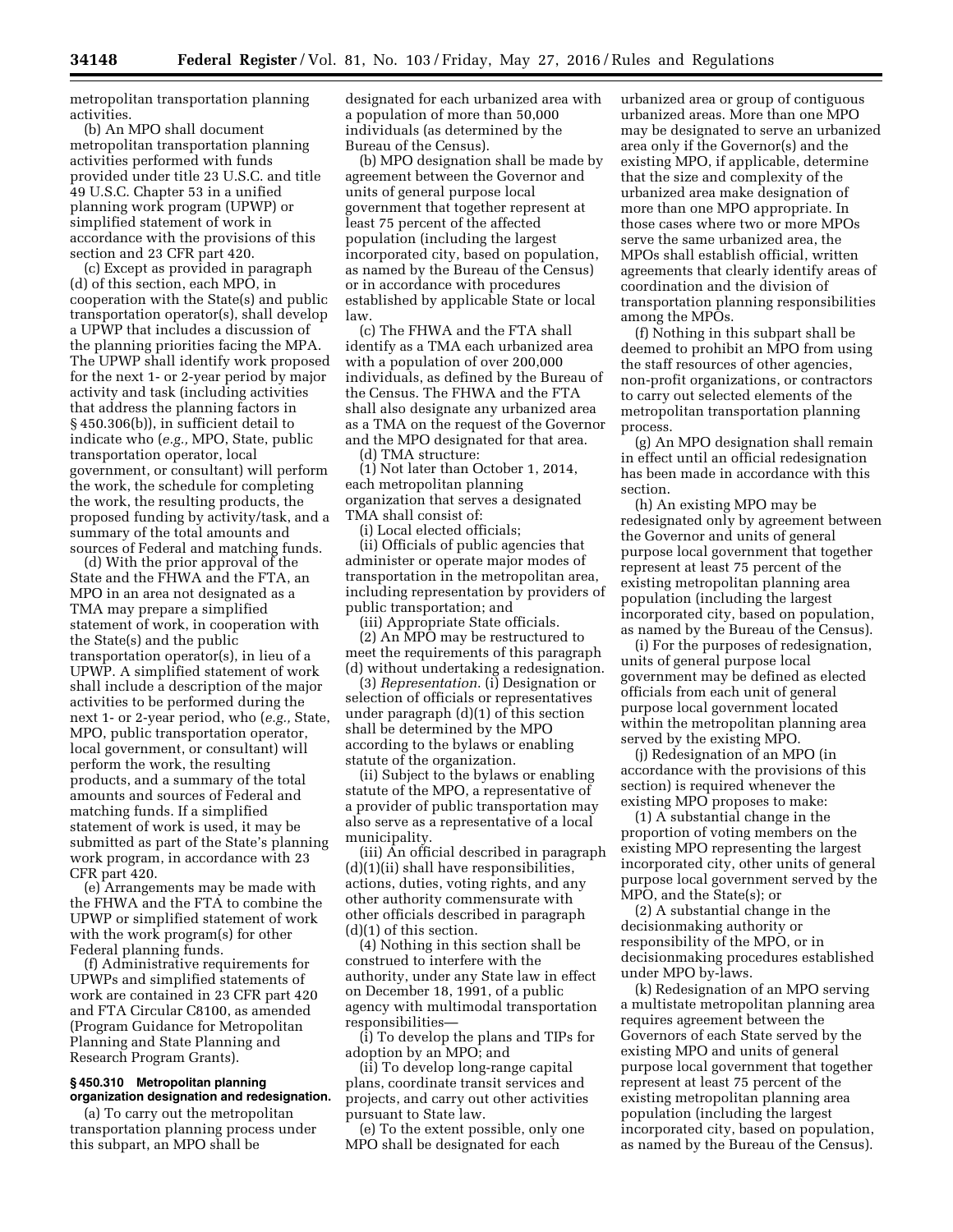(l) The following changes to an MPO do not require a redesignation (as long as they do not trigger a substantial change as described in paragraph (j) of this section):

(1) The identification of a new urbanized area (as determined by the Bureau of the Census) within an existing metropolitan planning area;

(2) Adding members to the MPO that represent new units of general purpose local government resulting from expansion of the metropolitan planning area;

(3) Adding members to satisfy the specific membership requirements described in paragraph (d) of this section for an MPO that serves a TMA; or

(4) Periodic rotation of members representing units of general-purpose local government, as established under MPO by-laws.

(m) Each Governor with responsibility for a portion of a multistate metropolitan area and the appropriate MPOs shall, to the extent practicable, provide coordinated transportation planning for the entire MPA. The consent of Congress is granted to any two or more States to:

(1) Enter into agreements or compacts, not in conflict with any law of the United States, for cooperative efforts and mutual assistance in support of activities authorized under 23 U.S.C. 134 and 49 U.S.C. 5303 as the activities pertain to interstate areas and localities within the States; and

(2) Establish such agencies, joint or otherwise, as the States may determine desirable for making the agreements and compacts effective.

## **§ 450.312 Metropolitan planning area boundaries.**

(a) The boundaries of a metropolitan planning area (MPA) shall be determined by agreement between the MPO and the Governor.

(1) At a minimum, the MPA boundaries shall encompass the entire existing urbanized area (as defined by the Bureau of the Census) plus the contiguous area expected to become urbanized within a 20-year forecast period for the metropolitan transportation plan.

(2) The MPA boundaries may be further expanded to encompass the entire metropolitan statistical area or combined statistical area, as defined by the Office of Management and Budget.

(b) An MPO that serves an urbanized area designated as a nonattainment area for ozone or carbon monoxide under the Clean Air Act (42 U.S.C. 7401 *et seq.*) as of August 10, 2005, shall retain the MPA boundary that existed on August

10, 2005. The MPA boundaries for such MPOs may only be adjusted by agreement of the Governor and the affected MPO in accordance with the redesignation procedures described in § 450.310(h). The MPA boundary for an MPO that serves an urbanized area designated as a nonattainment area for ozone or carbon monoxide under the Clean Air Act (42 U.S.C. 7401 *et seq.*) after August 10, 2005, may be established to coincide with the designated boundaries of the ozone and/ or carbon monoxide nonattainment area, in accordance with the requirements in § 450.310(b).

(c) An MPA boundary may encompass more than one urbanized area.

(d) MPA boundaries may be established to coincide with the geography of regional economic development and growth forecasting areas.

(e) Identification of new urbanized areas within an existing metropolitan planning area by the Bureau of the Census shall not require redesignation of the existing MPO.

(f) Where the boundaries of the urbanized area or MPA extend across two or more States, the Governors with responsibility for a portion of the multistate area, the appropriate MPO(s), and the public transportation operator(s) are strongly encouraged to coordinate transportation planning for the entire multistate area.

(g) The MPA boundaries shall not overlap with each other.

(h) Where part of an urbanized area served by one MPO extends into an adjacent MPA, the MPOs shall, at a minimum, establish written agreements that clearly identify areas of coordination and the division of transportation planning responsibilities among and between the MPOs. Alternatively, the MPOs may adjust their existing boundaries so that the entire urbanized area lies within only one MPA. Boundary adjustments that change the composition of the MPO may require redesignation of one or more such MPOs.

(i) The MPO (in cooperation with the State and public transportation operator(s)) shall review the MPA boundaries after each Census to determine if existing MPA boundaries meet the minimum statutory requirements for new and updated urbanized area(s), and shall adjust them as necessary. As appropriate, additional adjustments should be made to reflect the most comprehensive boundary to foster an effective planning process that ensures connectivity between modes, improves access to modal systems, and

promotes efficient overall transportation investment strategies.

(j) Following MPA boundary approval by the MPO and the Governor, the MPA boundary descriptions shall be provided for informational purposes to the FHWA and the FTA. The MPA boundary descriptions shall be submitted either as a geo-spatial database or described in sufficient detail to enable the boundaries to be accurately delineated on a map.

## **§ 450.314 Metropolitan planning agreements.**

(a) The MPO, the State(s), and the providers of public transportation shall cooperatively determine their mutual responsibilities in carrying out the metropolitan transportation planning process. These responsibilities shall be clearly identified in written agreements among the MPO, the State(s), and the providers of public transportation serving the MPA. To the extent possible, a single agreement between all responsible parties should be developed. The written agreement(s) shall include specific provisions for the development of financial plans that support the metropolitan transportation plan (see § 450.324) and the metropolitan TIP (see § 450.326), and development of the annual listing of obligated projects (see § 450.334).

(b) The MPO, the State(s), and the providers of public transportation should periodically review and update the agreement, as appropriate, to reflect effective changes.

(c) If the MPA does not include the entire nonattainment or maintenance area, there shall be a written agreement among the State department of transportation, State air quality agency, affected local agencies, and the MPO describing the process for cooperative planning and analysis of all projects outside the MPA within the nonattainment or maintenance area. The agreement must also indicate how the total transportation-related emissions for the nonattainment or maintenance area, including areas outside the MPA, will be treated for the purposes of determining conformity in accordance with the EPA's transportation conformity regulations (40 CFR part 93, subpart A). The agreement shall address policy mechanisms for resolving conflicts concerning transportationrelated emissions that may arise between the MPA and the portion of the nonattainment or maintenance area outside the MPA.

(d) In nonattainment or maintenance areas, if the MPO is not the designated agency for air quality planning under section 174 of the Clean Air Act (42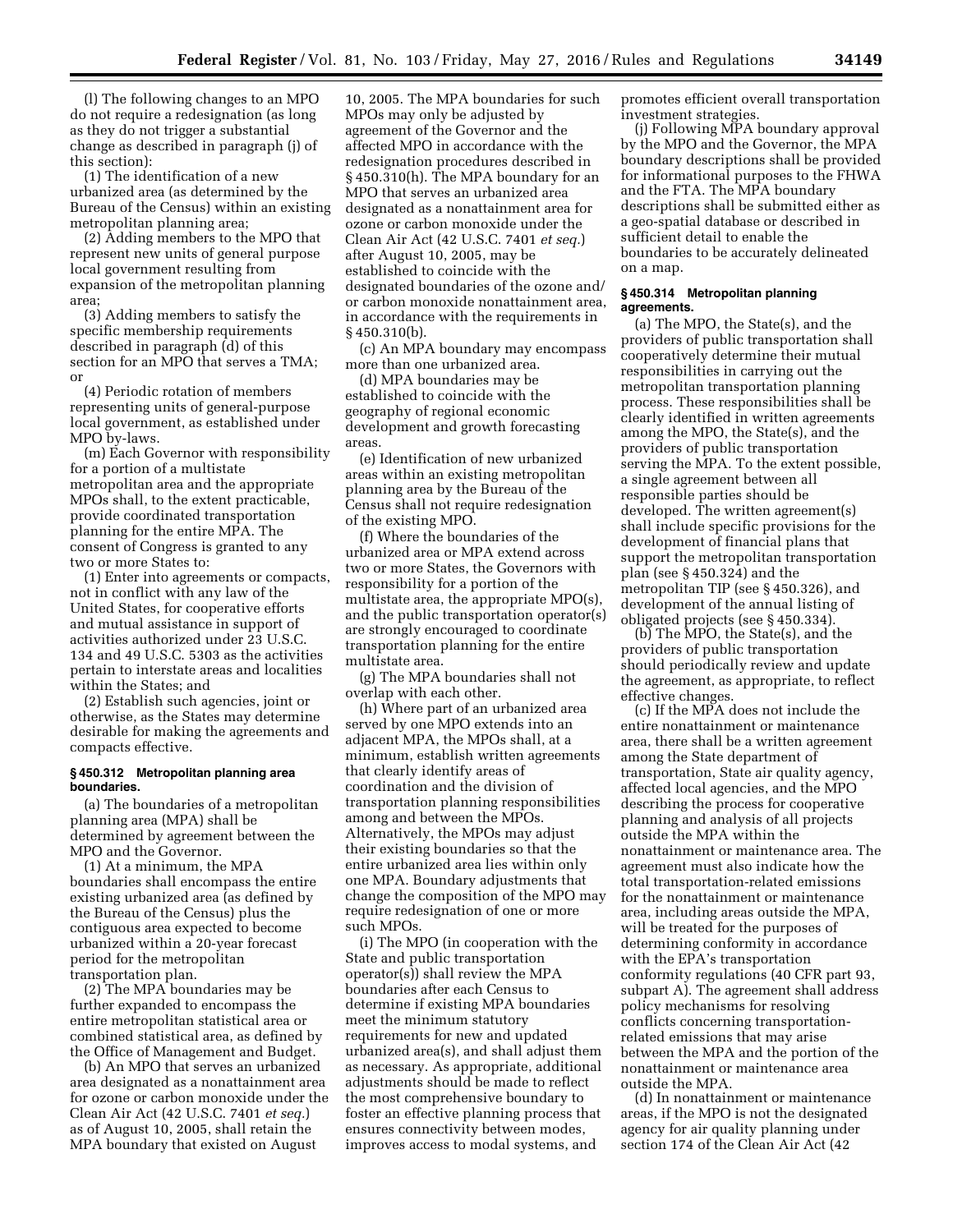U.S.C. 7504), there shall be a written agreement between the MPO and the designated air quality planning agency describing their respective roles and responsibilities for air quality related transportation planning.

(e) If more than one MPO has been designated to serve an urbanized area, there shall be a written agreement among the MPOs, the State(s), and the public transportation operator(s) describing how the metropolitan transportation planning processes will be coordinated to assure the development of consistent metropolitan transportation plans and TIPs across the MPA boundaries, particularly in cases in which a proposed transportation investment extends across the boundaries of more than one MPA. If any part of the urbanized area is a nonattainment or maintenance area, the agreement also shall include State and local air quality agencies. The metropolitan transportation planning processes for affected MPOs should, to the maximum extent possible, reflect coordinated data collection, analysis, and planning assumptions across the MPAs. Alternatively, a single metropolitan transportation plan and/or TIP for the entire urbanized area may be developed jointly by the MPOs in cooperation with their respective planning partners. Coordination efforts and outcomes shall be documented in subsequent transmittals of the UPWP and other planning products, including the metropolitan transportation plan and TIP, to the State(s), the FHWA, and the FTA.

(f) Where the boundaries of the urbanized area or MPA extend across two or more States, the Governors with responsibility for a portion of the multistate area, the appropriate MPO(s), and the public transportation operator(s) shall coordinate transportation planning for the entire multistate area. States involved in such multistate transportation planning may:

(1) Enter into agreements or compacts, not in conflict with any law of the United States, for cooperative efforts and mutual assistance in support of activities authorized under this section as the activities pertain to interstate areas and localities within the States; and

(2) Establish such agencies, joint or otherwise, as the States may determine desirable for making the agreements and compacts effective.

(g) If part of an urbanized area that has been designated as a TMA overlaps into an adjacent MPA serving an urbanized area that is not designated as a TMA, the adjacent urbanized area shall not be treated as a TMA. However, a written agreement shall be established between the MPOs with MPA boundaries including a portion of the TMA, which clearly identifies the roles and responsibilities of each MPO in meeting specific TMA requirements (*e.g.,* congestion management process, Surface Transportation Program funds suballocated to the urbanized area over 200,000 population, and project selection).

(h)(1) The MPO(s), State(s), and the providers of public transportation shall jointly agree upon and develop specific written provisions for cooperatively developing and sharing information related to transportation performance data, the selection of performance targets, the reporting of performance targets, the reporting of performance to be used in tracking progress toward attainment of critical outcomes for the region of the MPO (see  $\S$  450.306(d)), and the collection of data for the State asset management plan for the NHS for each of the following circumstances:

(i) When one MPO serves an urbanized area,

(ii) When more than one MPO serves an urbanized area, and

(iii) When an urbanized area that has been designated as a TMA overlaps into an adjacent MPA serving an urbanized area that is not a TMA.

(2) These provisions shall be documented either:

(i) As part of the metropolitan planning agreements required under (a), (e), and (g) of this section, or

(ii) Documented in some other means outside of the metropolitan planning agreements as determined cooperatively by the MPO(s), State(s), and providers of public transportation.

### **§ 450.316 Interested parties, participation, and consultation.**

(a) The MPO shall develop and use a documented participation plan that defines a process for providing individuals, affected public agencies, representatives of public transportation employees, public ports, freight shippers, providers of freight transportation services, private providers of transportation (including intercity bus operators, employer-based commuting programs, such as carpool program, vanpool program, transit benefit program, parking cash-out program, shuttle program, or telework program), representatives of users of public transportation, representatives of users of pedestrian walkways and bicycle transportation facilities, representatives of the disabled, and other interested parties with reasonable opportunities to be involved in the

metropolitan transportation planning process.

(1) The MPO shall develop the participation plan in consultation with all interested parties and shall, at a minimum, describe explicit procedures, strategies, and desired outcomes for:

(i) Providing adequate public notice of public participation activities and time for public review and comment at key decision points, including a reasonable opportunity to comment on the proposed metropolitan transportation plan and the TIP;

(ii) Providing timely notice and reasonable access to information about transportation issues and processes;

(iii) Employing visualization techniques to describe metropolitan transportation plans and TIPs;

(iv) Making public information (technical information and meeting notices) available in electronically accessible formats and means, such as the World Wide Web;

(v) Holding any public meetings at convenient and accessible locations and times;

(vi) Demonstrating explicit consideration and response to public input received during the development of the metropolitan transportation plan and the TIP;

(vii) Seeking out and considering the needs of those traditionally underserved by existing transportation systems, such as low-income and minority households, who may face challenges accessing employment and other services;

(viii) Providing an additional opportunity for public comment, if the final metropolitan transportation plan or TIP differs significantly from the version that was made available for public comment by the MPO and raises new material issues that interested parties could not reasonably have foreseen from the public involvement efforts;

(ix) Coordinating with the statewide transportation planning public involvement and consultation processes under subpart B of this part; and

(x) Periodically reviewing the effectiveness of the procedures and strategies contained in the participation plan to ensure a full and open participation process.

(2) When significant written and oral comments are received on the draft metropolitan transportation plan and TIP (including the financial plans) as a result of the participation process in this section or the interagency consultation process required under the EPA transportation conformity regulations (40 CFR part 93, subpart A), a summary, analysis, and report on the disposition of comments shall be made as part of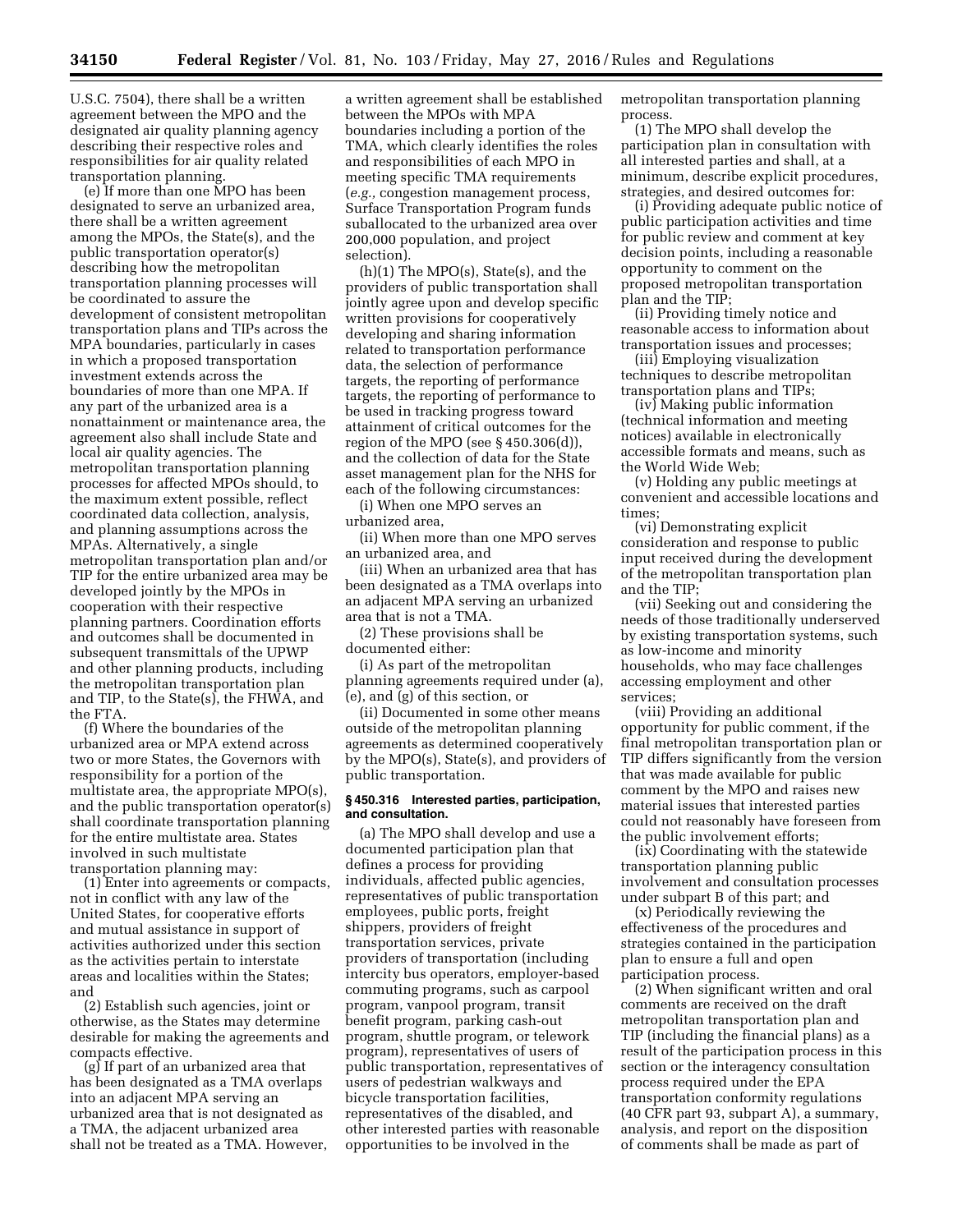the final metropolitan transportation plan and TIP.

(3) A minimum public comment period of 45 calendar days shall be provided before the initial or revised participation plan is adopted by the MPO. Copies of the approved participation plan shall be provided to the FHWA and the FTA for informational purposes and shall be posted on the World Wide Web, to the maximum extent practicable.

(b) In developing metropolitan transportation plans and TIPs, the MPO should consult with agencies and officials responsible for other planning activities within the MPA that are affected by transportation (including State and local planned growth, economic development, tourism, natural disaster risk reduction, environmental protection, airport operations, or freight movements) or coordinate its planning process (to the maximum extent practicable) with such planning activities. In addition, the MPO shall develop the metropolitan transportation plans and TIPs with due consideration of other related planning activities within the metropolitan area, and the process shall provide for the design and delivery of transportation services within the area that are provided by:

(1) Recipients of assistance under title 49 U.S.C. Chapter 53;

(2) Governmental agencies and nonprofit organizations (including representatives of the agencies and organizations) that receive Federal assistance from a source other than the U.S. Department of Transportation to provide non-emergency transportation services; and

(3) Recipients of assistance under 23 U.S.C. 201–204.

(c) When the MPA includes Indian Tribal lands, the MPO shall appropriately involve the Indian Tribal government(s) in the development of the metropolitan transportation plan and the TIP.

(d) When the MPA includes Federal public lands, the MPO shall appropriately involve the Federal land management agencies in the development of the metropolitan transportation plan and the TIP.

(e) MPOs shall, to the extent practicable, develop a documented process(es) that outlines roles, responsibilities, and key decision points for consulting with other governments and agencies, as defined in paragraphs (b), (c), and (d) of this section, which may be included in the agreement(s) developed under § 450.314.

## **§ 450.318 Transportation planning studies and project development.**

(a) Pursuant to section 1308 of the Transportation Equity Act for the 21st Century, TEA–21 (Pub. L. 105–178), an MPO(s), State(s), or public transportation operator(s) may undertake a multimodal, systems-level corridor or subarea planning study as part of the metropolitan transportation planning process. To the extent practicable, development of these transportation planning studies shall involve consultation with, or joint efforts among, the MPO(s), State(s), and/ or public transportation operator(s). The results or decisions of these transportation planning studies may be used as part of the overall project development process consistent with the National Environmental Policy Act (NEPA) of 1969 (42 U.S.C. 4321 *et seq.*) and associated implementing regulations (23 CFR part 771 and 40 CFR parts 1500–1508). Specifically, these corridor or subarea studies may result in producing any of the following for a proposed transportation project:

(1) Purpose and need or goals and objective statement(s);

(2) General travel corridor and/or general mode(s) definition (*e.g.,*  highway, transit, or a highway/transit combination);

(3) Preliminary screening of alternatives and elimination of unreasonable alternatives;

(4) Basic description of the environmental setting; and/or

(5) Preliminary identification of environmental impacts and environmental mitigation.

(b) Publicly available documents or other source material produced by, or in support of, the transportation planning process described in this subpart may be incorporated directly or by reference into subsequent NEPA documents, in accordance with 40 CFR 1502.21, if:

(1) The NEPA lead agencies agree that such incorporation will aid in establishing or evaluating the purpose and need for the Federal action, reasonable alternatives, cumulative or other impacts on the human and natural environment, or mitigation of these impacts; and

(2) The systems-level, corridor, or subarea planning study is conducted with:

(i) Involvement of interested State, local, Tribal, and Federal agencies; (ii) Public review;

(iii) Reasonable opportunity to comment during the metropolitan transportation planning process and development of the corridor or subarea planning study;

(iv) Documentation of relevant decisions in a form that is identifiable and available for review during the NEPA scoping process and can be appended to or referenced in the NEPA document; and

(v) The review of the FHWA and the FTA, as appropriate.

(c) By agreement of the NEPA lead agencies, the above integration may be accomplished through tiering (as described in 40 CFR 1502.20), incorporating the subarea or corridor planning study into the draft Environmental Impact Statement (EIS) or Environmental Assessment, or other means that the NEPA lead agencies deem appropriate.

(d) Additional information to further explain the linkages between the transportation planning and project development/NEPA processes is contained in Appendix A to this part, including an explanation that it is nonbinding guidance material. The guidance in Appendix A applies only to paragraphs (a)–(c) in this section.

(e) In addition to the process for incorporation directly or by reference outlined in paragraph (b) of this section, an additional authority for integrating planning products into the environmental review process exists in 23 U.S.C. 168. As provided in 23 U.S.C. 168(f):

(1) The statutory authority in 23 U.S.C. 168 shall not be construed to limit in any way the continued use of processes established under other parts of this section or under an authority established outside of this part, and the use of one of the processes in this section does not preclude the subsequent use of another process in this section or an authority outside of this part.

(2) The statute does not restrict the initiation of the environmental review process during planning.

### **§ 450.320 Development of programmatic mitigation plans.**

(a) An MPO may utilize the optional framework in this section to develop programmatic mitigation plans as part of the metropolitan transportation planning process to address the potential environmental impacts of future transportation projects. The MPO, in consultation with the FHWA and/or the FTA and with the agency or agencies with jurisdiction and special expertise over the resources being addressed in the plan, will determine:

(1) *Scope.* (i) An MPO may develop a programmatic mitigation plan on a local, regional, ecosystem, watershed, statewide or similar scale.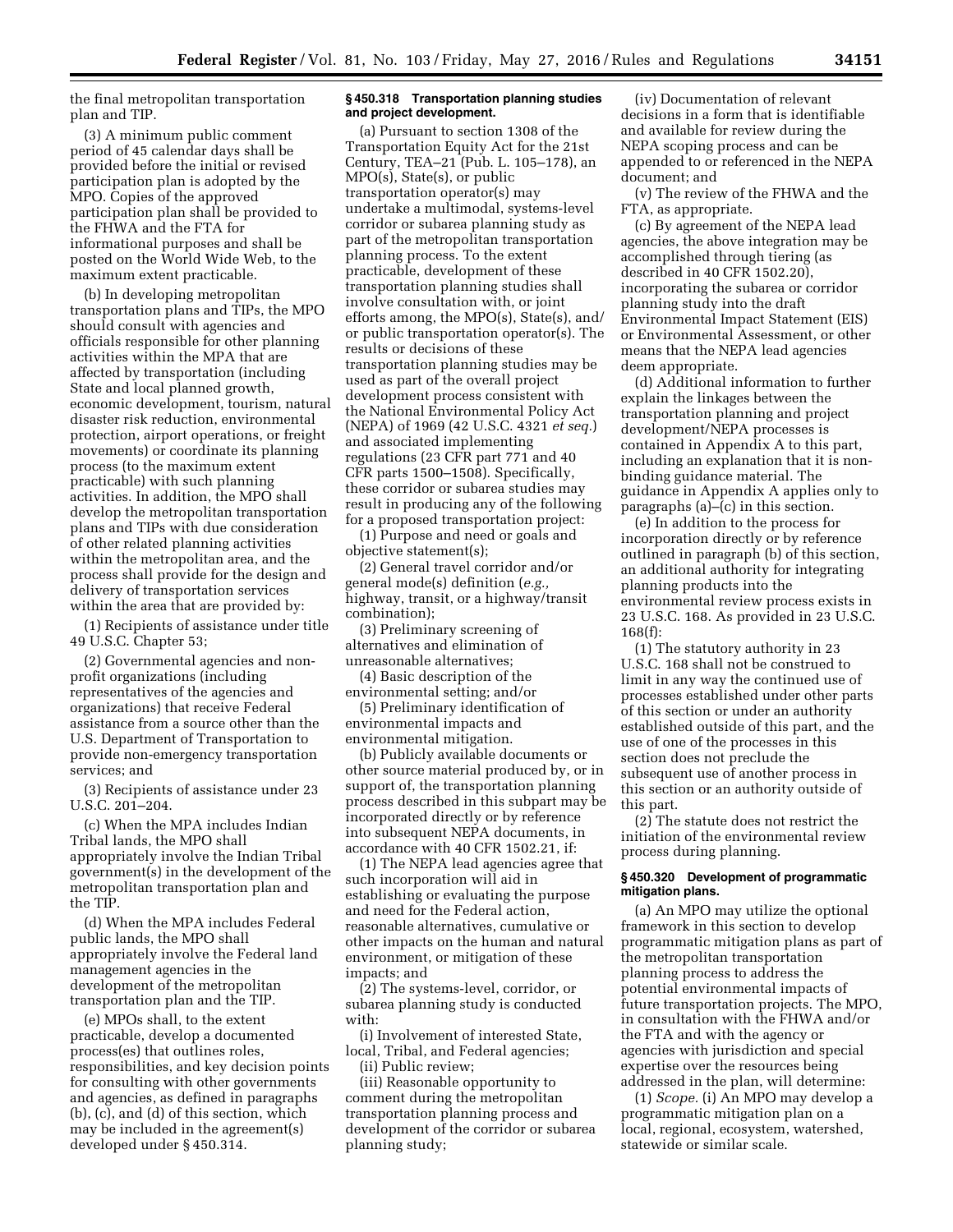(ii) The plan may encompass multiple environmental resources within a defined geographic area(s) or may focus on a specific type(s) of resource(s) such as aquatic resources, parkland, or wildlife habitat.

(iii) The plan may address or consider impacts from all projects in a defined geographic area(s) or may focus on a specific type(s) of project(s).

(2) *Contents.* The programmatic mitigation plan may include:

(i) An assessment of the existing condition of natural and human environmental resources within the area covered by the plan, including an assessment of historic and recent trends and/or any potential threats to those resources.

(ii) An identification of economic, social, and natural and human environmental resources within the geographic area that may be impacted and considered for mitigation. Examples of these resources include wetlands, streams, rivers, stormwater, parklands, cultural resources, historic resources, farmlands, archeological resources, threatened or endangered species, and critical habitat. This may include the identification of areas of high conservation concern or value and thus worthy of avoidance.

(iii) An inventory of existing or planned environmental resource banks for the impacted resource categories such as wetland, stream, stormwater, habitat, species, and an inventory of federally, State, or locally approved inlieu-of-fee programs.

(iv) An assessment of potential opportunities to improve the overall quality of the identified environmental resources through strategic mitigation for impacts of transportation projects which may include the prioritization of parcels or areas for acquisition and/or potential resource banking sites.

(v) An adoption or development of standard measures or operating procedures for mitigating certain types of impacts; establishment of parameters for determining or calculating appropriate mitigation for certain types of impacts, such as mitigation ratios, or criteria for determining appropriate mitigation sites.

(vi) Adaptive management procedures, such as protocols or procedures that involve monitoring actual impacts against predicted impacts over time and adjusting mitigation measures in response to information gathered through the monitoring.

(vii) Acknowledgement of specific statutory or regulatory requirements that must be satisfied when determining

appropriate mitigation for certain types of resources.

(b) A MPO may adopt a programmatic mitigation plan developed pursuant to paragraph (a), or developed pursuant to an alternative process as provided for in paragraph (f) of this section through the following process:

(1) Consult with each agency with jurisdiction over the environmental resources considered in the programmatic mitigation plan;

(2) Make available a draft of the programmatic mitigation plan for review and comment by appropriate environmental resource agencies and the public;

(3) Consider comments received from such agencies and the public on the draft plan; and

(4) Address such comments in the final programmatic mitigation plan.

(c) A programmatic mitigation plan may be integrated with other plans, including watershed plans, ecosystem plans, species recovery plans, growth management plans, State Wildlife Action Plans, and land use plans.

(d) If a programmatic mitigation plan has been adopted pursuant to paragraph (b), any Federal agency responsible for environmental reviews, permits, or approvals for a transportation project shall give substantial weight to the recommendations in the programmatic mitigation plan when carrying out its responsibilities under the National Environmental Policy Act of 1969 (42 U.S.C. 4321 *et seq.*) (NEPA) or other Federal environmental law.

(e) Nothing in this section limits the use of programmatic approaches for reviews under NEPA.

(f) Nothing in this section prohibits the development, as part of or separate from the transportation planning process, of a programmatic mitigation plan independent of the framework described in paragraph (a) of this section. Further, nothing in this section prohibits the adoption of a programmatic mitigation plan in the metropolitan planning process that was developed under another authority, independent of the framework described in paragraph (a).

#### **§ 450.322 Congestion management process in transportation management areas.**

(a) The transportation planning process in a TMA shall address congestion management through a process that provides for safe and effective integrated management and operation of the multimodal transportation system, based on a cooperatively developed and implemented metropolitan-wide

strategy, of new and existing transportation facilities eligible for funding under title 23 U.S.C. and title 49 U.S.C. Chapter 53 through the use of travel demand reduction (including intercity bus operators, employer-based commuting programs such as a carpool program, vanpool program, transit benefit program, parking cash-out program, shuttle program, or telework program), job access projects, and operational management strategies.

(b) The development of a congestion management process should result in multimodal system performance measures and strategies that can be reflected in the metropolitan transportation plan and the TIP.

(c) The level of system performance deemed acceptable by State and local transportation officials may vary by type of transportation facility, geographic location (metropolitan area or subarea), and/or time of day. In addition, consideration should be given to strategies that manage demand, reduce single occupant vehicle (SOV) travel, improve transportation system management and operations, and improve efficient service integration within and across modes, including highway, transit, passenger and freight rail operations, and non-motorized transport. Where the addition of general purpose lanes is determined to be an appropriate congestion management strategy, explicit consideration is to be given to the incorporation of appropriate features into the SOV project to facilitate future demand management strategies and operational improvements that will maintain the functional integrity and safety of those lanes

(d) The congestion management process shall be developed, established, and implemented as part of the metropolitan transportation planning process that includes coordination with transportation system management and operations activities. The congestion management process shall include:

(1) Methods to monitor and evaluate the performance of the multimodal transportation system, identify the underlying causes of recurring and nonrecurring congestion, identify and evaluate alternative strategies, provide information supporting the implementation of actions, and evaluate the effectiveness of implemented actions;

(2) Definition of congestion management objectives and appropriate performance measures to assess the extent of congestion and support the evaluation of the effectiveness of congestion reduction and mobility enhancement strategies for the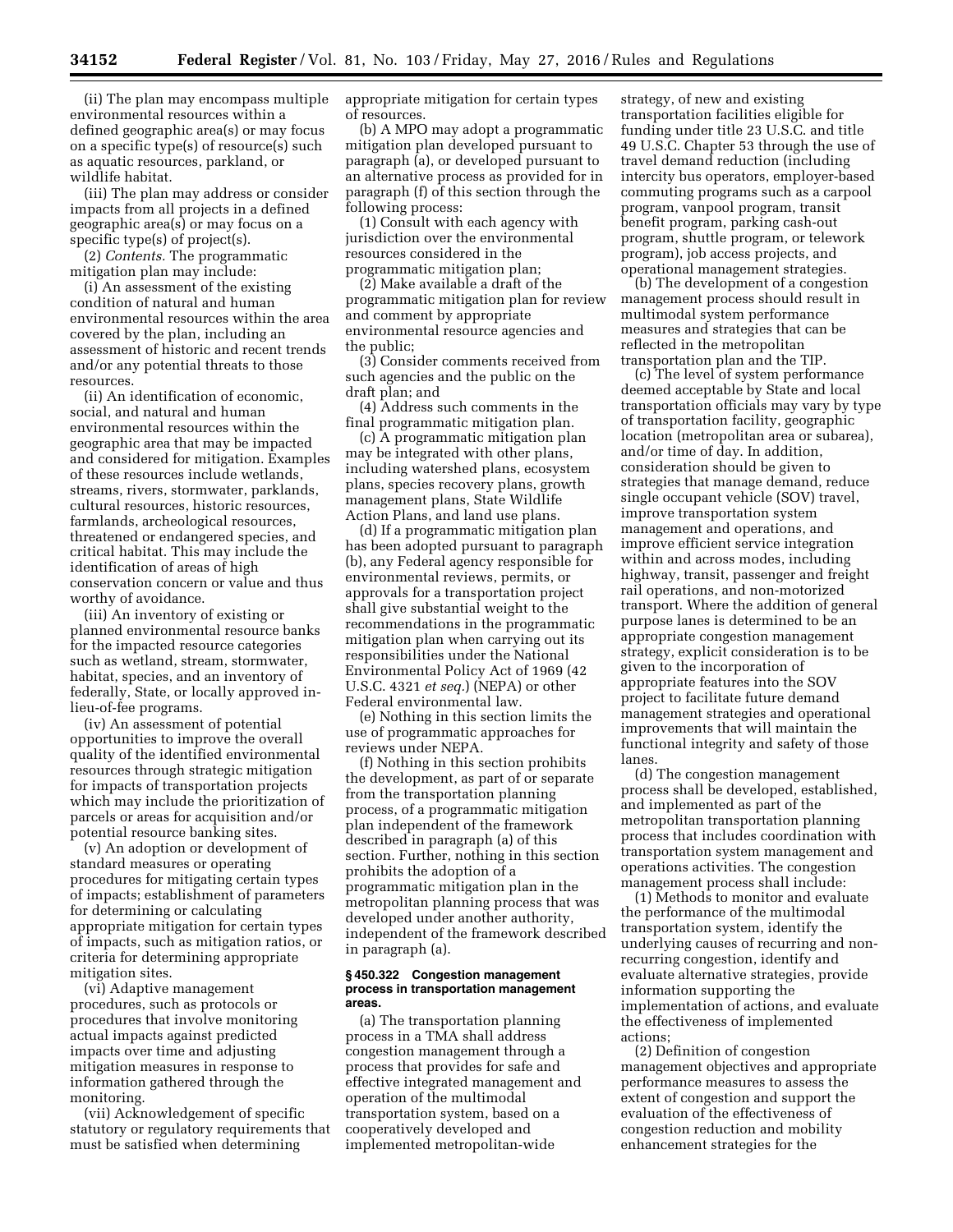movement of people and goods. Since levels of acceptable system performance may vary among local communities, performance measures should be tailored to the specific needs of the area and established cooperatively by the State(s), affected MPO(s), and local officials in consultation with the operators of major modes of transportation in the coverage area, including providers of public transportation;

(3) Establishment of a coordinated program for data collection and system performance monitoring to define the extent and duration of congestion, to contribute in determining the causes of congestion, and evaluate the efficiency and effectiveness of implemented actions. To the extent possible, this data collection program should be coordinated with existing data sources (including archived operational/ITS data) and coordinated with operations managers in the metropolitan area;

(4) Identification and evaluation of the anticipated performance and expected benefits of appropriate congestion management strategies that will contribute to the more effective use and improved safety of existing and future transportation systems based on the established performance measures. The following categories of strategies, or combinations of strategies, are some examples of what should be appropriately considered for each area:

(i) Demand management measures, including growth management, and

congestion pricing; (ii) Traffic operational improvements;

(iii) Public transportation

improvements;

(iv) ITS technologies as related to the regional ITS architecture; and

(v) Where necessary, additional system capacity.

(5) Identification of an implementation schedule, implementation responsibilities, and possible funding sources for each strategy (or combination of strategies) proposed for implementation; and

(6) Implementation of a process for periodic assessment of the effectiveness of implemented strategies, in terms of the area's established performance measures. The results of this evaluation shall be provided to decision makers and the public to provide guidance on selection of effective strategies for future implementation.

(e) In a TMA designated as nonattainment area for ozone or carbon monoxide pursuant to the Clean Air Act, Federal funds may not be programmed for any project that will result in a significant increase in the carrying capacity for SOVs (*i.e.,* a new

general purpose highway on a new location or adding general purpose lanes, with the exception of safety improvements or the elimination of bottlenecks), unless the project is addressed through a congestion management process meeting the requirements of this section.

(f) In TMAs designated as nonattainment for ozone or carbon monoxide, the congestion management process shall provide an appropriate analysis of reasonable (including multimodal) travel demand reduction and operational management strategies for the corridor in which a project that will result in a significant increase in capacity for SOVs (as described in paragraph (d) of this section) is proposed to be advanced with Federal funds. If the analysis demonstrates that travel demand reduction and operational management strategies cannot fully satisfy the need for additional capacity in the corridor and additional SOV capacity is warranted, then the congestion management process shall identify all reasonable strategies to manage the SOV facility safely and effectively (or to facilitate its management in the future). Other travel demand reduction and operational management strategies appropriate for the corridor, but not appropriate for incorporation into the SOV facility itself, shall also be identified through the congestion management process. All identified reasonable travel demand reduction and operational management strategies shall be incorporated into the SOV project or committed to by the State and MPO for implementation.

(g) State laws, rules, or regulations pertaining to congestion management systems or programs may constitute the congestion management process, if the FHWA and the FTA find that the State laws, rules, or regulations are consistent with, and fulfill the intent of, the purposes of 23 U.S.C. 134 and 49 U.S.C. 5303.

(h) *Congestion management plan.* A MPO serving a TMA may develop a plan that includes projects and strategies that will be considered in the TIP of such MPO.

(1) Such plan shall:

(i) Develop regional goals to reduce vehicle miles traveled during peak commuting hours and improve transportation connections between areas with high job concentration and areas with high concentrations of lowincome households;

(ii) Identify existing public transportation services, employer based commuter programs, and other existing transportation services that support access to jobs in the region; and

(iii) Identify proposed projects and programs to reduce congestion and increase job access opportunities.

(2) In developing the congestion management plan, an MPO shall consult with employers, private and nonprofit providers of public transportation, transportation management organizations, and organizations that provide job access reverse commute projects or job-related services to lowincome individuals.

### **§ 450.324 Development and content of the metropolitan transportation plan.**

(a) The metropolitan transportation planning process shall include the development of a transportation plan addressing no less than a 20-year planning horizon as of the effective date. In formulating the transportation plan, the MPO shall consider factors described in § 450.306 as the factors relate to a minimum 20-year forecast period. In nonattainment and maintenance areas, the effective date of the transportation plan shall be the date of a conformity determination issued by the FHWA and the FTA. In attainment areas, the effective date of the transportation plan shall be its date of adoption by the MPO.

(b) The transportation plan shall include both long-range and short-range strategies/actions that provide for the development of an integrated multimodal transportation system (including accessible pedestrian walkways and bicycle transportation facilities) to facilitate the safe and efficient movement of people and goods in addressing current and future transportation demand.

(c) The MPO shall review and update the transportation plan at least every 4 years in air quality nonattainment and maintenance areas and at least every 5 years in attainment areas to confirm the transportation plan's validity and consistency with current and forecasted transportation and land use conditions and trends and to extend the forecast period to at least a 20-year planning horizon. In addition, the MPO may revise the transportation plan at any time using the procedures in this section without a requirement to extend the horizon year. The MPO shall approve the transportation plan (and any revisions) and submit it for information purposes to the Governor. Copies of any updated or revised transportation plans must be provided to the FHWA and the FTA.

(d) In metropolitan areas that are in nonattainment for ozone or carbon monoxide, the MPO shall coordinate the development of the metropolitan transportation plan with the process for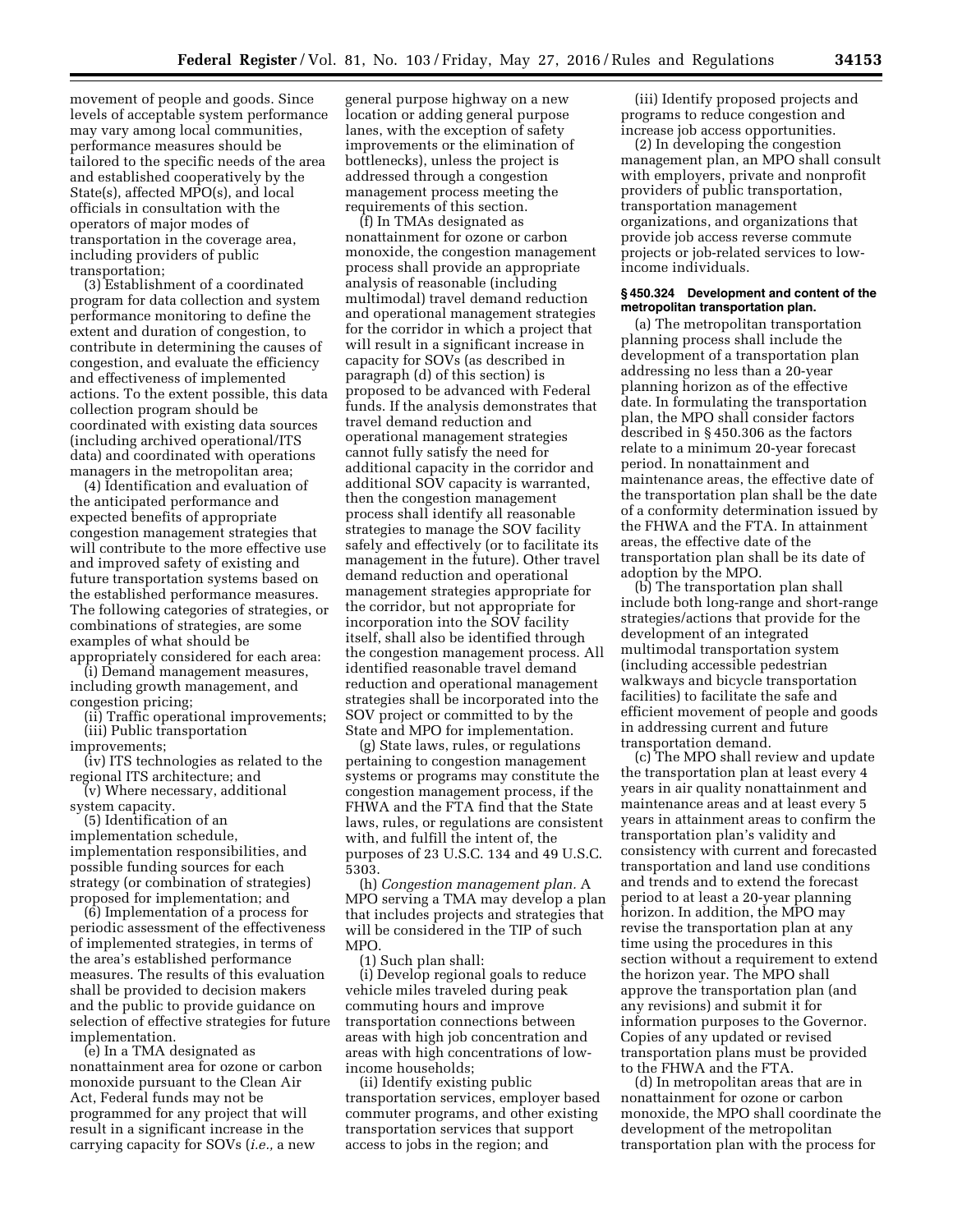developing transportation control measures (TCMs) in a State Implementation Plan (SIP).

(e) The MPO, the State(s), and the public transportation operator(s) shall validate data used in preparing other existing modal plans for providing input to the transportation plan. In updating the transportation plan, the MPO shall base the update on the latest available estimates and assumptions for population, land use, travel, employment, congestion, and economic activity. The MPO shall approve transportation plan contents and supporting analyses produced by a transportation plan update.

(f) The metropolitan transportation plan shall, at a minimum, include:

(1) The current and projected transportation demand of persons and goods in the metropolitan planning area over the period of the transportation plan;

(2) Existing and proposed transportation facilities (including major roadways, public transportation facilities, intercity bus facilities, multimodal and intermodal facilities, nonmotorized transportation facilities (*e.g.,* pedestrian walkways and bicycle facilities), and intermodal connectors) that should function as an integrated metropolitan transportation system, giving emphasis to those facilities that serve important national and regional transportation functions over the period of the transportation plan.

(3) A description of the performance measures and performance targets used in assessing the performance of the transportation system in accordance with § 450.306(d).

(4) A system performance report and subsequent updates evaluating the condition and performance of the transportation system with respect to the performance targets described in § 450.306(d), including—

(i) Progress achieved by the metropolitan planning organization in meeting the performance targets in comparison with system performance recorded in previous reports, including baseline data; and

(ii) For metropolitan planning organizations that voluntarily elect to develop multiple scenarios, an analysis of how the preferred scenario has improved the conditions and performance of the transportation system and how changes in local policies and investments have impacted the costs necessary to achieve the identified performance targets.

(5) Operational and management strategies to improve the performance of existing transportation facilities to relieve vehicular congestion and

maximize the safety and mobility of people and goods;

(6) Consideration of the results of the congestion management process in TMAs that meet the requirements of this subpart, including the identification of SOV projects that result from a congestion management process in TMAs that are nonattainment for ozone or carbon monoxide.

(7) Assessment of capital investment and other strategies to preserve the existing and projected future metropolitan transportation infrastructure, provide for multimodal capacity increases based on regional priorities and needs, and reduce the vulnerability of the existing transportation infrastructure to natural disasters. The metropolitan transportation plan may consider projects and strategies that address areas or corridors where current or projected congestion threatens the efficient functioning of key elements of the metropolitan area's transportation system.

(8) Transportation and transit enhancement activities, including consideration of the role that intercity buses may play in reducing congestion, pollution, and energy consumption in a cost-effective manner and strategies and investments that preserve and enhance intercity bus systems, including systems that are privately owned and operated, and including transportation alternatives, as defined in 23 U.S.C. 101(a), and associated transit improvements, as described in 49 U.S.C. 5302(a), as appropriate;

(9) Design concept and design scope descriptions of all existing and proposed transportation facilities in sufficient detail, regardless of funding source, in nonattainment and maintenance areas for conformity determinations under the EPA's transportation conformity regulations (40 CFR part 93, subpart A). In all areas (regardless of air quality designation), all proposed improvements shall be described in sufficient detail to develop cost estimates;

(10) A discussion of types of potential environmental mitigation activities and potential areas to carry out these activities, including activities that may have the greatest potential to restore and maintain the environmental functions affected by the metropolitan transportation plan. The discussion may focus on policies, programs, or strategies, rather than at the project level. The MPO shall develop the discussion in consultation with applicable Federal, State, and Tribal land management, wildlife, and regulatory agencies. The MPO may

establish reasonable timeframes for performing this consultation;

(11) A financial plan that demonstrates how the adopted transportation plan can be implemented.

(i) For purposes of transportation system operations and maintenance, the financial plan shall contain system-level estimates of costs and revenue sources that are reasonably expected to be available to adequately operate and maintain the Federal-aid highways (as defined by 23 U.S.C. 101(a)(5)) and public transportation (as defined by title 49 U.S.C. Chapter 53).

(ii) For the purpose of developing the metropolitan transportation plan, the MPO, public transportation operator(s), and State shall cooperatively develop estimates of funds that will be available to support metropolitan transportation plan implementation, as required under § 450.314(a). All necessary financial resources from public and private sources that are reasonably expected to be made available to carry out the transportation plan shall be identified.

(iii) The financial plan shall include recommendations on any additional financing strategies to fund projects and programs included in the metropolitan transportation plan. In the case of new funding sources, strategies for ensuring their availability shall be identified. The financial plan may include an assessment of the appropriateness of innovative finance techniques (for example, tolling, pricing, bonding, public private partnerships, or other strategies) as revenue sources for projects in the plan.

(iv) In developing the financial plan, the MPO shall take into account all projects and strategies proposed for funding under title 23 U.S.C., title 49 U.S.C. Chapter 53 or with other Federal funds; State assistance; local sources; and private participation. Revenue and cost estimates that support the metropolitan transportation plan must use an inflation rate(s) to reflect ''year of expenditure dollars,'' based on reasonable financial principles and information, developed cooperatively by the MPO, State(s), and public transportation operator(s).

(v) For the outer years of the metropolitan transportation plan (*i.e.,*  beyond the first 10 years), the financial plan may reflect aggregate cost ranges/ cost bands, as long as the future funding source(s) is reasonably expected to be available to support the projected cost ranges/cost bands.

(vi) For nonattainment and maintenance areas, the financial plan shall address the specific financial strategies required to ensure the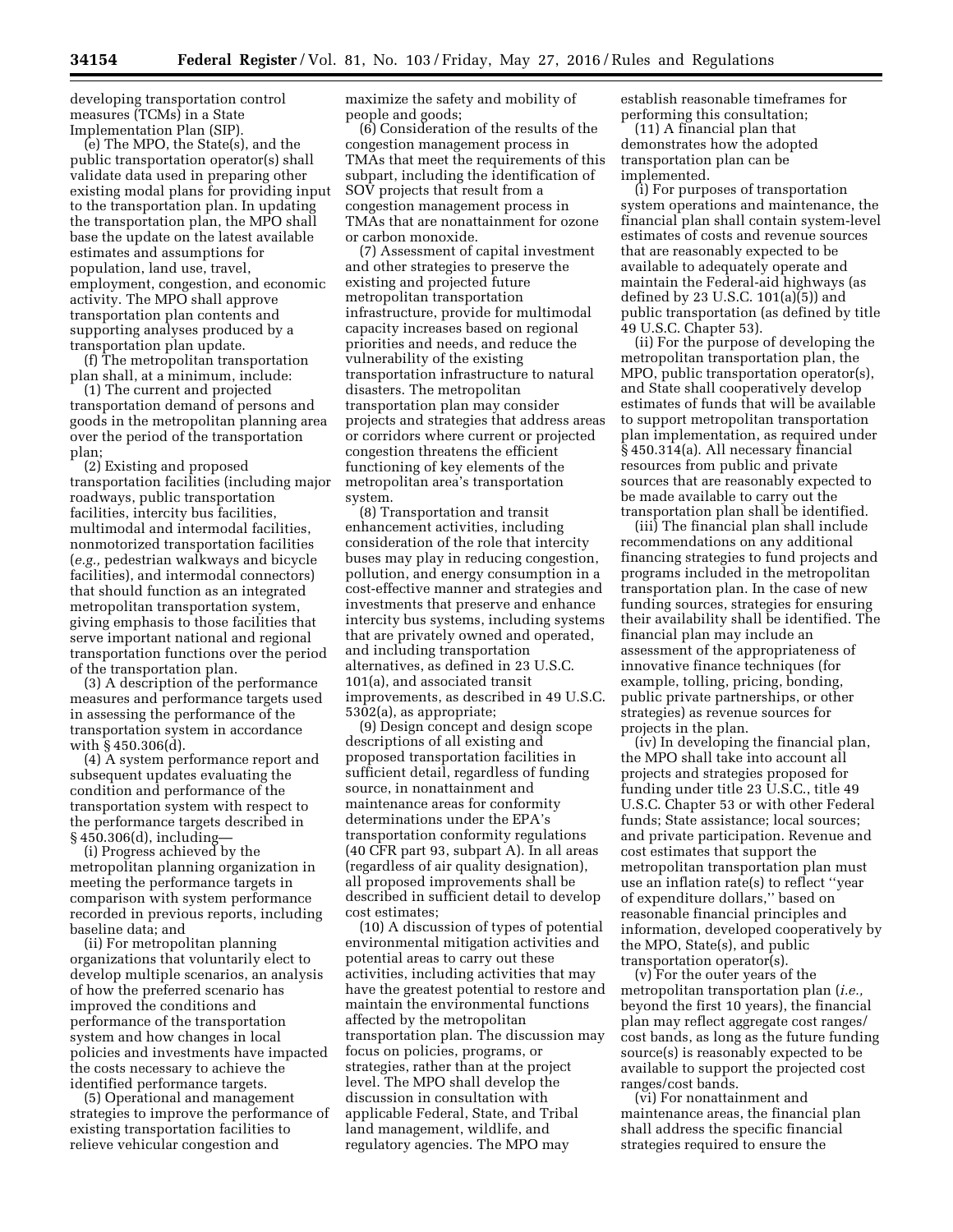implementation of TCMs in the applicable SIP.

(vii) For illustrative purposes, the financial plan may include additional projects that would be included in the adopted transportation plan if additional resources beyond those identified in the financial plan were to become available.

(viii) In cases that the FHWA and the FTA find a metropolitan transportation plan to be fiscally constrained and a revenue source is subsequently removed or substantially reduced (*i.e.,* by legislative or administrative actions), the FHWA and the FTA will not withdraw the original determination of fiscal constraint; however, in such cases, the FHWA and the FTA will not act on an updated or amended metropolitan transportation plan that does not reflect the changed revenue situation.

(12) Pedestrian walkway and bicycle transportation facilities in accordance with 23 U.S.C. 217(g).

(g) The MPO shall consult, as appropriate, with State and local agencies responsible for land use management, natural resources, environmental protection, conservation, and historic preservation concerning the development of the transportation plan. The consultation shall involve, as appropriate:

(1) Comparison of transportation plans with State conservation plans or maps, if available; or

(2) Comparison of transportation plans to inventories of natural or historic resources, if available.

(h) The metropolitan transportation plan should integrate the priorities, goals, countermeasures, strategies, or projects for the metropolitan planning area contained in the HSIP, including the SHSP required under 23 U.S.C. 148, the Public Transportation Agency Safety Plan required under 49 U.S.C. 5329(d), or an Interim Agency Safety Plan in accordance with 49 CFR part 659, as in effect until completion of the Public Transportation Agency Safety Plan, and may incorporate or reference applicable emergency relief and disaster preparedness plans and strategies and policies that support homeland security, as appropriate, to safeguard the personal security of all motorized and nonmotorized users.

(i) An MPO may, while fitting the needs and complexity of its community, voluntarily elect to develop multiple scenarios for consideration as part of the development of the metropolitan transportation plan.

(1) An MPO that chooses to develop multiple scenarios under this paragraph (i) is encouraged to consider:

(i) Potential regional investment strategies for the planning horizon; (ii) Assumed distribution of

population and employment;

(iii) A scenario that, to the maximum extent practicable, maintains baseline conditions for the performance areas identified in § 450.306(d) and measures established under 23 CFR part 490;

(iv) A scenario that improves the baseline conditions for as many of the performance measures identified in § 450.306(d) as possible;

(v) Revenue constrained scenarios based on the total revenues expected to be available over the forecast period of the plan; and

(vi) Estimated costs and potential revenues available to support each scenario.

(2) In addition to the performance areas identified in 23 U.S.C. 150(c), 49 U.S.C. 5326(c), and 5329(d), and the measures established under 23 CFR part 490, MPOs may evaluate scenarios developed under this paragraph using locally developed measures.

(j) The MPO shall provide individuals, affected public agencies, representatives of public transportation employees, public ports, freight shippers, providers of freight transportation services, private providers of transportation (including intercity bus operators, employer-based commuting programs, such as carpool program, vanpool program, transit benefit program, parking cashout program, shuttle program, or telework program), representatives of users of public transportation, representatives of users of pedestrian walkways and bicycle transportation facilities, representatives of the disabled, and other interested parties with a reasonable opportunity to comment on the transportation plan using the participation plan developed under § 450.316(a).

(k) The MPO shall publish or otherwise make readily available the metropolitan transportation plan for public review, including (to the maximum extent practicable) in electronically accessible formats and means, such as the World Wide Web.

(l) A State or MPO is not required to select any project from the illustrative list of additional projects included in the financial plan under paragraph (f)(11) of this section.

(m) In nonattainment and maintenance areas for transportationrelated pollutants, the MPO, as well as the FHWA and the FTA, must make a conformity determination on any updated or amended transportation plan in accordance with the Clean Air Act and the EPA transportation conformity

regulations (40 CFR part 93, subpart A). A 12-month conformity lapse grace period will be implemented when an area misses an applicable deadline, in accordance with the Clean Air Act and the transportation conformity regulations (40 CFR part 93, subpart A). At the end of this 12-month grace period, the existing conformity determination will lapse. During a conformity lapse, MPOs can prepare an interim metropolitan transportation plan as a basis for advancing projects that are eligible to proceed under a conformity lapse. An interim metropolitan transportation plan consisting of eligible projects from, or consistent with, the most recent conforming transportation plan and TIP may proceed immediately without revisiting the requirements of this section, subject to interagency consultation defined in 40 CFR part 93, subpart A. An interim metropolitan transportation plan containing eligible projects that are not from, or consistent with, the most recent conforming transportation plan and TIP must meet all the requirements of this section.

## **§ 450.326 Development and content of the transportation improvement program (TIP).**

(a) The MPO, in cooperation with the State(s) and any affected public transportation operator(s), shall develop a TIP for the metropolitan planning area. The TIP shall reflect the investment priorities established in the current metropolitan transportation plan and shall cover a period of no less than 4 years, be updated at least every 4 years, and be approved by the MPO and the Governor. However, if the TIP covers more than 4 years, the FHWA and the FTA will consider the projects in the additional years as informational. The MPO may update the TIP more frequently, but the cycle for updating the TIP must be compatible with the STIP development and approval process. The TIP expires when the FHWA/FTA approval of the STIP expires. Copies of any updated or revised TIPs must be provided to the FHWA and the FTA. In nonattainment and maintenance areas subject to transportation conformity requirements, the FHWA and the FTA, as well as the MPO, must make a conformity determination on any updated or amended TIP, in accordance with the Clean Air Act requirements and the EPA's transportation conformity regulations (40 CFR part 93, subpart A).

(b) The MPO shall provide all interested parties with a reasonable opportunity to comment on the proposed TIP as required by § 450.316(a). In addition, in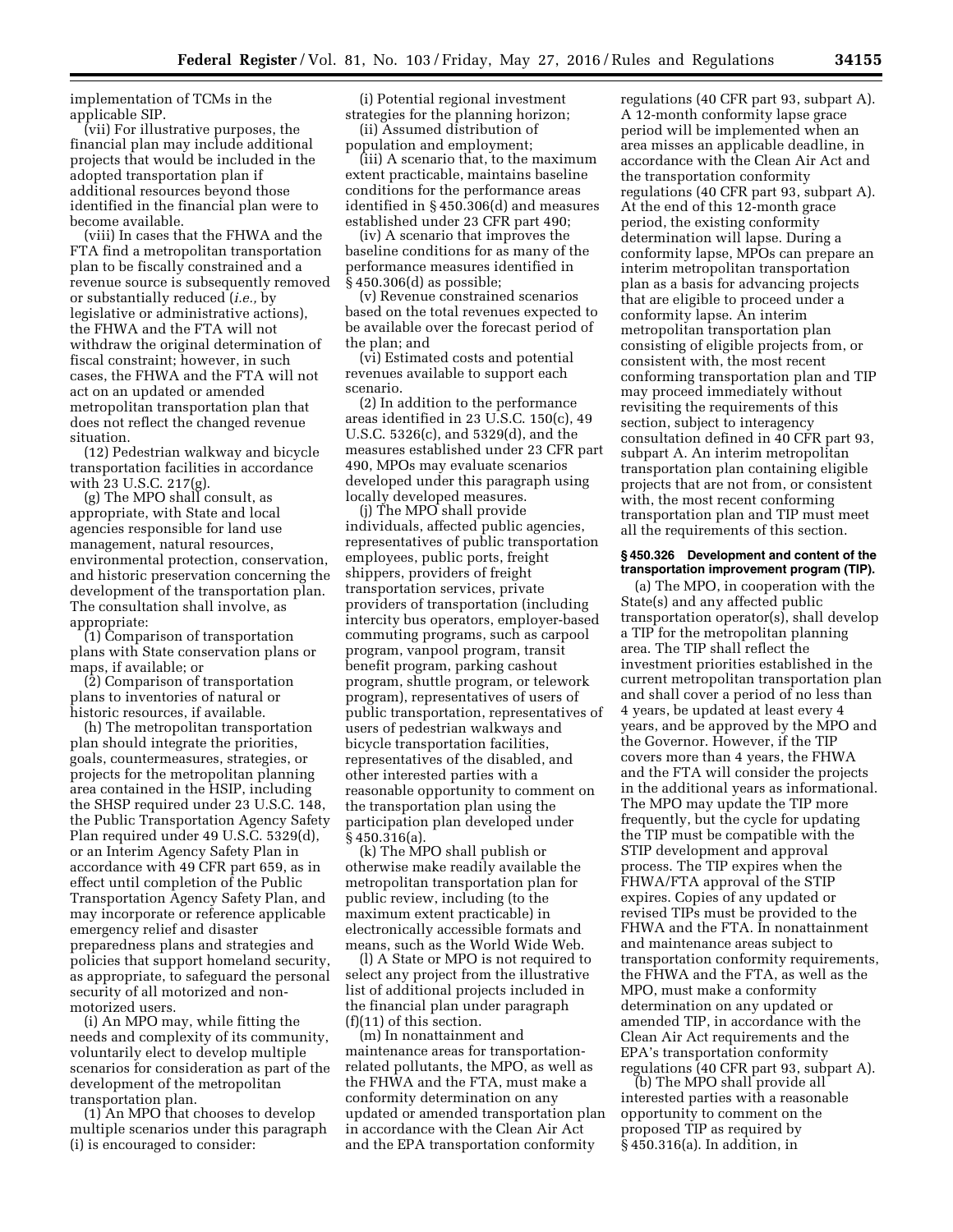nonattainment area TMAs, the MPO shall provide at least one formal public meeting during the TIP development process, which should be addressed through the participation plan described in § 450.316(a). In addition, the MPO shall publish or otherwise make readily available the TIP for public review, including (to the maximum extent practicable) in electronically accessible formats and means, such as the World Wide Web, as described in § 450.316(a).

(c) The TIP shall be designed such that once implemented, it makes progress toward achieving the performance targets established under § 450.306(d).

(d) The TIP shall include, to the maximum extent practicable, a description of the anticipated effect of the TIP toward achieving the performance targets identified in the metropolitan transportation plan, linking investment priorities to those performance targets.

(e) The TIP shall include capital and non-capital surface transportation projects (or phases of projects) within the boundaries of the metropolitan planning area proposed for funding under 23 U.S.C. and 49 U.S.C. Chapter 53 (including transportation alternatives; associated transit improvements; Tribal Transportation Program, Federal Lands Transportation Program, and Federal Lands Access Program projects; HSIP projects; trails projects; accessible pedestrian walkways; and bicycle facilities), except the following that may be included:

(1) Safety projects funded under 23 U.S.C. 402 and 49 U.S.C. 31102;

(2) Metropolitan planning projects funded under 23 U.S.C. 104(d), and 49 U.S.C. 5305(d);

(3) State planning and research projects funded under 23 U.S.C. 505 and 49 U.S.C. 5305(e);

(4) At the discretion of the State and MPO, metropolitan planning projects funded with Surface Transportation Program funds;

(5) Emergency relief projects (except those involving substantial functional, locational, or capacity changes);

(6) National planning and research projects funded under 49 U.S.C. 5314; and

(7) Project management oversight projects funded under 49 U.S.C. 5327.

(f) The TIP shall contain all regionally significant projects requiring an action by the FHWA or the FTA whether or not the projects are to be funded under title 23 U.S.C. Chapters 1 and 2 or title 49 U.S.C. Chapter 53 (*e.g.,* addition of an interchange to the Interstate System with State, local, and/or private funds and congressionally designated projects

not funded under 23 U.S.C. or 49 U.S.C. Chapter 53). For public information and conformity purposes, the TIP shall include all regionally significant projects proposed to be funded with Federal funds other than those administered by the FHWA or the FTA, as well as all regionally significant projects to be funded with non-Federal funds.

(g) The TIP shall include, for each project or phase (*e.g.,* preliminary engineering, environment/NEPA, rightof-way, design, or construction), the following:

(1) Sufficient descriptive material (*i.e.,* type of work, termini, and length) to identify the project or phase;

(2) Estimated total project cost, which may extend beyond the 4 years of the TIP;

(3) The amount of Federal funds proposed to be obligated during each program year for the project or phase (for the first year, this includes the proposed category of Federal funds and source(s) of non-Federal funds. For the second, third, and fourth years, this includes the likely category or possible categories of Federal funds and sources of non-Federal funds);

(4) Identification of the agencies responsible for carrying out the project or phase;

(5) In nonattainment and maintenance areas, identification of those projects that are identified as TCMs in the applicable SIP;

(6) In nonattainment and maintenance areas, included projects shall be specified in sufficient detail (design concept and scope) for air quality analysis in accordance with the EPA transportation conformity regulations (40 CFR part 93, subpart A); and

(7) In areas with Americans with Disabilities Act required paratransit and key station plans, identification of those projects that will implement these plans.

(h) Projects that are not considered to be of appropriate scale for individual identification in a given program year may be grouped by function, work type, and/or geographic area using the applicable classifications under 23 CFR 771.117(c) and (d) and/or 40 CFR part 93. In nonattainment and maintenance areas, project classifications must be consistent with the ''exempt project'' classifications contained in the EPA transportation conformity regulations (40 CFR part 93, subpart A). In addition, projects proposed for funding under title 23 U.S.C. Chapter 2 that are not regionally significant may be grouped in one line item or identified individually in the TIP.

(i) Each project or project phase included in the TIP shall be consistent with the approved metropolitan transportation plan.

(j) The TIP shall include a financial plan that demonstrates how the approved TIP can be implemented, indicates resources from public and private sources that are reasonably expected to be made available to carry out the TIP, and recommends any additional financing strategies for needed projects and programs. In developing the TIP, the MPO, State(s), and public transportation operator(s) shall cooperatively develop estimates of funds that are reasonably expected to be available to support TIP implementation in accordance with § 450.314(a). Only projects for which construction or operating funds can reasonably be expected to be available may be included. In the case of new funding sources, strategies for ensuring their availability shall be identified. In developing the financial plan, the MPO shall take into account all projects and strategies funded under title 23 U.S.C., title 49 U.S.C. Chapter 53, and other Federal funds; and regionally significant projects that are not federally funded. For purposes of transportation operations and maintenance, the financial plan shall contain system-level estimates of costs and revenue sources that are reasonably expected to be available to adequately operate and maintain Federal-aid highways (as defined by 23 U.S.C. 101(a)(6)) and public transportation (as defined by title 49 U.S.C. Chapter 53). In addition, for illustrative purposes, the financial plan may include additional projects that would be included in the TIP if reasonable additional resources beyond those identified in the financial plan were to become available. Revenue and cost estimates for the TIP must use an inflation rate(s) to reflect ''year of expenditure dollars,'' based on reasonable financial principles and information, developed cooperatively by the MPO, State(s), and public transportation operator(s).

(k) The TIP shall include a project, or a phase of a project, only if full funding can reasonably be anticipated to be available for the project within the time period contemplated for completion of the project. In nonattainment and maintenance areas, projects included in the first 2 years of the TIP shall be limited to those for which funds are available or committed. For the TIP, financial constraint shall be demonstrated and maintained by year and shall include sufficient financial information to demonstrate which projects are to be implemented using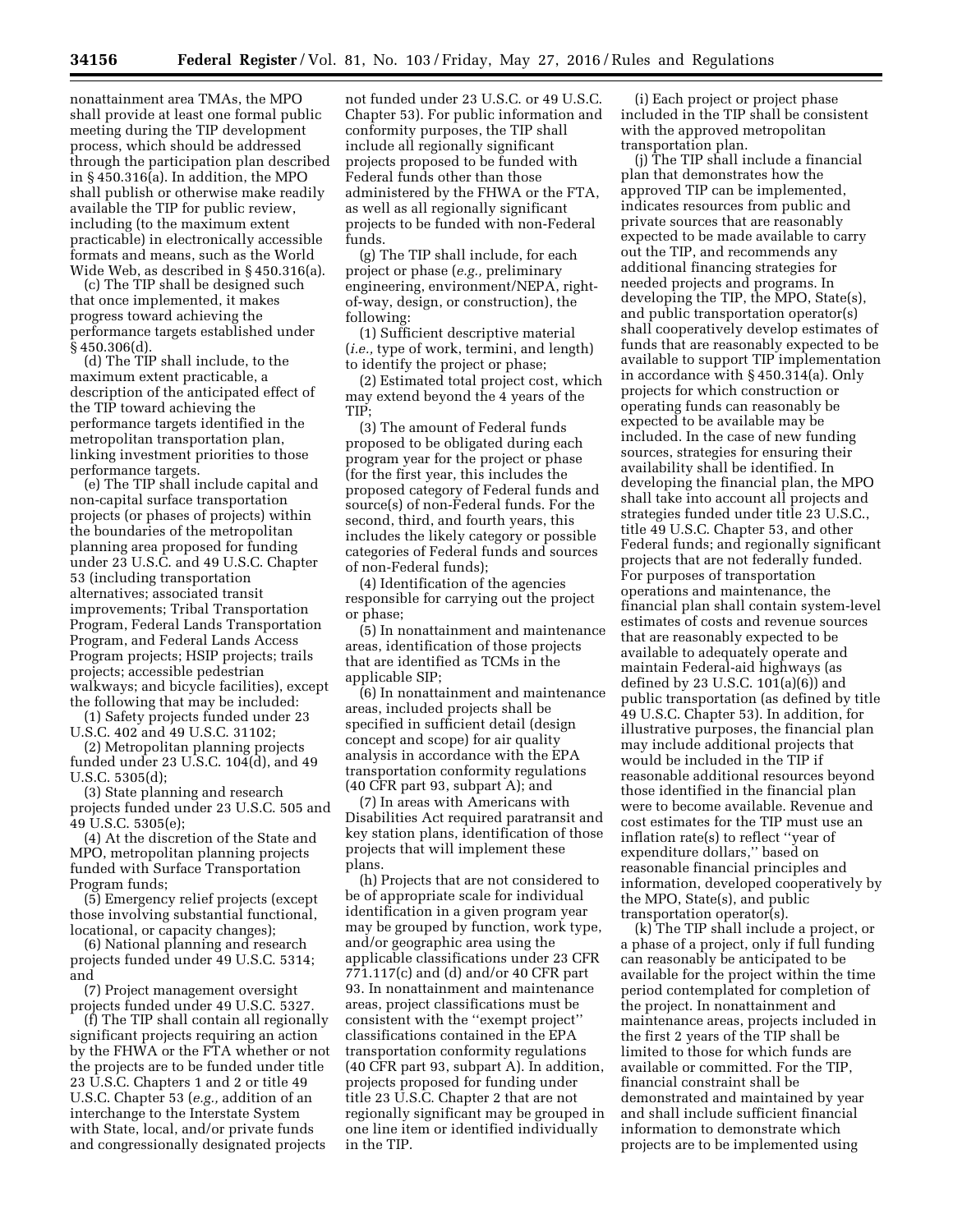current and/or reasonably available revenues, while federally supported facilities are being adequately operated and maintained. In the case of proposed funding sources, strategies for ensuring their availability shall be identified in the financial plan consistent with paragraph (h) of this section. In nonattainment and maintenance areas, the TIP shall give priority to eligible TCMs identified in the approved SIP in accordance with the EPA transportation conformity regulations (40 CFR part 93, subpart A) and shall provide for their timely implementation.

(l) In cases that the FHWA and the FTA find a TIP to be fiscally constrained and a revenue source is subsequently removed or substantially reduced (*i.e.,*  by legislative or administrative actions), the FHWA and the FTA will not withdraw the original determination of fiscal constraint. However, in such cases, the FHWA and the FTA will not act on an updated or amended TIP that does not reflect the changed revenue situation.

(m) Procedures or agreements that distribute suballocated Surface Transportation Program funds to individual jurisdictions or modes within the MPA by pre-determined percentages or formulas are inconsistent with the legislative provisions that require the MPO, in cooperation with the State and the public transportation operator, to develop a prioritized and financially constrained TIP and shall not be used unless they can be clearly shown to be based on considerations required to be addressed as part of the metropolitan transportation planning process.

(n) As a management tool for monitoring progress in implementing the transportation plan, the TIP should:

(1) Identify the criteria and process for prioritizing implementation of transportation plan elements (including multimodal trade-offs) for inclusion in the TIP and any changes in priorities from previous TIPs;

(2) List major projects from the previous TIP that were implemented and identify any significant delays in the planned implementation of major projects; and

(3) In nonattainment and maintenance areas, describe the progress in implementing any required TCMs, in accordance with 40 CFR part 93.

(o) In metropolitan nonattainment and maintenance areas, a 12-month conformity lapse grace period will be implemented when an area misses an applicable deadline, according to the Clean Air Act and the transportation conformity regulations (40 CFR part 93, subpart A). At the end of this 12-month

grace period, the existing conformity determination will lapse. During a conformity lapse, MPOs may prepare an interim TIP as a basis for advancing projects that are eligible to proceed under a conformity lapse. An interim TIP consisting of eligible projects from, or consistent with, the most recent conforming metropolitan transportation plan and TIP may proceed immediately without revisiting the requirements of this section, subject to interagency consultation defined in 40 CFR part 93. An interim TIP containing eligible projects that are not from, or consistent with, the most recent conforming transportation plan and TIP must meet all the requirements of this section.

(p) Projects in any of the first 4 years of the TIP may be advanced in place of another project in the first 4 years of the TIP, subject to the project selection requirements of § 450.332. In addition, the MPO may revise the TIP at any time under procedures agreed to by the State, MPO(s), and public transportation operator(s) consistent with the TIP development procedures established in this section, as well as the procedures for the MPO participation plan (see § 450.316(a)) and FHWA/FTA actions on the TIP (see § 450.330).

### **§ 450.328 TIP revisions and relationship to the STIP.**

(a) An MPO may revise the TIP at any time under procedures agreed to by the cooperating parties consistent with the procedures established in this part for its development and approval. In nonattainment or maintenance areas for transportation-related pollutants, if a TIP amendment involves non-exempt projects (per 40 CFR part 93), or is replaced with an updated TIP, the MPO and the FHWA and the FTA must make a new conformity determination. In all areas, changes that affect fiscal constraint must take place by amendment of the TIP. The MPO shall use public participation procedures consistent with § 450.316(a) in revising the TIP, except that these procedures are not required for administrative modifications.

(b) After approval by the MPO and the Governor, the State shall include the TIP without change, directly or by reference, in the STIP required under 23 U.S.C. 135. In nonattainment and maintenance areas, the FHWA and the FTA must make a conformity finding on the TIP before it is included in the STIP. A copy of the approved TIP shall be provided to the FHWA and the FTA.

(c) The State shall notify the MPO and Federal land management agencies when it has included a TIP including

projects under the jurisdiction of these agencies in the STIP.

## **§ 450.330 TIP action by the FHWA and the FTA.**

(a) The FHWA and the FTA shall jointly find that each metropolitan TIP is consistent with the metropolitan transportation plan produced by the continuing and comprehensive transportation process carried on cooperatively by the MPO(s), the State(s), and the public transportation operator(s) in accordance with 23 U.S.C. 134 and 49 U.S.C. 5303. This finding shall be based on the self-certification statement submitted by the State and MPO under § 450.336, a review of the metropolitan transportation plan by the FHWA and the FTA, and upon other reviews as deemed necessary by the FHWA and the FTA.

(b) In nonattainment and maintenance areas, the MPO, as well as the FHWA and the FTA, shall determine conformity of any updated or amended TIP, in accordance with 40 CFR part 93. After the FHWA and the FTA issue a conformity determination on the TIP, the TIP shall be incorporated, without change, into the STIP, directly or by reference.

(c) If an MPO has not updated the metropolitan transportation plan in accordance with the cycles defined in § 450.324(c), projects may only be advanced from a TIP that was approved and found to conform (in nonattainment and maintenance areas) prior to expiration of the metropolitan transportation plan and meets the TIP update requirements of § 450.326(a). Until the MPO approves (in attainment areas) or the FHWA and the FTA issue a conformity determination on (in nonattainment and maintenance areas) the updated metropolitan transportation plan, the MPO may not amend the TIP.

(d) In the case of extenuating circumstances, the FHWA and the FTA will consider and take appropriate action on requests to extend the STIP approval period for all or part of the TIP in accordance with § 450.220(b).

(e) If an illustrative project is included in the TIP, no Federal action may be taken on that project by the FHWA and the FTA until it is formally included in the financially constrained and conforming metropolitan transportation plan and TIP.

(f) Where necessary in order to maintain or establish operations, the FHWA and the FTA may approve highway and transit operating assistance for specific projects or programs, even though the projects or programs may not be included in an approved TIP.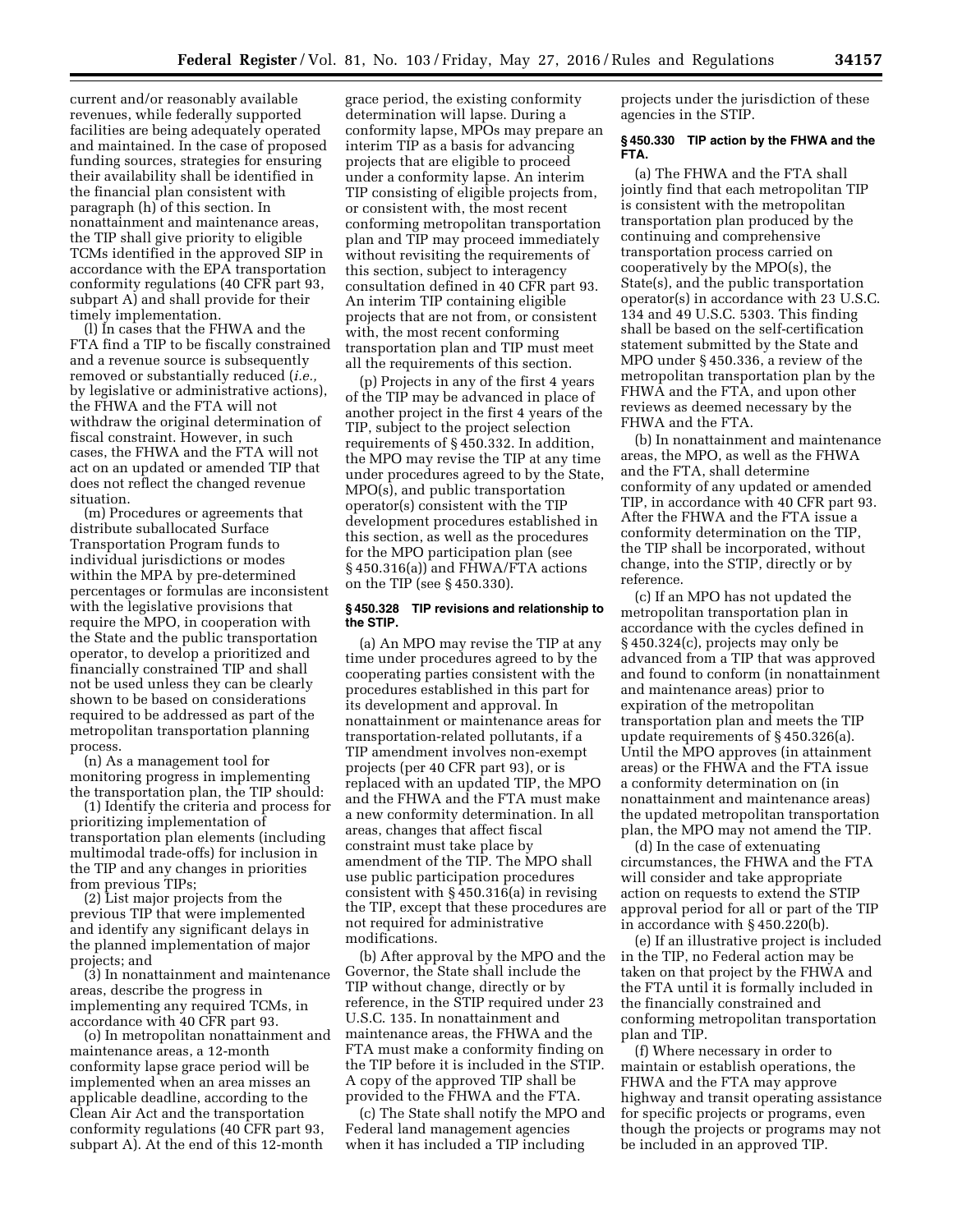## **§ 450.332 Project selection from the TIP.**

(a) Once a TIP that meets the requirements of 23 U.S.C. 134(j), 49 U.S.C. 5303(j), and § 450.326 has been developed and approved, the first year of the TIP will constitute an ''agreed to'' list of projects for project selection purposes and no further project selection action is required for the implementing agency to proceed with projects, except where the appropriated Federal funds available to the metropolitan planning area are significantly less than the authorized amounts or where there are significant shifting of projects between years. In this case, the MPO, the State, and the public transportation operator(s) if requested by the MPO, the State, or the public transportation operator(s) shall jointly develop a revised ''agreed to'' list of projects. If the State or public transportation operator(s) wishes to proceed with a project in the second, third, or fourth year of the TIP, the specific project selection procedures stated in paragraphs (b) and (c) of this section must be used unless the MPO, the State, and the public transportation operator(s) jointly develop expedited project selection procedures to provide for the advancement of projects from the second, third, or fourth years of the TIP.

(b) In metropolitan areas not designated as TMAs, the State and/or the public transportation operator(s), in cooperation with the MPO shall select projects to be implemented using title 23 U.S.C. funds (other than Tribal Transportation Program, Federal Lands Transportation Program, and Federal Lands Access Program projects) or funds under title 49 U.S.C. Chapter 53, from the approved metropolitan TIP. Tribal Transportation Program, Federal Lands Transportation Program, and Federal Lands Access Program projects shall be selected in accordance with procedures developed pursuant to 23 U.S.C. 201, 202, 203, and 204.

(c) In areas designated as TMAs, the MPO shall select all 23 U.S.C. and 49 U.S.C. Chapter 53 funded projects (excluding projects on the NHS and Tribal Transportation Program, Federal Lands Transportation Program, and Federal Lands Access Program) in consultation with the State and public transportation operator(s) from the approved TIP and in accordance with the priorities in the approved TIP. The State shall select projects on the NHS in cooperation with the MPO, from the approved TIP. Tribal Transportation Program, Federal Lands Transportation Program, and Federal Lands Access Program projects shall be selected in accordance with procedures developed

pursuant to 23 U.S.C. 201, 202, 203, and 204.

(d) Except as provided in § 450.326(e) and § 450.330(f), projects not included in the federally approved STIP are not eligible for funding with funds under title 23 U.S.C. or 49 U.S.C. Chapter 53.

(e) In nonattainment and maintenance areas, priority shall be given to the timely implementation of TCMs contained in the applicable SIP in accordance with the EPA transportation conformity regulations (40 CFR part 93, subpart A).

## **§ 450.334 Annual listing of obligated projects.**

(a) In metropolitan planning areas, on an annual basis, no later than 90 calendar days following the end of the program year, the State, public transportation operator(s), and the MPO shall cooperatively develop a listing of projects (including investments in pedestrian walkways and bicycle transportation facilities) for which funds under 23 U.S.C. or 49 U.S.C. Chapter 53 were obligated in the preceding program year.

(b) The listing shall be prepared in accordance with § 450.314(a) and shall include all federally funded projects authorized or revised to increase obligations in the preceding program year, and shall at a minimum include the TIP information under  $\S$  450.326(g)(1) and (4) and identify, for each project, the amount of Federal funds requested in the TIP, the Federal funding that was obligated during the preceding year, and the Federal funding remaining and available for subsequent years.

(c) The listing shall be published or otherwise made available in accordance with the MPO's public participation criteria for the TIP.

## **§ 450.336 Self-certifications and Federal certifications.**

(a) For all MPAs, concurrent with the submittal of the entire proposed TIP to the FHWA and the FTA as part of the STIP approval, the State and the MPO shall certify at least every 4 years that the metropolitan transportation planning process is being carried out in accordance with all applicable requirements including:

(1) 23 U.S.C. 134, 49 U.S.C. 5303, and this subpart;

(2) In nonattainment and maintenance areas, sections 174 and 176(c) and (d) of the Clean Air Act, as amended (42 U.S.C. 7504, 7506(c) and (d)) and 40 CFR part 93;

(3) Title VI of the Civil Rights Act of 1964, as amended (42 U.S.C. 2000d–1) and 49 CFR part 21;

(4) 49 U.S.C. 5332, prohibiting discrimination on the basis of race, color, creed, national origin, sex, or age in employment or business opportunity;

(5) Section 1101(b) of the FAST Act (Pub. L. 114–357) and 49 CFR part 26 regarding the involvement of disadvantaged business enterprises in DOT funded projects;

(6) 23 CFR part 230, regarding the implementation of an equal employment opportunity program on Federal and Federal-aid highway construction contracts;

(7) The provisions of the Americans with Disabilities Act of 1990 (42 U.S.C. 12101 *et seq.*) and 49 CFR parts 27, 37, and 38;

(8) The Older Americans Act, as amended (42 U.S.C. 6101), prohibiting discrimination on the basis of age in programs or activities receiving Federal financial assistance;

(9) Section 324 of title 23 U.S.C. regarding the prohibition of discrimination based on gender; and

(10) Section 504 of the Rehabilitation Act of 1973 (29 U.S.C. 794) and 49 CFR part 27 regarding discrimination against individuals with disabilities.

(b) In TMAs, the FHWA and the FTA jointly shall review and evaluate the transportation planning process for each TMA no less than once every 4 years to determine if the process meets the requirements of applicable provisions of Federal law and this subpart.

(1) After review and evaluation of the TMA planning process, the FHWA and FTA shall take one of the following actions:

(i) If the process meets the requirements of this part and the MPO and the Governor have approved a TIP, jointly certify the transportation planning process;

(ii) If the process substantially meets the requirements of this part and the MPO and the Governor have approved a TIP, jointly certify the transportation planning process subject to certain specified corrective actions being taken; or

(iii) If the process does not meet the requirements of this part, jointly certify the planning process as the basis for approval of only those categories of programs or projects that the FHWA and the FTA jointly determine, subject to certain specified corrective actions being taken.

 $(2)$  If, upon the review and evaluation conducted under paragraph (b)(1)(iii) of this section, the FHWA and the FTA do not certify the transportation planning process in a TMA, the Secretary may withhold up to 20 percent of the funds attributable to the metropolitan planning area of the MPO for projects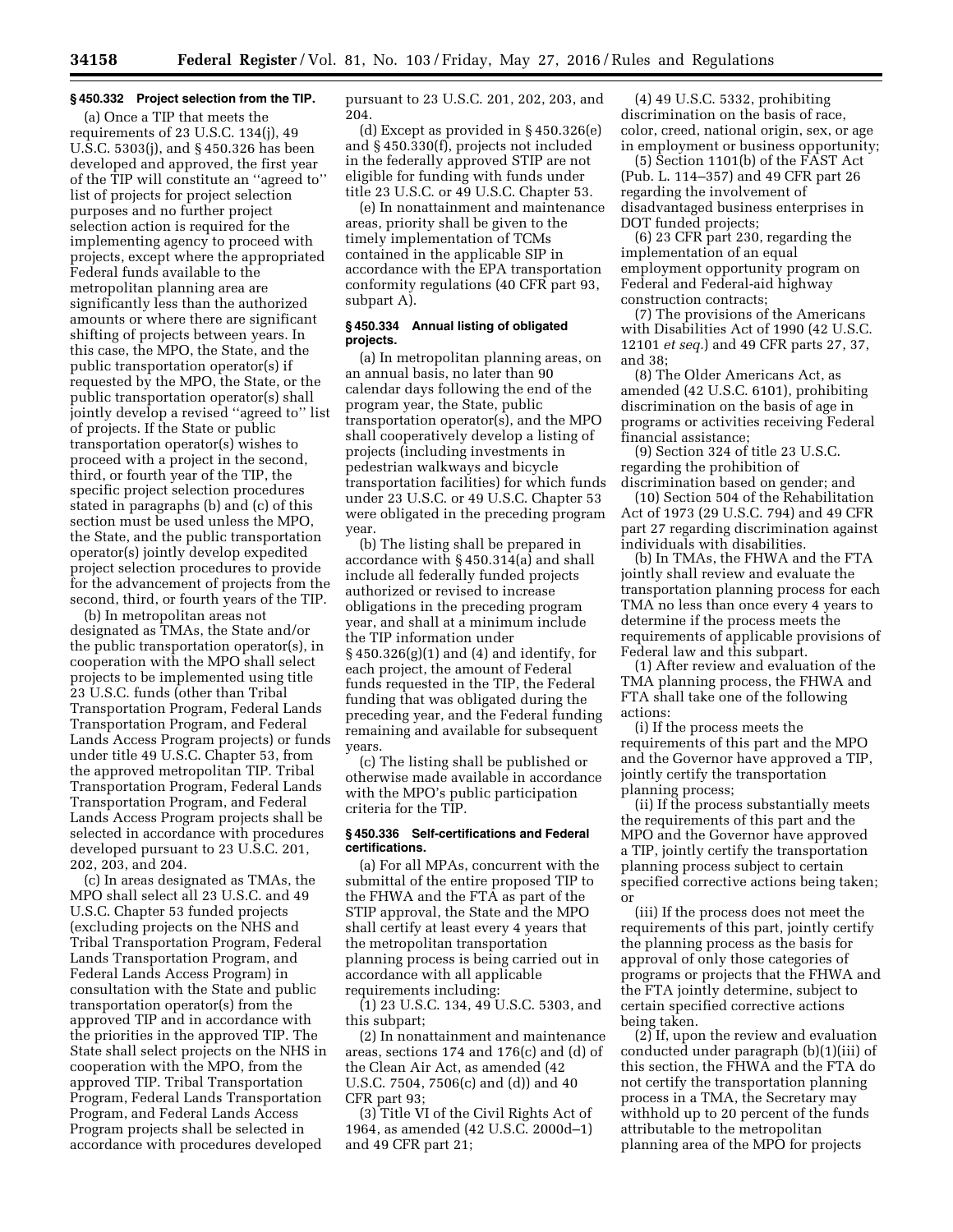funded under title 23 U.S.C. and title 49 U.S.C. Chapter 53 in addition to corrective actions and funding restrictions. The withheld funds shall be restored to the MPA when the metropolitan transportation planning process is certified by the FHWA and FTA, unless the funds have lapsed.

(3) A certification of the TMA planning process will remain in effect for 4 years unless a new certification determination is made sooner by the FHWA and the FTA or a shorter term is specified in the certification report.

(4) In conducting a certification review, the FHWA and the FTA shall provide opportunities for public involvement within the metropolitan planning area under review. The FHWA and the FTA shall consider the public input received in arriving at a decision on a certification action.

(5) The FHWA and the FTA shall notify the MPO(s), the State(s), and public transportation operator(s) of the actions taken under paragraphs (b)(1) and (b)(2) of this section. The FHWA and the FTA will update the certification status of the TMA when evidence of satisfactory completion of a corrective action(s) is provided to the FHWA and the FTA.

## **§ 450.338 Applicability of NEPA to metropolitan transportation plans and programs.**

Any decision by the Secretary concerning a metropolitan transportation plan or TIP developed through the processes provided for in 23 U.S.C. 134, 49 U.S.C. 5303, and this subpart shall not be considered to be a Federal action subject to review under the National Environmental Policy Act of 1969 (42 U.S.C. 4321 *et seq.*).

#### **§ 450.340 Phase-in of new requirements.**

(a) Prior to May 27, 2018, an MPO may adopt a metropolitan transportation plan that has been developed using the SAFETEA–LU requirements or the provisions and requirements of this part. On or after May 27, 2018, an MPO may not adopt a metropolitan transportation plan that has not been developed according to the provisions and requirements of this part.

(b) Prior to May 27, 2018 (2 years after the publication date of this rule), FHWA/FTA may determine the conformity of, or approve as part of a STIP, a TIP that has been developed using SAFETEA–LU requirements or the provisions and requirements of this part. On or after May 27, 2018 (2 years after the publication date of this rule), FHWA/FTA may only determine the conformity of, or approve as part of a STIP, a TIP that has been developed

according to the provisions and requirements of this part, regardless of when the MPO developed the TIP.

(c) On and after May 27, 2018 (2 years after the issuance date of this rule), the FHWA and the FTA will take action (*i.e.,* conformity determinations and STIP approvals) on an updated or amended TIP developed under the provisions of this part, even if the MPO has not yet adopted a new metropolitan transportation plan under the provisions of this part, as long as the underlying transportation planning process is consistent with the requirements in the MAP–21.

(d) On or after May 27, 2018 (2 years after the publication date of this rule), an MPO may make an administrative modification to a TIP that conforms to either the SAFETEA–LU or to the provisions and requirements of this part.

(e) Two years from the effective date of each rule establishing performance measures under 23 U.S.C. 150(c), 49 U.S.C. 5326, and 49 U.S.C. 5329 FHWA/ FTA will only determine the conformity of, or approve as part of a STIP, a TIP that is based on a metropolitan transportation planning process that meets the performance based planning requirements in this part and in such a rule.

(f) Prior to 2 years from the effective date of each rule establishing performance measures under 23 U.S.C. 150(c), 49 U.S.C. 5326, or 49 U.S.C. 5329, an MPO may adopt a metropolitan transportation plan that has been developed using the SAFETEA–LU requirements or the performance-based planning requirements of this part and in such a rule. Two years on or after the effective date of each rule establishing performance measures under 23 U.S.C. 150(c), 49 U.S.C. 5326, or 49 U.S.C. 5329, an MPO may only adopt a metropolitan transportation plan that has been developed according to the performance-based provisions and requirements of this part and in such a rule.

(g) A newly designated TMA shall implement the congestion management process described in § 450.322 within 18 months of designation.

## **Appendix A to Part 450—Linking the Transportation Planning and NEPA Processes**

## **Background and Overview**

This Appendix provides additional information to explain the linkage between the transportation planning and project development/National Environmental Policy Act (NEPA) processes. It is intended to be non-binding and should not be construed as a rule of general applicability.

For 40 years, the Congress has directed that federally funded highway and transit projects must flow from metropolitan and statewide transportation planning processes (pursuant to 23 U.S.C. 134–135 and 49 U.S.C. 5303– 5306). Over the years, the Congress has refined and strengthened the transportation planning process as the foundation for project decisions, emphasizing public involvement, consideration of environmental and other factors, and a Federal role that oversees the transportation planning process but does not second-guess the content of transportation plans and programs.

Despite this statutory emphasis on transportation planning, the environmental analyses produced to meet the requirements of the NEPA of 1969 (42 U.S.C. 4231 *et seq.*) have often been conducted de novo, disconnected from the analyses used to develop long-range transportation plans, statewide and metropolitan Transportation Improvement Programs (STIPs/TIPs), or planning-level corridor/subarea/feasibility studies. When the NEPA and transportation planning processes are not well coordinated, the NEPA process may lead to the development of information that is more appropriately developed in the planning process, resulting in duplication of work and delays in transportation improvements.

The purpose of this Appendix is to change this culture, by supporting congressional intent that statewide and metropolitan transportation planning should be the foundation for highway and transit project decisions. This Appendix was crafted to recognize that transportation planning processes vary across the country. This document provides details on how information, analysis, and products from transportation planning can be incorporated into and relied upon in NEPA documents under existing laws, regardless of when the Notice of Intent has been published. This Appendix presents environmental review as a continuum of sequential study, refinement, and expansion performed in transportation planning and during project development/ NEPA, with information developed and conclusions drawn in early stages utilized in subsequent (and more detailed) review stages.

The information below is intended for use by State departments of transportation (State DOTs), metropolitan planning organizations (MPOs), and public transportation operators to clarify the circumstances under which transportation planning level choices and analyses can be adopted or incorporated into the process required by NEPA. Additionally, the FHWA and the FTA will work with Federal environmental, regulatory, and resource agencies to incorporate the principles of this Appendix in their day-today NEPA policies and procedures related to their involvement in highway and transit projects.

This Appendix does not extend NEPA requirements to transportation plans and programs. The Transportation Efficiency Act for the 21st Century (TEA–21) and the Safe, Accountable, Flexible, Efficient Transportation Equity Act: A Legacy for Users (SAFETEA–LU) specifically exempted transportation plans and programs from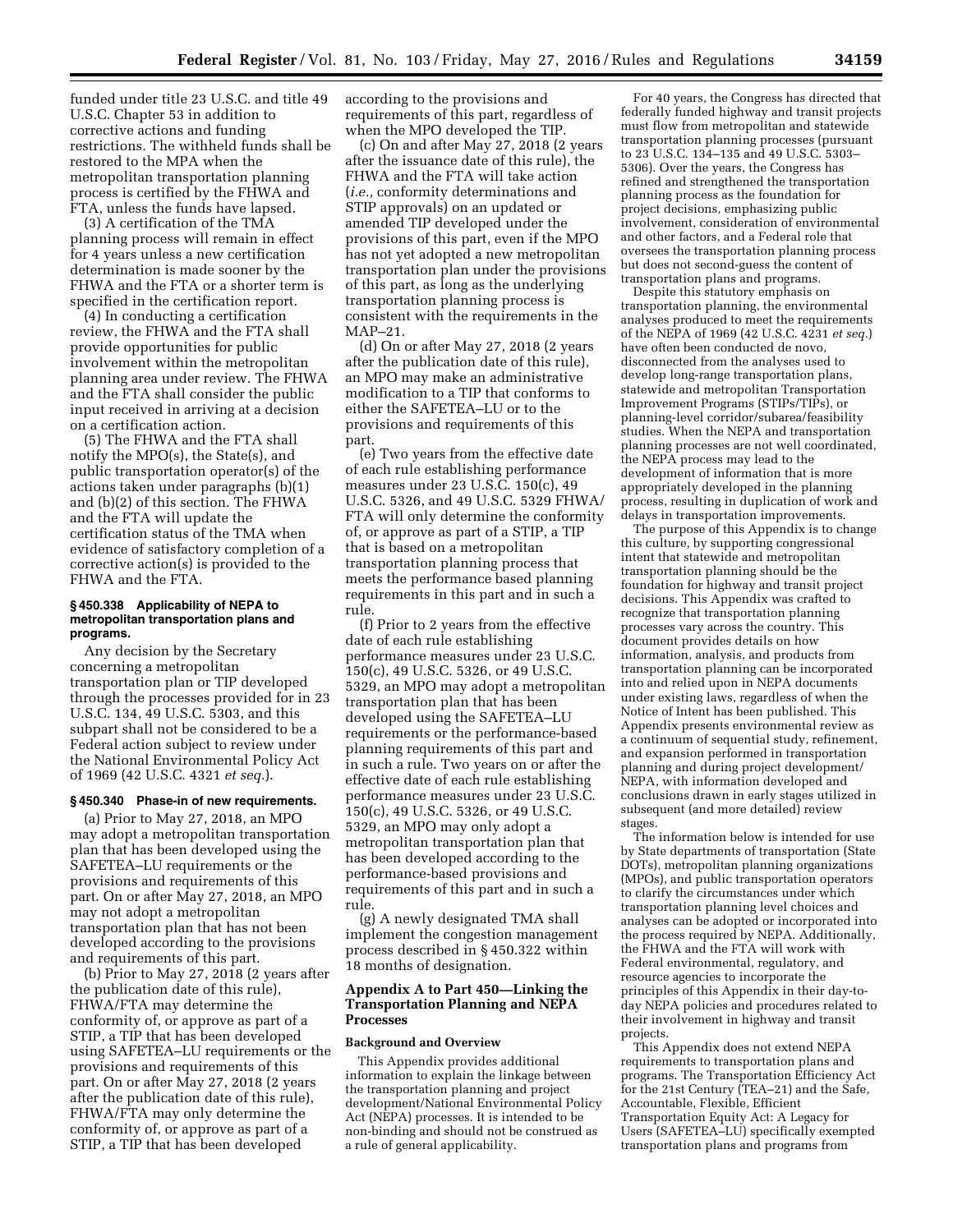NEPA review. Therefore, initiating the NEPA process as part of, or concurrently with, a transportation planning study does not subject transportation plans and programs to NEPA.

Implementation of this Appendix by States, MPOs, and public transportation operators is voluntary. The degree to which studies, analyses, or conclusions from the transportation planning process can be incorporated into the project development/ NEPA processes will depend upon how well they meet certain standards established by NEPA regulations and guidance. While some transportation planning processes already meet these standards, others will need some modification.

The remainder of this Appendix document utilizes a ''Question and Answer'' format, organized into three primary categories (''Procedural Issues,'' ''Substantive Issues,'' and ''Administrative Issues'').

## **I. Procedural Issues**

## *1. In what format should the transportation planning information be included?*

To be included in the NEPA process, work from the transportation planning process must be documented in a form that can be appended to the NEPA document or incorporated by reference. Documents may be incorporated by reference if they are readily available so as to not impede agency or public review of the action. Any document incorporated by reference must be ''reasonably available for inspection by potentially interested persons within the time allowed for comment.'' Incorporated materials must be cited in the NEPA document and their contents briefly described, so that the reader understands why the document is cited and knows where to look for further information. To the extent possible, the documentation should be in a form such as official actions by the MPO, State DOT, or public transportation operator and/or correspondence within and among the organizations involved in the transportation planning process.

*2. What is a reasonable level of detail for a planning product that is intended to be used in a NEPA document? How does this level of detail compare to what is considered a full NEPA analysis?* 

For purposes of transportation planning alone, a planning-level analysis does not need to rise to the level of detail required in the NEPA process. Rather, it needs to be accurate and up-to-date, and should adequately support recommended improvements in the statewide or metropolitan long-range transportation plan. The SAFETEA–LU requires transportation planning processes to focus on setting a context and following acceptable procedures. For example, the SAFETEA–LU requires a ''discussion of the types of potential environmental mitigation activities'' and potential areas for their implementation, rather than details on specific strategies. The SAFETEA–LU also emphasizes consultation with Federal, State, and Tribal land management, wildlife, and regulatory agencies.

However, the Environmental Assessment (EA) or Environmental Impact Statement

(EIS) ultimately will be judged by the standards applicable under the NEPA regulations and guidance from the Council on Environmental Quality (CEQ). To the extent the information incorporated from the transportation planning process, standing alone, does not contain all of the information or analysis required by NEPA, then it will need to be supplemented by other information contained in the EIS or EA that would, in conjunction with the information from the plan, collectively meet the requirements of NEPA. The intent is not to require NEPA studies in the transportation planning process. As an option, the NEPA analyses prepared for project development can be integrated with transportation planning studies (see the response to Question 9 for additional information).

*3. What type and extent of involvement from Federal, Tribal, State, and local environmental, regulatory, and resource agencies is needed in the transportation planning process in order for planning-level decisions to be more readily accepted in the NEPA process?* 

Sections 3005, 3006, and 6001 of the SAFETEA–LU established formal consultation requirements for MPOs and State DOTs to employ with environmental, regulatory, and resource agencies in the development of long-range transportation plans. For example, metropolitan transportation plans now ''shall include a discussion of the types of potential environmental mitigation activities and potential areas to carry out these activities, including activities that may have the greatest potential to restore and maintain the environmental functions affected by the [transportation] plan," and that these planning-level discussions ''shall be developed in consultation with Federal, State, and Tribal land management, wildlife, and regulatory agencies.'' In addition, MPOs ''shall consult, as appropriate, with State and local agencies responsible for land use management, natural resources, environmental protection, conservation, and historic preservation concerning the development of a long-range transportation plan,'' and that this consultation ''shall involve, as appropriate, comparison of transportation plans with State conservation plans or maps, if available, or comparison of transportation plans to inventories of natural or historic resources, if available.'' Similar SAFETEA–LU language addresses the development of the long-range statewide transportation plan, with the addition of Tribal conservation plans or maps to this planning-level ''comparison.''

In addition, section 6002 of the SAFETEA– LU established several mechanisms for increased efficiency in environmental reviews for project decision-making. For example, the term ''lead agency'' collectively means the U.S. Department of Transportation and a State or local governmental entity serving as a joint lead agency for the NEPA process. In addition, the lead agency is responsible for inviting and designating ''participating agencies'' (*i.e.,* other Federal or non-Federal agencies that may have an interest in the proposed project). Any Federal agency that is invited by the lead agency to participate in the environmental review process for a project shall be designated as a participating agency by the lead agency unless the invited agency informs the lead agency, in writing, by the deadline specified in the invitation that the invited agency:

(a) Has no jurisdiction or authority with respect to the project; (b) has no expertise or information relevant to the project; and (c) does not intend to submit comments on the project.

Past successful examples of using transportation planning products in NEPA analysis are based on early and continuous involvement of environmental, regulatory, and resource agencies. Without this early coordination, environmental, regulatory, and resource agencies are more likely to expect decisions made or analyses conducted in the transportation planning process to be revisited during the NEPA process. Early participation in transportation planning provides environmental, regulatory, and resource agencies better insight into the needs and objectives of the locality. Additionally, early participation provides an important opportunity for environmental, regulatory, and resource agency concerns to be identified and addressed early in the process, such as those related to permit applications. Moreover, Federal, Tribal, State, and local environmental, regulatory, and resource agencies are able to share data on particular resources, which can play a critical role in determining the feasibility of a transportation solution with respect to environmental impacts. The use of other agency planning outputs can result in a transportation project that could support multiple goals (transportation, environmental, and community). Further, planning decisions by these other agencies may have impacts on long-range transportation plans and/or the STIP/TIP, thereby providing important input to the transportation planning process and advancing integrated decision-making.

### *4. What is the procedure for using decisions or analyses from the transportation planning process?*

The lead agencies jointly decide, and must agree, on what processes and consultation techniques are used to determine the transportation planning products that will be incorporated into the NEPA process. At a minimum, a robust scoping/early coordination process (which explains to Federal and State environmental, regulatory, and resource agencies and the public the information and/or analyses utilized to develop the planning products, how the purpose and need was developed and refined, and how the design concept and scope were determined) should play a critical role in leading to informed decisions by the lead agencies on the suitability of the transportation planning information, analyses, documents, and decisions for use in the NEPA process. As part of a rigorous scoping/early coordination process, the FHWA and the FTA should ensure that the transportation planning results are appropriately documented, shared, and used.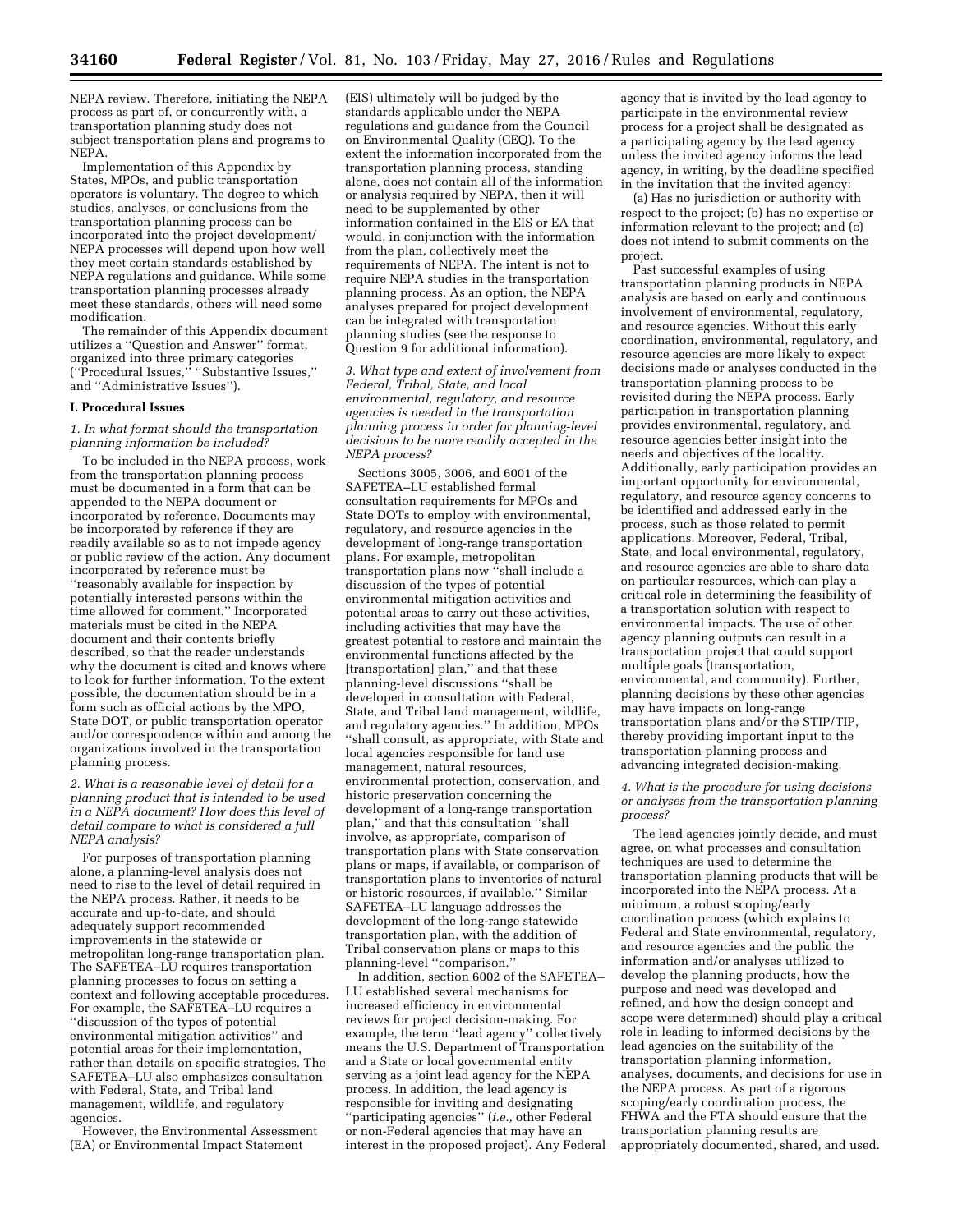*5. To what extent can the FHWA/FTA provide up-front assurance that decisions and additional investments made in the transportation planning process will allow planning-level decisions and analyses to be used in the NEPA process?* 

There are no guarantees. However, the potential is greatly improved for transportation planning processes that address the ''3–C'' planning principles (comprehensive, cooperative, and continuous); incorporate the intent of NEPA through the consideration of natural, physical, and social effects; involve environmental, regulatory, and resource agencies; thoroughly document the transportation planning process information, analysis, and decision; and vet the planning results through the applicable public involvement processes.

*6. What considerations will the FHWA/FTA take into account in their review of transportation planning products for acceptance in project development/NEPA?* 

The FHWA and the FTA will give deference to decisions resulting from the transportation planning process if the FHWA and FTA determine that the planning process is consistent with the ''3–C'' planning principles and when the planning study process, alternatives considered, and resulting decisions have a rational basis that is thoroughly documented and vetted through the applicable public involvement processes. Moreover, any applicable program-specific requirements (*e.g.,* those of the Congestion Mitigation and Air Quality Improvement Program or the FTA's Capital Investment Grant program) also must be met.

The NEPA requires that the FHWA and the FTA be able to stand behind the overall soundness and credibility of analyses conducted and decisions made during the transportation planning process if they are incorporated into a NEPA document. For example, if systems-level or other broad objectives or choices from the transportation plan are incorporated into the purpose and need statement for a NEPA document, the FHWA and the FTA should not revisit whether these are the best objectives or choices among other options. Rather, the FHWA and the FTA review would include making sure that objectives or choices derived from the transportation plan were: Based on transportation planning factors established by Federal law; reflect a credible and articulated planning rationale; founded on reliable data; and developed through transportation planning processes meeting FHWA and FTA statutory and regulatory requirements. In addition, the basis for the goals and choices must be documented and included in the NEPA document. The FHWA/FTA reviewers do not need to review whether assumptions or analytical methods used in the studies are the best available, but, instead, need to assure that such assumptions or analytical methods are reasonable, scientifically acceptable, and consistent with goals, objectives, and policies set forth in long-range transportation plans. This review would include determining whether: (a) Assumptions have a rational basis and are up-to-date and (b) data, analytical methods,

and modeling techniques are reliable, defensible, reasonably current, and meet data quality requirements.

#### **II. Substantive Issues**

#### **General Issues To Be Considered**

*7. What should be considered in order to rely upon transportation planning studies in NEPA?* 

The following questions should be answered prior to accepting studies conducted during the transportation planning process for use in NEPA. While not a ''checklist,'' these questions are intended to guide the practitioner's analysis of the planning products:

• How much time has passed since the planning studies and corresponding decisions were made?

• Were the future year policy assumptions used in the transportation planning process related to land use, economic development, transportation costs, and network expansion consistent with those to be used in the NEPA process?

• Is the information still relevant/valid? • What changes have occurred in the area since the study was completed?

• Is the information in a format that can be appended to an environmental document or reformatted to do so?

• Are the analyses in a planning-level report or document based on data, analytical methods, and modeling techniques that are reliable, defensible, and consistent with those used in other regional transportation studies and project development activities?

• Were the FHWA and FTA, other agencies, and the public involved in the relevant planning analysis and the corresponding planning decisions?

• Were the planning products available to other agencies and the public during NEPA scoping?

• During NEPA scoping, was a clear connection between the decisions made in planning and those to be made during the project development stage explained to the public and others? What was the response?

• Are natural resource and land use plans being informed by transportation planning products, and vice versa?

#### **Purpose and Need**

*8. How can transportation planning be used to shape a project's purpose and need in the NEPA process?* 

A sound transportation planning process is the primary source of the project purpose and need. Through transportation planning, State and local governments, with involvement of stakeholders and the public, establish a vision for the region's future transportation system, define transportation goals and objectives for realizing that vision, decide which needs to address, and determine the timeframe for addressing these issues. The transportation planning process also provides a potential forum to define a project's purpose and need by framing the scope of the problem to be addressed by a proposed project. This scope may be further refined during the transportation planning process as more information about the transportation need is collected and consultation with the

public and other stakeholders clarifies other issues and goals for the region.

23 U.S.C. 139(f), as amended by the SAFETEA–LU Section 6002, provides additional focus regarding the definition of the purpose and need and objectives. For example, the lead agency, as early as practicable during the environmental review process, shall provide an opportunity for involvement by participating agencies and the public in defining the purpose and need for a project. The statement of purpose and need shall include a clear statement of the objectives that the proposed action is intended to achieve, which may include: (a) Achieving a transportation objective identified in an applicable statewide or metropolitan transportation plan; (b) supporting land use, economic development, or growth objectives established in applicable Federal, State, local, or Tribal plans; and (c) serving national defense, national security, or other national objectives, as established in Federal laws, plans, or policies.

The transportation planning process can be utilized to develop the purpose and need in the following ways:

(a) Goals and objectives from the transportation planning process may be part of the project's purpose and need statement;

(b) A general travel corridor or general mode or modes (*e.g.,* highway, transit, or a highway/transit combination) resulting from planning analyses may be part of the project's purpose and need statement;

(c) If the financial plan for a metropolitan transportation plan indicates that funding for a specific project will require special funding sources (*e.g.,* tolls or public-private financing), such information may be included in the purpose and need statement; or

(d) The results of analyses from management systems (*e.g.,* congestion, pavement, bridge, and/or safety) may shape the purpose and need statement.

The use of these planning-level goals and choices must be appropriately explained during NEPA scoping and in the NEPA document.

Consistent with NEPA, the purpose and need statement should be a statement of a transportation problem, not a specific solution. However, the purpose and need statement should be specific enough to generate alternatives that may potentially yield real solutions to the problem at-hand. A purpose and need statement that yields only one alternative may indicate a purpose and need that is too narrowly defined.

Short of a fully integrated transportation decision-making process, many State DOTs develop information for their purpose and need statements when implementing interagency NEPA/Section 404 process merger agreements. These agreements may need to be expanded to include commitments to share and utilize transportation planning products when developing a project's purpose and need.

### *9. Under what conditions can the NEPA process be initiated in conjunction with transportation planning studies?*

The NEPA process may be initiated in conjunction with transportation planning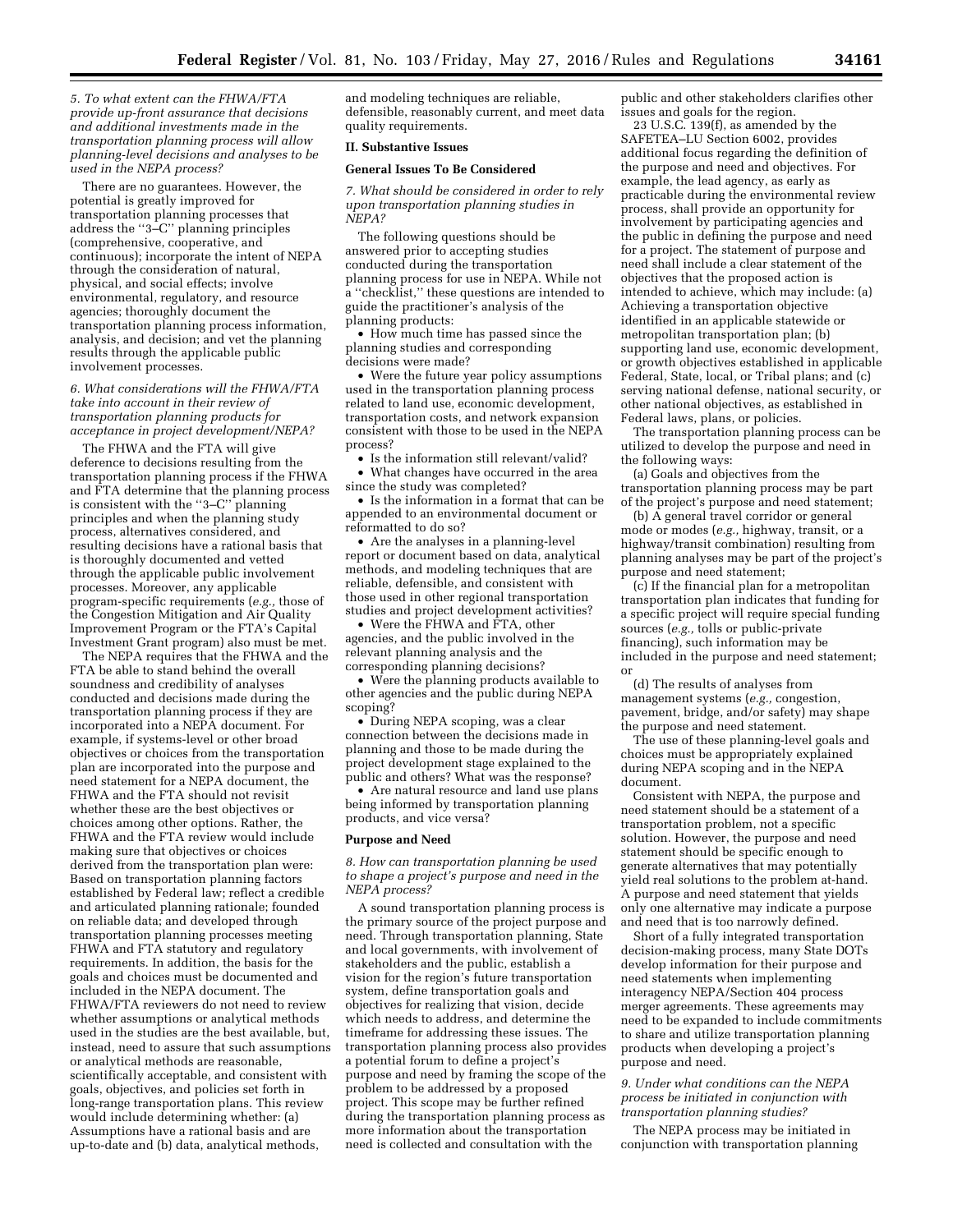studies in a number of ways. A common method is the ''tiered EIS,'' in which the firsttier EIS evaluates general travel corridors, modes, and/or packages of projects at a planning level of detail, leading to the refinement of purpose and need and, ideally, selection of the design concept and scope for a project or series of projects. Subsequently, second-tier NEPA review(s) of the resulting projects would be performed in the usual way. The first-tier EIS uses the NEPA process as a tool to involve environmental, regulatory, and resource agencies and the public in the planning decisions, as well as to ensure the appropriate consideration of environmental factors in these planning decisions.

Corridor or subarea analyses/studies are another option when the long-range transportation plan leaves open the possibility of multiple approaches to fulfill its goals and objectives. In such cases, the formal NEPA process could be initiated through publication of a NOI in conjunction with a corridor or subarea planning study.

## **Alternatives**

## *10. In the context of this Appendix, what is the meaning of the term ''alternatives''?*

This Appendix uses the term ''alternatives'' as specified in the NEPA regulations (40 CFR 1502.14), where it is defined in its broadest sense to include everything from major modal alternatives and location alternatives to minor design changes that would mitigate adverse impacts. This Appendix does not use the term as it is used in many other contexts (*e.g.,* ''prudent and feasible alternatives'' under Section 4(f) of the Department of Transportation Act or the ''Least Environmentally Damaging Practicable Alternative'' under the Clean Water Act.

### *11. Under what circumstances can alternatives be eliminated from detailed consideration during the NEPA process based on information and analysis from the transportation planning process?*

There are two ways in which the transportation planning process can begin limiting the alternative solutions to be evaluated during the NEPA process: (a) Shaping the purpose and need for the project; or (b) evaluating alternatives during planning studies and eliminating some of the alternatives from detailed study in the NEPA process prior to its start. Each approach requires careful attention, and is summarized below.

(a) Shaping the Purpose and Need for the Project: The transportation planning process should shape the purpose and need and, thereby, the range of reasonable alternatives. With proper documentation and public involvement, a purpose and need derived from the planning process can legitimately narrow the alternatives analyzed in the NEPA process. See the response to Question 8 for further discussion on how the planning process can shape the purpose and need used in the NEPA process.

For example, the purpose and need may be shaped by the transportation planning process in a manner that consequently narrows the range of alternatives that must be

considered in detail in the NEPA document when:

(1) The transportation planning process has selected a general travel corridor as best addressing identified transportation problems and the rationale for the determination in the planning document is reflected in the purpose and need statement of the subsequent NEPA document;

(2) The transportation planning process has selected a general mode (*e.g.,* highway, transit, or a highway/transit combination) that accomplishes its goals and objectives, and these documented determinations are reflected in the purpose and need statement of the subsequent NEPA document; or

(3) The transportation planning process determines that the project needs to be funded by tolls or other non-traditional funding sources in order for the long-range transportation plan to be fiscally constrained or identifies goals and objectives that can only be met by toll roads or other nontraditional funding sources, and that determination of those goals and objectives is reflected in the purpose and need statement of the subsequent NEPA document.

(b) Evaluating and Eliminating Alternatives During the Transportation Planning Process: The evaluation and elimination of alternatives during the transportation planning process can be incorporated by reference into a NEPA document under certain circumstances. In these cases, the planning study becomes part of the NEPA process and provides a basis for screening out alternatives. As with any part of the NEPA process, the analysis of alternatives to be incorporated from the process must have a rational basis that has been thoroughly documented (including documentation of the necessary and appropriate vetting through the applicable public involvement processes). This record should be made available for public review during the NEPA scoping process.

See responses to Questions 4, 5, 6, and 7 for additional elements to consider with respect to acceptance of planning products for NEPA documentation and the response to Question 12 on the information or analysis from the transportation planning process necessary for supporting the elimination of an alternative(s) from detailed consideration in the NEPA process.

Development of planning Alternatives Analysis studies, required prior to MAP–21 for projects seeking funds through FTA's Capital Investment Grant program, are now optional, but may still be used to narrow the alternatives prior to the NEPA review, just as other planning studies may be used. In fact, through planning studies, FTA may be able to narrow the alternatives considered in detail in the NEPA document to the No-Build (No Action) alternative and the Locally Preferred Alternative. If the planning process has included the analysis and stakeholder involvement that would be undertaken in a first tier NEPA process, then the alternatives screening conducted in the transportation planning process may be incorporated by reference, described, and relied upon in the project-level NEPA document. At that point, the project-level NEPA analysis can focus on the remaining alternatives.

*12. What information or analysis from the transportation planning process is needed in an EA or EIS to support the elimination of an alternative(s) from detailed consideration?* 

The section of the EA or EIS that discusses alternatives considered but eliminated from detailed consideration should:

(a) Identify any alternatives eliminated during the transportation planning process (this could include broad categories of alternatives, as when a long-range transportation plan selects a general travel corridor based on a corridor study, thereby eliminating all alternatives along other alignments);

(b) Briefly summarize the reasons for eliminating the alternative; and

(c) Include a summary of the analysis process that supports the elimination of alternatives (the summary should reference the relevant sections or pages of the analysis or study) and incorporate it by reference or append it to the NEPA document.

Any analyses or studies used to eliminate alternatives from detailed consideration should be made available to the public and participating agencies during the NEPA scoping process and should be reasonably available during comment periods.

Alternatives passed over during the transportation planning process because they are infeasible or do not meet the NEPA ''purpose and need'' can be omitted from the detailed analysis of alternatives in the NEPA document, as long as the rationale for elimination is explained in the NEPA document. Alternatives that remain ''reasonable'' after the planning-level analysis must be addressed in the EIS, even when they are not the preferred alternative. When the proposed action evaluated in an EA involves unresolved conflicts concerning alternative uses of available resources, NEPA requires that appropriate alternatives be studied, developed, and described.

#### **Affected Environment and Environmental Consequences**

*13. What types of planning products provide analysis of the affected environment and environmental consequences that are useful in a project-level NEPA analysis and document?* 

The following planning products are valuable inputs to the discussion of the affected environment and environmental consequences (both its current state and future state in the absence of the proposed action) in the project-level NEPA analysis and document:

• Regional development and growth analyses;

• Local land use, growth management, or development plans; and

• Population and employment projections. The following are types of information, analysis, and other products from the transportation planning process that can be used in the discussion of the affected environment and environmental consequences in an EA or EIS:

(a) Geographic information system (GIS) overlays showing the past, current, or predicted future conditions of the natural and built environments;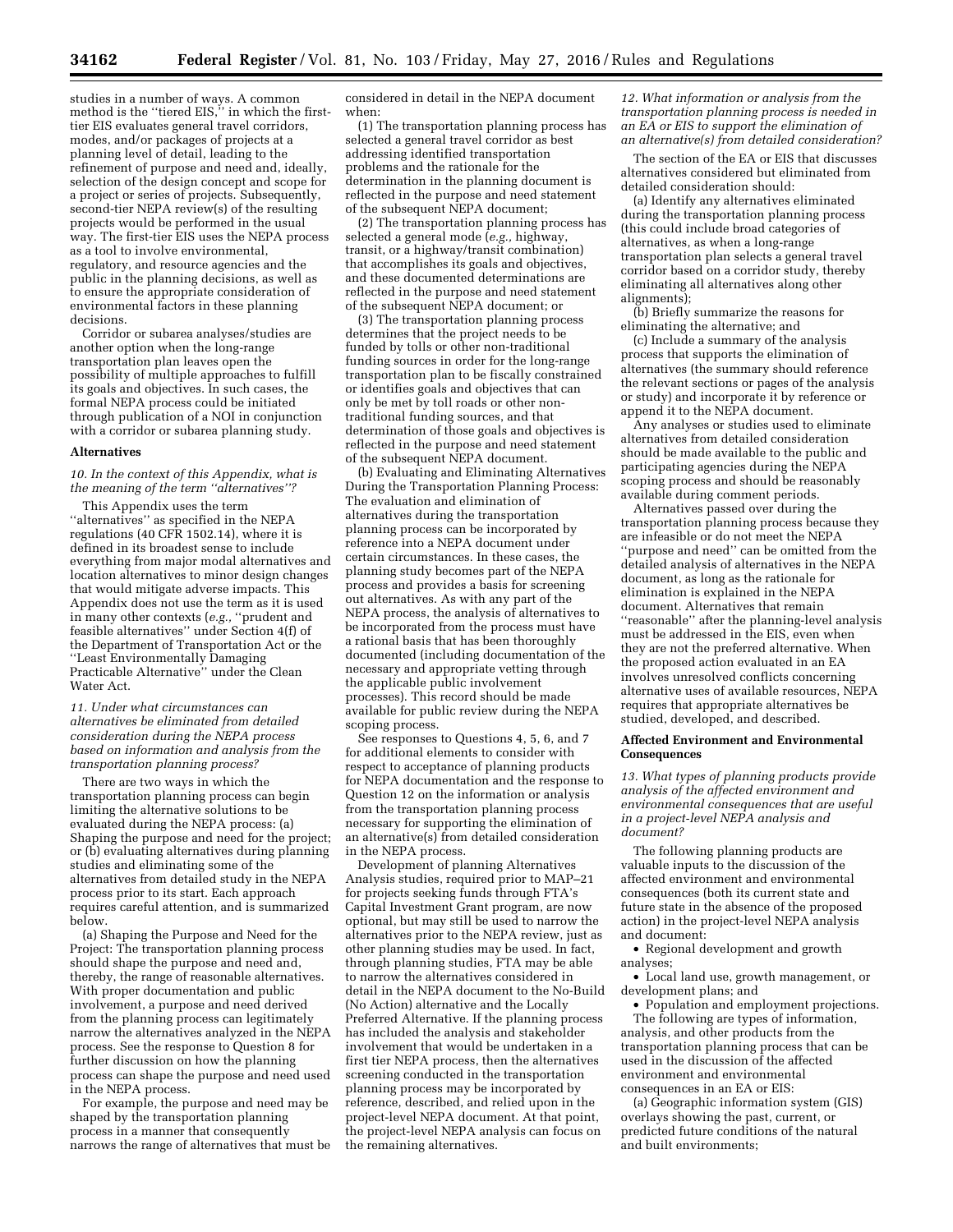(b) Environmental scans that identify environmental resources and environmentally sensitive areas;

(c) Descriptions of airsheds and

watersheds;

(d) Demographic trends and forecasts; (e) Projections of future land use, natural resource conservation areas, and development; and

(f) The outputs of natural resource planning efforts, such as wildlife conservation plans, watershed plans, special area management plans, and multiple species habitat conservation plans.

However, in most cases, the assessment of the affected environment and environmental consequences conducted during the transportation planning process will not be detailed or current enough to meet NEPA standards and, thus, the inventory and evaluation of affected resources and the analysis of consequences of the alternatives will need to be supplemented with more refined analysis and possibly site-specific details during the NEPA process.

### *14. What information from the transportation planning process is useful in describing a baseline for the NEPA analysis of indirect and cumulative impacts?*

Because the nature of the transportation planning process is to look broadly at future land use, development, population increases, and other growth factors, the planning analysis can provide the basis for the assessment of indirect and cumulative impacts required under NEPA. The consideration in the transportation planning process of development, growth, and consistency with local land use, growth management, or development plans, as well as population and employment projections, provides an overview of the multitude of factors in an area that are creating pressures not only on the transportation system, but on the natural ecosystem and important environmental and community resources. An analysis of all reasonably foreseeable actions in the area also should be a part of the transportation planning process. This planning-level information should be captured and utilized in the analysis of indirect and cumulative impacts during the NEPA process.

To be used in the analysis of indirect and cumulative impacts, such information should:

(a) Be sufficiently detailed that differences in consequences of alternatives can be readily identified;

(b) Be based on current data (*e.g.,* data from the most recent Census) or be updated by additional information;

(c) Be based on reasonable assumptions that are clearly stated; and/or

(d) Rely on analytical methods and modeling techniques that are reliable, defensible, and reasonably current.

#### **Environmental Mitigation**

*15. How can planning-level efforts best support advance mitigation, mitigation banking, and priorities for environmental mitigation investments?* 

A lesson learned from efforts to establish mitigation banks and advance mitigation

agreements and alternative mitigation options is the importance of beginning interagency discussions during the transportation planning process. Development pressures, habitat alteration, complicated real estate transactions, and competition for potential mitigation sites by public and private project proponents can encumber the already difficult task of mitigating for ''like'' value and function and reinforce the need to examine mitigation strategies as early as possible.

Robust use of remote sensing, GIS, and decision support systems for evaluating conservation strategies are all contributing to the advancement of natural resource and environmental planning. The outputs from environmental planning can now better inform transportation planning processes, including the development of mitigation strategies, so that transportation and conservation goals can be optimally met. For example, long-range transportation plans can be screened to assess the effect of general travel corridors or density, on the viability of sensitive plant and animal species or habitats. This type of screening provides a basis for early collaboration among transportation and environmental staffs, the public, and regulatory agencies to explore areas where impacts must be avoided and identify areas for mitigation investments. This can lead to mitigation strategies that are both more economical and more effective from an environmental stewardship perspective than traditional project-specific mitigation measures.

#### **III. Administrative Issues**

*16. Are Federal funds eligible to pay for these additional, or more in depth, environmental studies in transportation planning?* 

Yes. For example, the following FHWA and FTA funds may be utilized for conducting environmental studies and analyses within transportation planning:

• FHWA planning and research funds, as defined under 23 CFR part 420 (*e.g.,*  Metropolitan Planning (PL), Statewide Planning and Research (SPR), National Highway System (NHS), STP, and Equity Bonus); and

• FTA planning and research funds (49 U.S.C. 5303), urban formula funds (49 U.S.C. 5307), and (in limited circumstances) transit capital investment funds (49 U.S.C. 5309).

The eligible transportation planningrelated uses of these funds may include: (a) Conducting feasibility or subarea/corridor needs studies and (b) developing systemwide environmental information/inventories (*e.g.,* wetland banking inventories or standards to identify historically significant sites). Particularly in the case of PL and SPR funds, the proposed expenditure must be closely related to the development of transportation plans and programs under 23 U.S.C. 134–135 and 49 U.S.C. 5303–5306.

For FHWA funding programs, once a general travel corridor or specific project has progressed to a point in the preliminary engineering/NEPA phase that clearly extends beyond transportation planning, additional in-depth environmental studies must be funded through the program category for which the ultimate project qualifies (*e.g.,* 

NHS, STP, Interstate Maintenance, and/or Bridge), rather than PL or SPR funds.

Another source of funding is FHWA's Transportation Enhancement program, which may be used for activities such as: conducting archeological planning and research; developing inventories such as those for historic bridges and highways, and other surface transportation-related structures; conducting studies to determine the extent of water pollution due to highway runoff; and conducting studies to reduce vehicle-caused wildlife mortality while maintaining habitat connectivity.

The FHWA and the FTA encourage State DOTs, MPOs, and public transportation operators to seek partners for some of these studies from environmental, regulatory, and resource agencies, non-government organizations, and other government and private sector entities with similar data needs, or environmental interests. In some cases, these partners may contribute data and expertise to the studies, as well as funding.

### *17. What staffing or organizational arrangements may be helpful in allowing planning products to be accepted in the NEPA process?*

Certain organizational and staffing arrangements may support a more integrated approach to the planning/NEPA decisionmaking continuum. In many cases, planning organizations do not have environmental expertise on staff or readily accessible. Likewise, the review and regulatory responsibilities of many environmental, regulatory, and resource agencies make involvement in the transportation planning process a challenge for staff resources. These challenges may be partially met by improved use of the outputs of each agency's planning resources and by augmenting their capabilities through greater use of GIS and remote sensing technologies (see *[http://](http://www.gis.fhwa.dot.gov/) [www.gis.fhwa.dot.gov/](http://www.gis.fhwa.dot.gov/)* for additional information on the use of GIS). Sharing databases and the planning products of local land use decision-makers and State and Federal environmental, regulatory, and resource agencies also provide efficiencies in acquiring and sharing the data and information needed for both transportation planning and NEPA work.

Additional opportunities such as shared staff, training across disciplines, and (in some cases) reorganizing to eliminate structural divisions between planning and NEPA practitioners may also need to be considered in order to better integrate NEPA considerations into transportation planning studies. The answers to the following two questions also contain useful information on training and staffing opportunities.

*18. How have environmental, regulatory, and resource agency liaisons (Federally and State DOT funded positions) and partnership agreements been used to provide the expertise and interagency participation needed to enhance the consideration of environmental factors in the planning process?* 

For several years, States have utilized Federal and State transportation funds to support focused and accelerated project